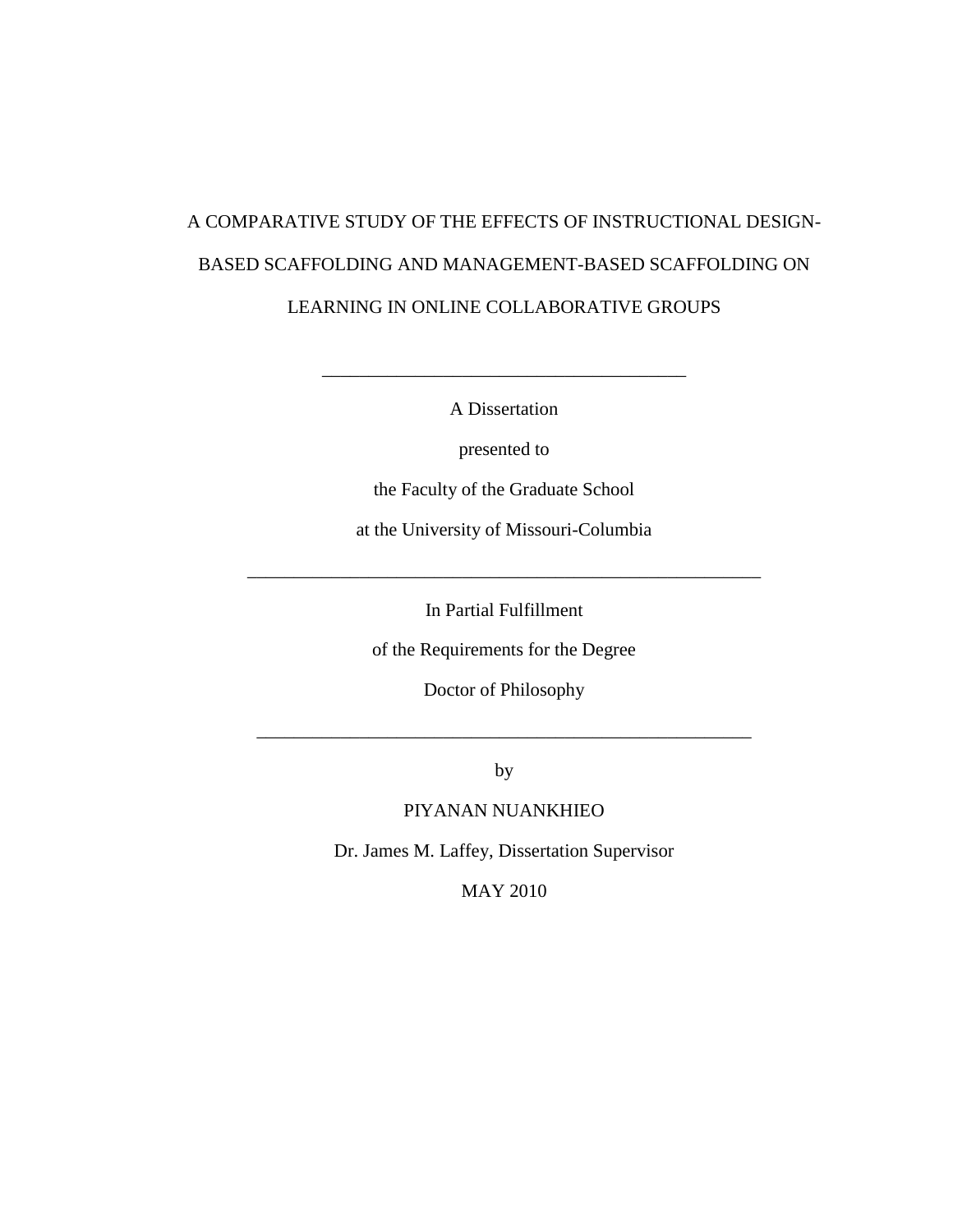© Copyright by Piyanan Nuankhieo 2010

All Rights Reserved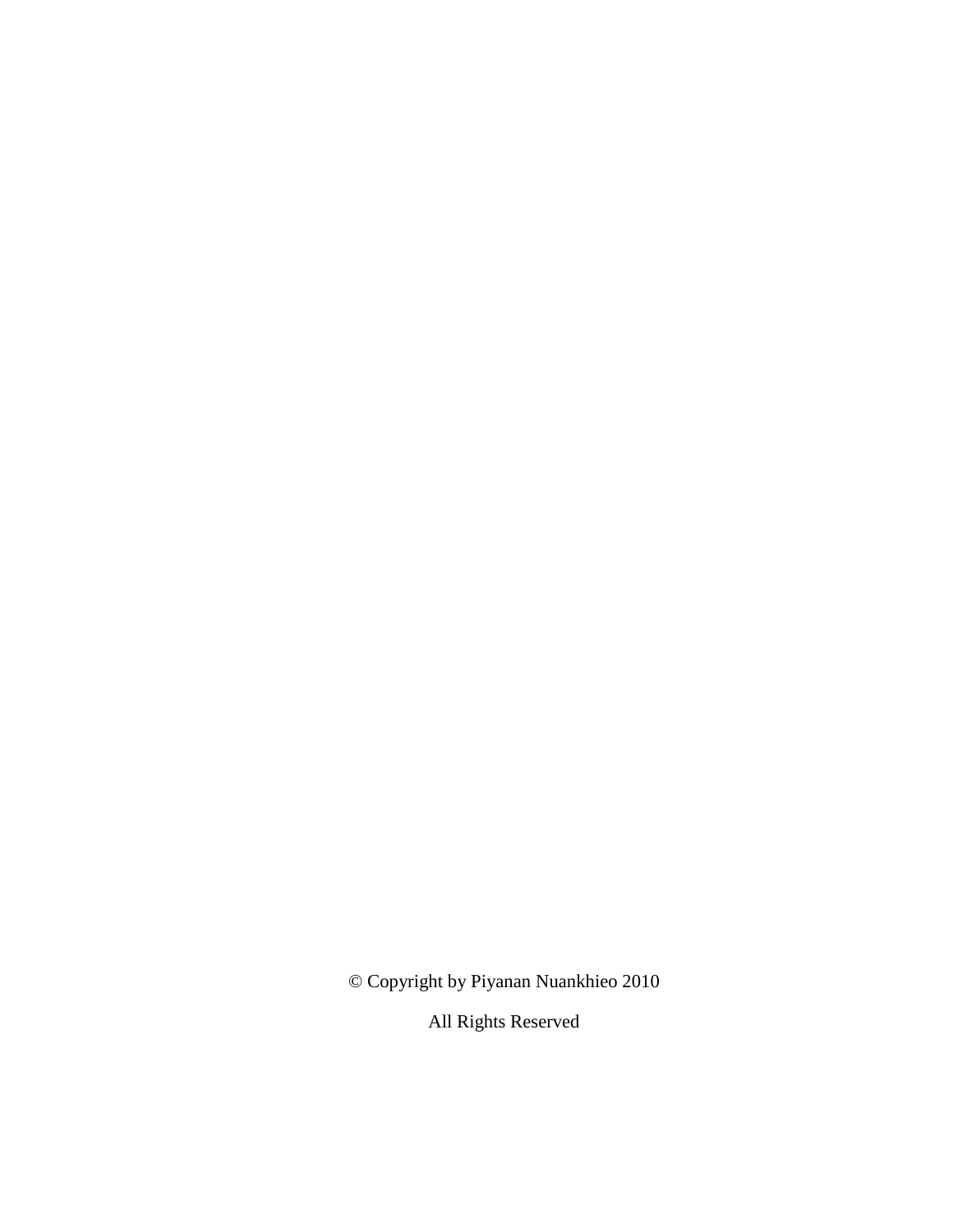The undersigned, appointed by the dean of the Graduate School, have examined the entitled

#### A COMPARATIVE STUDY OF THE EFFECTS OF INSTRUCTIONAL DESIGN-BASED SCAFFOLDING AND MANAGEMENT-BASED SCAFFOLDING ON LEARNING IN ONLINE COLLABORATIVE GROUPS

Presented by Piyanan Nuankhieo

A candidate for the degree of Doctor of Philosophy

And hereby certify that, in their opinion, it is worthy of acceptance.

\_\_\_\_\_\_\_\_\_\_\_\_\_\_\_\_\_\_\_\_\_\_\_\_\_\_\_\_\_\_\_\_\_\_\_\_\_\_\_\_\_\_ Professor James Laffey

\_\_\_\_\_\_\_\_\_\_\_\_\_\_\_\_\_\_\_\_\_\_\_\_\_\_\_\_\_\_\_\_\_\_\_\_\_\_\_\_\_\_ Associate Professor Joi Moore

\_\_\_\_\_\_\_\_\_\_\_\_\_\_\_\_\_\_\_\_\_\_\_\_\_\_\_\_\_\_\_\_\_\_\_\_\_\_\_\_\_\_ Professor John Wedman

\_\_\_\_\_\_\_\_\_\_\_\_\_\_\_\_\_\_\_\_\_\_\_\_\_\_\_\_\_\_\_\_\_\_\_\_\_\_\_\_\_\_ Professor Antonie Stam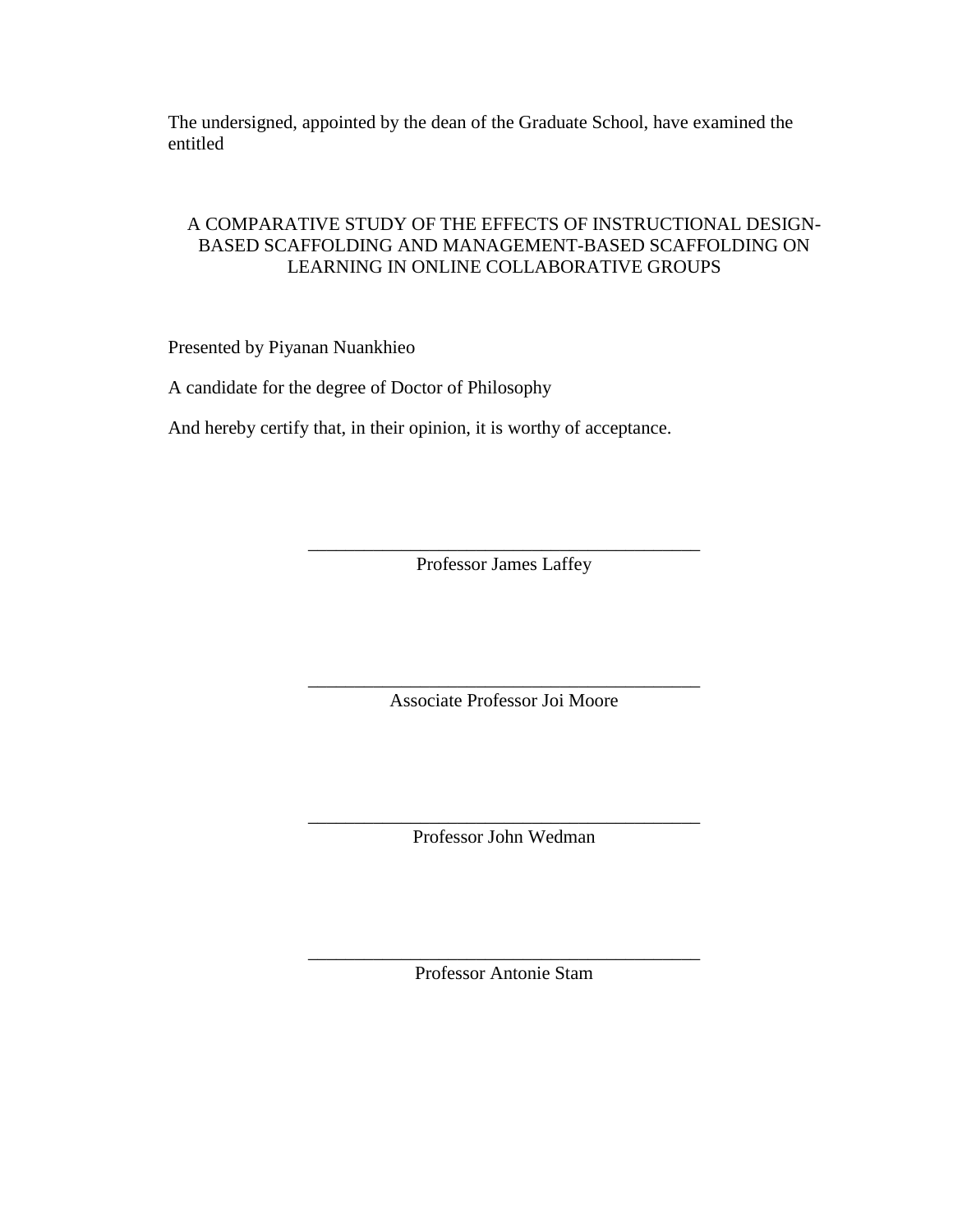#### ACKNOWLEGEMENTS

I feel like I have tremendous growth during my journey though my PhD program. There are so many people that contributed to my growth and achievement. First I would like to gratefully and sincerely thank Dr. James Laffey, my advisor and a committee chair, for his guidance, understanding, and patience during my PhD studies. Not only was he readily available for me, as he so generously is for all of his students, but he always read and responded to the drafts of each chapter of my work more quickly than I could have hoped. His mentorship and his encouragement were paramount in providing a well rounded experience and in getting where I am today.

I would like to thank Dr. John Wedman for his assistance, practical advice, and valuable inputs for my dissertation. I especially thank him for serving on my committee and being my advisor during my first three years and taking me through the PhD program.

I would also like to thank Dr. Joi Moore for her insightful comments and constructive criticisms which help me understand and enrich my research ideas.

I am grateful to Dr. Antonie Stam for his encouragement and valuable input at different stages of my research that were thought-provoking and helped me focus my ideas. I am especially touched by his continuous encouragement and his strong belief in me when I needed the most.

I would also like to express my sincere gratitude to Dr. Laura Wedman who was more than a boss to me. She was extremely supportive throughout my graduate studies at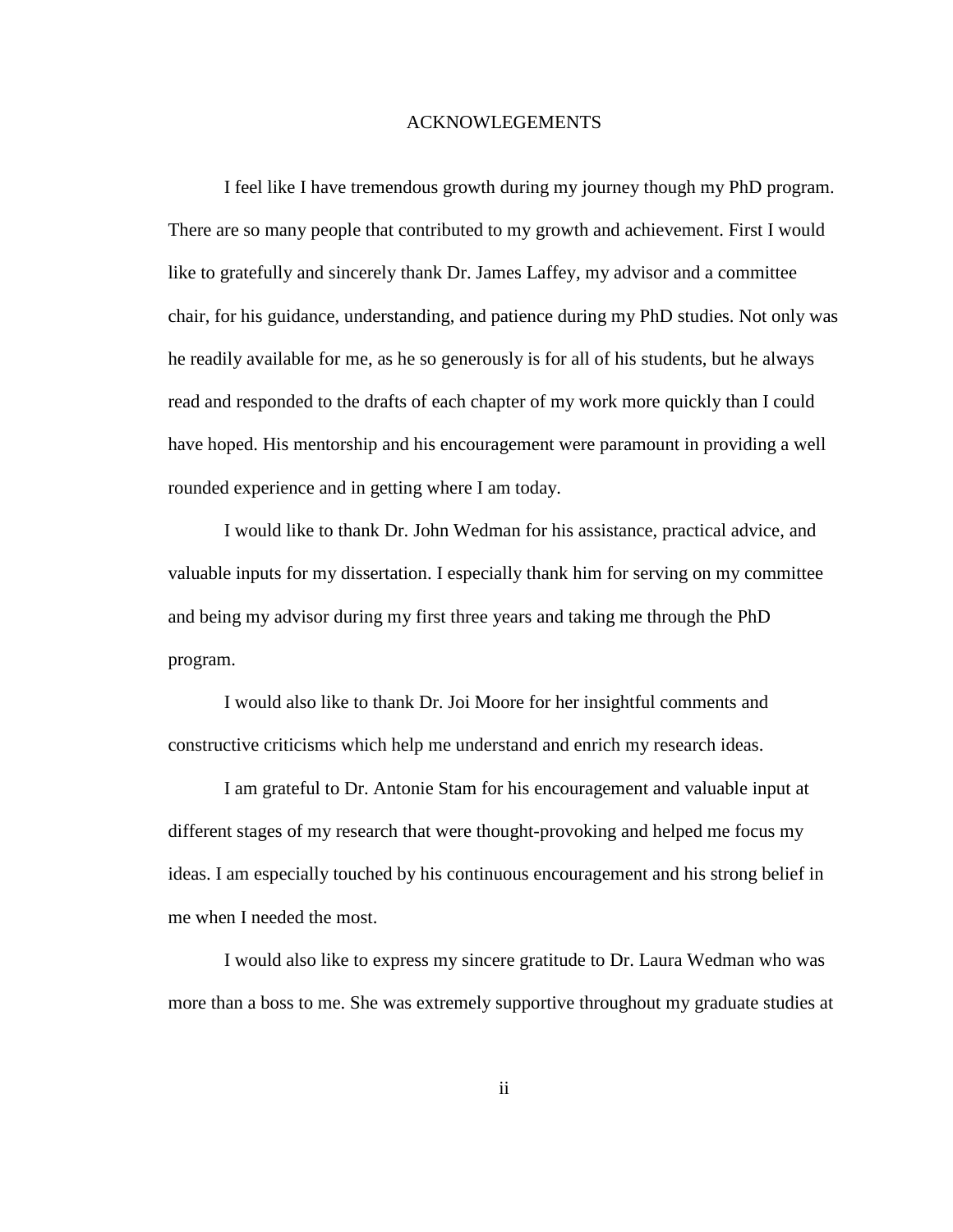MU. She provided many great opportunities including trying out research ideas, teaching in her courses, and conducting my dissertation study in her class.

Thanks for all my friends for making sure that I continued to experience life while writing my dissertation. Thanks especially to Hui-Hsien Tsai, Lanika Ruzhitskaya, and Moon-Heum Cho who have always been great friends since I have entered the PhD program. Even with their busy lives, they were very helpful and extremely supportive during my dissertation. This dissertation could not have been done without their thoughtful advice in research and statistics as well as many hours of their help in analyzing data. Thank you for always making time for me, serving as invaluable resources, and continually providing motivation during my dissertation studies.

My enormous debt of gratitude also goes to Anna Cranor who helped proof-read multiple versions of all the chapters of this dissertation in a short notice.

I am also grateful for staff and faculty members at the School of Information Science and Learning Technologies at MU as well as former and current members at the Allen Institute for their various forms of support during my graduate study. Thanks to all SISLT folks for their friendship and assistance; thanks for always stopping by at my desk to check on me and give me big hugs and smiles.

Most importantly, none of this would have been possible without the love and patience of my family. My family, to whom this dissertation is dedicated to, has been a constant source of love, concern, support, and strength all these years. I would like to express my heart-felt gratitude to my parents, Nuananong and Pathum Nuankhieo, and my sister, Padiwaradda Nuankhieo, whom have always been there for me.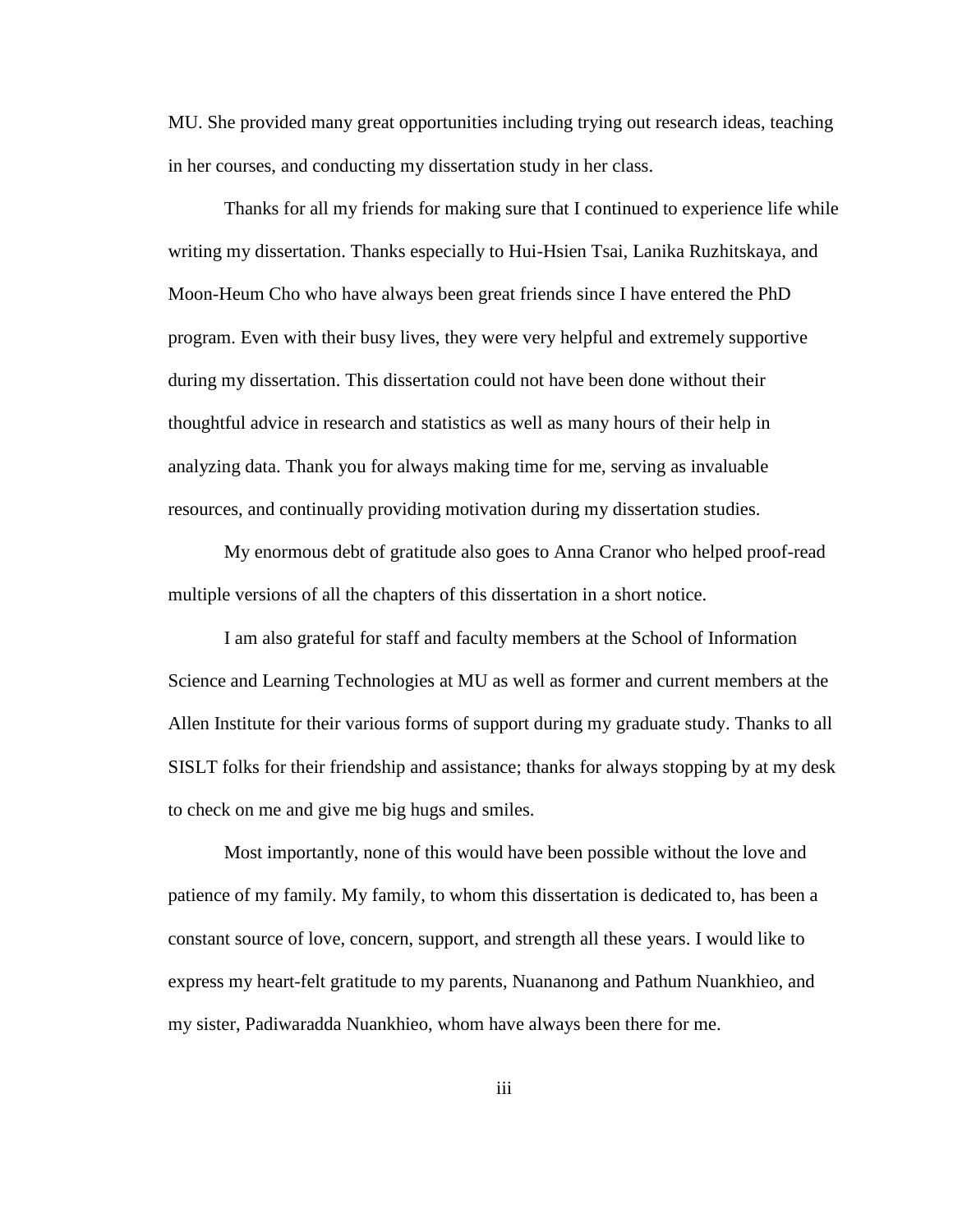## TABLE OF CONTENTS

## Chapter

## 1. INTRODUCTION

## 2. LITERATURE REVIEW

| Benefits of Collaborative Learning in Classroom-Based Settings  21 |  |
|--------------------------------------------------------------------|--|
|                                                                    |  |
|                                                                    |  |
|                                                                    |  |
|                                                                    |  |
|                                                                    |  |
|                                                                    |  |
|                                                                    |  |

## 3. METHOD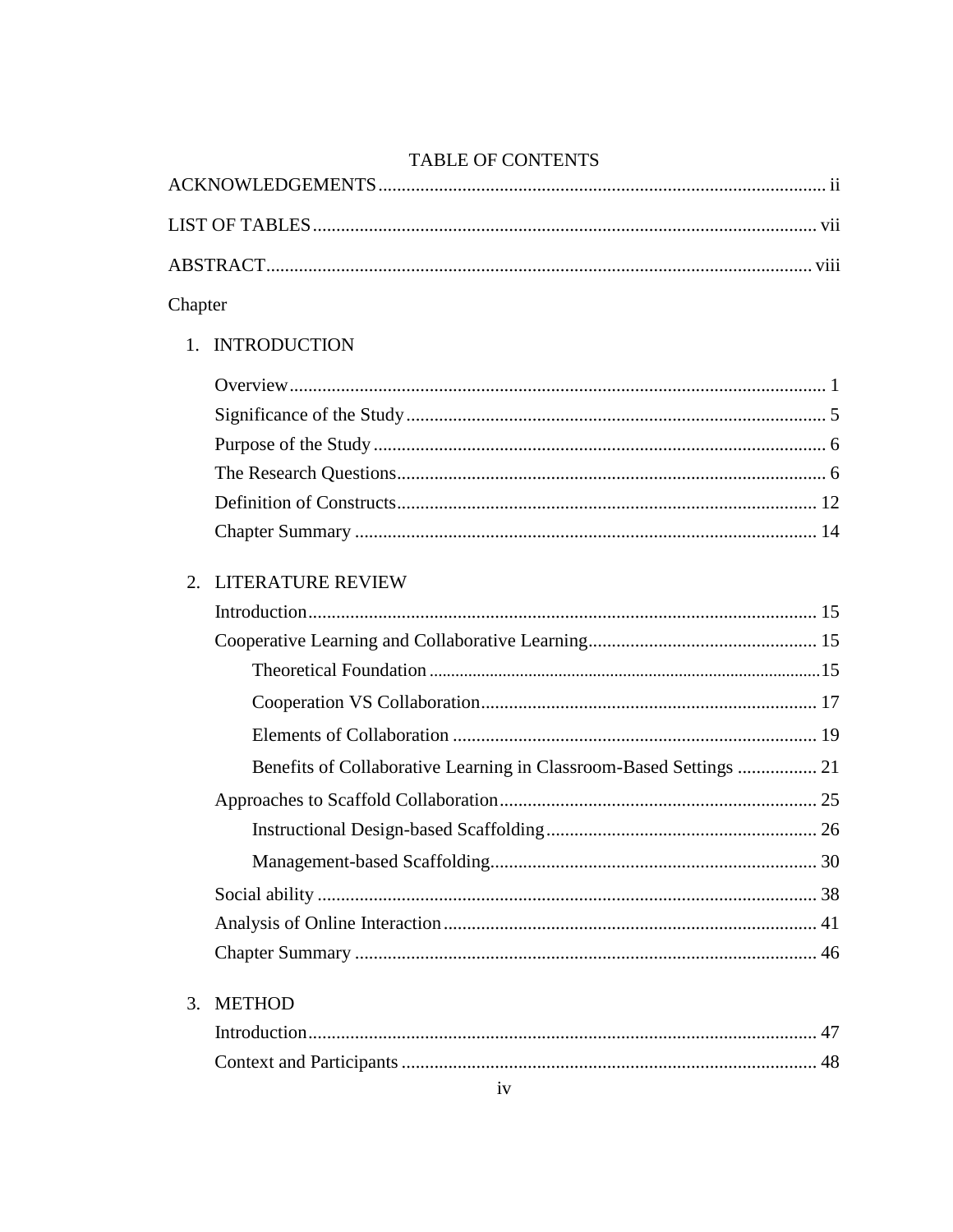| Group 1: Treatment 1: Distributed Learning Resources (design-based         |  |
|----------------------------------------------------------------------------|--|
| Group 2: Treatment 2: Instructor's Feedback (management-based scaffold) 50 |  |
| Group 3: Distributed Learning Resources + Instructor's Feedback (design-   |  |
|                                                                            |  |
|                                                                            |  |
|                                                                            |  |
|                                                                            |  |
|                                                                            |  |
|                                                                            |  |
|                                                                            |  |
|                                                                            |  |
|                                                                            |  |
|                                                                            |  |
|                                                                            |  |
|                                                                            |  |
|                                                                            |  |
|                                                                            |  |
|                                                                            |  |
| 4. DATA ANALYSIS AND RESULTS                                               |  |
|                                                                            |  |
|                                                                            |  |

## 

## 5. DISCUSSION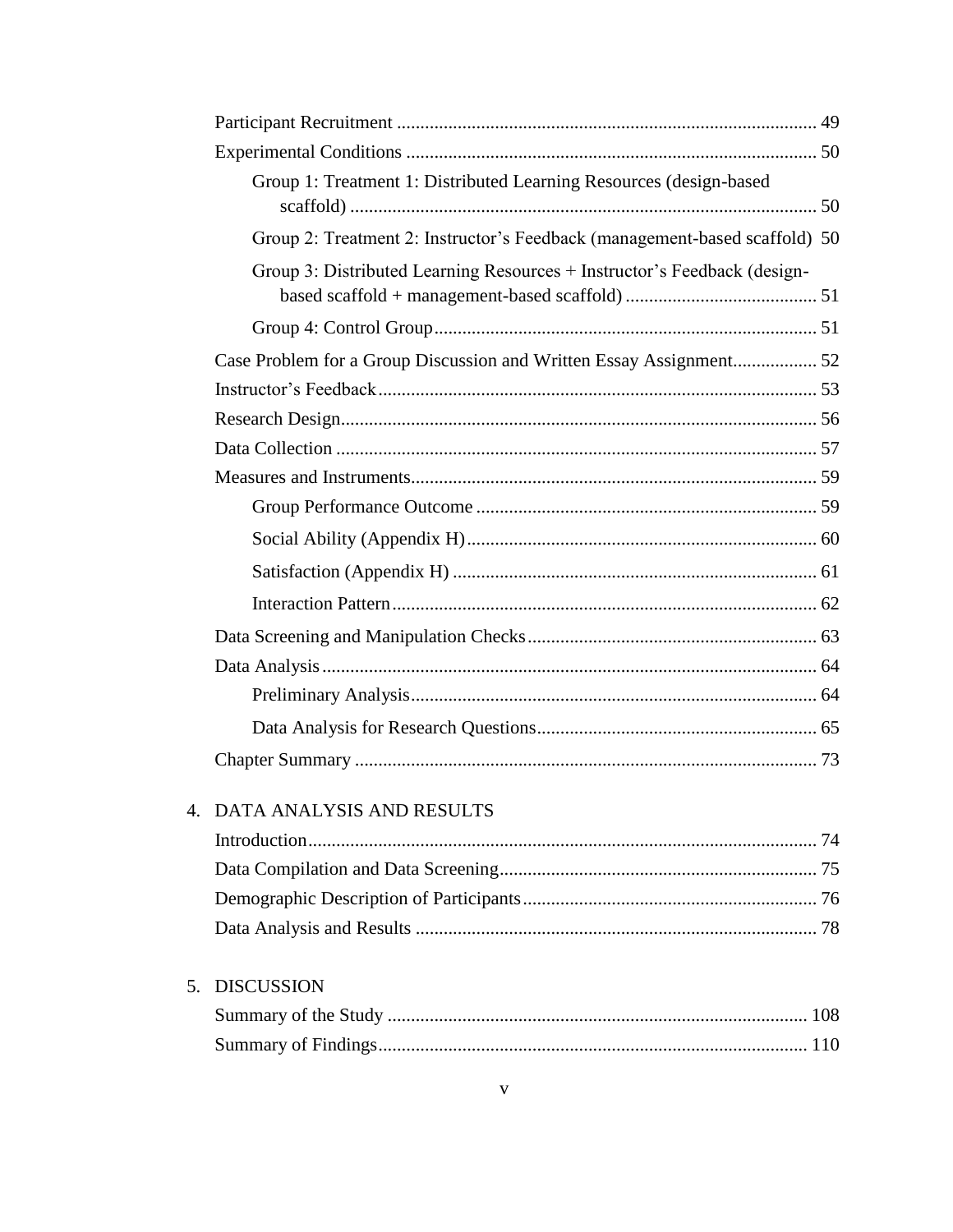## APPENDICES

| A | Reading A (Case Information From The Employer Point of View)130             |  |
|---|-----------------------------------------------------------------------------|--|
| B | Reading B (Case Information From The Employee Point of View)132             |  |
| C |                                                                             |  |
| D |                                                                             |  |
| E |                                                                             |  |
| F | The Collaborative Learning Conversation Skill Taxonomy by Soller (2001) 141 |  |
| G |                                                                             |  |
| H |                                                                             |  |
| I |                                                                             |  |
| J |                                                                             |  |
|   |                                                                             |  |
|   |                                                                             |  |
|   |                                                                             |  |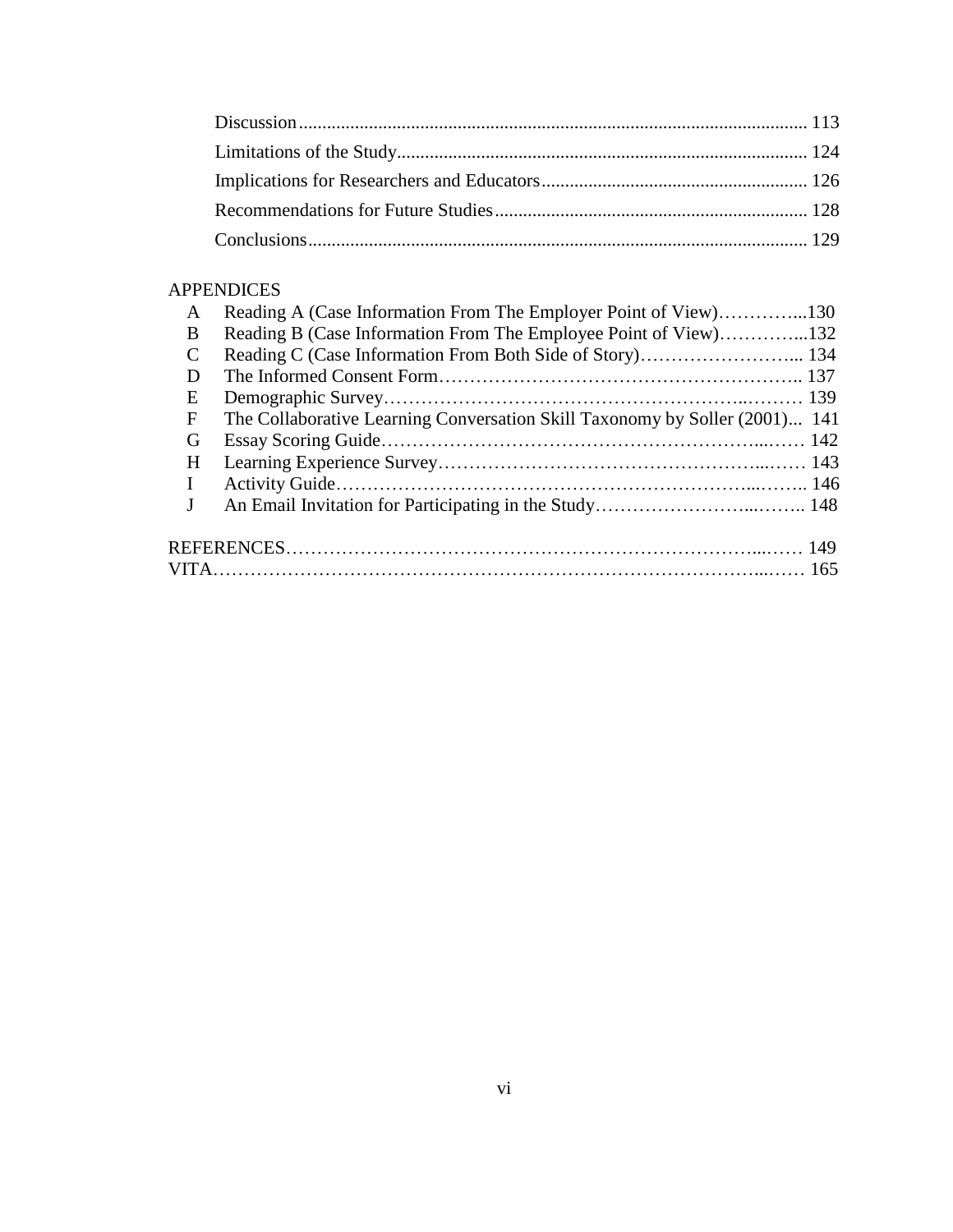## LIST OF TABLES

| Table                                                                                   | Page |
|-----------------------------------------------------------------------------------------|------|
|                                                                                         |      |
|                                                                                         |      |
| 3. Summaries of research questions, data collection, instruments, and data analysis  70 |      |
|                                                                                         |      |
| 5. Frequencies and Percentage of Participants by Demographic Variables 78               |      |
|                                                                                         |      |
|                                                                                         |      |
| 8. Test of Homogeneity of Variances of Social Ability and Subscales  83                 |      |
|                                                                                         |      |
|                                                                                         |      |
| 11. Test of Homogeneity of Variances of Satisfaction and Subscales  86                  |      |
|                                                                                         |      |
|                                                                                         |      |
|                                                                                         |      |
|                                                                                         |      |
|                                                                                         |      |
|                                                                                         |      |
|                                                                                         |      |
|                                                                                         |      |
| 20. ANOVA for the Regression Equation, Scaffolding Condition on Satisfaction 95         |      |
| 21. ANOVA for the Regression Equation, Scaffolding Condition on Social Ability  96      |      |
| 22. ANOVA for the Regression Equation, Scaffolding Condition and Social Ability on      |      |
|                                                                                         |      |
| 23. ANOVA for the Regression Equation, Scaffolding Condition on Essay  99               |      |
| 24. ANOVA for the Regression Equation, Scaffolding Condition on Interaction Types99     |      |
| 25. ANOVA for the Regression Equation, Scaffolding Condition and Interaction Types      |      |
|                                                                                         |      |
| 26. ANOVA for the Regression Equation, Scaffolding Condition on Essay  102              |      |
| 27. ANOVA for the Regression Equation, Scaffolding Condition on Level of Interaction    |      |
|                                                                                         |      |
| 28. ANOVA for the Regression Equation, Scaffolding Condition and Level of               |      |
|                                                                                         |      |
| 29. Pearson Correlation Matrix among social ability and satisfaction (N=60) 106         |      |
| 30. Pearson Correlation Matrix among Interaction Types, Level of Interaction, and       |      |
|                                                                                         |      |
|                                                                                         |      |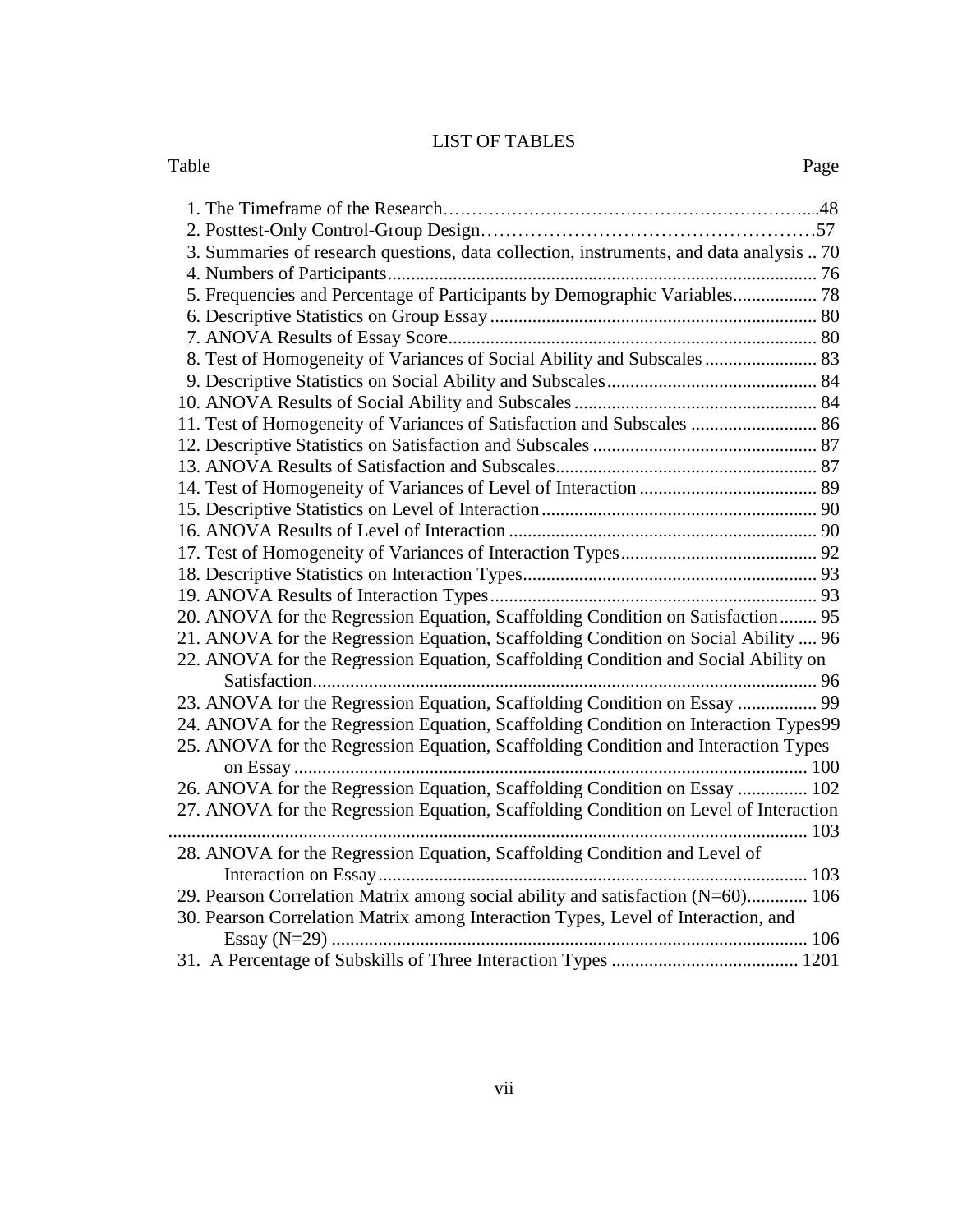#### A COMPARATIVE STUDY OF THE EFFECTS OF INSTRUCTIONAL DESIGN-BASED SCAFFOLDING AND MANAGEMENT-BASED SCAFFOLDING ON LEARNING IN ONLINE COLLABORATIVE GROUPS

Piyanan Nuankhieo

Dr. James M. Laffey, Dissertation Supervisor

#### ABSTRACT

The purpose of this study was to examine the effect of scaffolding conditions in fully online collaborative groups on a performance outcome, social experiences, and interaction processes. To achieve this, a performance outcome, social ability, satisfaction, interaction types, and interaction levels were compared across different scaffolding conditions. Additionally, the study sought to identify variables that influenced student"s perceived satisfaction and group performance in an online group.

This study used a posttest-only control-group as a research design. There were three treatment conditions and one control group. The treatment conditions were resource distribution scaffolding, instructor"s feedback scaffolding, and combined distribution and feedback scaffolding. Both quantitative data (e.g. numbers of posted messages, essay score, social ability score, and satisfaction score) and qualitative data (online discussion transcripts) were collected and analyzed to answer the research questions in this study.

The results of this study indicated no statistically significant effects of scaffolds on the group performance, perceived satisfaction, social ability, interaction levels, and interaction types. In addition, mediation could not be established for the theoretically interesting relationships. However, student"s social ability was related to perceived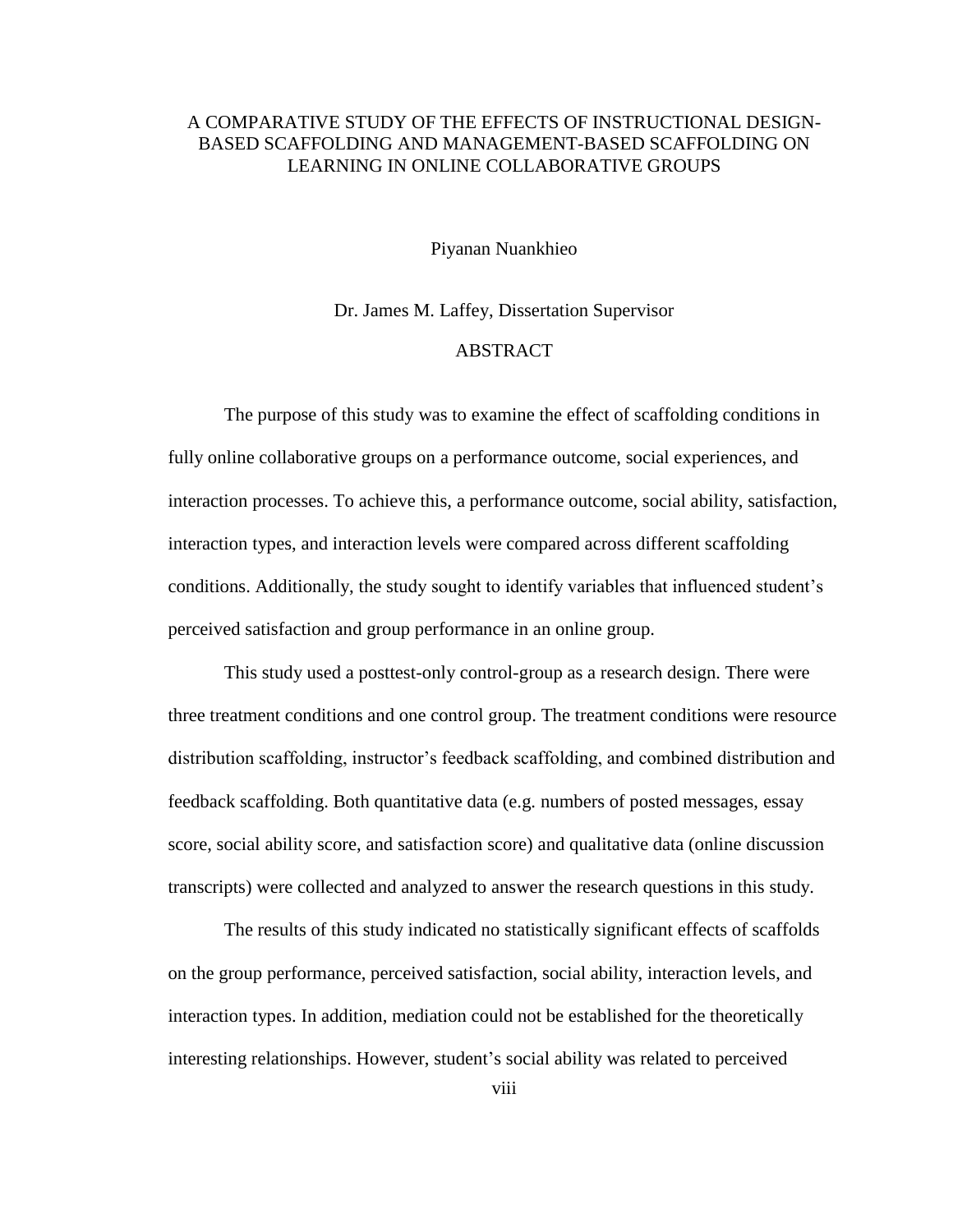satisfaction. Discussions and implications of the results of this study were presented. In addition, a discussion of limitations and further research directions were also provided.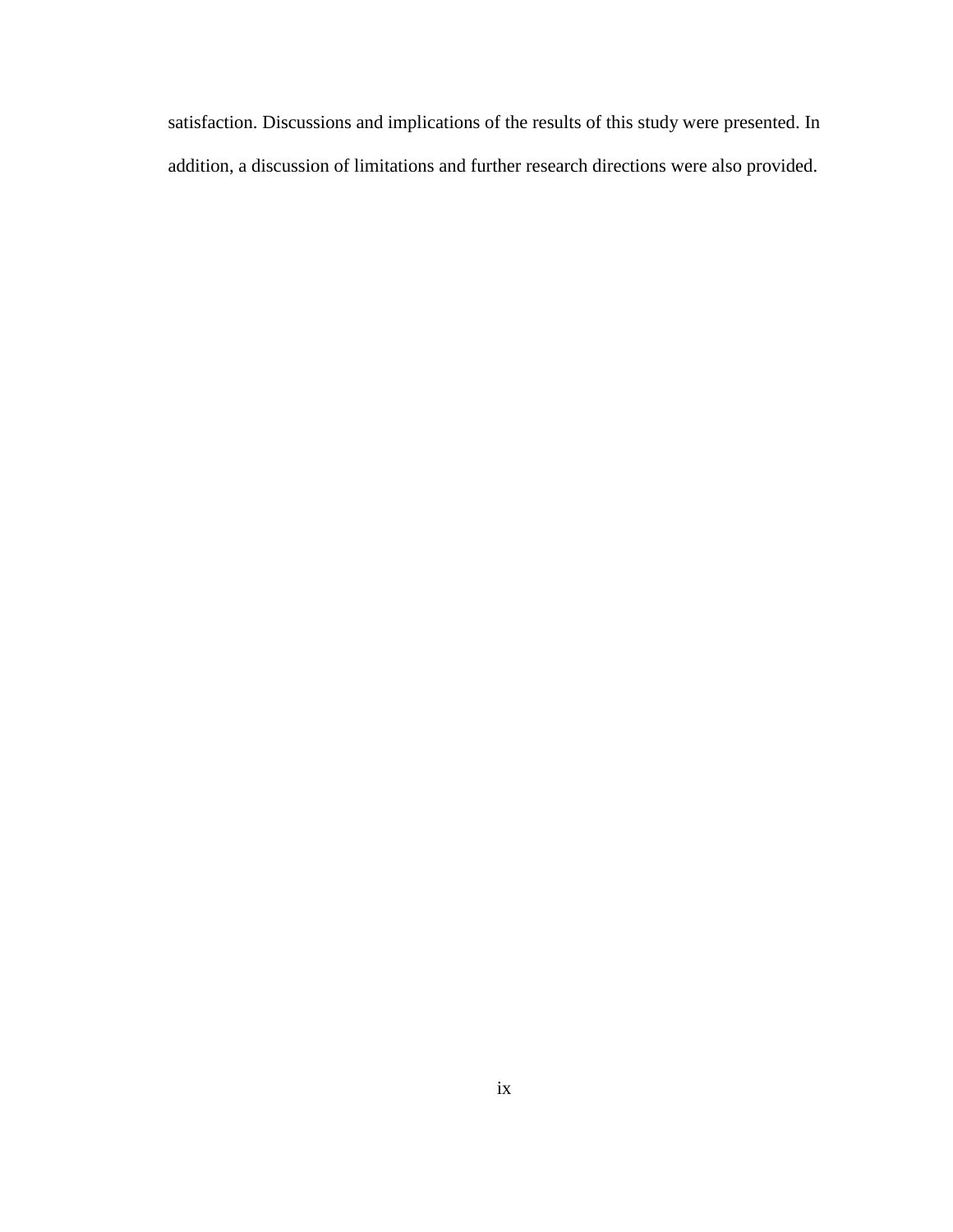## **CHAPTER 1 INTRODUCTION**

#### **Overview**

<span id="page-11-0"></span>Learning through interaction with peers, known both as cooperative and collaborative learning, has been recognized as an effective instructional method that positively contributes to students" learning and achievement (Krol, Janssen, Veenman, & Van der Linden, 2004; Lou, Abrami, & d"Apollonia, 2001; Schroeder, 2007; Slavin, Hurley, & Chamberlain, 2003). This is supported by decades of research in secondary education which indicates that learning through social interactions, particularly when engaging learners in complex authentic tasks or projects, results in significantly higher outcomes such as achievement, higher-level reasoning, multiple viewpoints, retention, motivation, transfer of learning, and social competencies (Johnson and Johnson 1989). Due to the benefits recognized in learning through social interactions in traditional classrooms, many researchers and educators have implemented collaborative learning approaches in online learning contexts expecting similar effects to occur. However, a body of research has shown that simply putting students to work together does not guarantee that individuals in a group automatically cooperate (e.g. Cohen, 1994) and act as a group, especially groups that are newly formed, or formed for a comparatively short time, or where group members work under conditions where individual learning goals are predominant (Reimann, 2003). Similarly, this is also the case for groups with no or little experience in online group work (Salmon, 2000). These difficulties in collaborative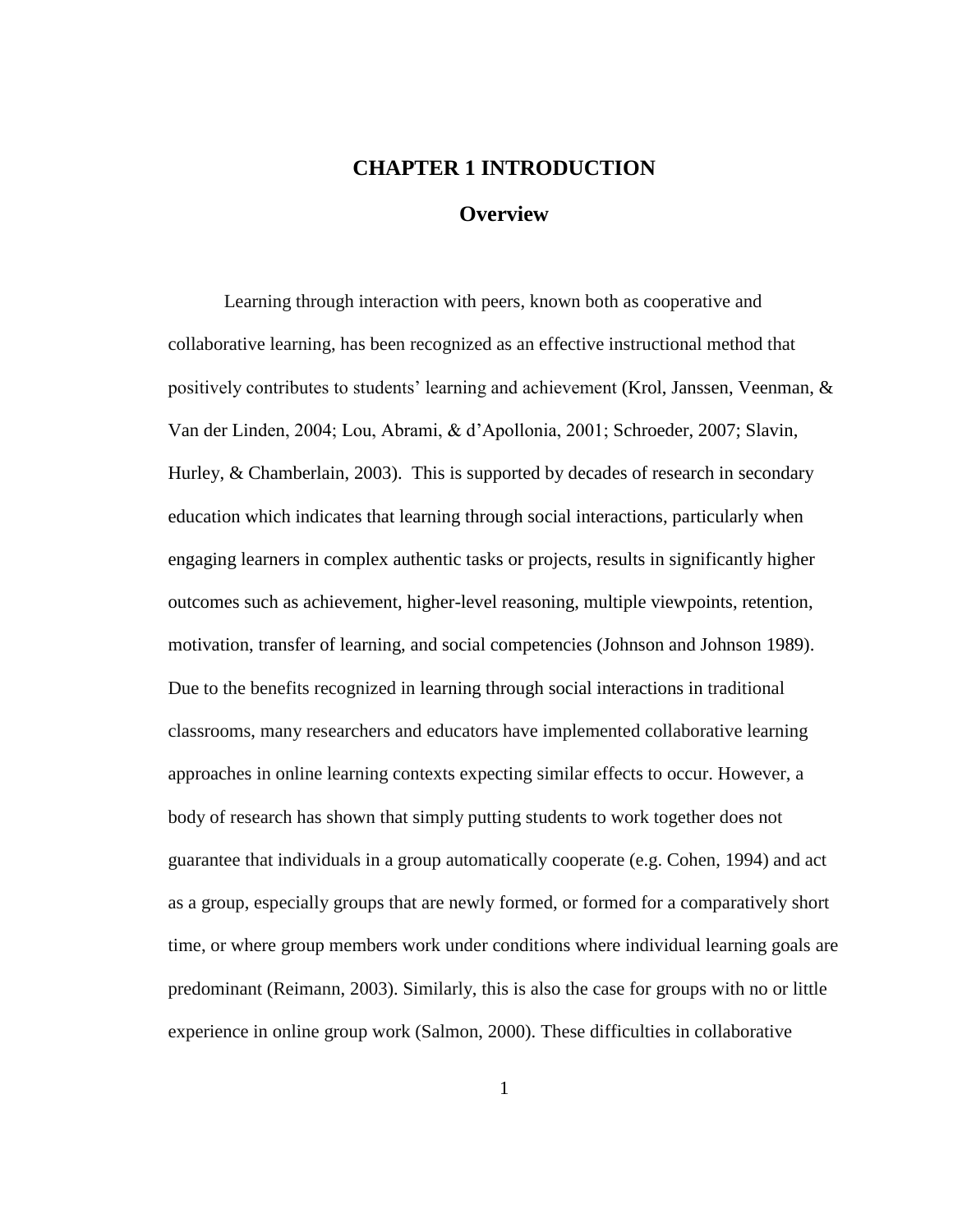online learning may be because students are rarely asked to construct knowledge collaboratively (Mandl, Gruber, & Renkl, 1996). In addition, the reduction of social cues in many computer-mediated communication (CMC) environments can make collaboration more difficult.

In CMC, difficulties arise (e.g. turn-taking, giving feedback, mutual understanding; McKinlay, Procter, Masting, Woodburn, & Arnott, 1994; Whittaker & O"Conaill, 1997) due to problems such as reduced cognitive and social grounding (Dillenbourg & Traum, 1996, 2006) as well as coordination of the joint solution of the task at hand (e.g. with regard to work coordination such as time management, division of labor, and integrating individual contributions; Daly, 1993; Hiltz, Johnson & Turoff, 1986, Hermann, Rummel & Spada, 2001). Without adequate support, collaborating partners often fail to complete their joint task or find that it requires too much time and effort (Anderson et al., 1997; Galegher, Kraut & Egido, 1990; Olson et al., 1993; Straus & McGrath, 1994).

Research indicates that providing some amount of structuring may help teams achieve effective collaboration (Kollar, Fischer, & Hesse, 2003; Lehtinen, 2003; Lipponen, 2000; Weinberger, Ertl, Fischer, & Mandl, 2005). Under this circumstance, groups benefit from guidance for cooperation and collaboration. Such guidance can consist of monitoring group members' progress and providing scaffolding where necessary (Zumbach, Reimann, & Koch, 2006). By these means disorientation, conflicts, and cognitive load can be reduced.

2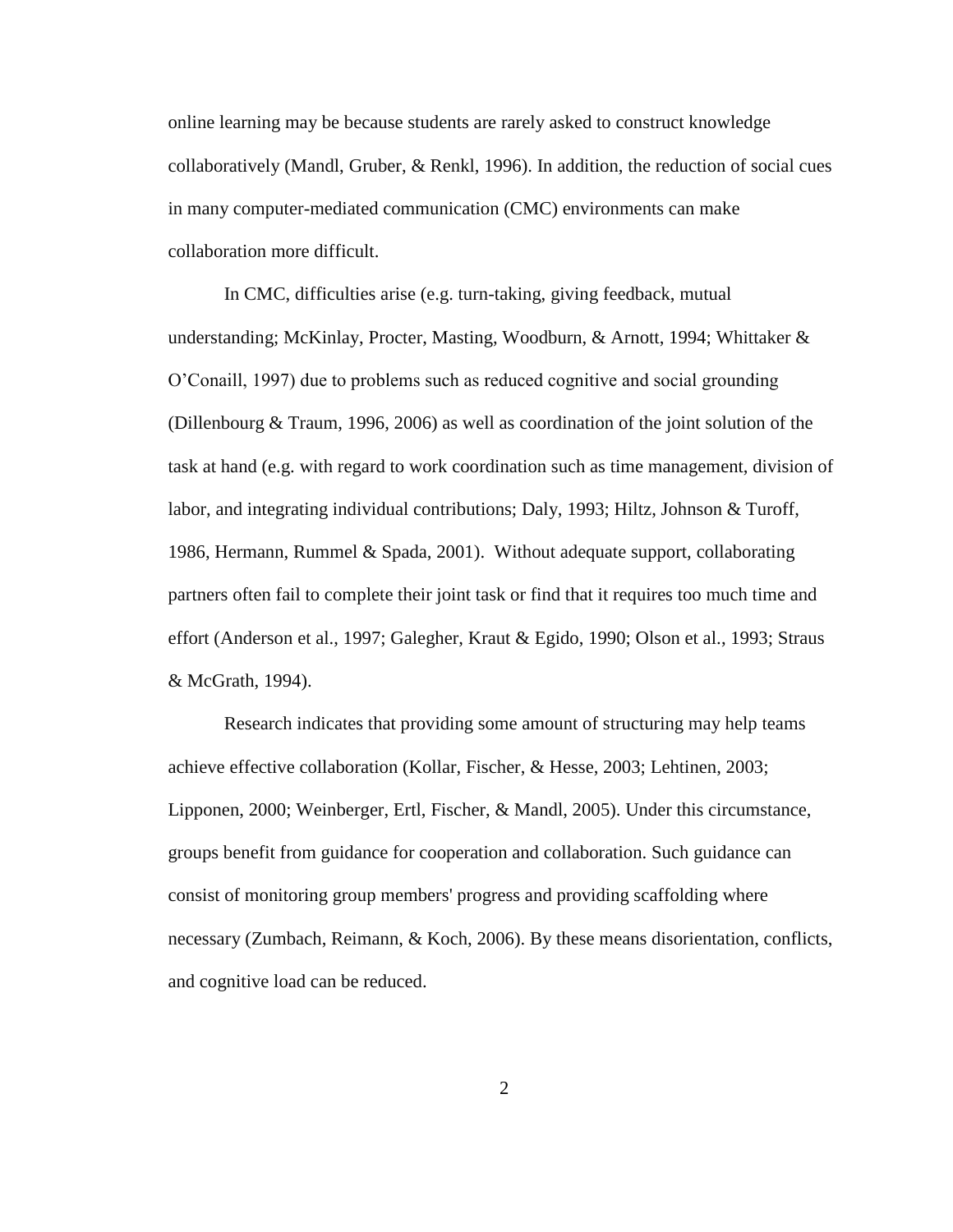Educators and researchers have developed numerous ways to scaffold collaboration such as behavioral, technological, or a combination of both. Zumbach, Schonemann, and Reimann (2005) developed a taxonomy of scaffolding methods as depicted in Figure 1. In their taxonomy, they classify scaffolding into instructional design-based scaffolds and management-based scaffolds. In instructional design-based scaffolds, all decisions are made before the collaboration begins and there is a blueprint for how collaboration will be conducted, while in management-based scaffolds, the major decisions are made based on observations from learners" ongoing interaction, and decisions are made at "run time".

Both instructional design-based and management-based scaffolding techniques have long been used in traditional classrooms and have been shown to have positive effects. Early research results show that these scaffolding techniques may be effective when used in computer-mediated settings as well. For example, previous studies (Komis, Avouris, & Fidas, 2003; Muehlenbrock, 2001) show dyads with design-based scaffolds (distributed learning resources) were more active, exchanged more contributions and became more involved in deeper discussions compared to dyadic groups with individuals owning all relevant materials. Management-based scaffolding has also been shown to be promising in enhancing cooperative behavior (Zumbach et al., 2006).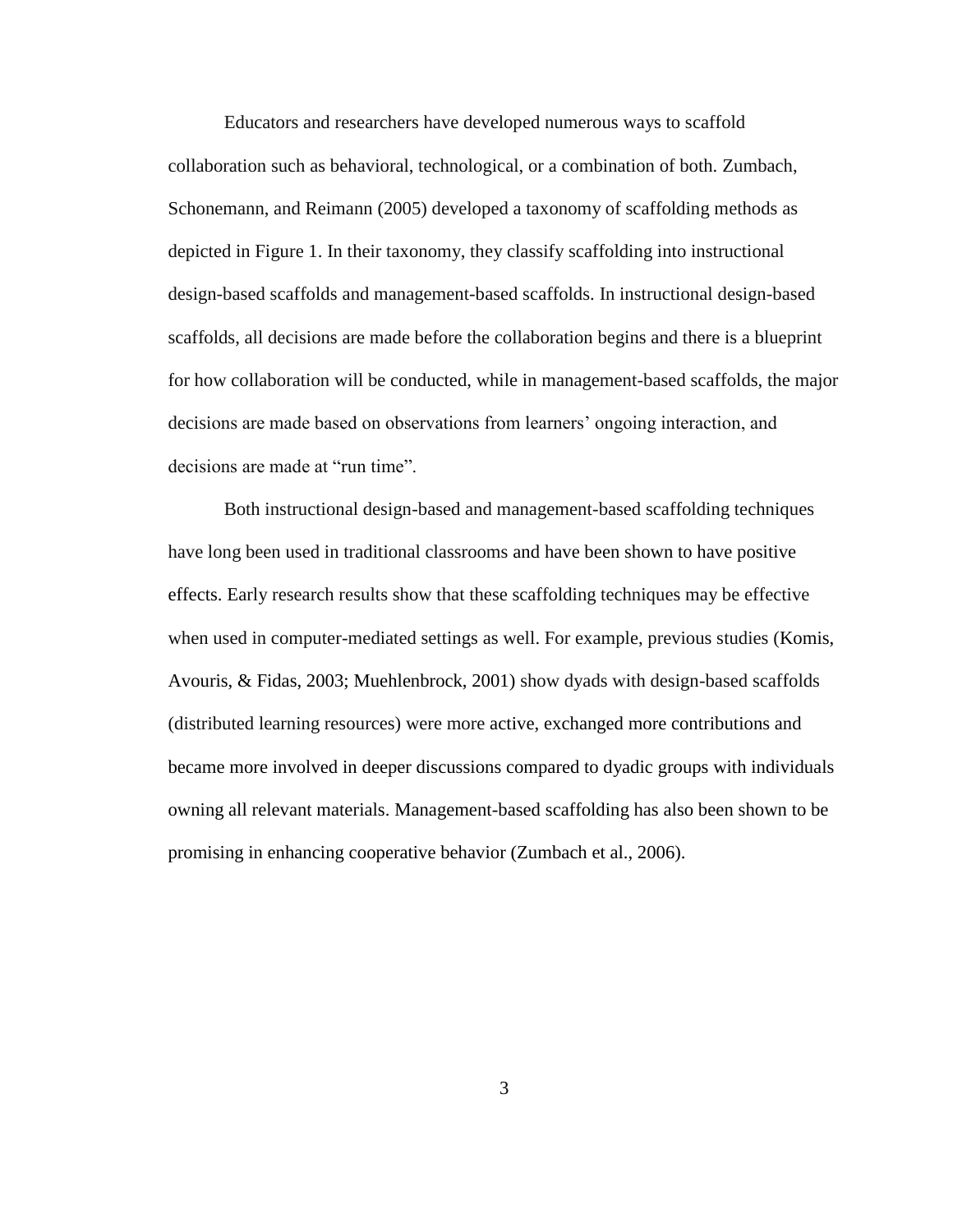

*Figure 1.* Approaches to scaffolding collaboration (Zumbach, Schonemann, and Reimann, 2005)

#### **Statement of the Problem**

In summary, extensive research shows that simply putting students in groups does not guarantee that collaboration and learning from collaborative activity will automatically occur. To achieve the positive effects of collaborative learning, instructors need to establish conditions that support collaboration as suggested by research on cooperative learning conditions (Johnson, Johnson, & Smith, 1998). Following this idea, distance researchers have adopted design-based scaffolding and/or management-based scaffolding strategies used in traditional learning to computer-mediated settings. Designbased scaffolding and management-based scaffolding approaches have shown benefits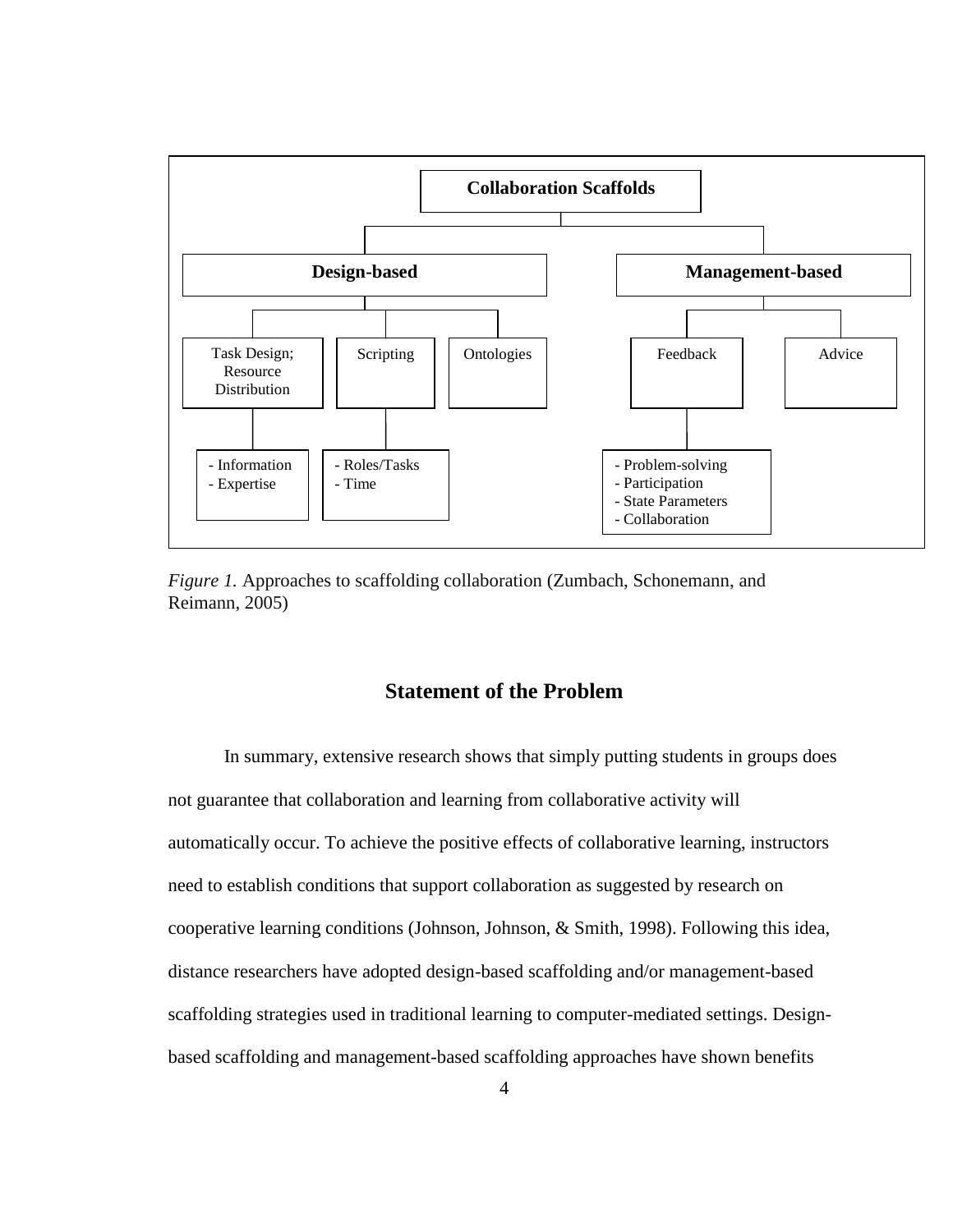for shaping group behavior in computer-mediated settings (e.g. Fidas et al, 2005; Komis et al, 2003; Zumbach et al, 2002; Zumbach et al., 2006). However, early studies were mainly conducted in laboratory settings so we do not know whether similar results will be found in naturally occurring online learning settings. Additionally, while prior research testing the effect of management-based scaffolding has often been delivered by automated systems, course management systems (e.g. blackboard, WebCT) that are used as mediums for course delivery in higher education are not able to deliver feedback automatically. One feasible substitute approach is to deliver feedback information by the instructor. We do not know whether delivering feedback in a different form would maintain the same positive effects of management-based scaffolding demonstrated in prior research. Therefore, there is a need for empirical research to examine the effect of different scaffolding approaches on performance outcomes, social experience, and collaboration in online setting.

#### **Significance of the Study**

<span id="page-15-0"></span>Online learning is an alternate learning mode that has been increasingly adopted in higher education. However, researchers and practitioners have learned that being in different physical and temporal environments can cause students to be less interactive and less productive, which may lead to non-meaningful learning and unpleasant learning experiences. Therefore, researchers and educators are seeking ways to make online education meaningful and provide positive experiences for online learners. Investigating the impact of collaborative learning strategies can help educators gain understanding of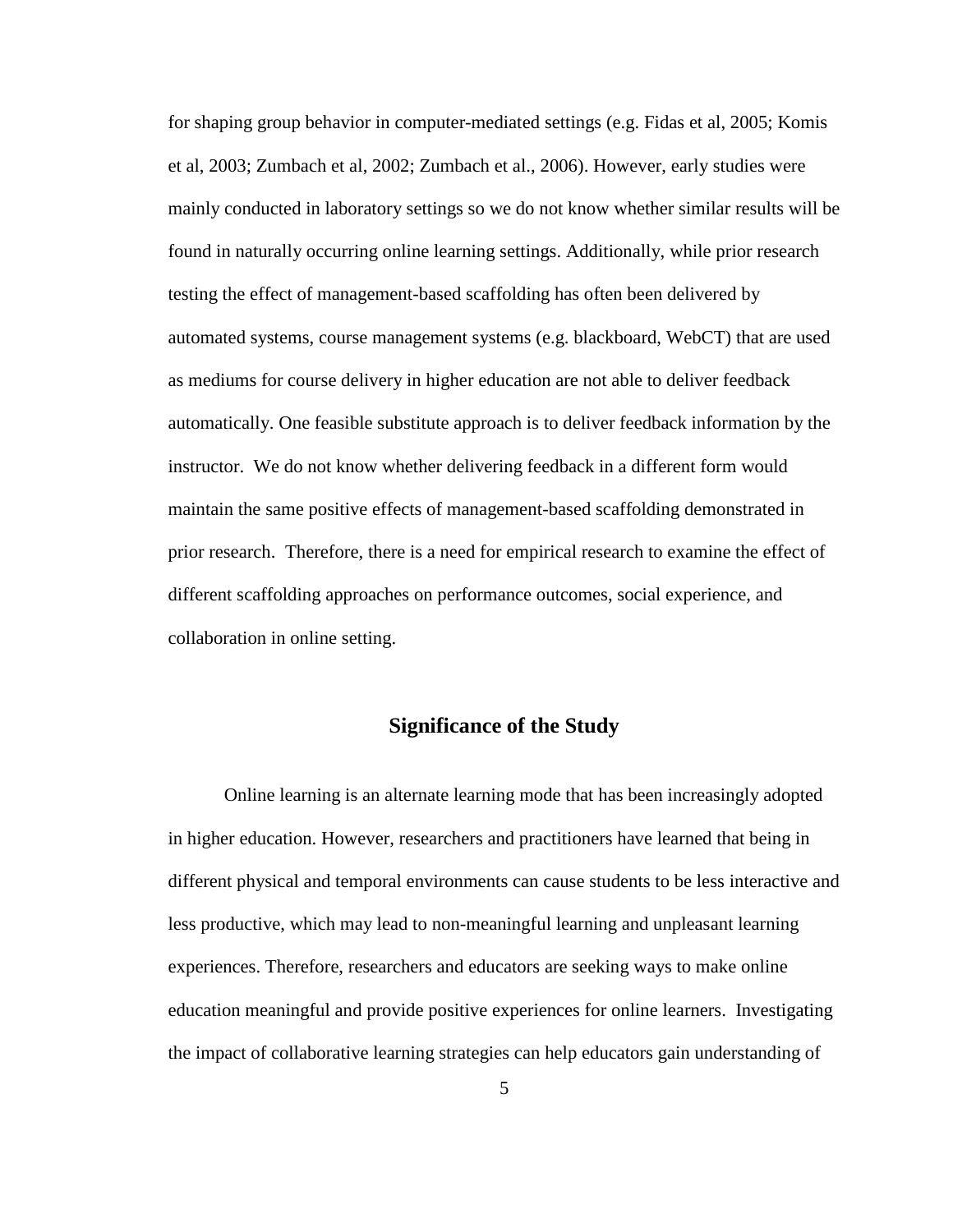how these strategies affect the interaction process, learning outcomes, and social experience. These results should be useful and informative to researchers designing and testing innovations for online learning and for educators in designing more effective online courses.

### **Purpose of the Study**

<span id="page-16-0"></span>The main purpose of this study is to examine the effect of scaffolding conditions on performance outcomes, social experience, and interaction processes. To achieve this, a performance outcome, social ability, satisfaction, interaction types, and interaction levels are compared across different scaffolding conditions. A between-group post-test only experimental design is employed in the study. Additionally, the study seeks to identify variables that contribute to the prediction of student"s perceived satisfaction and performance in an online group.

#### **The Research Questions**

<span id="page-16-1"></span>Q1: What scaffolding condition will have the highest impact on students" performance as measured by a group written essay score?

*Rationale:* By dividing resources among members of a dyad, it is expected that participants will develop and experience the need for collaboration. Therefore, the group with distributed learning resources should have an increased number of collaborative events and a higher performance in a written essay compared to groups without the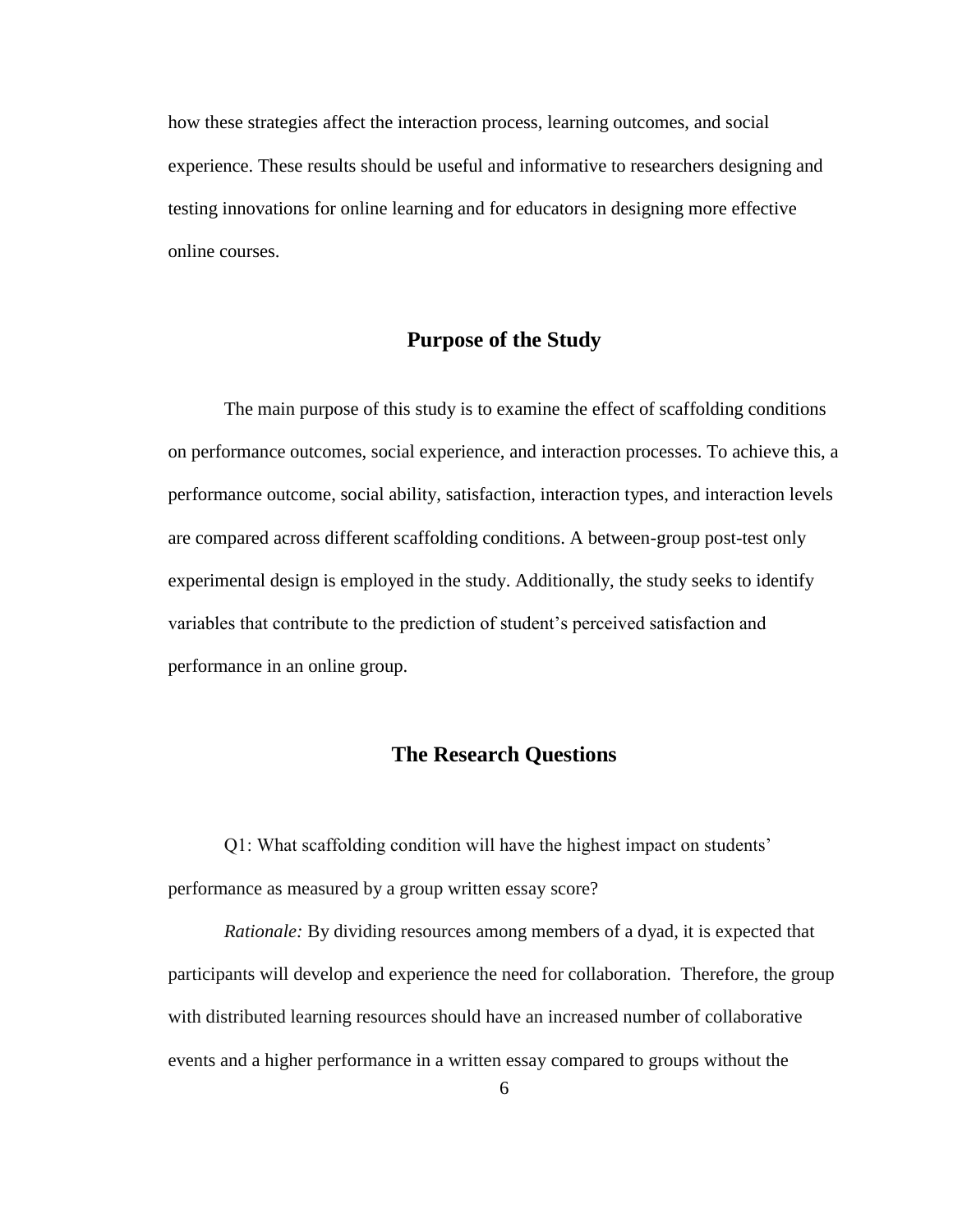design-based scaffold. Providing feedback on participation behavior by the instructor should lead to an increased number of contributions by each participant compared to groups without the management-based scaffold. Ultimately, the feedback should increase participants" awareness about the importance of their exchange and, therefore, lead to a more elaborate discussion and performance. Considering the mentioned positive influences of providing distributed learning resources and feedback, it is expected that providing a combination of both interventions should lead to additive effects on performance.

*Hypothesis:* It is expected that the group with combined scaffolds, distributed learning resources and instructor"s feedback, will outperform other groups on the written essay. Groups with either distributed learning resources or an instructor"s feedback scaffold will have better essay scores than the group without any scaffold.

Q2: What scaffolding condition will have the highest impact on students" perceived social ability?

*Rationale:* By dividing resources among members of a dyad, it is expected that participants will develop and experience the need for collaboration. Therefore, the group with distributed learning resources should have an increased number of interactions compared to groups without the design-based scaffold. Higher interaction should lead to better social experience. Providing feedback on participation behavior by the instructor should raise participants" awareness about the importance of their exchange and interaction with others and it should reflect participants' group interaction effort as well.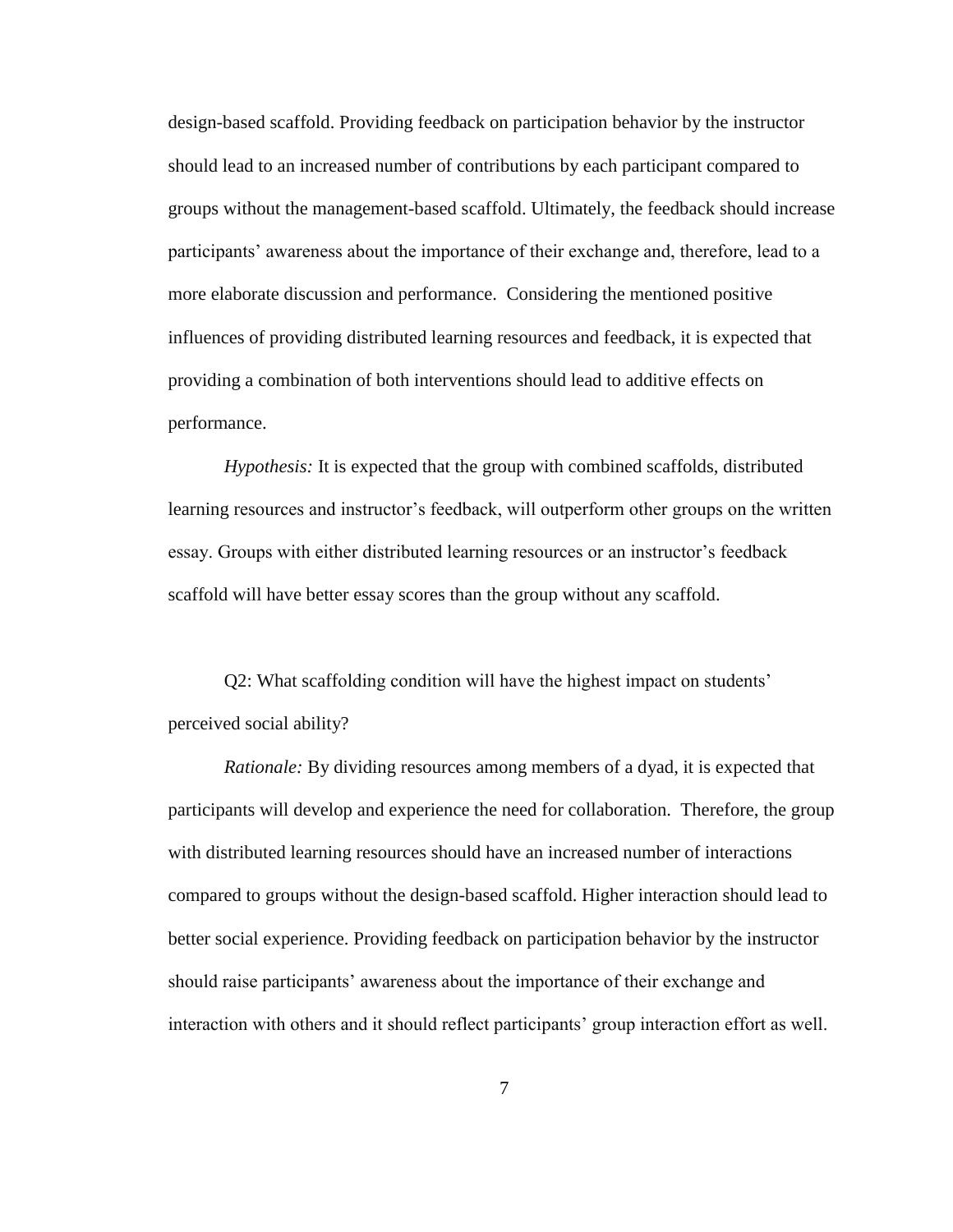Ultimately, the group with feedback should experience higher social ability compared to groups without the management-based scaffold. Considering the mentioned positive influences of providing distributed learning resources and feedback, it is expected that providing a combination of both interventions should lead to additive effects on students' perceived social ability.

*Hypothesis:* It is expected that the group with combined scaffolds, distributed learning resources and instructor's feedback, will experience higher perceived social ability than other groups. Groups with either distributed learning resources or an instructor"s feedback scaffold will perceive higher social ability than the group without any scaffold.

Q3: What scaffolding condition will have the highest impact on students" perceived satisfaction?

*Rationale:* By dividing resources among members of a dyad, it is expected that participants will develop and experience the need for collaboration. Therefore, the group with distributed learning resources should have an increased number of collaborative events and higher performance; consequently, this will lead to positive group process and group product compared to groups without the design-based scaffold. Receiving feedback regarding group communication and coordination from an instructor on how a group performs should reduce negative group behaviors, such as social loafing and free riding. Consequently, a group with less negative group behavior should experience more group satisfaction compared to groups without the management-based scaffold. Considering the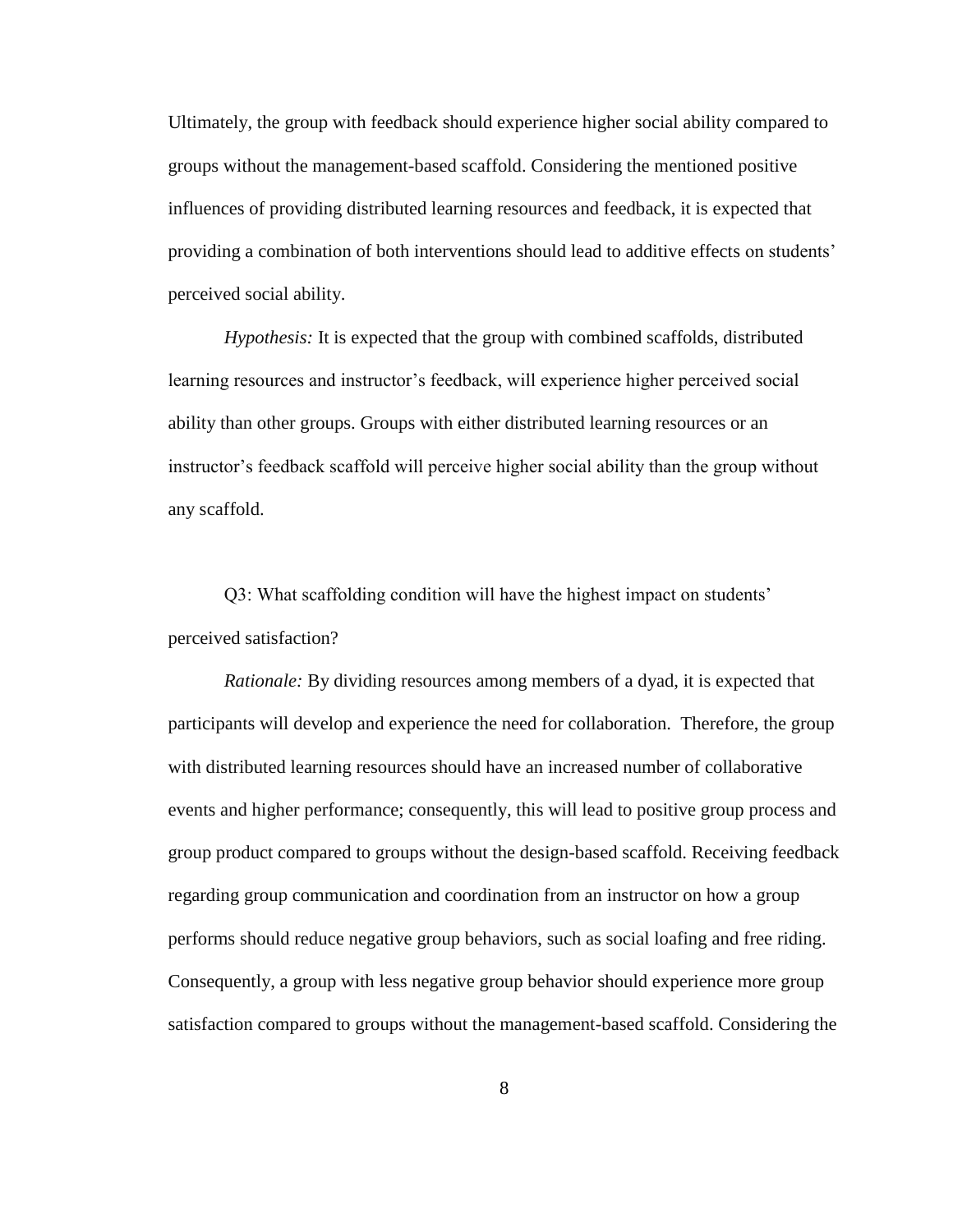mentioned positive influences of providing distributed learning resources and feedback, it is expected that providing a combination of both interventions should lead to additive effects on satisfaction.

*Hypothesis:* It is expected that the group with combined scaffolds, distributed learning resources and instructor"s feedback, will experience higher perceived satisfaction than other groups. Groups with either distributed learning resources or an instructor"s feedback scaffold will experience higher satisfaction than the group without any scaffold.

Q4. Overall, how do scaffolding conditions influence interaction behavior during the collaboration processes?

- a) What scaffolding condition will have the highest impact on level of interaction?
- b) What scaffolding condition will have the highest impact on types of interaction?

*Rationale:* By dividing resources among members of a dyad, it is expected that participants will develop and experience the need for collaboration. Therefore, the group with distributed learning resources should have an increased number of interaction levels and interaction types that reflect collaboration compared to groups without the designbased scaffold. Providing feedback on participation behavior by the instructor should raise participants' awareness about the importance of their exchange and interaction with others and it should reflect participants" group interaction effort compared to groups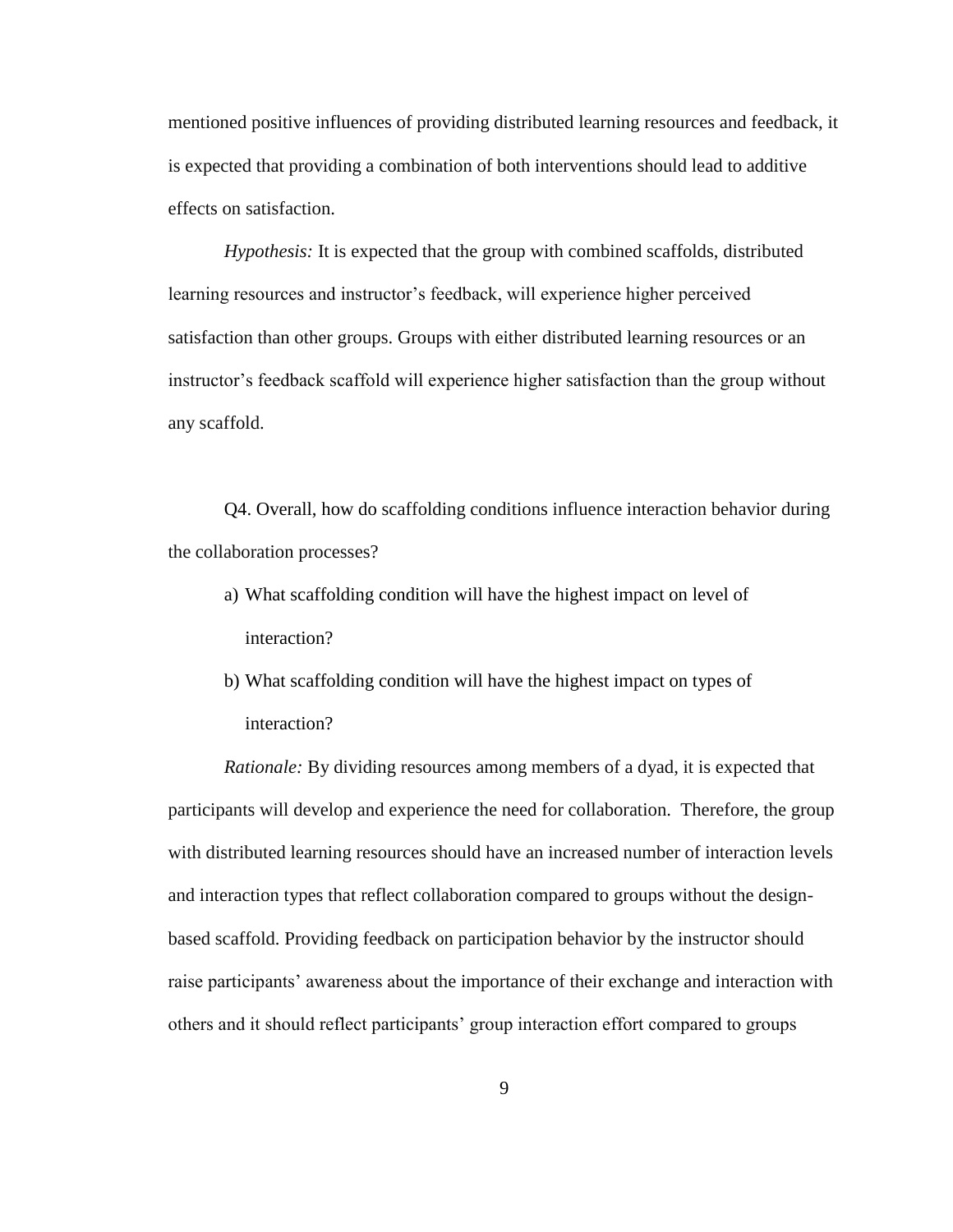without the management-based scaffold. Considering the mentioned positive influences of providing distributed learning resources and feedback, it is expected that providing a combination of both interventions should lead to additive effects on level of interaction and types of interaction.

*Hypothesis a:* It is expected that the group with combined scaffolds, distributed learning resources and instructor's feedback, will have higher levels of interaction, as measured by exchange total count, length of posting, and viewed posting total, than other groups. Groups with either distributed learning resources or an instructor"s feedback scaffold will have higher levels of interaction than the group without any scaffold.

*Hypothesis b:* It is expected that the group with combined scaffolds, distributed learning resources and instructor"s feedback, will have more types of interaction reflecting collaborative skills than other groups. Groups with either distributed learning resources or an instructor's feedback scaffold will have more types of interaction reflecting collaborative process than the group without any scaffold.

Q5. Does social ability mediate the relationship between scaffolding conditions and perceived satisfaction?

*Rationale:* Learning satisfaction is a result of how an individual perceives being satisfied with a group process and a group product. Scaffolds shape how group members socially interact and support effective use of available resources, group members, tools, and learning materials, to accomplish a learning task. A learning context that facilitates social ability should enhance learning satisfaction.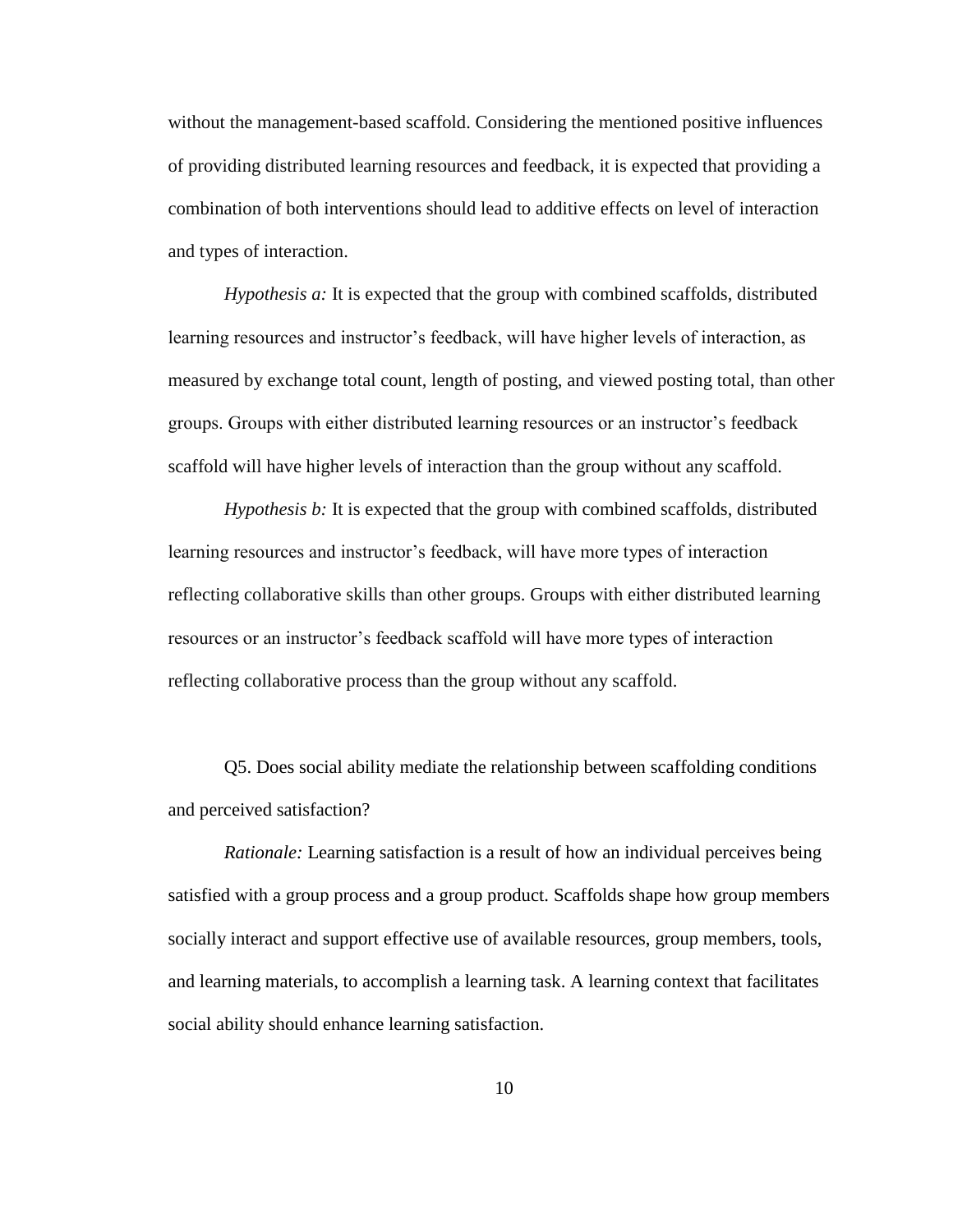*Hypothesis:* Social ability mediates the relationship between scaffolding conditions and perceived satisfaction.

Q6. Does the type of interaction mediate the relationship between scaffolding conditions and group performance?

*Rationale:* Scaffolding should cause group members to interact in a manner that supports collaborative learning. The group that shows evidence of collaborative interaction while working to accomplish a learning task should produce effective group performance.

*Hypothesis:* Type of interaction mediates the relationship between scaffold conditions and group performance.

Q7. Does the level of interaction mediate the relationship between scaffolding conditions and group performance?

*Rationale:* The scaffolding conditions should cause group members to put more effort into interaction. A substantial level of interaction should allow more opportunities for group members to collaborate, e.g. to discuss, debate, or exchange of ideas, which ultimately cause better group performance.

*Hypothesis:* Level of interaction mediates the relationship between scaffolding conditions and group performance.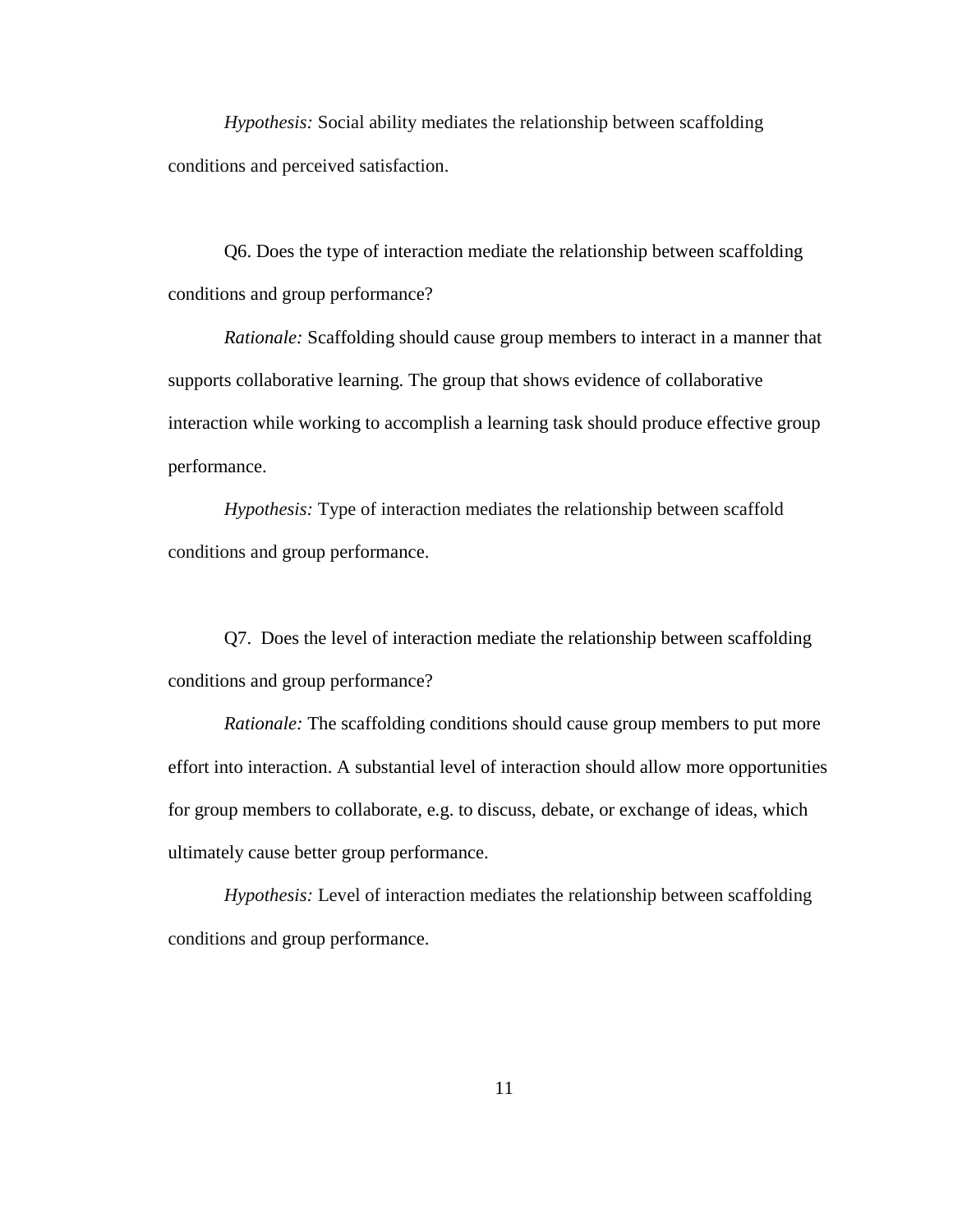Q8. Overall, what are the best explanations of performance and satisfaction in an online cooperative group?

*Rationale for group performance:* Group performance, as measured by a written essay score, is a result of students working together in a group. Therefore, a group should have a certain level of interaction and collaborative interaction behaviors that focus on a collaborative task to produce a product.

*Hypothesis for group performance:* Interaction level and interaction types will explain essay performance.

*Rationale for learning satisfaction:* Satisfaction from participating in group work is a result of satisfaction the individual perceived in the group process experience, as well as the product the group"s solution produced. Therefore, perceived social climate the individual experienced during collaboration should reflect on the learning satisfaction.

*Hypothesis for learning satisfaction:* Social ability will explain learning satisfaction.

#### **Definition of Constructs**

<span id="page-22-0"></span> *Collaborative learning:* an educational method which is based on students working together in small groups so that everyone can participate on a collective task that has been clearly assigned toward an educational goal (Cohen, 1994).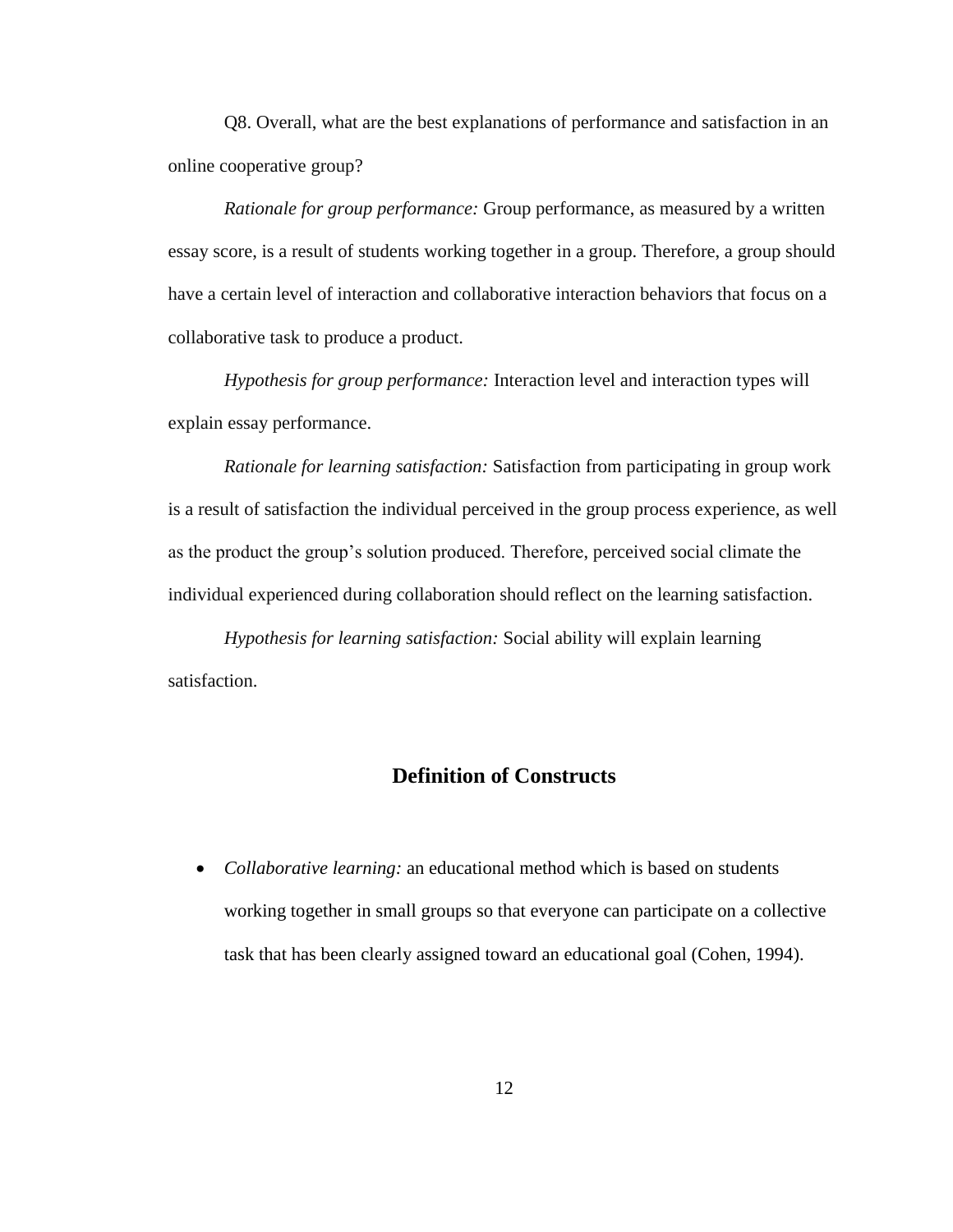- *Social ability:* an individual's ability to use social information and influence others to accomplish something of value during an activity in a social context (Laffey, Lin, & Lin, 2006).
- *Instructional design-based scaffold:* a method to scaffold collaboration by design involves the selection of specific tasks and resource distributions (Zumbach et al., 2005).
- *Management-based scaffold:* a method to scaffold collaboration by providing scaffolding based on "run time" data collected from tracing the interaction between group members (Zumbach et al., 2005).
- *Satisfaction:* Positive feelings or attitudes an individual has toward a group's decision (Green & Taber, 1980).
- *Instructor feedback:* In this study context, the instructor feedback is defined as information given by the instructor to students about their collaboration effort basing on monitoring the group"s interaction.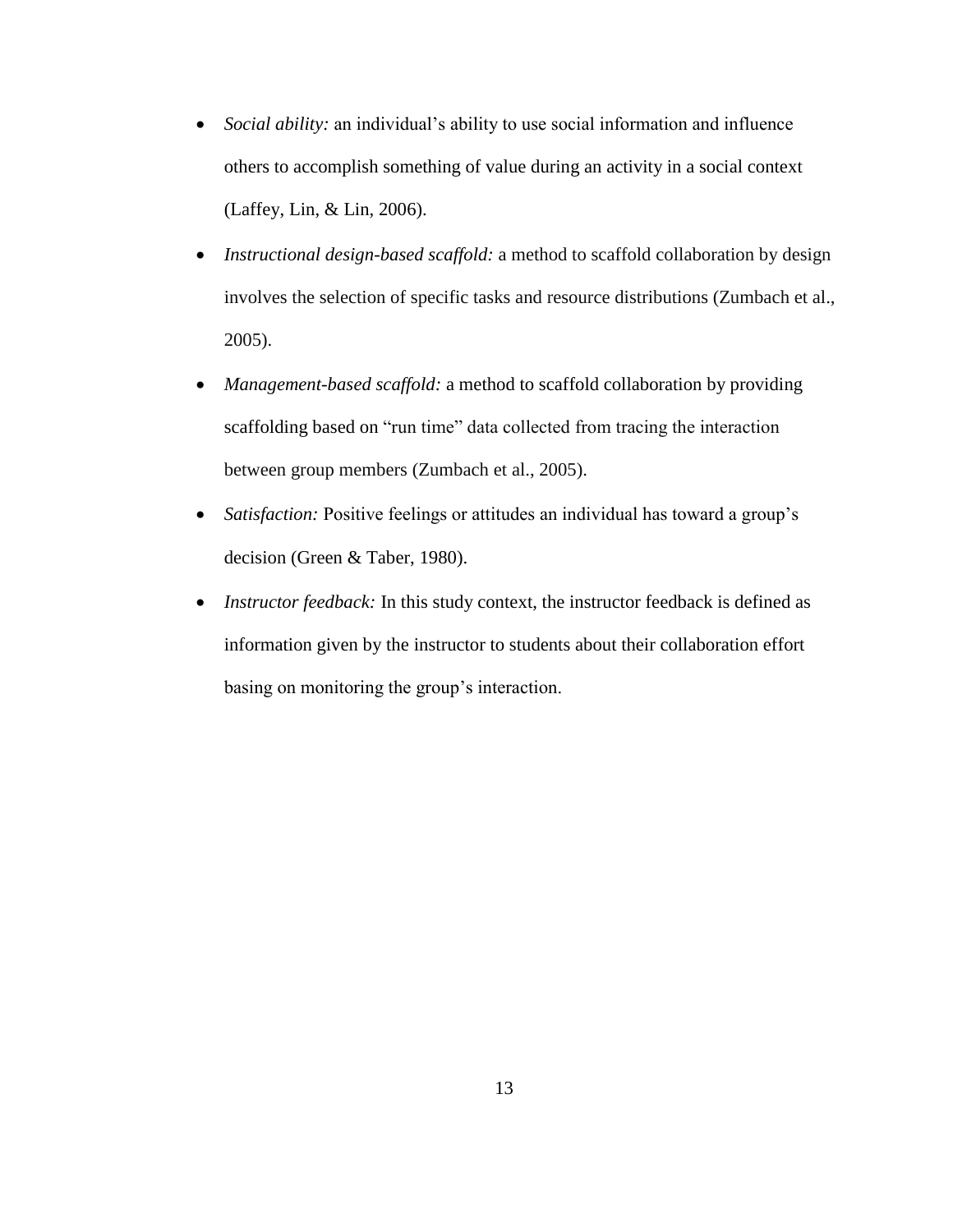## **Chapter Summary**

<span id="page-24-0"></span>Chapter 1 explains the foundations of the study and describes the purposes, research questions, and rationale of this study. The effects of the scaffolding conditions on measured outcomes and predictors of performance and satisfaction are investigated.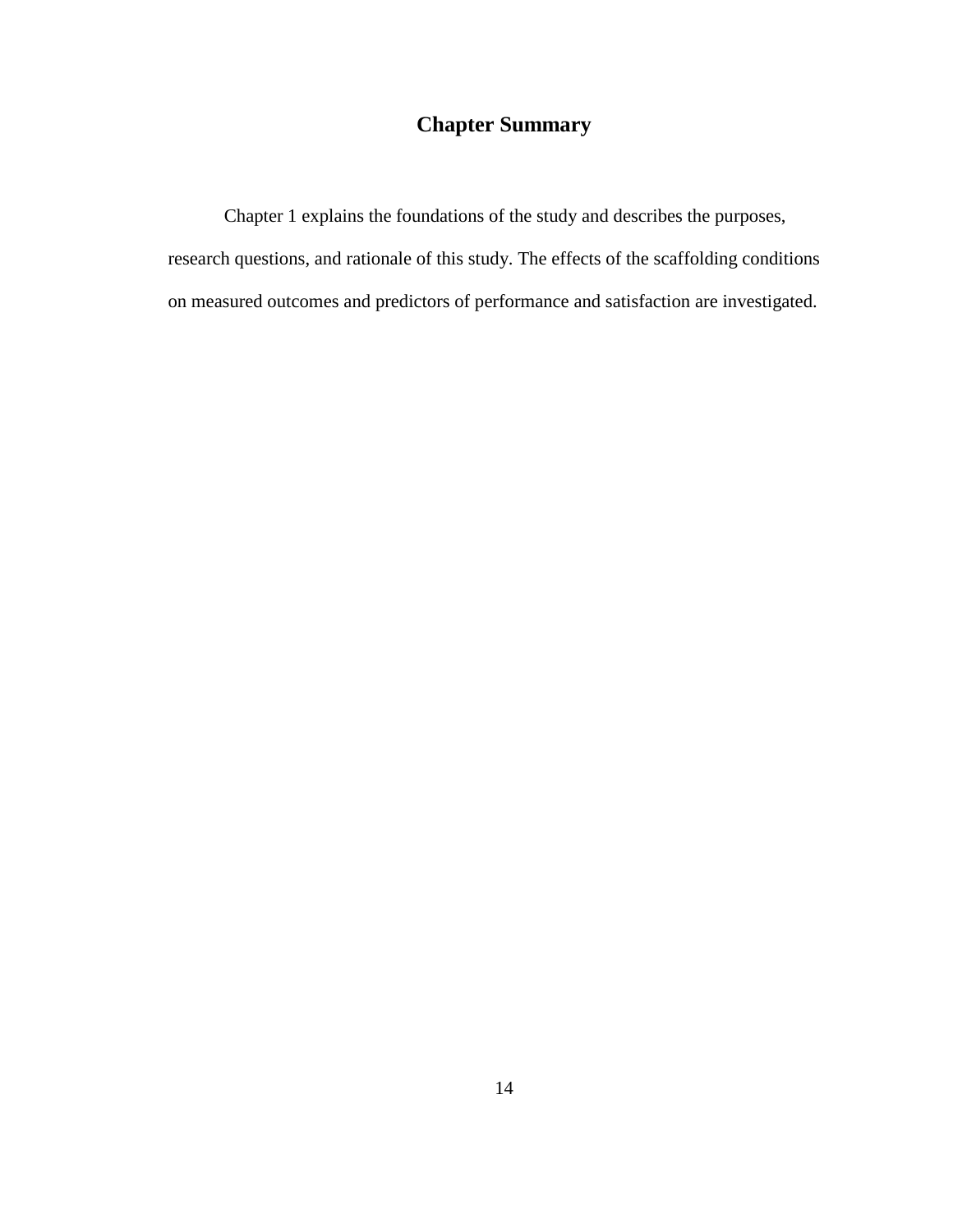#### **CHAPTER 2 LITERATURE REVIEW**

#### **Introduction**

<span id="page-25-0"></span>The purpose of this study is to examine the effects of instructional design-based scaffolding and management-based scaffolding in online learning environments on achievement, the collaboration process, and social experience. The study also investigates what factors influence students' satisfaction and performance in online cooperative groups.

To explicate the framework for this study, prior research is reviewed and summarized for the following areas:

- Theories and empirical research on cooperative and collaborative learning.
- Theories and empirical research on collaboration scaffolds including instructional design-based scaffolds and management-based scaffolds.
- Theories and research related to interaction and social ability.

#### **Cooperative Learning and Collaborative Learning**

#### <span id="page-25-2"></span><span id="page-25-1"></span>*Theoretical Foundation*

Collaborative learning is an umbrella term used by various educational approaches to characterize joint intellectual effort by students, or students and teachers together (Goodsell et al., 1992). Collaborative learning has its home in social constructivism (Vygotsky in Gokhale, 1995). In this view, a learner is an active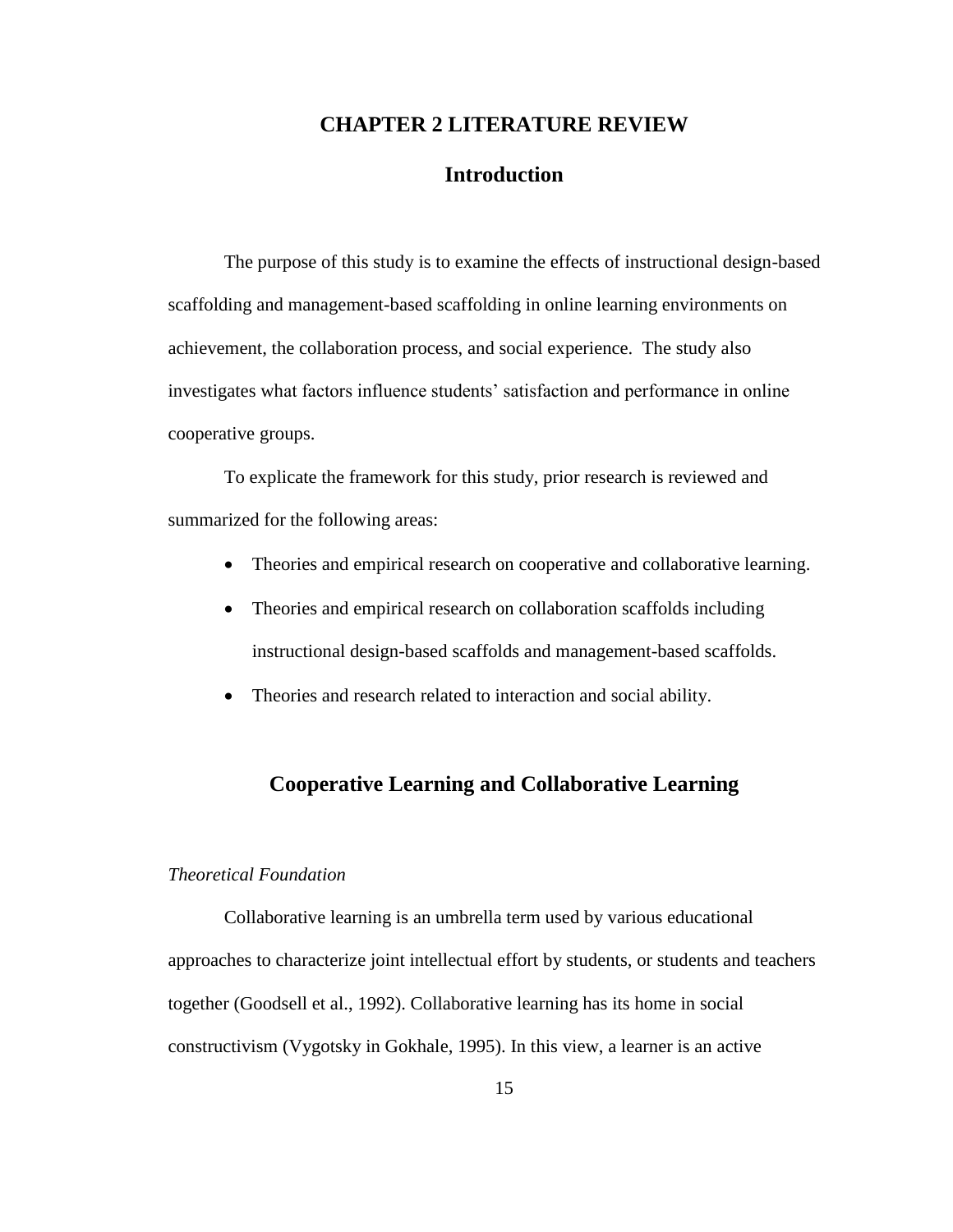constructor of knowledge through social interaction with one"s environment including the important members of that environment. Through interaction, the learner develops meanings and understandings out of social encounters. It is a pedagogy with a fundamental assumption that people make meaning together and that the process enriches them (Matthews, 1996, p.101). There are numerous instructional approaches based on collaborative learning, such as working on a group project, giving certain roles to group members for an assignment, and providing learning tasks with structured ways of communicating and interacting with peers.

Jucks, Paecher, & Tatar (2003) categorized numerous approaches to collaborative learning into two general categories: cognitive perspectives and socio-emotional perspectives. *Cognitive perspectives* take root from a social constructivism that views knowledge as socially constructed by interactions of individuals with the society (McCarthey & McMahon, 1992). Learning can be regarded as a result of internalization of such social interaction (Vygotsky, 1986). Individuals are guided by others, instructors as well as more capable peers, in their development of skills. This perspective views knowledge acquisition as an active construction process on the part of the participants involved in the learning process. Examples of instructional methods based on cognitive perspectives are Reciprocal Peer Tutoring (Fantuzzo, Riggio, Connelly, & Dimeff, 1989) and Scripted Cooperation (O"Donnell & Dansereau, 1992). *Socio-motivational perspectives* differ markedly from the cognitive perspectives (Slavin, 1983a, 1992). The socio-motivational perspective focuses on rewards and goal structures under which students work together, as well as emphasizes that collaborative activity and success are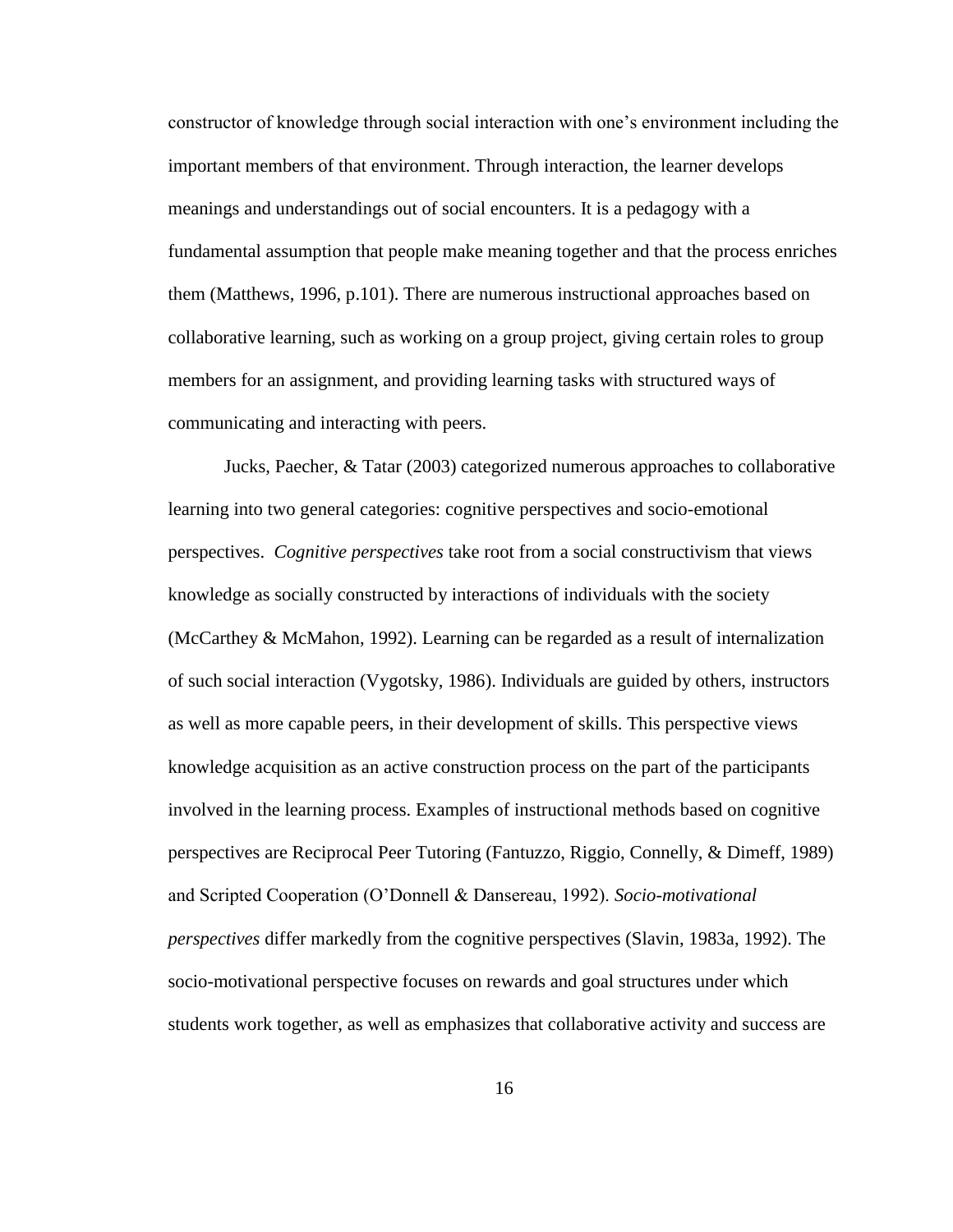mainly mediated by motivation (Jucks et al., 2003). Student Teams Achievement Divisions (Slavin, 1983b) and Jigsaw (Aronson, Blaney, Sikes, Stephan, & Snapp, 1978) are examples of collaborative instructional methods based on the socio-motivational perspectives.

#### <span id="page-27-0"></span>*Cooperation VS Collaboration*

The terms collaborative learning and cooperative learning are closely related and often used interchangeably in educational research (Johnson & Johnson 2004; McWhaw, Schnackenberg, Sclater, & Abrami, 2003). There is no universally accepted meaning of the terms collaborative learning and cooperative learning (Resta  $\&$  Laferrière, 2007). However, some scholars have provided distinctions between these terms. For example, Cooper and Mueck (1990) describe cooperative learning as a "structured, systematic instructional strategy in which small groups work together toward a common goal" (p.68) and collaborative learning as characterized by relatively unstructured processes through which participants negotiate goals, define problems, develop procedures, and produce socially constructed knowledge in small groups. Panitz (1996) views collaboration as a philosophy of interaction and personal lifestyle, while cooperation is viewed as a structure of interaction designed to facilitate accomplishment of an end product or a goal through people working together in groups. Slavin (1997) associates cooperative learning with well-structured knowledge domains and collaborative learning with ill-structured knowledge domains. Roschelle and Teasley (1995) state that "cooperation is accomplished by division of labor among participants, as an activity where each person is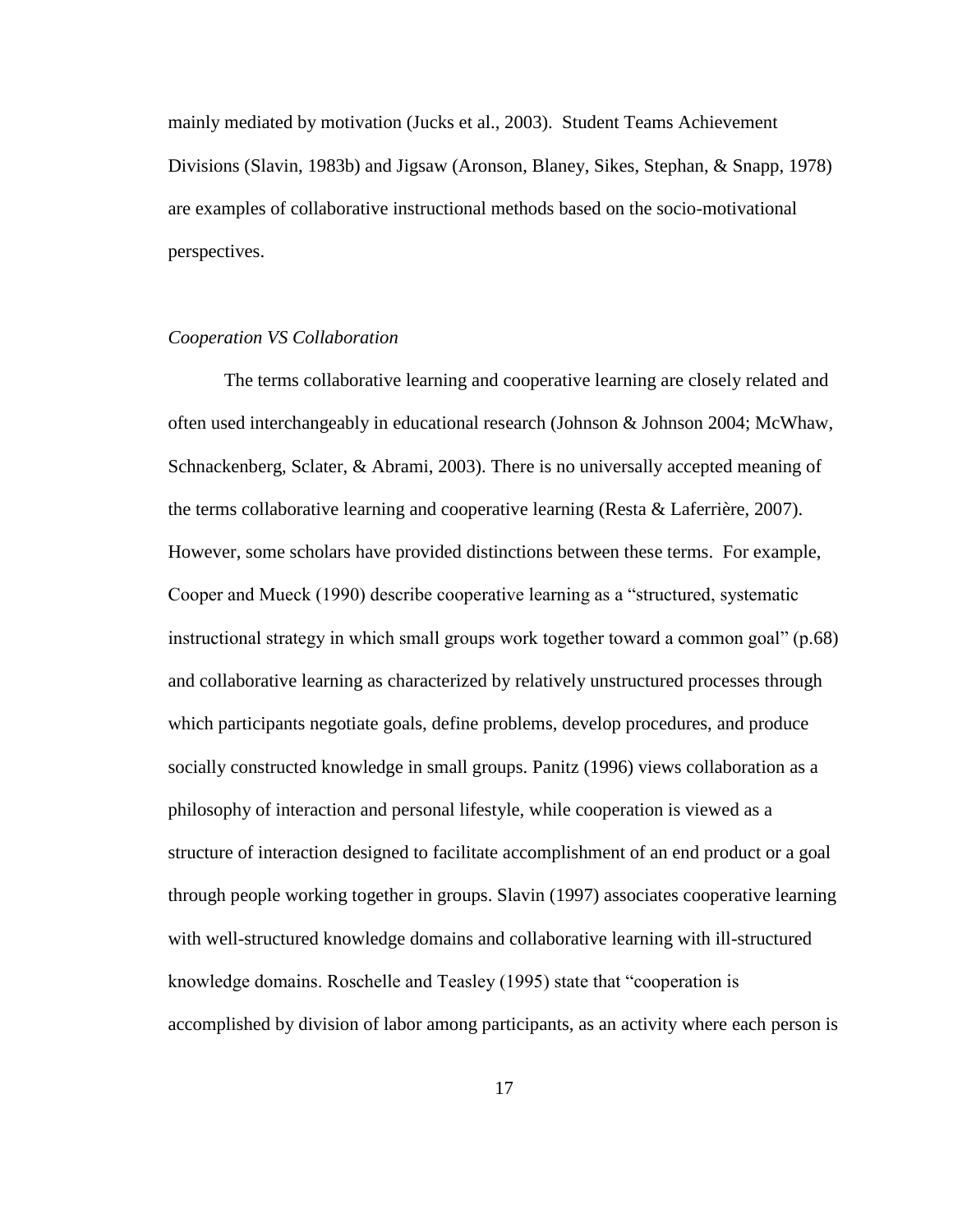responsible for a portion of the problem solving…" while collaborative learning involves the "… mutual engagement of participants in a coordinated effort to solve the problem together" (p.70). Supporting this view, Dillenbourg (1999) agreed that "cooperation refers to a more fixed division of labor" (p.22).

Although there are differences pointed out by some scholars, Kirschner (2001) notes that both collaborative learning and cooperative learning share far more similarities than differences. The commonalities as suggested by Matthews, Cooper, Davidson, and Hawkes (1995) are the following:

- Learning takes place in an active mode.
- The teacher is more a facilitator than a "sage on the stage."
- Teaching and learning are shared experiences.
- Students participate in small-group activities.
- Students must take responsibility for learning.
- Discussing and articulating one's ideas in a small-group setting enhances the ability to reflect on his or her own assumptions and thought process.
- Social and team skills are developed through the give-and-take of consensus building.
- Students profit from belonging to a small and supportive academic community.
- Students experience diversity which is essential in a multicultural democracy.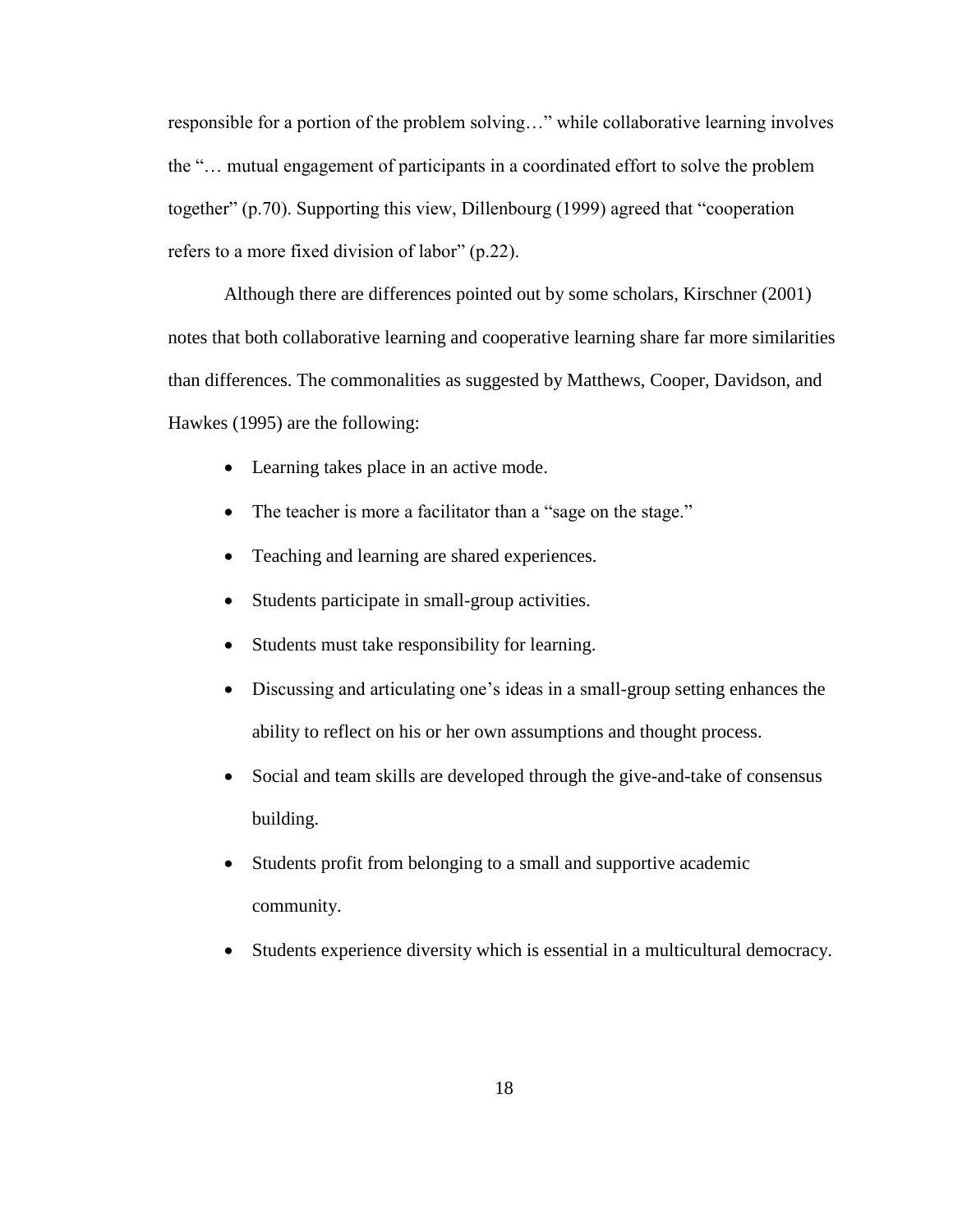Additionally, both terms acknowledge the essential influence of John Dewy and his belief about education as social enterprise (Matthews et al., 1995). Therefore, this study presents cooperation and collaboration as synonymous terms due to their shared features and common theoretical foundations. In this study, we will use the term collaborative learning to mean an educational method which is based on students working together in small groups in which everyone can participate on a collective task that has been clearly assigned toward an educational goal (Cohen, 1994).

#### <span id="page-29-0"></span>*Elements of Collaboration*

Extensive research has shown that collaboration does not automatically happen when students are assigned to work together in groups. One of the key mediating variables to collaboration is the degree to which participants perceive that they are interdependent in that they share a mutual fate and their success is mutually caused (Johnson & Johnson, 1989). Numerous barriers to effective collaborative efforts, such as free-rider effect, sucker effect, social loafing, and dysfunctional division of labor, are avoided when collaboration is structured to ensure that the conditions mediating its effectiveness are present (Johnson et al., 1989). To be collaborative, learning groups must be carefully structured to include the five basic elements identified by Johnson, Johnson, & Smith (1998): (1) positive interdependence to ensure that students believe they "sink or swim together," (2) promotive interaction to ensure that students help and assist each other, (3) individual accountability to ensure that everyone does their fair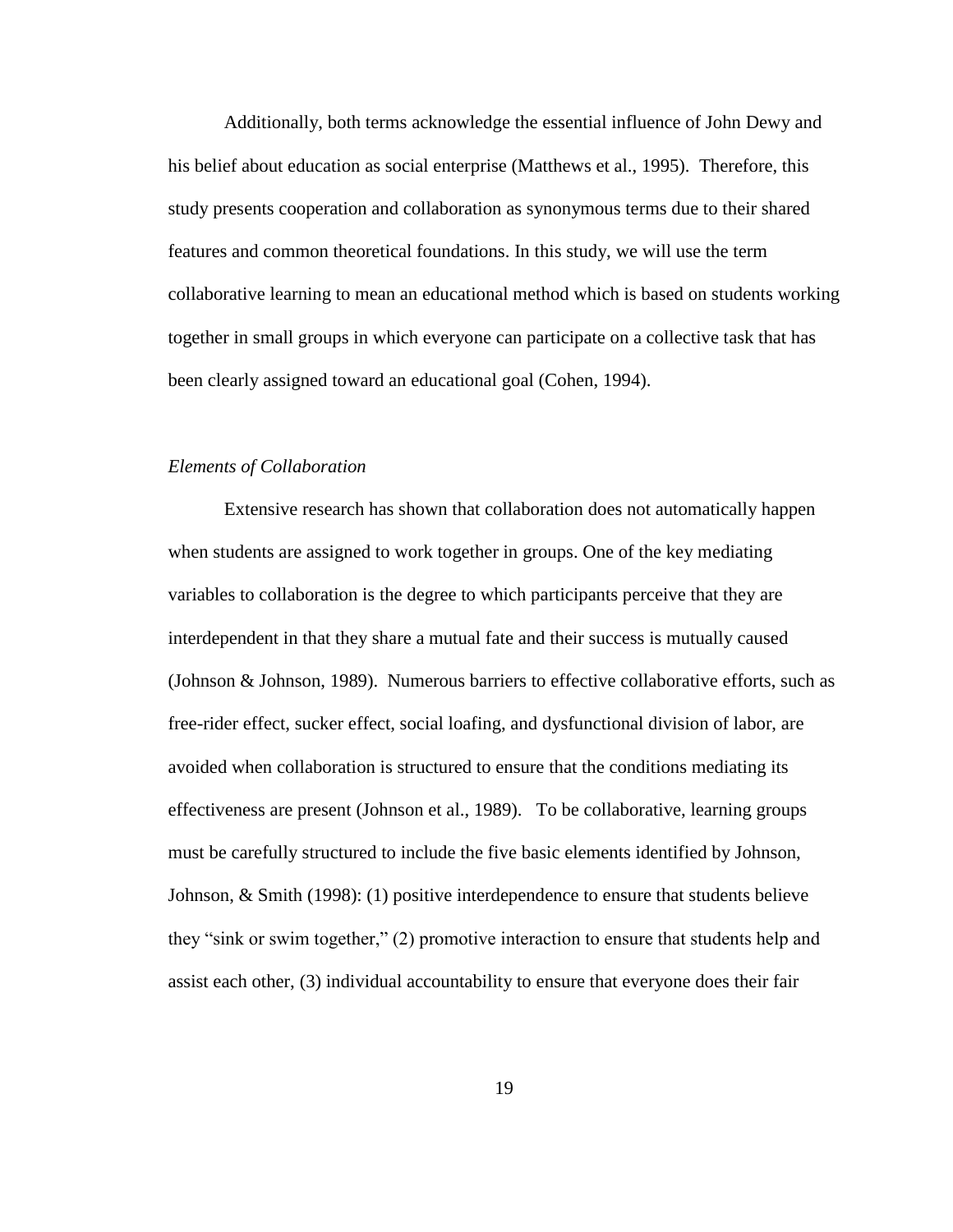share of the work, (4) social skills to work effectively with others, and (5) group processing to reflect on and improve the quality of group work.

Although all five elements are crucial, positive interdependence is the most important factor, emerging from research and theory, in structuring a situation to be collaborative (e.g Barkely, Cross, & Major, 2005; Johnson & Johnson; 1992; Lewin; 1935, 1948). As stated by Lewin (1935, 1948) the essence of a group is the interdependence among members. Positive interdependence can be achieved through tasks, resources, goals, rewards, roles, or environment (Brush, 1998). Johnson and Johnson (1989) advocate positive interdependence as a key for successful collaboration. The productivity and problem-solving success of any group is strongly affected by the degree of positive interdependence existing among group members (Johnson, Maruyama, Johnson, Nelson, & Skon, 1981). From the classroom-based research, it is generally accepted that positive interdependence is the most important condition of designing successful collaborative learning groups (e.g. Johnson, Johnson, & Stanne, 1989). Studies ( e.g. Johnson, Johnson, & Smith, 1991) investigating the nature of positive interdependence indicate: (1) that positive interdependence provides the context within which promotive interaction takes place, (2) that group membership and interpersonal interaction among students do not produce higher achievement unless positive interdependence is clearly structured, (3) that the combination of goal and reward interdependence increase academic achievement over goal interdependence alone, and (4) that resource interdependence does not increase achievement unless goal interdependence is also present.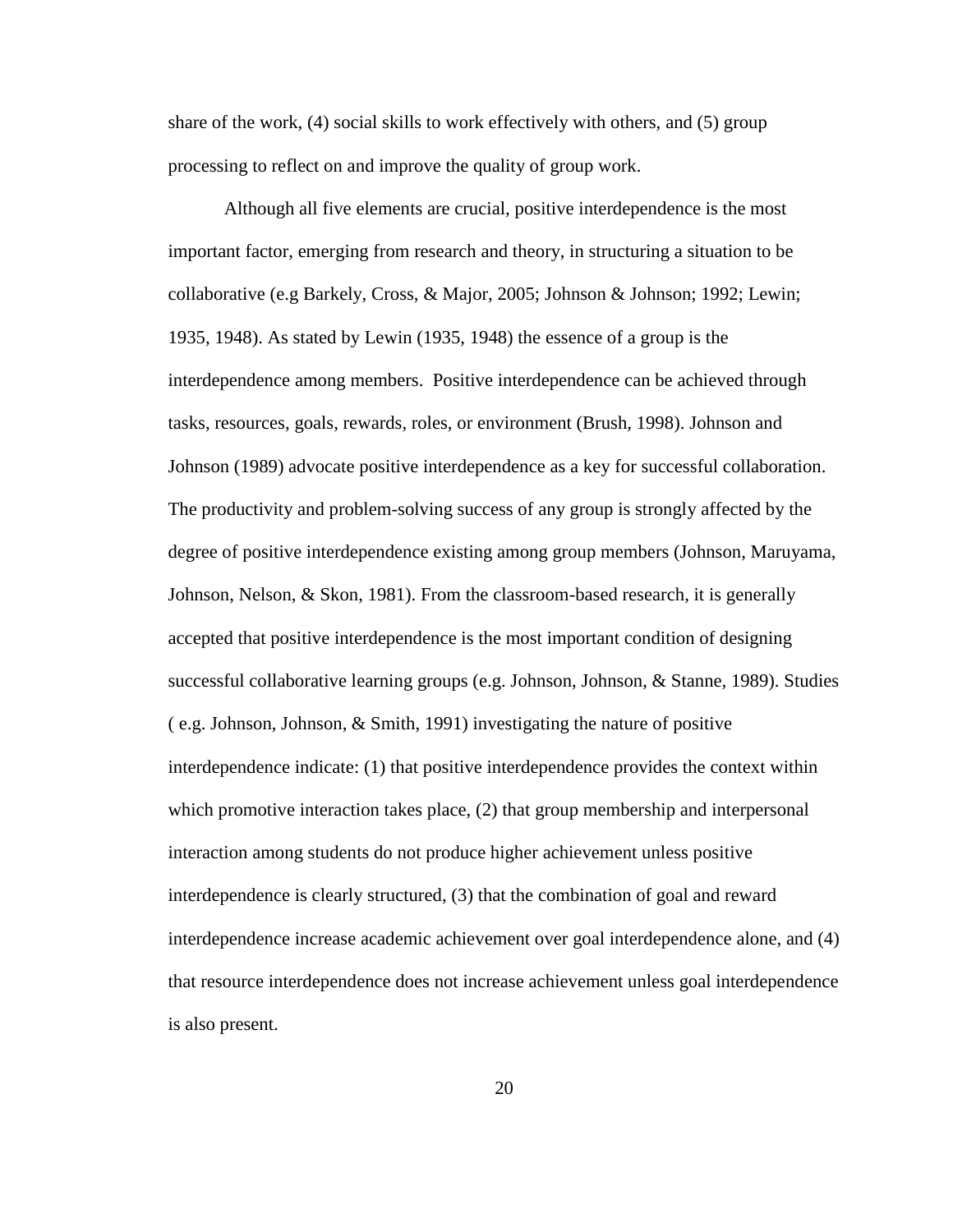#### <span id="page-31-0"></span>*Benefits of Collaborative Learning in Classroom-Based Settings*

There is a substantial amount of empirical evidence indicating that collaborative learning can be effective in generating positive academic and affective outcomes in traditional classroom settings (Johnson, Johnson, & Smith, 1991). Meta-analyses have consistently reported that collaborative learning has favorable effects on achievement and productivity, psychological health and self-esteem, interpersonal attraction and social support, intergroup attitudes, and attitudes toward learning (e.g. Johnson & Johnson 1989; Johnson, Johnson, & Smith, 1991a, 1991b; Johnson, Maruyama, Johnson, Nelson, &Skon, 1981; Qin, Johnson, & Johnson, 1995).

For example, Johnson, et al. (1998) conducted another meta-analysis of over 305 college studies on cooperative, competitive, and individualistic learning. Compared to competitive and individualistic learning, cooperative learning promoted higher individual achievement, meta-cognitive thought, willingness to take on difficult tasks, persistence in working toward goal accomplishment, intrinsic motivation, transfer of learning, and greater time on task. The study also reported that students in cooperative learning settings perceived greater social support in their academic and personal life from peers and instructors, and gained more social skills than those students who learned through competition.

Qin and colleagues (1995) conducted a meta-analysis on 63 findings to investigate the effects of cooperative and competitive efforts on problem-solving. The result indicates that members of cooperative groups outperformed individuals in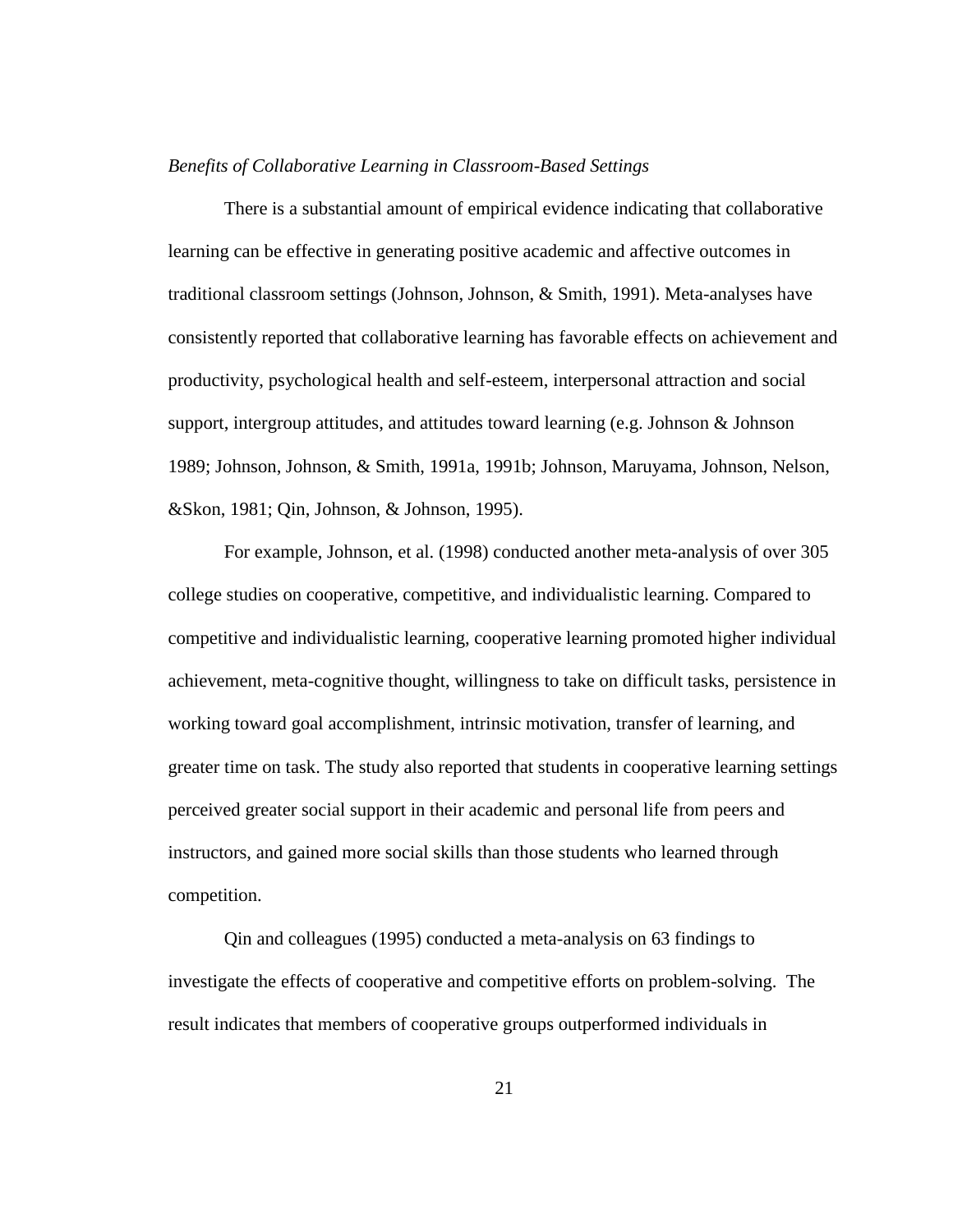competitive groups in all types of problem solving classified as linguistic (solved problems through written and oral language), nonlinguistic (solved problems through symbols, math, motor activities, or actions), well-defined, and ill-defined problems. The results also held for all age groups (elementary and secondary) and quality of studies (low, medium, and high).

Bilgin and Geban (2006) investigated the effects of the cooperative learning approach based on conceptual change condition over traditional instruction on students' conceptual understanding and achievement of chemical equilibrium concepts. The result showed that students in the experimental group had better conceptual understanding and achievement of computational problems related to the chemical equilibrium concepts. Furthermore, students' science process skills accounted for a significant portion of variations in conceptual understanding and achievement related to the computational problems.

Doymus, K. (2008) compared the effect of cooperative learning (jigsaw) and individual learning methods on students' understanding of chemical equilibrium in firstyear general chemistry course. The result indicated that the jigsaw group was more successful in learning achievement, measured by post-test multiple choice questions and open-ended questions, than the non-jigsaw group.

Besides generating positive cognitive outcomes, collaborative learning also correlates to positive affective outcomes (e.g. Slavin, 1995; Springer, Stanne, & Donovan, 1999) such as higher motivation, higher self-esteem, more favorable attitude towards learning, and increased persistence. For example, Springer, Stanne, and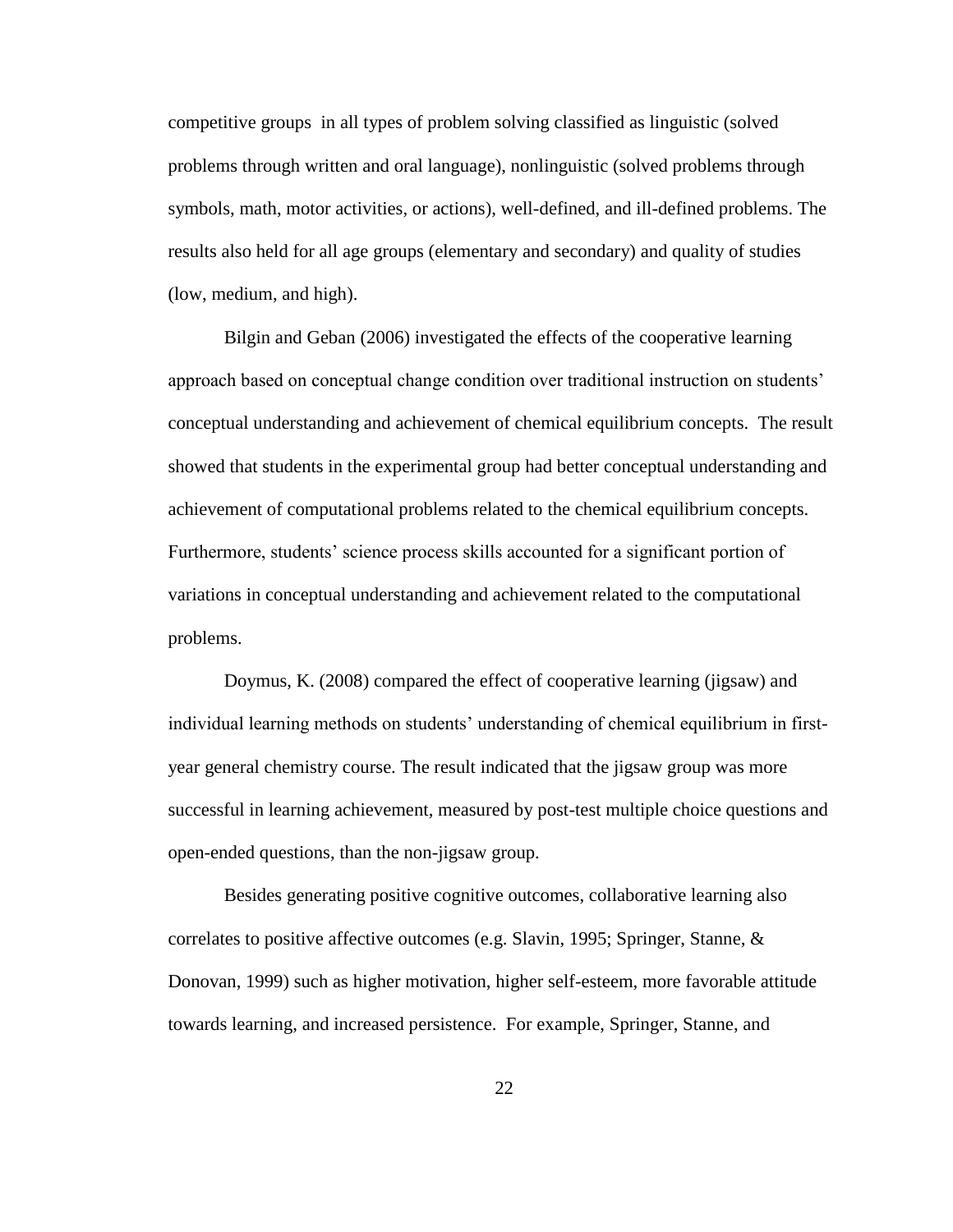Donovan (1999) conducted a meta-analysis of research on college students to investigate the effects of small-group learning on learning outcomes and attitudes. The study reported that students in small-group learning had greater achievement-related outcomes and students also reported positive attitudes toward learning materials and greater selfesteem than students who learned in other learning methods.

Law (2008) conducted two studies investigating the effects of collaborative learning on second-graders' motivation and learning from text. In the first study, students  $(n = 160)$  in collaborative learning groups were compared with their counterparts  $(n = 160)$ 107) in traditional instruction groups. The results revealed a statistically significant difference between the two groups, with more favorable perceptions of teachers' instructional practices and better reading comprehension in the instructional intervention groups than in the traditional instruction groups. In the second study, 51 second-graders participated in the instructional intervention program. The results showed that students' positive collaborative behavior and attitudes were related to their motivation and reading comprehension. When students perceived that their peers were willing to help each other and were committed to the group, they tended to be more motivated and performed better in reading comprehension.

Recent studies in higher education contexts show that collaborative learning generally facilitates student motivation and community feeling (Cabrera et al., 2002; Summers, Beretvas, Svinicki, & Gorin, 2005; Summers & Svinicki, 2007). For example, Summers and colleagues (2005) conducted a study on 1,494 undergraduate students to assess the effects of collaborative group-learning methods in real classrooms on students"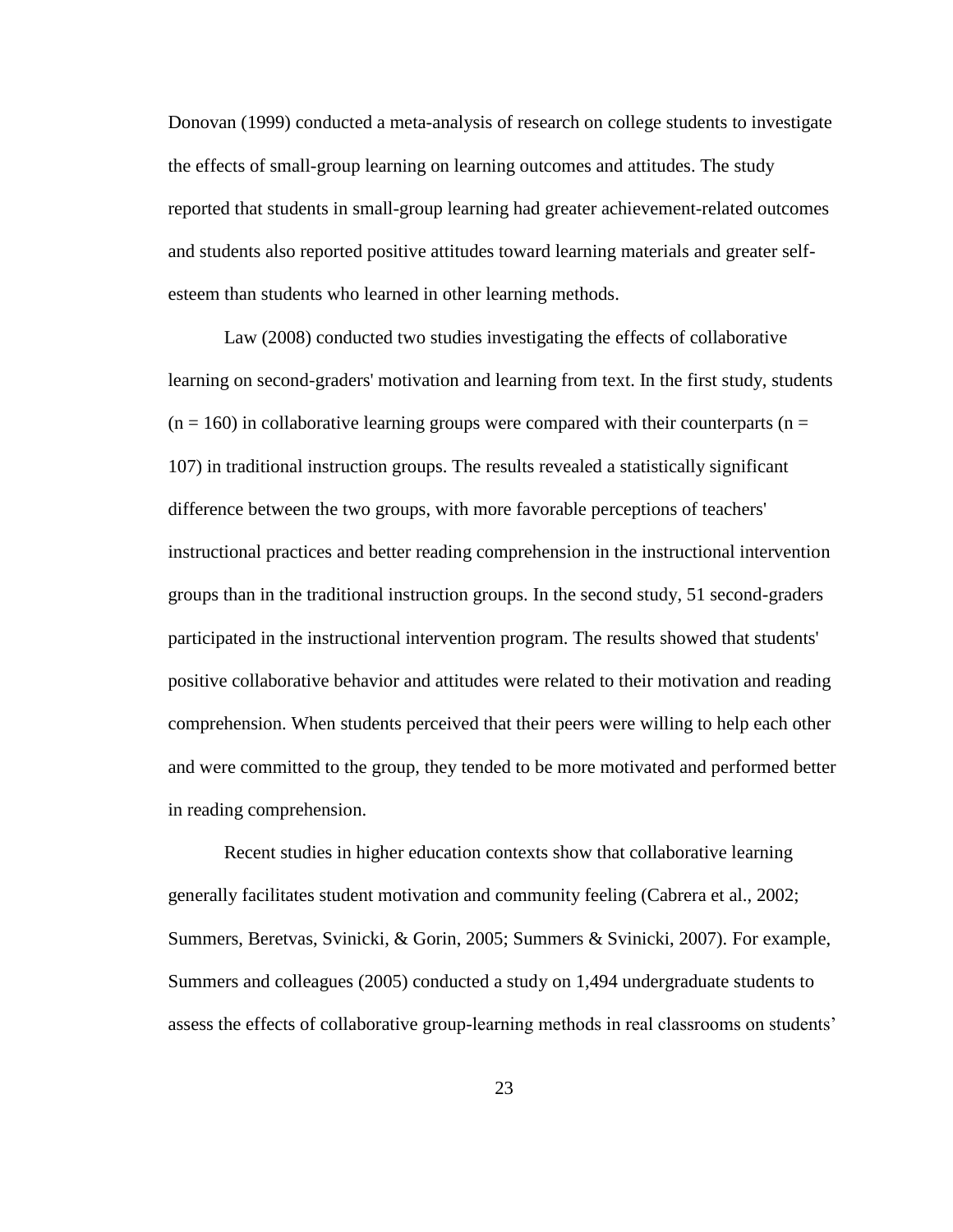perception of classroom community. They used feelings of campus connectedness, academic classroom community, and effective group processing as measured variables for students" classroom community feeling. The result indicated that the use of group work methods was positively related to students" feelings of classroom community, significantly more than for classrooms that did not use group work techniques. Further analysis indicated that campus connectedness and collaborative learning predicted positive academic classroom community. For classes using more formal cooperative group work, campus connectedness and group processing-evaluation predicted positive academic classroom community.

Summers and Svinicki (2007) conducted a study on 213 undergraduate students to test the relationship between classroom community and students" achievement goals in higher education and to offer a possible explanation for differences in this relationship for cooperative and non-cooperative classrooms. Structural equation modeling techniques revealed that students' perceptions of interactive learning significantly mediated the relationship between students' goals and their sense of classroom community, but only for classrooms that used cooperative learning techniques. In the traditional lecture-style course surveyed, students' feelings of classroom community and interactive learning were significantly lower than in cooperative learning classrooms. Finally, while mastery goals were significantly higher for cooperative learning students, performance-approach goals were significantly higher for traditional lecture students.

24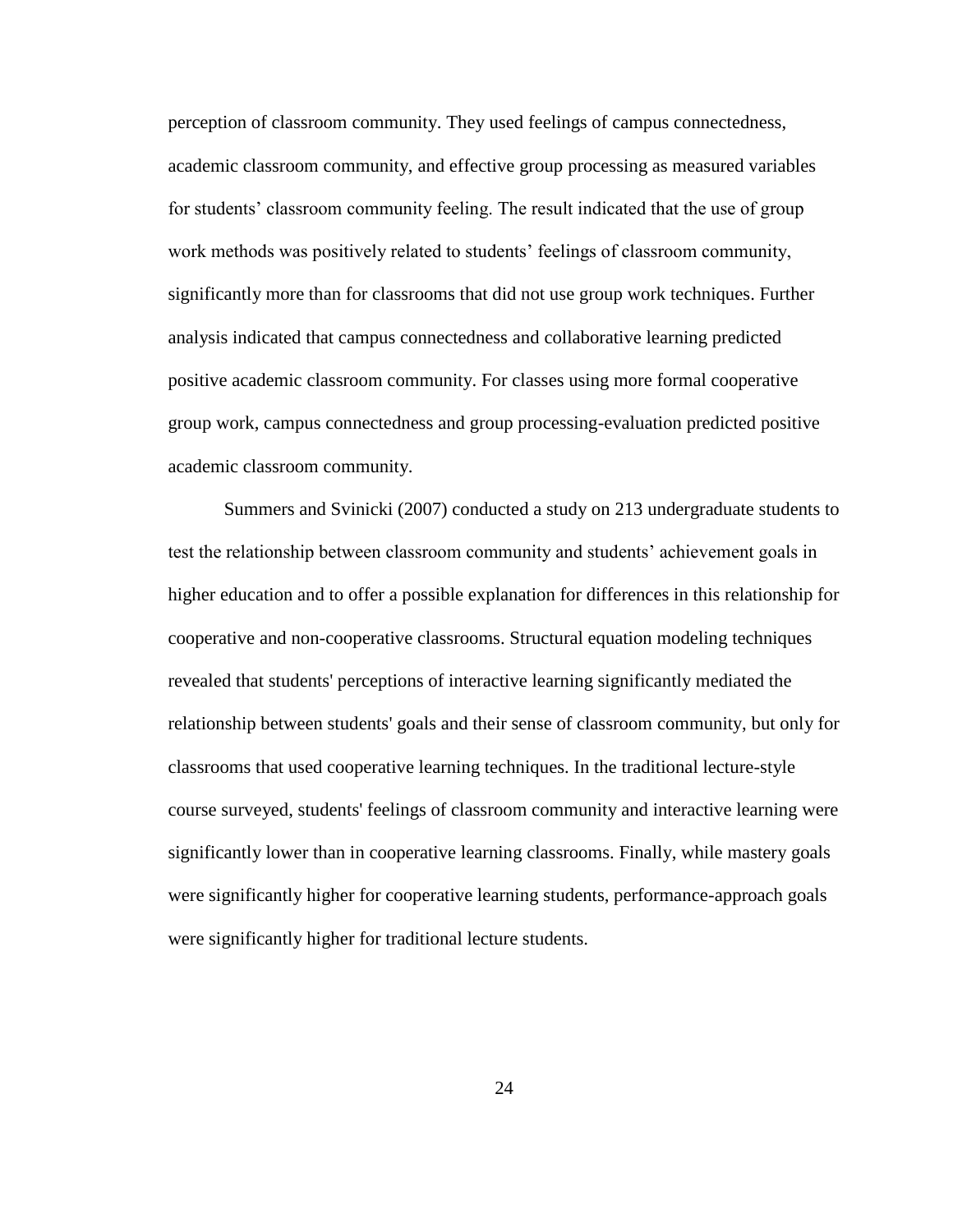#### **Approaches to Scaffold Collaboration**

<span id="page-35-0"></span>Online discourse may differ from face-to-face discourse with regard to basic communication processes. In computer mediated communication (CMC) settings, it can be difficult to establish common ground of mutual understanding. Hence, online discourse may suffer from insufficient group coordination or from deficiencies in the coherence contributions (Jucks et al., 2003).

The problem can be overcome by structuring the communication and collaboration processes of learning groups (Jucks et al., 2003). To ensure collaboration, a number of instructional supporting measures have been developed to stimulate learning favorable activities (see Cohen, 1994; Slavin, 1996).

Educators and researchers have developed numerous ways to scaffold collaboration such as behavioral, technological, or a combination of both. The main aim of collaborative scaffolding is to help students collaborate and act as a group (Zumbach et al., 2005). There are numerous approaches that have been designed to scaffold collaboration. Zumbach and colleagues (2005) suggested a collaboration scaffolding taxonomy (Figure 1) as a means to classify the scaffold methods and help structure the collaboration. In this taxonomy, they classify scaffolding into two main categories: (instructional) design-based and management-based scaffolds. The general distinction between the two is that; in design-based scaffolding, all decisions are made before the collaboration begins and there is a blueprint for how collaboration will be conducted,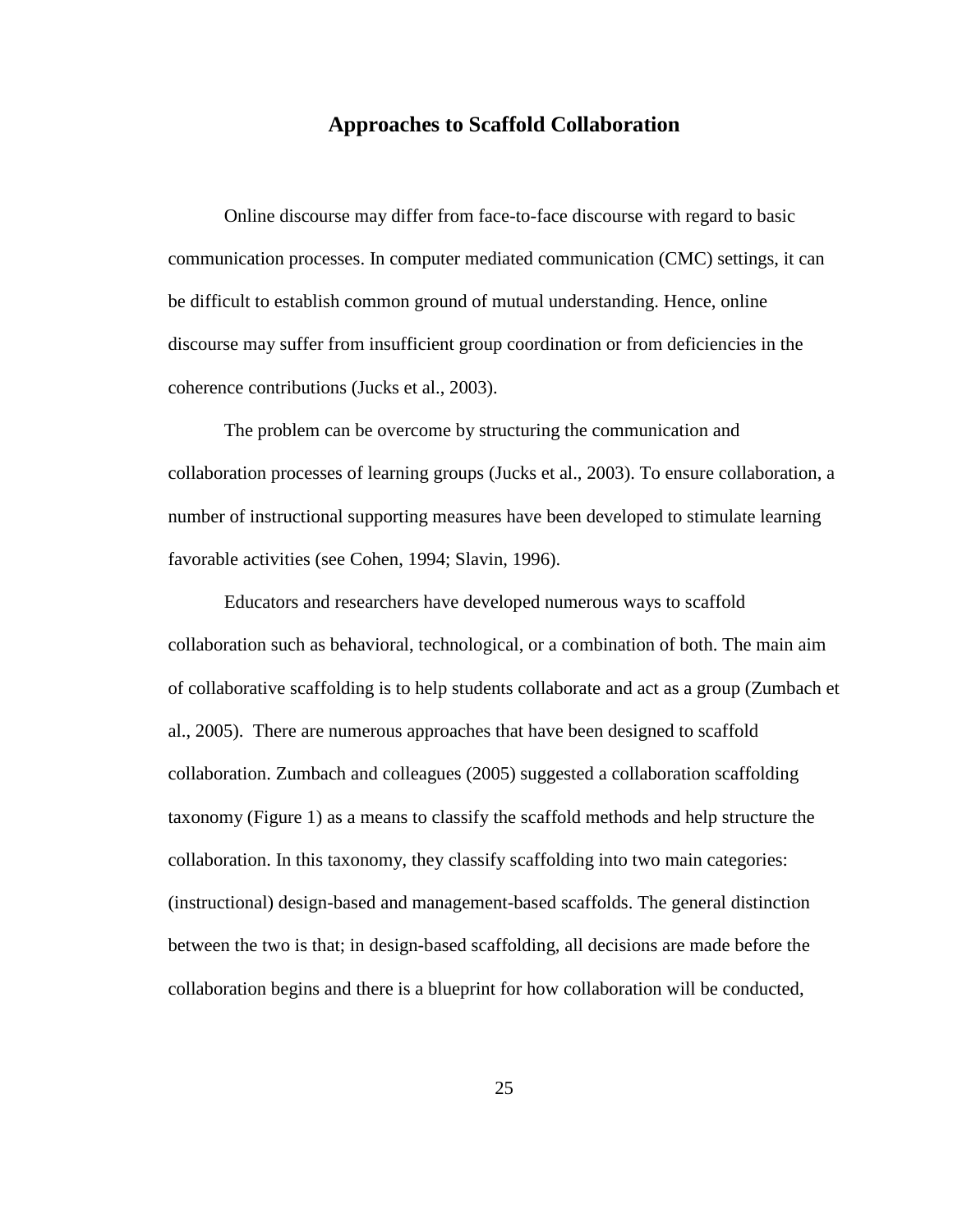while in management-based scaffolding, the major decisions are made based on observations from learners" ongoing interaction, and decisions are made at "run time".

#### *Instructional Design-based Scaffolding*

Zumbach et al. (2005) identified three approaches that can be used to scaffold collaboration by design. The first approach is to design a specific task or use resource distribution as a way to structure collaboration. The logic behinds this approach is that students are required to collaborate in order to accomplish a goal because of task demands and the manner in which information necessary for accomplishing the task is distributed. This can be done either by distributing expertise among group members in an early stage of group forming (Hermann, Rummel & Spada, 2001; Rummel et al., 2002) or varying resources (e.g. learning materials) among group members. However, the second approach is more applicable and more feasible for ad-hoc group or groups that form for a short period of time (Zumbach et al., 2005) like an online collaborative learning group.

The second approach is scripting of collaboration. This approach involves assigning specific roles and structuring communication or condition among group members. A well-known example of a collaboration method that follows this approach is the Cooperation Script developed by O"Donnell (1999). Scripts are activity programs that aim to facilitate collaborative learning by specifying activities in collaborative settings, sequencing these activities, and assigning the activities to individual learners. This approach has proven to be effective in enhancing turn-taking (Pfister & Mühlpfordt, 2002; Reiserer, Ertl & Mandl, 2002), elaborating design rationales (Shum, 1997), and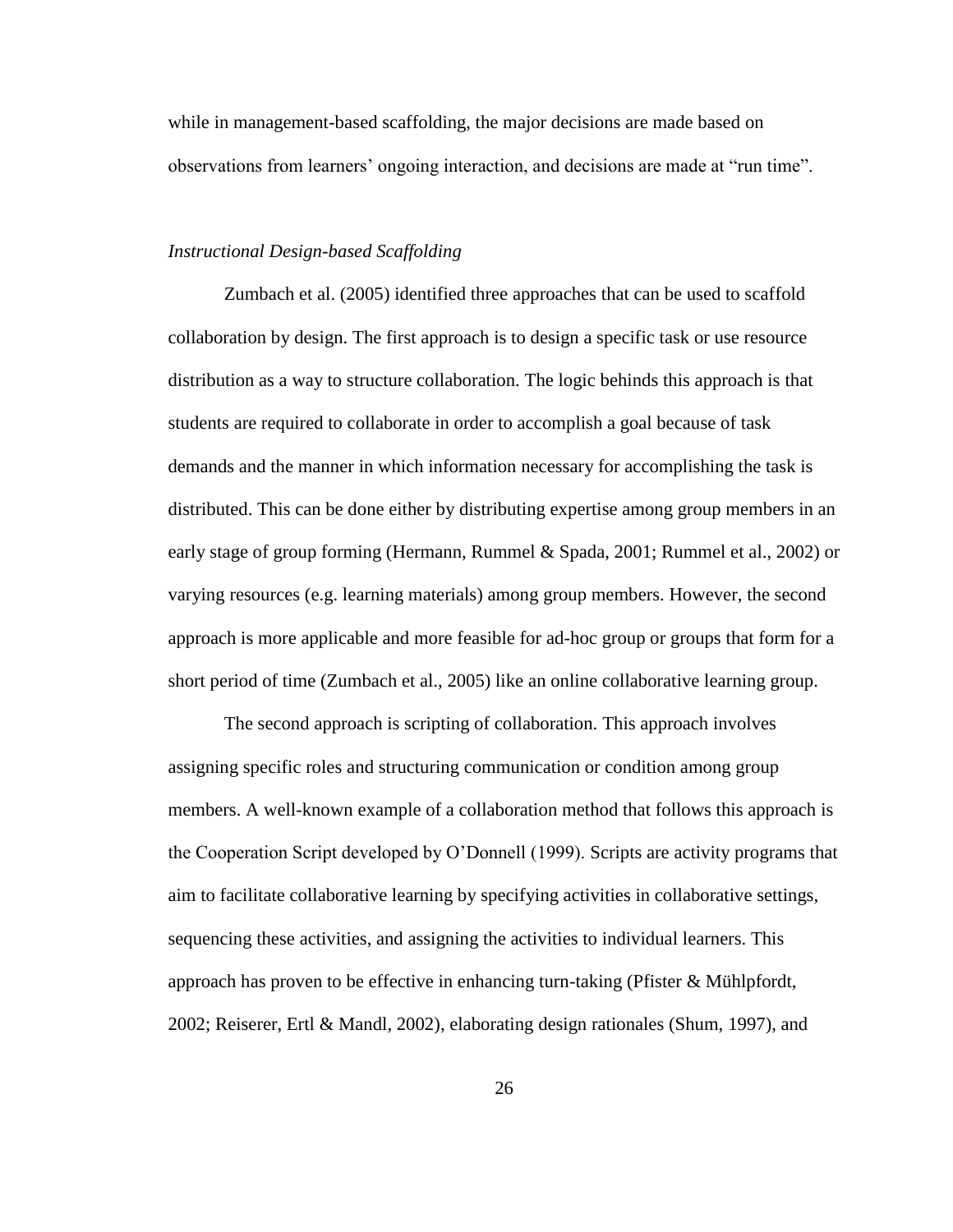increasing reflection (Diehl, Ranney & Schank, 2001). However, scripting collaboration can lead to some negative effects, for example, interruption of natural discourse and overscripting (e.g Dillenbourg , 2002; Reimann, 2003).

The third approach is providing groups with specific communication and collaboration ontologies. This approach specifies a vocabulary in a kind of notation for expressing information that can be exchanged. A classical example is the IBIS notation (Conklin, 1993), developed to support computer-supported collaborative decision making and organizational memory, and Dan Suther"s (1995) work on external representations.

Zumbach and colleagues (2005) assert that design-based scaffolding approaches are particularly appropriate for groups that are working together for the first time and/or whose members have little domain knowledge. In such circumstances, strong external guidance can help members to focus on the task and to avoid extrinsic cognitive load. Keeping in mind that work groups in online learning courses tend to form temporarily and last for a short period of time (one to two weeks), therefore, the resource distribution approach is a good fit method for the design-based scaffolding to be used in this study.

#### *Instructional design-based scaffolding by resource distribution approach*

Resource distribution refers to a method that structures learning materials in a way that each group member possesses pieces of information that are necessary to accomplish a learning task"s goal. That means individuals need to communicate with their group members to access necessary pieces of information that one does not have. This method uses resources as a way to impose positive interdependence in a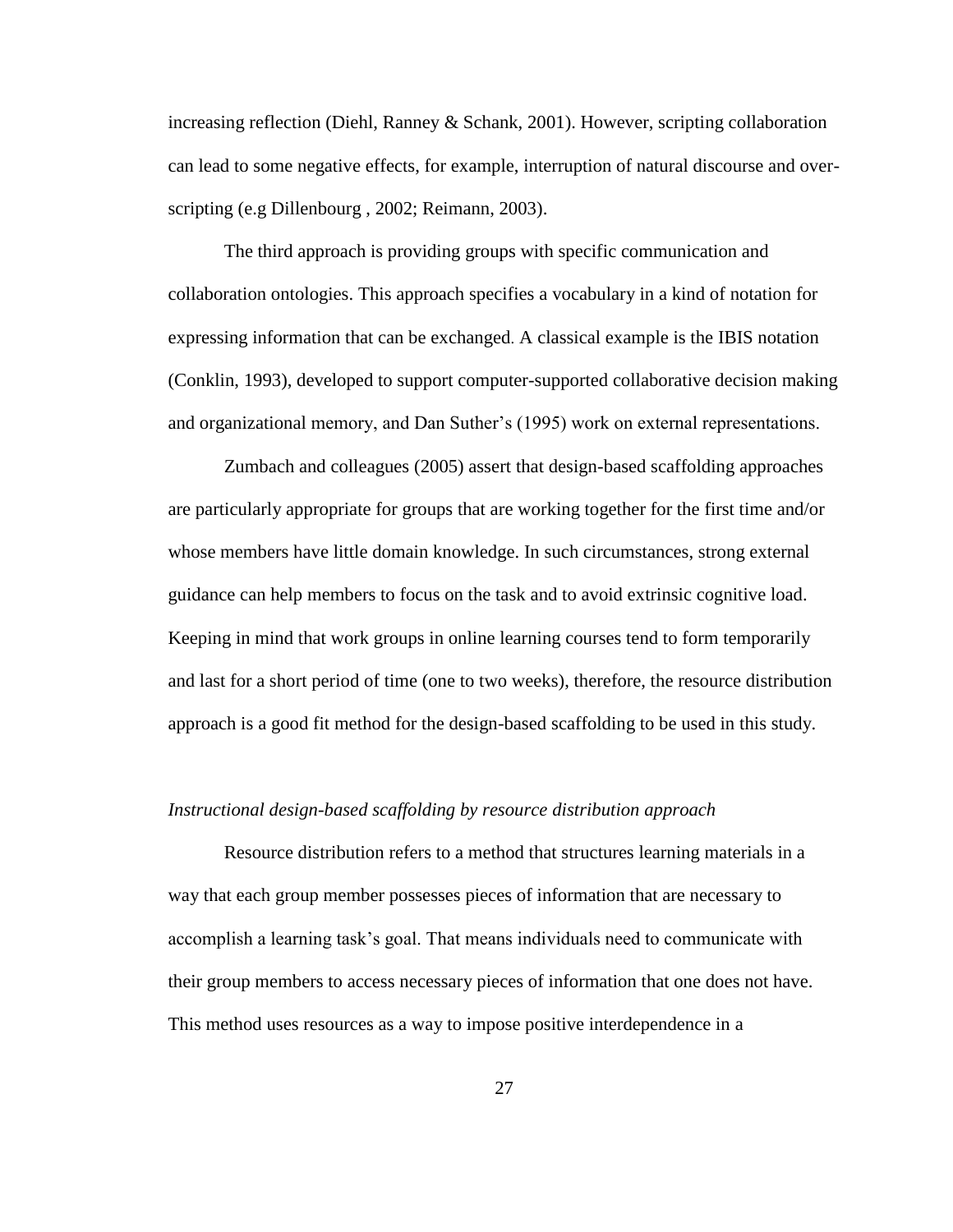collaborative group. This is to ensure that group members must see value in working together for collaborative learning to occur (Johnson et al., 1991). Positive interdependence is "the degree to which participants perceive they are interdependent in that they share a mutual fate and that their success is mutually caused" (Johnson  $\&$ Johnson, 1991b, p. 174).

#### *Resource distribution research in face-to-face context*

From classroom-based research, two benefits of the resource distribution method have been established. Firstly, it stimulates students to consider others as sources of information. Secondly, it reduces competition issues and social comparison between group members (Johnson & Johnson, 1996; Johnson, Johnson, & Stanne, 1989). This may be further explained by the observations made by Gruber (2000) and Butera and colleagues (1994) about the effects of relying upon partners for information. Resource interdependence means that each one possesses incomplete information. Therefore, the only way to get access to all information so as to understand the problem is through interaction with partners. Hence, the first benefit of sharing complementary information is that it makes interaction relevant and behaviors oriented towards information exchange can result from this representation of interaction.

Moreover, Lambiotte et al. (1987) suggest that sharing complementary information could favor the partners' involvement in the task, interactions, and effort towards explanation. Similarly, two studies by Buchs, Butera, and Mugny (2004) indicated that working on complementary information (distributed resources) enhances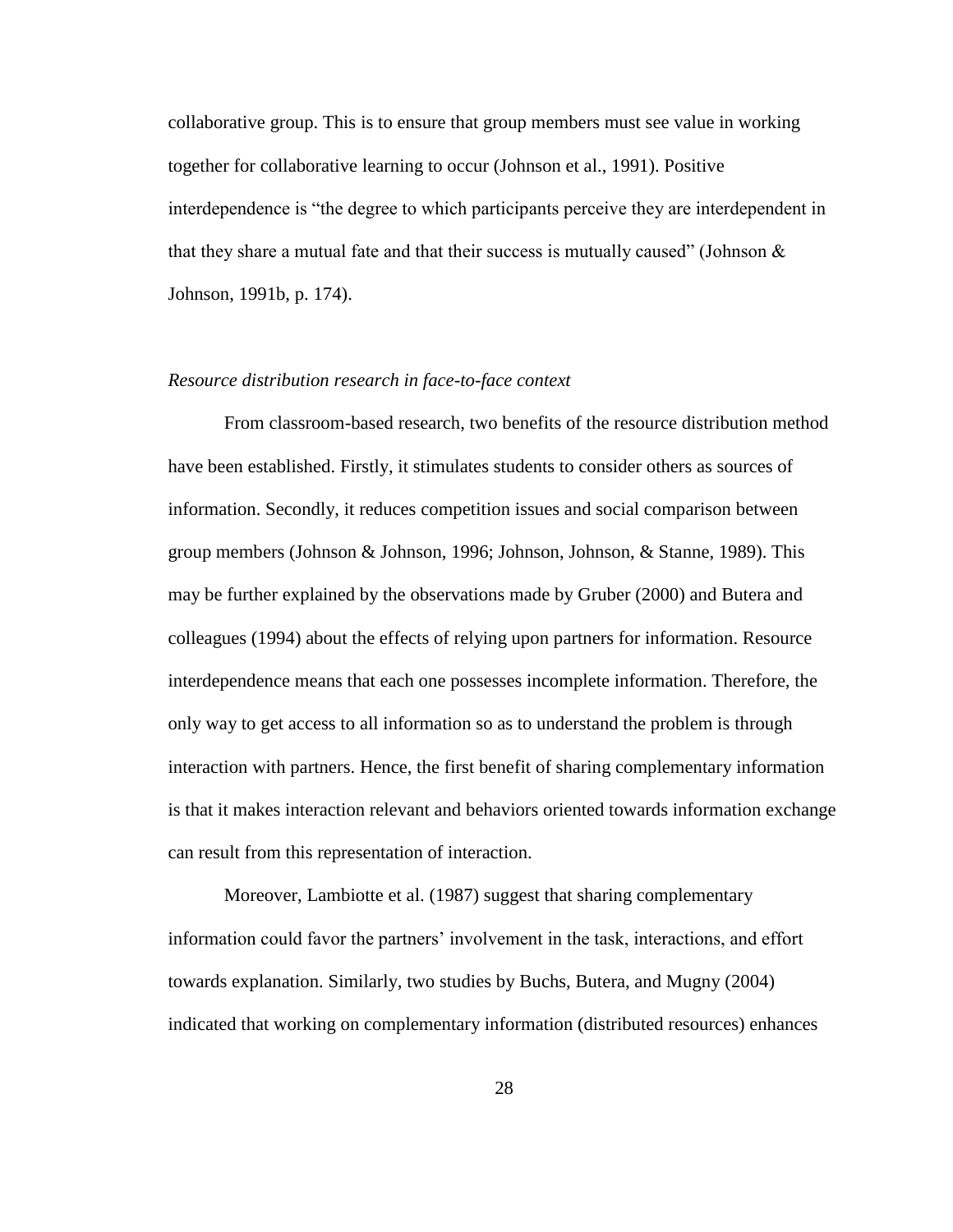collaboration. It supports more positive interactions between partners. Buchs and Butera (2001) pointed out that interaction processes became more crucial when students depended on partners for access to information than when they discussed identical information. In their study, the quality of relationship modulated performance under resource interdependence condition, but did not on resource independence.

However, empirical studies have indicated that resource interdependence needs to be structured with goal interdependence in order to impact achievement, the collaboration process, and positive relationships among group members (Johnson, Johnson, Ortiz, & Stanne, 1991; Johnson, Johnson, & Stanne, 1989; Ortiz, Johnson, Johnson, 1996). When used in isolation from positive goal interdependence, positive resource interdependence produced the lowest individual achievement and problem-solving success.

#### *Resource distribution research in computer-mediated context*

Early results of providing collaborative scaffolding by means of distributed resources in computer-mediated learning settings shows that this approach improves the collaboration process and facilitates interaction among group members. For example, Komis, Avouris, and Fidas (2003) conducted a laboratory study to investigate the effect of resource heterogeneity on real-time computer-supported collaborative problem solving among high school students. The result showed that the group with heterogeneous resources produced solutions of similar quality to that of the reference group that possessed homogeneous learning material. However, the overall collaboration effort was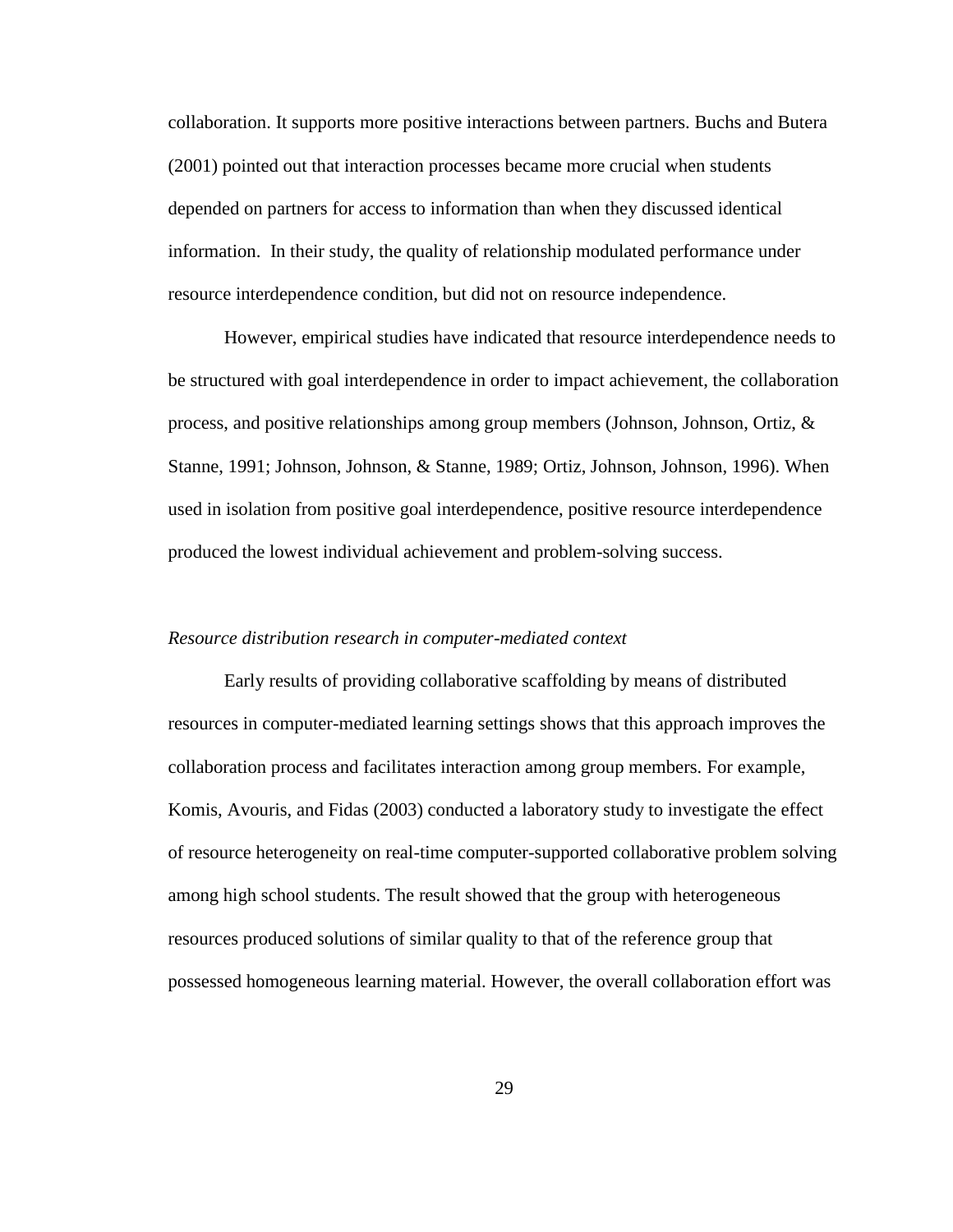better in the group with heterogeneous resources; they were more active, exchanged more messages, and involved in deeper discussions.

Similarly, Fidas, Komis, Tzanavaris, and Avouris (2005) conducted a laboratory study to investigate the effect of providing heterogeneity primitives (learning resources) in real time collaborative problem solving in secondary school. Their results show no difference in quality of produced solutions between control and experimental groups but the group with heterogeneous resources was more active in terms of actions and dialogues and took roles that indicate collaborative activity.

#### *Management-based Scaffolding*

In contrast to instructional designed-based scaffolding, management-based scaffolding focuses on regulation to structure collaboration. This approach aims to support group members in managing their interaction. Managing collaborative interaction means supporting group member"s metacognitive activities related to their interaction (Soller, Martinez, Jermann, & Muehlenbrock, 2005). This may be facilitated by providing feedback to students, coaching group interaction, or giving a course of action to improve group process. Regulation approaches support collaboration by taking action once the interaction has begun (Soller, et al., 2005). Therefore, scaffolding based on collaboration management works with "run time" data collected from tracing the interaction between group members and the interaction information is reflected back to students, for example, as graphical visualizations of student actions or instructors' feedback on students' participation.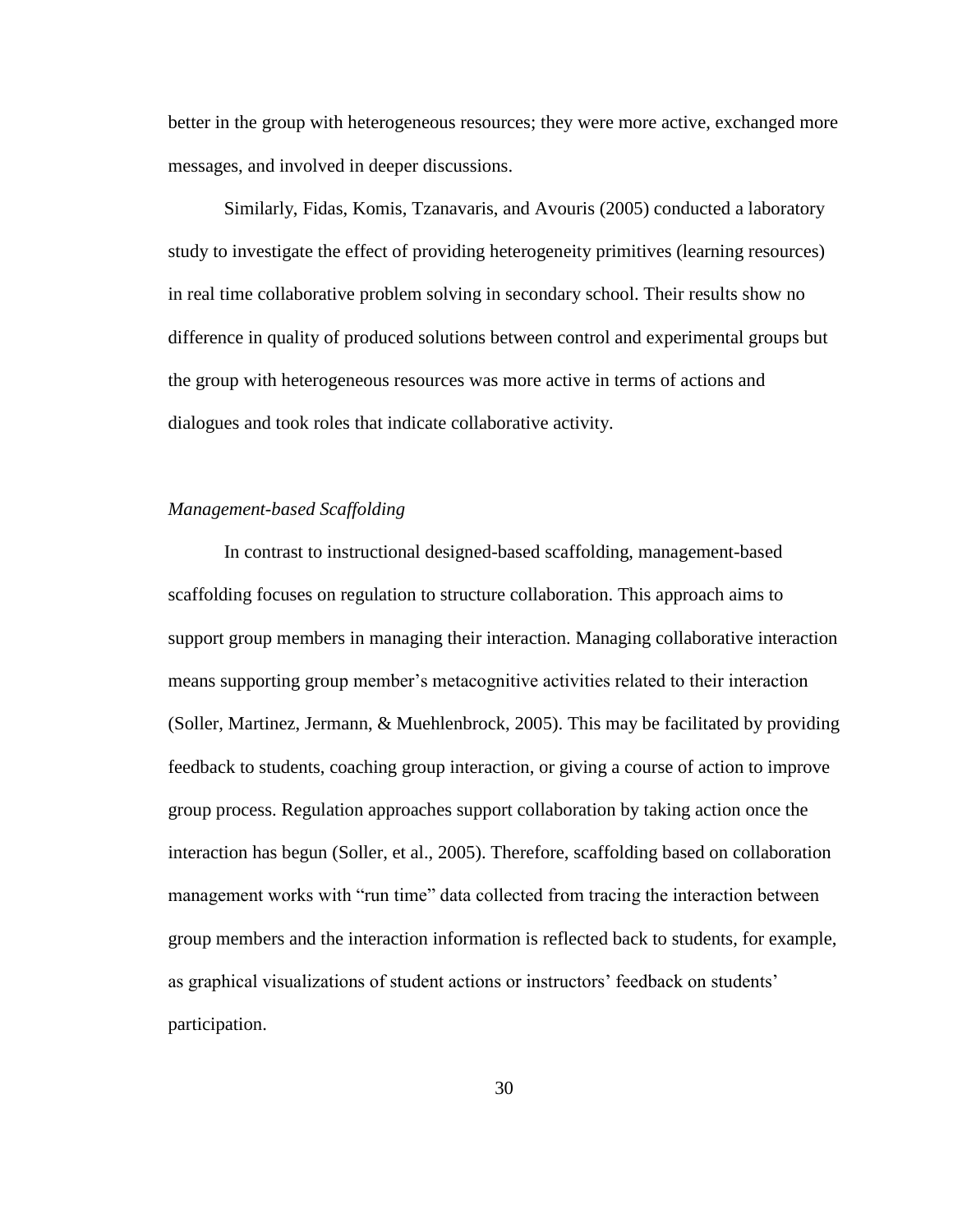The idea of scaffolding interaction can be traced to CSCL communities. CSCL practitioners and researchers recognize that regulation of the interaction and regulation of the task are closely related mechanisms and that their co-occurrence facilitates collaborative task accomplishment. Jermann, Soller, and Lesgold (2001) proposed a framework for computer-supported interaction regulation. The framework imitates a negative feedback loop and consists of four phases. It starts with collecting data about users" activities in a system (phase 1), aggregating raw data into pedagogically sound indicators (phase 2), diagnosing the interaction (phase 3), and making a recommendation of remedial actions (phase 4). They described systems that support phase 1 and 2 as mirroring tools because they are designed to reflect student actions. Systems that support phase 1 to 3 are termed as metacognitive tools because they provide the learners or human coaches with information about the state of the interaction as well as aid in the analysis of interaction (Simoff, 1999; Wortham 1999; Zumbach, Muehlenbrock, Jansen, Reimann, & Hoppe, 2002). Some metacognitive tools display the current and desired state of interaction side by side to facilitate and orient a diagnosis of the interaction (Jermann, 2002). Lastly, guiding systems perform all four phases in the regulation process and then propose remedial actions to learners.

#### *Management-based scaffolding implementation in computer-supported systems*

A number of computer-supported systems are designed to regulate interaction using the mirroring approach. This approach aims to make students or teachers aware of participants" actions without interpreting or evaluating these actions. Raising awareness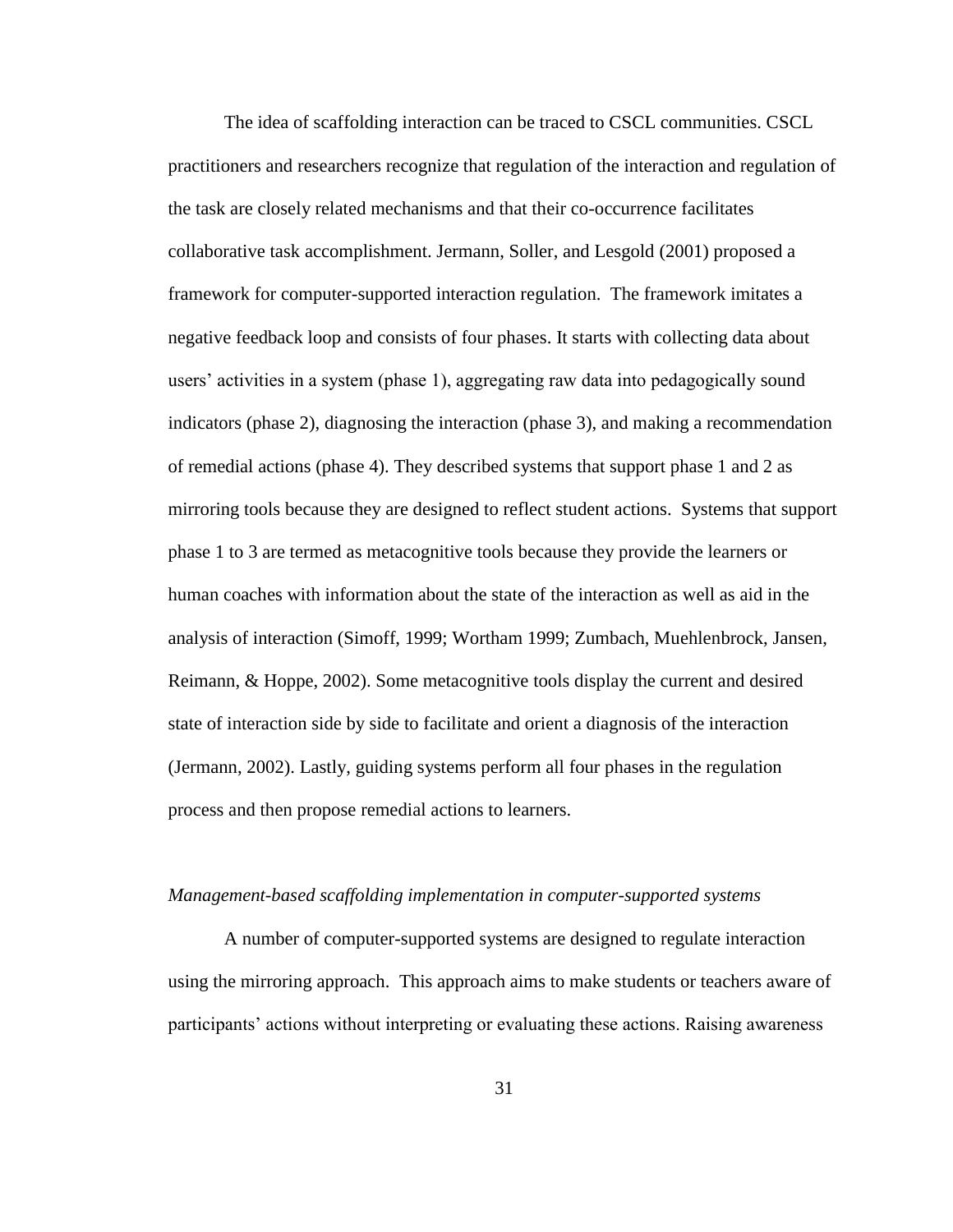about actions, either taken in shared or private workspace, of oneself and others by making them visible may help students maintain representation of their teammate activities and influence collaboration. There are systems that are designed to collect discussion dialogues and actions and represent the information along a timeline in graphical forms. For example, Plaisant, Rose, Rubloff, Salter, and Shneiderman (1999) implemented the learning histories for a simulation-based engineering learning environment called SimPLE (Simulated Processes in a Learning Environment). The system aims to help students learn the basics of vacuum pump technology from a simulation. As learners manipulate the control of the simulation, they can view a history of their actions displayed in graphical forms under each target variable. The display showed a series of boxes along a timeline, indicating the intervals in which the users act, and the system"s messages. Although Plaisant and colleagues did not design the system to be used by two persons at the same time, the learning history might be used to mirror the collaborative situation by displaying the actions of learners side by side and offering a representation of concurrent actions, which helps students monitor their behavior, reflect on their progress, and coordinate their actions.

Chat Circles, developed by Donath, Karahalios, and Viégas (1999), is a graphical interface for a synchronous chat communication that reveals the structure of the conversation. It contained a chat-based mirroring tool that kept track of ongoing conversations and displayed a visually recorded conversational pattern of one"s own and others" participation. Each participant was represented by a colored circle on the screen in which the participant's words appear. Participants' circle grew and brightened when they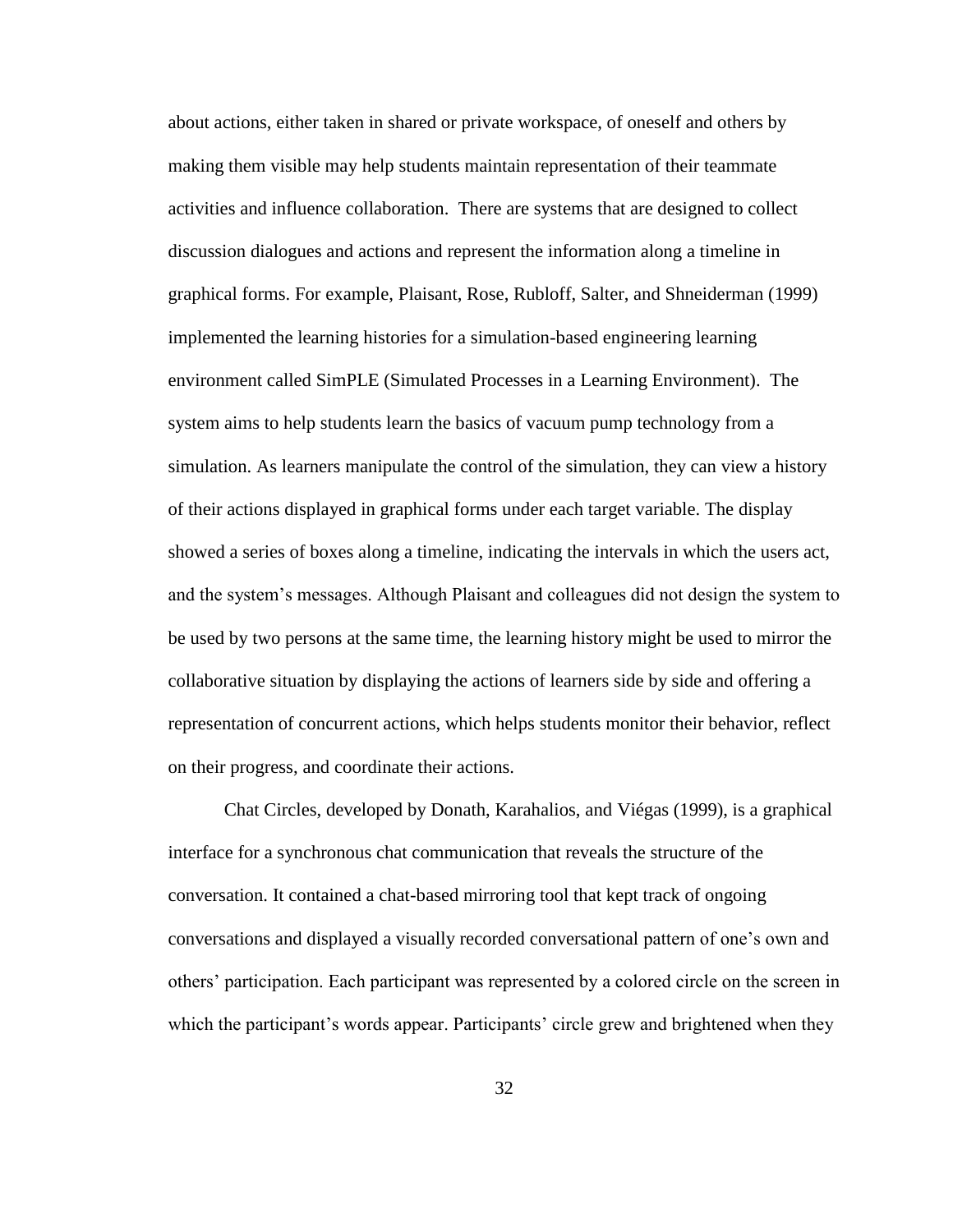sent out a message, and faded when they were silent. Each participant was made aware of other active, animated participants and could watch the emergence and dissolution of the conversational group.

Simoff (as cited in Jermann et al., 2004) described a system that visualized discussion threads as nested boxes. The thickness of the boxes" edges represented the number of messages produced in response to the opening message for a particular thread. In an educational environment, thicker boxes might mean deeper conversations, hence deeper understanding. Simoff"s system did not contain this normative information explicitly, although it could be transmitted ad hoc to explain the meaning behind the graphical properties of the tool.

Some systems contain metacognitive modules that provide the current state and desired state of the interaction to users. Ogata, Matsuura, and Yano (2000) developed a Knowledge Awareness Map by utilizing the notion of social network analysis. The map is a special social network tool that also includes a "knowledge piece," which describes information linked to participants. It graphically showed users who were discussing or manipulating their knowledge pieces. The distance between users and knowledge elements on the map indicated the degree to which users have similar knowledge based on their mental socially oriented problem-solving heuristics. Another example of a system utilizing a metacognitive tool is Jermann's system (2002). The system displayed a graphical representation of the balance between problem-solving actions and participation in dialogue to a dyad. The subjects had to tune four traffic lights in a small simulated town. Every minute, the system computed a ratio based on the number of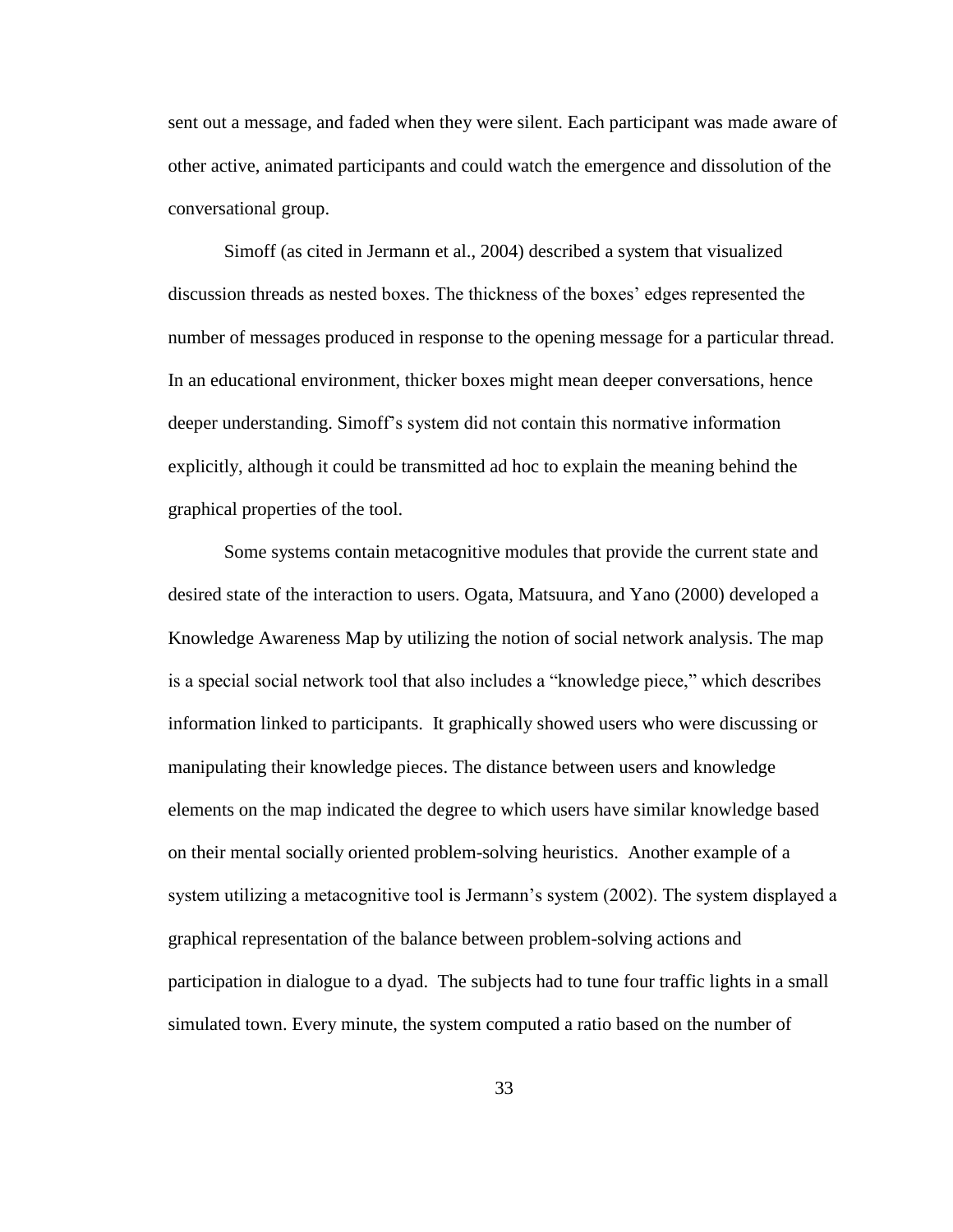actions (changes in the traffic light) and the number of word produced by the participants. This indicator was displayed by an interaction meter that looks like a speedometer in a car. One end of the scale corresponds to exclusive talking while the other end corresponds to exclusive problem-solving. The color red on the interaction meter represented the problem-solving action, while the color green represented the talking action. The normative information was used by the subjects in the experiment to regulate their problem-solving behavior. The experimental results showed that the dyads in the condition with interaction meters talked more and produced more numerous and more precise plans for action than the dyads in the control condition.

#### *Management-based scaffolding research in computer-supported systems*

Taking the potent effectiveness of the early work on computer-supported systems that implemented interaction regulation, several CSCL studies have examined the effectiveness of providing feedback in the form of visualization and automated feedback. Early results have shown the positive influence of feedback on the production function as well as group well-being. For example, Zumbach, Mühlenbrock, Jansen, Reimann, and Hoppe (2002) conducted an exploratory study on the provision of automated feedback based on groups" participation collected by the system and learner"s self-rated emotional and motivation level. In an experimental group with permanent graphical visualization of group members" motivation and emotional level and displays of relative amounts of each group member"s contributions, there were slightly positive effects of these visualizations. Compared to a control group without feedback, there was no significant difference in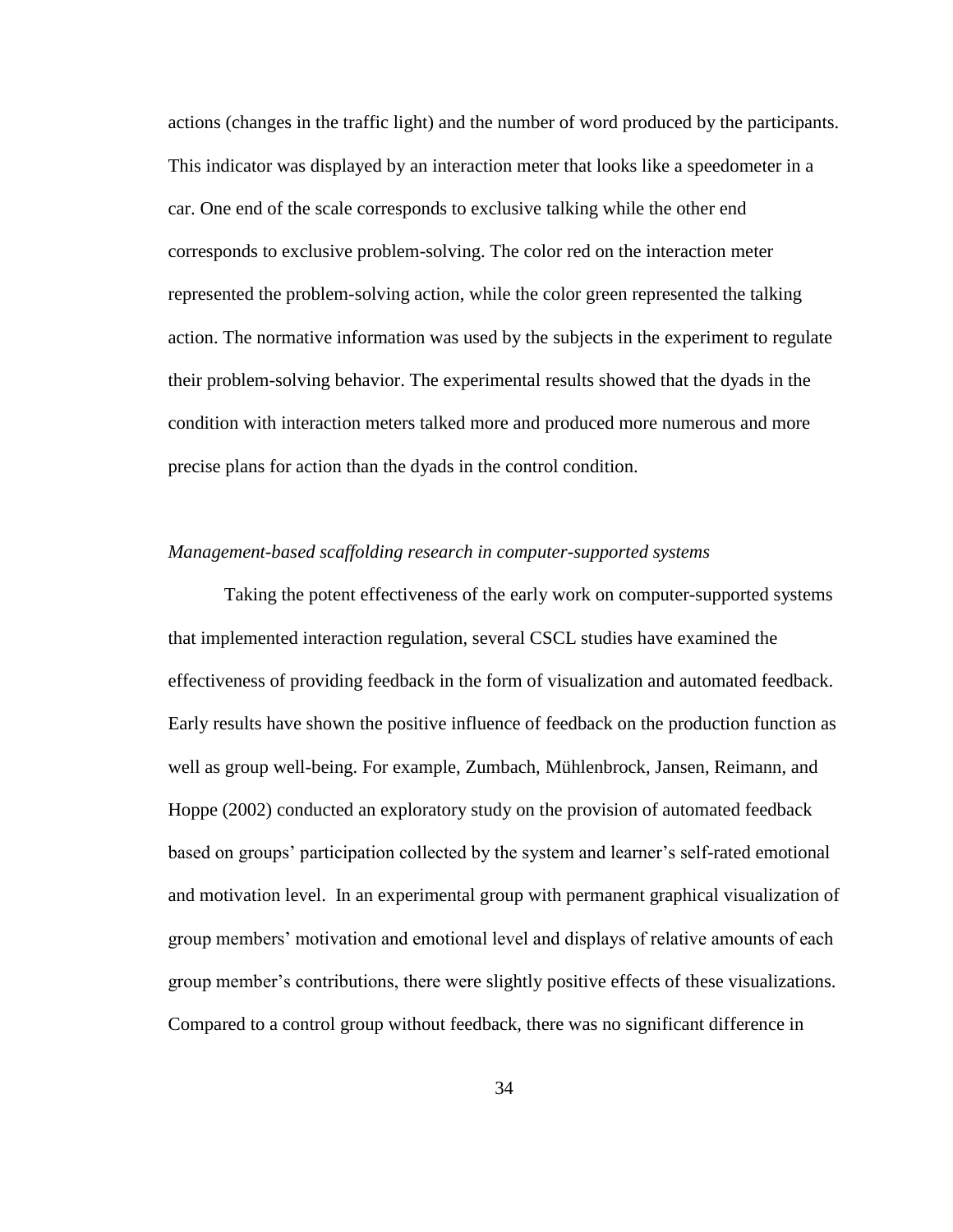total number of postings. However, further analyses suggested more positive communication behaviors in feedback groups. The dyads in the experimental condition had more equally distributed contributions and had a significant difference in the number of dyadic interactions. Furthermore, the authors found a positive influence on intrinsic motivation. The authors explained the limited effect might be due to the use of ad-hoc groups and short learning times (approximately two hours of collaboration). However, the treatment had no effect on the subjects" knowledge acquisition. Both groups mastered the post-test, measuring domain knowledge, performing significantly better than on the pre-test.

Following up their previous study with a larger sample size, Zumbach and Reimann (2003) examined two different types of feedback-mechanisms, feedback based on interaction behavior and feedback based on problem-solving processes, to scaffold problem solving and interaction in an asynchronous PBL course. The first feedback mechanism, which aimed to enhance the group"s well-being, was automatically generated visual aids that displayed group members" participation and motivation. The second form of feedback was a group"s problem-solving strategies and its progress during different problem solving stages in the form of a meta-document created by the instructor. The results showed that groups with meta-document feedback had better results in knowledge tests and created qualitatively better problem solutions, produced more contributions to the task, and expressed a higher degree of reflection concerning the groups" organization and coordination than the groups without the feedback in the form of a meta-document. The members of groups with interaction histories feedback had significantly better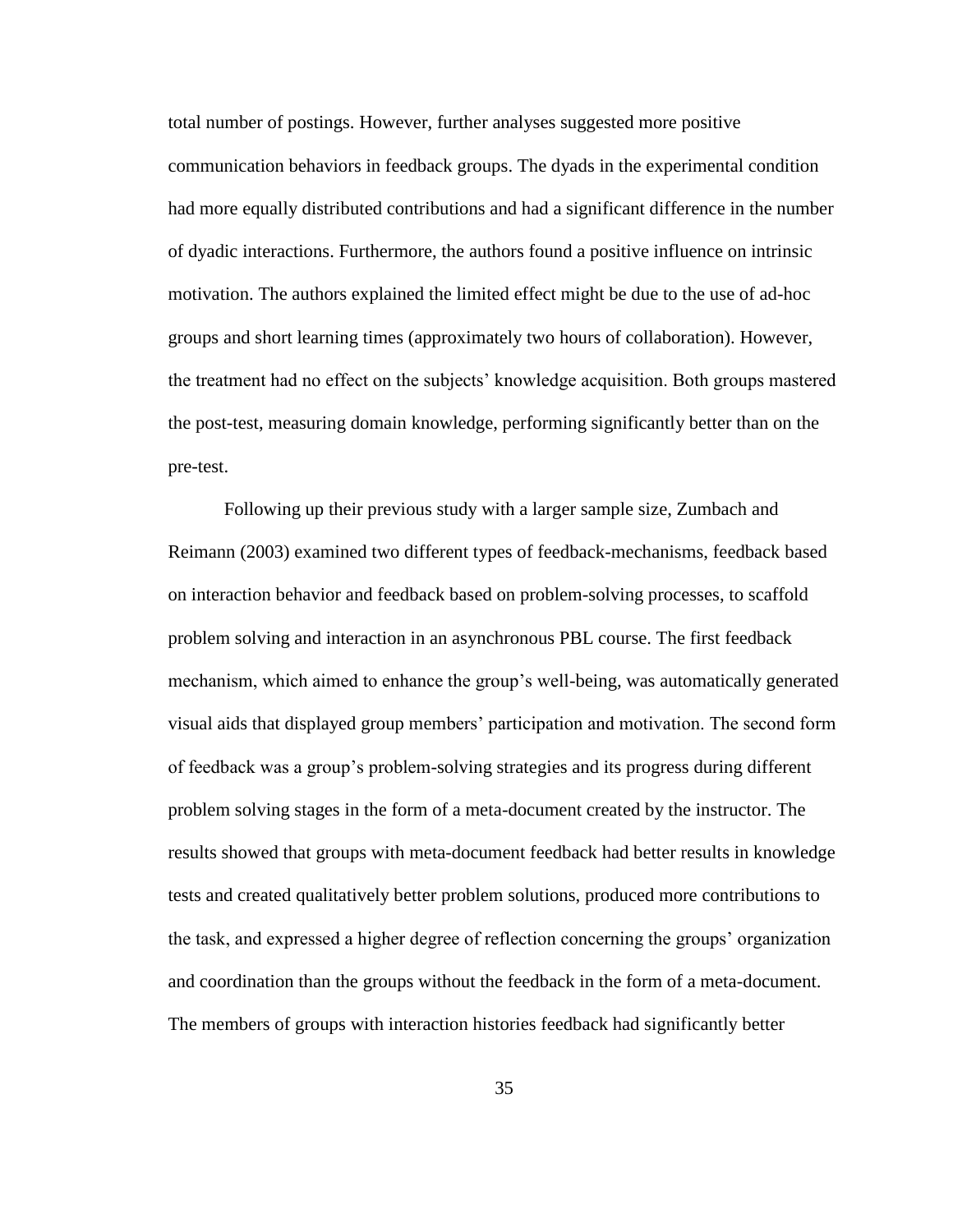emotional attitudes toward the course and enhanced motivation for the task. The authors concluded that the different kinds of feedback positively influence different aspects of group behavior. Feedback in the form of interaction histories seemed to have an effect on the group"s well-being function, whereas feedback in the form of meta-document histories seemed to influence a group's production function.

A study by Zumbach, Reimann, and Koch (2006) applied design- and management-based scaffolding techniques aimed at enhancing collaborative behavior. Based on assumptions of how successful online learning groups act together, they developed feedback-based mechanisms aimed at contributing to group functions of wellbeing, member support, and productive learning outcomes. Two studies were conducted to analyze the effects of these mechanisms. The first study provided automatic feedback about interaction, motivational, and emotional parameters and the result showed the advantages of the feedback on the processes of group well-being, parameters of participation, and interaction. In the second study, the feedback approach for monitoring and fostering collaborative behavior was combined with a design-based approach using distributed learning resources. Results suggest that by distributing learning materials, collaboration can be positively influenced. In addition, monitoring students' interactions and providing feedback on collaboration triggered collaborative behavior, facilitated problem-solving processes, and enhanced the group climate.

Martino and colleagues (2009) investigated the effect of providing feedback on group activity during online multiplayer games. Participants worked in a group of ten to play three twenty-minute game sessions and they could communicate with the other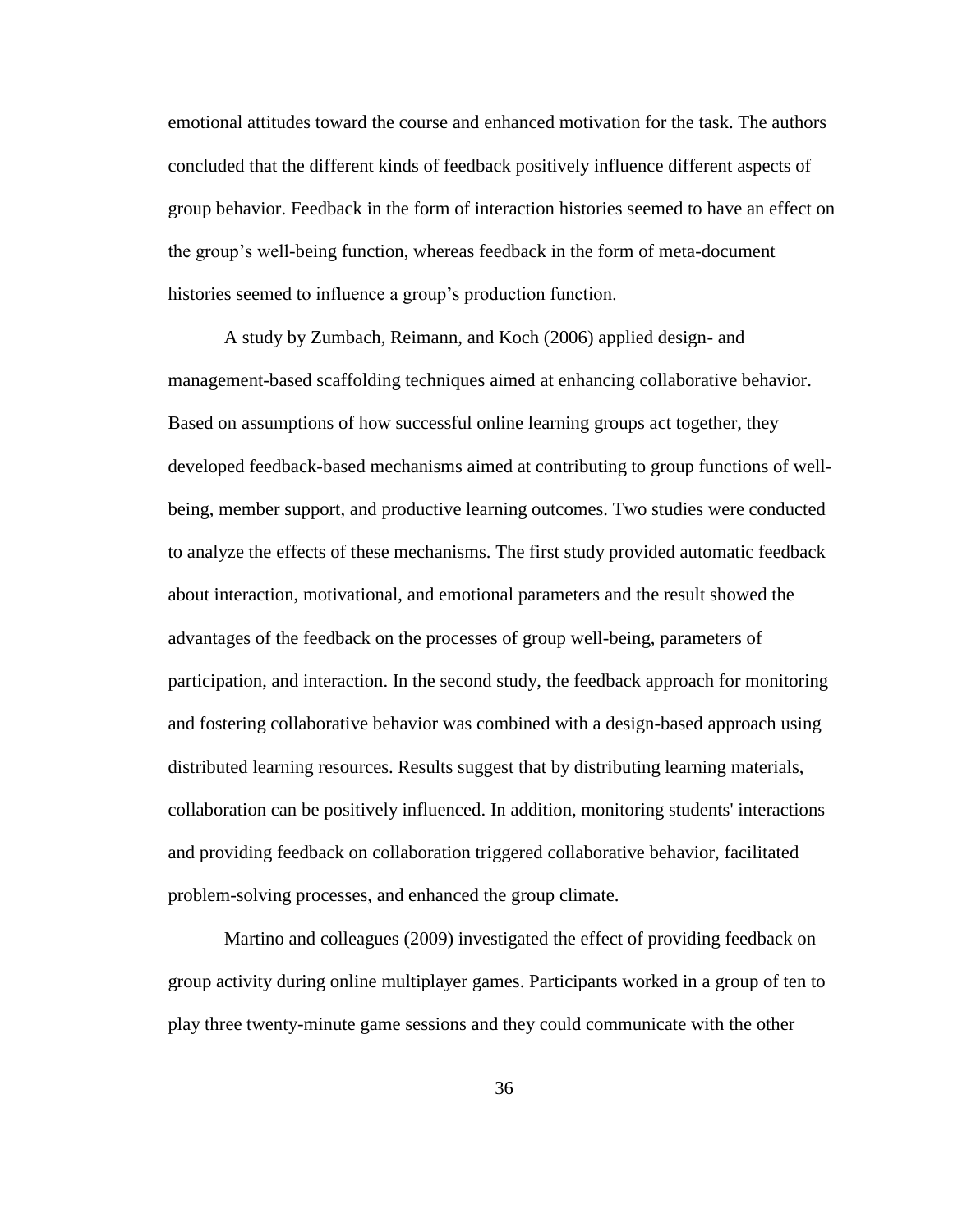players, who were connected one-to-one via Skype textual chat. Based on the communication in the group chat, social network analysis information, specifically centrality and reciprocity values, was extracted and graphically fed back to the groups before each game session resumed. They compared interaction levels and group experience (measured by social presence) of three treatment groups (centrality feedback, reciprocity feedback, and no feedback). The results showed that feedback improved the exchange of messages with respect to groups with no feedback. However, only centrality feedback maintained its effect over time. The effect of feedback was partially found in the social presence measure; there was a significant difference between the centrality feedback group and the control groups in the group awareness item. An exploratory study by Leshed and team (2009) on a chat-based system (GroupMeter) that provided visual feedback on team members" language use showed that an automated, real-time linguistic feedback mechanism elicited behavioral changes in groups. Using a within-subjects design, twenty-five undergraduate students were randomly assigned to seven groups of two to five members. Each group went through three conditions: Fish visualization, Bar visualization, and no visualization. Participants used distributed collaborative chat rooms to brainstorm on three problem tasks. In each task, they would see a different visualization of the language they used at the end of each task. The results indicated that when receiving feedback (either Fish visualization or Bar visualization), teams expressed more agreement in their conversations and reported greater focus on language use as compared to when not receiving feedback.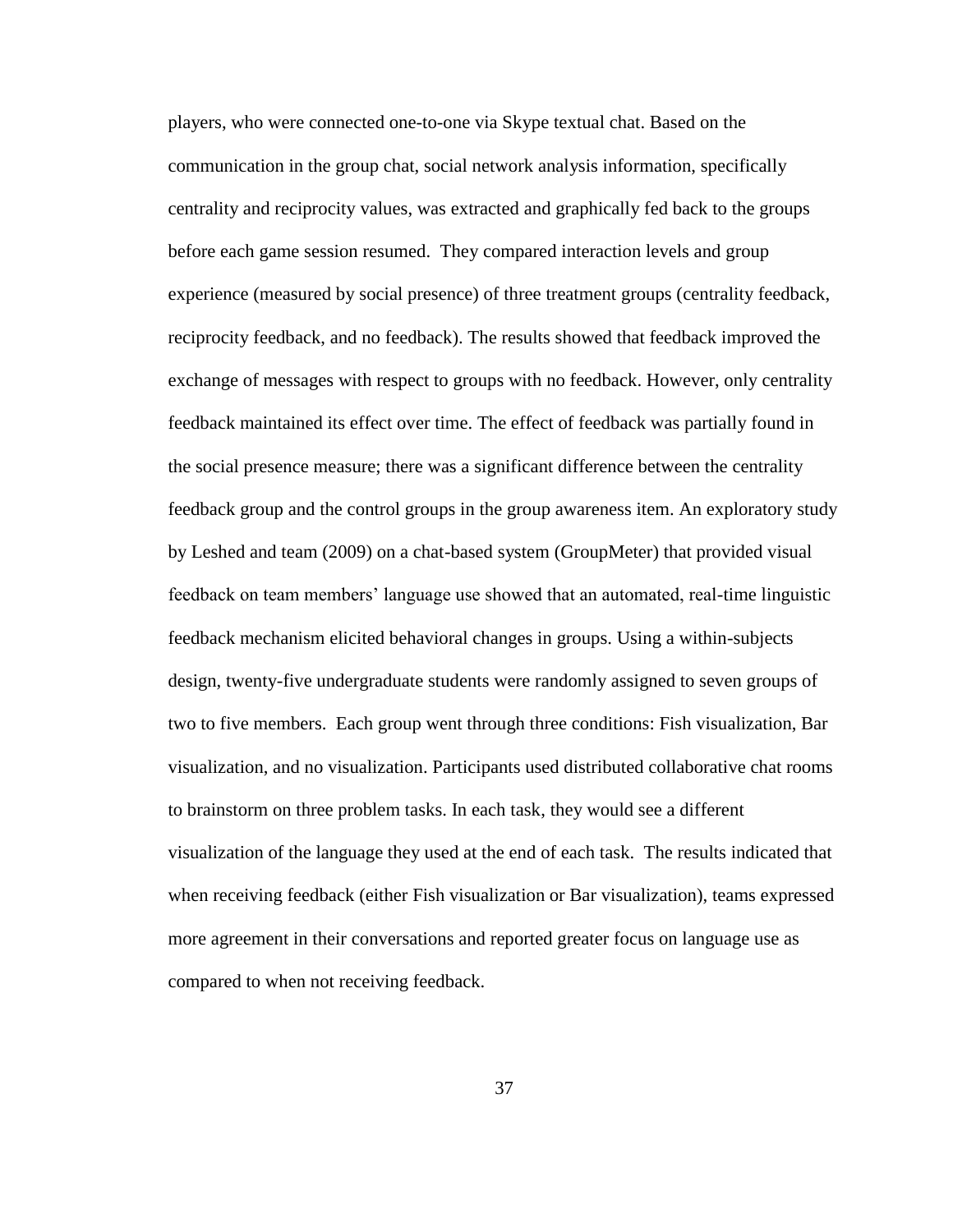Based on prior research in CSCL, management-based scaffolding appears to have potential for enhancing collaborative behavior. However, these management-based scaffolds, which appear promising, have not been widely adopted in online learning environments. This may be due to the type of course management systems that are widely used in higher education (Falvo & Johnson, 2007), such as Blackboard or WebCT, which do not have support for such management facility. To implement management-based scaffolds in a computer-based form may require extra investment on the part of the instructor, or may not be technically feasible in the online system. Considering these issues, providing management-based scaffolding in the form of human interaction, e.g. an instructor providing feedback on collaborative performance, seems to be a feasible approach to learning about management-based scaffolding in online higher education. Therefore, this study employed the instructor as an agent to deliver group interaction information to students. The instructor observed and collected information about students' interaction and reflects them back to students.

# **Social ability**

Education is a social practice. Therefore, the determinants of what students gain from participating in learning activities are not just how well the student interacts with the subject matter of the lesson, but also how well the student interacts with other members of the group during the lesson activity. In computer-mediated settings, students often find it hard to interact effectively with peers and an instructor and this diminishes their engagement and motivation to persist. Having a positive social experience as part of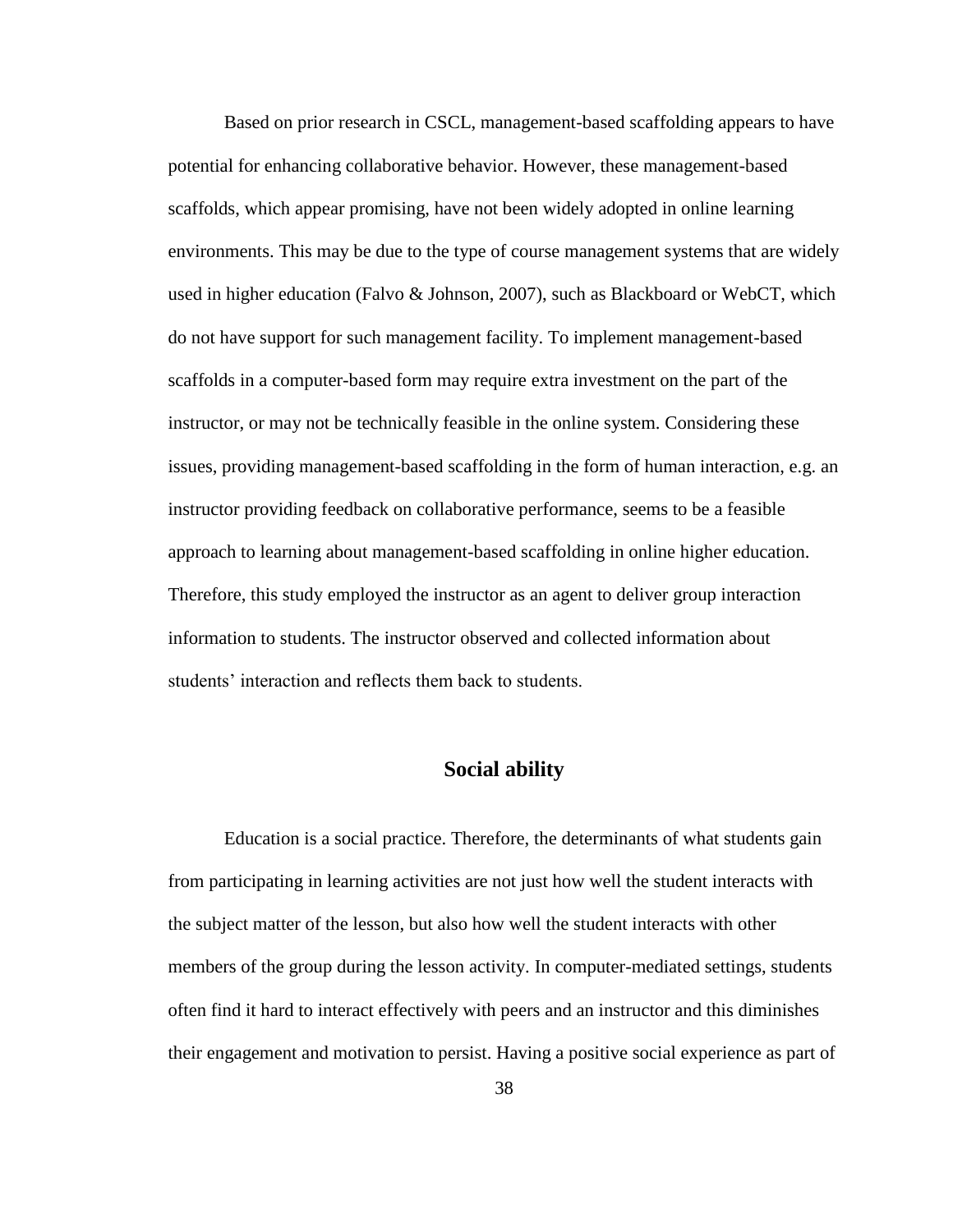a learning experience seems to foster a positive attitude towards learning, improve cognitive outcomes, and help the learner persist in learning. How one perceives positive or negative learning experiences is determined by many factors including learning contexts, learning tasks, interactions with fellow students and an instructor, and one"s accomplishment. One way to measure a level of social learning experience in online learning is through social ability.

Social ability is a term explicated by Laffey and his colleagues (2006) to represent students" experience and perception of social interaction in online learning settings. The term is defined as a person"s capacity to associate with fellows and to use shared resources, including members, online tools, and learning resources, to accomplish something of value. They further explain social ability as a relationship between the tools, the individual, and the tasks. From their study, they found three factors of social ability which are (a) social presence referring to the ability of learners to project themselves socially and emotionally in a community (Garrison & Anderson, 2003), (b) social navigation representing an ability to use information of what others are doing as a guide for one"s own action, and (c) social connectedness referring to a sense of membership and social ties among participants.

Laffey et al. (2006) studied student experiences in fully online courses and examined how the social ability of students differed in different course designs. They found students who worked on self-paced materials with encouragement to interact with other students and those who worked collaboratively with others perceived significantly higher social ability than those who worked on self-paced materials and interacted solely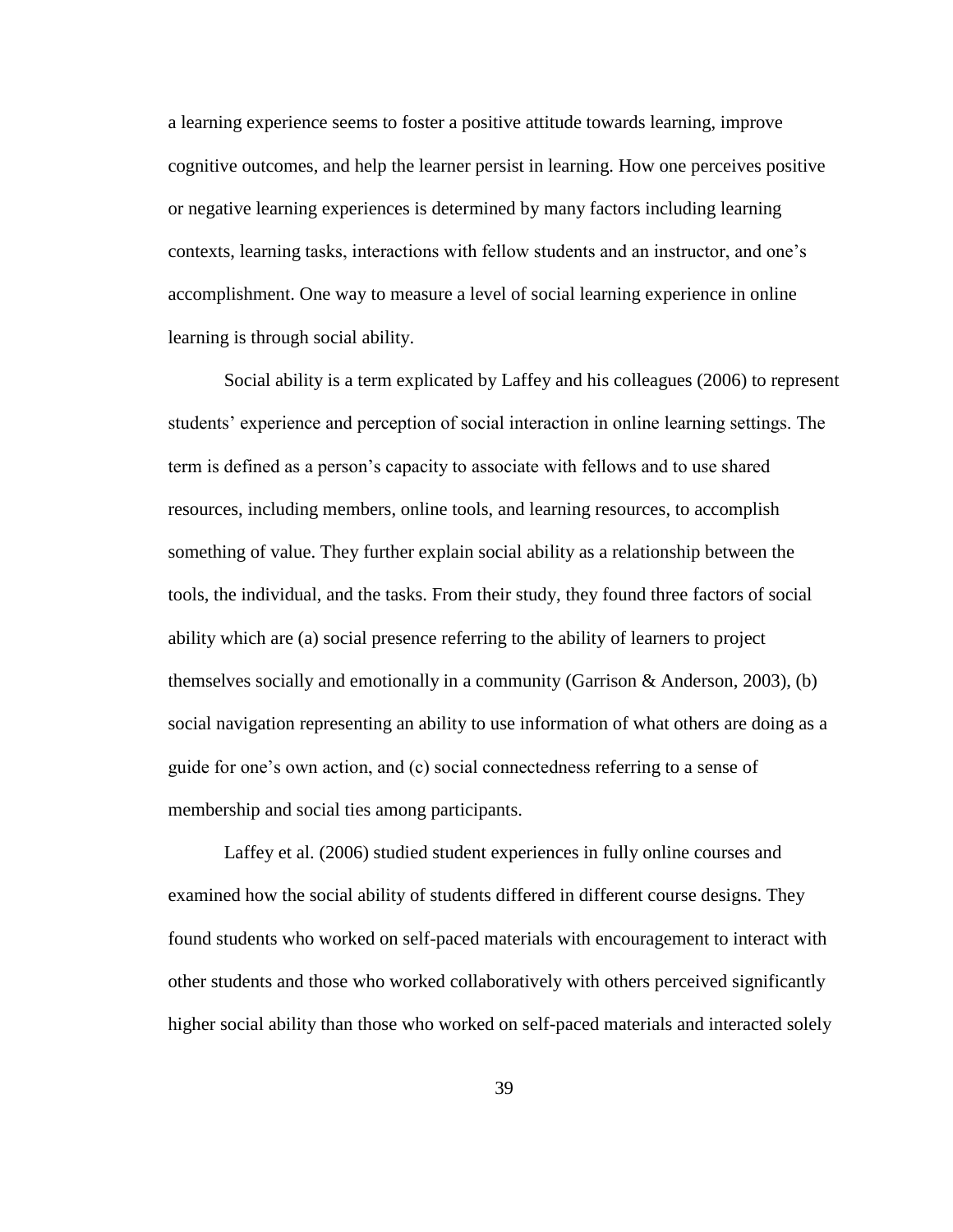with an instructor. They also found that social ability and its three factors were predictors of learning satisfaction and an intention to use the online learning technology. These results indicate that social ability is influenced by the nature of the designed learning practices and associated with beneficial outcomes.

Yang and colleagues (2006) studied the relationships between social ability and students" academic motivation in online learning environments and also further explicated the social ability construct. In addition to the three original factors of social ability defined in Laffey et al."s (2006) study, the additional factors were perceived written communication skills and perceived online privacy and a general sense of social presence was replaced with peer social presence and instructor social presence. They found that perceived peer social presence, perceived written communication skills, perceived instructor social presence, comfort with sharing personal information, and social navigation are factors that define social ability. They also found that different motivational constructs vary in their relationship with social ability factors.

Lin, Lin, and Laffey (2008) investigated the relationships of social ability and motivation with learning satisfaction in fully online graduate courses. They found that motivational constructs specifically task value and self-efficacy, and social ability influence learning satisfaction. Along the same lines, a study by Tsai and colleagues (2008) also confirmed that social ability is related to other social constructs and influences learning experience in online settings. They examined a model of how social constructs, namely sense of community, social ability, perceived ease of use and usefulness of social awareness tools, and self-reported participation, affect satisfaction

40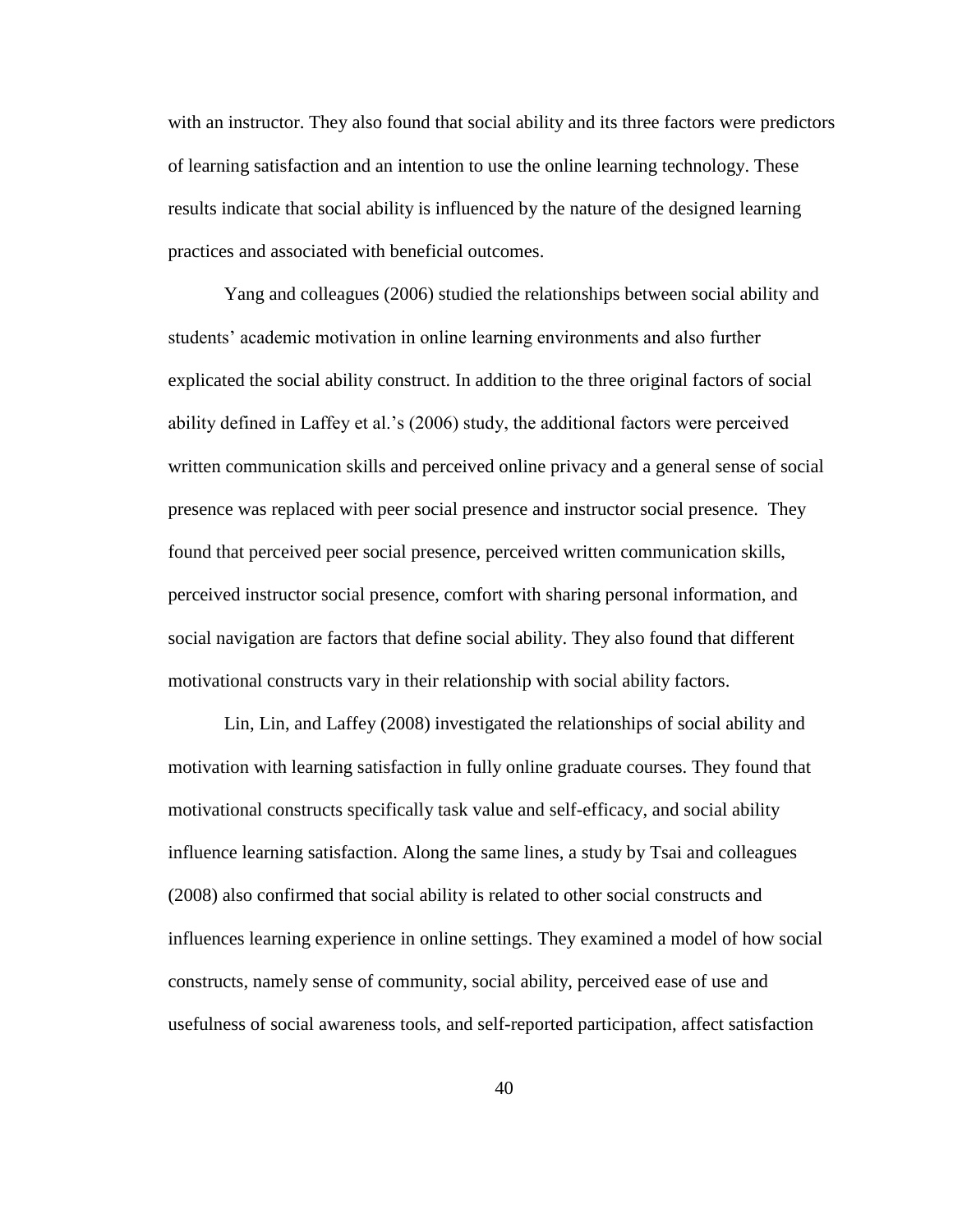within online learning. The results indicated that social ability was predicted by perceived ease of use of social awareness tools and self-reported participation. Satisfaction with online learning was explained by sense of community, social ability, and self-reported participation. Sense of community was a mediator of the relationships between social ability and satisfaction and between perceived usefulness and satisfaction. Additionally, social ability, perception of usefulness of social awareness tools, and self-reported participation served as predictors for students' sense of community.

### **Analysis of Online Interaction**

Social learning theories (e.g. Vygotsky, 1978; Wenger, 1998) suggest that interactions are related to learning. These theories emphasize that learning occurs as a result of social practices (Berger & Luckman, 1966; Vygotsky, 1978; Wenger, 1988). Vygotsky"s (1978) Zone of Proximal Development stresses the importance of interaction with others as helping learners construct their own knowledge. Similarly, Wenger (1998) describes learning as social participation. Participating in a social unit provides meaning to experiences and engagement in the world, and provides shared perspectives and resources for sustaining engagement in activity.

Interaction is essential for learning in collaborative online work groups (Nichol  $\&$ Blasbki, 2005). Without interaction with learning partners, collaboration cannot occur. It is a means of the collaboration process. Therefore, interaction is one of many constructs that interests researchers. Researchers in CMC have employed different approaches to measure interaction in work groups. Many researchers have looked at interaction through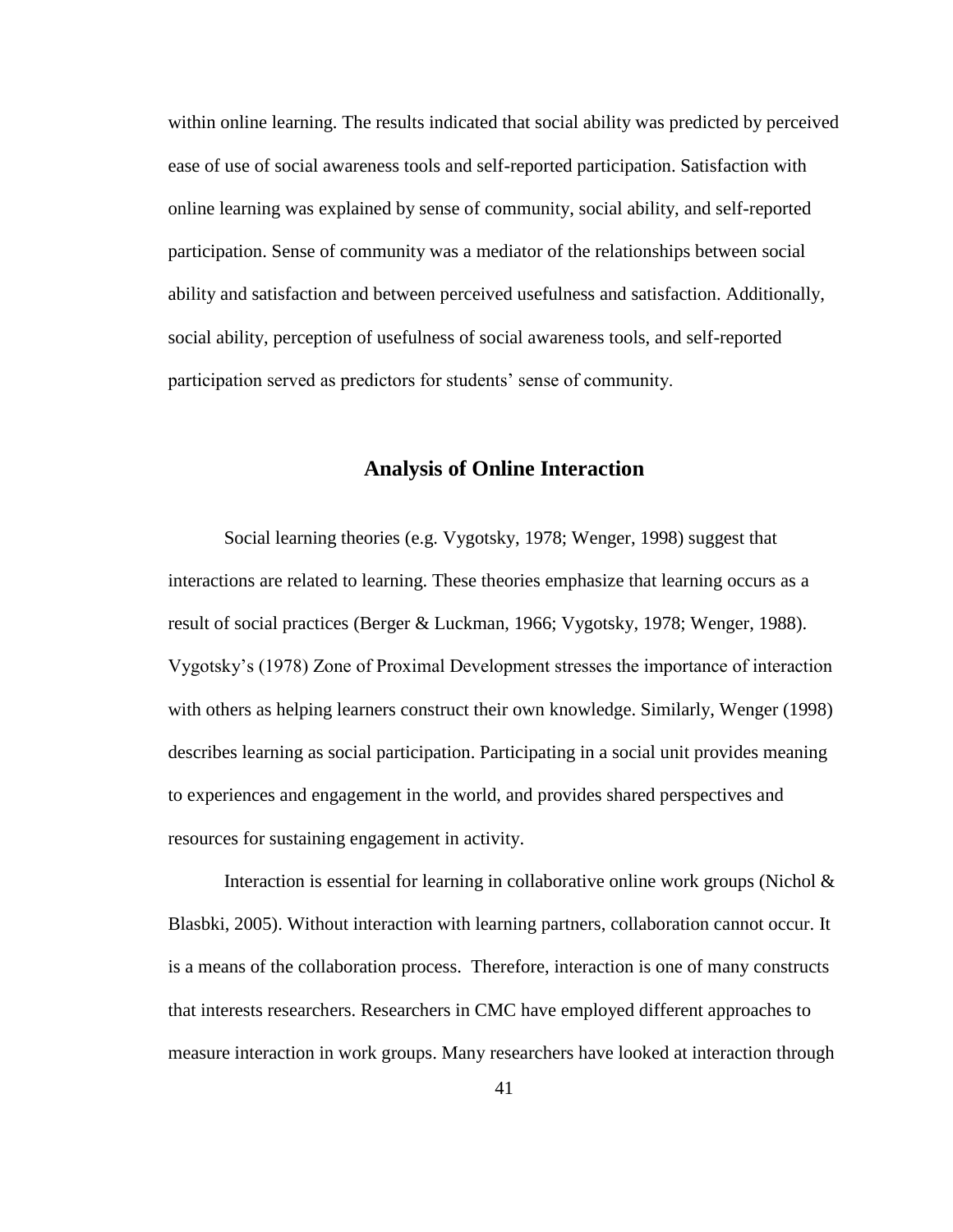quantity of participation, e.g. number of postings created and postings read, as an indicator of interaction among group members while others are more interested in the pattern of interaction and what qualitative types of dialogues are undertaken by students while working on tasks.

Studies that have investigated online interaction from a quantitative participation dimension such as looking at frequencies of postings and message length conclude that amount of interaction is related to learning satisfaction and achievement. For example, Rovai and Barnum (2003) argue that the level of student interaction and participation is important to their perceptions of learning. They found that graduate students reported higher levels of perceived learning when they posted more messages to the discussion board. This finding is consistent with previous studies (Fredericksen, Pickett, Picciano, 2002; Hao, 2004; Richardson & Swan, 2003; Stonebraker & Hazeltine, 2004; Swan, 2001) that found positive relationships among interaction, learning satisfaction, and perceived learning.

Many researchers argue that assessing only quantity of participation is not sufficient to represent students" learning processes and interaction. Findings from a study by Roberts (2007) indicate that interaction levels are a poor indicator of the quality of work that groups produce when working in online contexts. A key finding from this study indicated that the volume of contribution by a team did not appear to be directly related to the quality of work that was produced. Hence, researchers have increasingly adopted a discourse analysis approach to go beyond surface level analyses (Strijbos, Martens, Prins, & Jochems, 2006) and characterize interaction patterns.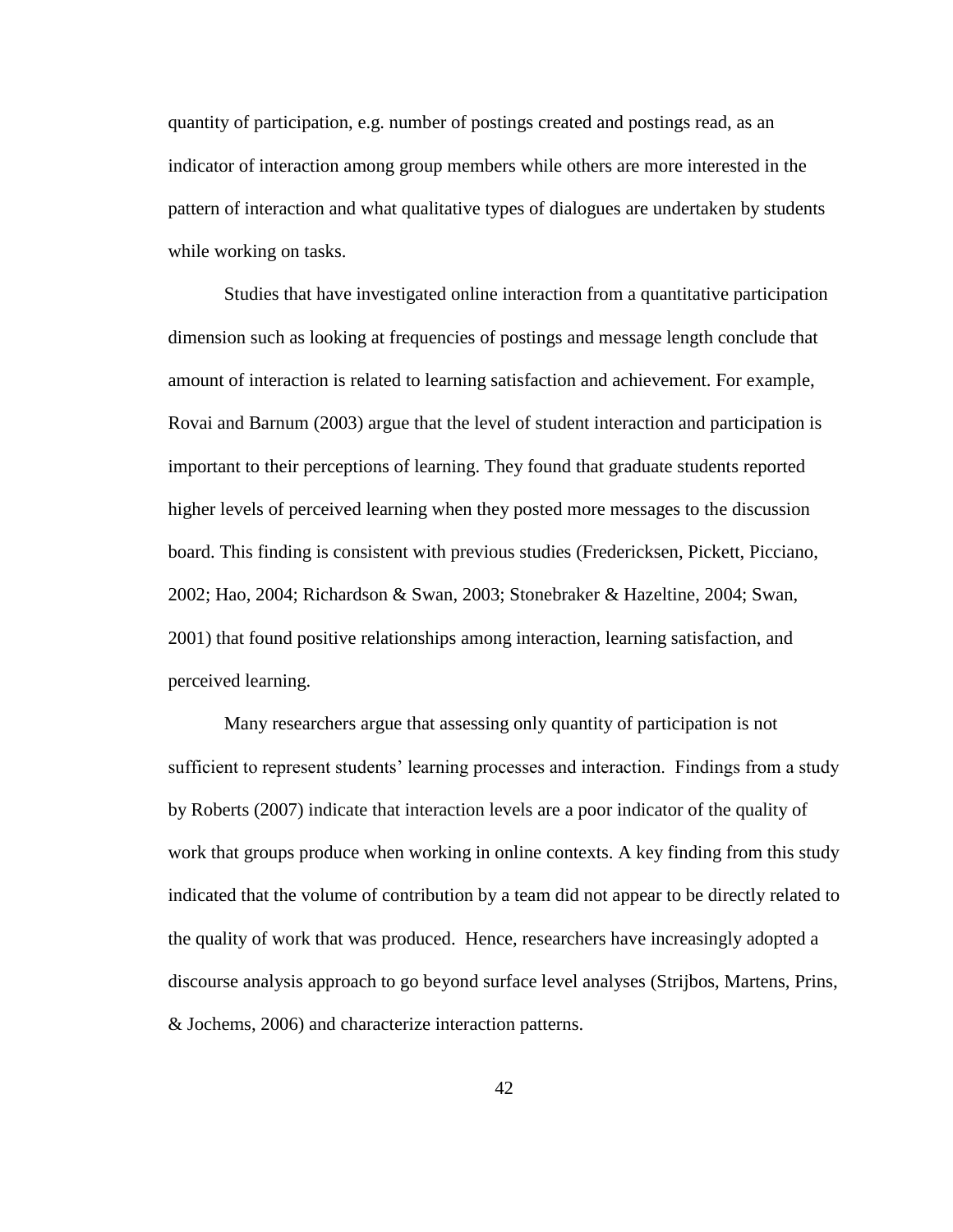Several studies look at interaction based on task types shaping group interaction. For example, Brewer and Klein (2006) investigated the effects of types of positive interdependence, roles and rewards, on students" achievement, affiliation motive, and attitudes in collaborative online discussion groups. They quantitatively analyzed interaction behaviors into cognitive interaction (statements about course topics), group process interaction (statements intended to accomplish a task, managing group behavior, or encouraging teammates), and off task interaction (statements about topics not related to the course). A significant positive correlation suggested that participants with higher numbers of interactions attained higher post-test scores. The results also revealed that the type of interdependence had a significant impact on student attitudes. Overall, participants in the reward interdependence groups had significantly higher agreement in statements describing the benefits from working with others and they generated better ideas as a group than those in no-structured-interdependence groups. Attitude statements regarding the importance of team members earning a high score and every member being highly successful were significantly higher for participants in both conditions given rewards. Additionally, the results showed that participants with high affiliation motives had significantly higher agreement with statements describing positive attitude for participating in group work.

Jonassen and Kwon (2001) compared the perceptions of participants, the nature of the comment made, and the patterns of communication in face-to-face and computermediated groups in problem solving activities. They examined patterns of interactions in terms of the problem solving activities engaged using the Poole and Holmes (1995)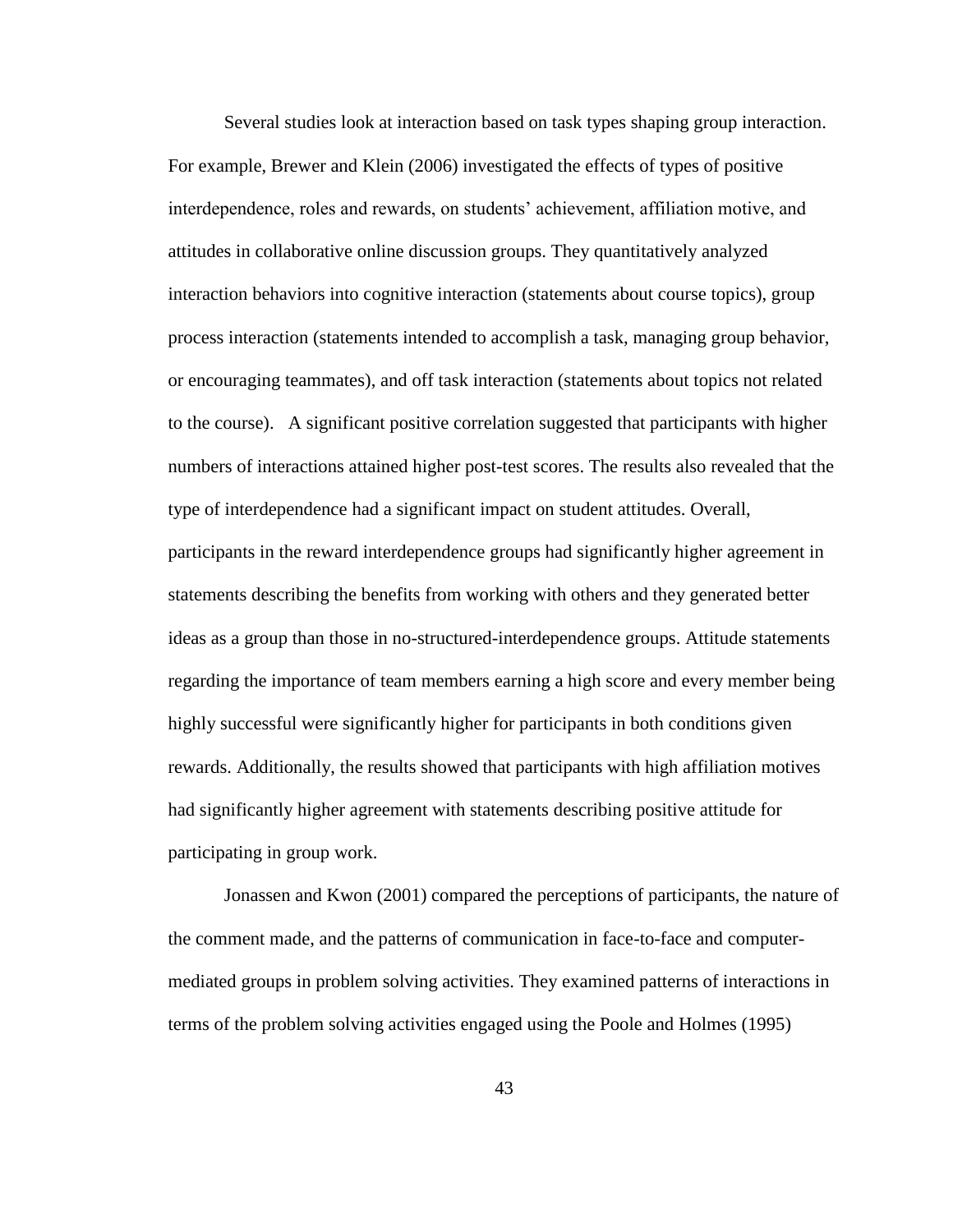Functional Category System. The categories of the coding scheme were problem definition, orientation, solution development, non-task, simple agreement, and simple disagreement. The findings indicated that students in computer-mediated groups used more task-directed and focused communication while solving both well-structured and ill-structured problems and that students" patterns of communication in the computermediated groups better reflected the problem-solving nature of the task when compared with face-to-face groups. Face-to-face groups tended to follow a linear sequence of interactions. Additionally, students in computer-mediated groups perceived a higher quality of communication and had more satisfying experience than did face-to-face groups.

Jeong and Davidson-Shivers (2006) used the dialogic theory of language as a framework to examine interaction patterns between males and females in online debates where students engaged in collaborative argumentation. They classified messages into argumentations, evidences, critiques, and elaborations. The findings revealed no differences in number of responses to messages with critiques, responses to critiques with personal rebuttals, and message types posted by males and females.

Schellens and Valcke (2005) use a classification scheme, which is parallel to *Gunawardena* et al."s Interaction Analysis Model (1997), that is geared towards knowledge building rather than learning to investigate collaborative learning in asynchronous discussion groups. The results revealed that students in the discussion groups were very task-oriented and had discussion dialogues representing higher proportions of high phases of knowledge construction. Students had significant increases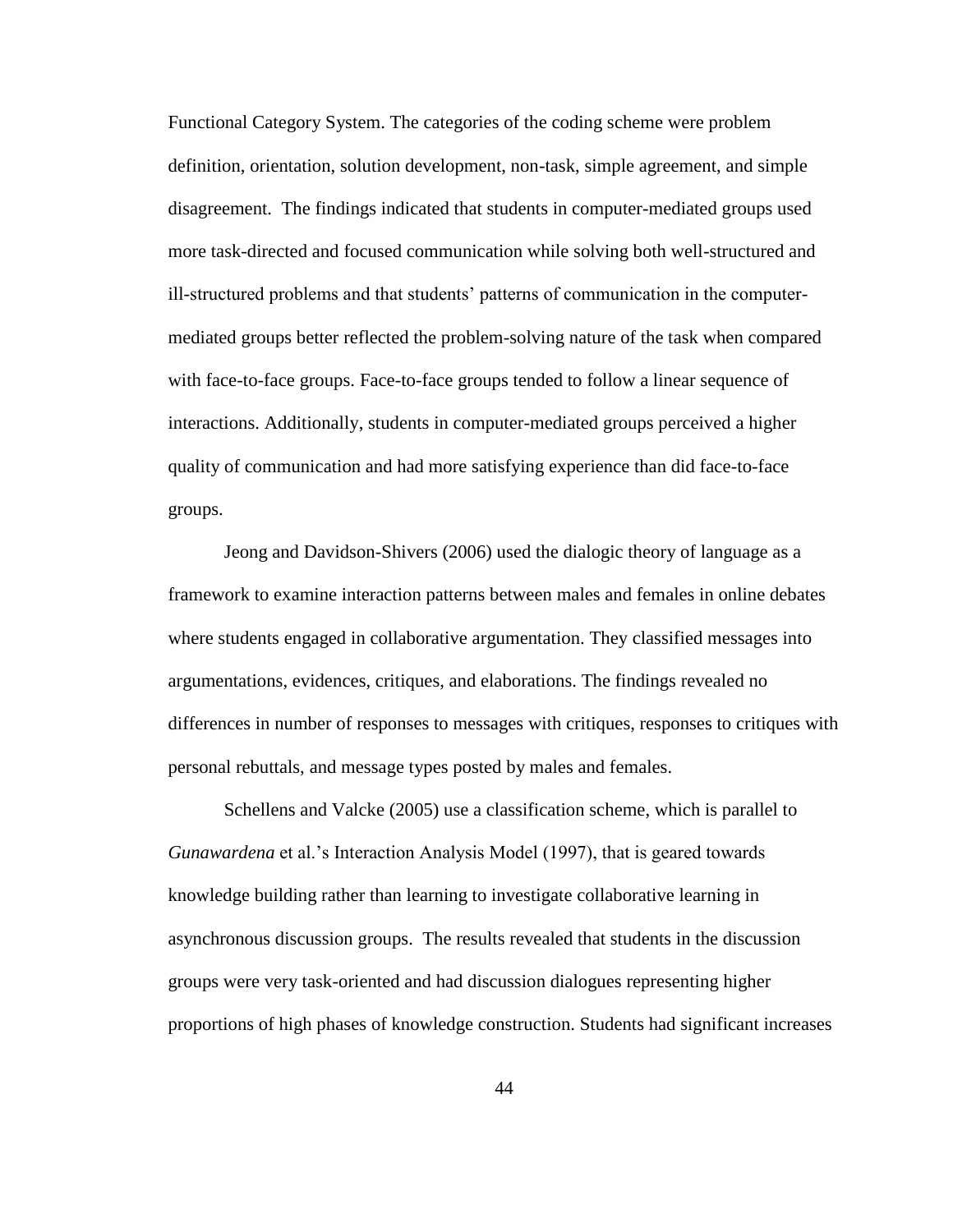over time in the cognitive interaction, task-orientation, and higher phases of knowledge construction.

Őstlund (2008a) conducted an exploratory study to investigate factors influencing peer-learner interactions and collaborative learning activities in an asynchronous computer-mediated learning environment over 20 weeks. The results indicated that students did not collaborate with assignments beyond requirements and there was little evidence of factors characterizing effective collaborative learning activities as analyzed by the Collaborative Learning Model developed by Soller (1999).

Based on the cited research above, it is suggested that study of online interaction in groups should go beyond frequencies of posting and message length. Taking into account the nature of discourse and messages delivered in dialogues during their interaction should provide more in-depth knowledge about interaction patterns.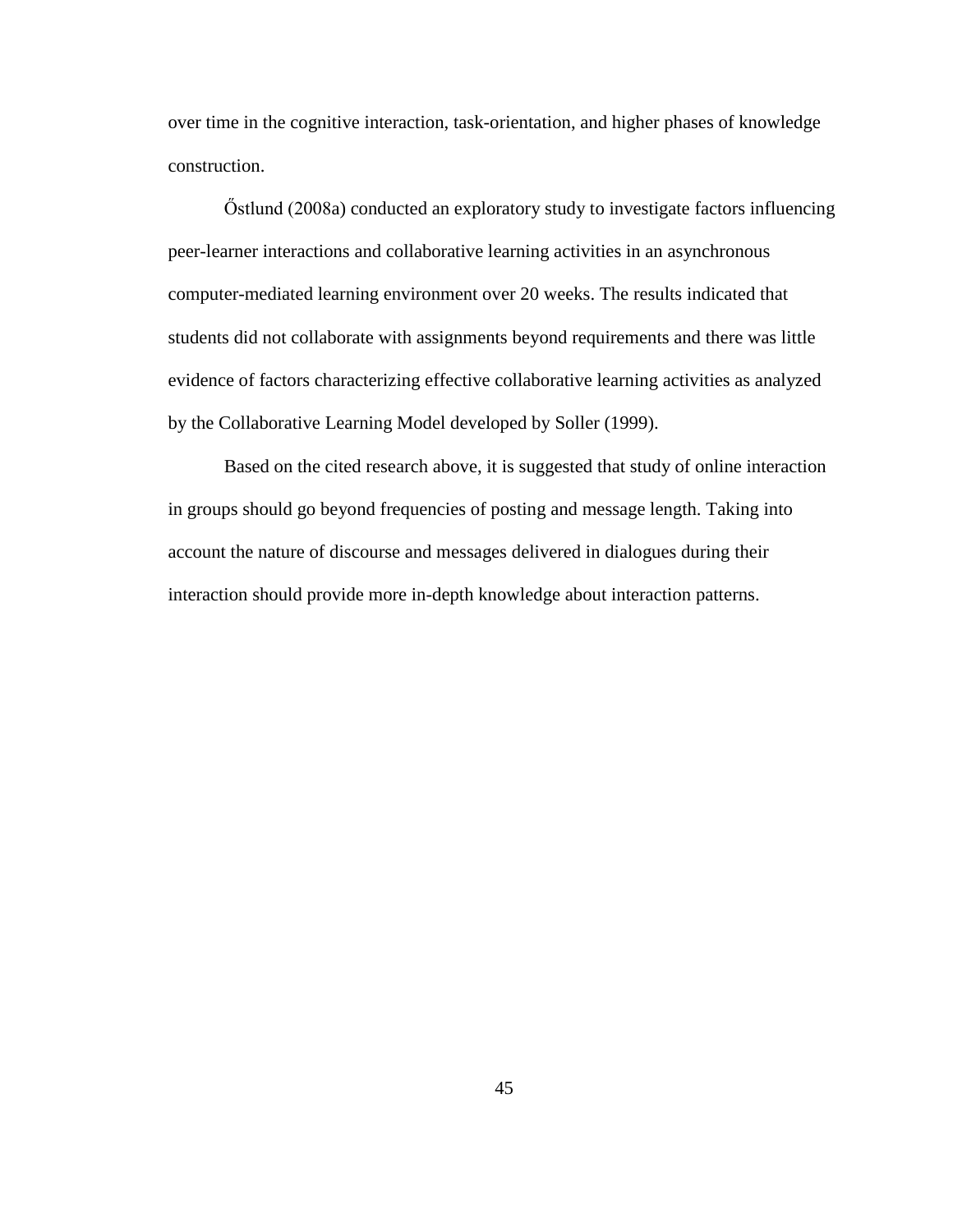# **Chapter Summary**

In conclusion, the review of literature has summarized theories and empirical research on collaborative learning and collaboration scaffolding approaches. The chapter identified empirical research for design-based scaffolds and management-based scaffolds conducted in classroom context and computer-mediated settings. Finally, the review of literature summarized theories and research related to social ability and analysis of online interaction. Based on the research and theories, the potential benefits of providing designbased scaffolding and management-based scaffolding are expected to hold in online learning environment.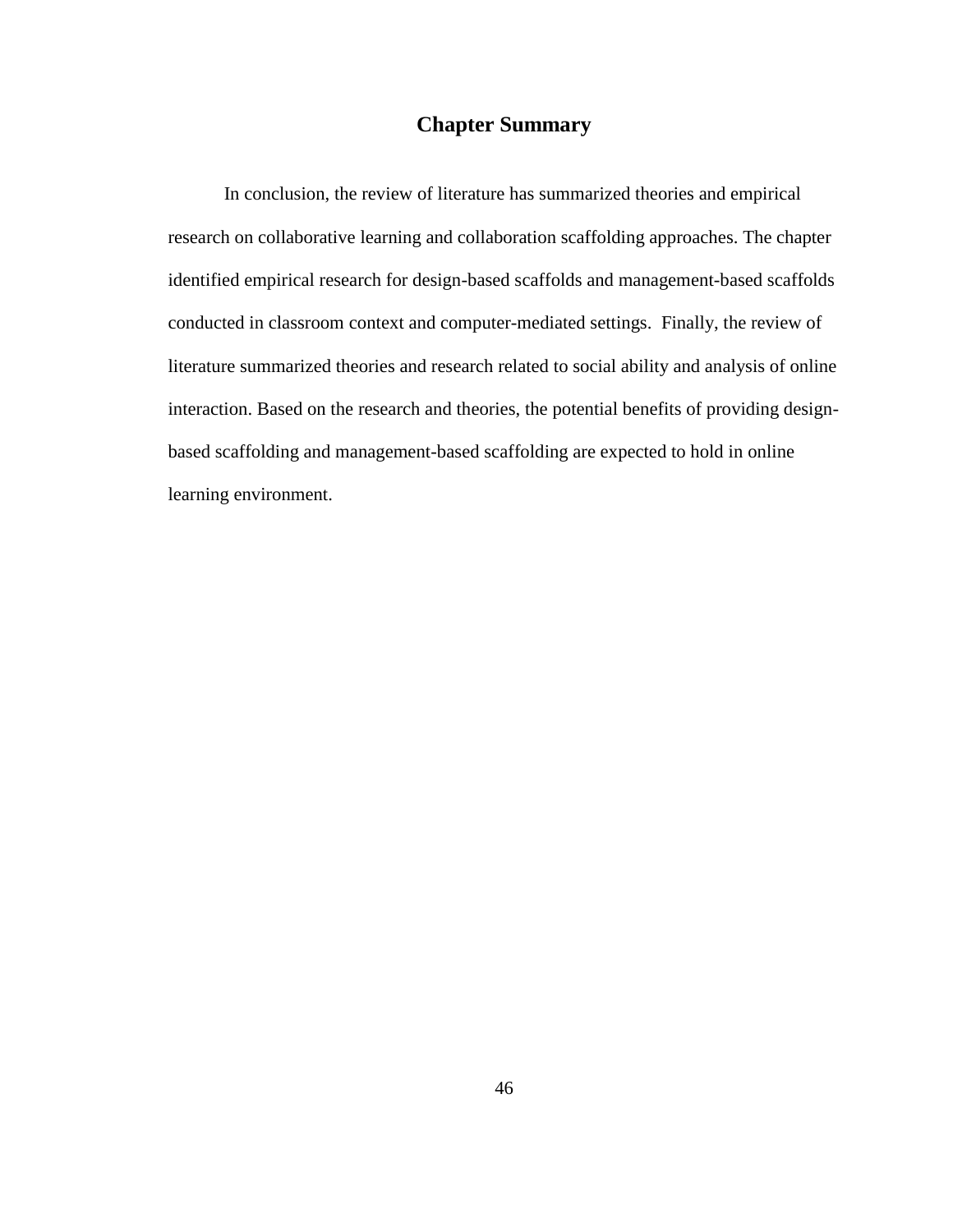#### **CHAPTER 3 METHOD**

# **Introduction**

This chapter describes the research design, data collection procedures, subjects, instrumentation, and data analysis approaches that were used in this study. The study used quantitative methods and employs a post-test-only control-group experimental design to compare the effects of three collaboration scaffold methods with the control condition on outcome variables. The independent variable was a collaboration scaffold that had four levels. Dependent variables were a written essay score, social ability, satisfaction, and interaction. To measure the effects of different strategies for scaffolding collaboration, various data sources were employed to measure outcomes. A written essay score measuring group performance was obtained from a group's assignment. In addition, automatically recorded data capturing a group"s discussion during the experimental treatment provided an objective measure of actual student behavior and interaction during collaborative tasks. The captured data included the number of postings, length of each posting, frequency with which each posting was viewed, and content of the postings. Moreover, self-report questionnaires measuring students' social ability and perceived learning satisfaction were administered at the end of collaborative group work to gain understanding of students" experiences working in online groups.

Multiple data analysis methods including descriptive statistics, ANOVA, correlation, regression, and coding and analysis of discussion dialogues were used to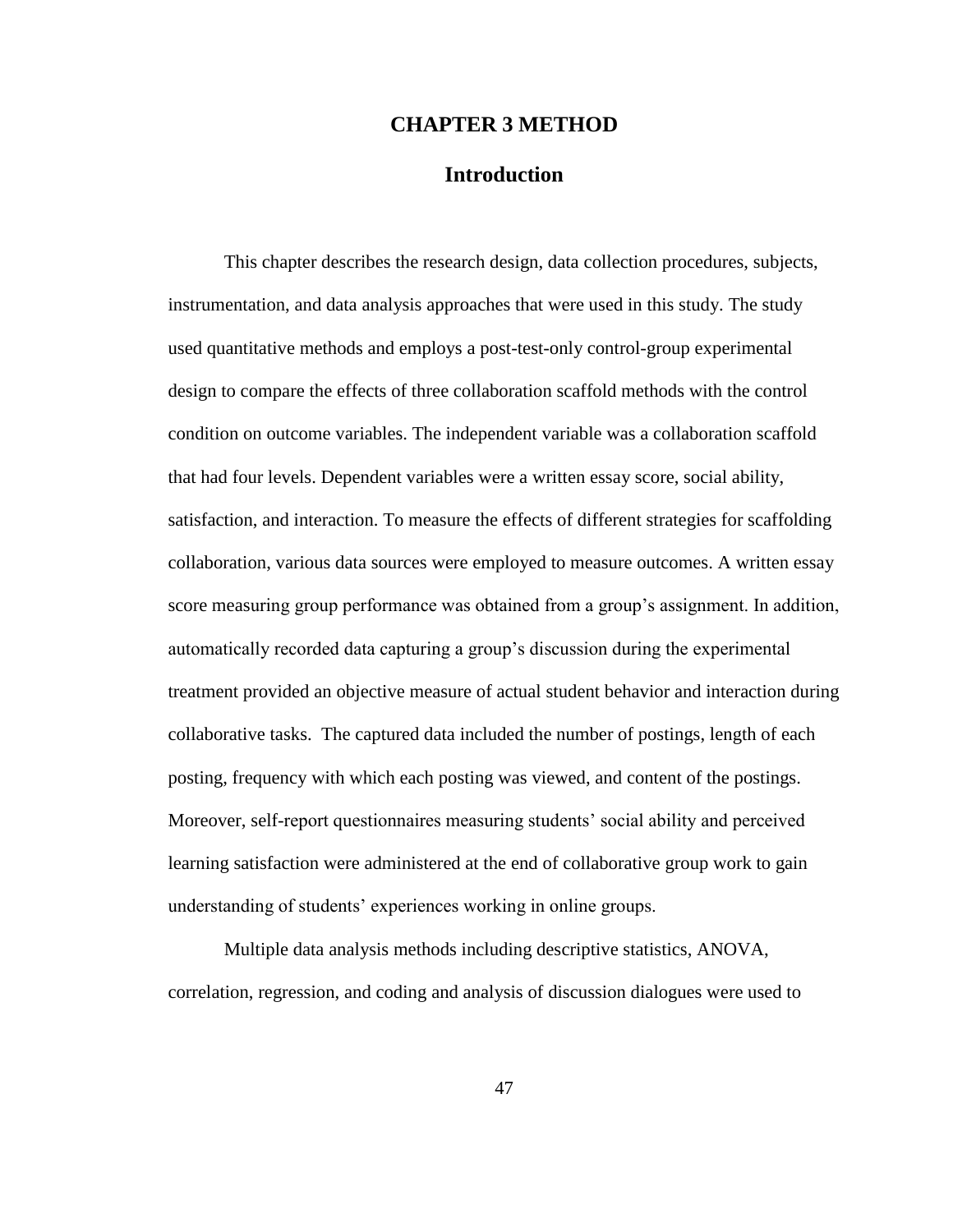provide in-depth understanding of the effects of the treatments in an online learning environment. Table 1 represents the timeframe of data collection in this research.

Table 1

| The Timeframe of the Research |                                          |                                                                |                                      |                                                                 |  |
|-------------------------------|------------------------------------------|----------------------------------------------------------------|--------------------------------------|-----------------------------------------------------------------|--|
| Week                          | <b>Before</b>                            | <b>Experimental</b>                                            | <b>Experimental</b>                  | <b>After Experimental</b>                                       |  |
|                               | <b>Experimental Week</b>                 | Week                                                           | Week                                 | Week                                                            |  |
|                               |                                          | (June $22-$                                                    | $(June 29 -$                         |                                                                 |  |
|                               |                                          | 28)                                                            | July $5)$                            |                                                                 |  |
| <b>Activities</b>             | Complete an online<br>demographic survey | Discuss a case<br>problem in a<br>group<br>discussion<br>board | Complete a<br>group written<br>essay | Complete an online<br>social ability and<br>satisfaction survey |  |

**Context and Participants**

This study was conducted in the "9467 Technology to Enhance Learning" course in the School of Information Science and Learning Technologies in Summer 2009. It was an eight-week course and was delivered fully online using the Blackboard Course Management System<sup>TM</sup>. The aim of the course was to educate learners on how to integrate various technologies into classroom teaching in order to support students" meaningful learning. The emphasis of this course was on helping teachers learn to use technologies to engage and support their students" thinking, especially higher order thinking and problem solving. The nature of the course activities included weekly discussion and individual and/or group assignments based on topics covered each week. Reading material was mainly from the textbook "Meaningful Learning with Technology" by Jonassen, Howland, Marra, and Crismond (2008). For each week, guidance to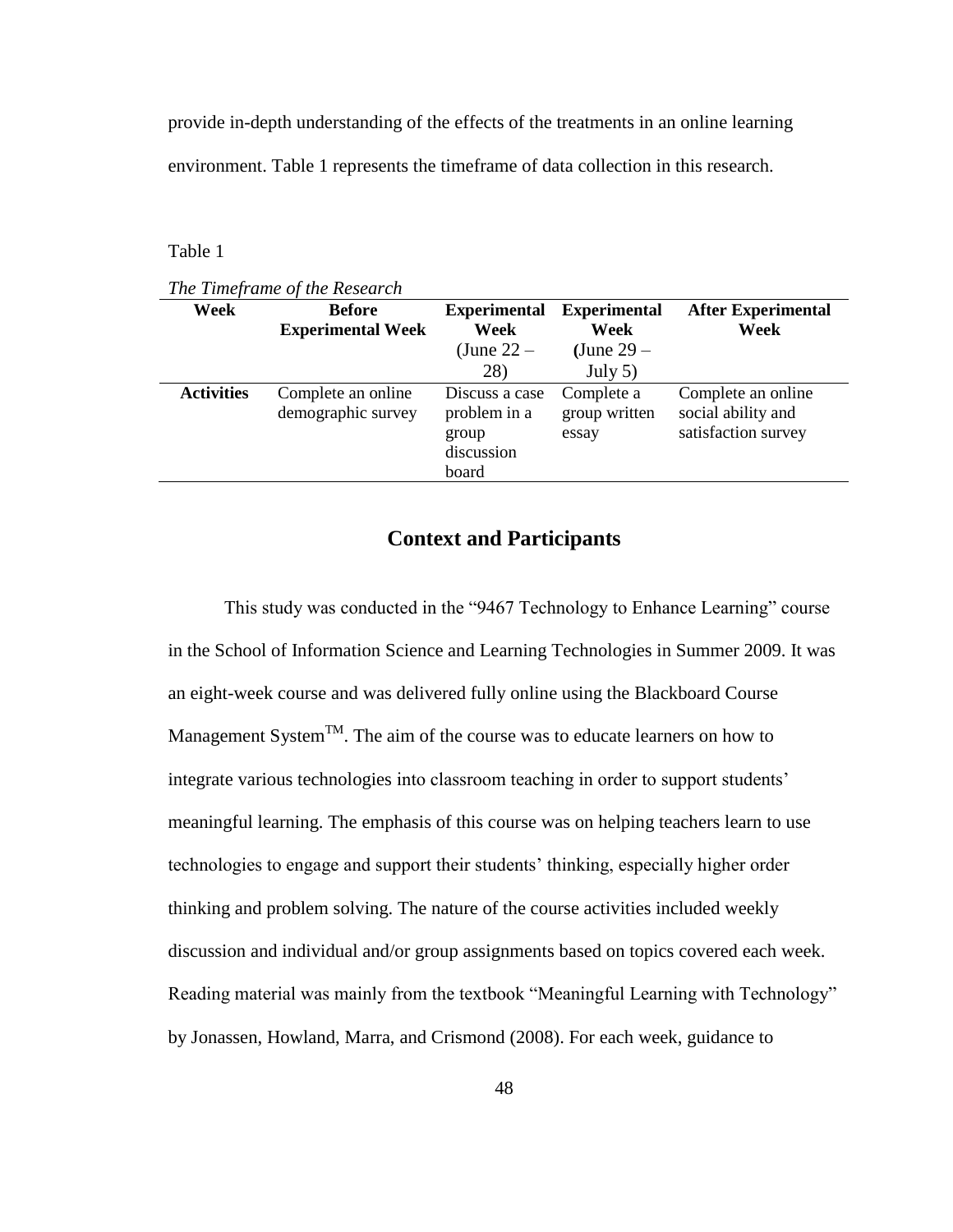complete weekly activities and assignments were provided in "Course Documents" and "Assignments" pages for students to access. Extra reading materials were available online in "Course Documents."

There were 74 graduate students enrolled in the "9467 Technology to Enhance Learning" course in Summer 2009. All students were invited to participate in the study. Participants were randomly assigned into dyads to discuss a case problem and write a group essay. There were two groups that had three members. Each group was randomly assigned to one of four discussion conditions representing 3 collaborative scaffolding conditions and one control condition.

### **Participant Recruitment**

At the first week of the course, the instructor sent out an email to introduce the research study to students and to invite them to participate in the study (see Appendix J). The email invitation included an embedded link to an online consent form for students to give permission for use of their data in the study. The email explained about the purpose of the study, students" involvement in the study, and incentives for participation. Students were informed that they would do the regular class activities regardless of their participation in the study. The only extra work that the students would do, if they decided to participate in the study, was complete two surveys seeking information about demographic data and their experience after participating in the collaborative task. The names of participants who completed the surveys would be added to a lottery for six gift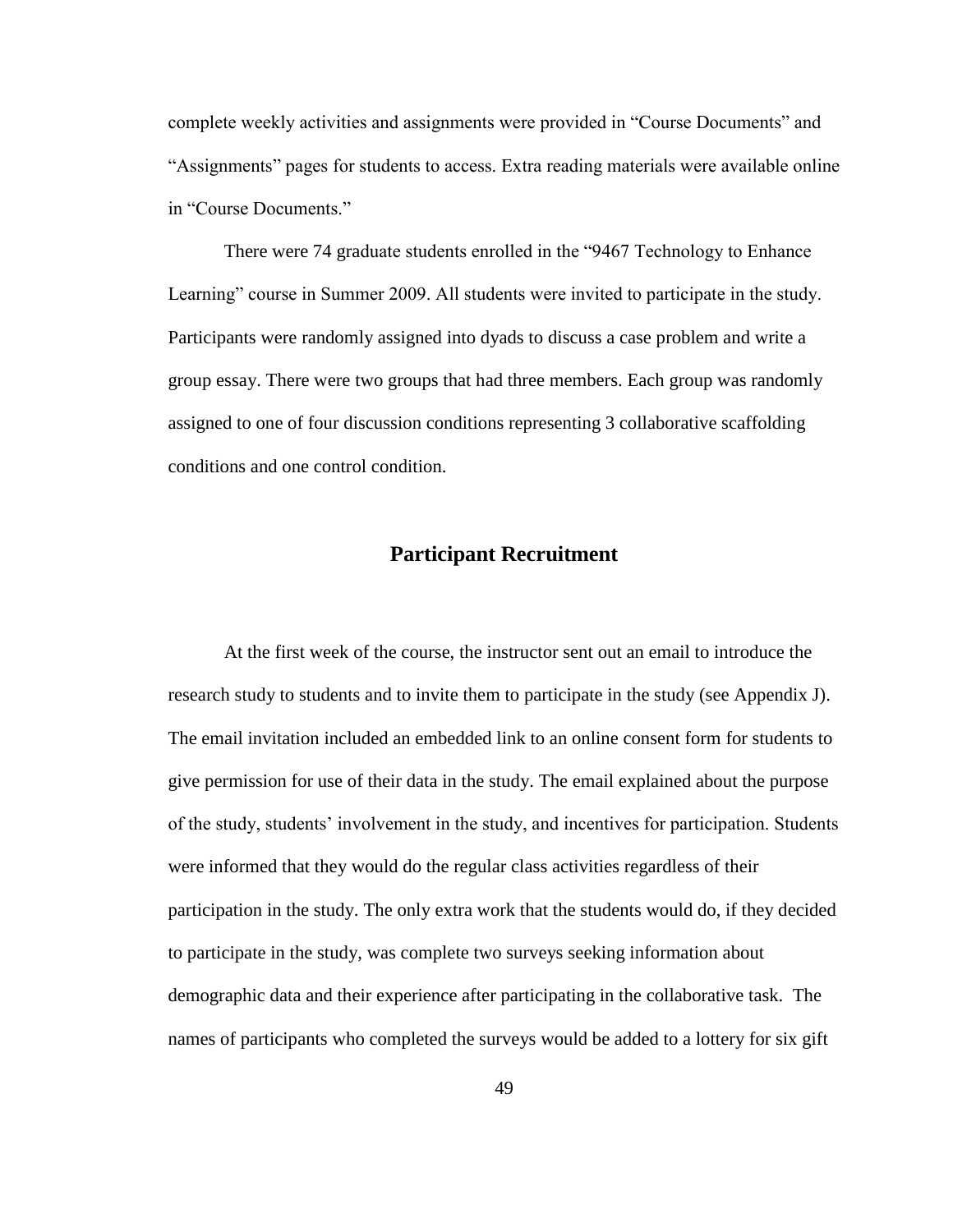certificates of fifty dollars in value and the drawing would be done at the end of the course. Students who completed the consent form became participants of this study.

### **Experimental Conditions**

#### *Group 1: Treatment 1: Distributed Learning Resources (design-based scaffold)*

In this condition, each member in a group accessed a case problem posted in the Course Documents but individuals had access to different reading materials related to the case. Student A was given reading material focusing on the employers' point of view about internet snooping (see Appendix A), such as issues and concerns about using the internet in the workplace and why internet monitoring was necessary. Student B was given reading material from the employees' point of view (see Appendix B), such as concerns related to privacy issues. Students were to interact freely without monitoring and feedback from the instructor.

#### *Group 2: Treatment 2: Instructor's Feedback (management-based scaffold)*

In this condition, each member of a group accessed a case problem and similar reading material. The reading material contained perspectives from both employers and employees on internet snooping (see Appendix C). However, during the discussion week, the instructor monitored students' discussion and provided feedback on students' contribution on a regular basis. The feedback focused on the interaction, but not the content of the discussion topic.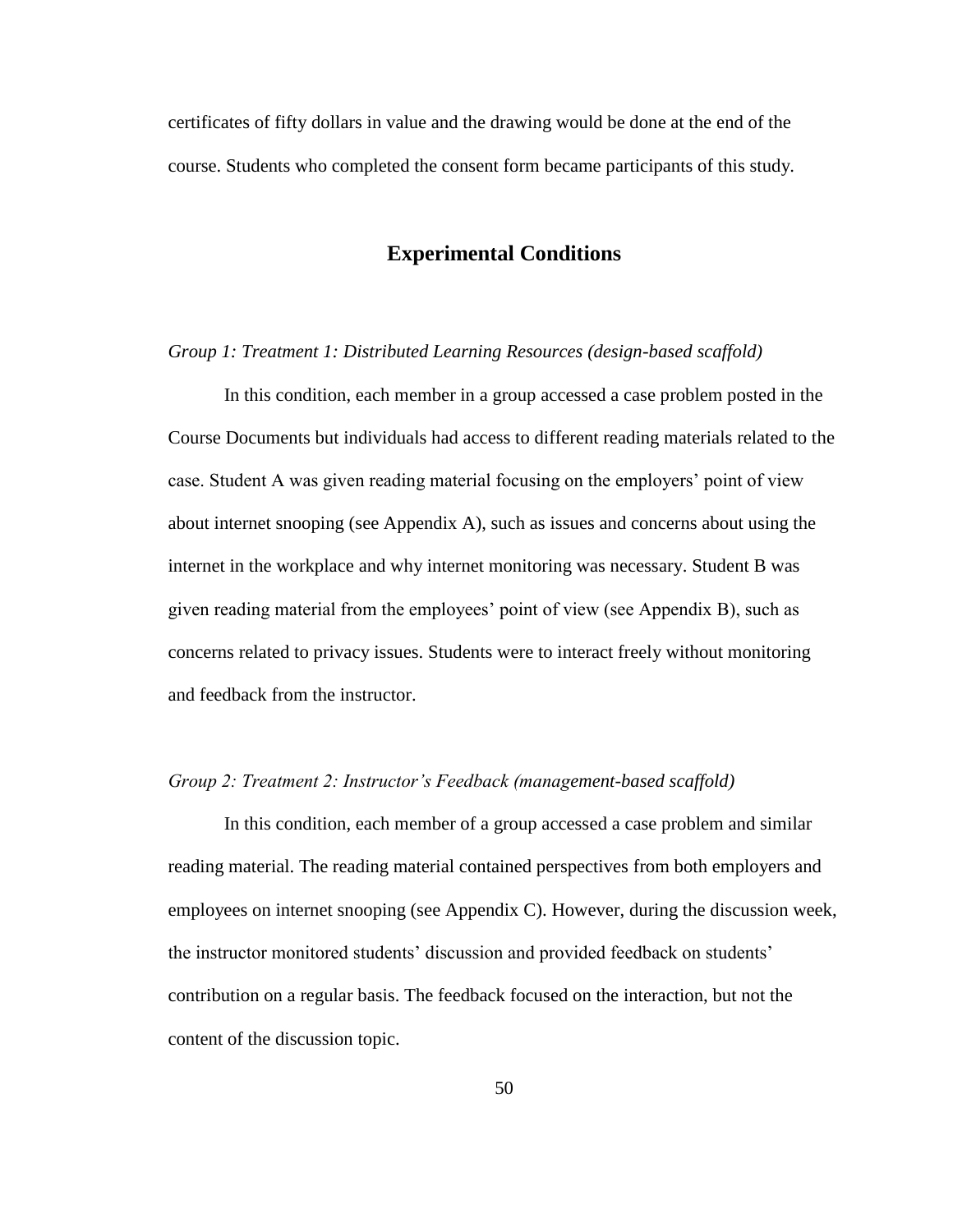# *Group 3: Distributed Learning Resources + Instructor's Feedback (design-based scaffold + management-based scaffold)*

In this condition, each member in a group accessed a case problem but individuals had access to different reading materials related to the discussion issue. Student A was given reading material from the employers' point of view (see Appendix A), such as issues and concerns about using the internet in the workplace and why internet monitoring was necessary. Student B was given reading material from the employees' point of view (see Appendix B), such as concerns related to privacy issues. During the discussion week, the instructor monitored students" discussion and provided feedback to students on a regular basis. The feedback focused on the interaction, but not the content of the discussion topic.

#### *Group 4: Control Group*

In a control group, each member in a group had access to a case problem posted in the Course Documents and access to similar reading material. The reading material contained perspectives from both employers and employees on internet snooping (see Appendix C). Students were free to discuss the case problem without the instructor's monitoring and feedback.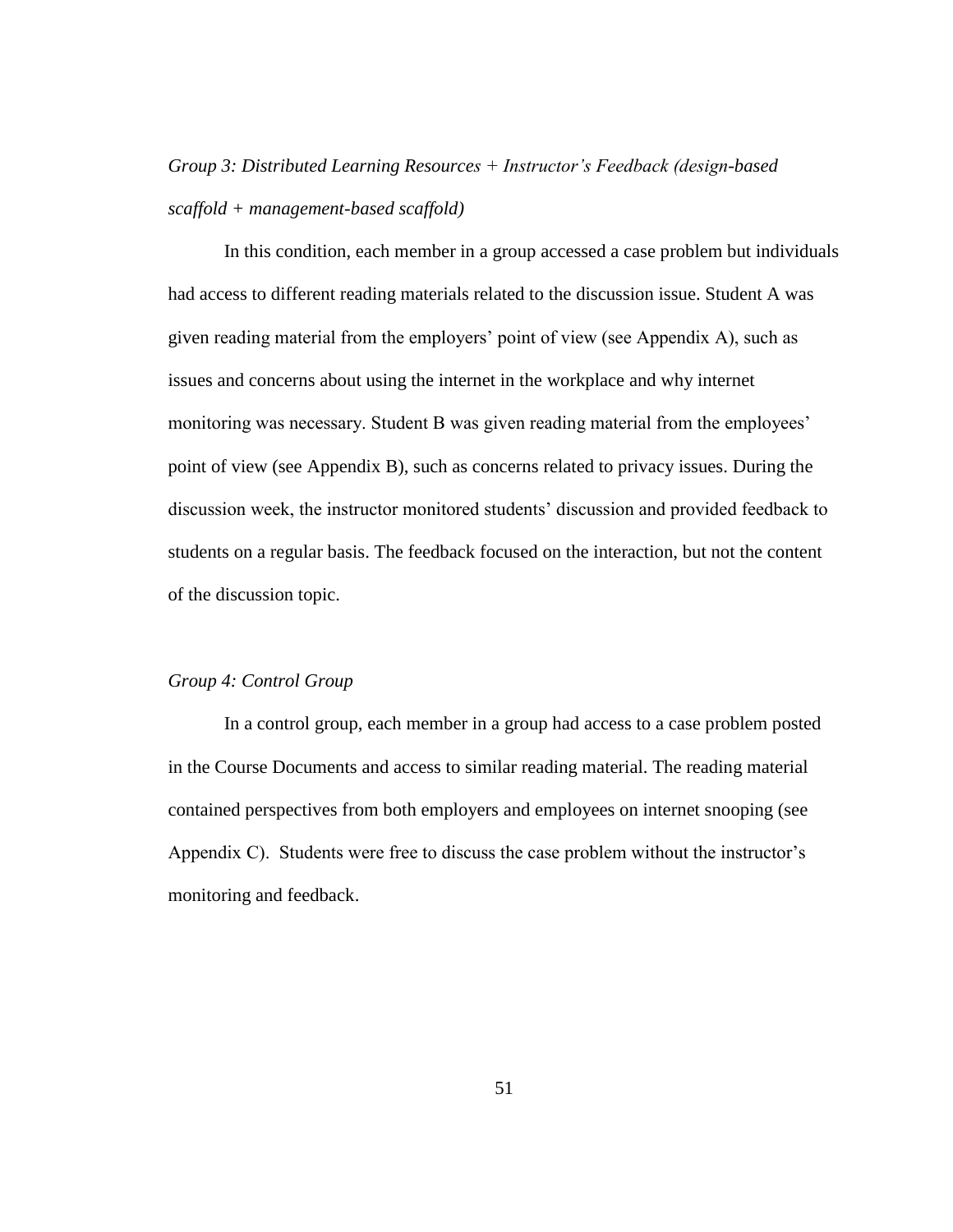### **Case Problem for a Group Discussion and Written Essay Assignment**

One crucial factor of successful collaboration is the nature of the learning task (Arvaja, Häkkinen, Eteläpelto, & Rasku-Puttonen, 2000). Unlike fact seeking questions and unambiguous tasks, open-ended and discovery tasks (Cohen, 1994) can promote joint problem-solving and reasoning. Tasks that are too obvious and unambiguous do not leave space for questions, negotiations, explanations and arguments. Therefore, the selected learning task should provide real group tasks and context that stimulate questioning, explaining, and demanding collaborative activities (Järvelä, Häkkinen, Arvaja, & Leinonen, 2004).

The nature of the case problem is a controversial/dilemma issue. Dilemmas are ill-structured and unpredictable types of problem solving since there is often no solution that is satisfying or acceptable to most people, and there are compromises implicit in every solution (Jonassen, 2000). Therefore, solving a dilemma as a type of task is appropriate for the collaborative learning task of the study. A consensus-building task also requires discussion among group members. A consensus-building type task is used because it exposes students to differences in value systems and viewpoints, as well as gives them practice in resolving these differences. The essence of a consensus-building task is the requirement that differing viewpoints be articulated, considered, and accommodated where possible (Dodge, 2002).

Prior to the study, the researcher worked closely with the instructor to develop the case problem and reading materials (see Appendix A-C). The reading materials provided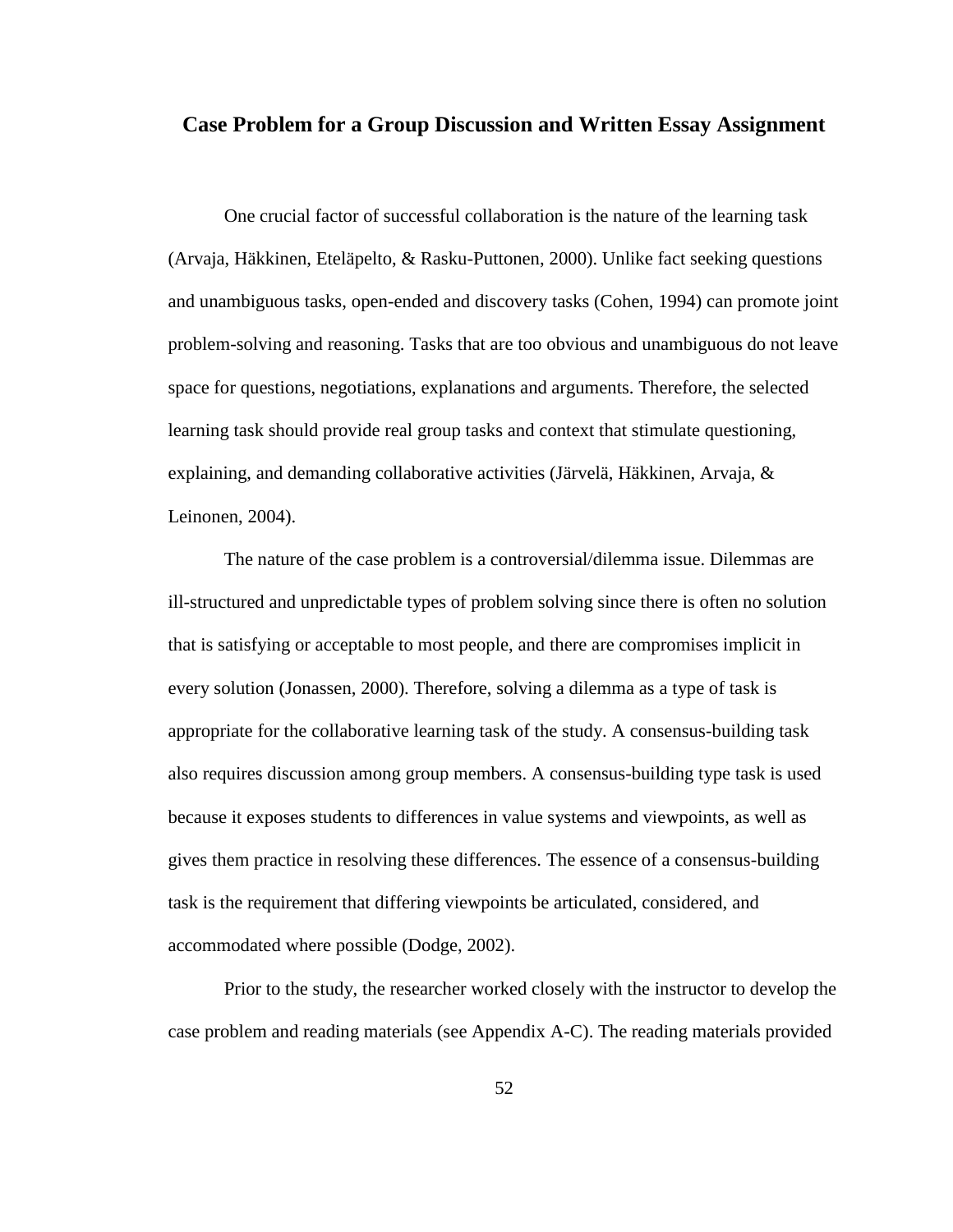information on perspectives of employers and employees regarding internet monitoring in a workplace.

The case problem is a social dilemma (Schroeder, 1995) related to the Internet

monitoring issue in school. The selected discussion topic was "Should the school monitor

K-12 teachers' internet use in school?"

*Case Problem:* "Should the school monitor K-12 teachers' internet use in school?"

K-12 teachers now have access to the internet at school and even in the classroom. The internet is a wonderful place, the home of resources and opportunities that have the potential of changing a person"s life in highly desirable ways. Unfortunately, the internet is also a dangerous place, the home of content and opportunities that have the potential of changing a person"s life in highly undesirable ways.

According to the American Management Association reports, "nearly 75 percent of all American companies now use some form of surveillance to spy on employees." Some schools have already started monitoring K-12 teachers' internet use.

Based on the information you have, you will discuss and share the stand that you take on the issue with your partner, supported by reasons and evidence. You may include alternative points of view and counterarguments (and supporting reasons) and consider both arguments and counterarguments when developing your final conclusion. After discussing it with your partner, your group will write a group essay stating the group's stand on the issue and post it in the group"s Discussion Board.

# **Instructor's Feedback**

Instructor feedback was the mechanism for providing management-based

scaffolding in this study. The statement of feedback given to each group depended on the

ongoing interaction among group members. The purpose of the feedback was to provide

information as a reflection on the group"s interaction. It did not provide information on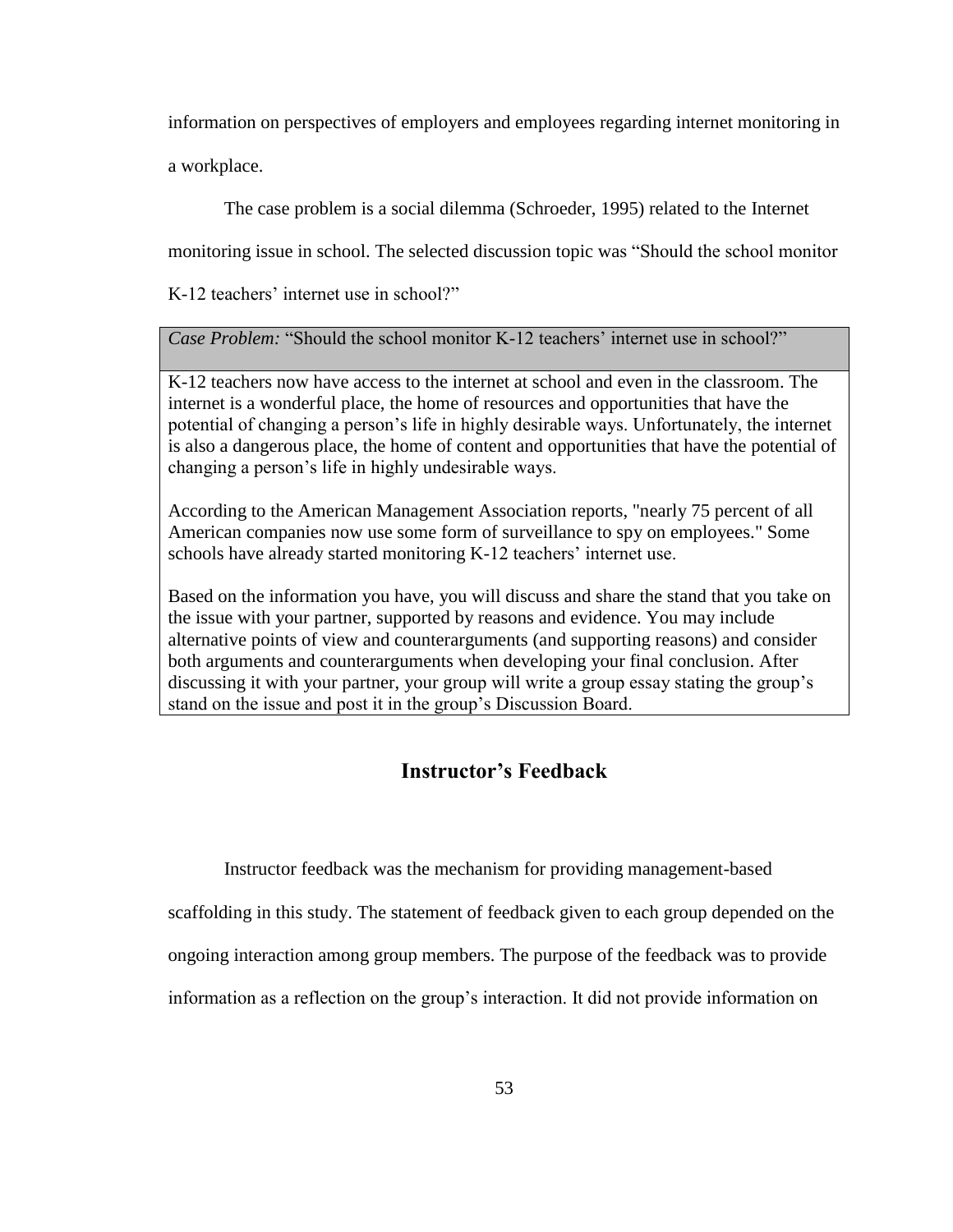how students should work on the case. An instructor provided feedback at 3 points during the weeks of group work.

# Feedback 1 ( $2<sup>nd</sup>$  day of the project: June  $23<sup>rd</sup>$ )

The feedback focused on the following aspects:

- To check whether students got started on the assignment
	- o If yes, this feedback would state
		- "Very well done. Your group got started early. Getting started early on the project will give you more time to discuss and get a quality case solution"
	- o If no, this feedback would state
		- "We have only two weeks to complete the task. I strongly recommend that you get started early so you and your peer would have enough time to discuss the case and come up with a quality solution"
- To check whether students planned on how to get the work done
	- o If yes, this feedback would state
		- "It is a very good idea that you have planned on how to complete the work, and how often you would check on each other's work."
	- o If no, this feedback would state
		- "Since we just have two weeks to complete the task, I would highly recommend that you plan on how to get the work done such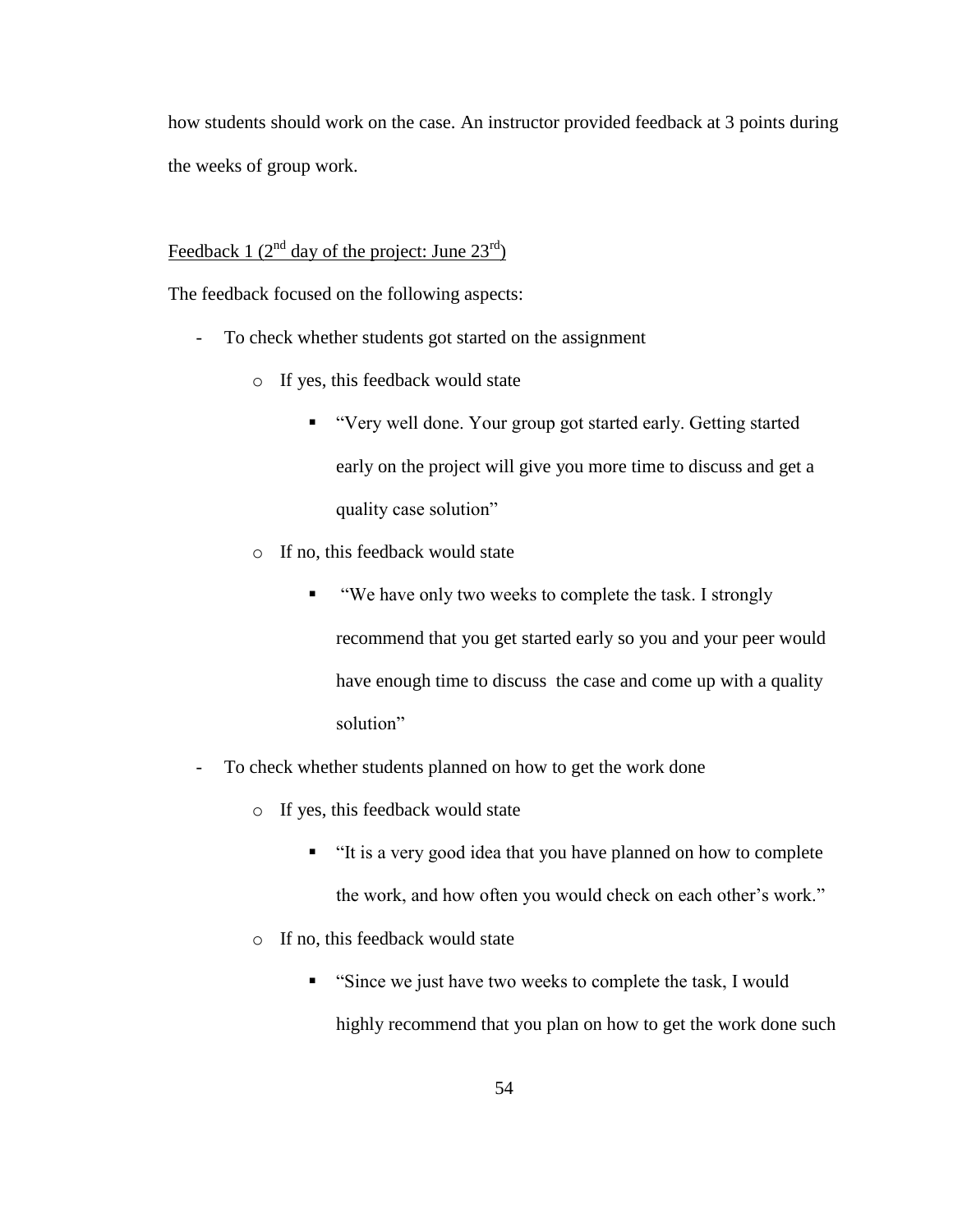as how often you will logon and response to your peer"s posting, etc. Use the time wisely."

Feedback 2 ( $5<sup>th</sup>$  day of the project: June  $26<sup>th</sup>$ )

- To check on the progress of work. The feedback was provided based on a number of discussion exchanges,
	- o If there were more than 4 exchanges, this feedback would be provided
		- "It seems like you are collaborating very well. You are on your way. Keep up with the good work"
	- o If there were less than 4 exchanges, this feedback would be provided
		- "It is at the middle of the project and it seems like your group has not been very active. I would encourage everyone to contribute in the discussion and work on the project. Don"t wait until the last minute."

# Feedback 3 (10<sup>th</sup> day of the project: July  $1<sup>st</sup>$ )

- To check on the progress of work. The feedback was provided based on the discussion progress.
	- o If the group had started writing the essay, this feedback would be provided
		- " "Your group has done very well. Keep going and carefully consider the inputs of your teammate for the case report"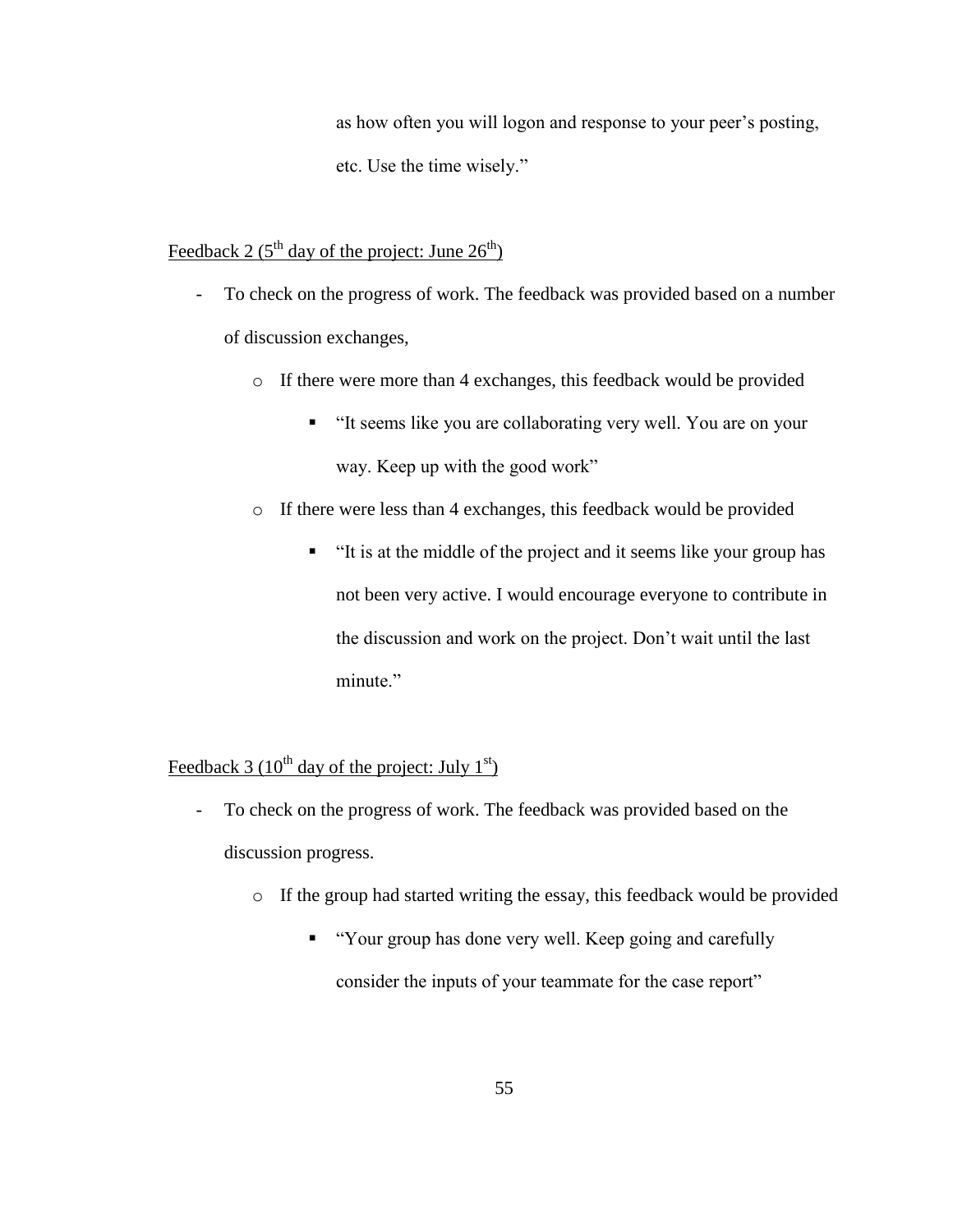- o If the group had not started writing the essay yet, this feedback would be provided
	- "There are a few days left before turning in the assignment. Your group should work harder on this assignment."

# **Research Design**

This study applied a posttest-only control-group design to investigate the effects of collaboration scaffold techniques on group performance, social ability, perceived satisfaction, and interaction in an online group. This design controls for confounding effects, such as threat to internal validity (Creswell, 2003). By having a control group and a comparison group, a single group threat, specifically repeated testing maturation, to internal validity is avoided. It avoids the experimental contamination from extraneous factors due to repeated measures. Additionally, selection problems are controlled by randomization, which makes it probable that the extraneous variables of individual participant characteristics will be equivalent between groups (Gould, 2001). Data were collected from online questionnaires, students" assignments, and a transcript of the online discussion board. The design is illustrated in Table 2 below.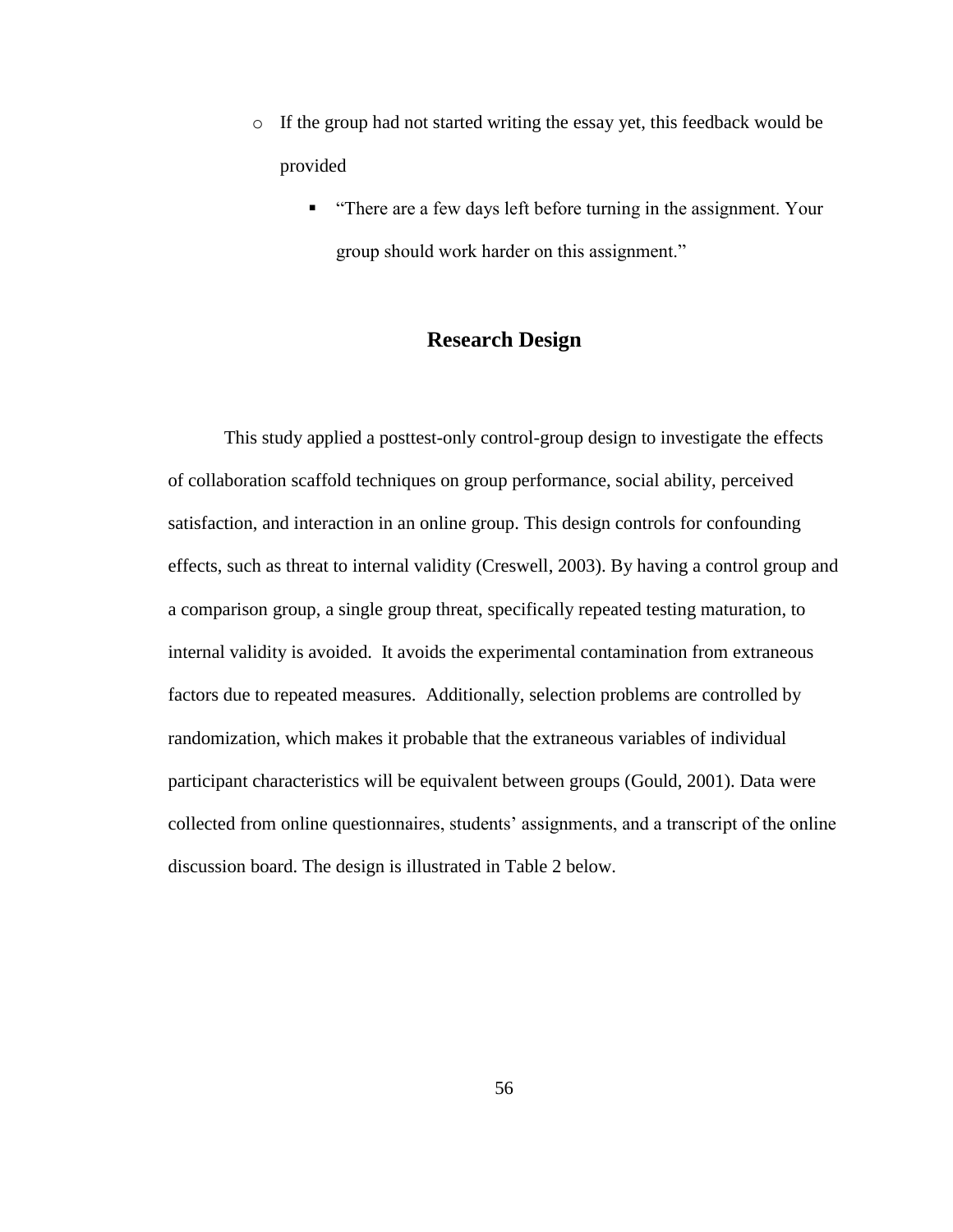### Table 2 Posttest-Only Control-Group Design

| Experimental Group 1 (Treatment 1: Distributed learning resources   | $O_1 O_2 O_3 O_4$ |  |  |  |
|---------------------------------------------------------------------|-------------------|--|--|--|
| only)                                                               |                   |  |  |  |
| Experimental Group 2 (Treatment 2: Instructor's feedback only)      | $O_1 O_2 O_3 O_4$ |  |  |  |
| Experimental Group 3 (Treatment 3: Distributed learning resources + | $O_1 O_2 O_3 O_4$ |  |  |  |
| Instructor's feedback)                                              |                   |  |  |  |
| Control Group: (No treatment: Similar learning resources $+$ no     | $O_1 O_2 O_3 O_4$ |  |  |  |
| instructor's feedback                                               |                   |  |  |  |

Note: O1 represents a written essay, O2 represents social ability score, O3 represents perceived satisfaction, and O4 represents interaction pattern.

# **Data Collection**

At the beginning of the course, the course instructor sent an email invitation, which included a link to an electronic informed consent form (see Appendix D), to invite students to participate in the study. The participation invitation was also posted in an Announcement page of the Blackboard Course Management System. At the beginning of the second week, the instructor sent a follow-up email to encourage students to participate in the study. Students who completed the consent form became participants of the study. The participants were randomly assigned into groups of two. Only two groups had three group members. Each group was then randomly assigned to one of four experimental groups.

The link to the consent form also directed participants to complete an online demographic survey (see Appendix E). The survey sought to obtain participants" information regarding gender, age, current academic status, prior online learning experiences, and prior online collaborative learning experiences.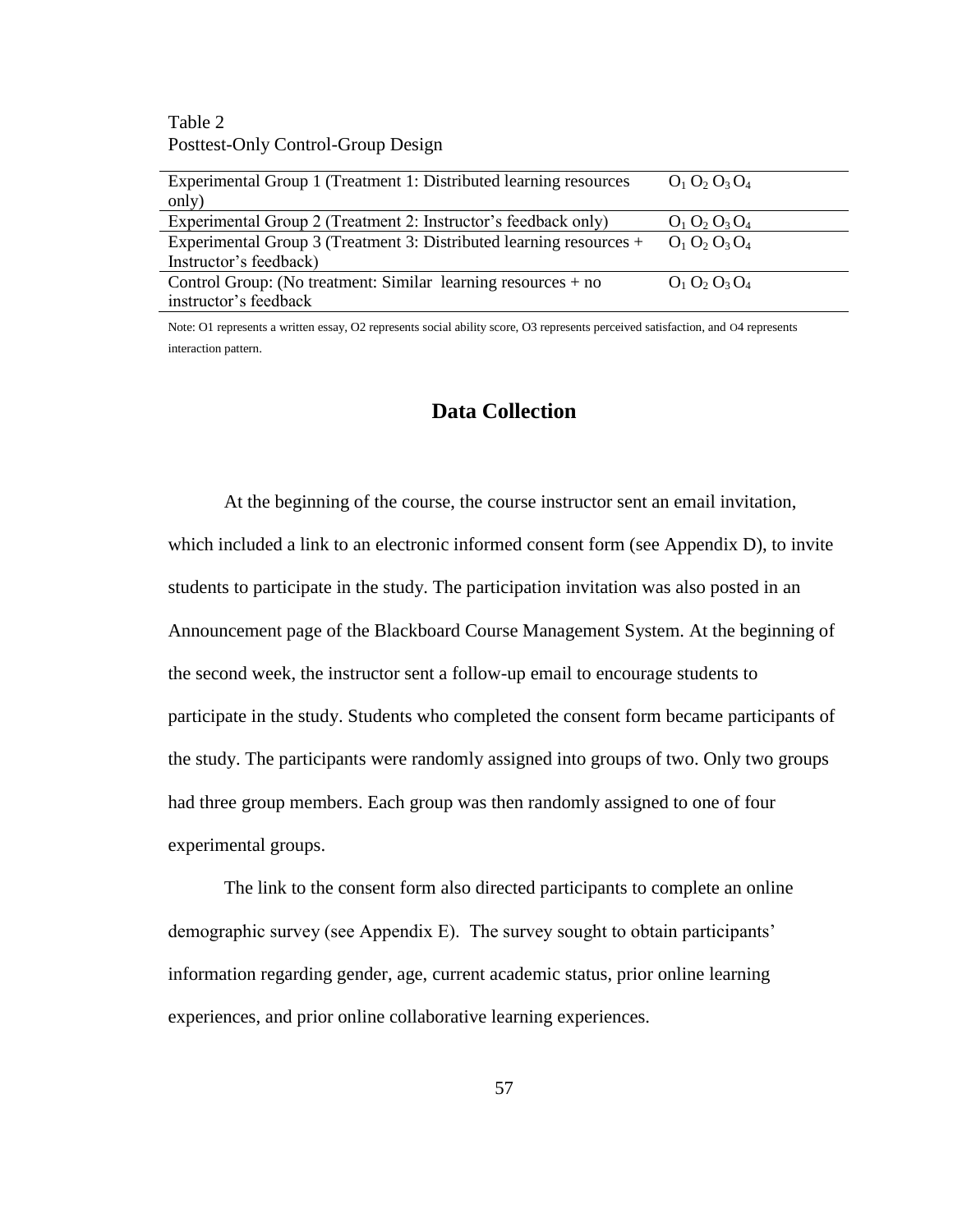A group listing (providing information regarding a list of assigned partners to work with), instructions to complete a unit, a case problem, assigned reading materials, and an essay scoring guide were available in a Course Document one day prior to the treatment. The documents were posted one day before the treatment began to minimize the chance of participants accessing unassigned readings. During the experimental weeks (Week 3 and Week 4 of the course), participants accessed the Course Document to obtain information about that week"s activities (see Appendix I), and then worked with their partners using a private group discussion board to discuss the case problem and worked on a group essay. Individual group discussion boards were set up for each group to use for discussing the case problem and working on the group essay. Only assigned members, the instructor, and the researcher had access to the assigned group discussion board. Participants were instructed to use two weeks to work on the task by using week one to discuss the case problem and reach a group consensus, and week two of the experiment to collaborate on writing a group essay. The task of writing a group essay was to write about the group"s decision reporting the stand the group took on internet surveillance with supporting arguments (see Appendix G). Participants were instructed to use the File Exchanges function, which was available in the private group discussion, to share group written essays during the writing process. Each group had one week to complete and electronically submit the group essay to the instructor.

At the end of week two an electronic survey collecting information about collaborative experiences during the experimental week (see Appendix H) was administered. The embedded link to the surveys was posted in the Announcement Page of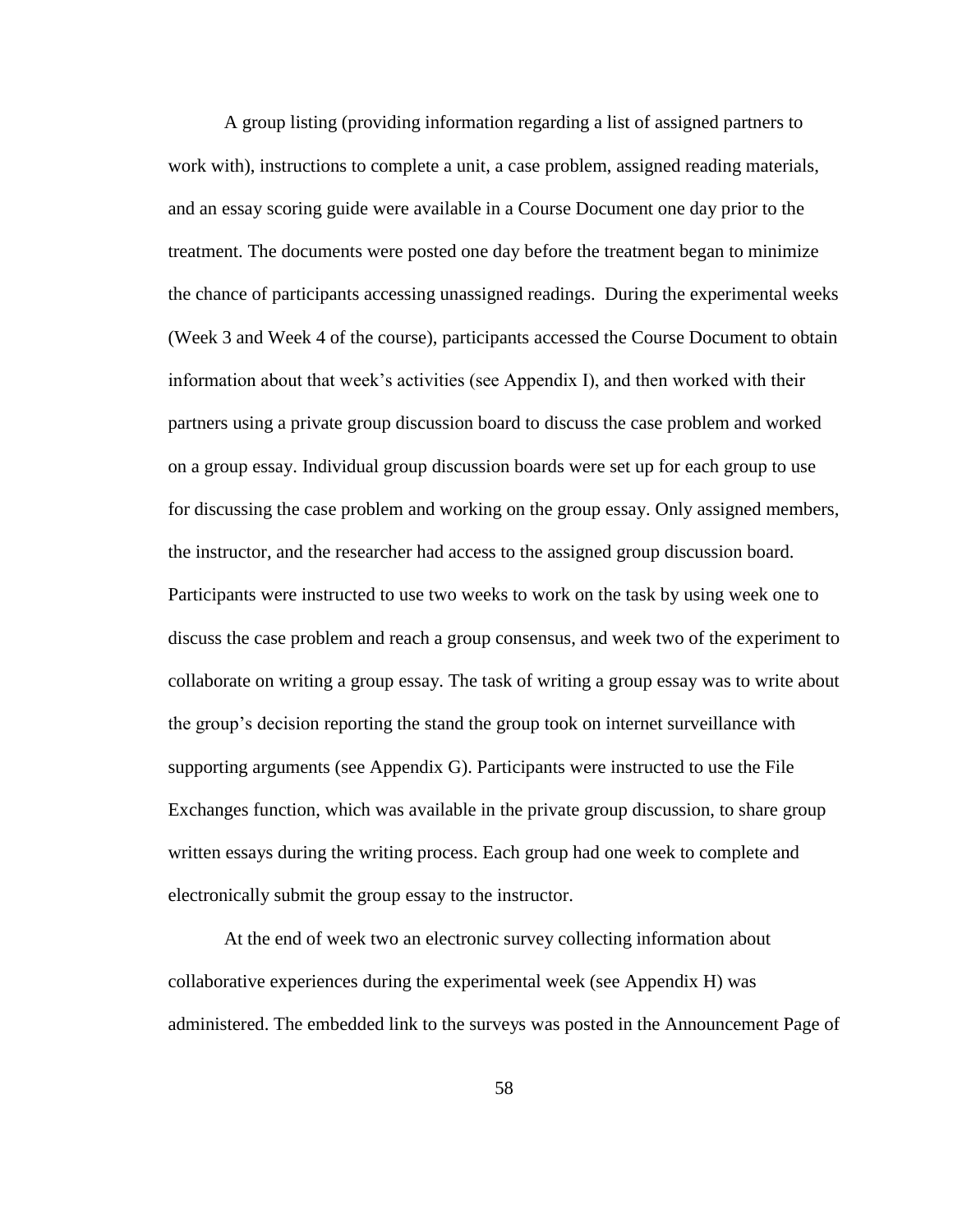the Blackboard for the participants to complete within two weeks after collaborative group work. After the end of the experimental period, group discussion data were captured from Blackboard. The discussion transcript of each group was coded and analyzed using a collaborative learning skills coding scheme (see Appendix F). The essays were graded with the participants" names removed. The essay grades were posted to students" grade book after all participants completed the collaborative experiences survey.

Names of participants who won a lucky drawing were posted in the course Announcement page on the final week of the course.

# **Measures and Instruments**

#### *Group Performance Outcome*

A score from a group essay was used to assess group performance. The group essay was a part of the class assignments. To finish the assignment, a group of two or three members was required to discuss the case problem by following the assigned instructions and submitting the group essay addressing the stand the group took on the issue. Each group had one week to discuss the case problem and one week to compose the written essay. The essay assignment asked students to consider all relevant information, including assigned reading materials as well as information discussed during the group discussion to compose the essay. In the essay, the group needed to identify their position on the issue, provide supporting arguments and counter arguments,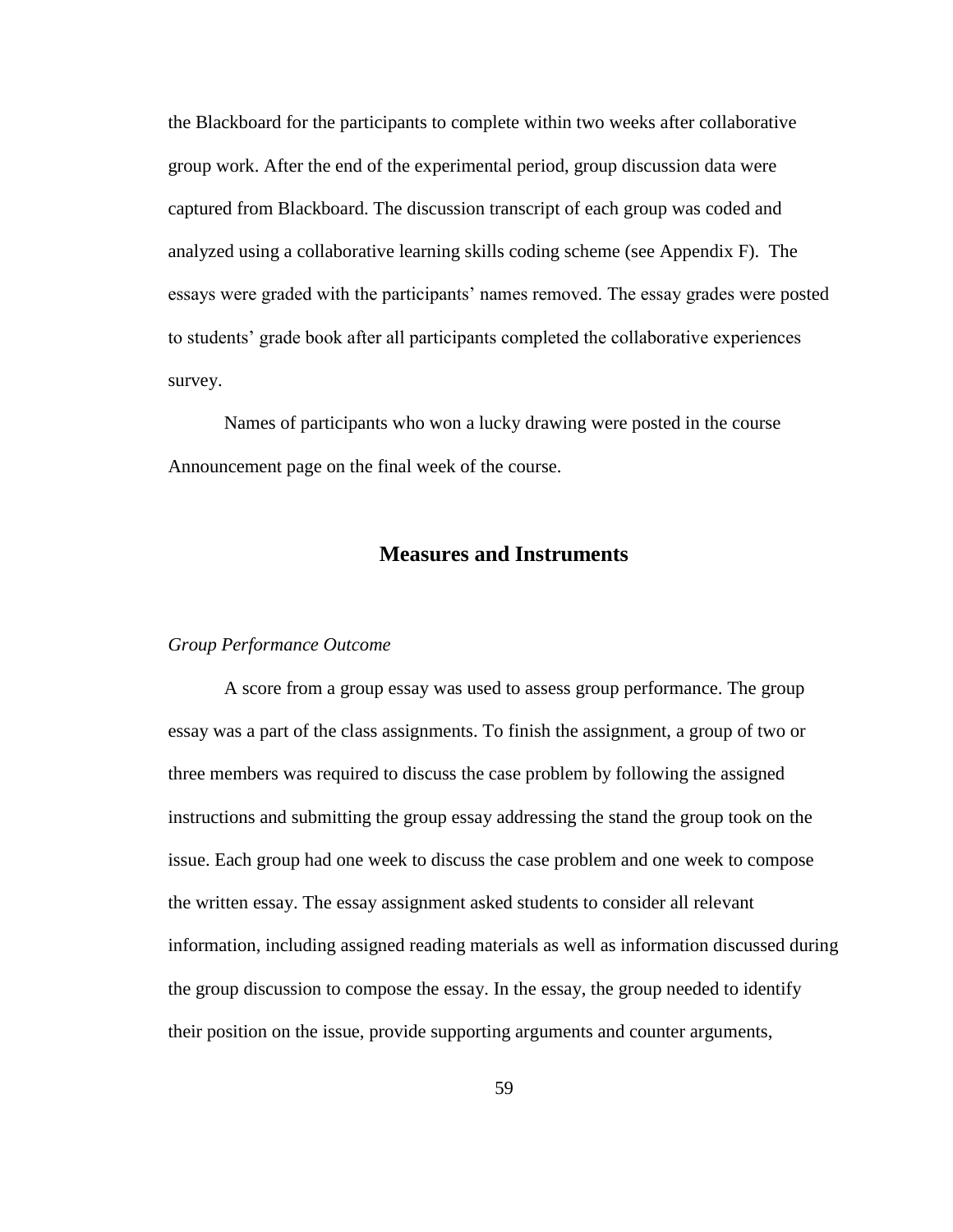generate a conclusion, and produce persuasive arguments to readers. A holistic rubric (see Appendix G) using five components was used to evaluate the quality of the group essay. The scoring rubric was generated by the course instructor and the researcher. The full score was 15 with 0-3 for each category. Students in the same group received the same score and the score was a part of the course grade. There were two raters, the researcher and a doctoral student, to grade the essay papers. Before coding the actual essay of this study, the researcher trained the doctoral student to use the rubric. The researcher and the doctoral student independently rated the practice essay and then compared the rated essay. If there was disagreement in rating, it would be discussed to reach a consensus. The inter-rater reliability for the essay was 0.77 which generally represents substantial reliability (Stemler, 2004).

#### *Social Ability (Appendix H)*

Students" perceived social ability was measured with a modified Online Learning Experience Study Questionnaire (Yang et al., 2006) by removing perceived written communication skills items and comfort with sharing personal information items. The instrument is a measure of participants' social experience of working in online courses and represents the social ability experienced by participants while undertaking course activities (Lin, 2006). The instrument consists of three subscales: perceived peers social presence, perceived instructor social presence, and social navigation with reported original Cronbanch"s coefficient alpha of .93, .91, and .88 respectively. It asks participants to rate 24 items based on 1-7 Likert scale with 1 indicating "strongly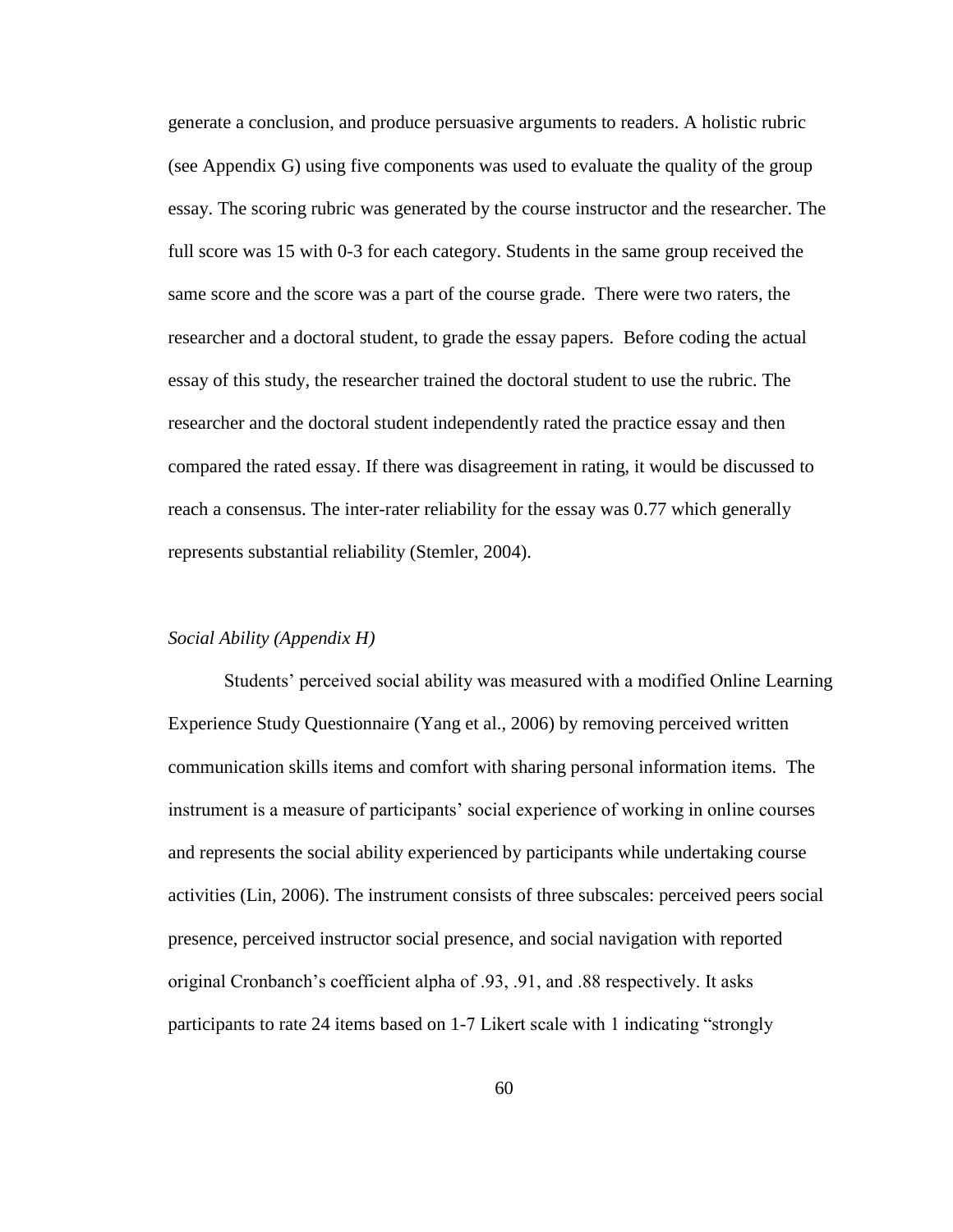disagree" and 7 indicating "strongly agree". For the relevance of this study, the description of "the course" in the original scale was altered to "the group work" and "other students" was altered to "my group members." The survey was administered through a web-based survey after the end of the experimental week for individual participants to complete. It took about 10 minutes to complete. In the present study, the reliability (Cronbanch"s coefficient alpha) was .92, .90, and .89 for perceived peers social presence, perceived instructor social presence, and social navigation respectively.

#### *Satisfaction (Appendix H)*

Students" satisfaction was measured with a satisfaction survey used in a study by Lin (2007), which was modified from an instrument by Green & Taber (1980). The instrument assesses the perceived solution satisfaction and process satisfaction of individual participants in a group project. Solution satisfaction is assessed with five items about the quality of the solution, individual input reflected in the solution, commitment to the solution, confidence in the solution, and responsibility for the solution. Satisfaction with a group's discussion process is measured by five items assessing discussion efficiency, discussion fairness, discussion coordination, discussion confusion, and satisfactory discussion. The reported reliability coefficients of solution satisfaction and process satisfaction were both 0.88 (Green & Taber, 1980). There are ten item-questions rated on a 7-point Likert scales (1= strongly disagree to  $7$  = strongly agree). The survey was administered through a web-based survey after the end of the experimental period for individual participants to complete. It took approximately five minutes to complete the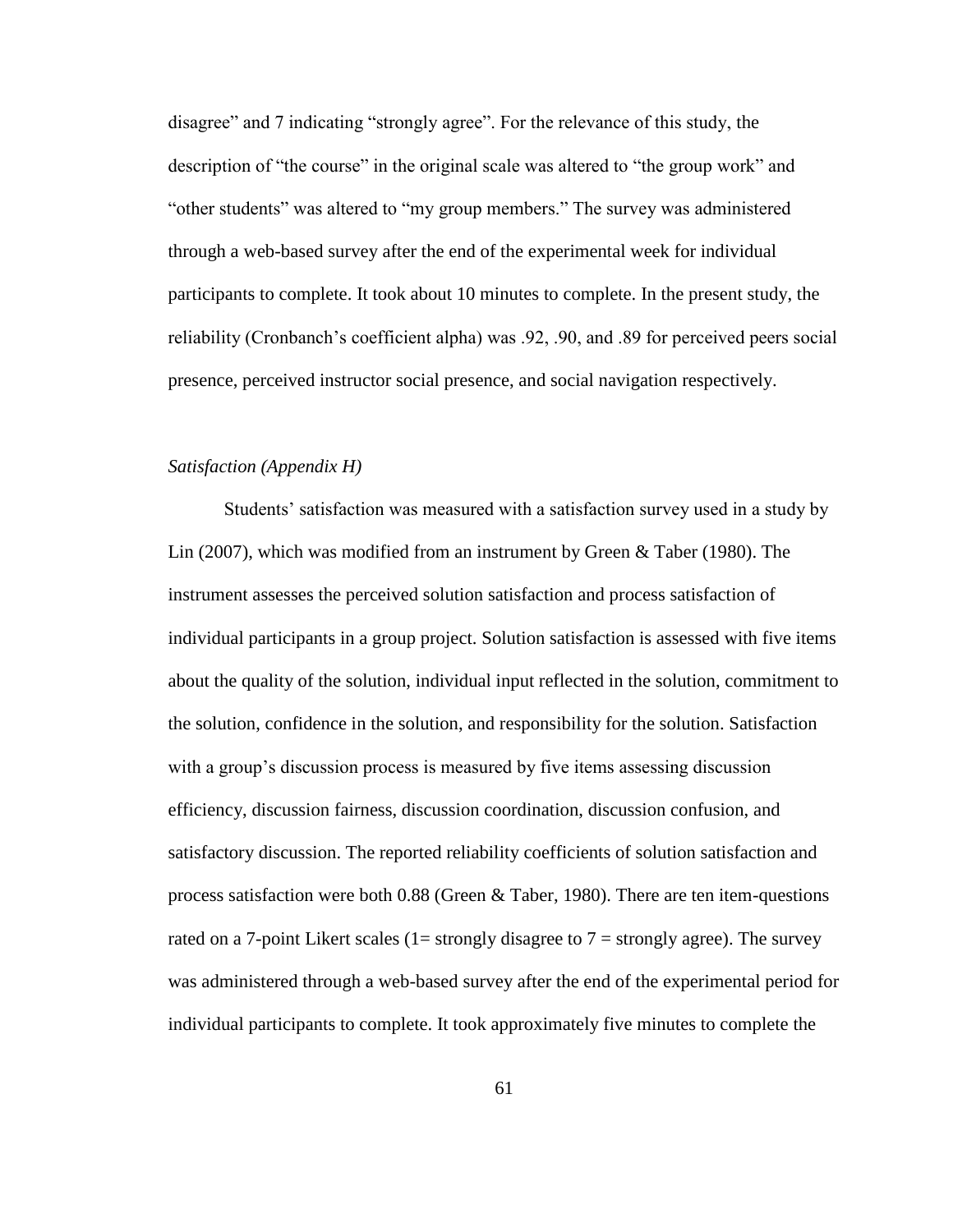survey. In the present study, the reliability coefficients were .70 and .91on solution satisfaction and process satisfaction respectively.

#### *Interaction Pattern*

To gain understanding of group interaction and behavior during the collaboration process, a data log file of participants" contribution during the experimental period in private group discussion boards was collected. The information obtained from group discussion was classified into two main categories; level of interaction and type of interaction.

A) Levels of interaction were measured with the following variables:

• Posting total count: The average number of generated postings, including original posts and replies to original posts, by all individuals in a group.

> (Avg posting total count = total number of all postings generated) number of all generated postings

• Length of posting: The average number of word counts of all generated postings by all individuals in a group.

(Avg posting length = total number word counts of all postings generated) number of all generated postings

• Viewed posting total count: The average number of times all postings were viewed by group members.

> (Avg viewed posting = total number of all postings have viewed) number of all generated postings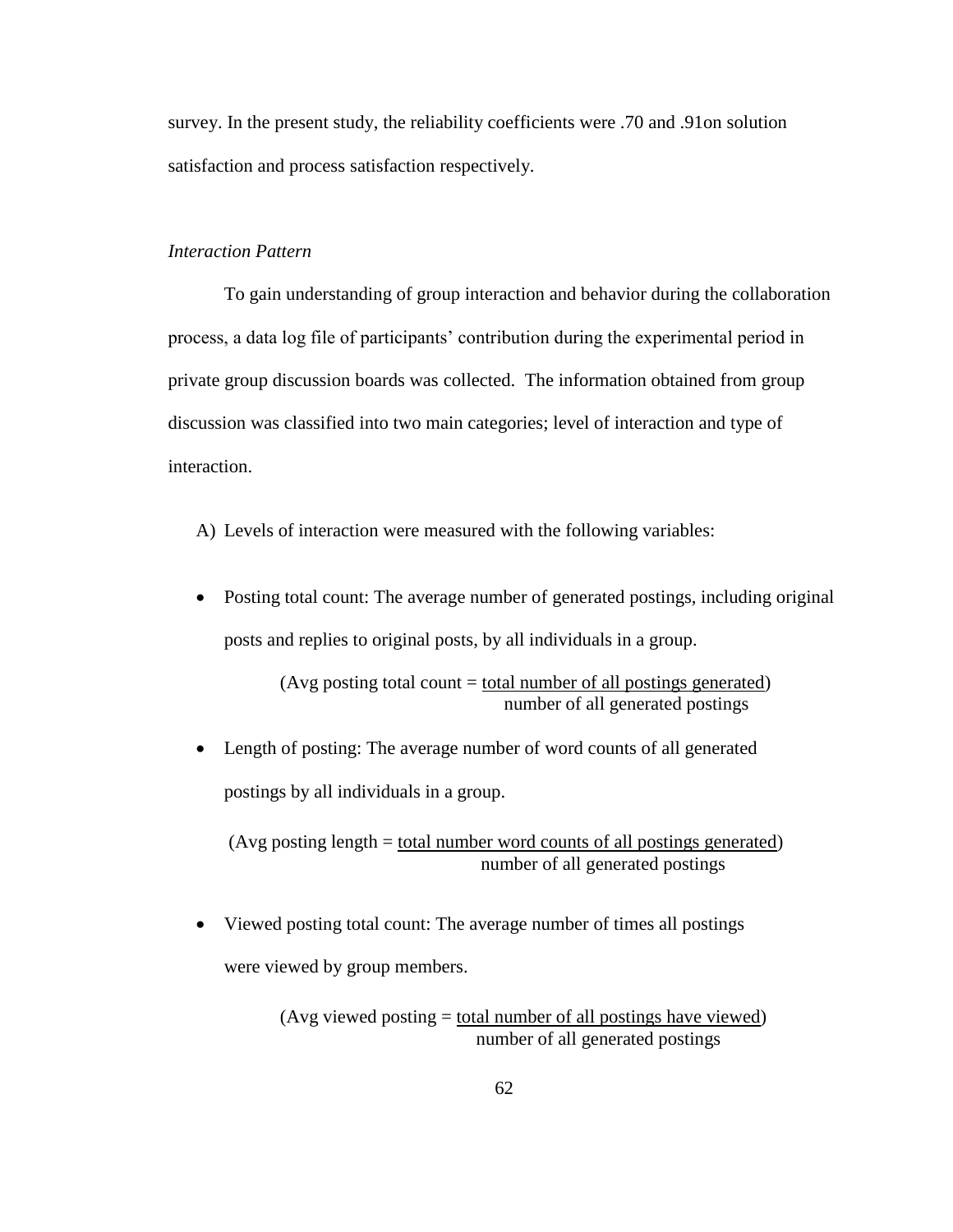B) Types of interaction patterns were measured by analyzing the dialogue of discussion posting. Based on the categorization of collaborative learning skills coding scheme by Soller (2001) (See Appendix F), the discussion transcript was coded and the frequency of each category was obtained.

There were two coders including the researcher and one educational researcher to code the discussion transcript. Before coding the actual transcript of this study, the researcher trained another researcher to code the transcript with practice transcripts. The researcher and another researcher independently coded the practice transcripts and then compared the coded transcripts. If there was disagreement in coding, it would be discussed to reach a consensus. The unit of analysis was at the message level. Using the message as the unit of analysis was associated with the following benefits; a) it is objectively identifiable, b) it produces a manageable set of cases, and c) it is a unit whose parameters are determined by the author of the message (Rourke, Anderson, Garrison, & Archer, 2001). In the present study, the inter-rater reliability was .81 which generally represents substantial reliability in content analysis of computer conference transcript (Rourke et al., 2001).

# **Data Screening and Manipulation Checks**

To ensure that the study captured all communication and interaction during a group"s work, participants reporting using more than 30 percent of other communication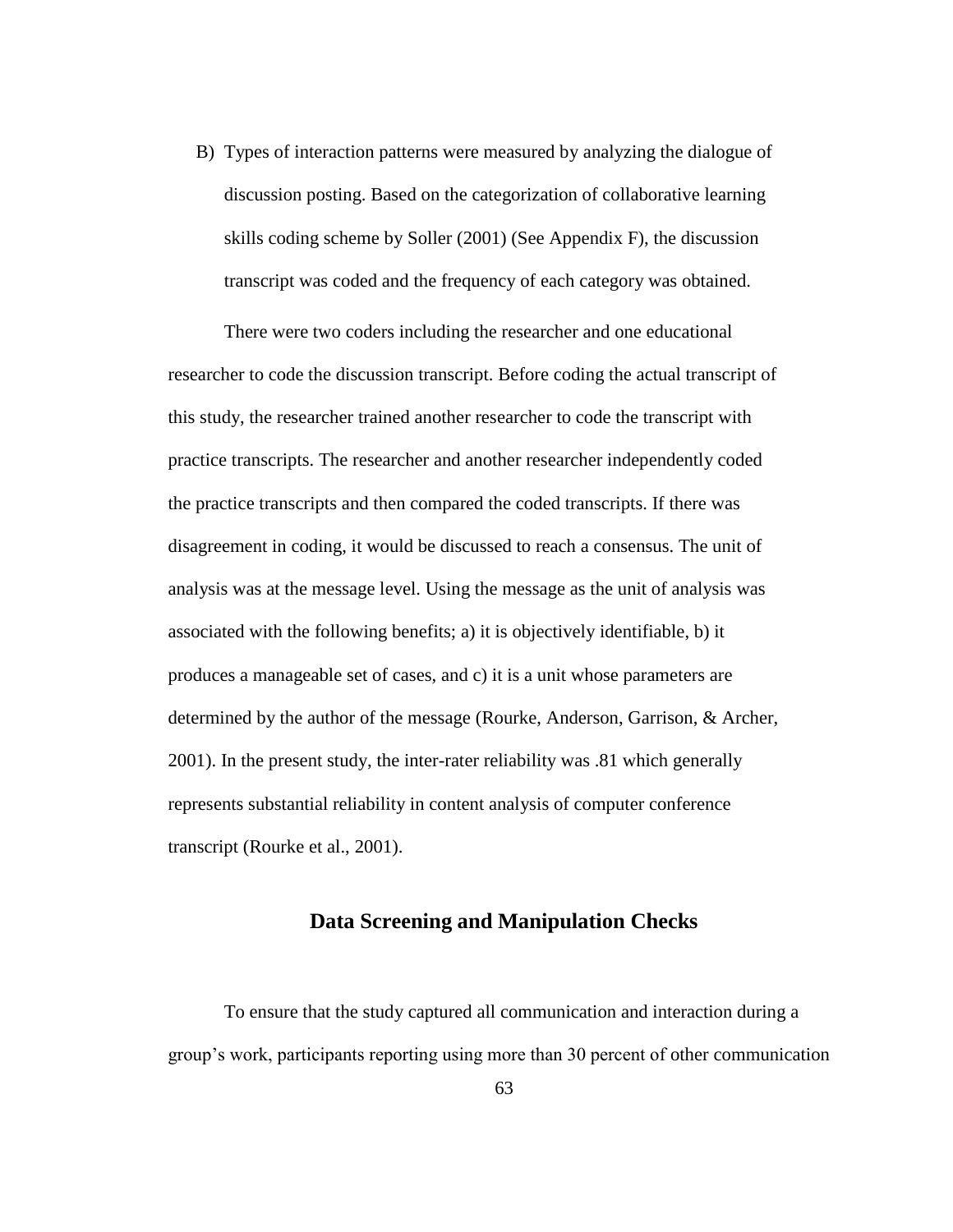tools, besides private group discussion board and File Exchanges function, to complete group activities during collaboration process were removed from the sample set of data analysis. Two participants utilized email 56 to 60 percent for their group communication and were removed from the dataset.

Additionally, to verify that participants followed the instructions, participants were asked about how strictly they followed the instructions to complete the task. Participants who reported reading unassigned reading and/or exchanging reading material with their group members were excluded from the analysis of the study. Six participants did not meet this criterion. Based on the manipulation checks criteria, a total of eight participants were excluded from data analysis.

# **Data Analysis**

Data analysis included preliminary analysis and analyses that answered each of the research questions.

#### *Preliminary Analysis*

All data were subjected to accuracy screening. The data were screened and cleaned up for missing cases and outliers. Normality, homogeneity of variance, and linearity were checked. Descriptive statistics such as frequency, means, and standard deviation were obtained.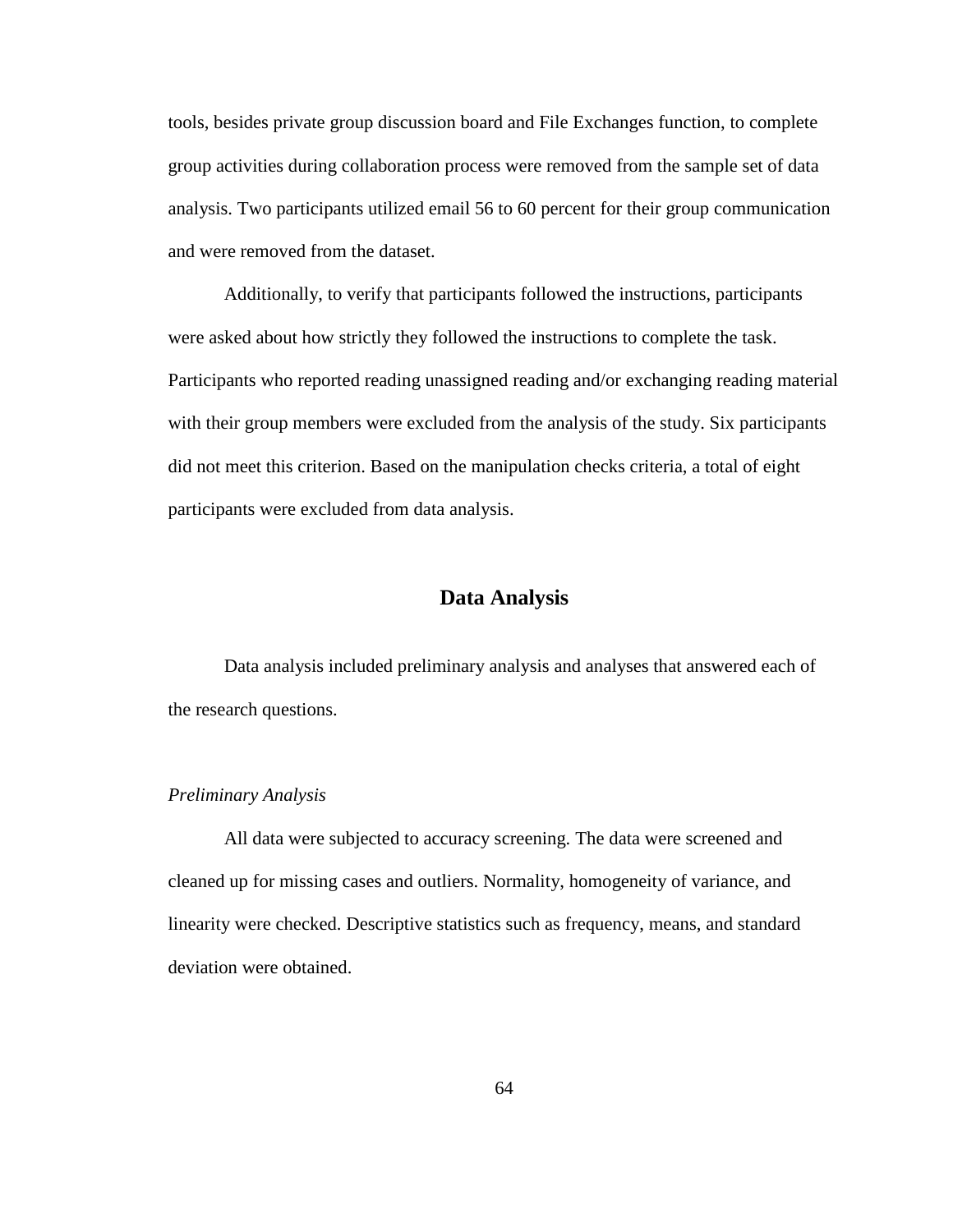To verify that participants assigned to different experimental conditions did not have significant differences in collaborative experience and online learning experience, ANOVAs were conducted. Using data collected in the demographic survey, the results indicated that participants had similar prior collaborative experience and online learning experience across all treatment conditions. Therefore, the following statistical analyses were used for each research question. After data screening, manipulation checks, and preliminary analysis, 10 cases were excluded from data analysis. The final data set comprised 60 participants which represented 29 groups.

#### *Data Analysis for Research Questions*

*Research Question 1: What scaffolding condition will have the highest impact on students' performance as measured by a group written essay score?*

To answer Research Question 1, a one-way ANOVA was conducted to test whether there was any significant difference among group means. The independent variable was scaffold conditions and the dependent variable was the score on the written essay. The unit of analysis was groups.

# *Research Question 2: What scaffolding condition will have the highest impact on students' perceived social ability?*

To answer Research Question 2, a one-way ANOVA was performed to test whether there was any significant difference among group means. The independent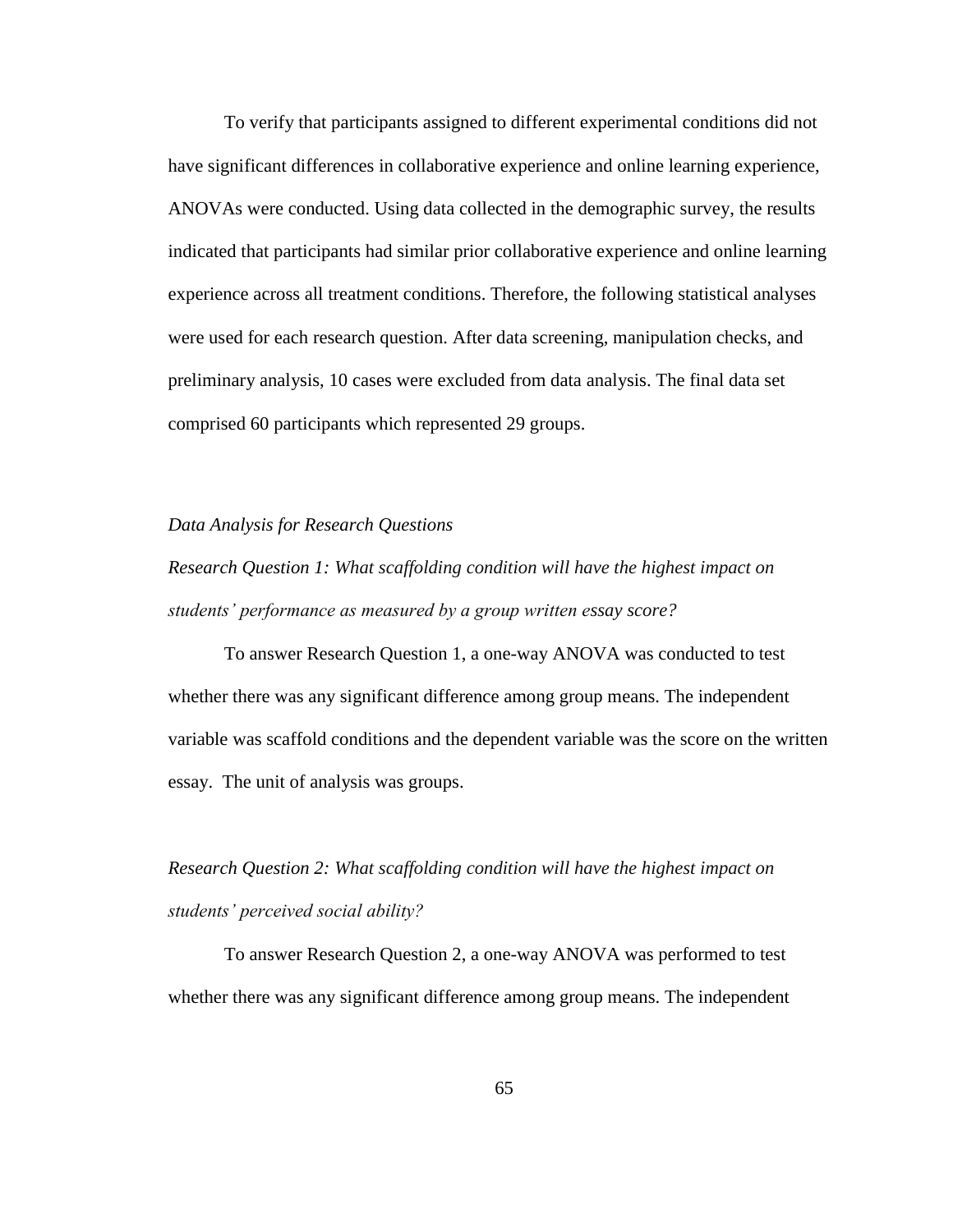variable was the different scaffold conditions and the dependent variable was the rating of three subscales of social ability. The unit of analysis was individuals.

*Research Question 3: What scaffolding condition will have the highest impact on students' perceived satisfaction?*

To answer Research Question 3, a set of one-way ANOVA was conducted to test if there was any significant difference among group means. The independent variable was the different scaffold conditions and the dependent variable was the rating of two subscales of satisfaction. The unit of analysis was individuals.

*Research Question 4: Overall, how do scaffolding conditions influence interaction behavior during collaboration processes?*

*a) What scaffolding condition will have the highest impact on level of interaction?*

To answer Research Question 4a, three separate sets of one-way ANOVA were conducted to find out the differences in the frequency of exchange total count, length of postings, and total count of postings viewed. The unit of analysis was groups.

#### *b) What scaffolding condition will have the highest impact on types of interaction?*

To answer Research Question 4b, the discussion transcript was coded and then analyzed by statistical analysis. After quantitatively analyzing the discussion transcript using the categorization of collaborative learning skills coding scheme by Soller (2001), separate sets of one-way ANOVA were performed to examine whether there were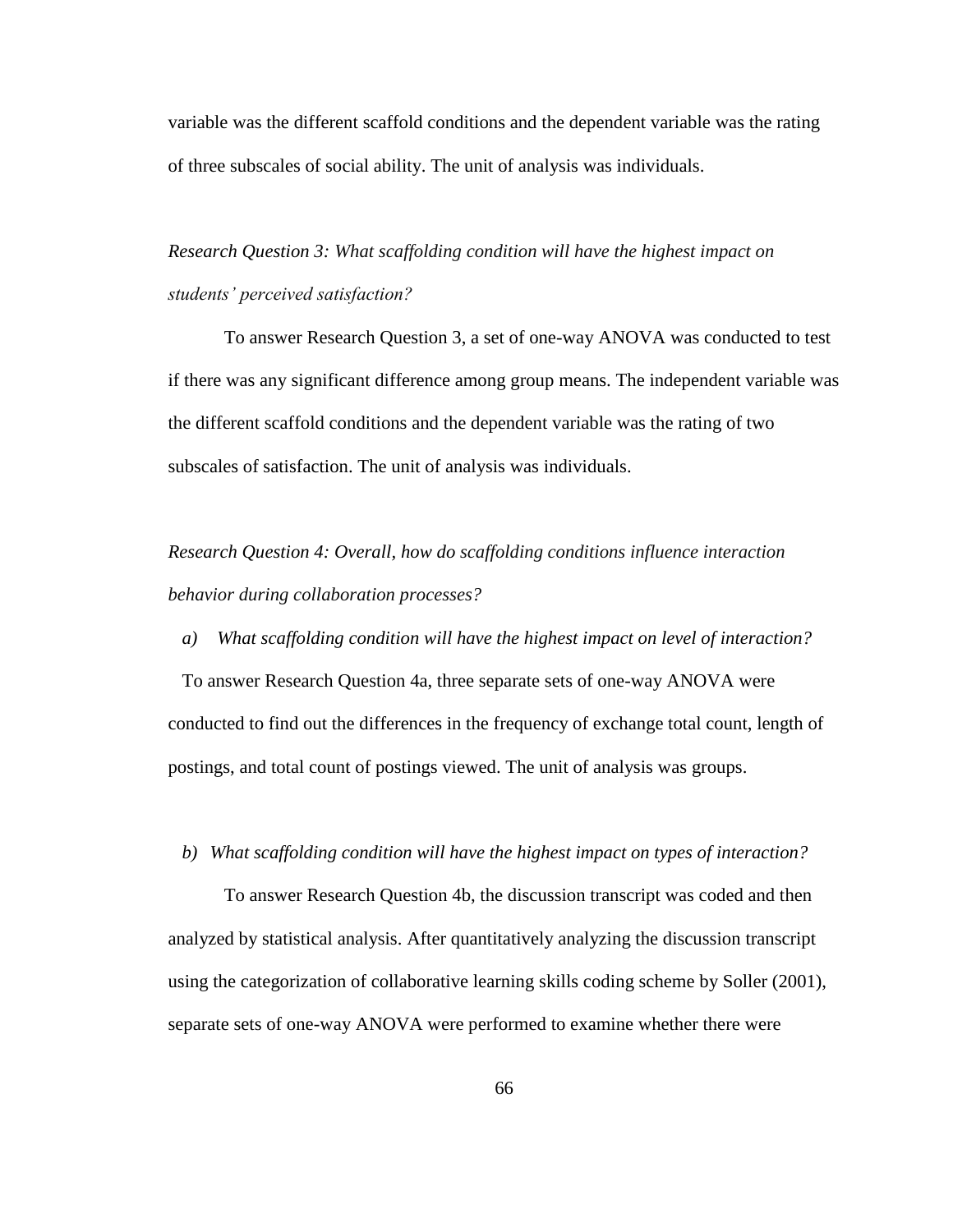differences between collaboration scaffold conditions on categorization of collaborative learning skills. The unit of analysis was groups.

*Research Question 5: Does social ability mediate the relation between scaffolding conditions and perceived satisfaction?*

To answer Research Question 5, a regression analysis was conducted. According to Baron and Kenny (1986), three conditions should be met to perform mediation analysis: (a) the scaffold condition must significantly affect the mediators (social ability and its subscales), (b) scaffold condition must significantly affect the dependent variables (perceived satisfaction), and (c) the mediators must significantly affect the perceived satisfaction variable when regressed in conjunction with the scaffold conditions. Provided all three conditions are met, the effect of the scaffold condition on the perceived satisfaction must be less in the third step than in the second step. The unit of analysis was individuals.

# *Research Question 6: Does the type of interaction mediate the relation between scaffold conditions and group performance?*

To answer Research Question 6, a regression analysis was conducted. According to Baron and Kenny (1986), three conditions should be met to perform mediation analysis: (a) scaffold condition must significantly affect the mediators (type of interaction), (b) scaffold condition must significantly affect the dependent variables (group performance), and (c) the mediators must significantly affect the group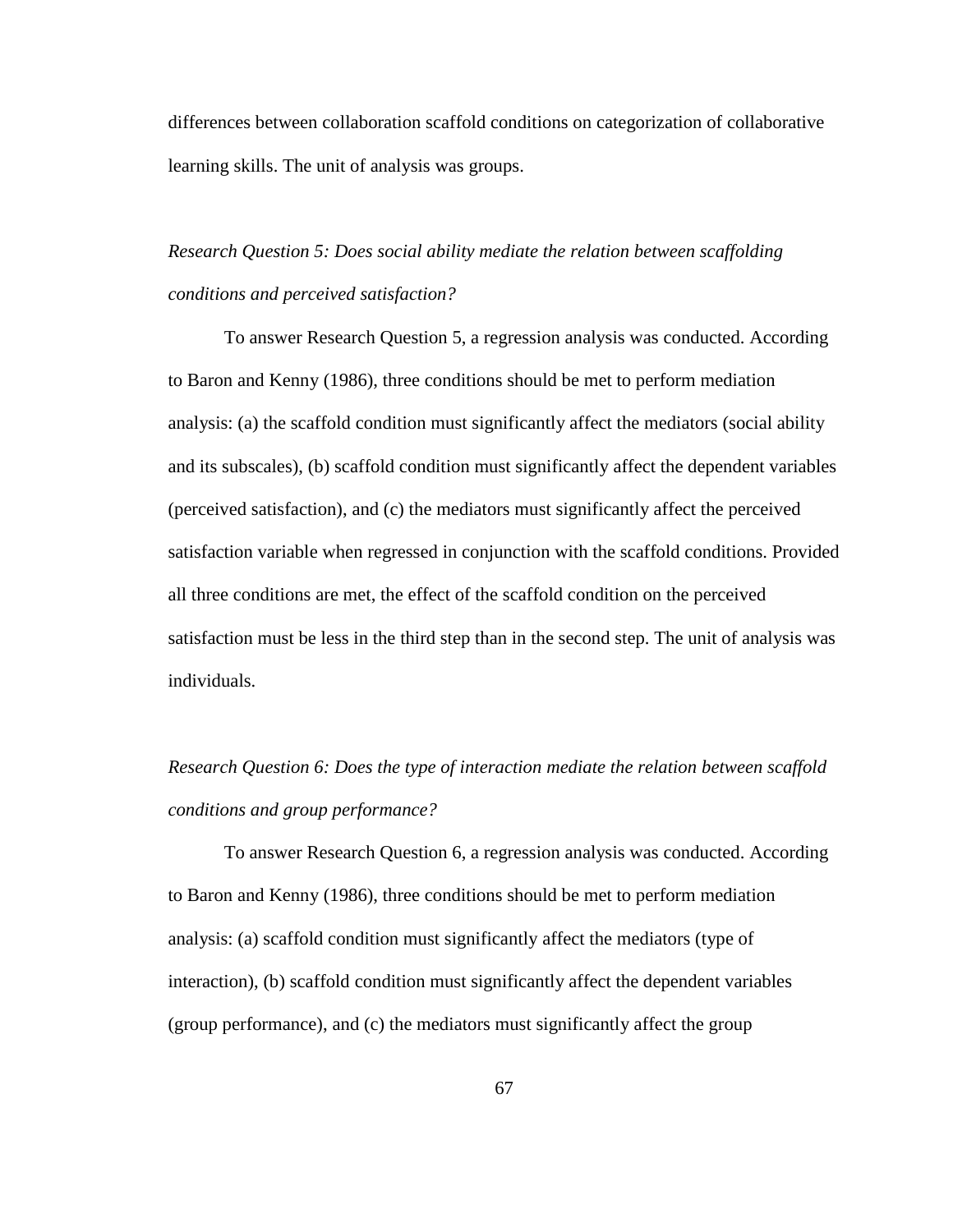performance variable when regressed in conjunction with the scaffold conditions. Provided all three conditions are met, the effect of the scaffold condition on the group performance must be less in the third step than in the second step. The unit of analysis was groups.

# *Research Question 7: Does the level of interaction mediate the relation between scaffold conditions and group performance?*

To answer Research Question 7, a regression analysis was conducted. According to Baron and Kenny (1986), three conditions should be met to perform mediation analysis: (a) scaffold condition must significantly affect the mediators (level of interaction), (b) scaffold condition must significantly affect the dependent variables (group performance), and (c) the mediators must significantly affect the group performance variable when regressed in conjunction with the scaffold conditions. Provided all three conditions are met, the effect of the scaffold condition on the group performance must be less in the third step than in the second step. The unit of analysis was groups.

# *Research Question 8: Overall, what are the best explanations of performance and satisfaction in an online cooperative group?*

To identify what variables had predictive power for group performance and perceived satisfaction, multiple sets of regressions were conducted. The unit of analysis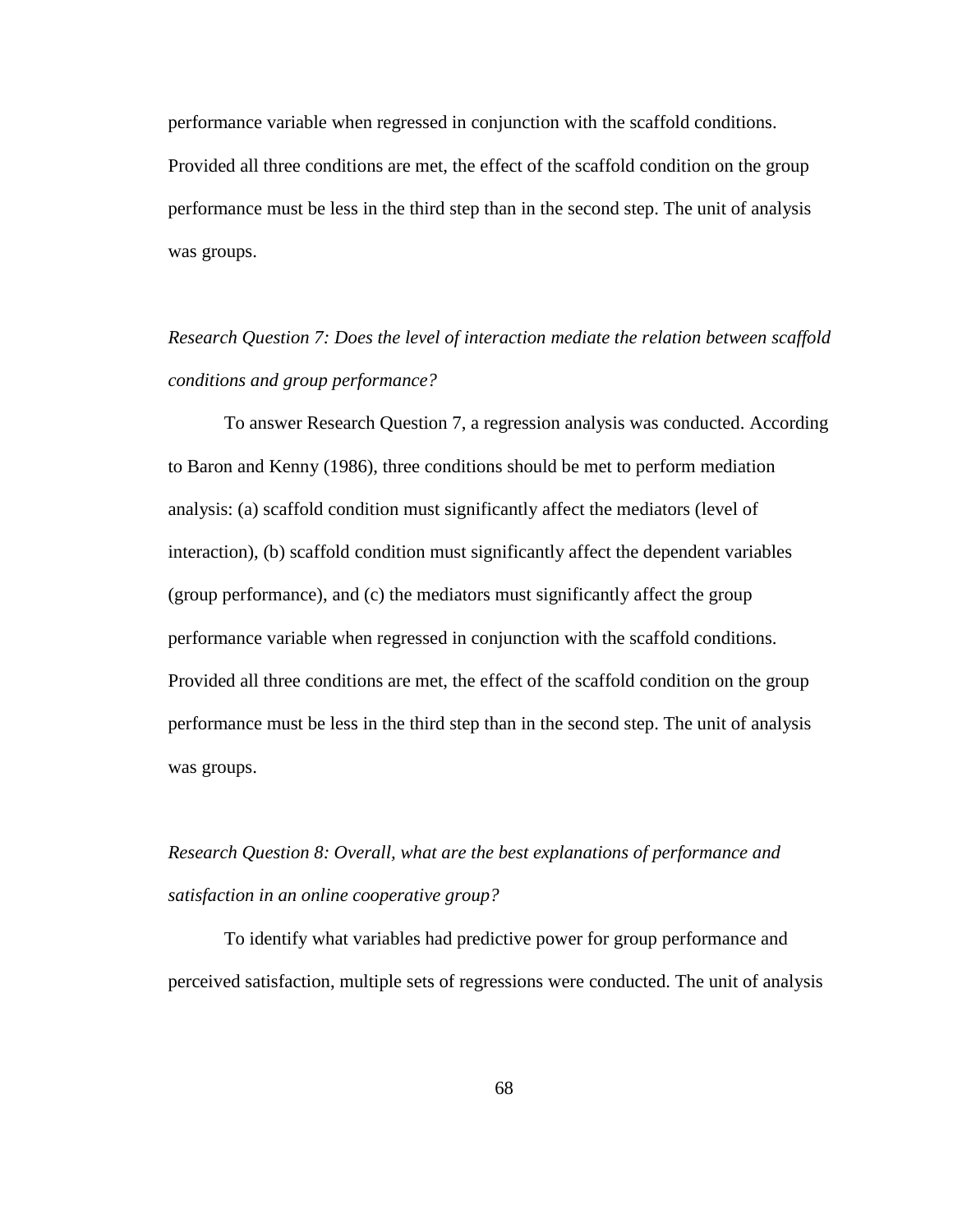of group performance was groups. The unit of analysis of student satisfaction was individuals.

A summary of the research question, data collection procedure, instrumentation, and data analysis is presented in Table 3.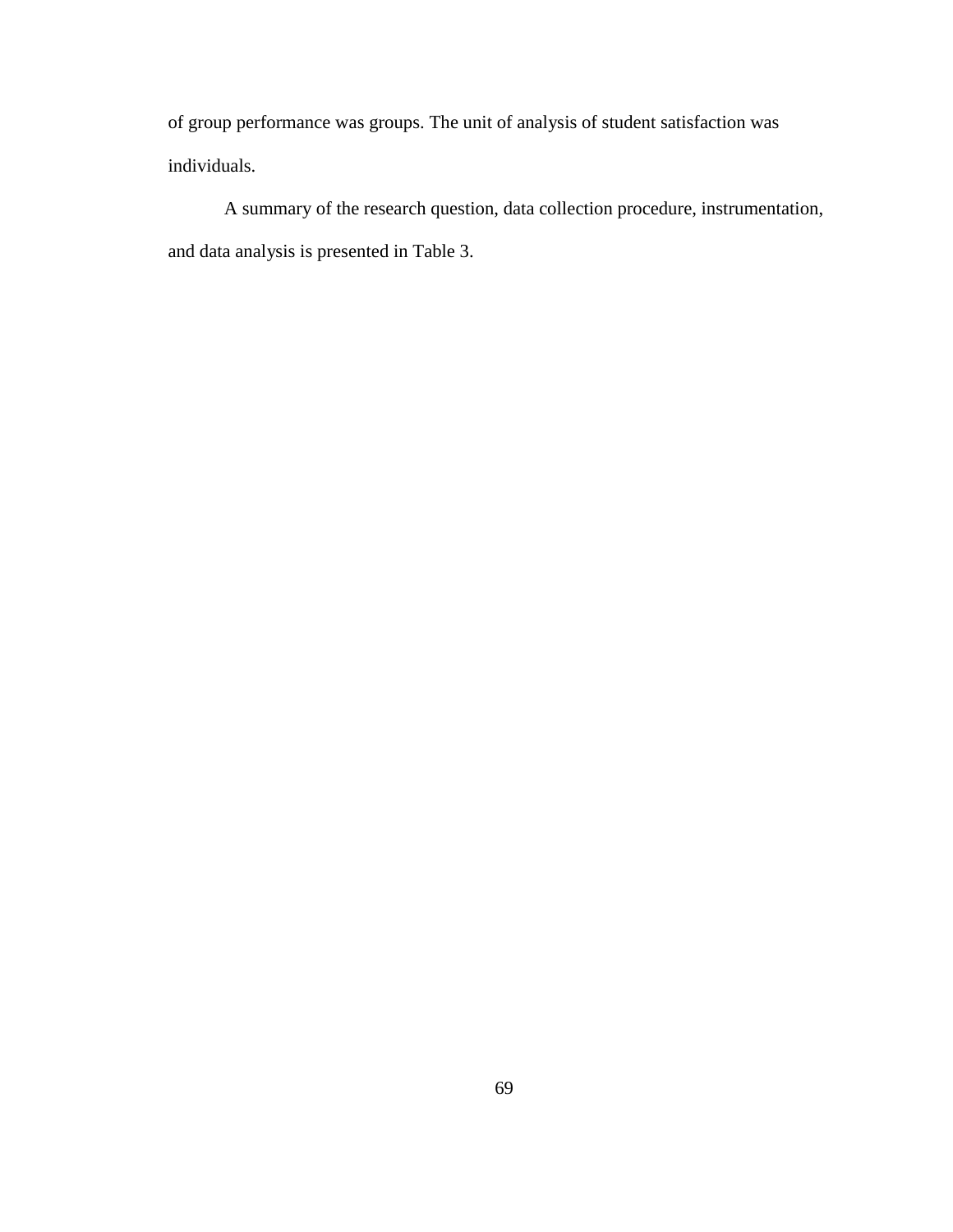Table 3 Summaries of research questions, data collection, instruments, and data analysis

| <b>Research questions</b>                                                                                                                                                              | <b>Research</b><br>design/data<br>collection     | <b>Instruments</b>                  | Data analysis |
|----------------------------------------------------------------------------------------------------------------------------------------------------------------------------------------|--------------------------------------------------|-------------------------------------|---------------|
| Q1. What scaffolding condition will have the highest impact on                                                                                                                         | Scores of                                        | Data from                           | One-way ANOVA |
| students' performance as measured by a group written essay score?                                                                                                                      | written case<br>essay<br>assignment              | group written<br>essay              |               |
| Q2. What scaffolding condition will have the highest impact on<br>students' perceived social ability?                                                                                  | Online<br>questionnaire<br>for social<br>ability | <b>Social Ability</b><br>Instrument | One-way ANOVA |
| Q3. What scaffolding condition will have the highest impact on<br>students' perceived satisfaction?                                                                                    | Online<br>questionnaire<br>for<br>satisfaction   | Satisfaction<br>Survey              | One-way ANOVA |
| Q4. Overall, how do scaffolding conditions influence interaction                                                                                                                       | Log file of                                      | Data from                           | One-way ANOVA |
| behavior during collaboration processes?                                                                                                                                               | discussion<br>transcript                         | transcript<br>analysis              |               |
| What scaffolding condition will have the highest impact on<br>a)<br>level of interaction?<br>What scaffolding condition will have the highest impact on<br>b)<br>types of interaction? |                                                  |                                     |               |

70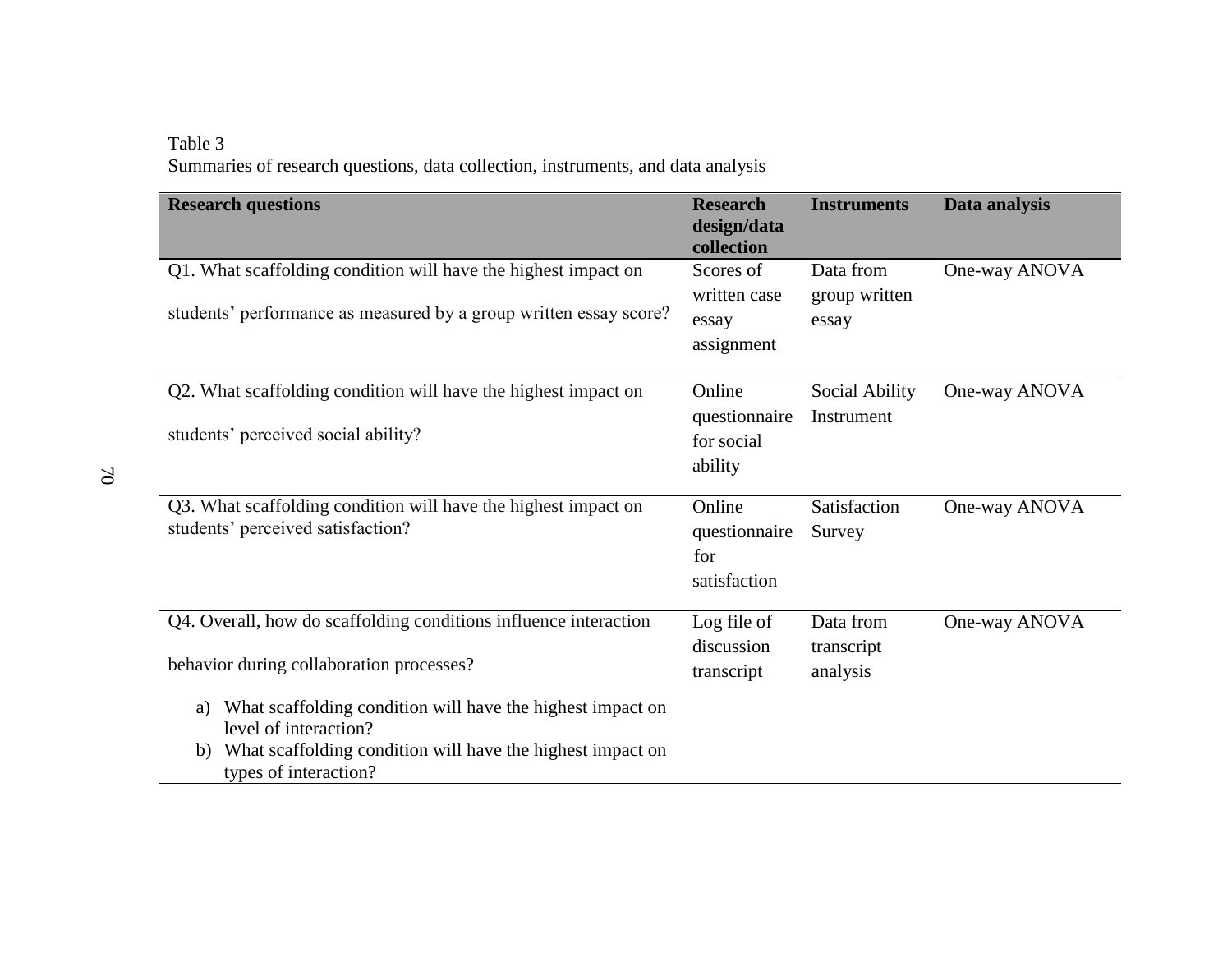| Q5. Does the social ability mediate the relation between scaffold<br>conditions and perceived satisfaction?  | Online<br>questionnaire<br>for social<br>ability, | Social Ability<br>Instrument,               | <b>Regression Analysis</b> |
|--------------------------------------------------------------------------------------------------------------|---------------------------------------------------|---------------------------------------------|----------------------------|
|                                                                                                              | Online<br>questionnaire<br>for<br>satisfaction    | Satisfaction<br>Survey                      |                            |
| Q6. Does the type of interaction mediate the relation between<br>scaffold conditions and group performance?  | Log file of<br>discussion<br>transcript,          | Data from<br>transcript<br>analysis,        | <b>Regression Analysis</b> |
|                                                                                                              | Scores of<br>written case<br>essay<br>assignment  | Data from<br>student case<br>solution essay |                            |
| Q7. Does the level of interaction mediate the relation between<br>scaffold conditions and group performance? | Log file of<br>discussion<br>transcript           | Data from<br>transcript<br>analysis,        | <b>Regression Analysis</b> |
|                                                                                                              | Scores of<br>written case<br>essay<br>assignment  | Data from<br>student written<br>essay       |                            |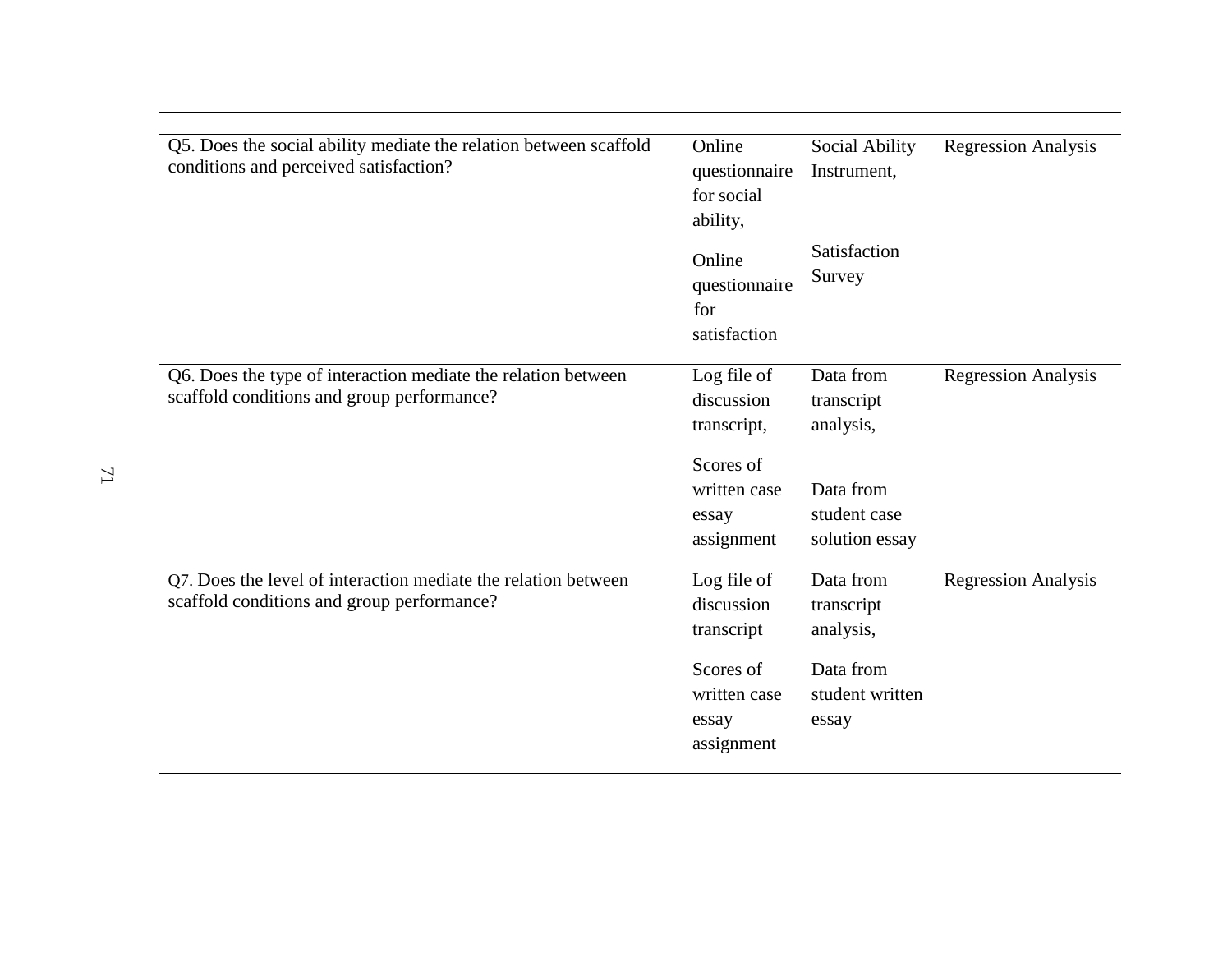| Q8. Overall, what are the best explanations of performance and | Log file of   | Data from             | Multiple sets of            |
|----------------------------------------------------------------|---------------|-----------------------|-----------------------------|
| satisfaction in an online collaborative group?                 | discussion    | transcript            | <b>Correlation Analysis</b> |
|                                                                | transcript    | analysis,             |                             |
|                                                                | Scores of     |                       |                             |
|                                                                | written case  | Data from             |                             |
|                                                                | essay         | student written       |                             |
|                                                                | assignment    | essay,                |                             |
|                                                                | Online        |                       |                             |
|                                                                | questionnaire | <b>Social Ability</b> |                             |
|                                                                | for social    | Instrument,           |                             |
|                                                                | ability       |                       |                             |
|                                                                | Online        | Satisfaction          |                             |
|                                                                | questionnaire | Survey                |                             |
|                                                                | for           |                       |                             |
|                                                                | satisfaction  |                       |                             |
|                                                                |               |                       |                             |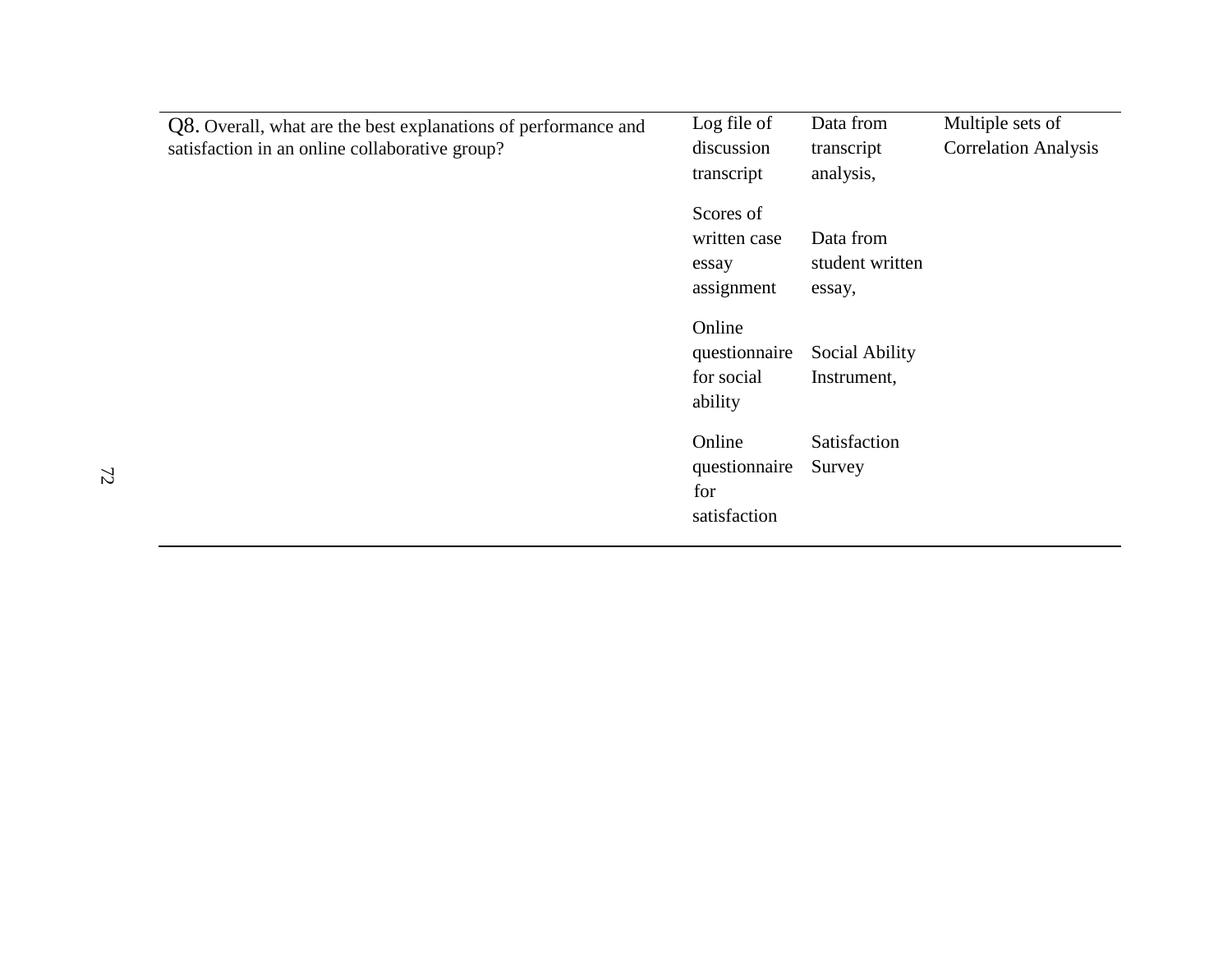# **Chapter Summary**

This chapter describes the overall method of this study. The study used quantitative methods as a framework for a research design. An experimental design used a post-test-only control group as an approach to compare the effects of different treatments on measured differences in performance, collaboration, social ability, and perceived satisfaction with the control group. Data were collected from multiple sources including self-report online questionnaires, scores from a group written assignment, and log files of discussion transcripts. Data analysis used ANOVA and regression analysis to examine whether differences existed among different treatments on measured outcomes, as well as what variables explained group performance and satisfaction.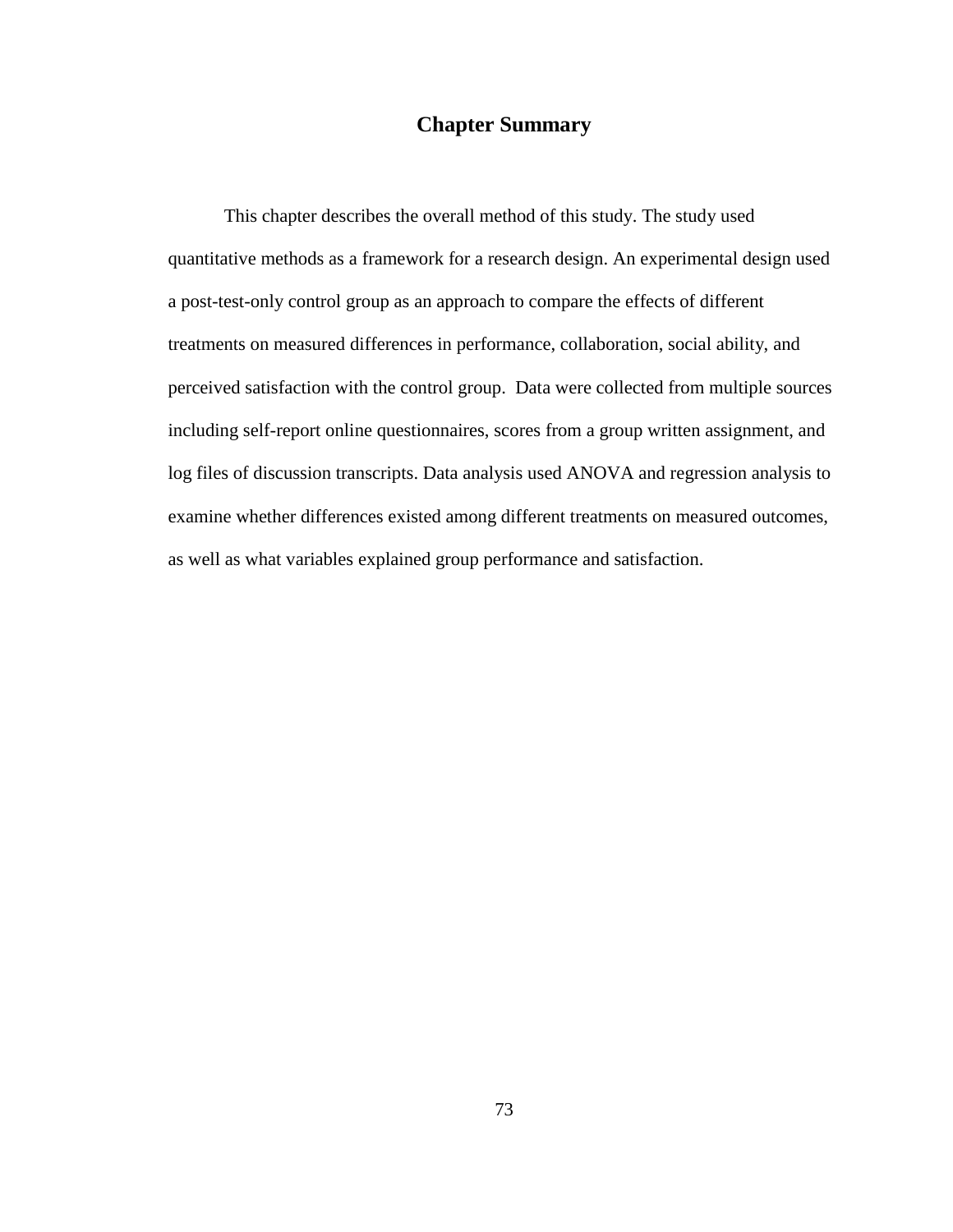### **CHAPTER 4 DATA ANALYSIS AND RESULTS**

# **Introduction**

Chapter 4 describes the procedures for manipulating data and applying statistical techniques used to analyze data, followed by the results of the analysis. The aim of this chapter is to examine the effects of three different scaffolding techniques as compared to a control group on measured outcomes in online collaborative groups. In this chapter the results address the following research questions:

- 1. What scaffolding condition will have the highest impact on students" performance as measured by a group written essay score?
- 2. What scaffolding condition will have the highest impact on students" perceived social ability?
- 3. What scaffolding condition will have the highest impact on students" perceived satisfaction?
- 4. Overall, how do scaffolding conditions influence interaction behavior during collaboration processes?
	- a. What scaffolding condition will have the highest impact on level of interaction?
	- b. What scaffolding condition will have the highest impact on types of interaction?
- 5. Does social ability mediate the relationship between scaffolding conditions and perceived satisfaction?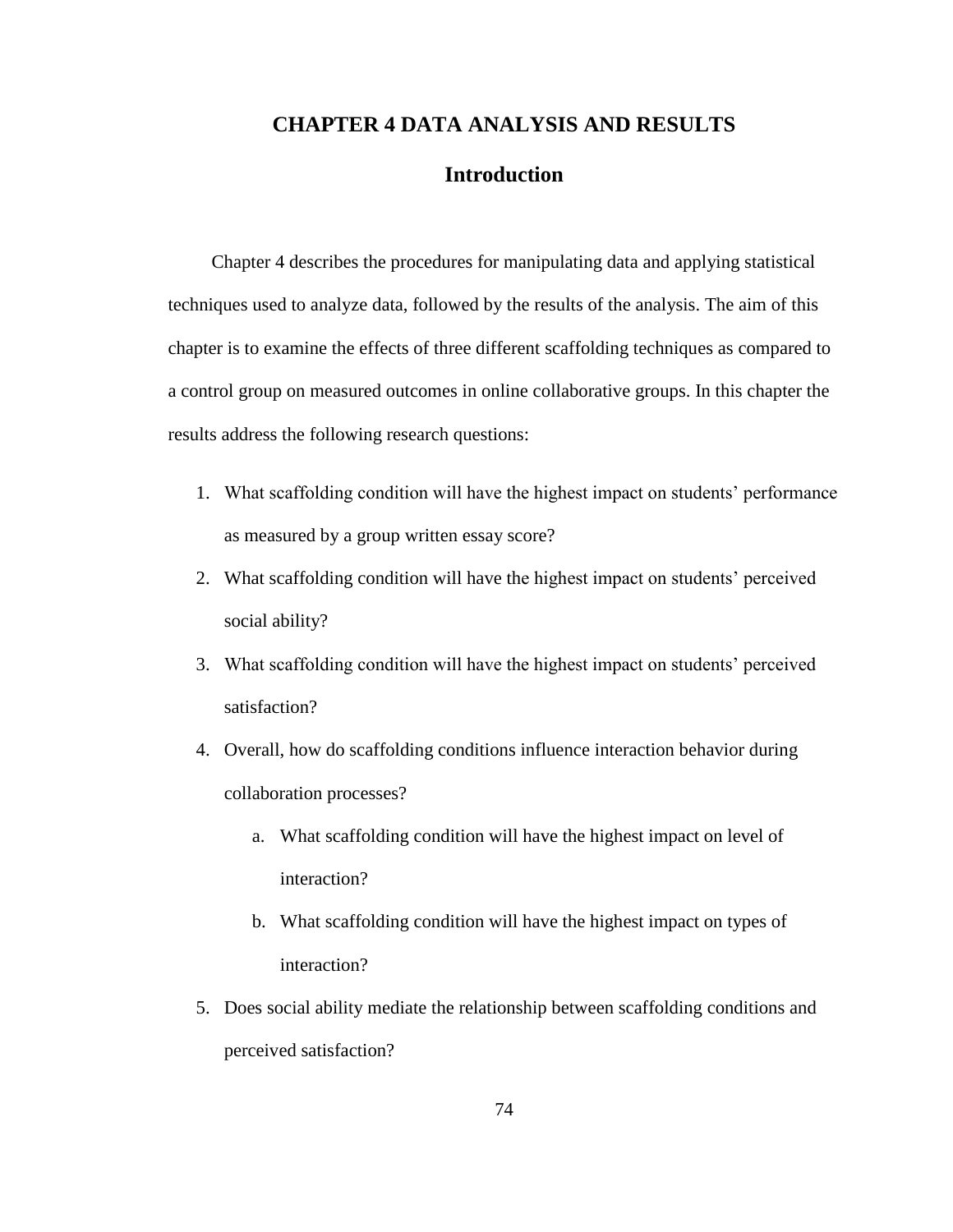- 6. Does the type of interaction mediate the relationship between scaffold conditions and group performance?
- 7. Does the level of interaction mediate the relationship between scaffold conditions and group performance?
- 8. Overall, what are the best explanations of performance and satisfaction in an online collaborative group?

# **Data Compilation and Data Screening**

The data sets were obtained from group essay, self-reported surveys, and discussion logs captured during two weeks of online collaboration. The data were subjected to preliminary screening including manipulation checks and preliminary statistical screening and analyses.

The compiled data set was first subjected to manipulation checks based on participants' responses to questions asked in the survey regarding their communication behavior and means of communication utilized to accomplish the assigned tasks during the collaboration week. Participants who reported reading unassigned reading materials and/or did not follow the activity guide were excluded from the data set. Additionally, participants who used communication mediums outside of Blackboard, besides the assigned private group discussion board and File Exchange, for more than 30 percent of their communication to complete the collaborative task were also deleted. Groups that had any members not passing the manipulation check criteria were also excluded from the data set.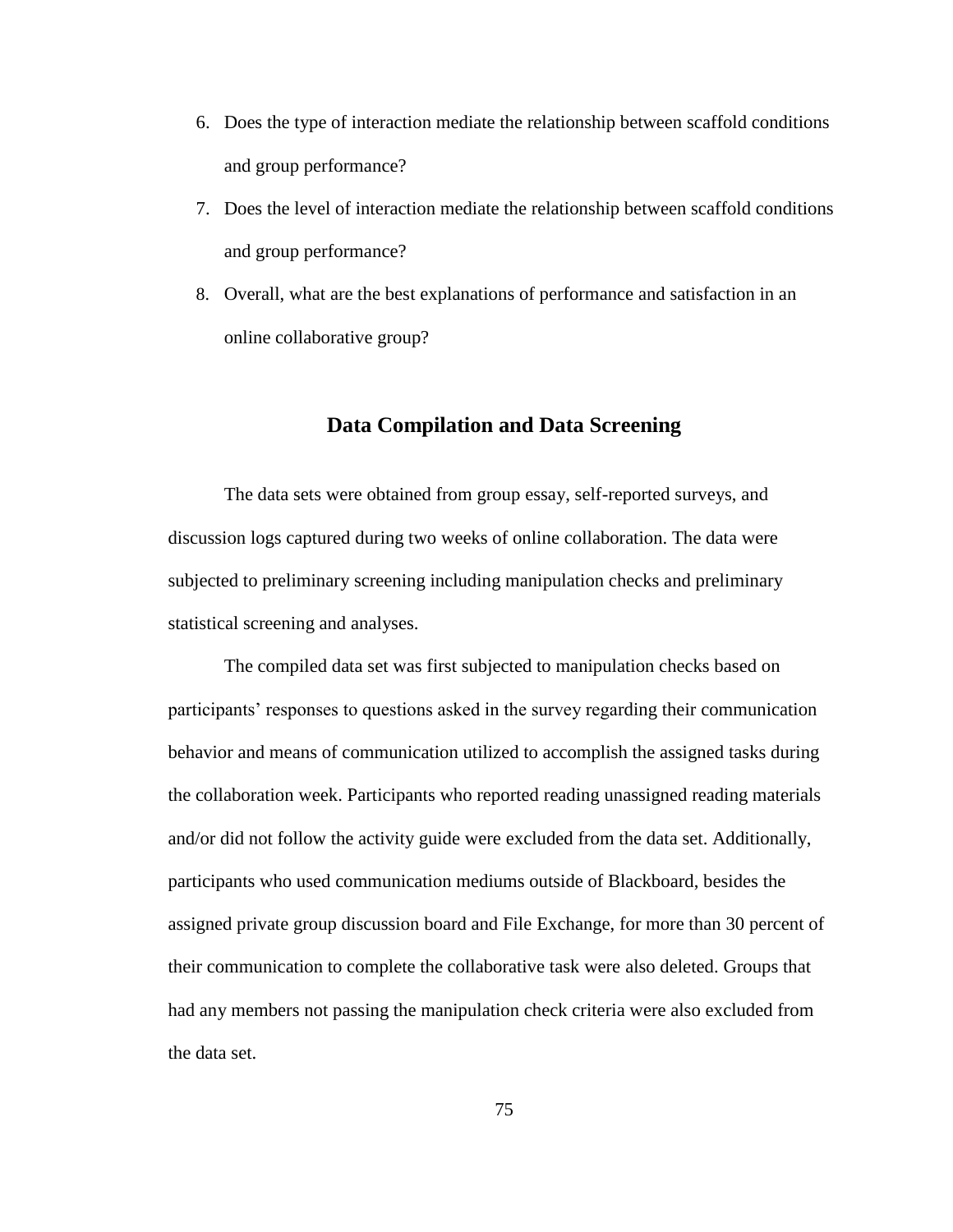Subsequently, the compiled data set was statistically screened. Outliers were detected based on Z scores. Cases having Z scores with absolute value above 3.29 were removed from the data set (Field, 2009). The final data set comprised 60 participants and 29 groups (see Table 4).

All research questions were tested with the significance level of alpha .05. To control for Type I error and Type II error and trade-off between these two errors, the alpha level .05 was chosen. Alpha of 0.05 is usually considered to be a small enough chance of detecting Type I error, whilst not being so small as to result in too large a chance of Type II error (Howell, 2006).

## Table 4 Numbers of Participants

| <b>Experimental Condition</b>                            | Groups | <b>Individuals</b> |
|----------------------------------------------------------|--------|--------------------|
| Group 1: Instructional-based scaffolding                 |        | 15                 |
| (Distributed learning resources)                         |        |                    |
| <b>Group 2: Management-based scaffolding</b>             |        | 18                 |
| (Instructor's feedback)                                  |        |                    |
| <b>Group 3: Combined scaffolding</b>                     | h      | 13                 |
| (Distributed learning resources + Instructor's feedback) |        |                    |
| <b>Group 4: Control group</b>                            |        | 14                 |
| (Similar reading resources + No Instructor's feedback)   |        |                    |
| <b>Total</b>                                             | 29     |                    |

# **Demographic Description of Participants**

Prior to the treatment, a demographic survey was given to all participants to

collect data on gender, age, and academic status as well as experiences with online

learning and collaboration. Frequencies and percentage of participants by gender, age,

and academic status are presented in Table 5.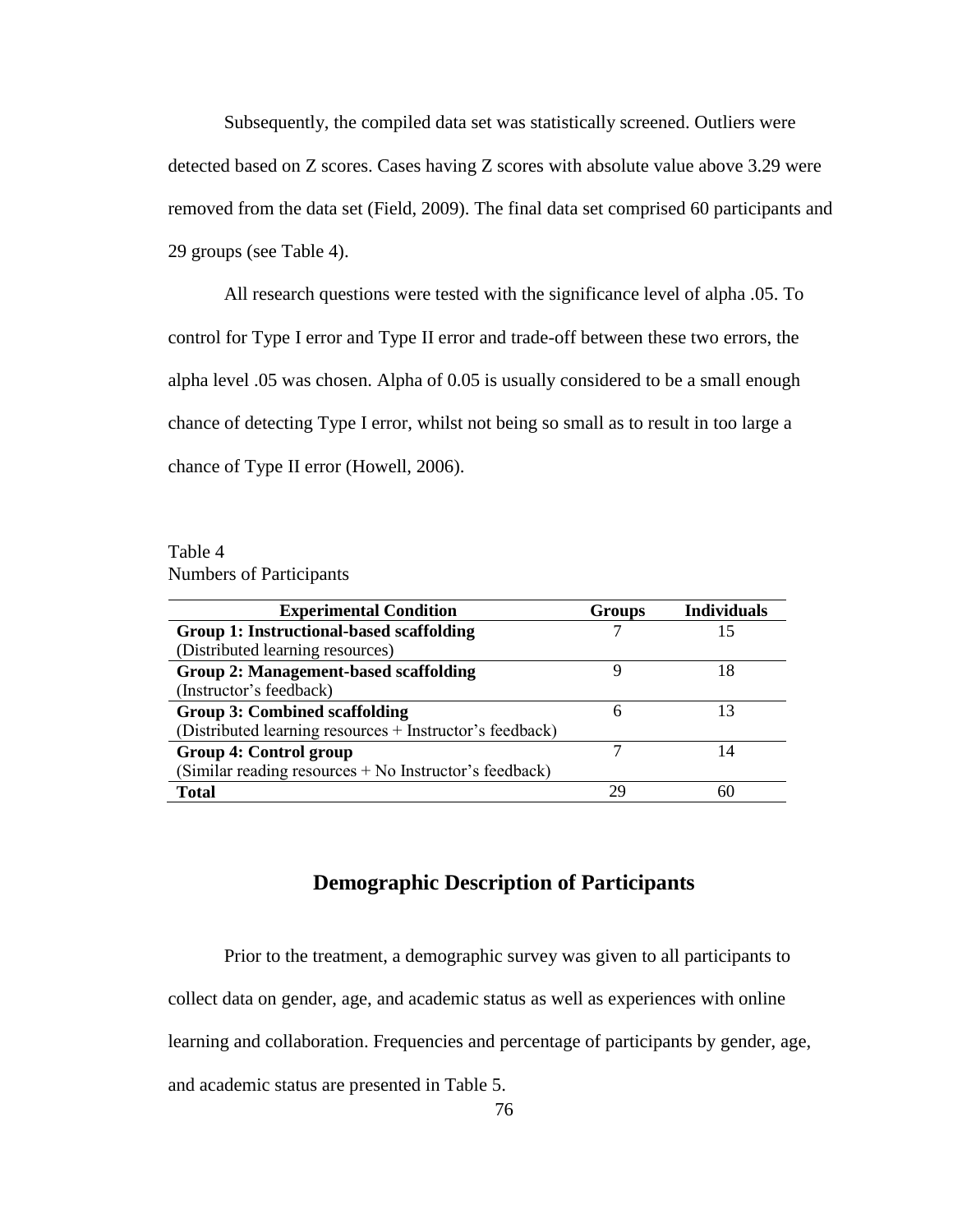After data screening and manipulation checks, the final sample included 60 participants. These 60 participants had been divided into 29 groups. Of the 29 groups, seven groups were in the distributed learning resources group, nine groups were in the instructor's feedback group, six groups were in the combined scaffolding group, and seven groups were in the control group.

The demographic data shown in Table 5 indicates there are no substantial differences in gender, age, and current academic status across all four treatments; participants were mainly females, approximately 70%-80%; the majority of participants were in the age range between 26-35 years of age (60%); and most participants (approximately 80%) were in master degree programs.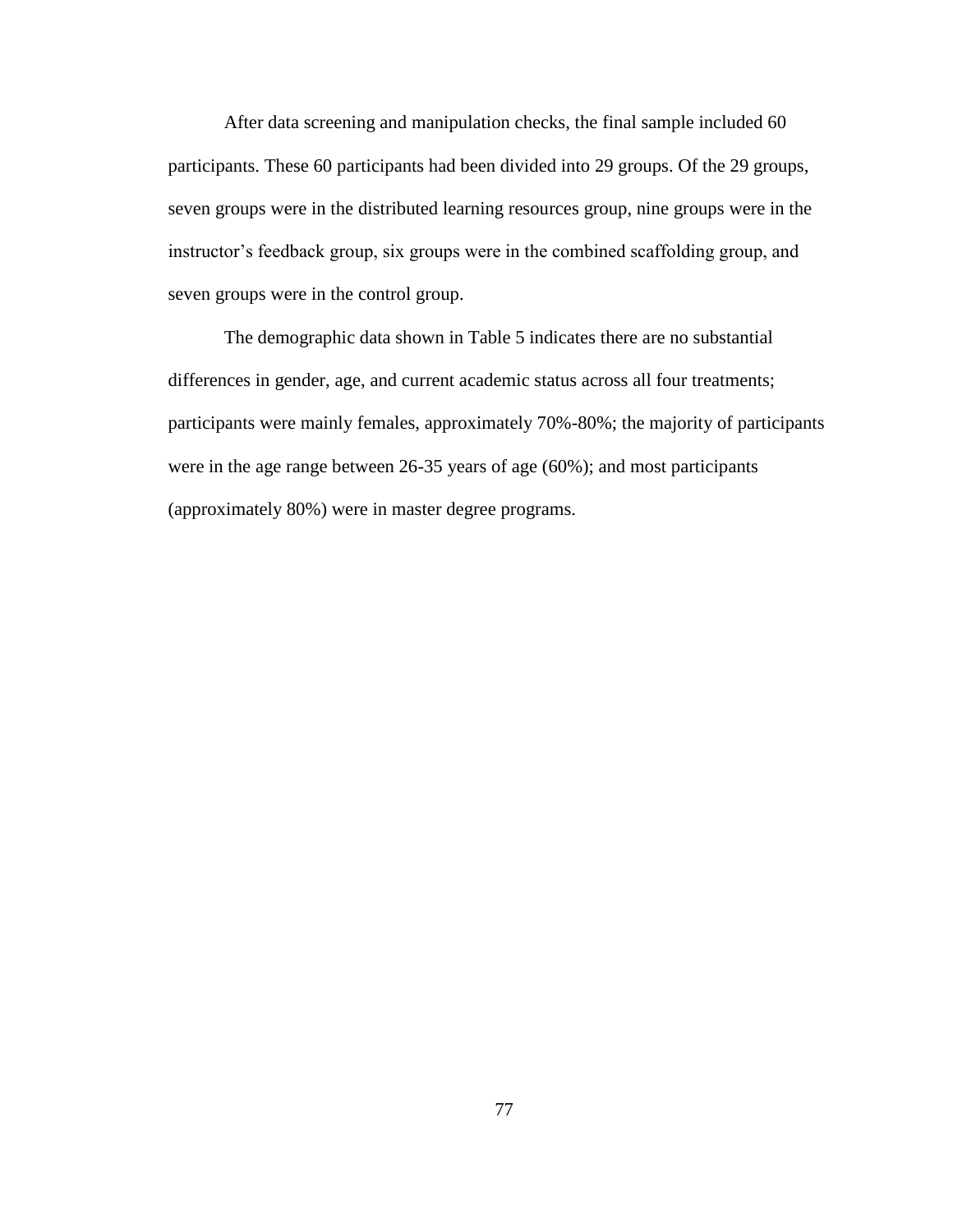|                         | <b>Distributed</b><br>learning<br>resources | Instructor's<br>feedback<br>$N=18$ | <b>Combined</b><br>scaffolding<br>$N=13$ | <b>Control</b><br>group<br>$N=14$ | <b>Total</b><br>$N=60$<br>Number of |
|-------------------------|---------------------------------------------|------------------------------------|------------------------------------------|-----------------------------------|-------------------------------------|
|                         | $N = 15$<br>Number of                       | Number of<br>Participant           | Number of<br>Participant                 | Number of<br>Participant          | Participant<br>(% )                 |
|                         | Participant                                 | (% )                               | (% )                                     | (% )                              |                                     |
|                         | (% )                                        |                                    |                                          |                                   |                                     |
| Demographic<br>variable |                                             |                                    |                                          |                                   |                                     |
| Gender                  |                                             |                                    |                                          |                                   |                                     |
| Male                    | 4(26.7%)                                    | 3(16.7%)                           | $2(15.38\%)$                             | 3(21.43%)                         | 12 (19.35)<br>$%$ )                 |
| Female                  | 11 $(73.3\%)$                               | $15(83.3\%)$                       | $11(84.62\%)$                            | 11 $(78.57%)$                     | 48 (80.65)<br>$%$ )                 |
| Age                     |                                             |                                    |                                          |                                   |                                     |
| $20 - 25$               | 1(6.7%)                                     | 3(16.7%)                           | $2(15.38\%)$                             | $1(7.1\%)$                        | 7(11.67%)                           |
| 26-30                   | $3(20\%)$                                   | 7(38.9%)                           | 6(46.15%)                                | $7(50\%)$                         | 23 (38.33)<br>$%$ )                 |
| $31 - 35$               | $3(20\%)$                                   | $4(22.2\%)$                        | $3(23.08\%)$                             | $3(21.4\%)$                       | 13 (21.67)<br>$%$ )                 |
| 36-40                   | 1(6.7%)                                     | $2(11.1\%)$                        | $1(7.69\%)$                              | $1(7.1\%)$                        | $5(8.33\%)$                         |
| $41 - 45$               | $3(20\%)$                                   | $0(0\%)$                           | $1(7.69\%)$                              | $0(0\%)$                          | 4(6.67%)                            |
| $46 - 50$               | $2(13.3\%)$                                 | $1(5.6\%)$                         | $0(0\%)$                                 | $1(7.1\%)$                        | 4(6.67%)                            |
| 51-55                   | $2(13.3\%)$                                 | $1(5.6\%)$                         | $0(0\%)$                                 | $1(7.1\%)$                        | 4(6.67%)                            |
| Academic status         |                                             |                                    |                                          |                                   |                                     |
| Master                  | 14 (93.3 %)                                 | 16(88.9%)                          | 11 $(84.62\%)$                           | $10(71.4\%)$                      | 51 (85.0 %)                         |
| PhD                     | $0(0\%)$                                    | $1(5.6\%)$                         | $0(0\%)$                                 | $1(7.1\%)$                        | $2(3.33\%)$                         |
| Others                  | 1(6.7%)                                     | $1(5.6\%)$                         | $2(15.38\%)$                             | $3(21.4\%)$                       | 7(11.67%)                           |

Table 5 *Frequencies and Percentage of Participants by Demographic Variables*

# **Data Analysis and Results**

Research Question 1

1. What scaffolding condition will have the highest impact on students" performance as measured by a group written essay score?

The analysis for question one compared students' performances, as measured by a

group written essay score, among four scaffolding conditions. The independent variable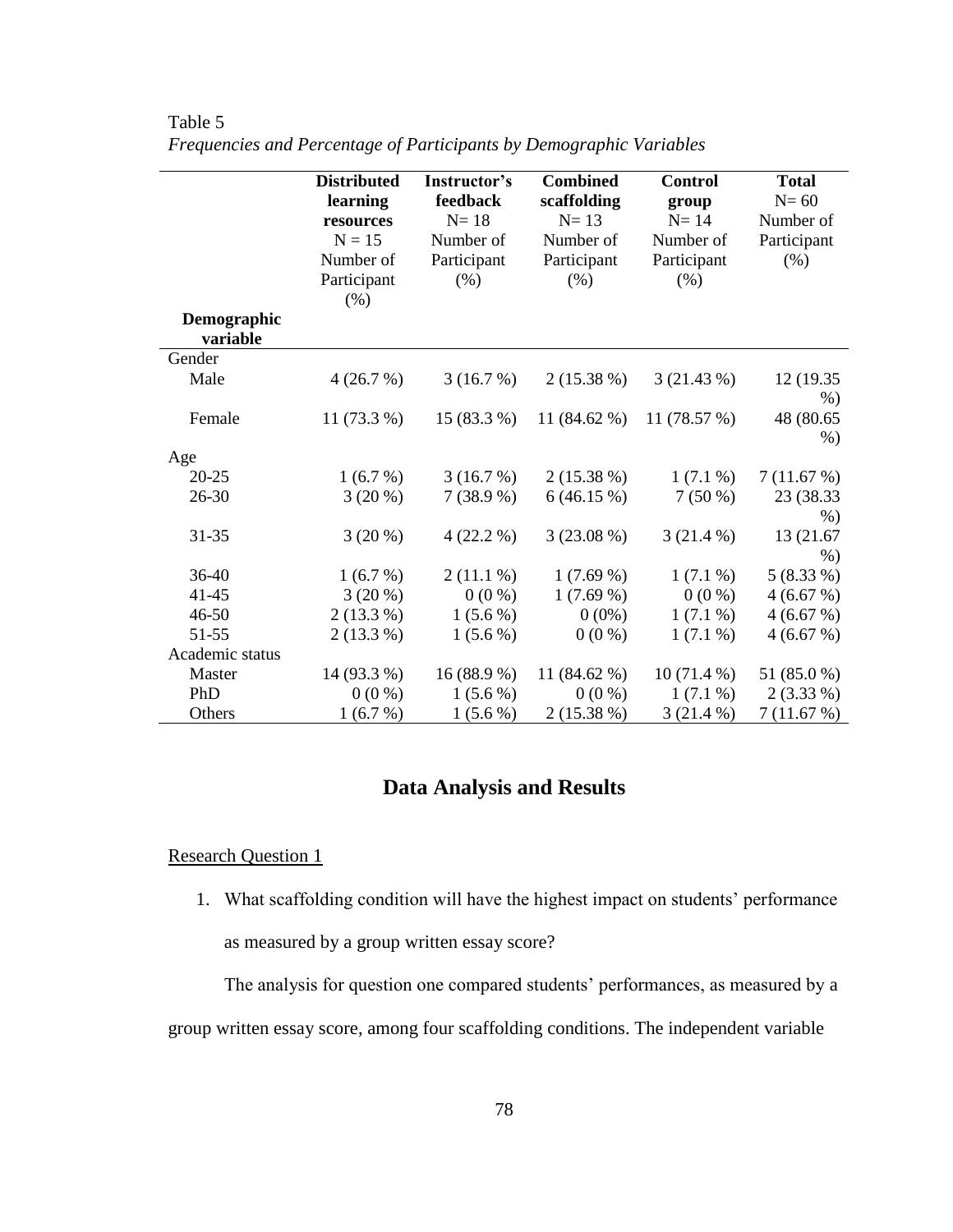was the scaffolding condition (with four levels) and the dependent variable was the essay score. The unit of analysis for this research question was groups.

## *Assumption Checking*

The following one-way ANOVA assumptions were checked before performing the analysis.

- Normality: The normality was checked by examining a histogram as well as skewness and kurtosis values of the dependent variable. Skewness for the essay score was -.725, which was within the acceptable range of  $-2.0$  to  $+ 2.0$ ; kurtosis was -.394, which was within the acceptable range of -5.0 to +5.0 (Kendall  $\&$ Stuart, 1966). Therefore, the data were considered to be normally distributed.
- Homogeneity of variances: To test that each scaffolding conditions had the same variance on the essay score, the Levene's test was performed. From Levene's Test of Homogeneity,  $F_{\text{Levene}} = 2.70$  with 3 and 25 degrees of freedom ( $p = .07$ , see Table 5). Thus, it revealed that equal variance could be assumed  $(p > .05)$ .
- Independent observation: The expectation of independent observation was assumed since each group was asked to work individually. Therefore, the behavior of one group should not influence the behavior of another.
- Interval data: The dependent variable was measured on an interval scale. Since the groups are of unequal value, Welch's variance-weighted ANOVA is recommended (Field, 2009). Welch"s *F* adjusts *F* and the residual degrees of freedom to combat problems arising from violation of the unequal cell sizes.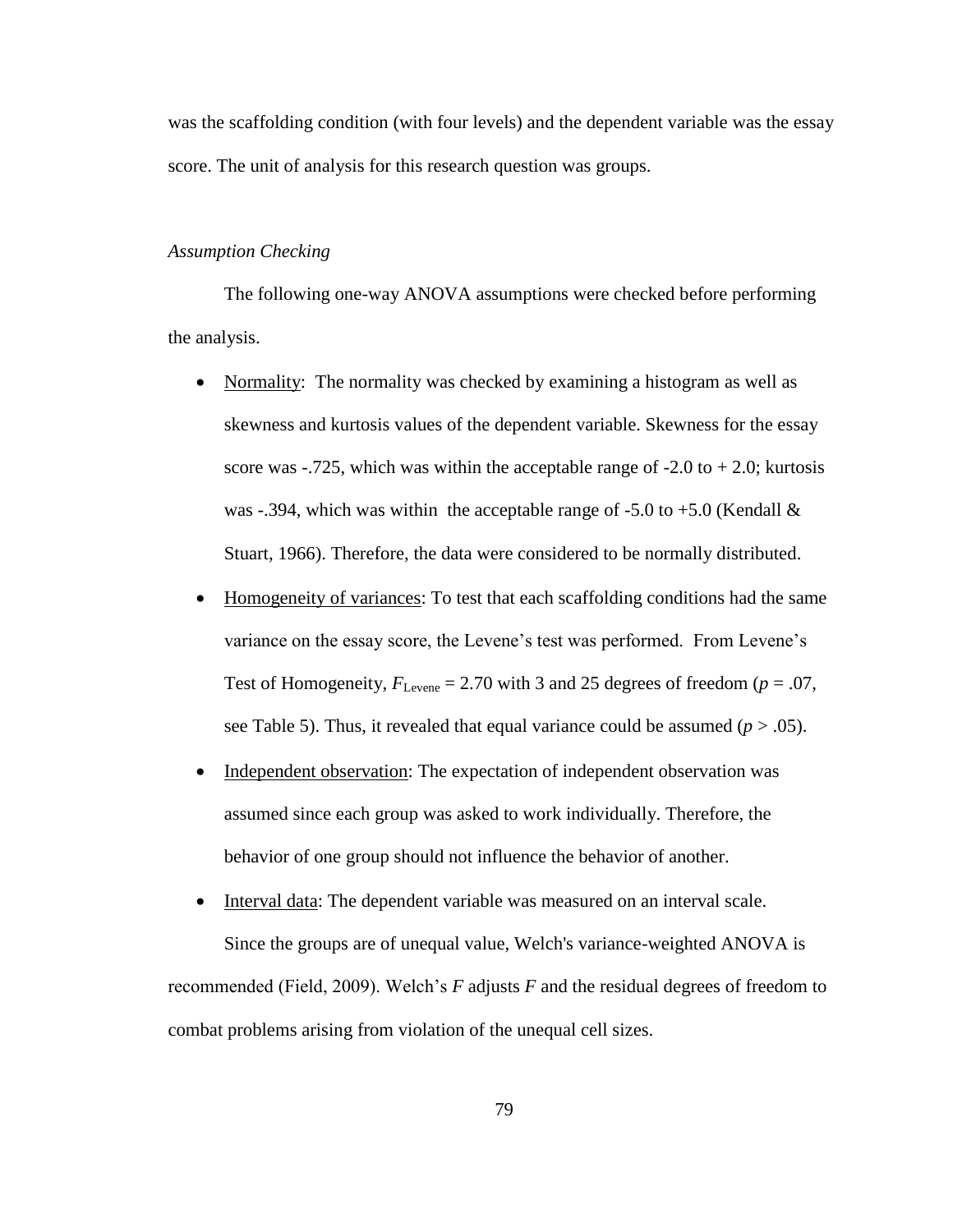Table 5 *Test of Homogeneity of Variances of Essay* **Levene Statistic df1 df2 Sig.** 2.70 3 25 .07

## *Results*

The Welch's variance-weighted ANOVA was calculated in order to determine whether the group essay score was impacted by the scaffolding conditions. Table 7 shows the results of the ANOVA on the group essay score. With alpha set at .05, the result showed no significant statistical difference in the essay score among the scaffolding condition,  $F(3, 13.39) = .12$ ,  $p = .95$ . For these four groups' means, the combined scaffolding group had the highest mean score than other groups (see Table 6), but there were no statistical significances. Therefore, all groups performed equally on the performance outcome.

## Table 6 *Descriptive Statistics on Group Essay*

|          | Distributed learning | Instructor's     | Combined      | Control group |
|----------|----------------------|------------------|---------------|---------------|
|          | resources $(N=7)$    | feedback $(N=9)$ | scaffolding   | $(N=7)$       |
|          |                      |                  | $(N=6)$       |               |
| Variable | M(SD)                | M(SD)            | M(SD)         | M(SD)         |
| Essay    | 10.86(3.132)         | 10.78(4.177)     | 11.50 (1.761) | 10.86 (4.776) |

Table 7 *ANOVA Results of Essay Score*

|                | Statistic <sup>a</sup> | df1 | df2   |     |
|----------------|------------------------|-----|-------|-----|
| Between Groups |                        |     | 13.39 | .95 |

*The group sizes were unequal. Welch's variance-weighted ANOVA was used.*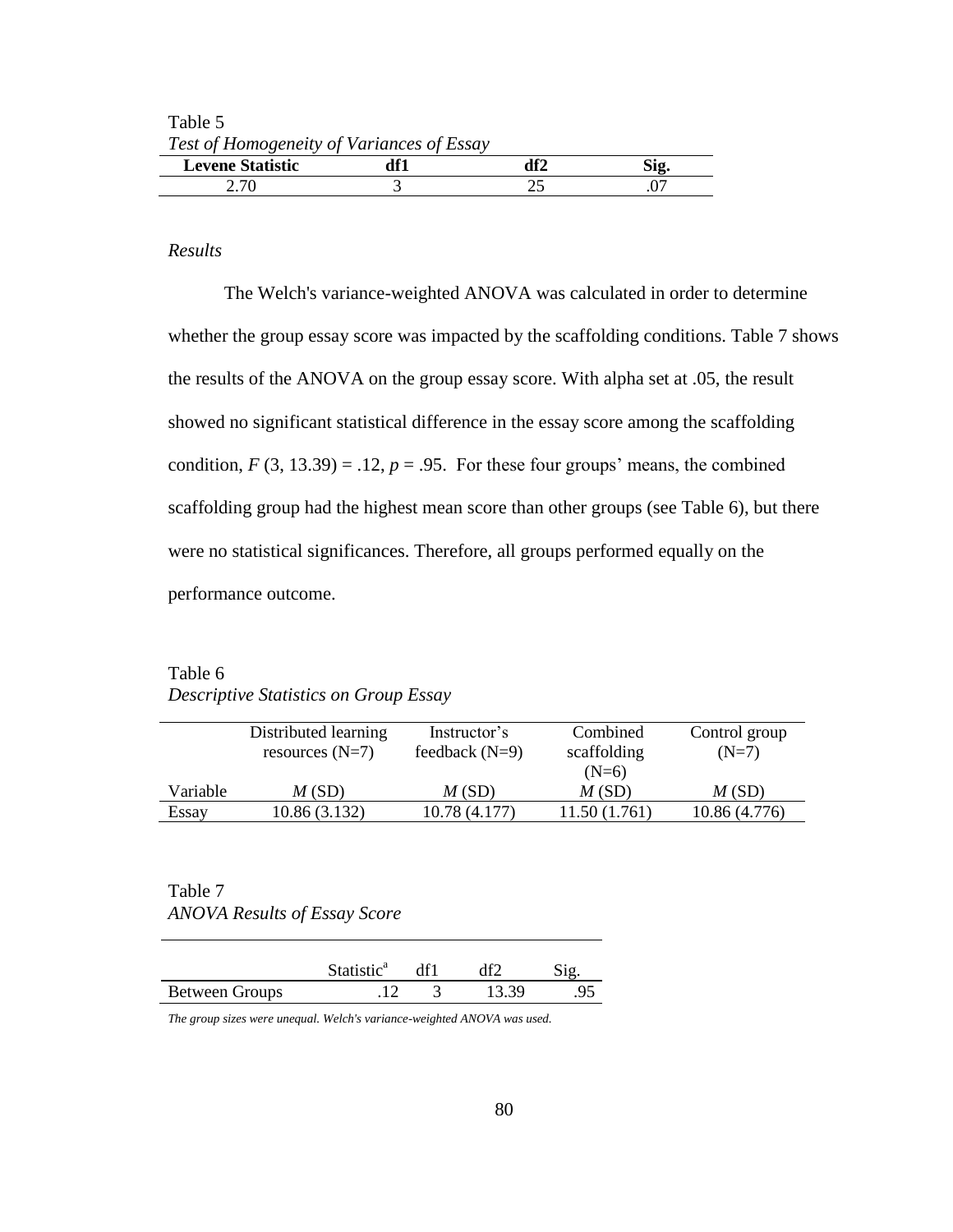#### Research Question 2

What scaffolding condition will have the highest impact on students" perceived social ability?

The analysis for question two compared students' perceived social ability, as measured by the social ability scale, among four scaffolding conditions. The independent variable was the scaffolding condition (with four levels) and the dependent variable was the social ability and its three subscales. The unit of analysis was individuals.

Participants' perceived social ability was determined using a modified selfreported Online Learning Experience Study Questionnaire (Yang et al., 2006). The perceived social ability (SA) consisted of three subscales; peer social presence (PSP), instructor social presence (ISP), and social navigation (SN). Each subscale value was calculated by adding values of responses to questions in each category. The values assigned to responses for each question were 1-7 (1 = strongly disagree to  $7$  = strongly agree). The larger number represented higher perceived social ability experienced by participants. The SA score was a sum of all three subscales.

#### *Assumption Checking*

The following one-way ANOVA assumptions were checked before performing multiple sets of ANOVA.

• Normality: The normality was verified by examining skewness, kurtosis, and a histogram of the dependent variable. Skewness for the social ability, peer social presence, instructor social presence, and social navigation were -.16, -.97, -.57, and -.53 respectively, which was within the acceptable range of  $-2.0$  to  $+ 2.0$ ;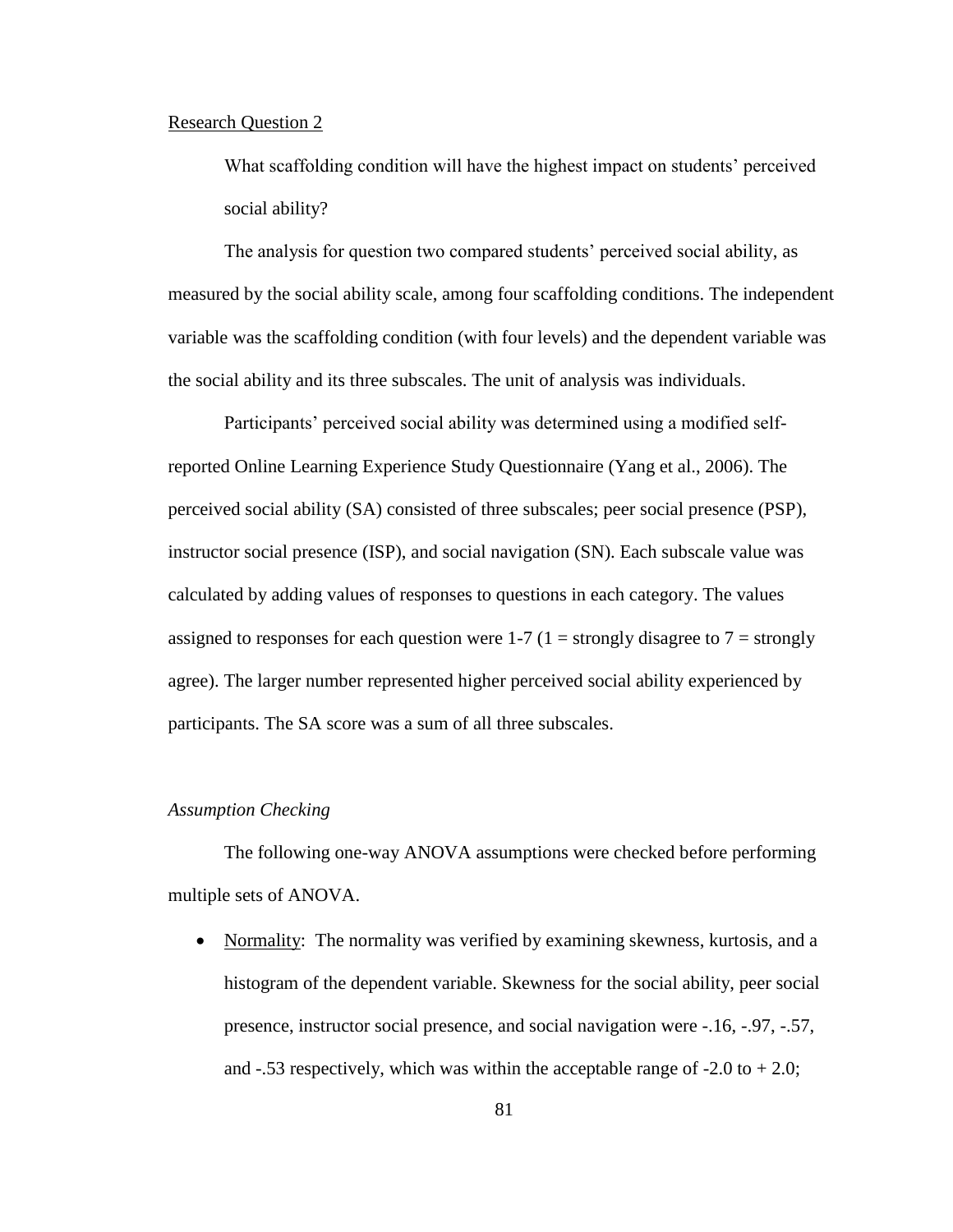kurtosis were -.738, .554, -.104, -.252, respectively, which was within the acceptable range of  $-5.0$  to  $+5.0$  (Kendall & Stuart, 1966). Therefore, the data were considered to be normally distributed.

- Homogeneity of variances: To determine whether the variances of the groups were similar, the Levene's test was obtained. The Levene's Test of Homogeneity illustrated in Table 8 revealed that equal variances were supported for social ability and all subscales ( $p > .05$ ).
- Independence of observation: The expectation of independent observation was assumed since individuals in each group were a random sample from the population.
- Interval data: The dependent variable was measured on 7-point Likert scales. Most researchers agree that Likert, which provided the scale item has at least 5 and preferably 7 categories, are very commonly used with interval procedures. The fewer the number of points, the more likely the departure from the assumption of normal distribution, required for many tests (Garson, 2009). Therefore, the Likert scale could be treated as interval variables without reducing the robustness of the analysis.

Since the group sizes were unequal, Welch's variance-weighted ANOVA was selected to combat problems arising from violation of the unequal cell sizes (Field, 2009).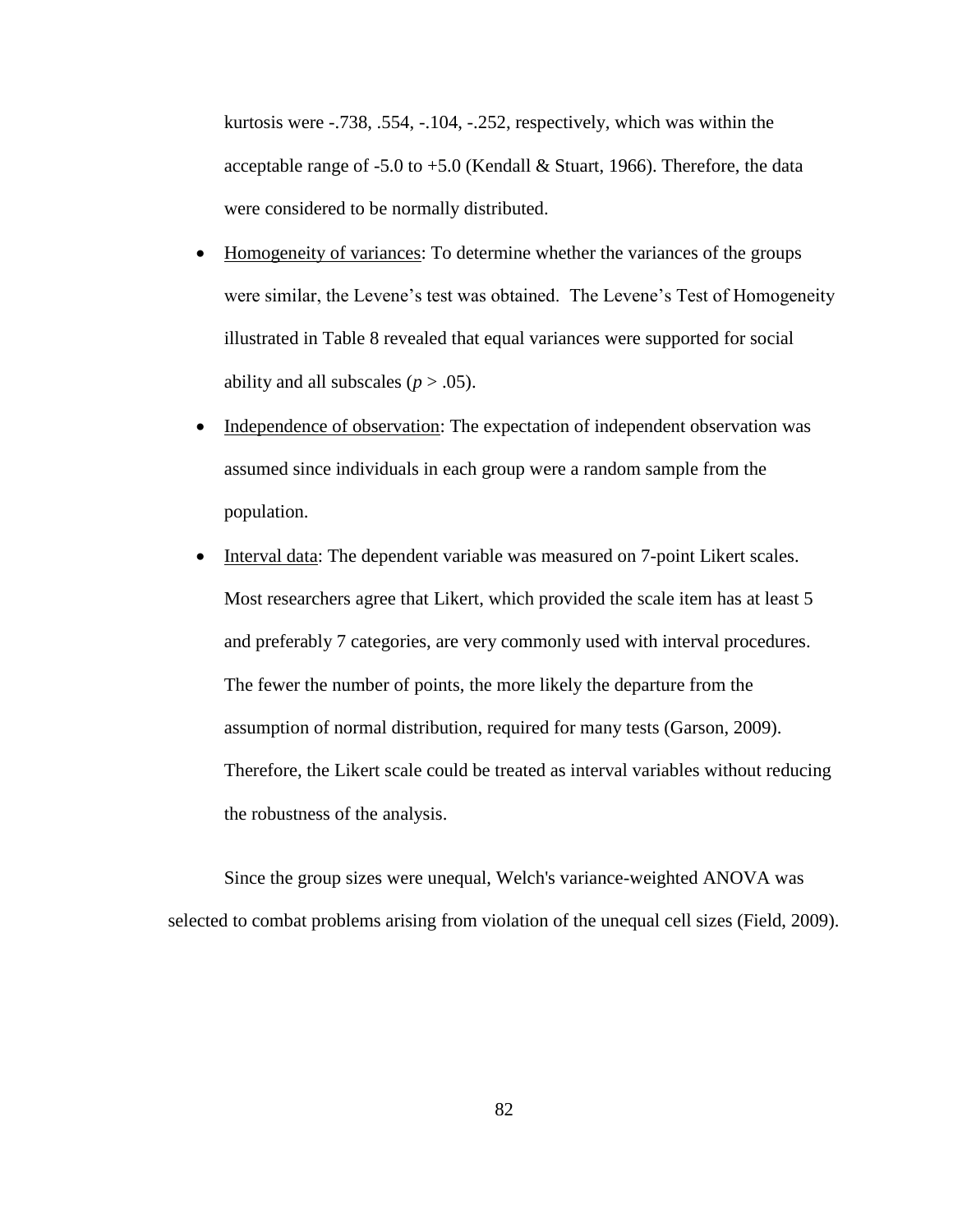| <b>Variables</b> | <b>Levene Statistic</b> | ле1 | <b>TAS</b> |      |
|------------------|-------------------------|-----|------------|------|
| 12.              |                         |     |            |      |
| <b>PSP</b>       |                         |     |            |      |
| TCD              |                         |     |            | $-$  |
|                  |                         |     |            | ے بی |
|                  |                         |     |            |      |

Table 8 *Test of Homogeneity of Variances of Social Ability and Subscales*

 $*_{p=.05}$ 

#### *Results*

Table 9 shows descriptive statistics of social ability. Based on group's means, participants in the distributed learning resources group reported having slightly higher social ability than other groups ( $M = 138.73$ ). When examining the subscales, participants in the instructor"s feedback group reported having slightly higher peer social presence (*M*  $= 60.56$ ) and social navigation ( $M = 33.00$ ) than other groups while participants in distributed learning resources group reported having slightly higher instructor social presence  $(M = 45.93)$  than other groups. In all social ability scales, participants in the combined scaffolding group seem to experience lowest social ability as indicated by group means.

To determine whether participants" perceived social ability differed significantly, four sets of Welch"s variance-weighted ANOVAs were run. The results in Table 10 indicates no significant differences in participants' perceived social ability among the scaffolding condition,  $F(3, 30.03) = 1.24$ ,  $p = .31$ ,  $\alpha = .05$ . Examination on PSP, ISP, and SN at significance level .05 did not reveal significant results as well; *F* (3, 28.39) = 1.66, *p* = .20; *F* (3, 30.35) = .04, *p* = .99; *F* (3, 29.96) = 1.33, *p* = .28 respectively. Therefore,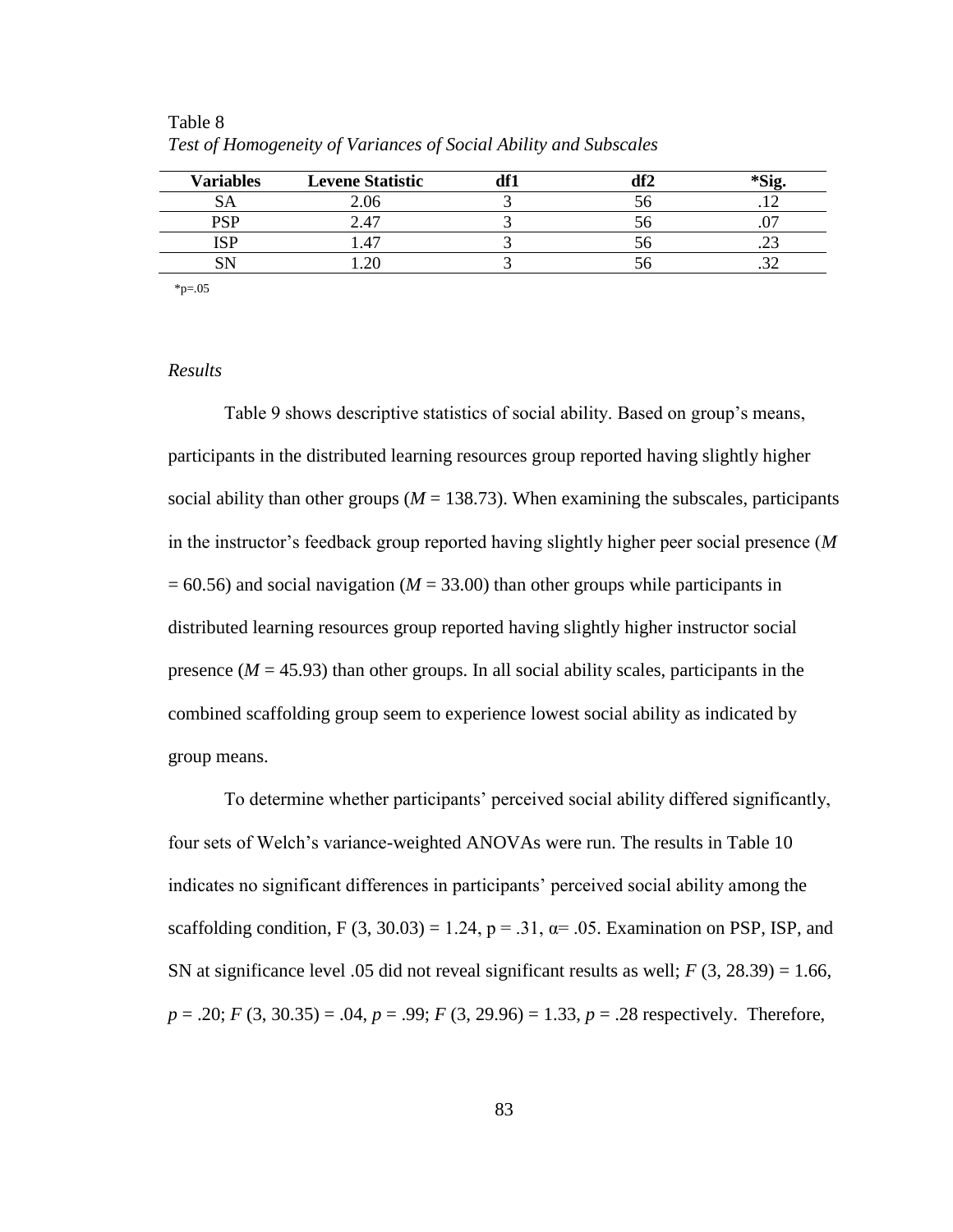participants in every scaffolding condition had fairly similar social experience in term of social ability.

## Table 9 *Descriptive Statistics on Social Ability and Subscales*

| Distributed learning | Instructor's      | Combined             | Control group  |
|----------------------|-------------------|----------------------|----------------|
| resources $(N=15)$   | feedback $(N=18)$ | scaffolding $(N=13)$ | $(N=14)$       |
| M(SD)                | M(SD)             | M(SD)                | M(SD)          |
| 138.73 (25.22)       | 138.56 (17.91)    | 127.08 (17.12)       | 132.57 (19.77) |
| 60.27(10.32)         | 60.56(6.30)       | 53.31 (10.44)        | 58.50 (8.49)   |
| 45.93 (9.52)         | 45.00 (7.09)      | 44.92 (5.41)         | 45.07 (7.35)   |
| 32.53 (10.15)        | 33.00 (6.89)      | 28.85 (6.62)         | 29.00 (7.71)   |
|                      |                   |                      |                |

## Table 10 *ANOVA Results of Social Ability and Subscales*

| Variables  | Statistic <sup>a</sup> | 1f1 | df2   |     |
|------------|------------------------|-----|-------|-----|
| SА         | .24                    |     | 30.03 |     |
| <b>PSP</b> | 1.66                   |     | 28.39 | .∠∪ |
| <b>ISP</b> | .04                    |     | 30.35 | QQ  |
| SN         | .33                    |     | 29.96 | .28 |

*The group sizes are unequal. Welch's variance-weighted ANOVA is used (Asymptotically F distributed).* 

## Research Question 3

What scaffolding condition will have the highest impact on students' perceived satisfaction?

The analysis for question three compared participants' satisfaction across four scaffolding conditions. The independent variable was the scaffolding condition (with four levels) and the dependent variable was satisfaction and its two subscales. The unit of analysis was individuals.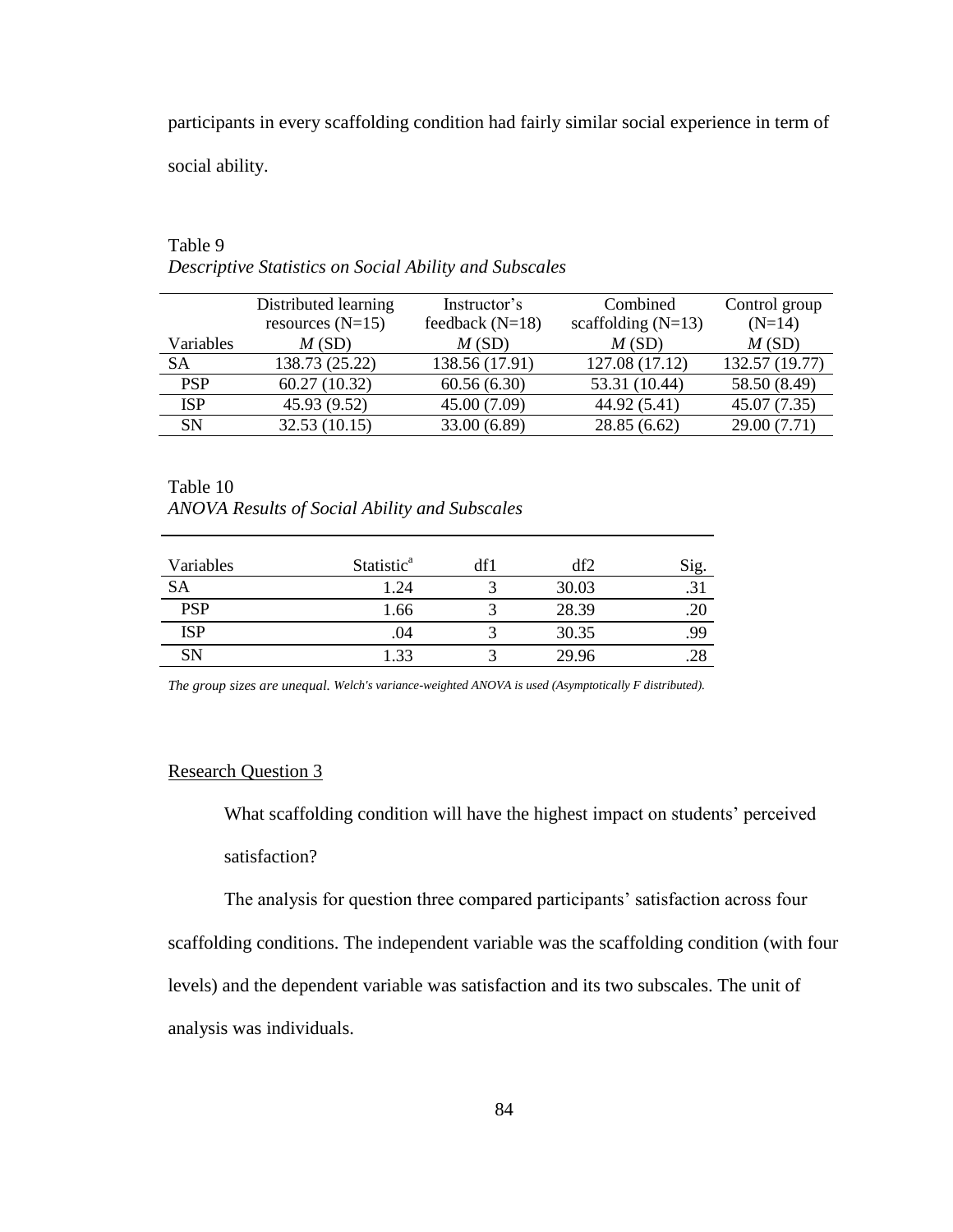Satisfaction was measured by the satisfaction survey developed by Green and Taber (1980). The instrument measured satisfaction in terms of process satisfaction (PS) and solution satisfaction (SS). In this study, the survey was measured on a 7-point Likert scales. The values assigned to responses for each question were from  $1-7$  ( $1 =$  strongly disagree to 7 = strongly agree). The value was calculated by summing values of responses of questions from each category. The larger the number, the higher the satisfaction an individual experienced. The satisfaction score was a sum of values of process satisfaction and solution satisfaction.

## *Assumption Checking*

The following one-way ANOVA assumptions were checked before performing multiple sets of ANOVA.

- Normality: The normality was checked by examining the values of skewness and kurtosis and a histogram of the dependent variable. The skewness for the satisfaction, solution satisfaction, and process satisfaction were -1.45, -1.09, and - 1.63 respectively which was within the +2 to -2 range; the kurtosis were 2.581, .531 and 3.182, respectively, which was within a range of -5 and +5 (Kendall  $\&$ Stuart, 1966). Therefore, the normality of data could be assumed.
- Homogeneity of variances: To determine whether the variances of the groups were similar, the Levene's test was obtained. The result is shown in Table 11. From Levene"s Test of Homogeneity, it was revealed that equal variances assumption was supported for satisfaction and its subscales  $(p > .05)$ .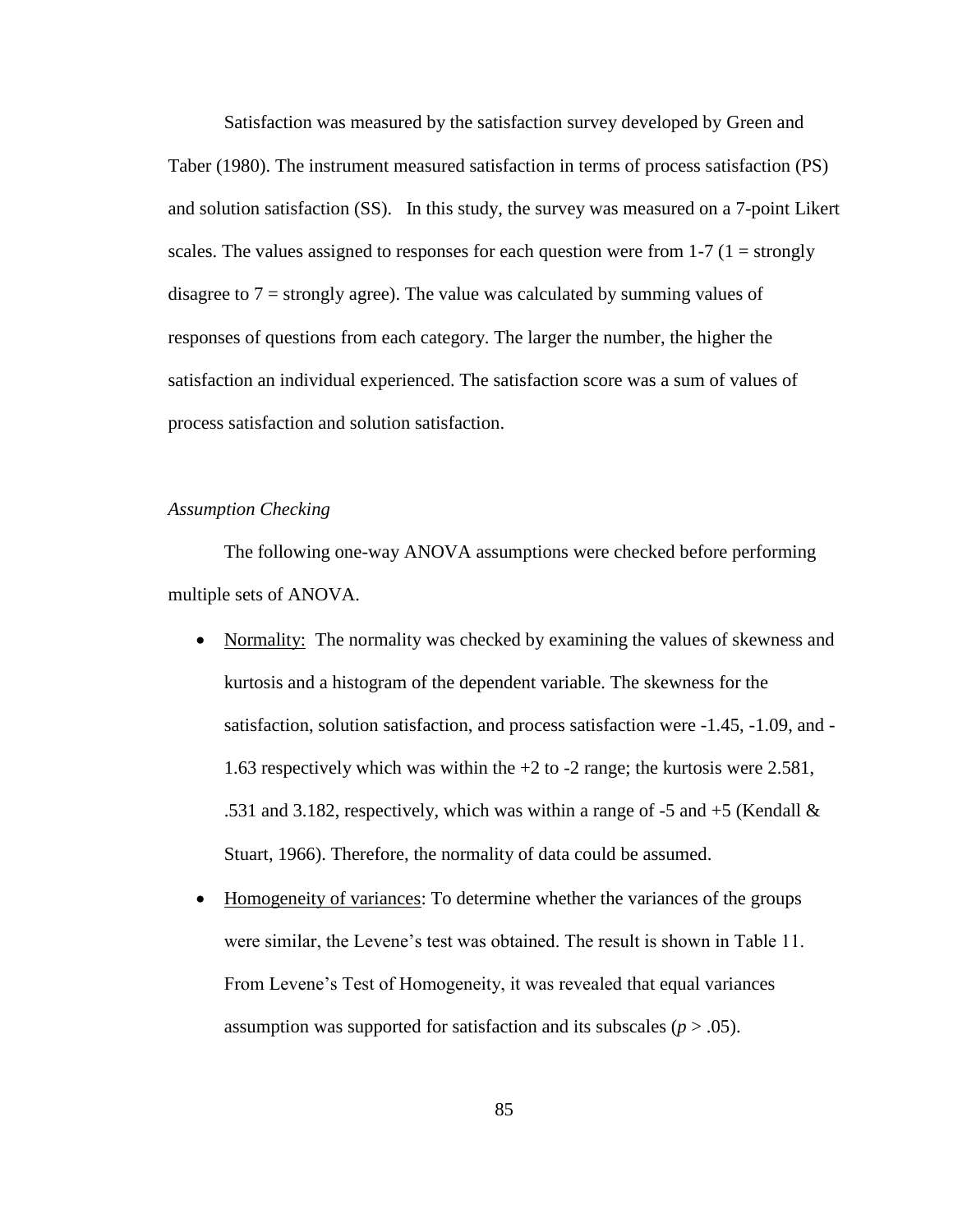- Independence of observation: The expectation of independent observation was assumed since individuals in each group were random sample from the population.
- Interval data: The dependent variable was measured on 7-point Likert scales. Most researchers agree that Likert, provided the scale item has at least five and preferably seven categories, are very commonly used with interval procedures. The fewer the number of points, the more likely the departure from the assumption of normal distribution required for many tests (Garson, 2009). Therefore, the Likert scale could be treated as interval variables without reducing the robustness of the analysis.

To account for the unequal group sizes, Welch's variance-weighted ANOVA was chosen in order to control the Type I error rate when the assumption was violated (Field, 2009).

| <b>Variables</b> | <b>Levene Statistic</b> | df' | $\cdot$ $\sim$ |
|------------------|-------------------------|-----|----------------|
| Satisfaction     |                         |     |                |
|                  |                         |     |                |
|                  |                         |     |                |

| Table 11                                                       |  |  |
|----------------------------------------------------------------|--|--|
| Test of Homogeneity of Variances of Satisfaction and Subscales |  |  |

 $*_{p=.05}$ 

### *Results*

The descriptive statistics, as displayed in Table 12, show participants in the distributed learning resources group experienced higher satisfaction during the collaboration processes ( $M = 62$ ), as both measured by solution satisfaction ( $M = 31.80$ )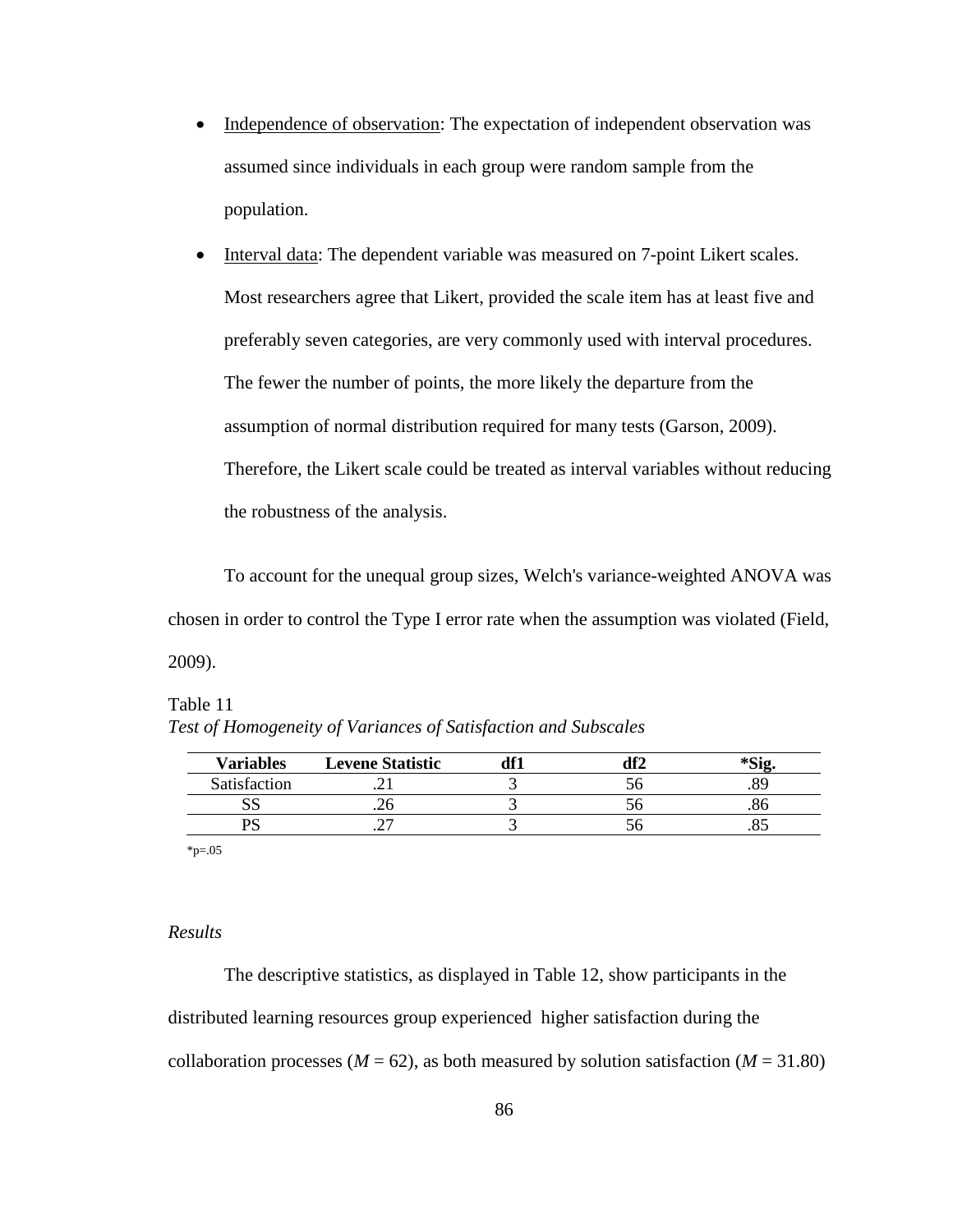and process satisfaction ( $M = 30.20$ ), than others. Groups with the combined scaffolding reported experiencing the lowest satisfaction ( $M = 59.43$ ) in solution satisfaction ( $M =$ 29.93) as well as in process satisfaction  $(M = 29.50)$ .

Separate Welch"s variance-weighted ANOVAs revealed no statistically significant differences in satisfaction  $(F(3, 28.98) = .87, p = .47)$ , either in terms of solution satisfaction  $(F(3, 30.05) = 1.07, p = .38)$  or process satisfaction ( $F(3, 28.88) =$ .77,  $p = .52$ ). Table 13 displays ANOVA results.

Table 12 *Descriptive Statistics on Satisfaction and Subscales*

|              | Distributed        | Instructor's      | Combined     | Control group |
|--------------|--------------------|-------------------|--------------|---------------|
|              | learning resources | feedback $(N=18)$ | scaffolding  | $(N=14)$      |
|              | $(N=15)$           |                   | $(N=13)$     |               |
| Variable     | M(SD)              | M(SD)             | M(SD)        | M(SD)         |
| Satisfaction | 62(8.86)           | 60.83 (7.40)      | 56 (11.00)   | 59.43 (10.01) |
| SS           | 31.80 (3.39)       | 31.17(4.15)       | 29.46 (4.31) | 29.93 (4.09)  |
| PS           | 30.20 (5.88)       | 29.67 (4.89)      | 26.54(7.13)  | 29.50 (6.76)  |
|              |                    |                   |              |               |

Table 13 *ANOVA Results of Satisfaction and Subscales*

| Variables    | Statistic <sup>a</sup> | df2   |  |
|--------------|------------------------|-------|--|
| Satisfaction |                        | 28.98 |  |
| SS           | 1 ሰ7                   | 30.05 |  |
| PS           |                        | 28.98 |  |

*The group sizes are unequal. Welch's variance-weighted ANOVA is used (Asymptotically F distributed).* 

#### Research Question 4

Overall, how do scaffolding conditions influence interaction behavior during the

collaboration processes?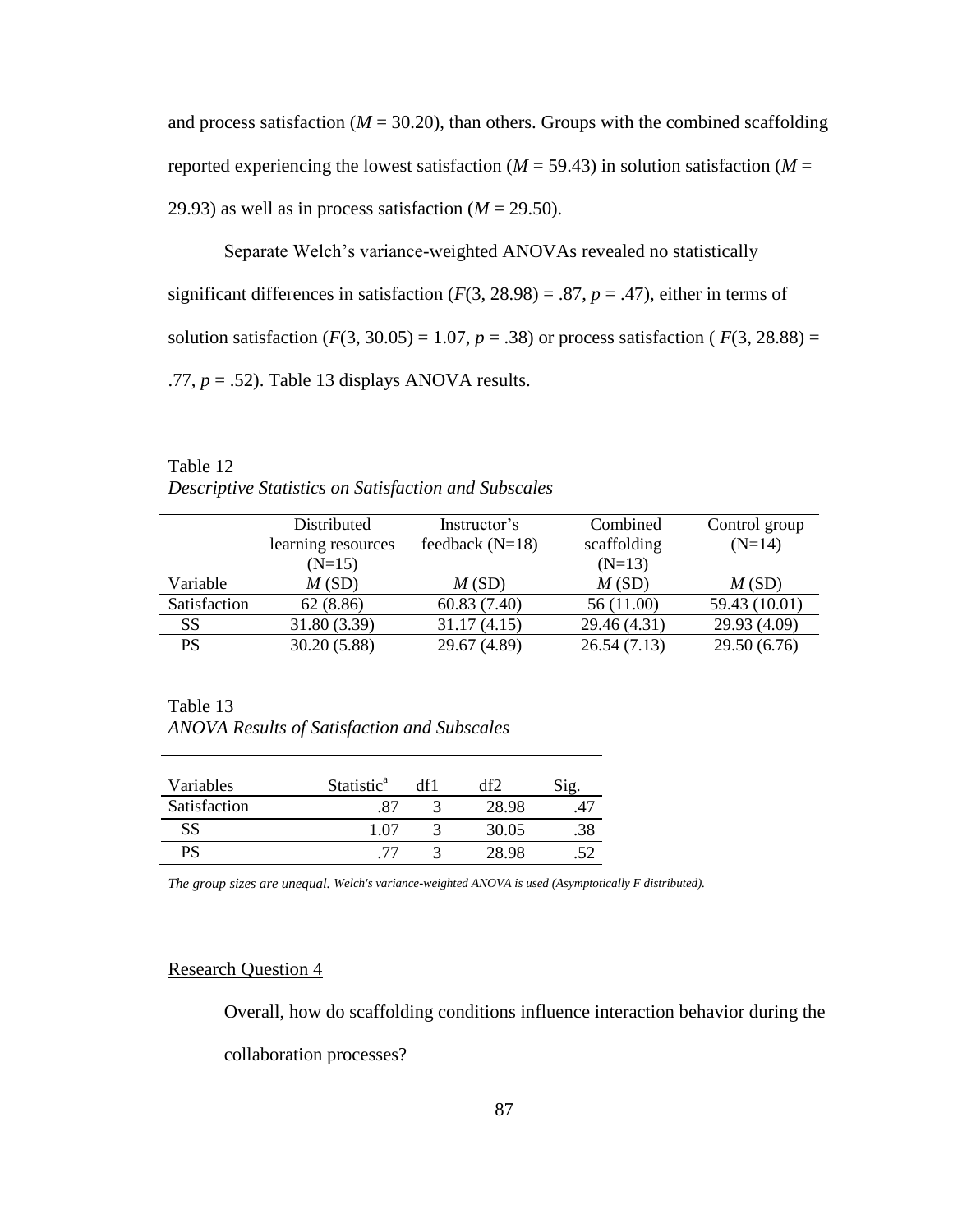4a. What scaffolding condition will have the highest impact on level of interaction?

The independent variable was the scaffolding condition with four levels and the dependent variable was level of interaction as measured by average posting count, average posting length, and average number of viewed postings. The unit of analysis was groups and the significance test was at alpha level .05.

The variables for level of interaction collected from private group discussion boards in the Blackboard Course Management System<sup>TM</sup> during the two weeks of collaboration, including average posting total (number of total postings divided by number of members), average posting length (total length of all postings divided by number of postings generated), and average viewed posting (number of total viewed postings divided by number of group members). A series of ANOVAs were performed to test whether the scaffolding condition had impact on level of interaction.

#### *Assumption Testing*

The following one-way ANOVA assumptions were checked before performing a multiple sets of ANOVA.

 Normality: Skewness and kurtosis as well as a histogram were verified for the data set that indicates that data are normally distributed. The skewness for the average posting total, average posting length, and average viewed posting were .89, .19, and .28 respectively, which were within the acceptable range of  $-2$  to  $+2$ range; kurtosis were .594, -.995, and -.495, respectively, which were within the acceptable range of  $-5$  and  $+5$  (Kendall & Stuart, 1966).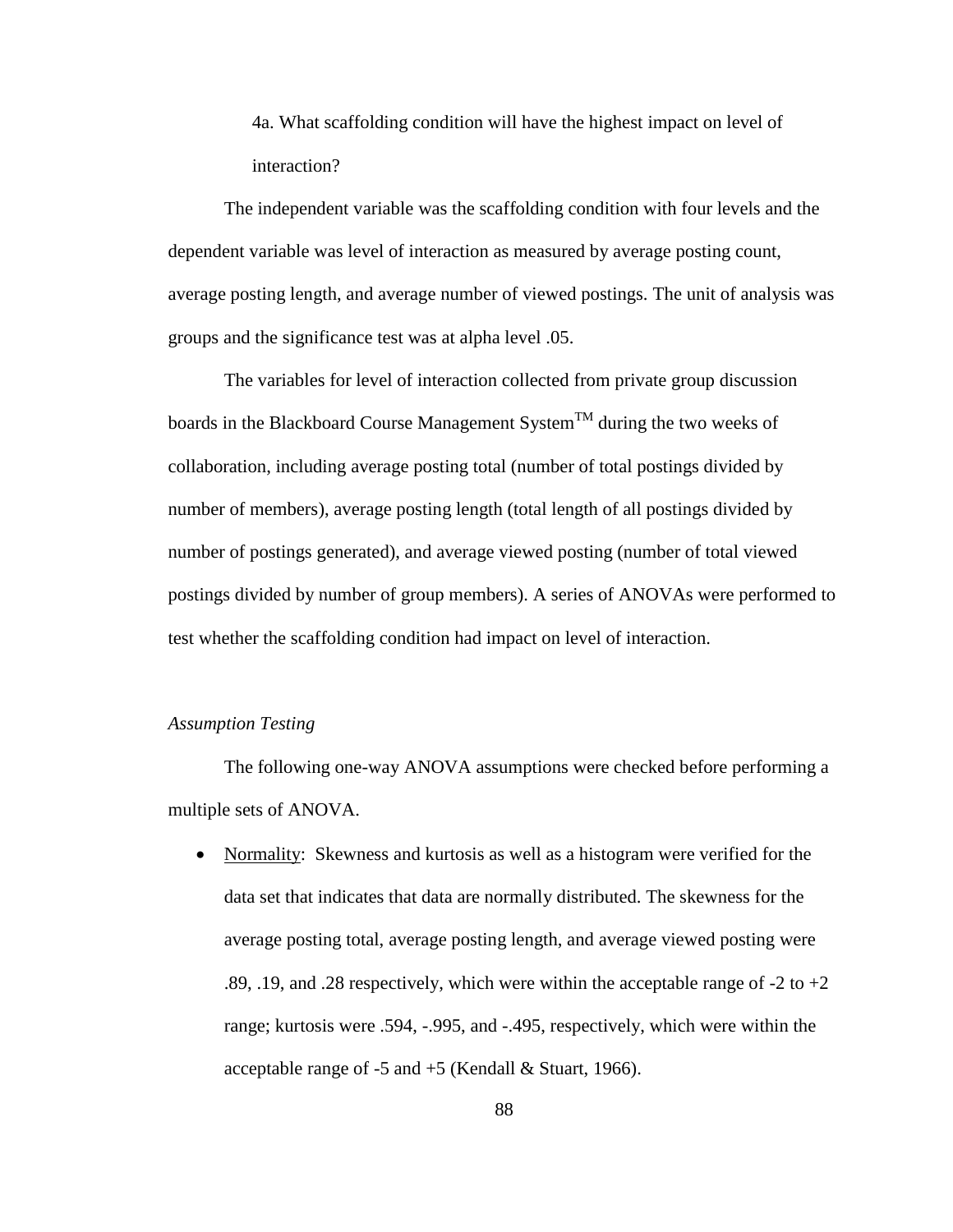- Homogeneity of variances: To determine whether the variances of the groups were similar, the Levene's test was obtained. From Levene's Test of Homogeneity, as illustrated in Table 14, it was revealed that equal variances assumption was supported for the variables of level of interaction (*p*>.05).
- Independence of observation: The expectation of independent observation was assumed since each group was asked to work independently from other groups. Therefore, the behavior of one group should not influence the behavior of another.
- Interval data: The dependent variable was measured on an interval scale. Since four groups did not have equal cell sizes, Welch's variance-weighted

ANOVA was chosen to combat the violation of the assumption (Field, 2009).

| Table 14                                                 |  |
|----------------------------------------------------------|--|
| Test of Homogeneity of Variances of Level of Interaction |  |

| <b>Variables</b> | <b>Levene Statistic</b> |  |    |
|------------------|-------------------------|--|----|
| AvgPostingTotal  | Ŋ4                      |  | 60 |
| AvgPostingLength |                         |  |    |
| AvgViewedPosting |                         |  |    |

 $*_{p=.05}$ 

# *Results*

Table 15 displays descriptive statistics of level of interaction. There were slight differences in level of interaction among scaffolding conditions. The group receiving instructor"s feedback showed the highest level of interaction as measured by average number of posting ( $M = 10.28$ ) and average viewed posting ( $M = 6.81$ ). The control group had the highest average posting length  $(M = 135.69)$ .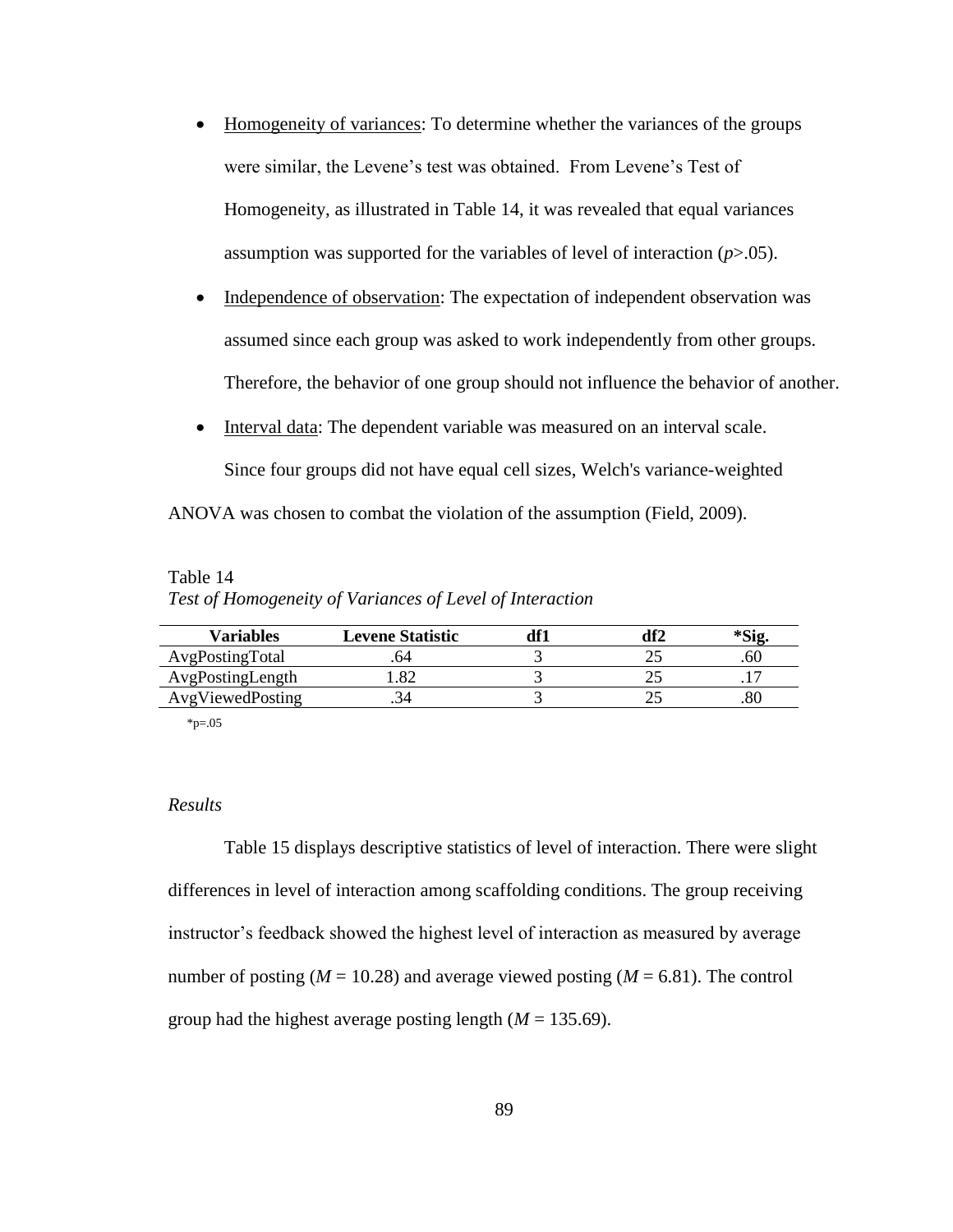Results from ANOVAs demonstrated no statistically significant differences in average posting total, average posting length, and average viewed posting,  $F(3, 13.17) =$ .04,  $p = .99$ ;  $F(3, 13.66) = 2.57$ ,  $p = .10$ ; and  $F(3, 13.64) = 1.58$ ,  $p = .24$  respectively (see Table 16).

# Table 15 *Descriptive Statistics on Level of Interaction*

|                  | Distributed       | Instructor's     | Combined       | Control group  |
|------------------|-------------------|------------------|----------------|----------------|
|                  | learning          | feedback $(N=9)$ | scaffolding    | $(N=17)$       |
|                  | resources $(N=7)$ |                  | $(N=6)$        |                |
| Variable         | M(SD)             | M(SD)            | M(SD)          | M(SD)          |
| AvgPostingTotal  | 10.07(4.37)       | 10.28(4.89)      | 10.25(4.80)    | 9.64(3.20)     |
| AvgPostingLength | 134.87 (41.05)    | 128.68 (41.27)   | 101.11 (21.68) | 135.69 (25.55) |
| AvgViewedPosting | 5.73(1.19)        | 6.81(1.39)       | 5.59(0.89)     | 5.55(1.36)     |

# Table 16

*ANOVA Results of Level of Interaction*

| <b>Variables</b> | Statistic <sup>a</sup> | df1 | df2   | Sig.    |
|------------------|------------------------|-----|-------|---------|
| AvgPostingTotal  | .04                    |     | 13.17 | .99     |
| AvgPostingLength | 2.57                   |     | 13.66 | $.10\,$ |
| AvgViewedPosting | 1.58                   |     | 13.64 | 24      |

*The group sizes were unequal. Welch's variance-weighted ANOVA is used (Asymptotically F distributed).* 

4b. What scaffolding condition will have the highest impact on types of

interaction?

The independent variable was the scaffolding condition with four levels and the dependent variable was interaction types. The unit of analysis was groups and the critical value was set at alpha level .05.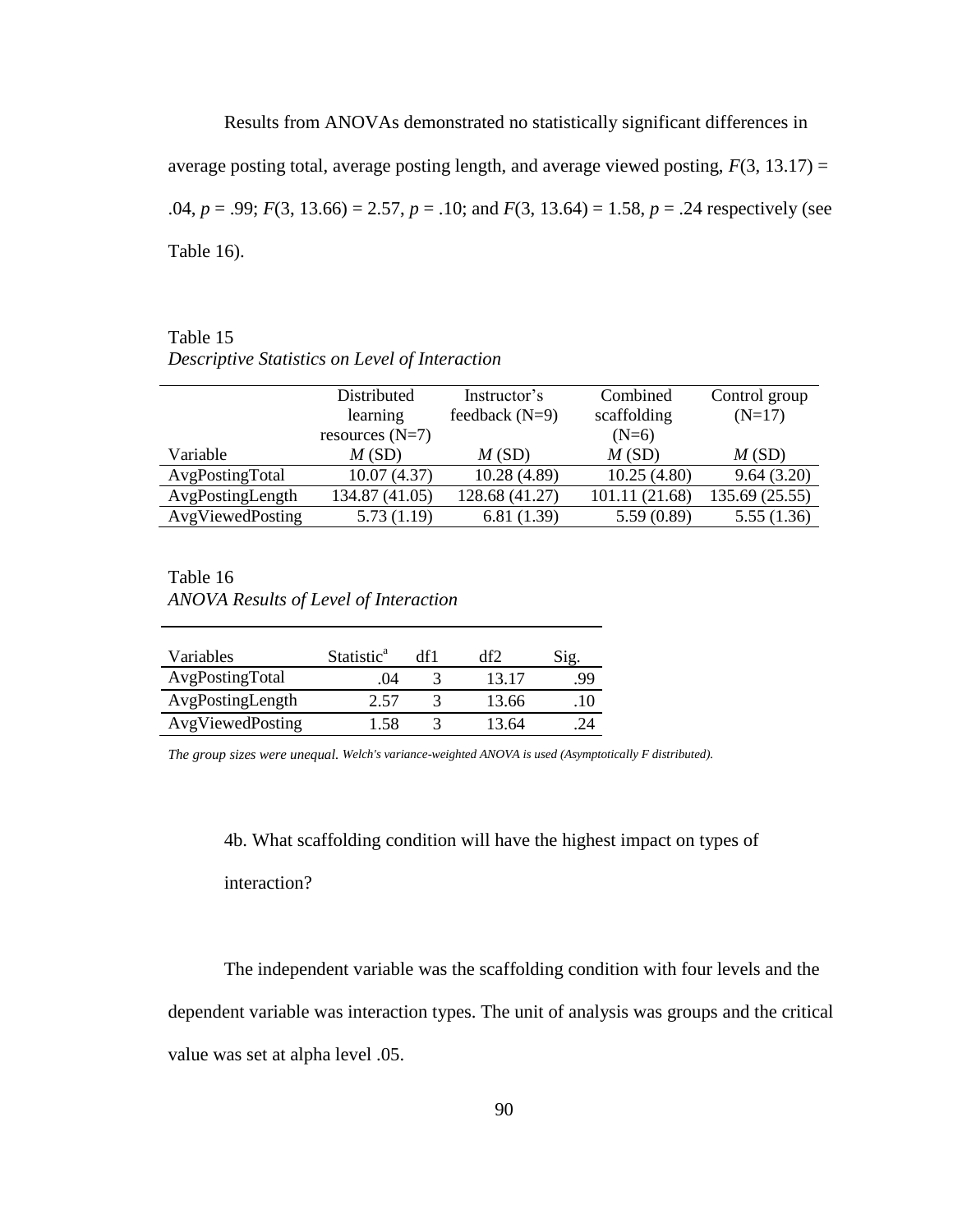Types of interaction patterns were measured by analyzing the dialogue of discussion posting collected from the private group discussion boards. Based on the categorization of collaborative learning skills coding scheme by Soller (2001) (See Appendix F), the discussion transcript was coded and the frequency of each category was obtained. The three main categories of interaction types were conversation, active learning, and creative conflict. A series of ANOVAs were performed to test whether the scaffolding condition had impact on each category of interaction types.

#### *Assumption Testing*

*The following one-way ANOVA assumptions were checked before performing multiple sets of ANOVA.*

- Normality: The normality was verified by examining a histogram, skewness, and kurtosis of the dependent variable. The skewness of each variable of interaction types was obtained from descriptive statistics. The skewness of conversation, active learning, and creative conflict were .56, 1.08, and .34 respectively, which was within the  $-2$  to  $+2$  range; kurtosis were .128, .952, and  $-.952$  respectively, which was within the acceptable range of  $-5$  and  $+5$  (Kendall & Stuart, 1966). Hence, the data were considered to be normally distributed.
- Homogeneity of variances: To determine whether the variances of the groups were similar, the Levene"s test was obtained. From Levene"s Test of Homogeneity, as shown in Table 17, it was revealed that equal variances could be assumed for conversation and creative conflict but not for active learning.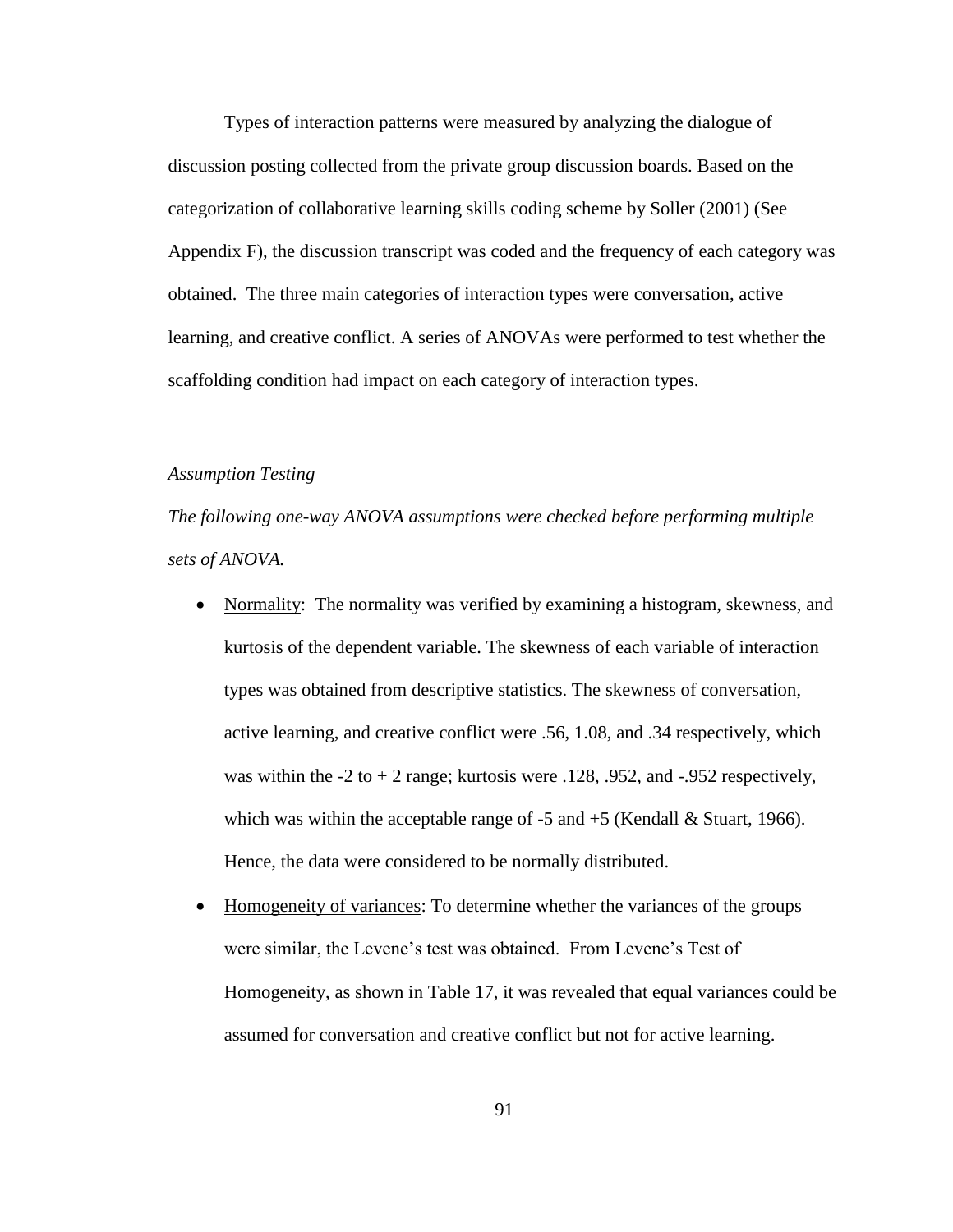- Independence of observation: The expectation of independent observation was assumed since each group was asked to work independently from other groups. Hence, the behavior of one group should not influence the behavior of another.
- Interval data: The dependent variable was measured on an interval scale.

Since four groups did not have equal cell sizes and the variances among groups were unequal, Welch's variance-weighted ANOVA was recommended to combat the violation of the homogeneity of variance assumption (Field, 2009).

Table 17 *Test of Homogeneity of Variances of Interaction Types*

| <b>Variables</b>         | <b>Levene Statistic</b> |  |  |
|--------------------------|-------------------------|--|--|
| Conversation             |                         |  |  |
| <b>Active Learning</b>   |                         |  |  |
| <b>Creative Conflict</b> |                         |  |  |

 $*p = .05$ 

### *Results*

Table 18 displays descriptive statistics on the interaction types that indicate the collaborative learning skills the groups employed during the cooperative task. There were slight differences in the collaborative learning skills exhibited in different scaffolding conditions. Based on the categorization of collaborative learning skills coding scheme, the control group was shown to have more communications reflecting "Conversation" skill ( $M = 44.86$ ) when performing the collaborative task compared to other groups; while the instructor"s feedback group and the combined scaffolding group demonstrated having the highest dialogues in the "Active Learning" skill  $(M = 38.11)$  and in the "Creative"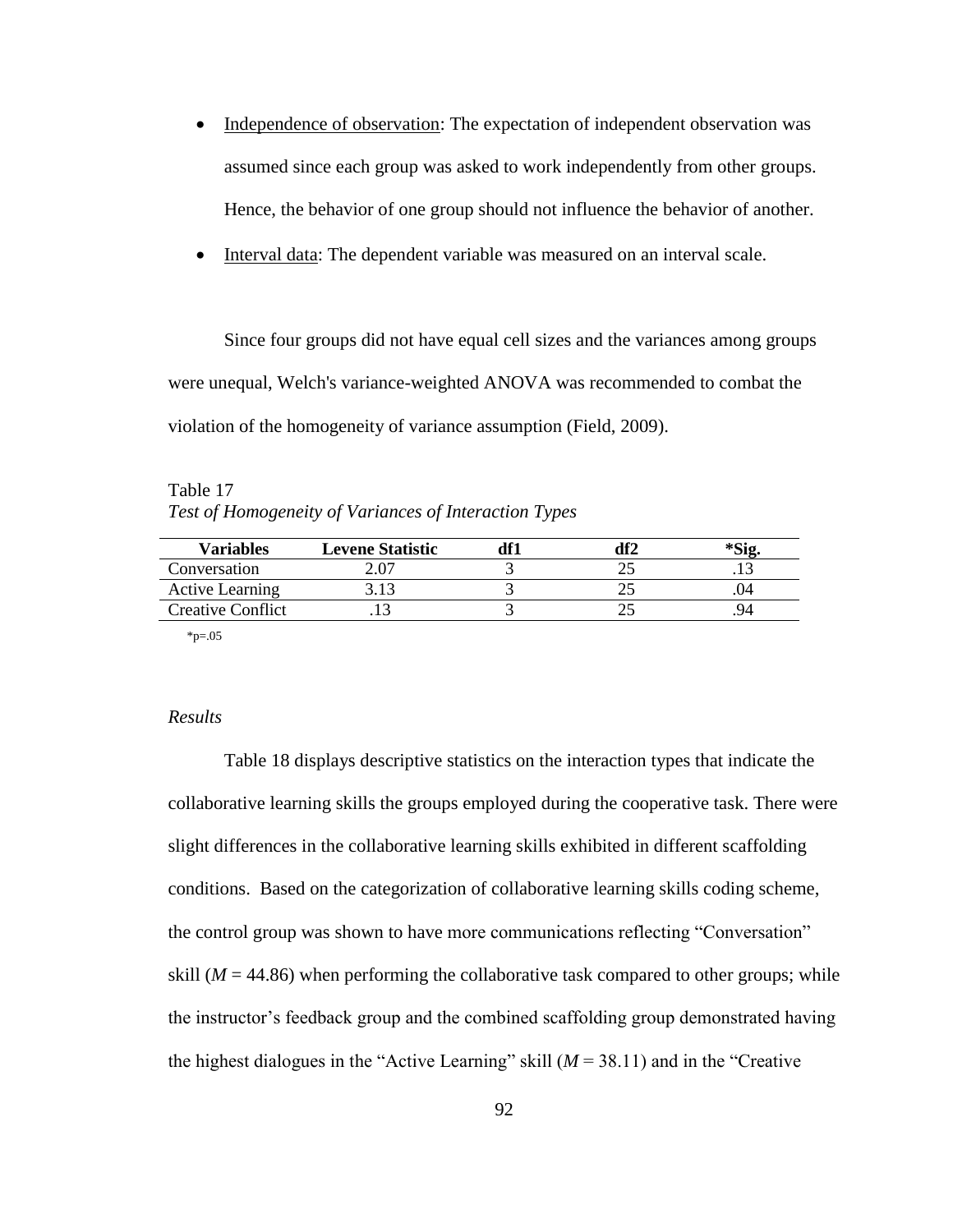Conflict" skill  $(M = 7.33)$  respectively. However, results from ANOVAs demonstrated no statistically significant differences in all three categories of interaction types (see Table 19).

# Table 18 *Descriptive Statistics on Interaction Types*

|                          | Distributed       | Instructor's     | Combined      | Control group |
|--------------------------|-------------------|------------------|---------------|---------------|
|                          | learning          | feedback $(N=9)$ | scaffolding   | $(N=17)$      |
|                          | resources $(N=7)$ |                  | $(N=6)$       |               |
| Variable                 | M(SD)             | M(SD)            | M(SD)         | M(SD)         |
| Conversation             | 34.71 (12.80)     | 41.89 (15.44)    | 44.00 (24.75) | 44.86 (18.97) |
| <b>Active Learning</b>   | 34.86 (8.42)      | 38.11 (19.54)    | 27.17(5.81)   | 35.29 (13.19) |
| <b>Creative Conflict</b> | 7.14(4.22)        | 7.11(3.92)       | 7.33(3.27)    | 6.00(3.87)    |

## Table 19 *ANOVA Results of Interaction Types*

| Variables                | Statistic <sup>a</sup> | df1 | df2   |     |
|--------------------------|------------------------|-----|-------|-----|
| Conversation             | .59                    |     | 12.67 | .64 |
| <b>Active Learning</b>   | 1.82                   |     | 13.61 | .19 |
| <b>Creative Conflict</b> | -16                    |     | 13 43 | 92  |

*The variances and group sizes were unequal. Welch's variance-weighted ANOVA is used (Asymptotically F distributed).* 

#### Research Question 5

Does social ability mediate the relation between scaffolding conditions and

perceived satisfaction?

This research question sought to identify the mechanism that underlies the

relationship between the scaffolding condition and the participants' satisfaction via the

inclusion of social ability. It examined if there was another variable, besides the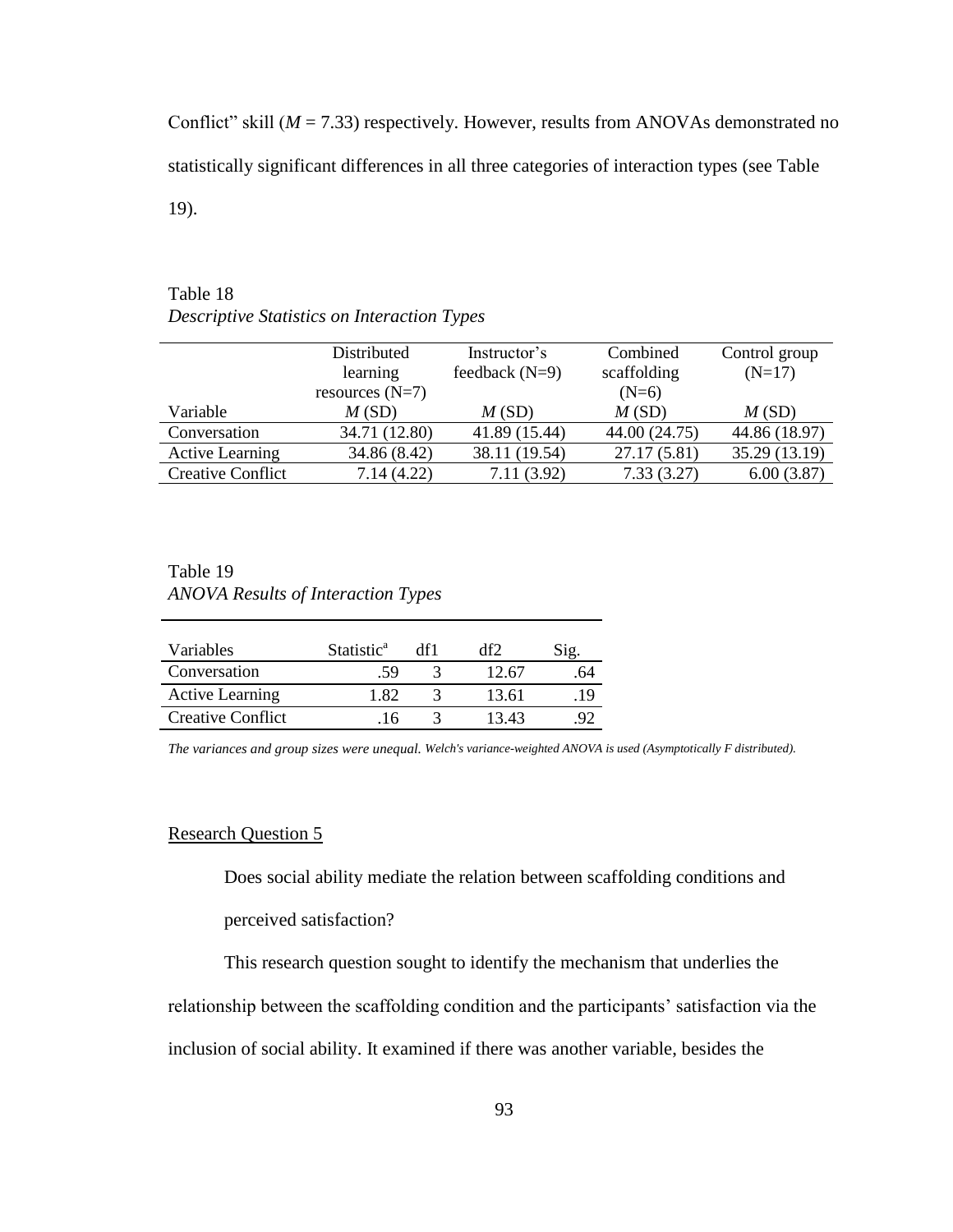scaffolding conditions, that could affect the satisfaction experienced in collaborative group. Specifically, this research question tested whether the scaffolding condition had a direct causal relationship with participants' satisfaction or the scaffolding condition caused participants" perceived social ability, which in turn caused the participants" satisfaction. The independent variable was the scaffolding condition. The dependent variable was the satisfaction and the mediator was the social ability. To test the research question, the procedure suggested by Baron and Kenny (1986) was used as a guideline to examine the mediation effect.

In order to perform mediation analysis, three conditions should be met: (1) the scaffold condition must significantly affect the dependent variables (perceived satisfaction), (2) scaffold condition must significantly affect the mediators (social ability and its subscales), and (3) the social ability must significantly affect the perceived satisfaction variable when regressed in conjunction with the scaffold conditions. Therefore, three sets of regression were performed. The unit of analysis was individuals.

#### *Assumption Testing*

The following simple regression assumptions were checked before performing the analysis.

 Linearity: A plot of standardized residuals against standardized estimates of dependent variables was graphed to test a linear relationship between the independent and the dependent variables. Since it showed a random pattern, the linearity assumption was assumed.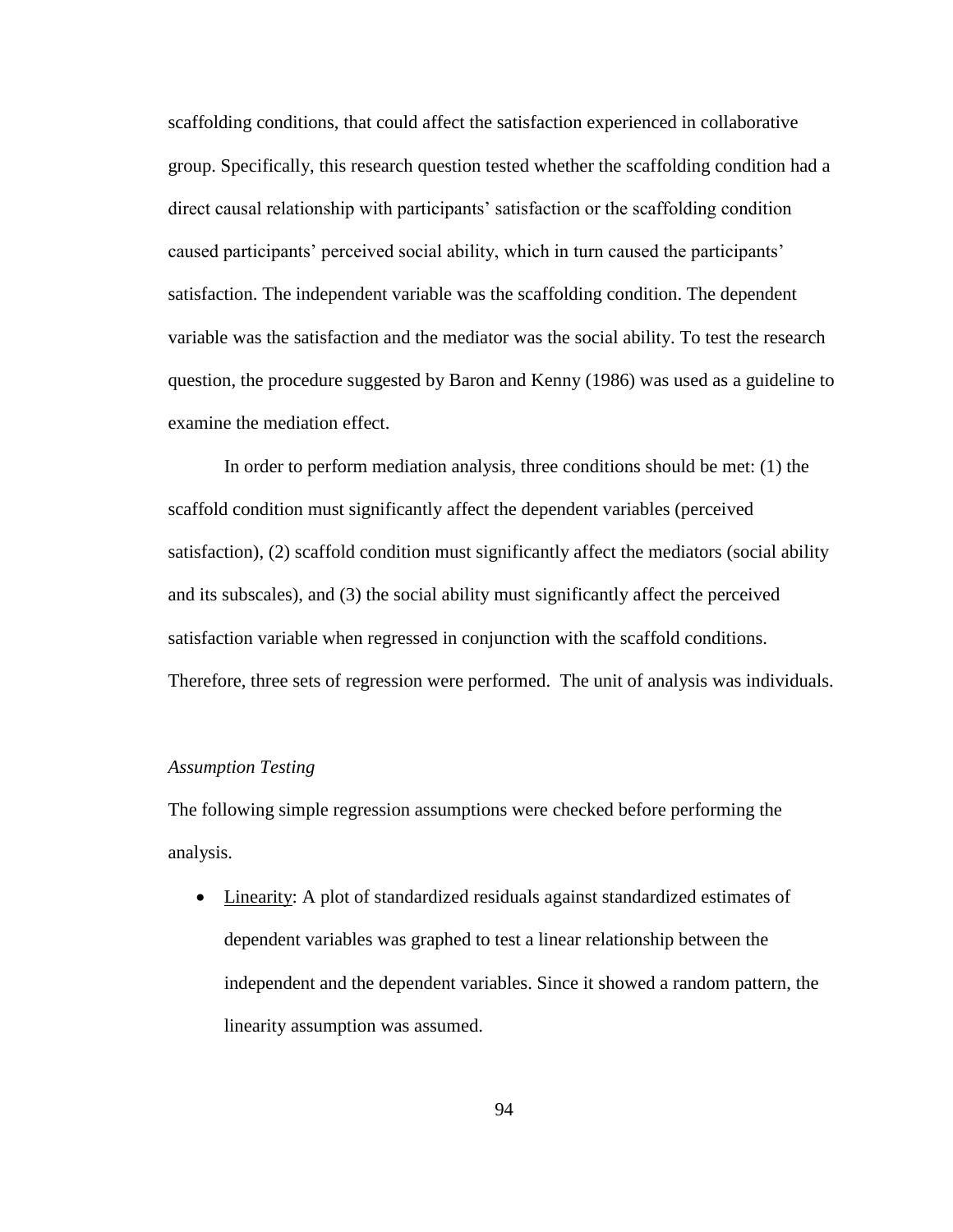- Homoscedasticity: A standardized scatterplot of the standardized predicted dependent variables by standardized residuals was graphed. Since the plots showed a random pattern, the assumption of homoscedasticity was supported.
- Interval data: Social ability and satisfaction were treated as interval scales but the scaffolding condition was nominal data. Therefore, the categorical regression was selected instead of ordinary least squares regression which required continuous scales of all variables (van der Kooij, Meulman, & Heiser, 2006; Moss, 2008).

#### *Results*

Three sets of categorical regression were performed to test whether the mediation could be established. The results showed that the scaffolding condition was not correlated with the satisfaction (step 1, see Table 20); the scaffolding condition was not correlated with the social ability (step 2, see Table 21); the social ability predicted the satisfaction when the scaffolding condition was controlled (step 3, see Table 22). Most analysts believe that the essential steps in establishing mediation are steps 2 and 3 (Kenny, 2009), therefore the results suggested that the mediation could not be established.

|            | Sum of<br>Squares | df | Mean Square | н    | Sig. |
|------------|-------------------|----|-------------|------|------|
| Regression | 3.33              | 3  | 1.11        | 1.10 | .358 |
| Residual   | 56.67             | 56 | 1.01        |      |      |
| Total      | 60.00             | 59 |             |      |      |

Table 20 *ANOVA for the Regression Equation, Scaffolding Condition on Satisfaction*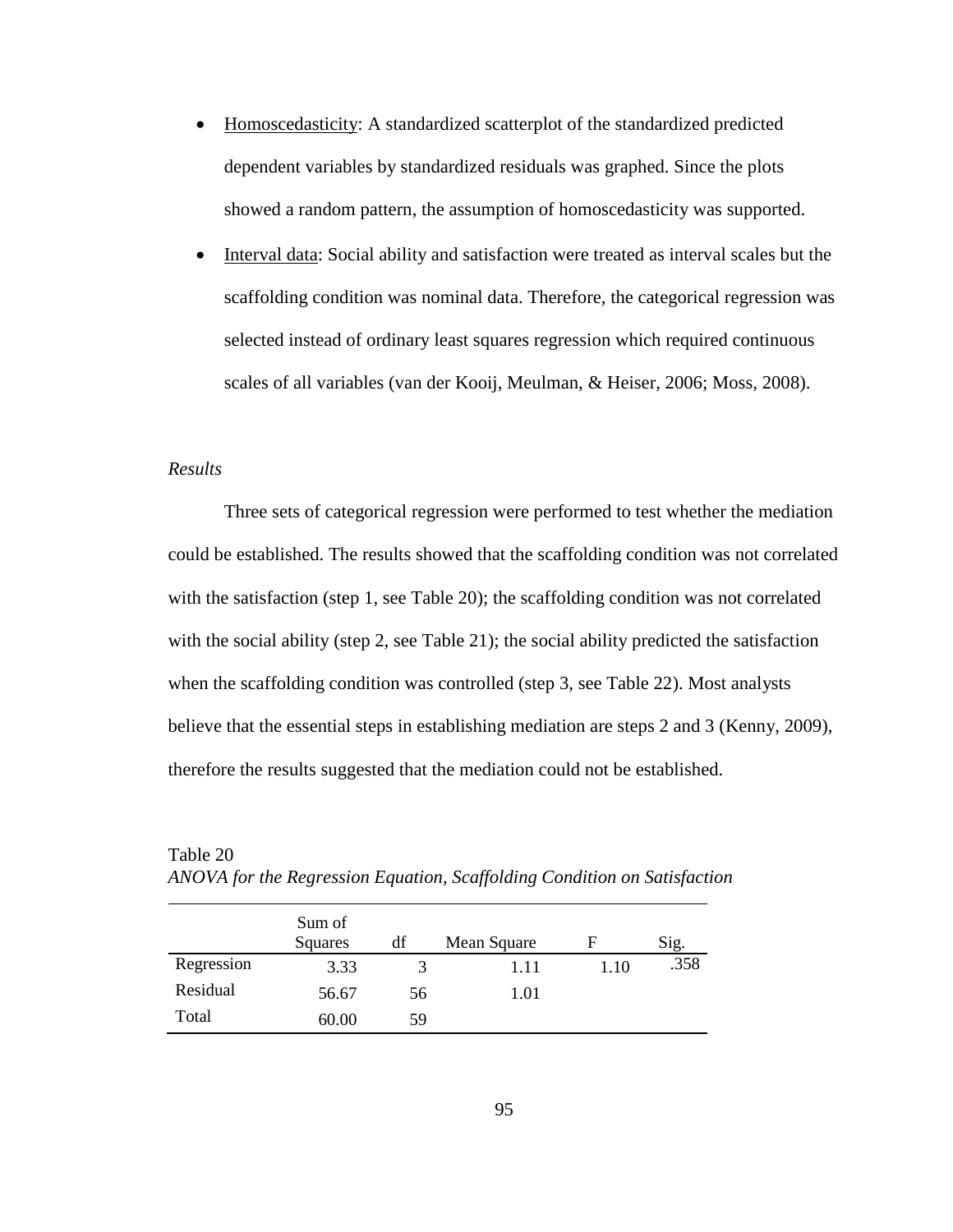|            | Sum of<br>Squares | df | Mean Square | F    | Sig. |
|------------|-------------------|----|-------------|------|------|
| Regression | 3.29              | 3  | 1.11        | 1.08 | .364 |
| Residual   | 56.71             | 56 | 1.01        |      |      |
| Total      | 60.00             | 59 |             |      |      |

Table 21 *ANOVA for the Regression Equation, Scaffolding Condition on Social Ability*

#### Table 22

*ANOVA for the Regression Equation, Scaffolding Condition and Social Ability on Satisfaction*

|            | Sum of<br>Squares | df | Mean Square | F    | Sig.   |
|------------|-------------------|----|-------------|------|--------|
| Regression | 20.91             |    | 5.228       | 7.36 | $.00*$ |
| Residual   | 39.90             | 55 | .711        |      |        |
| Total      | 60.00             | 59 |             |      |        |

\*Significant at alpha .05

# Research Question 6

Does the type of interaction mediate the relation between scaffold conditions and group performance?

This research question sought to identify the mechanism that underlies the relationship between the scaffolding condition and the group performance via the inclusion of the type of interaction. It intended to test whether (a) the scaffolding condition had a direct causal relationship with the group performance or (b) the scaffolding condition caused the type of interaction, which in turn caused the group performance. The independent variable was the scaffolding condition. The dependent variable was the essay score. The mediators were the three categories of interaction types.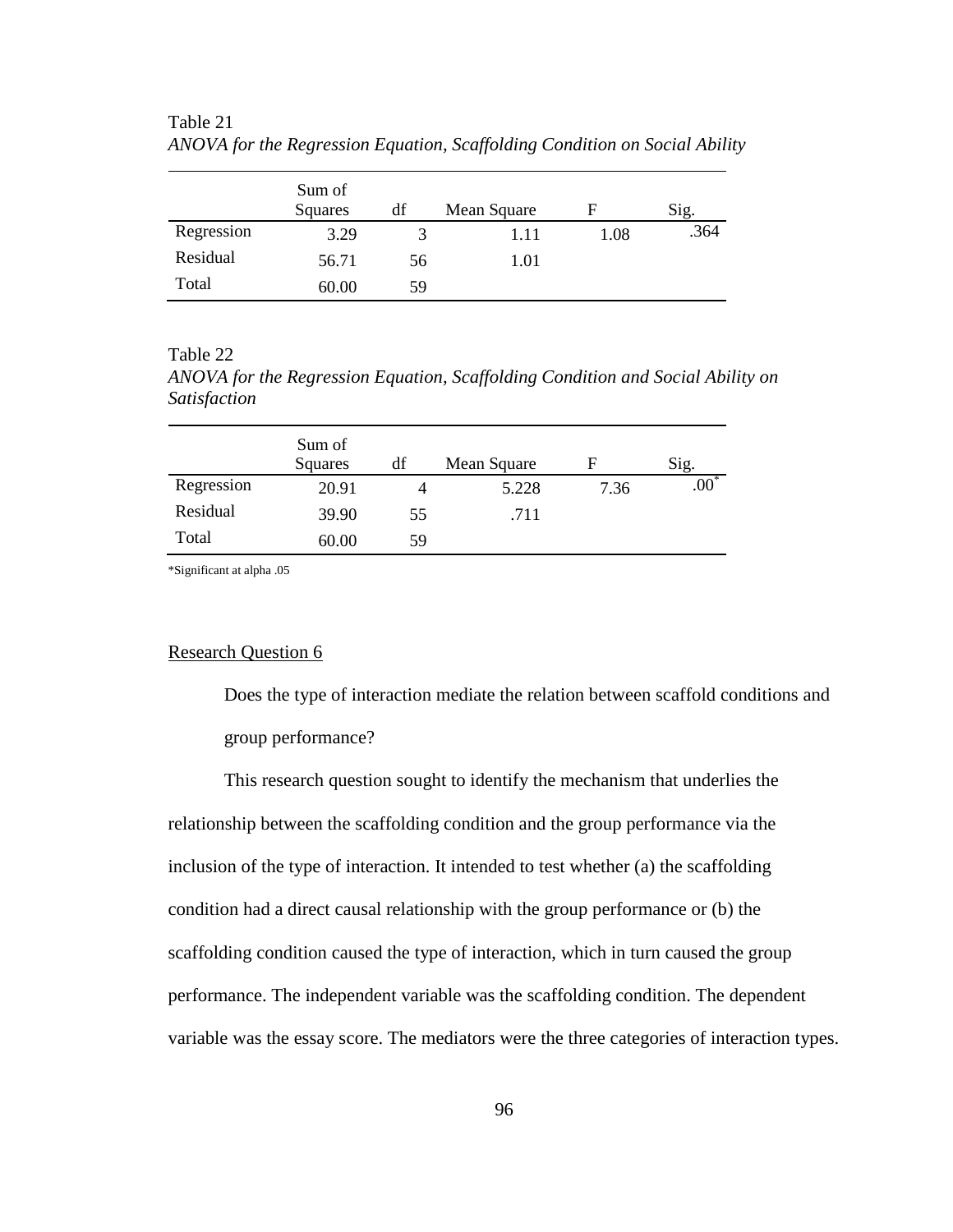Following Baron and Kenny"s (1986) guide on mediation analysis, the following procedures were utilized: (1) the scaffold condition must significantly affect the dependent variables (essay), (2) the scaffold condition must significantly affect the mediators (interaction types), and (3) the interaction types must significantly affect the essay variable when regressed in conjunction with the scaffold condition. Therefore, a series of regression were performed. The unit of analysis was groups.

#### *Assumption Testing*

The following simple regression assumptions were checked before performing regression analyses.

- Linearity: A plot of standardized residuals against standardized estimates of dependent variables was graphed to test a linear relationship between the independent and the dependent variables. Since the scatterplots showed random patterns, the linearity assumption was supported.
- Homoscedasticity: A standardized scatterplot of the standardized predicted dependent variables by standardized residuals was visually examined. Since the plots showed a random pattern, the assumption of homoscedasticity was supported.
- Interval data: The essay score and interaction types were measured as interval scales but the scaffolding condition was a nominal scale. Therefore, the categorical regression was selected instead of ordinary least squares regression, which required continuous scales of all variables (van der Kooij, Meulman, & Heiser, 2006; Moss, 2008).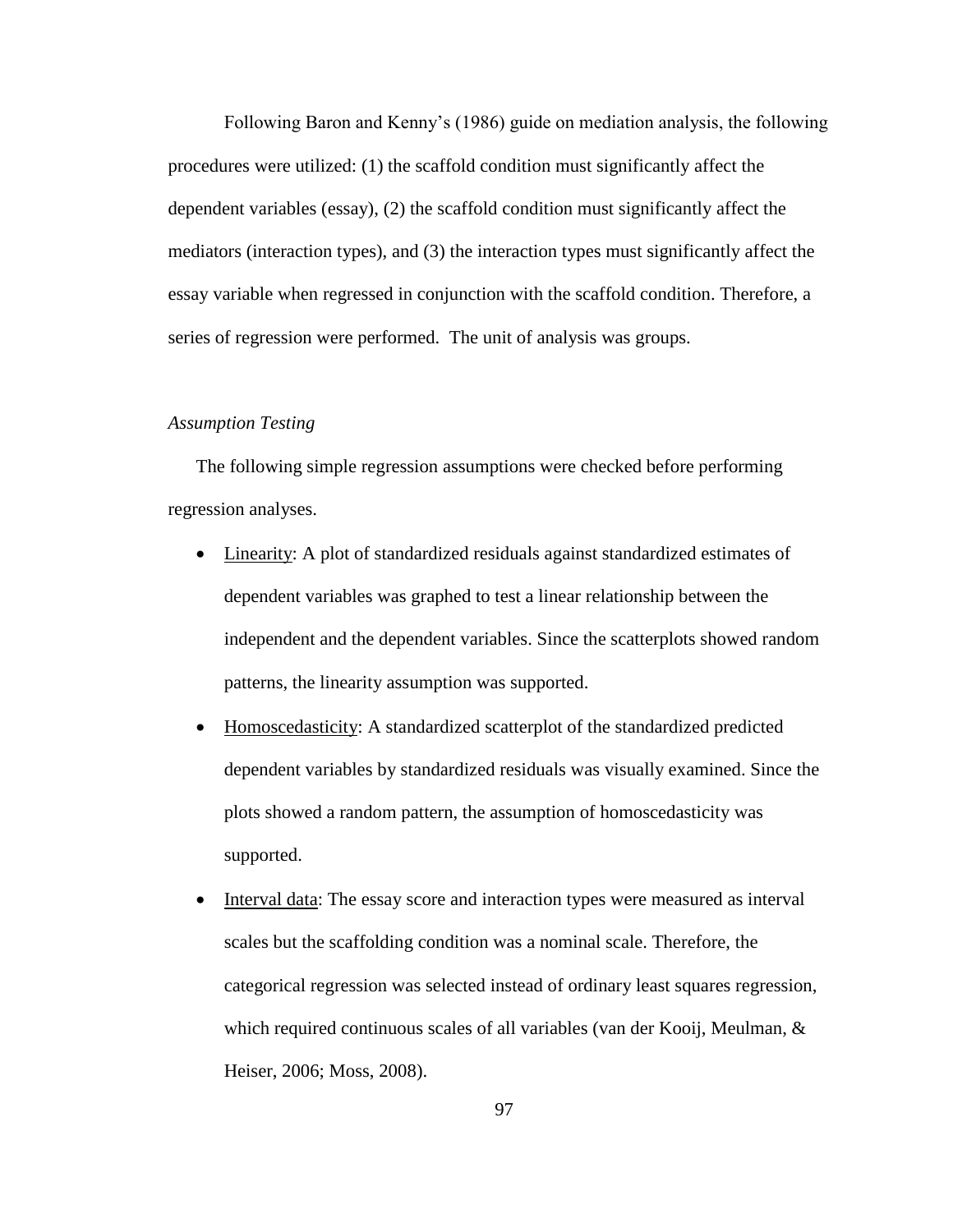## *Results*

Three separate sets of mediation analysis were performed, having each interaction type as a mediator. The regression results indicated that the scaffolding condition was not correlated with the essay score (see Table 23). The scaffolding condition was not correlated with all categories of interaction types (conversation, active learning, and creative conflict) (see Table 24). Each interaction types had no correlation with the essay score when the scaffolding condition was controlled (see Table 25). Since the steps suggested by Kenny, Kashy, and Bolger (1998) for mediation analysis were not met, it suggested no mediation among these variables.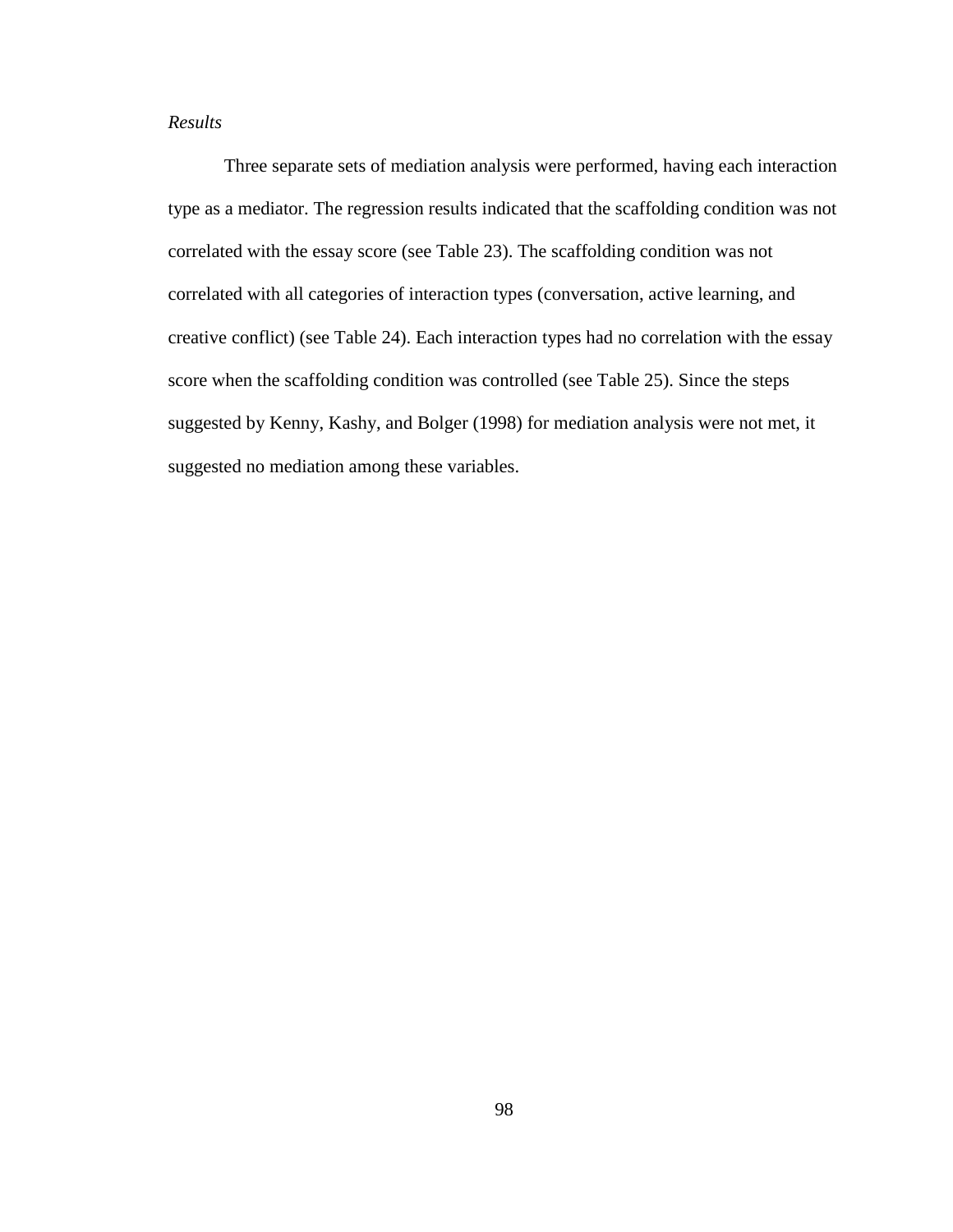|            | Sum of<br>Squares | df | Mean Square | F   | Sig. |
|------------|-------------------|----|-------------|-----|------|
| Regression | .18               | 3  | .06         | .05 | .98  |
| Residual   | 28.82             | 25 | 1.15        |     |      |
| Total      | 29.00             | 28 |             |     |      |

Table 23 *ANOVA for the Regression Equation, Scaffolding Condition on Essay*

Table 24

*ANOVA for the Regression Equation, Scaffolding Condition on Interaction Types*

|                          | Sum of<br>Squares | df | Mean Square                       | F   | Sig. |  |  |  |
|--------------------------|-------------------|----|-----------------------------------|-----|------|--|--|--|
|                          |                   |    | outcome: Conversation             |     |      |  |  |  |
| Regression               | 1.49              | 3  | .496                              | .45 | .719 |  |  |  |
| Residual                 | 27.51             | 25 | 1.10                              |     |      |  |  |  |
| Total                    | 29.00             | 28 |                                   |     |      |  |  |  |
| outcome: Active learning |                   |    |                                   |     |      |  |  |  |
| Regression               | 2.51              | 3  | .84                               | .79 | .51  |  |  |  |
| Residual                 | 26.49             | 25 | 1.06                              |     |      |  |  |  |
| Total                    | 29.00             | 28 |                                   |     |      |  |  |  |
|                          |                   |    | <b>Outcome: Creative conflict</b> |     |      |  |  |  |
| Regression               | .58               | 3  | .19                               | .17 | .92  |  |  |  |
| Residual                 | 28.42             | 25 | 1.14                              |     |      |  |  |  |
| Total                    | 29.00             | 28 |                                   |     |      |  |  |  |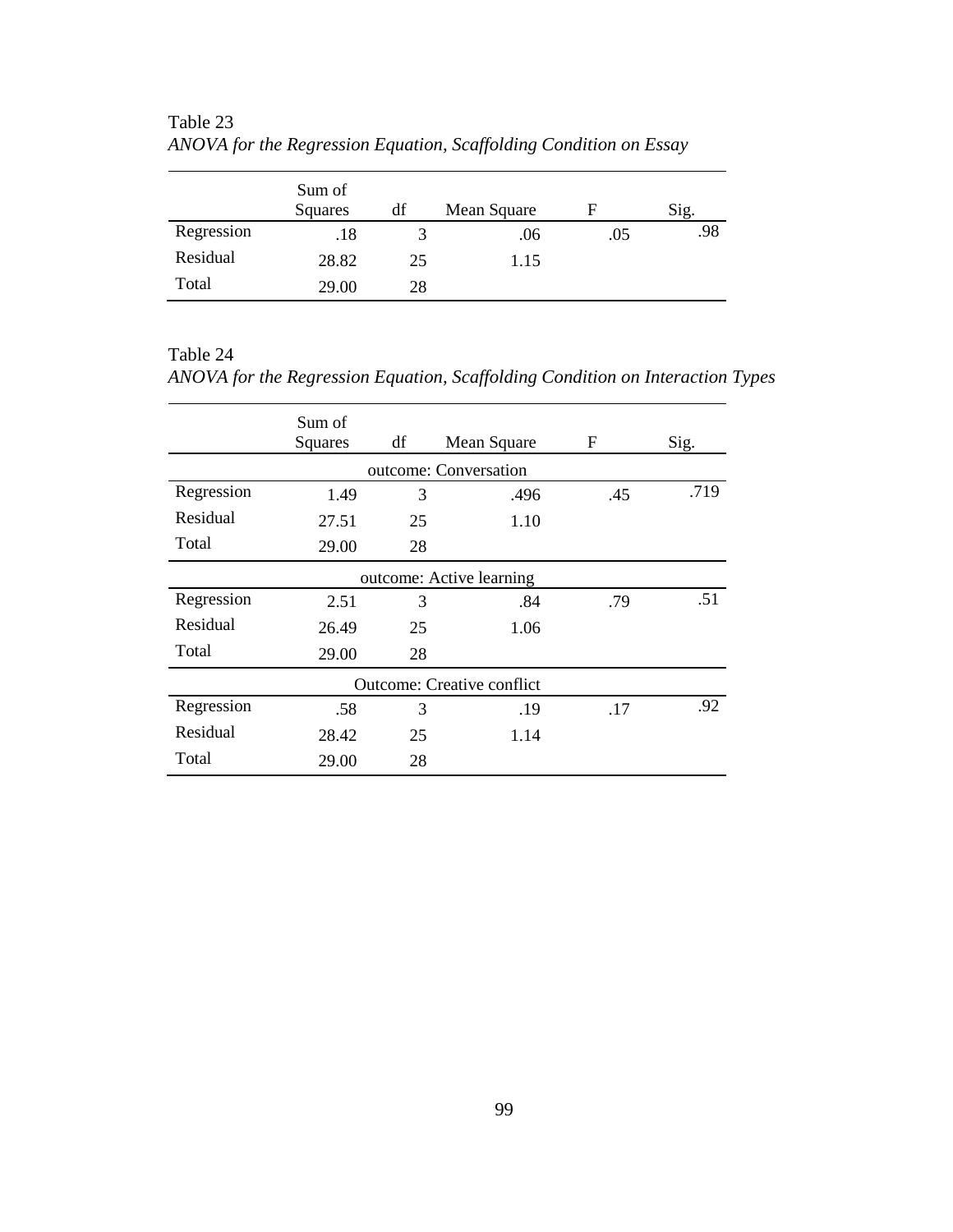Table 25

|                                                       | Sum of<br>Squares | df | Mean Square                                             | F   | Sig. |  |  |  |
|-------------------------------------------------------|-------------------|----|---------------------------------------------------------|-----|------|--|--|--|
|                                                       |                   |    | predictors: Conversation and scaffolding condition      |     |      |  |  |  |
| Regression                                            | 1.02              | 4  | .22<br>.26                                              |     | .93  |  |  |  |
| Residual                                              | 27.98             | 24 | 1.17                                                    |     |      |  |  |  |
| Total                                                 | 29.00             | 28 |                                                         |     |      |  |  |  |
| predictors: Active learning and scaffolding condition |                   |    |                                                         |     |      |  |  |  |
| Regression                                            | 1.29              | 4  | .32                                                     | .28 | .89  |  |  |  |
| Residual                                              | 27.71             | 24 | 1.16                                                    |     |      |  |  |  |
| Total                                                 | 29.00             | 28 |                                                         |     |      |  |  |  |
|                                                       |                   |    | predictors: Creative conflict and scaffolding condition |     |      |  |  |  |
| Regression                                            | 1.91              | 4  | .48                                                     | .42 | .79  |  |  |  |
| Residual                                              | 27.09             | 24 | 1.13                                                    |     |      |  |  |  |
| Total                                                 | 29.00             | 28 |                                                         |     |      |  |  |  |

*ANOVA for the Regression Equation, Scaffolding Condition and Interaction Types on Essay*

# Research Question 7

Does the level of interaction mediate the relation between scaffold conditions and group performance?

This research question examined the mechanism that underlies the relationship between the scaffolding condition and the group performance the level of interaction was accounted for. It aimed to explain whether the scaffolding condition had a direct causal relationship with the group performance or the scaffolding condition caused the level of interaction, which in turn caused the group performance. The independent variable was scaffolding condition. The dependent variable was the essay score. The mediators were the level of interaction.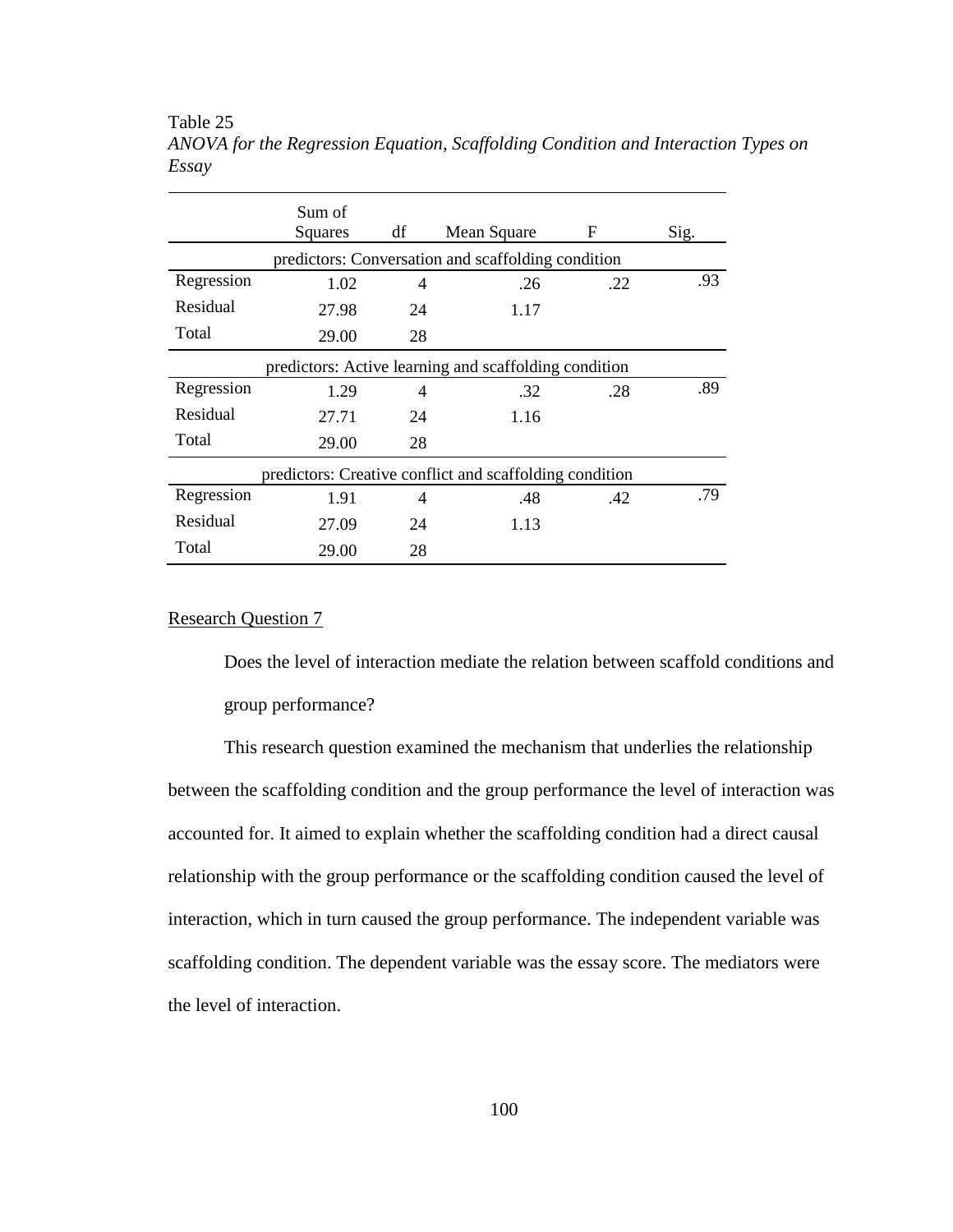To test the research question, the procedures suggested by Baron and Kenny (1986) were used as a guideline to examine the mediation effect. In order to perform mediation analysis, three conditions should be met: (a) the scaffold condition must significantly affect the dependent variables (essay), (b) the scaffold condition must significantly affect the mediators (level of interaction), and (c) the level of interaction must significantly affect the essay variable when regressed in conjunction with the scaffold condition. Therefore, a series of regression were performed. The unit of analysis was groups.

## *Assumption Testing*

The following simple regression assumptions were checked before performing regression analysis.

- Linearity: A plot of standardized residuals against standardized estimates of dependent variables was graphed to test a linear relationship between the independent and the dependent variables. Since it showed a random pattern, the linearity assumption was assuported.
- Homoscedasticity: A standardized scatterplot of the standardized predicted dependent variables by standardized residuals was visually examined. Since the plots showed a random pattern, the assumption of homoscedasticity was supported.
- Interval data: Essay score and level of interaction were measured as interval scales but the scaffolding condition was a nominal scale. To accommodate the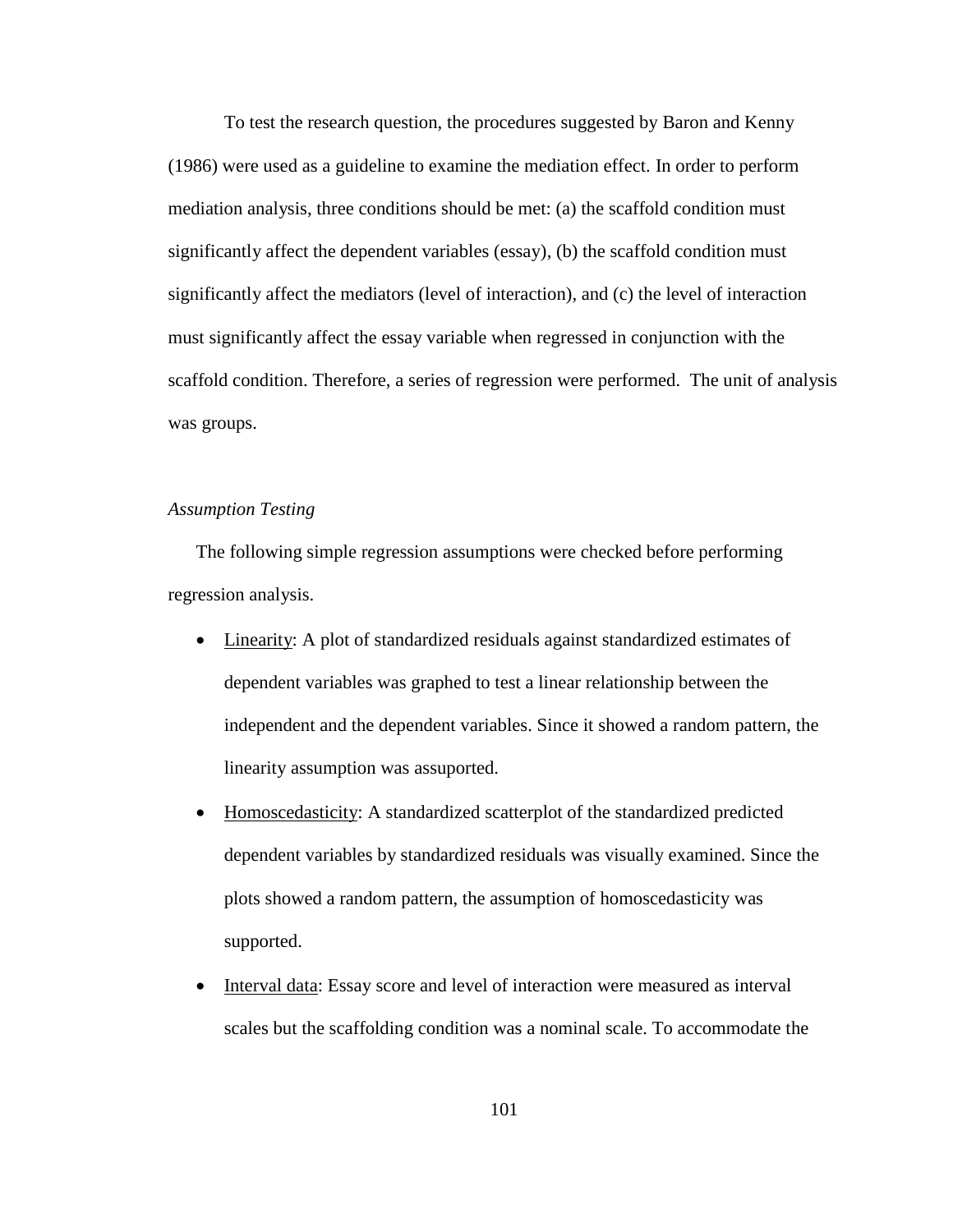nominal data, the categorical regression was selected (van der Kooij, Meulman, & Heiser, 2006; Moss, 2008).

## *Results*

Three separate sets of mediation analysis were performed, having each type of level of interaction as a mediator. The regression results indicated that the scaffolding condition was not correlated with the essay score (see Table 26) and all types of level of interaction (AvgPostingCount, AvgPostingLength, and AvgViewedPosting) (see Table 27). Each level of interaction had no correlation with the essay score when the scaffolding condition was controlled (see Table 28). Since the steps suggested by Kenny, Kashy, and Bolger (1998) for mediation analysis were not met, it suggested no mediation among these variables.

|            | Sum of<br>Squares | df | Mean Square |     | Sig. |
|------------|-------------------|----|-------------|-----|------|
| Regression | .18               | 3  | .06         | .05 | .98  |
| Residual   | 28.82             | 25 | 1.15        |     |      |
| Total      | 29.00             | 28 |             |     |      |

Table 26 *ANOVA for the Regression Equation, Scaffolding Condition on Essay*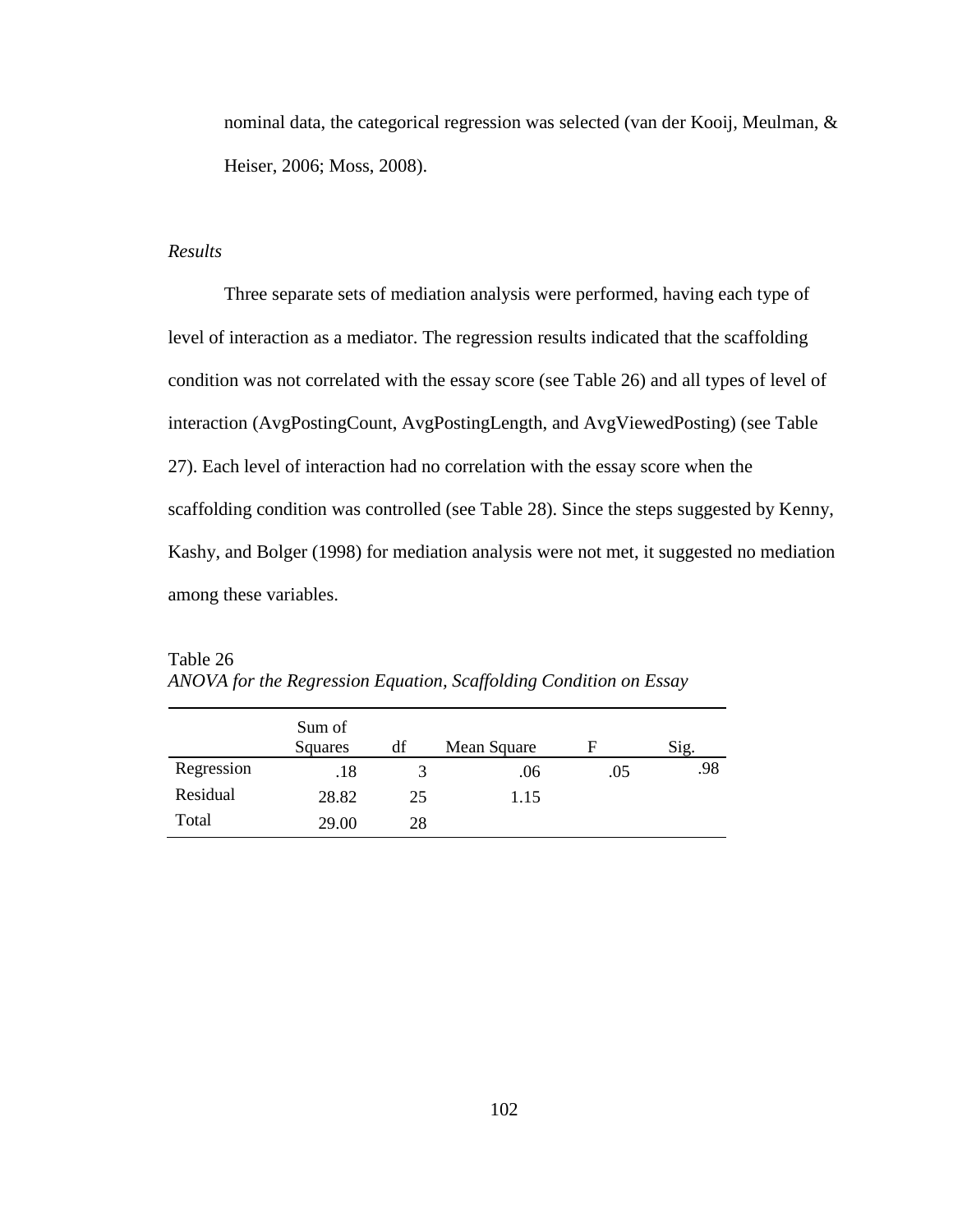|                           | Sum of<br>Squares | df | Mean Square               | F    | Sig. |  |  |  |
|---------------------------|-------------------|----|---------------------------|------|------|--|--|--|
|                           |                   |    | outcome: AvgPostingCount  |      |      |  |  |  |
| Regression                | .21               | 3  | .07                       | .06  | .98  |  |  |  |
| Residual                  | 28.79             | 25 | 1.15                      |      |      |  |  |  |
| Total                     | 29.00             | 28 |                           |      |      |  |  |  |
| outcome: AvgPostingLength |                   |    |                           |      |      |  |  |  |
| Regression                | 4.10              | 3  | 1.37                      | 1.37 | .28  |  |  |  |
| Residual                  | 24.90             | 25 | .99                       |      |      |  |  |  |
| Total                     | 29.00             | 28 |                           |      |      |  |  |  |
|                           |                   |    | outcome: AvgViewedPosting |      |      |  |  |  |
| Regression                | 7.11              | 3  | 2.37                      | 2.71 | .07  |  |  |  |
| Residual                  | 21.89             | 25 | .88                       |      |      |  |  |  |
| Total                     | 29.00             | 28 |                           |      |      |  |  |  |

Table 27 *ANOVA for the Regression Equation, Scaffolding Condition on Level of Interaction*

Table 28

*ANOVA for the Regression Equation, Scaffolding Condition and Level of Interaction on Essay*

|                                                        | Sum of<br>Squares | df              | Mean Square                                            | F   | Sig. |  |  |  |
|--------------------------------------------------------|-------------------|-----------------|--------------------------------------------------------|-----|------|--|--|--|
|                                                        |                   |                 | predictors: AvgPostingCount and scaffolding condition  |     |      |  |  |  |
| Regression                                             | 1.49              | .37<br>.32<br>4 |                                                        | .86 |      |  |  |  |
| Residual                                               | 27.51             | 24              | 1.15                                                   |     |      |  |  |  |
| Total                                                  | 29.00             | 28              |                                                        |     |      |  |  |  |
| predictors: AvgPostingLength and scaffolding condition |                   |                 |                                                        |     |      |  |  |  |
| Regression                                             | .32               | 4               | .08                                                    | .07 | .99  |  |  |  |
| Residual                                               | 28.68             | 24              | 1.20                                                   |     |      |  |  |  |
| Total                                                  | 29.00             | 28              |                                                        |     |      |  |  |  |
|                                                        |                   |                 | predictors: AvgViewedPosting and scaffolding condition |     |      |  |  |  |
| Regression                                             | .19               | 4               | .05                                                    | .04 | .99  |  |  |  |
| Residual                                               | 28.81             | 24              | 1.20                                                   |     |      |  |  |  |
| Total                                                  | 29.00             | 28              |                                                        |     |      |  |  |  |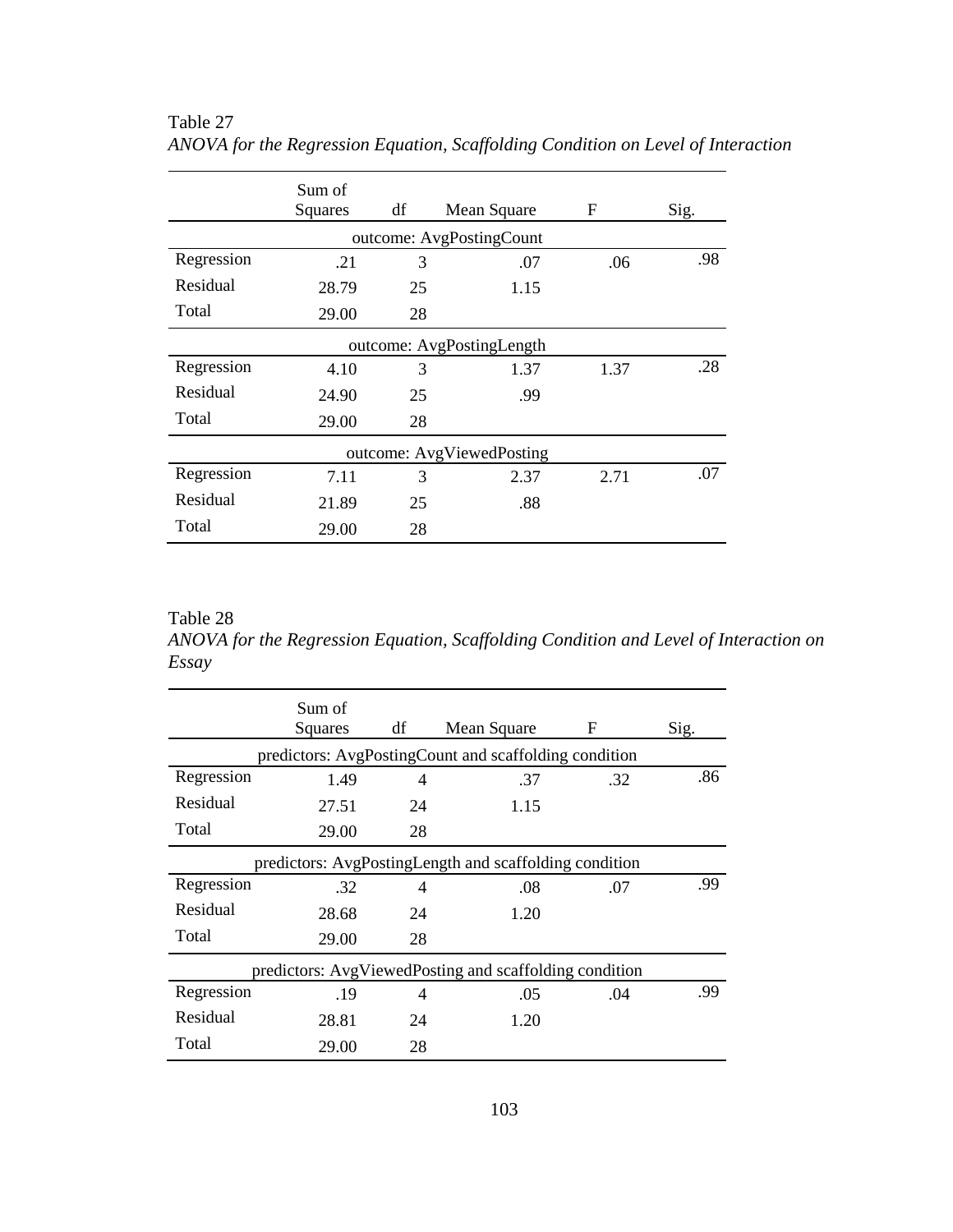#### Research Question 8

Overall, what are the best explanations of performance and satisfaction in an online cooperative group?

This research question examined what variables correlated with participants' performance and satisfaction in an online collaborative group. To answer this research question, Pearson"s correlation coefficient analysis was used to test whether there was any relationship between other variables to the essay score or participants" satisfaction.

#### *Assumption testing*

The following assumptions were checked before performing correlation analysis.

- Normality: Both skewness and kurtosis were verified for the data set that indicated that data were normally distributed. Skewness was within the acceptable range of  $-2.0$  to  $+2.0$  and kurtosis was within the acceptable range of  $-5.0$  to  $+5.0$ (Kendall & Stuart, 1966). Therefore, the assumption of normality was met for all variables.
- Linearity: A plot of standardized residuals against standardized estimates of dependent variables was graphed to test a linear relationship between the independent and the dependent variables. Since it showed a random pattern, the linearity assumption was supported.
- Homoscedascity: A standardized scatterplot of the standardized predicted dependent variables by standardized residuals was graphed. Since the plots showed a random pattern, the assumption of homoscedasticity was supported.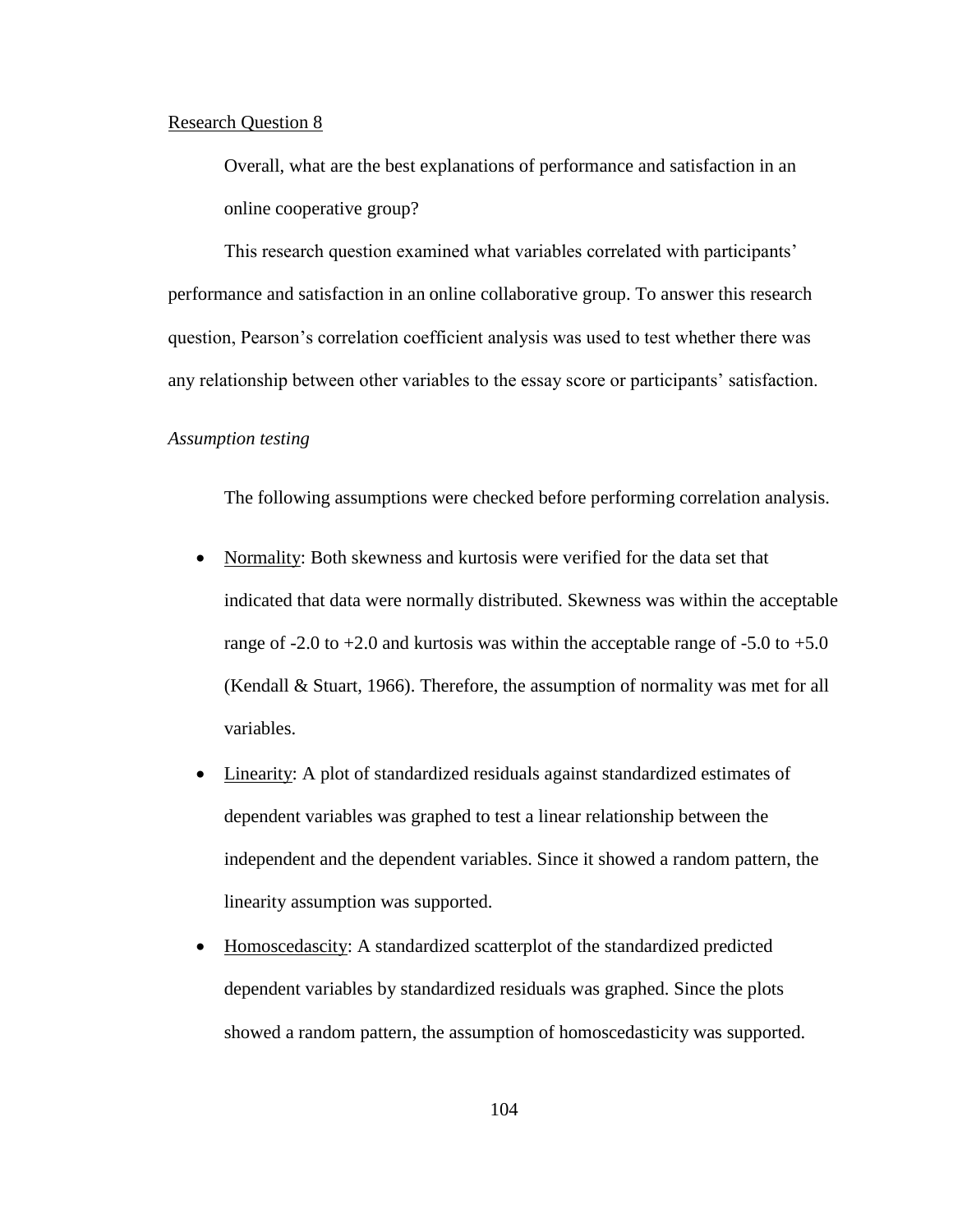Interval data: All variables were measured as interval scales. Therefore, this assumption was met.

Since data are interval and normally distributed, Pearson's correlation coefficient was used.

#### *Results*

The result showed that perceived social ability had a moderate positive relationship with the participants' satisfaction, with a coefficient of  $r = .580$  at  $p < .01$ . This indicated that social ability accounted for 33.64 % of the variability  $(R^2)$  in participants' satisfaction in an online cooperative group. Further examination of social ability subscales showed peer social presence had a strong positive correlation (*r* = .787, *p* < .01) and social navigation had a moderate positive correlation (*r* = .438, *p* < .01) with the participants" satisfaction. In examining the relationship between social ability and satisfaction subscales, social ability was shown to have a weak positive correlation with the solution satisfaction ( $r = .349$ ,  $p < .01$ ) and a moderate positive correlation with process satisfaction ( $r = .650$ ,  $p < .01$ ).

For student performance, the result indicated no significant correlations between the essay score and interaction behavior (interaction types and level of interaction) both at .05 and the .01 level (see Table 30).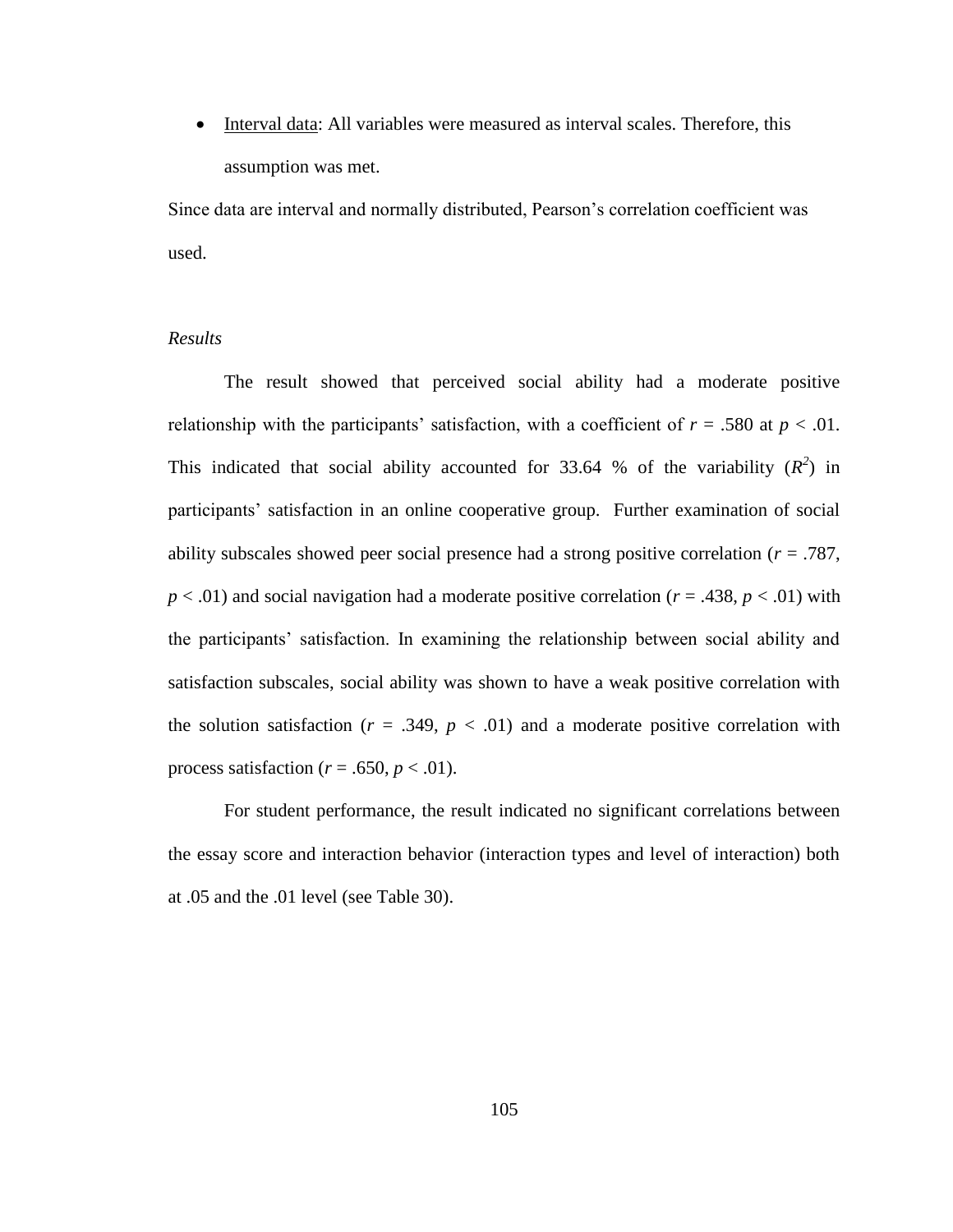|                | <b>ISP</b> | SN        | <b>SS</b>   | <b>PS</b>   | Social<br>ability | Satisfaction                         |
|----------------|------------|-----------|-------------|-------------|-------------------|--------------------------------------|
| <b>PSP</b>     | $.391**$   | $.584***$ | $.566^{**}$ | $.824***$   | $.820**$          | $.787**$                             |
| <b>ISP</b>     |            | $.627**$  | .007        | .221        | $.785***$         |                                      |
| SN             |            |           | .236        | $.510^{**}$ | $.883***$         | $.149$<br>$.438^{**}$<br>$.870^{**}$ |
| <b>SS</b>      |            |           |             | $.665***$   | $.349***$         |                                      |
| <b>PS</b>      |            |           |             |             | $.650**$          | $.947***$                            |
| Social ability |            |           |             |             |                   | $.580^{**}$                          |

Table 29 *Pearson Correlation Matrix among social ability and satisfaction (N=60)*

\*\* Correlation is significant at the 0.01 level

#### Table 30

*Pearson Correlation Matrix among Interaction Types, Level of Interaction, and Essay (N=29)*

|                                                                                     | AvgPosting | AvgPosting<br>Length | AvgViewed<br>Posting | Conver<br>sation            | Active<br>Learning               | Creative<br>Conflict                                |
|-------------------------------------------------------------------------------------|------------|----------------------|----------------------|-----------------------------|----------------------------------|-----------------------------------------------------|
| Essay                                                                               | $-173$     | $-.030$              | .006                 | $-160$                      | $-.209$                          | $-.238$                                             |
| AvgPosting<br>AvgPostingLength<br>AvgViewedPostin<br>Conversation<br>ActiveLearning |            | $-.522$ **           | .011<br>$.372^{*}$   | $.627**$<br>$-.138$<br>.240 | $.512**$<br>.206<br>.229<br>.344 | $.549**$<br>$-0.017$<br>.255<br>$.447*$<br>$.596**$ |

\*\* Correlation is significant at the 0.01 level

\* Correlation is significant at the 0.05 level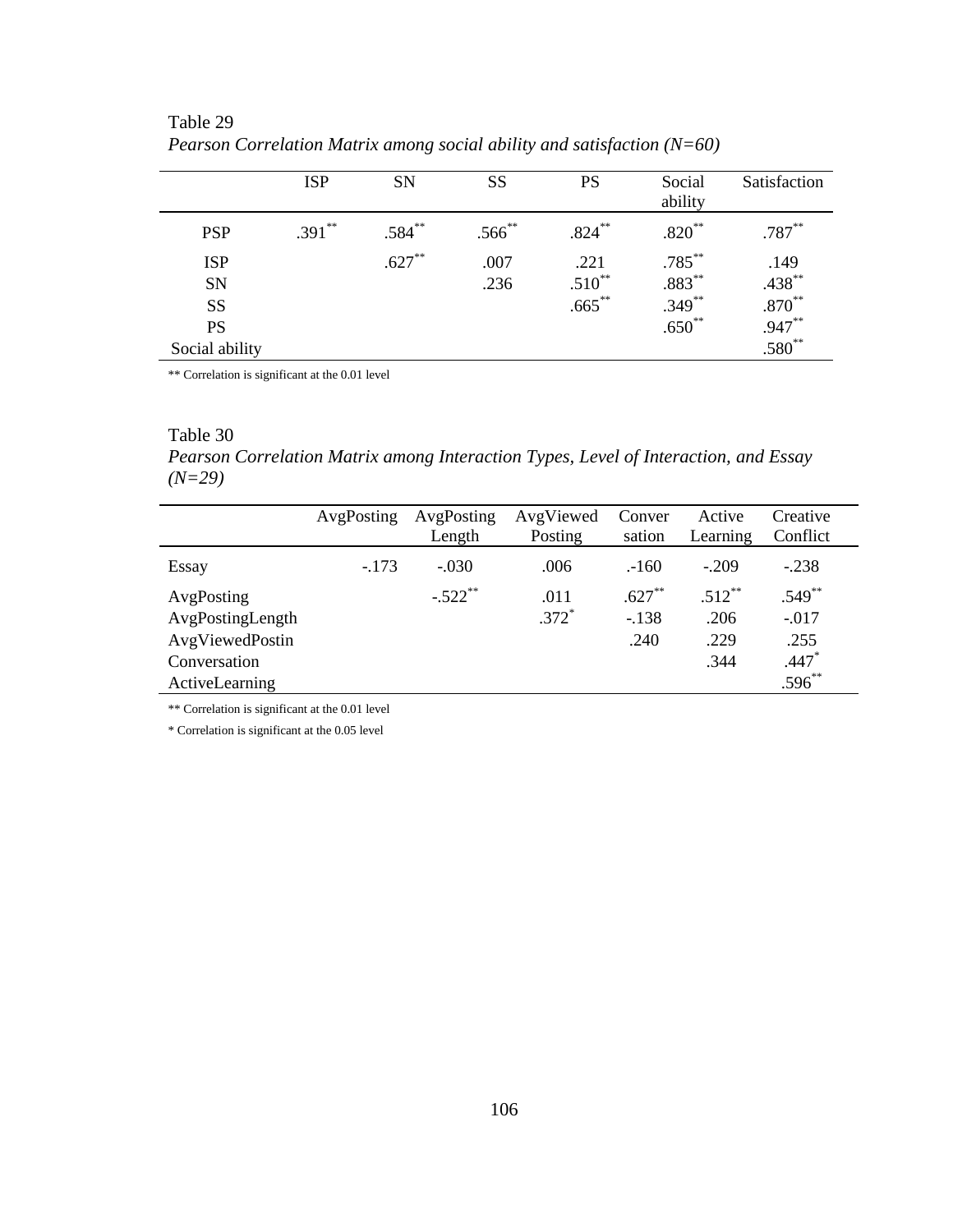# **CHAPTER SUMMARY**

Using both quantitative and qualitative approaches to analyze data and to answer the research questions for this study, the summary of the results are as follows. From a series of ANOVAs, there were no statistically significant differences between scaffolding condition in group performance (essay), social experiences (social ability and satisfaction), and interaction behavior (level of interaction and interaction types) in online cooperative groups. However, there was a positive moderate correlation between students" perceived satisfaction and social ability.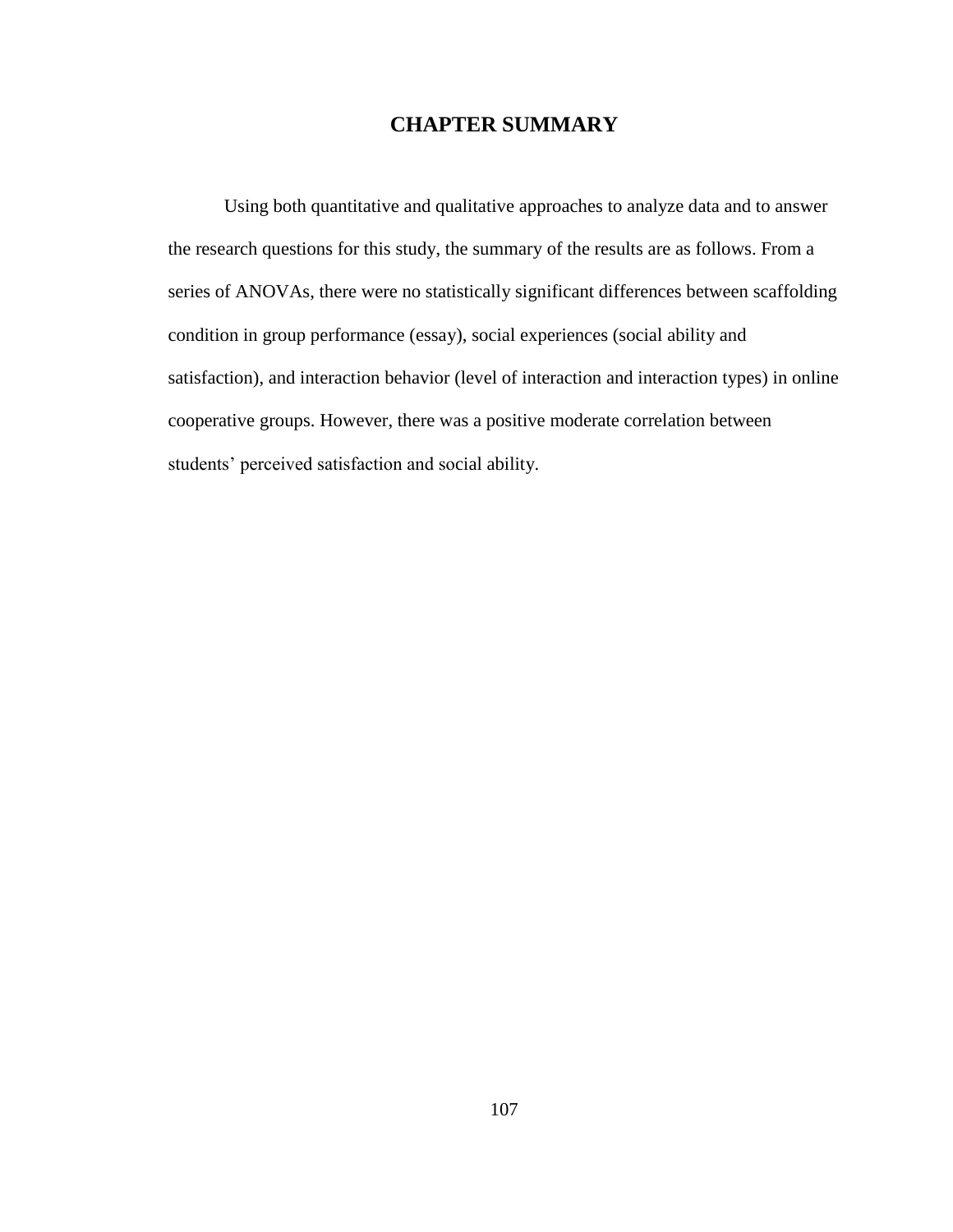# **CHAPTER 5 DISCUSSION**

This chapter discusses and interprets the results presented in Chapter 4. The organization of this chapter is as follows: summary of the study, summary of findings, discussion, limitations of the study, implications for researchers and educators, recommendations for future studies, and conclusions.

# **Summary of the Study**

As online learning has become increasingly prevalent as an alternative educational mode in higher education, educators and researchers have adopted instructional approaches which have been proven successful in traditional face to face classrooms for trial in online contexts expecting similar successful outcomes. One prominent approach is collaborative learning, which has been recognized as an effective instructional method that positively contributes to students' learning and achievement (Krol et al., 2004; Lou et al., 2001; Schroeder, 2007; Slavin et al., 2003). However, a body of research has shown that simply putting students to work together does not guarantee that individuals in a group automatically collaborate (e.g. Cohen, 1994) especially in online classes where students are rarely asked to construct knowledge collaboratively (Mandl et al, 1996), and a reduction of social cues often makes collaboration more difficult in computer-mediated communication (CMC) environment.

Research indicates that providing some amount of structuring may help teams achieve effective collaboration (Kollar et al., 2003; Lipponen, 2000; Weinberger et al.,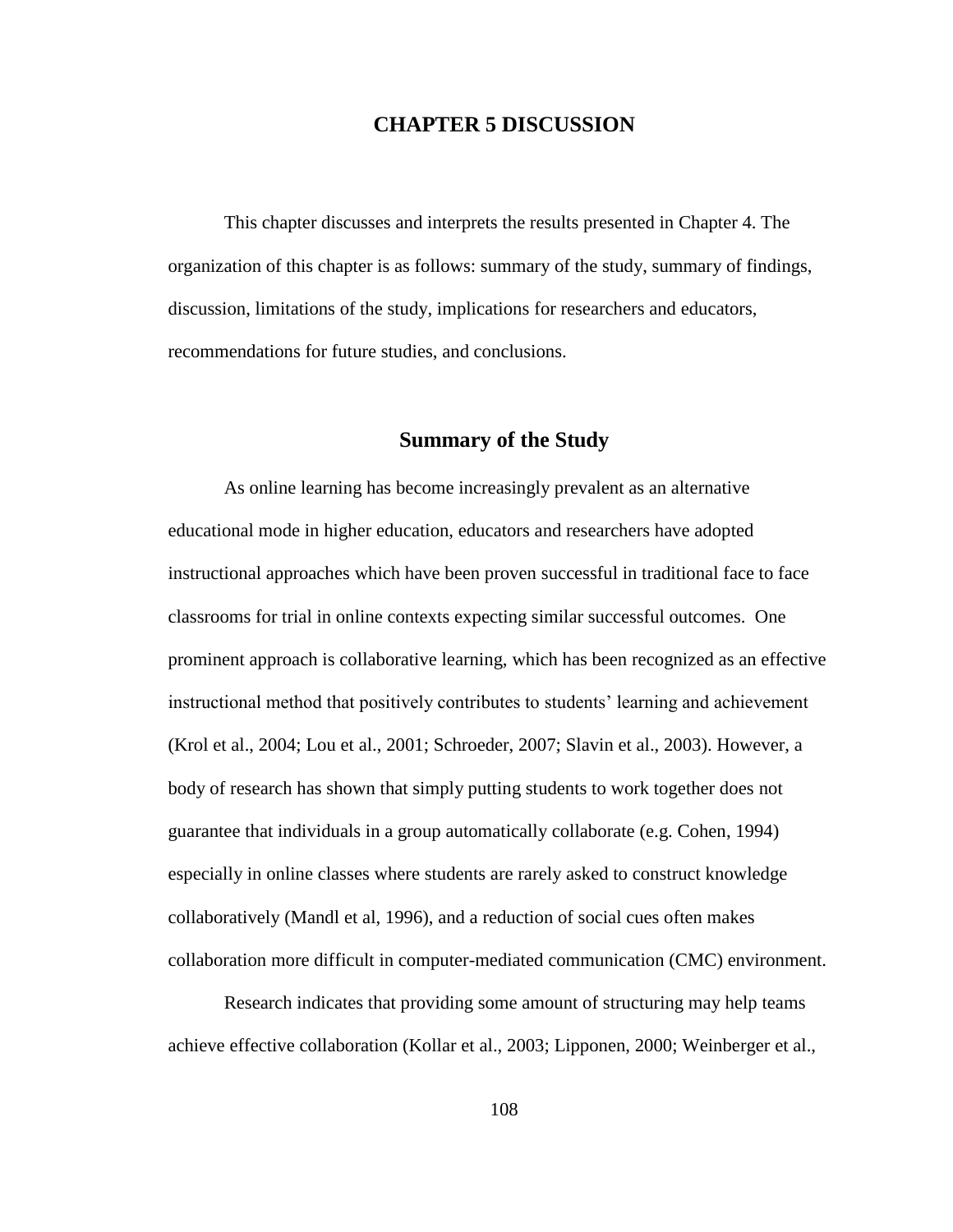2005). Among numerous approaches to scaffolded collaboration, instructional designbased (distributed learning resources) and management-based scaffolding techniques (instructor"s feedback) (as classified in a taxonomy of scaffolding methods by Zumbach, Schonemann, and Reimann, 2005) have been used in traditional classrooms and have been shown to have positive effects. Early laboratory research (e.g. Komis et al., 2003; Muehlenbrock, 2001; Zumbach et al., 2006) results show that these scaffolding techniques may effectively enhance collaborative behavior and learning when used in computer-mediated settings as well. This study attempted to apply the techniques to a fully online learning environment and determine their impacts on groups" interaction behavior, social experiences, and a group performance.

In summary, the purpose of this study was to compare how different types of scaffolding techniques (distributed learning resources, instructor"s feedback, and combination of distributed learning resources and instructor"s feedback) would affect the group performance, interaction behavior, and social experiences. It also sought to identify factors that influence student's perceived satisfaction and performance in an asynchronous online collaborative group.

The study adopted a quantitative approach employing a between-group post-test only experimental design. The study was conducted in a fully online course using the "9467 Technology to Enhance Learning" course in the School of Information Science and Learning Technologies in Summer 2009. The majority of participants were master's degree students who were classroom teachers or had education related professions. The data collection phase lasted for two weeks. It occurred during week 3 and week 4 of the class. Participants were randomly assigned to groups of two or three members. Each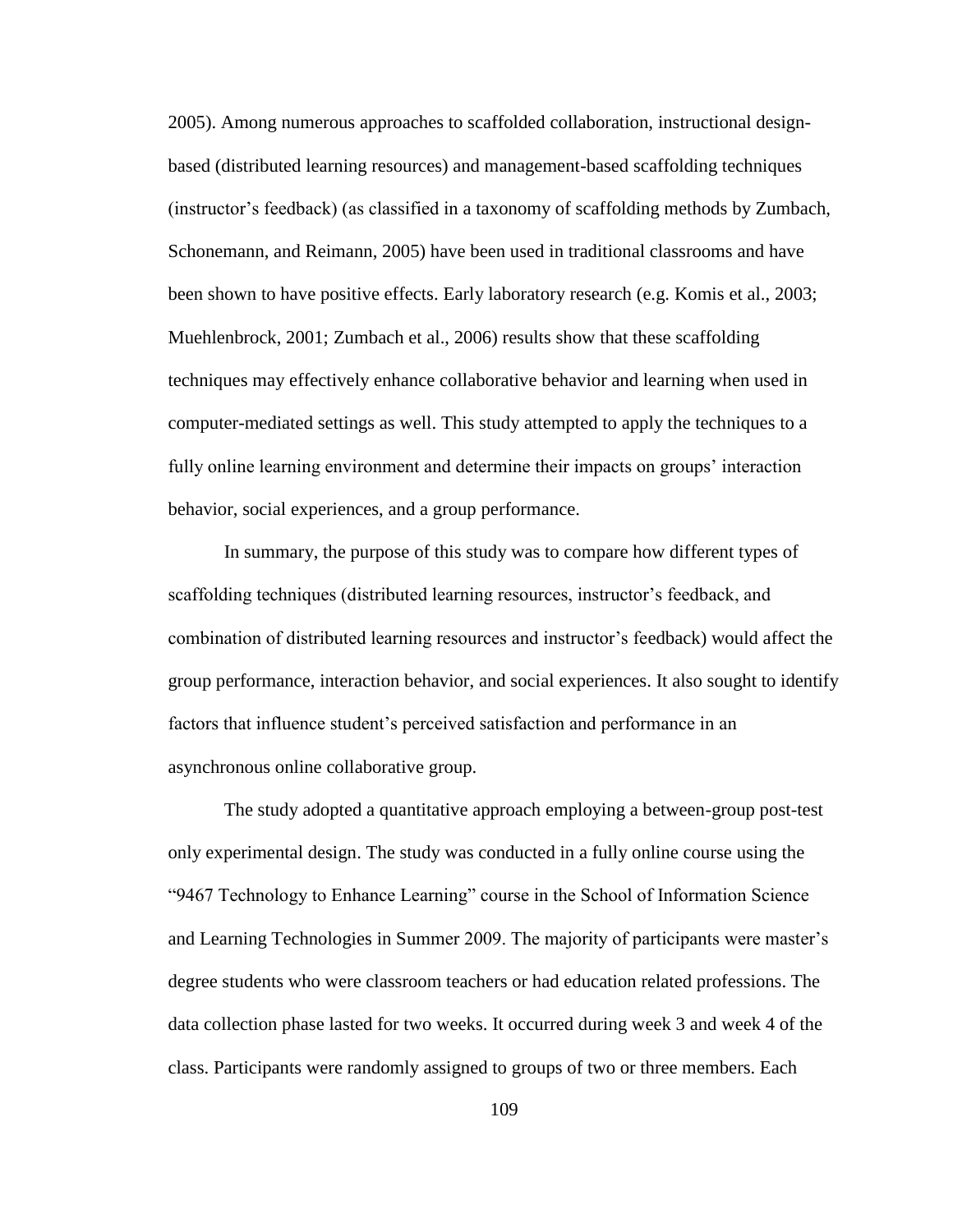group was randomly assigned to one of four scaffolding conditions; 15 participants (seven groups) were in the distributed learning resources group, 18 participants (nine groups) were in the instructor"s feedback group, 13 participants (six groups) were in the combined scaffolding group, and 14 participants (seven groups) were in a control group. Individuals received assigned readings and worked in private discussion groups to discuss the case and write the group essay.

Four sets of data were collected during the period that participants collaboratively worked in groups and after the collaboration: (a) group essay score, (b) discussion logs which captured interaction behavior during collaboration processes, (c) social ability survey data that evaluated participants' social ability experience, (d) satisfaction survey data that reported participants" satisfaction in solution and process satisfaction.

# **Summary of Findings**

The key findings for each research questions are summarized as follows. Effects on measured outcomes

## *Group performance (Essay)*

It was hypothesized that groups with combined scaffolding would perform better than other groups, while groups with any form of scaffolding, either the distributed learning resources or the instructor"s feedback, would perform better than the control group. The data analysis on group performance yielded no significant statistical differences in group performance as measured by the group essay among four scaffolding groups.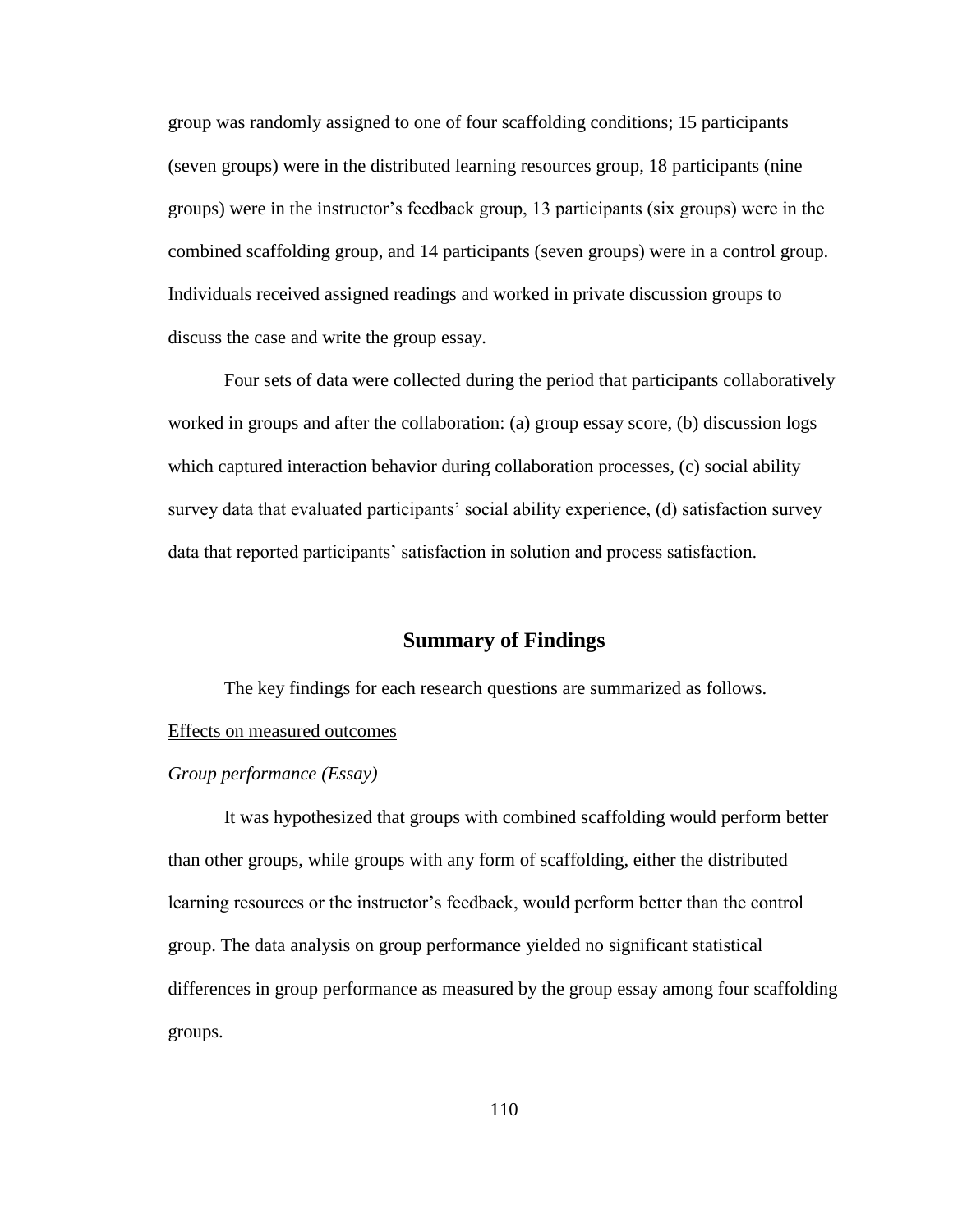#### *Social ability*

It was expected that differences in social ability would exist favoring the scaffolding groups over the control group. Specifically, participants with combined scaffolding would perceive the highest social ability, followed by the distributed learning resources group and the instructor"s feedback group. However, the results indicated that there were no significant statistical differences in perceived social ability and its subscales.

#### *Satisfaction*

It was hypothesized that there would be differences in satisfaction assessed as process and outcome satisfaction based on scaffolding groups. Participants in the combined scaffolding group would report having the highest satisfaction, both in process satisfaction and solution satisfaction, while the distributed learning resources and the instructor"s feedback groups would have higher satisfaction than the control group. Findings show no significant statistical differences in satisfaction, either in solution satisfaction or process satisfaction, among four scaffolding conditions.

#### *Interaction behavior*

Expectations were that groups with combined scaffolding would have the most effective interaction behavior as measured by level of interaction and interaction types, while groups receiving any forms of scaffolding, either distributed learning resources or instructor"s feedback, would have better interaction when compared to the control group. Results show no differences in the interaction behavior. There were no significant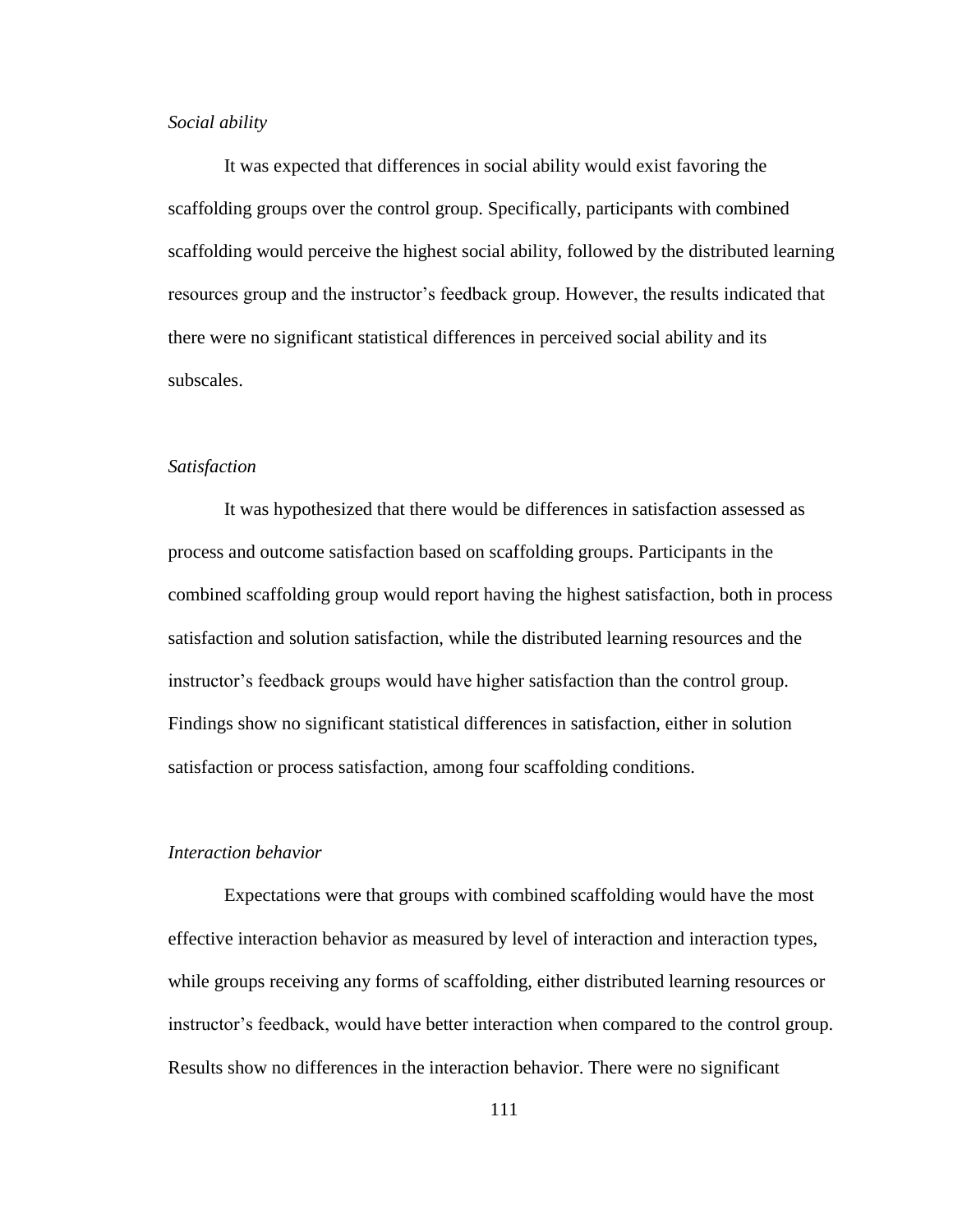statistical differences in level of interaction measured as average posting count, average posting length, and average viewed postings. Additionally, there were no significant differences in interaction types (Conversation skill, Active Learning skill, and Creative Conflict skill).

#### Mediation effects

In the study, it was expected that social ability would mediate a causal relationship between the scaffolding condition and satisfaction, while the causal relationship between the scaffolding condition and group performance would be mediated by interaction behavior, level of interaction and interaction types. Findings on mediation analysis indicate no statistical causal relationship can be established among the initial variable (scaffolding condition) and the outcome variables (satisfaction and group performance) or the mediators (social ability and interaction behavior). Therefore, mediation could not be statistically detected.

#### Relations to satisfaction and group performance

Prior expectations were that social ability would be related to students' satisfaction, while the level of interaction and interaction types would influence group performance. Findings show that social ability had a moderate positive relationship (*r* = .580) with the participants" satisfaction. However, neither the level of interaction nor the interaction types were related to the group performance.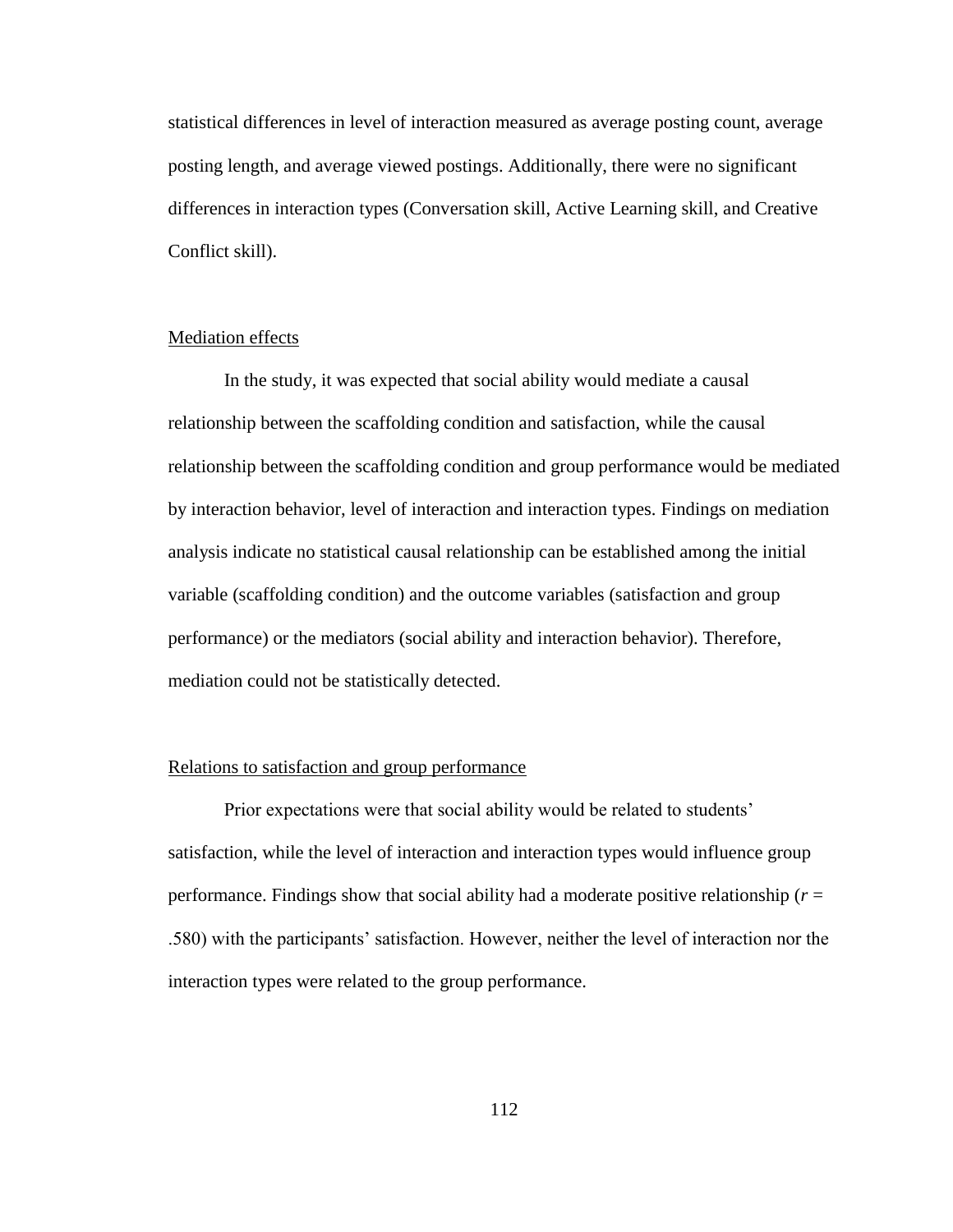#### **Discussion**

#### Effect of scaffolding on group performance in the online cooperative group

Results of the study indicate that there were no statistically significant differences between groups with different scaffolding techniques and their performance on the group essay score. The finding of no differences between types of scaffolds and performance is consistent with some other studies, which reported that using distributed resources had no effect on performance outcome (Komis et al., 2003; Fidas et al., 2005). For example, in a laboratory study to investigate the effect of resource heterogeneity on real-time computer-supported collaborative problem solving among high school students, Komis and colleagues (2003) found that the group with heterogeneous resources produced solutions of similar quality to the group with homogenous learning material.

Similarly, prior studies reported no significant effects of a feedback scaffold in knowledge acquisition (Zumbach et at., 2002). For example, Zumbach and colleagues (2002) conducted a laboratory study on the provision of visual automated feedback based on groups" participation during two hours of using a web-based shared workspace among dyads. The finding showed no significant effect of the treatment on the subjects" knowledge acquisition compared to the control group. Additionally, Zumbach and Reimann (2003) examined two types of feedback-mechanisms (interaction behavior feedback vs. problem-solving processes feedback). Their study indicated that groups that received feedback about problem-solving had better problem solutions than groups with interaction feedback.

A possible explanation for the fact that scaffolds had no effect on the group essay may be due to the fact that the feedback provided by the instructor was on the interaction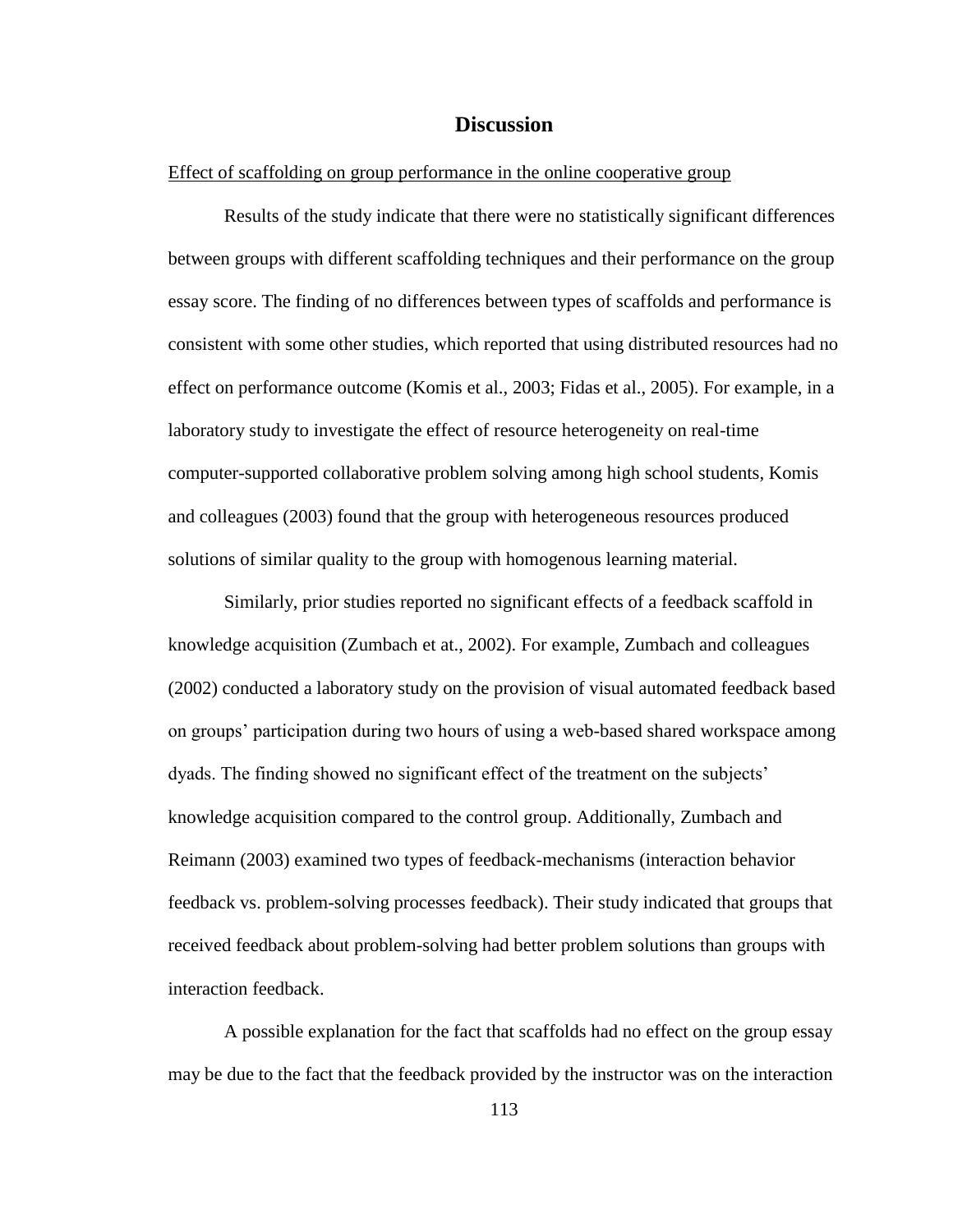behavior rather than focusing on the problem solution. It appears that the type of messages conveyed in the feedback plays an important role in the desired outcomes and stimulate different outcomes. Not all types of feedback will produce a positive effect on the performance outcome. Even when the instructor"s feedback also pointed out to groups to pay attention to planning strategies and revising essays, which has been shown to be correlated to essay quality in prior research (Campbell, Smith, & Brooker, 1998; Freestone, 2009), we did not know if the groups followed the feedback or how well it was acted upon (Higgins, Hartley, & Skelton, 2002; Freestone, 2009), or what kind of revision strategies groups adopted. A body of research suggested that the way students revise the essay is important to the quality of the essay (Campbell et al., 1998). The findings of Hayes (1996) and Hayes, Flower, Schriver, Stratman and Carey (1987) showed that inexperienced university students focused revision activities on problems at or below the sentence level (mechanics) while experienced writers also attended to global problems (restructuring ideas).

Additionally, other individual differences of participants, such as writing skills (Powers, Fowles, & Welsh, 2001; Huddletson, 1954), argumentative skills (Ferretti, Lewis, & Andrews-Weckerly, 2009), and disciplinary variation (North, 2005), may mediate the effects of scaffolding on the essay score. As evidence in the study of Ferretti and colleagues (2009), the structure of students" argumentative strategies was highly predictive of essay quality.

A comparative study by North (2005) suggested that disciplinary variation has an effect on students writing; students with soft science backgrounds produced better quality essays than hard science backgrounds. They explained that prior experience in academic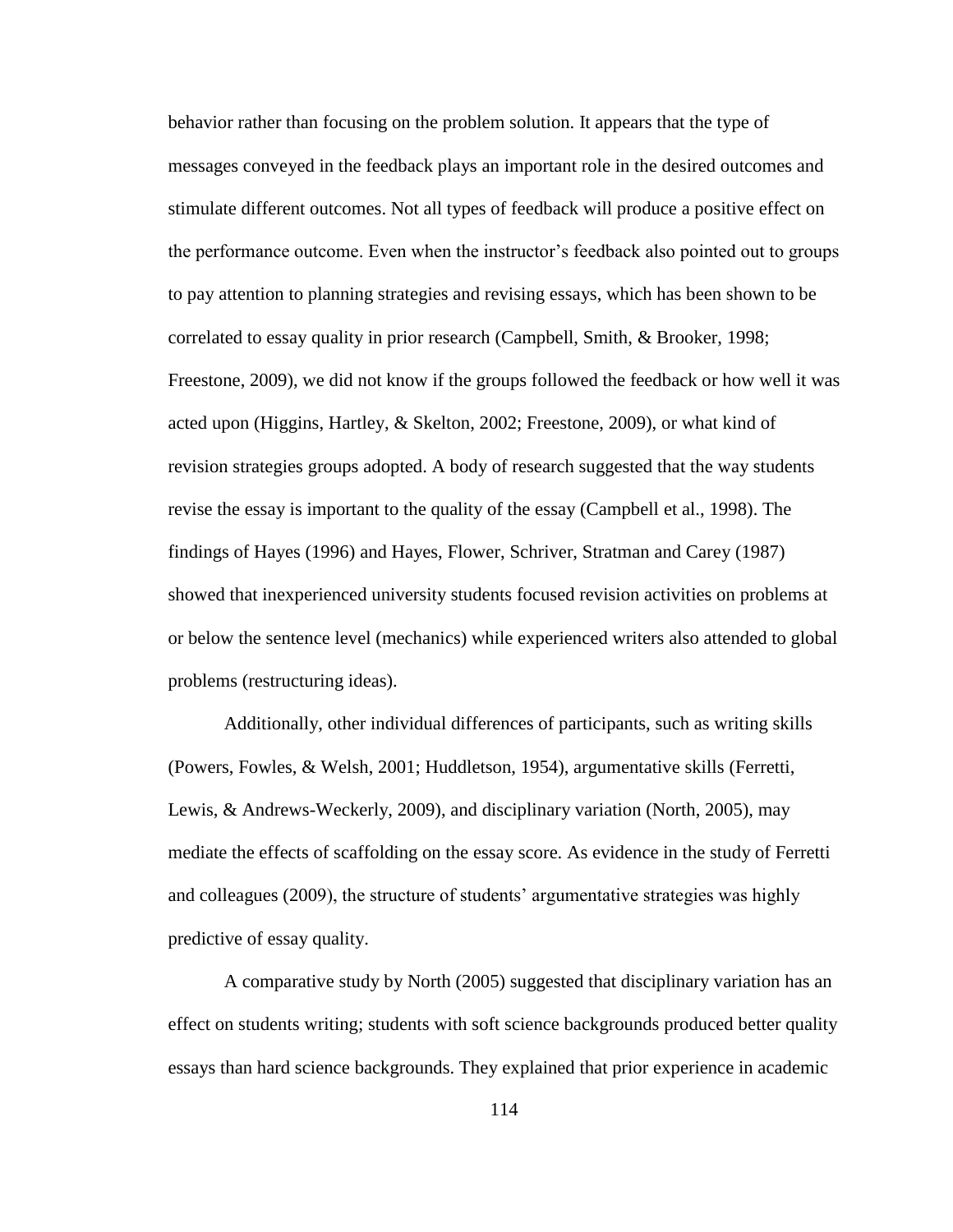writing in soft disciplines (e.g. social science, arts) tend to emphasize critical thinking, oral and written expression, and analysis and synthesis of course content, while hard disciplines tend to emphasize skills in dealing with facts and figures, with little writing required beyond the exposition of experimental results. Therefore, naturally students with soft science backgrounds tend to have better communication skills and consider different aspect of the issues that are important elements in argumentative essays. Considering participants in the current study were teachers and in the field of education, they were more likely to already be competent in writing, and scaffolding for group performance on a writing task may not have much impact on writing performance. Hence, by using only the essay as the criterion to measure performance outcome it may be hard to distinguish the effect of scaffolding on the group performance.

#### Effect of scaffolding on online experiences in the online collaborative group

Findings indicated that none of the scaffolds provided to the online collaborative groups had significant effects on students" online experiences either in satisfaction towards solution and process outcomes or social ability. The results contradicted prior studies in which groups receiving management-based scaffolding (feedback related to members" participation) as feedback while working in groups had better attitudes towards the group climate (Zumbach et al., 2003; Zumbach et al., 2006). An explanation for this discrepancy may be found in previous research and literature indicating that the impact of scaffolding varies by individual learners. As Kollar, Fischer, and Hesse (2006) argued in their review of empirical studies of providing scaffolding to support self-regulation, learners with different characteristics do not benefit equally from the scaffolds. This is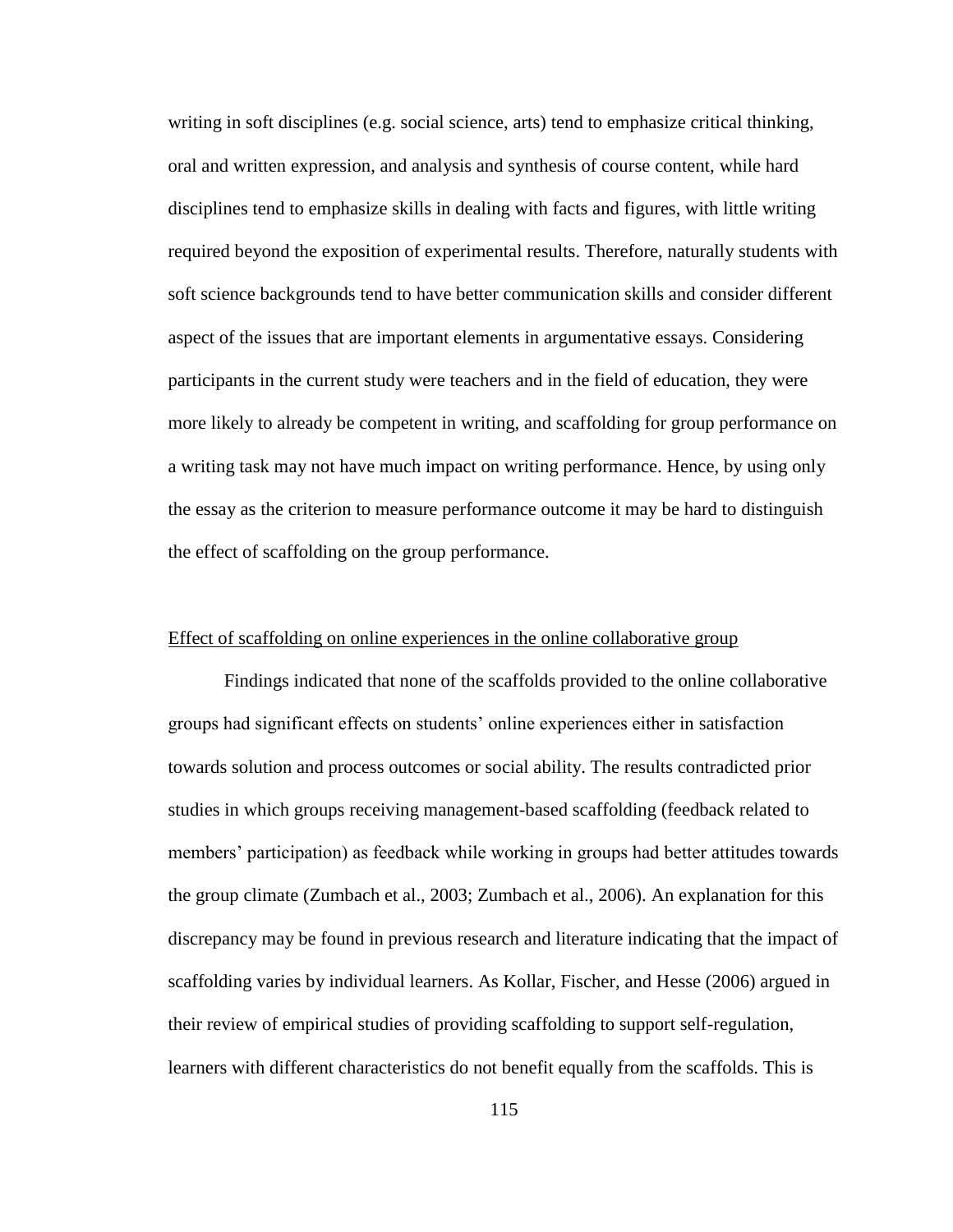further illustrated by a phenomenological study that showed that while learners with a solitary learning style were willing to engage in collaboration and valued the multiple perspectives provided by online discussion with peers, they still preferred individual accomplishment and independent learning activities and disliked being forced into interdependent learning (Ke  $&$  Carr-Chellman, 2006). Their findings are congruent with Liu"s (2008) study that whilst some students enjoyed interacting with other students, other preferred to study independently and keep interaction to a minimum. Along the same line, Sonnenwald and Li (2003) conducted a study on the effect of collaborative computer-mediated delivery systems on social interaction preferences (cooperative, competitive, or individualistic). In their study, dyads collaboratively worked to conduct science labs using the nanoManipulator remotely. The results suggested that students with stronger individualistic learning style preference, and students working with another student with a strong individualistic learning style preference, reported more negative perceptions when observing and learning about the system from his or her partner when collaborating remotely. Also, Stahl et al. (2006) and Nesbit et al. (2006) documented different instructional needs for learners with different characteristics specifically epistemological beliefs and motivation. Hence, it is possible that the impact of scaffolds on social interaction preference and motivation, differences in social experiences may not be apparent if these key individual differences are not observed or controlled.

Even without differences in the online experiences, participants in all groups reported relatively high satisfaction and social ability scores indicating that participants generally had positive experience from participating in collaborative task. The positive online experiences across the experimental group could be explained by prior studies in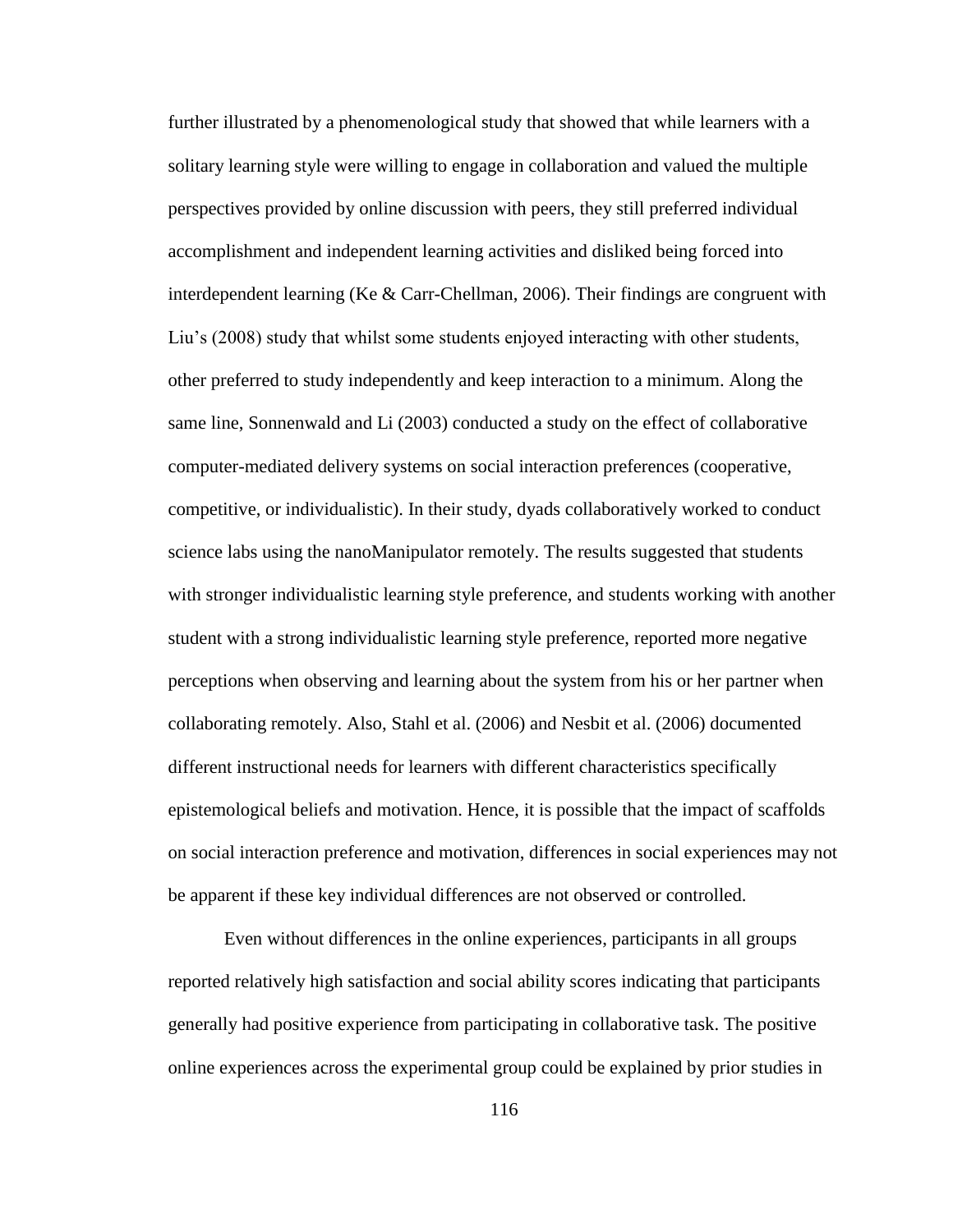users" experience with the use of technologies on affective outcomes. Research suggests that learners with more prior experience and training with computer-related activities (e.g. computer skills, internet technology, and prior experience with online courses) felt more satisfied and comfortable with their experience in an online environment (Bocchi, Eastman, & Swift, 2004; Tallent-Runnels, Thomas, Lan, & Cooper ,2006; Wilson, 2007). Based on the demographic survey, participants in this study had abundant online experiences with learning management systems. They had taken courses in an online format prior to taking this course (50% took at least 3-4 online courses and 75% took 5-6 online courses prior to this course) and they were confident that they would be successful in the online mode of learning and collaboration. In essence, when learners have more computer related experience, then they perceive online experiences to be more positive (Arbaugh & Duray, 2002; Hong, 2002; Arbaugh & Hornik, 2006). This may explain why participants in all groups had positive satisfaction and social ability from participating in the collaborative task.

# Effect of scaffolding on Interaction behavior in the online collaborative group *Level of interaction*

The interaction behavior during the collaboration processes was classified into level of interaction and interaction types. The level of interaction was measured by the average frequency of posting, average posting length, and average number of viewed postings. The findings fail to support the hypothesis and indicate no significant differences among the four scaffolding groups on all levels of interaction. The findings show scaffolding had no effect on the frequency of participation. The treatments did not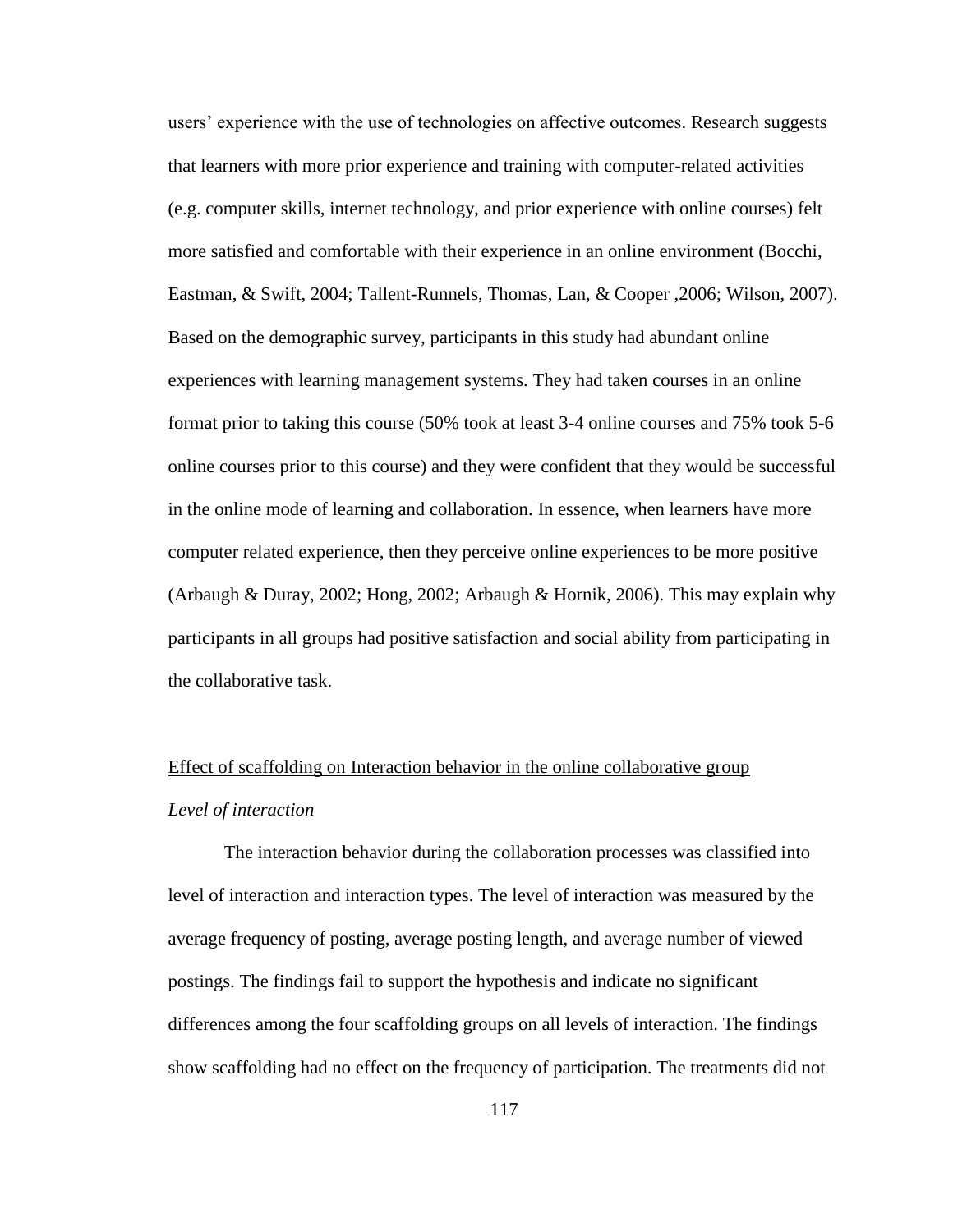stimulate students to engage in extra participation. This may be due to the nature of online learners who typically are adults with full-time employment (Bocchi et al., 2004) and have significant family commitments and roles in the community (Tallent-Runnels et al, 2006). As students had commitments in their professional work and domestic lives that influenced the time and energy they could exert into collaboration (Őstlund, 2008a, 2008b). Therefore, they appear to uniformly participate in order to complete the task across all groups without interaction beyond the task requirement. Secondly, differences in time zone and locations of team members may make it less likely for online learners to "go overboard" in terms of frequency of participation. Each group tended to have few short exchanges that reflect turn-taking in face-to-face conversation; rather each exchange tended to be long and covered many different issues related to the task. They tried to get many points across for each communication because getting a hold of another team member could sometimes be difficult.

Regarding the frequencies of viewed posting, groups tend to check postings frequently when they attempted to get a hold of team members. Therefore, participants checked their group discussion boards more often during the first few days of the collaborative task or when they expected to hear back from their members. After they had reached a consensus on a group"s stand on the debate issue, the average viewed posting per each post declined. This may be due to the fact that they had agreed upon the issue and had formulated a game plan. Therefore, they spent more time working on individually delegated tasks rather than interacting with other members once groups started working on the essay. During the essay writing process, students mainly contacted

118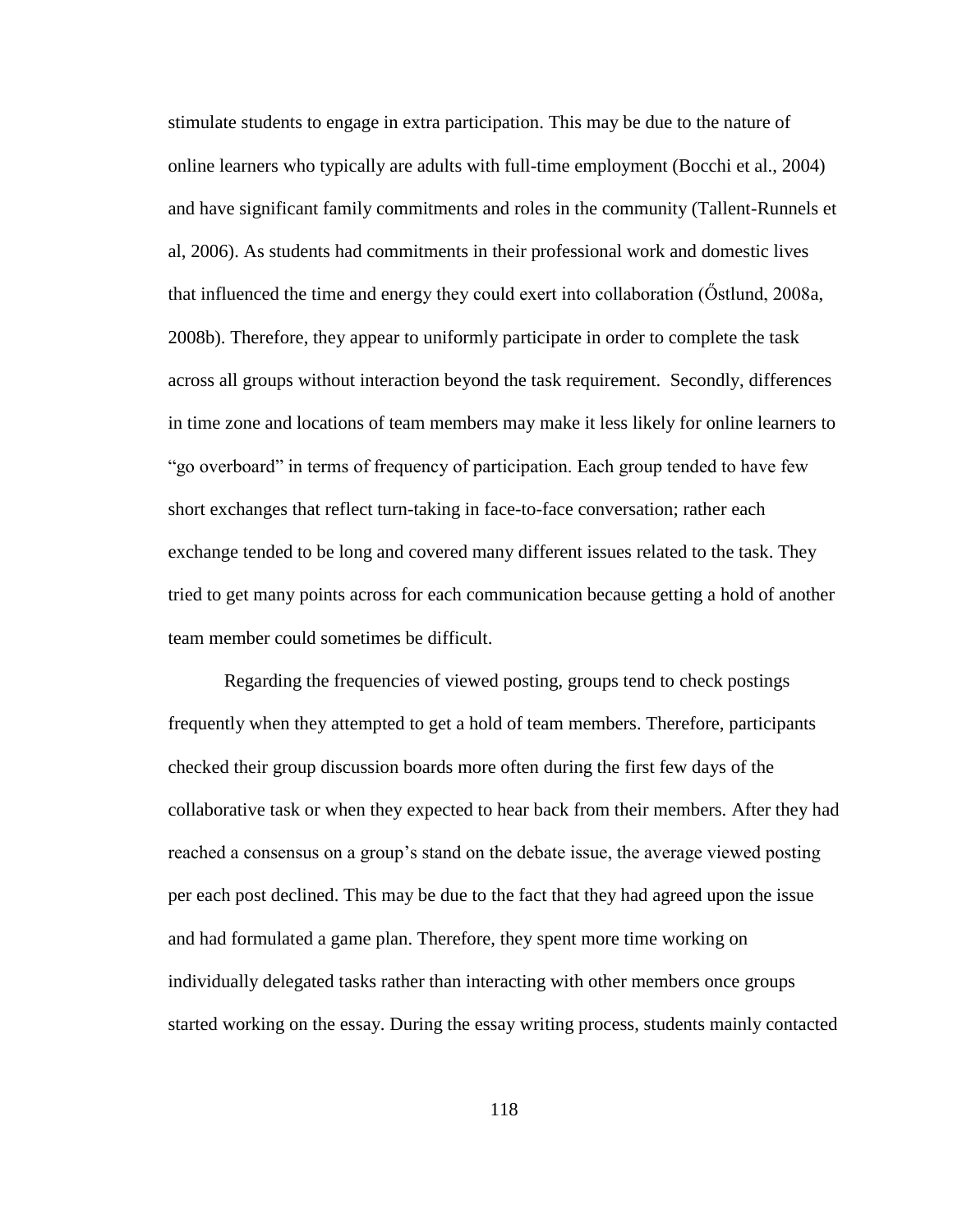their group members to get feedbacks on the written essay draft and to finalize the final essay before submission.

#### *Interaction Types*

Participants' interaction types in this study were analyzed using the categorization of collaborative learning skills coding scheme by Soller (2001). This coding scheme aims to study the interaction aspect focusing on collaboration skills revealed during the collaborative task. Every skill is represented by its" subskills. Subskills are the specific characteristics that represent each skill. A general overview of the *Conversation* skill encourages learners to progress through the task as they accept each other"s reply and listen to their peers talking. The *Active Learning* skill expresses the idea of encouraging others to speak, ask questions, and provide explanation. The *Creative Conflict* skill indicates constructing arguments, explanations, and justifications.

The results showed no significant statistical differences in all three categories of collaboration learning skills. However, descriptive statistics indicate that the participants in all treatment groups engaged in conversations that included the Conversation skill (*M*=34.71-44.86) and the Active Learning skill (*M*=27.17-38.11) but less so the Creative Conflict skill (*M*=6.00-7.33).

Further examination of the breakdown of each collaborative learning skill category (see Table 31) (e.g. Conversation) into its corresponding subskills (e.g. Task, Maintenance, Acknowledgement) informs us that collectively the Maintenance subskill was dominantly used as the Conversation skill as a way to encourage other members to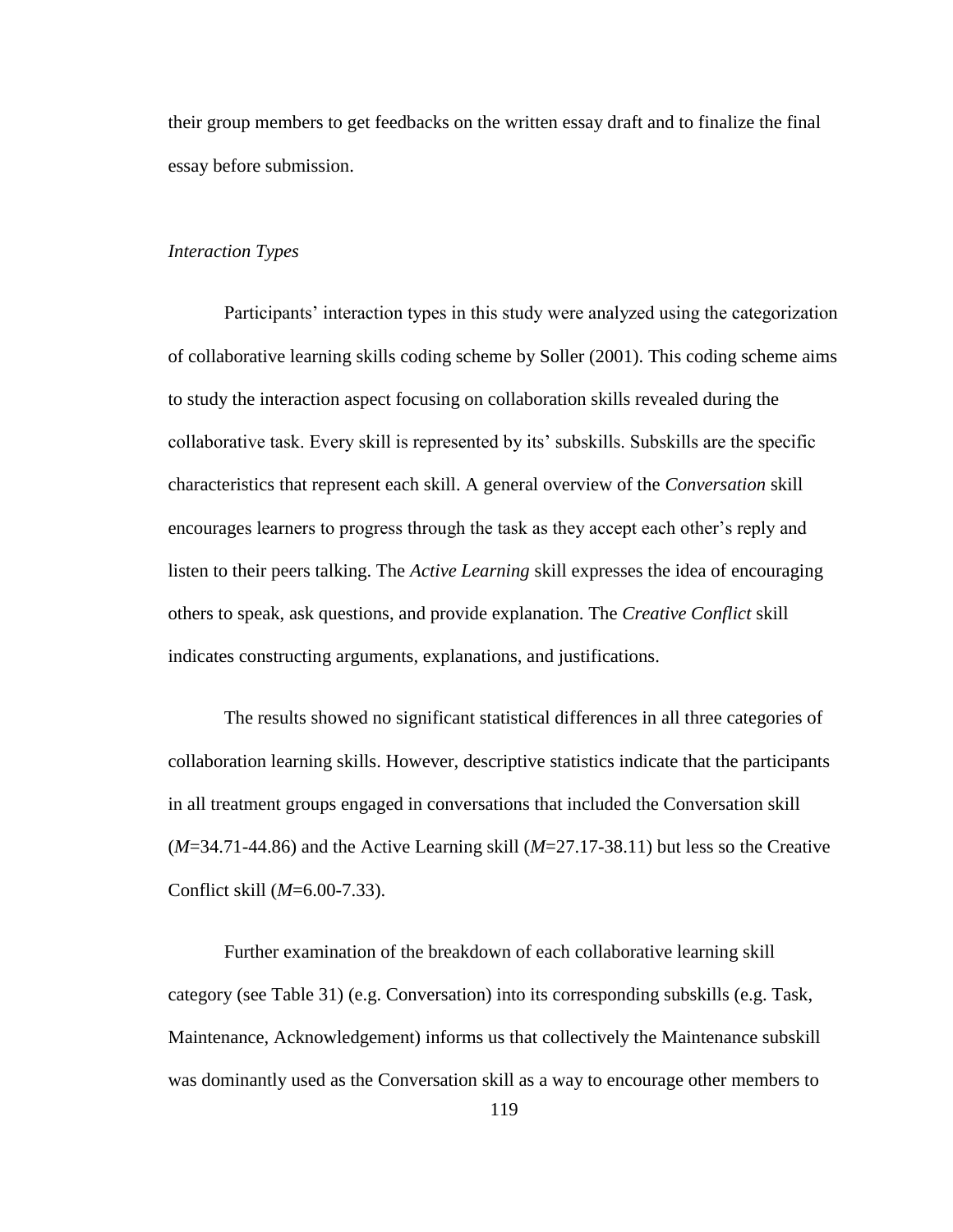progress through the task; whilst the Inform subskill was dominantly used as the Active Learning skill to direct or advance the conversation by providing information, expressing their ideas, or providing explanations and justifications. This implies that when the online groups were working on the collaborative task in this study, the group members generally approached the task by sharing and communicating information, ideas, experiences, and view points to other members as well as offering explanation, examples, and justification of their viewpoints but demanding fewer requests of their peers. This finding is similar to Kanniah and Krish"s study (2010) on collaborative learning skills used in the weblog that learners generally preferred providing information as they actively exchange ideas in asynchronous settings. Fewer requests to their peers may be due to the fact that the participants were generally aware of the subject matter, and when they made a request they often requested further explanation to enrich the discussion.

A primary dialog representing the Maintenance subskill in the Conversation skill implies that participants value group cohesion and peer involvement. They generally used positive tones to get other members to get involved, suggest actions, and move the task forward. Participants usually made sure that other group members were on the same page before moving to other tasks. This is supported by the literature that effective collaborative groups maintain a positive group climate and use the social factor to elicit extended thinking (Kreijns, Krischner, & Jochems, 2002).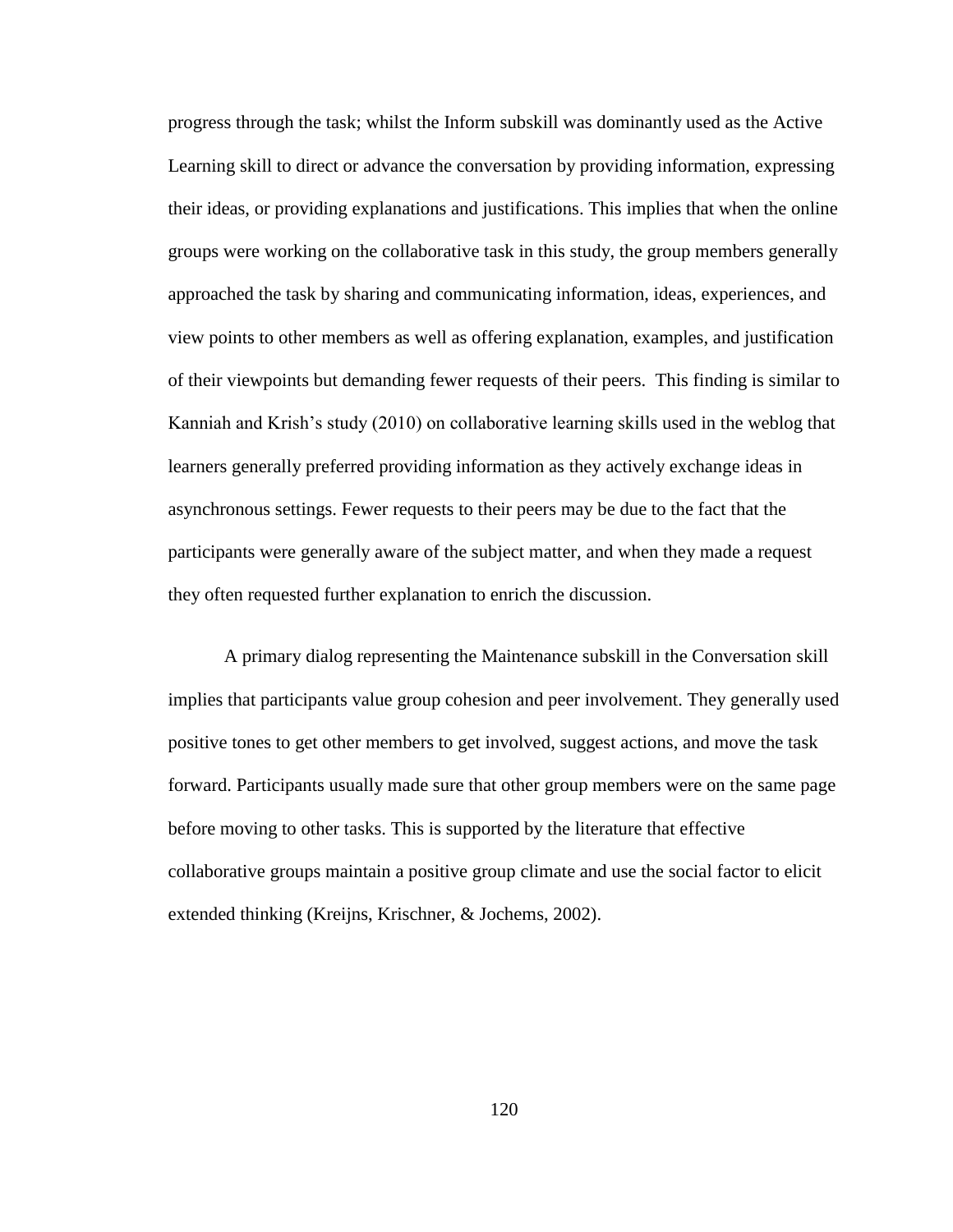|                                                                 | <b>Conversation</b> |                 |                     | <b>Creative</b><br><b>Active Learning</b><br>Conflict |        |          |       |              |              |
|-----------------------------------------------------------------|---------------------|-----------------|---------------------|-------------------------------------------------------|--------|----------|-------|--------------|--------------|
| <b>Experiment</b><br>Group                                      | Task                | Maintena<br>nce | Acknowled<br>gement | Request                                               | Inform | Motivate | Argue | Mediate      | <b>Total</b> |
| $\mathbf{1}$<br>(Distributed<br>learning<br>resources<br>group) | 8.75                | 29.24           | 7.26                | 4.09                                                  | 37.81  | 3.53     | 9.31  | $\theta$     | 100          |
| $\overline{2}$                                                  | 8.55                | 34.10           | 5.49                | 5.24                                                  | 34.86  | 3.70     | 8.05  | $\mathbf{0}$ | 100          |
| (Instructor's<br>feedback<br>group)                             |                     |                 |                     |                                                       |        |          |       |              |              |
| 3                                                               | 7.86                | 39.49           | 8.70                | 4.04                                                  | 28.03  | 2.55     | 9.34  | $\theta$     | 100          |
| (Combined<br>scaffold<br>group)                                 |                     |                 |                     |                                                       |        |          |       |              |              |
| $\overline{4}$<br>(Control<br>group)                            | 8.95                | 37.49           | 5.64                | 5.14                                                  | 32.67  | 3.15     | 6.97  | $\theta$     | 100          |

# Table 31 *A Percentage of Subskills of Three Interaction Types*

Finally, the Creative Conflict skill, which is composed of the Mediate and Argue subskills, shows no use of the Mediate subskill because most groups had two members. In addition, if groups had questions or wanted clarifications on the task from the instructor, they posted questions in the Coffee Shop discussion area. Therefore, the Mediate subskill did not appear in the analysis of the discussion logs. Having few instances of the Argue subskill may be due to having students in the group who possessed a common knowledge base. Participants in the current study were professional teachers and they were familiar with internet monitoring in schools. Moreover, they experienced the employee perspective firsthand in their work daily. Therefore, less Argue subskill in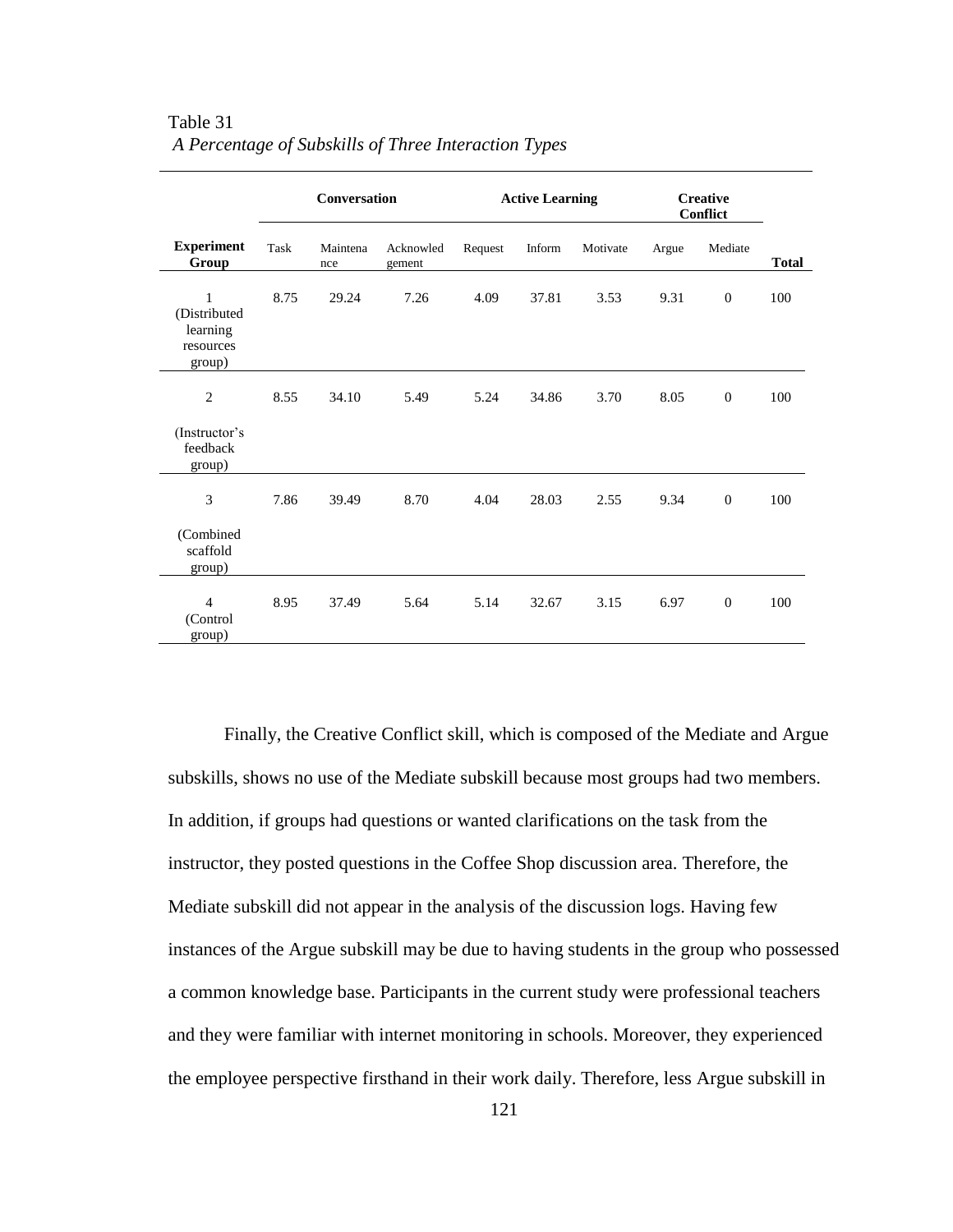the conversation dialogue may explained by the familiarity of domain knowledge of the participants who were likely to share similar positions on the issue. As suggested by Őstlund (2008b) having a common knowledge base could also have an impeding effect on the discussion because the participants may have had the same opinions, so they tend to agree on the issue and focus more on providing information supporting their arguments and viewpoints. Although incidences of Creative Conflict were low in number, they seem to be important as the controversies were followed by extensive explanation, elaboration and justification. This usually built an active interaction as the participants worked together to come to a consensus on the group essay.

In summary, all treatments conditions elicited collaborative skills. As suggested by the study of Soller (2001), conversations of effective groups include a balance of different conversational acts, particularly an abundance of questioning, explaining, and motivation, whereas ineffective groups tend to show an imbalance of conversation acts, with an abundance of acknowledgement. Based on the types of conversational acts that group members used, it informs us that online groups in the current study possessed collaborative skills that lead to effective group learning and quality interaction. In addition, it is also interesting to observe that participants in this study generally had high scores in social ability and perceived satisfaction. This alignment between quality of interaction and social experiences seems to reaffirm the association of collaborative learning skills and affective outcomes suggested by many researchers (e.g. Johnson et al., 1989; Soller et al., 2005). Therefore, we may conclude that the collaborative skills possessed by team members led to quality interactions which in turn stimulated positive social experiences of online learners.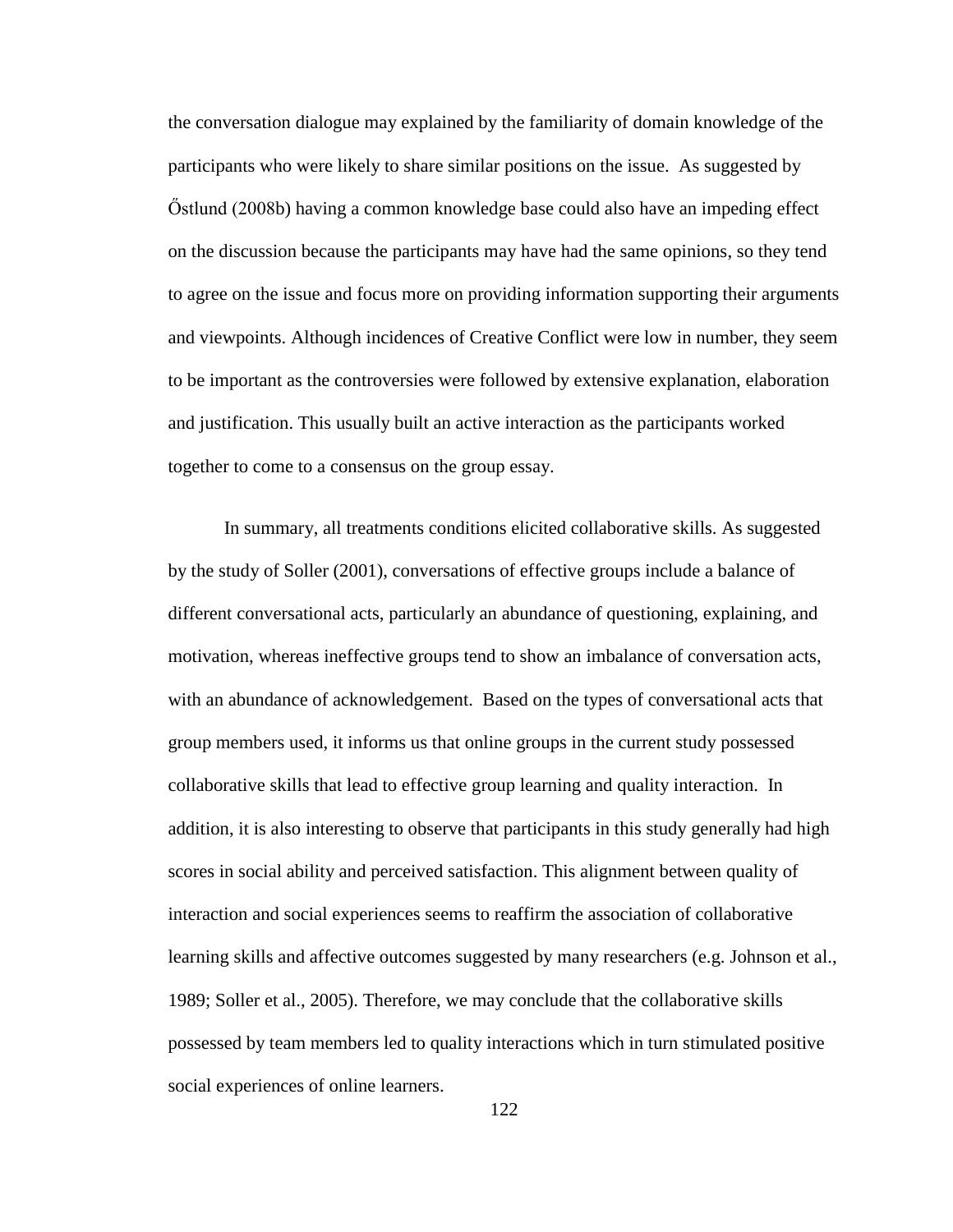A possible explanation for the lack of differences in the interaction behavior of four treatment groups may be due to the nature of the task, which provides space for questions, negotiations, explanations and arguments. Therefore, the tasks and context itself can stimulate questioning, explaining, and demanding collaborative activities (Järvelä et al., 2004) without much need of scaffolding. Additionally, the design of the task and assessment created positive independence that individual depended on peer"s contribution and the grade was dependent on the group performance rather than the individual performance (Brewer & Klein, 2006).

#### *Relation of social ability to satisfaction and interaction to performance*

The results of the present study indicate that there is a relationship between perceived social ability and satisfaction. This result is consistent with prior research that social ability influences and is a predictor of students' perceived satisfaction (Laffey et al., 2006; Lin et al, 2008). Supporting the same line, Gunawardena and Zittle (1997) and Gunawardena and Duphorn (2000) found that social presence, the social climate perceived by students and created by using computer-mediated communication, is a good predictor of and correlate with learner satisfaction.

However, quantity and quality of interaction have no relationship to the performance outcome. Finding no relationship between the group performance and the interaction level comes as no surprise and is similar to a prior study (Roberts, 2007), which also indicated that the amount of interaction has no relationship with actual performance, and quantity of interaction is not a good indicator for students" actual learning or the quality of work that groups produced. However, it was expected that there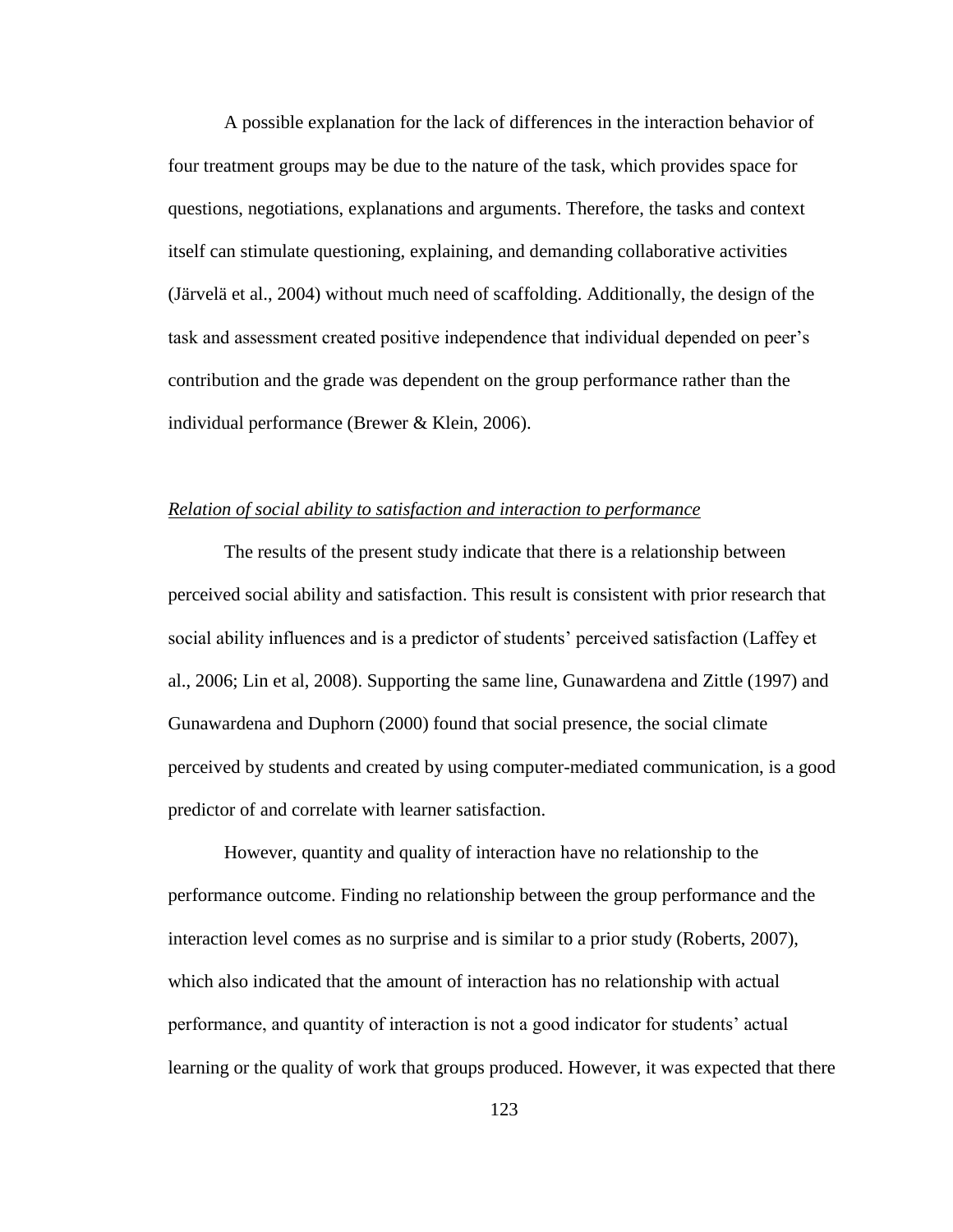would be a relationship between certain categories of collaboration skills and group performance. The results from the current study shows that interaction types were not associated with the group performance.

As previously discussed, other variables such as individual differences may play a more determinative role in the performance outcome than the interaction behavior in the context of this study. Clearly, the relationship between group performance and interaction behavior should be investigated further, using studies similar to the present one but also accounting for other individual differences (e.g. writing skills, argumentation skills). Plainly, more research is needed to verify this relationship.

# **Limitations of the Study**

Several limitations of this study need to be acknowledged. One limitation of this study is the small sample size. There were only 60 students participating in the study. Such a small sample size lacks power to identify statistically significant results, particularly when examining differences in groups and investigating causal relationships among variables. Therefore, a substantially larger sample size is recommended.

Second, this study is a field experiment carried out in a real setting. Unlike laboratory settings in which a researcher can have more control over treatments, a researcher cannot have control over actual students" behaviors and situations. For example, students might participate in the last few days to complete the task, some students did not follow the experimental protocol, some students used other tools to communicate with one another, some students dropped out during the course, or some students were on the road and could not have internet access to participate in the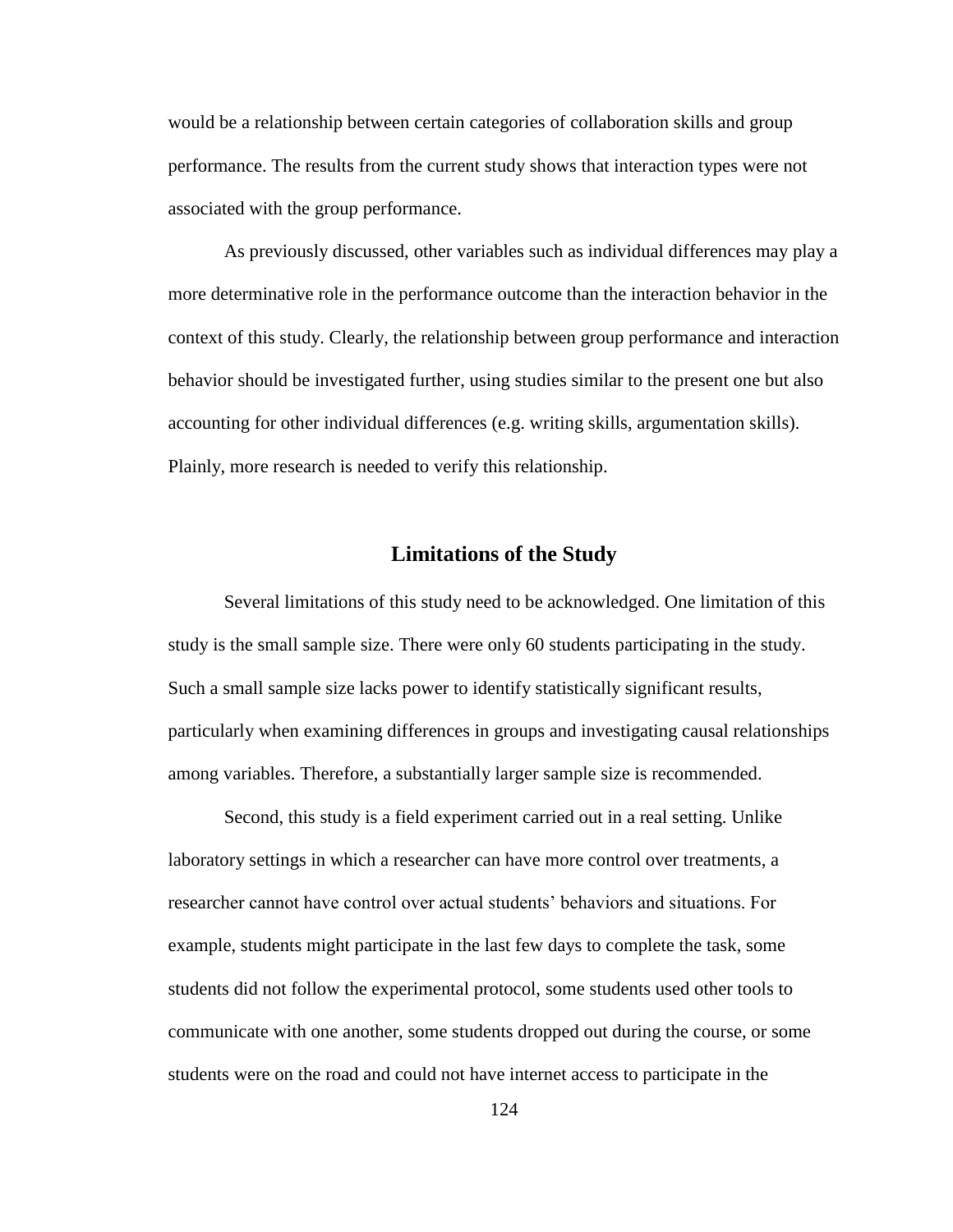collaboration. With these uncontrollable circumstances, the internal validity of field experiments is likely to be lower than that of the laboratory experiments. However, the field experiments have higher external validity and offer the potential is for a higher likelihood of generalizability (Pedhazur & Pedhazur Schimelkin, 1991). Since the study was implemented in a real learning context, which accounted for actual complexity of online learners and online learning context, the potential for generalization of the result to other courses could be justified.

Third, there are different units of analysis, individual and group, involved in the current study. This reduces the potential to investigate the effects of different variables on the measured outcomes, such as the influence of the interaction level (group) and social experiences (individual). With a larger sample size, using statistical methods that account for two different measurement units without reducing the robustness of the analysis is also possible.

Fourth, some individual differences, such as attitude towards collaboration, writing skills, and argumentation skill, were not captured in the study. These variables might affect group interaction behavior and group performance.

Fifth, the study was conducted in a summer class and the experimental weeks included a national holiday (Fourth of July). It was evident in the discussion logs that some groups planned to complete the assigned task as soon as possible because of their prior travel arrangements. This might affect the accuracy of interaction behavior. Future research might consider conducting the collaborative tasks during the regular semesters during which students may have fewer conflicts.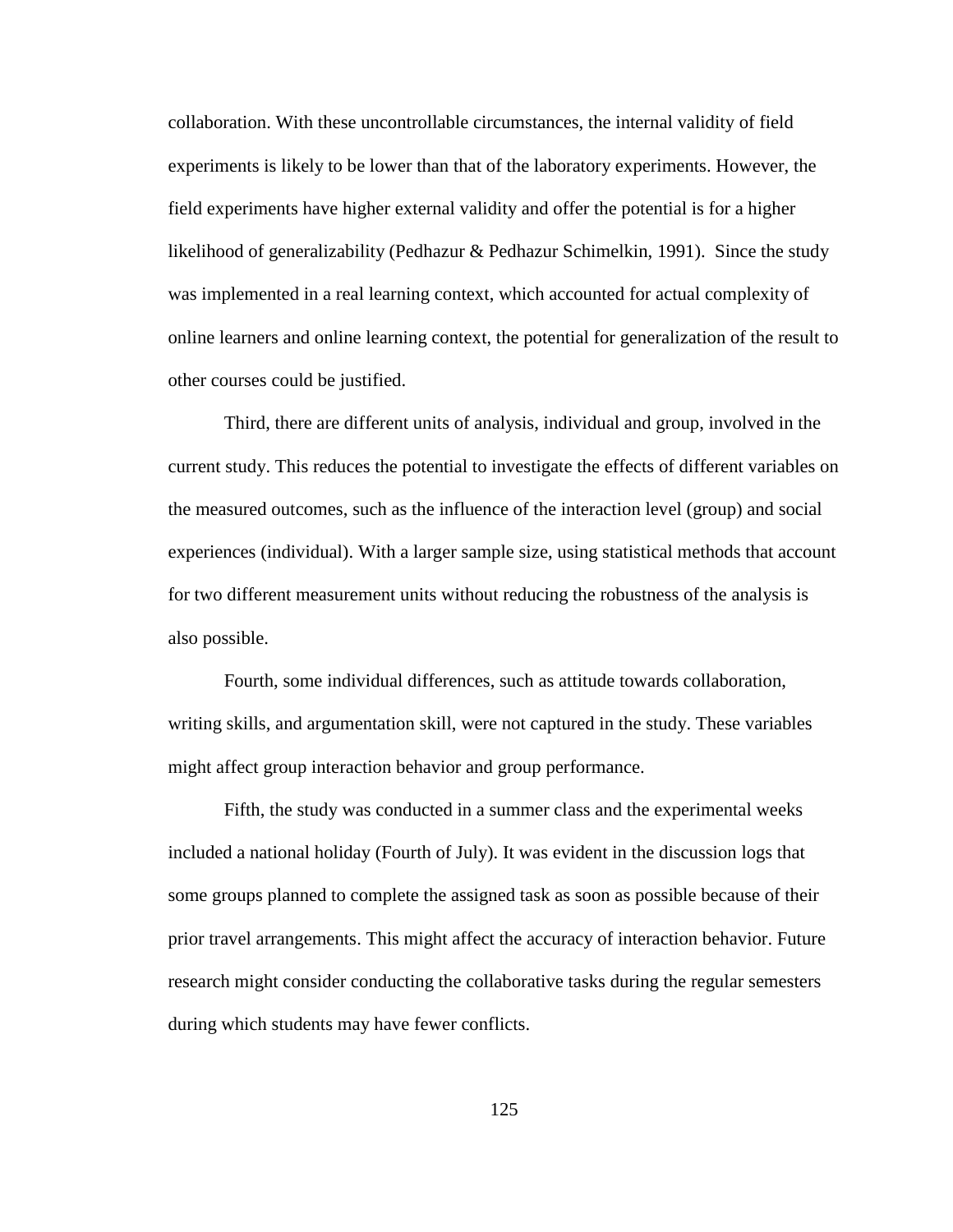With these limitations, the results from this study should be interpreted with caution.

#### **Implications for Researchers and Educators**

Several implications could be drawn from this study. First, the study was conducted in a field setting whereas prior studies on collaboration scaffolding in computer-mediated learning environments were conducted in laboratory settings (e.g. Komis et al., 2003; Fidas et al., 2005; Zumbach et at., 2002). The current study carried out in a field setting could help researchers and educators better understand the difficulties as well as benefits that students might encounter in real online classroom when implementing such instructional supports.

Second, in contrast to prior studies, which utilized computers to deliver automated feedback to students, the feedback was delivered to students by the instructor in the current study. This implementation helps inform educators on the feasibility of translating the same feedback originally delivered by complex machines to more simple and practical approach in online learning environments.

Third, literature suggests that learning is a social practice where learning gains come from both cognitive and affective connections. Prior research in collaborative scaffolding focused on cognitive outcomes and investigated the satisfaction and attitude of affective dimension in group collaboration; this study adopted a systematic approach and was extended to investigate academic outcome, interaction, satisfaction, and social ability from participating in a collaboration task. Examination of multiple outcomes has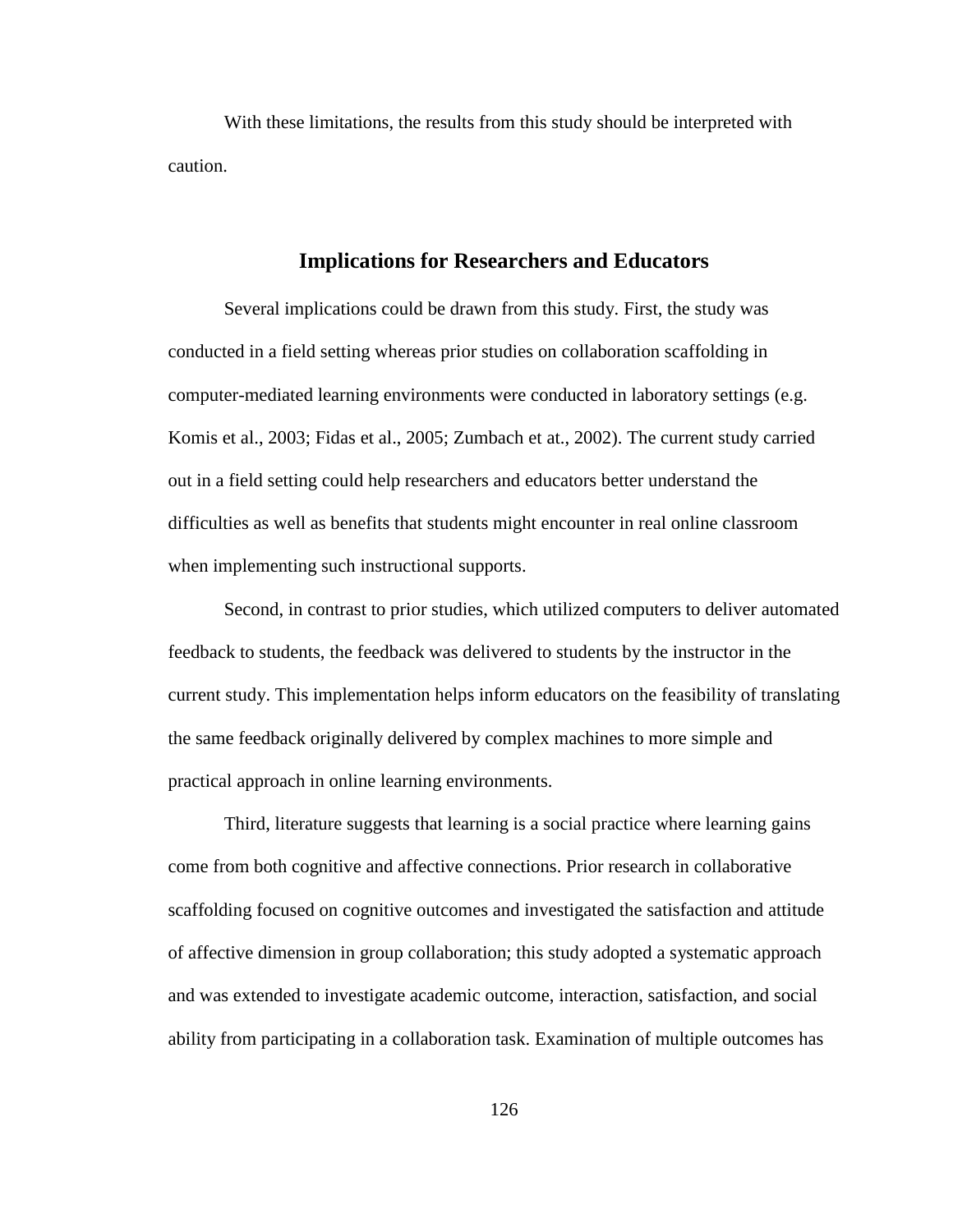the potential to inform researchers of the effects on the scaffolding in a more comprehensive and coherent picture within a learning enterprise.

Fourth, the literature suggests that collaboration scaffolds have the potential to enhance social experiences and enhance interaction processes. However, the amount of scaffolding and the condition in which the scaffolding are undertaken may influence the value of scaffolds for online students. As evidenced in current study, when participants received two scaffolds together the effects of each scaffold was diminished.

Finally, the findings show that the online learners in the current study were generally capable of collaboration in group work. However, even for these students to get them to engage in deeper conversation that reflects a higher level of learning, instructional activities and pedagogical supports need to be carefully designed. Therefore, online activities should include tasks or supports that will stimulate discussion that elicits knowledge argumentation. Equally important, the course instructor should also consider students" life situation and individual preferred learning styles when designing the collaborative activities because if the students do not have the skills, motivation, or time, collaboration could be affected. Consequently, there are a number of challenges and factors to take into consideration when planning instructional activities for collaborative learning in fully online courses, in which busy, adult, distance-education students perceive that collaboration and interaction will add more in terms of learning than they lose in time and flexibility.

127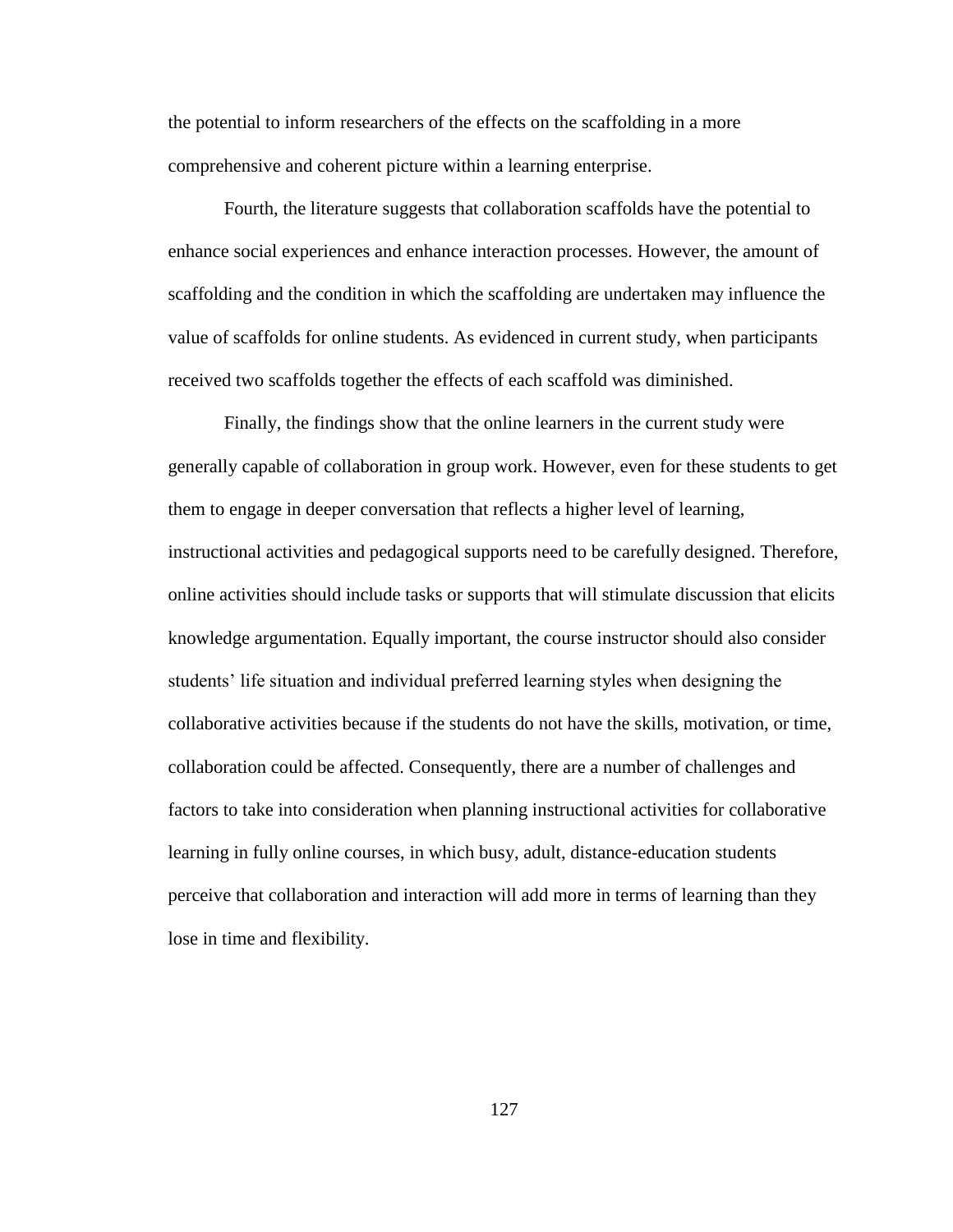# **Recommendations for Future Studies**

Based on the findings and limitations of the current study, the following recommendations for future research are provided. First, a similar research experiment with a larger sample size and that utilizes one unit of analysis should be conducted.

Second, even though some individual attributes were captured in the study, other dimensions of individual differences, such as writing ability, social interaction preferences, motivation, and self-regulation, should be examined using standardized instruments. With this information, we can investigate whether the scaffolds are affected by individual differences and lead to more precise interpretation of the result.

Third, this study relied on one essay as a measure of the group performance, which may not provide accurate assessment of the group performance. It is also worthwhile to investigate using multiple assessments.

Fourth, this study used frequencies derived from a coding scheme of collaborative learning skill to measure quality of interaction behavior during the group process. However, frequencies do not inform us about whether group members possess or utilize collaborative learning skills equally, and what are relationships and flows of the interaction process. Inclusion of other interaction analyses, such as social network analysis, may give us a more comprehensive picture of how interaction patterns are formed in online collaboration groups.

Fifth, the study only examined evidence from the collaboration. However, we do not know how online students feel when participating in online collaboration and how the scaffold benefits or hinders their task accomplishment, social experiences, and group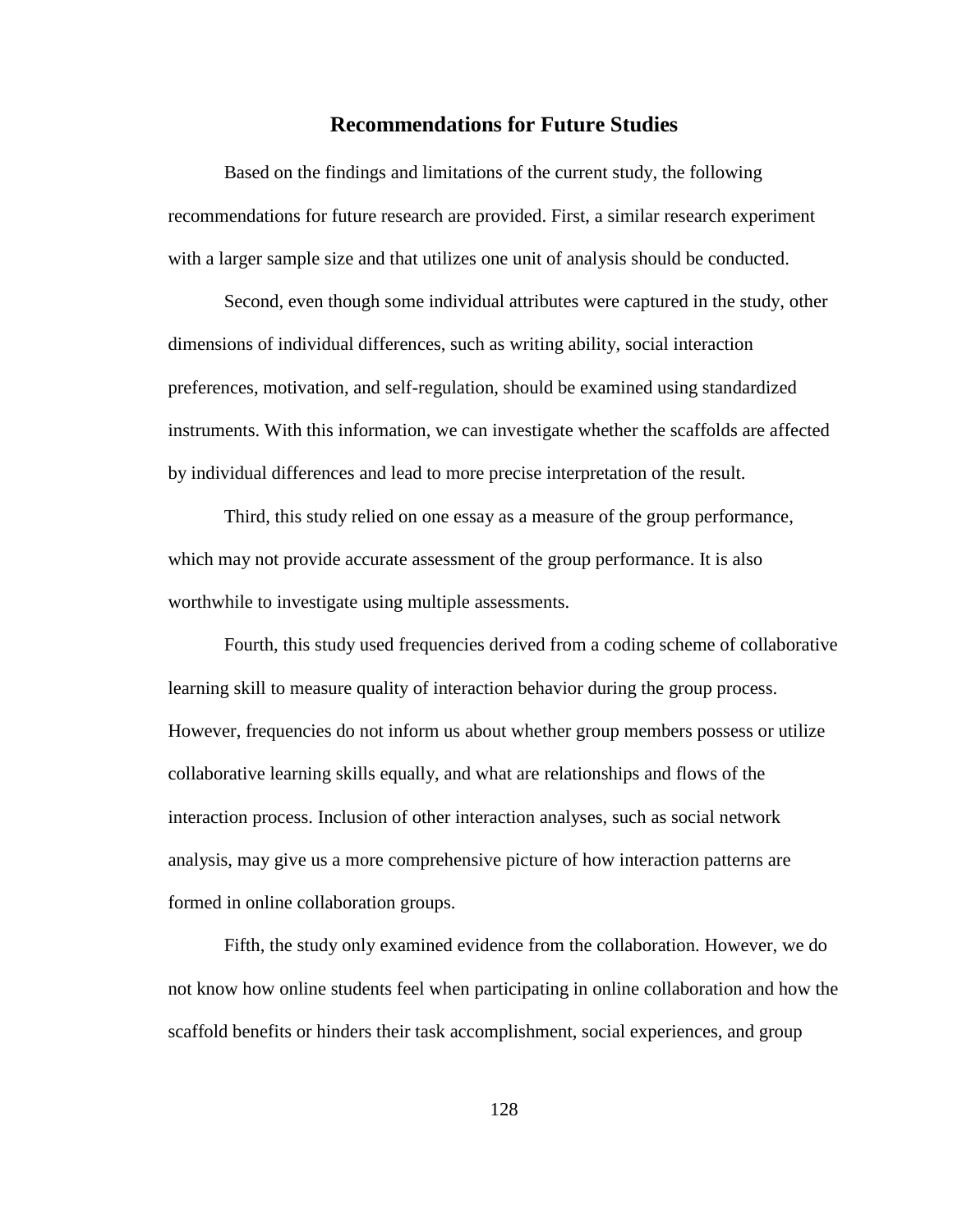processes. Interview data could provide more in-depth information from the learners" perspective regarding the effects of and interaction with scaffolds.

# **Conclusions**

This chapter summarizes and discusses the independent effects of different scaffolds on measured outcomes and mediation effects among scaffolds and outcome variables of online collaborative learning. The results indicated no significant effects of scaffolds on the group performance, perceived satisfaction, social ability, interaction level, and interaction types. In addition, mediation cannot be established among interested variables. However, students" social ability is related to perceived satisfaction.

This chapter also covered a discussion and implementation of the results. Implications were drawn cautiously based on the findings. Limitations, such as small sample size in each cell, unequal cell sizes, adopting two units of analysis, administering the treatment during the holiday week, not accounting for individual differences in analyses were also addressed in the chapter. While the results of this study do not show statistically significant impacts of scaffolding options, future research is suggested to overcome the limitations encountered, such as increasing sample size in each cell, capturing individual differences, and adopting other analysis methods.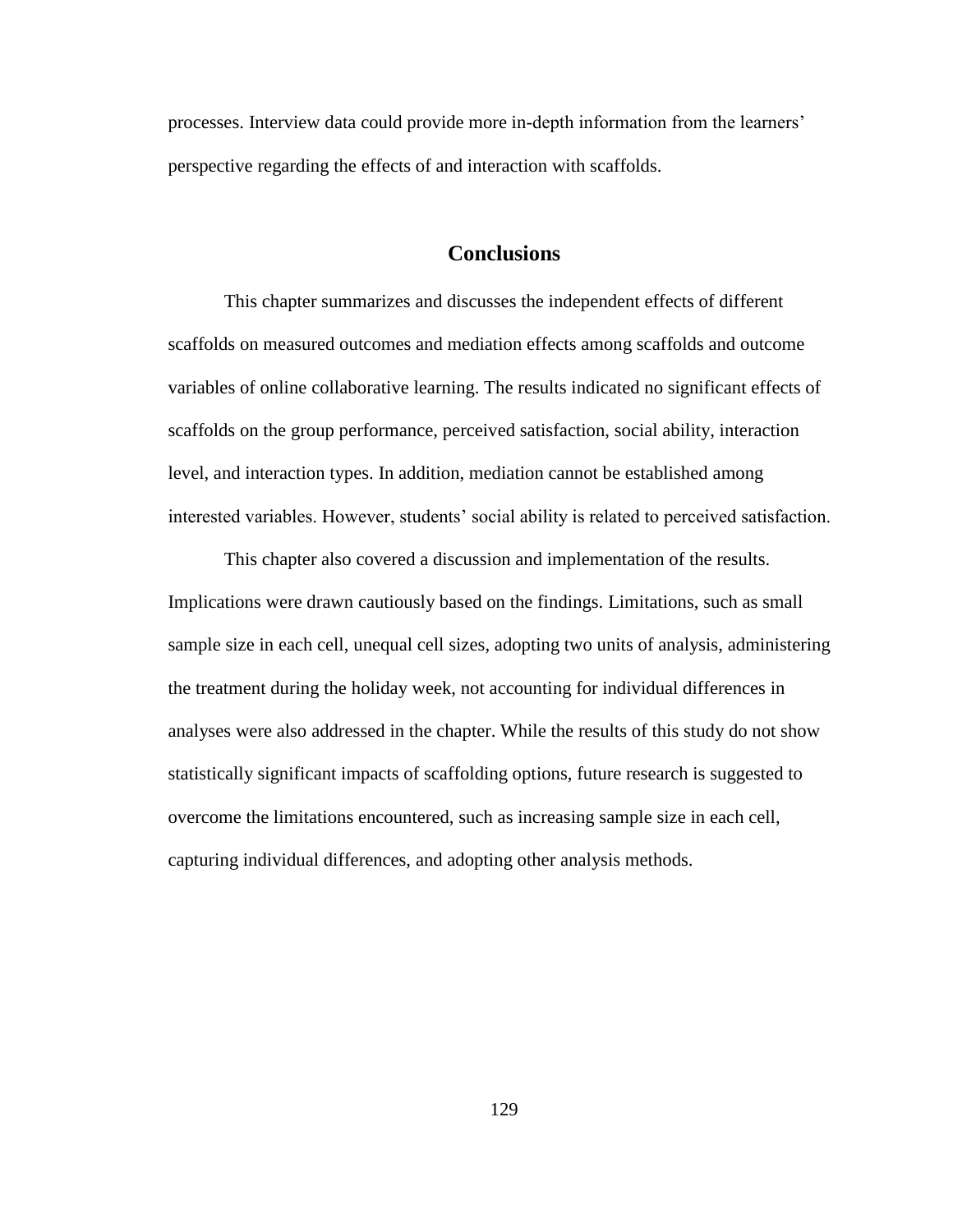# **APPENDIXES**

# **Appendix A: Reading A (Case Information From The Employer Point of View)**

Snooping is a hot topic because of deep-rooted feelings on both sides. Those in favor are usually groups or individuals such as employers. They feel that by monitoring data and other "office related" actions, they can better protect themselves from such things as sexual harassment suits and corporate espionage. A major factor is potential legal liability faced by employers when workers are exposed to offensive or graphic material on colleagues' computer screens, which could create a hostile work environment. In addition, companies are concerned about productivity drains caused by non-business uses of time and equipment, and also about proprietary information being leaked to competitors.

Washington, Dec. 7 - In today's workplace, high tech or not, nearly every move a worker makes while on the job is subject to some kind of snooping. E-mail and web access at work, coupled with tougher sexual harassment and liability laws, have given rise to a corporate appetite for unblinking surveillance technologies. Even covert videotaping is taking place in some workspaces, including restrooms. Is it legal? Yes, but experts favoring employer and employee alike say that doesn't make it prudent.

Miniature camera and off-the-shelf internet snooping software, driven by artificial intelligence, make it easy for employers of all sizes to pry into the workplace activities and gobble up suspect e-mail.

And the use of such workplace monitoring techniques is on the increase. Nearly 75 percent of all American companies now use some form of surveillance to spy on employees, according to a recent report by the American Management Association, doubling the number of firms that admitted to such activities.

But such practices are hardly new. Milton Hershey, the milk chocolate magnate, is known for having skulked around the company town of Hershey, Pennsylvania, taking notes on whether his employees kept their lawns cut. And he hired private investigators to find out who was tossing trash into Hershey Park, the company"s theme park. Henry Ford created a "sociological department" staffed with 150 people to keep track of employee hygiene habits. And a decade ago, the Office of Technology Assessment, a now defunct federal agency, issued a report saying that workplace monitoring is "nothing new."

# **A WEB OF INTRIGUE**

In today"s fast paced workplace, employees are getting into the office earlier and leaving later. Taking a call from the school about your kids or making a doctor"s appointment means you have to do so on company time. Such situations put workers in a jam.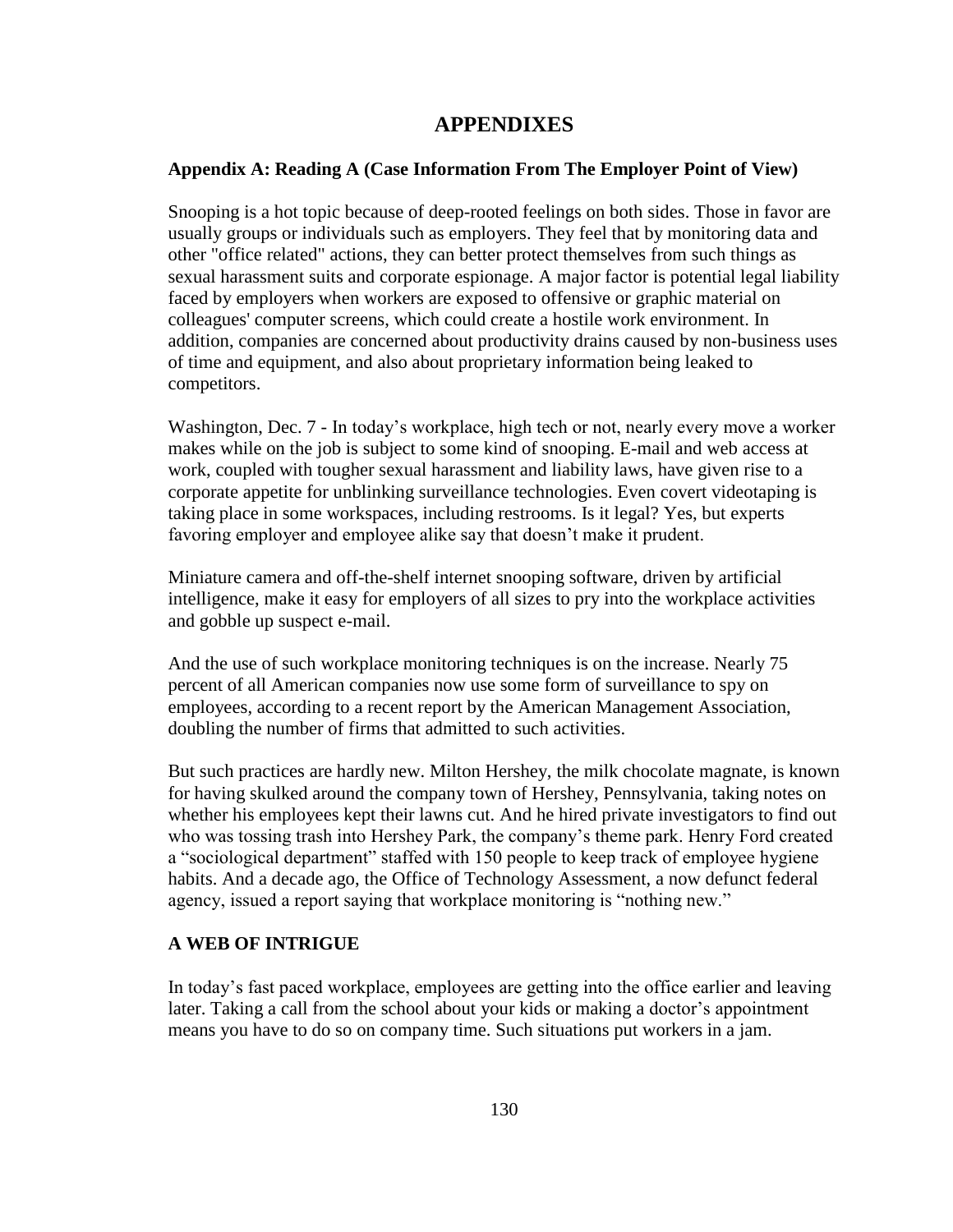The situation creates a legitimate hurdle for employers, too. Last year Forrester Research estimated that 17 percent of online holiday shoppers did so while at work.

"If you couple the 55 million online consumers expected this holiday season with the fact that 42 million Americans have internet access at work, it"s not hard to imagine a good number of those Net connected employees will be doing some holiday shopping on company time," said Kevin Blakeman, president of U.S. Operations for SurfControl, a company that makes internet snooping software for employers.

Blakeman"s company encourages employers to set up an "acceptable use policy" that allows them to shop during the workday, either at lunch or after hours.

"Balance is the key," says Scott Rechtschaffen, vice president of training for Employment Law Learning Technologies. "As a lawyer I advise employers to create a policy that reasonably protects the employer's needs and the employee's needs," he says. "And such a policy is imminently doable."

There are certain employers that take the position that "we are going to be very restrictive," Rechtschaffen said. Most, he said, "take a balanced approached that will allow reasonable personal use, but that reasonable personal use cannot interfere with an employee's productivity, quality or quantity of work and your duty to the company."

#### **WHOSE RIGHTS?**

Businesses are at risk if they don"t develop some kind of policy for monitoring electronic communications, says Tom Patterson, managing director for E-commerce transactions at KPMG Consulting. "If you don"t do it and an employee goes out and writes hate mail or something with your company name at the end of that, I think it could definitely be argued that the company didn"t do its job in monitoring what was going on," he says.

However, Patterson adds, "we're probably several years away from a specific federal law that would mandate that monitoring happen. I think now you"re in the gray area which no company likes to be in."

And in that gray area, perhaps companies are overcompensating, monitoring more than they should to protect themselves.

"Because employers cannot be sure in advance what sort of e-mail or Web browsing a particular employee might find offensive, they have an incentive to monitor far more internet activity than the law actually forbids," law professor Jeffrey Rosen wrote in The New York Times this year.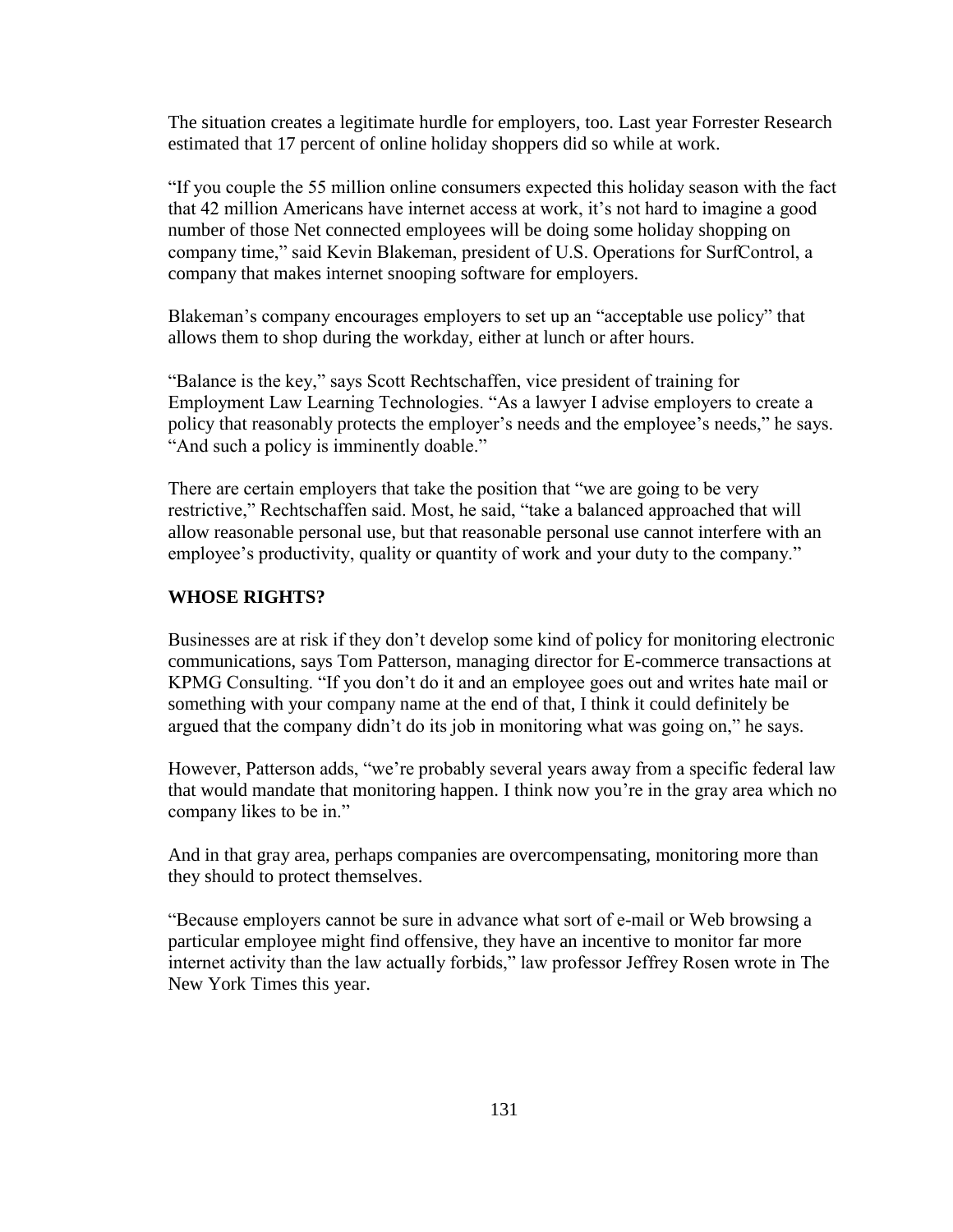## **Appendix B: Reading B (Case Information From The Employee Point of View)**

Washington, Dec. 7 - In today"s workplace, high tech or not, nearly every move a worker makes while on the job is subject to some kind of snooping. E-mail and web access at work, coupled with tougher sexual harassment and liability laws, have given rise to a corporate appetite for unblinking surveillance technologies. Even covert videotaping is taking place in some workspaces, including restrooms. Is it legal? Yes, but experts favoring employer and employee alike say that doesn't make it prudent.

Miniature cameras and off-the-shelf Internet snooping software, driven by artificial intelligence, make it easy for employers of all sizes to pry into the workplace activities and gobble up suspect e-mail.

And the use of such workplace monitoring techniques is on the increase. Nearly 75 percent of all American companies now use some form of surveillance to spy on employees, according to a recent report by the American Management Association, doubling the number of firms that admitted to such activities.

But such practices are hardly new. Milton Hershey, the milk chocolate magnate, is known for having skulked around the company town of Hershey, Pennsylvania, taking notes on whether his employees kept their lawns cut. And he hired private investigators to find out who was tossing trash into Hershey Park, the company's theme park. Henry Ford created a "sociological department" staffed with 150 people to keep track of employee hygiene habits. And a decade ago, the Office of Technology Assessment, a now defunct federal agency, issued a report saying that workplace monitoring is "nothing new."

# **A WEB OF INTRIGUE**

In today"s fast paced workplace, employees are getting into the office earlier and leaving later. Taking a call from the school about your kids or making a doctor's appointment means you have to do so on company time. Such situations put workers in a jam.

"The employer has to understand that workers must be able to call the doctor and make an appointment," said Laura Hartman, Grainger Chair of Business Ethics at the University of Wisconsin in a speech earlier this year. "Workers need to be able to conduct involuntary personal matters at the office."

Businesses are at risk if they don"t develop some kind of policy for monitoring electronic communications, says Tom Patterson, managing director for E-commerce transactions at KPMG Consulting. "If you don"t do it and an employee goes out and writes hate mail or something with your company name at the end of that, I think it could definitely be argued that the company didn"t do its job in monitoring what was going on," he says.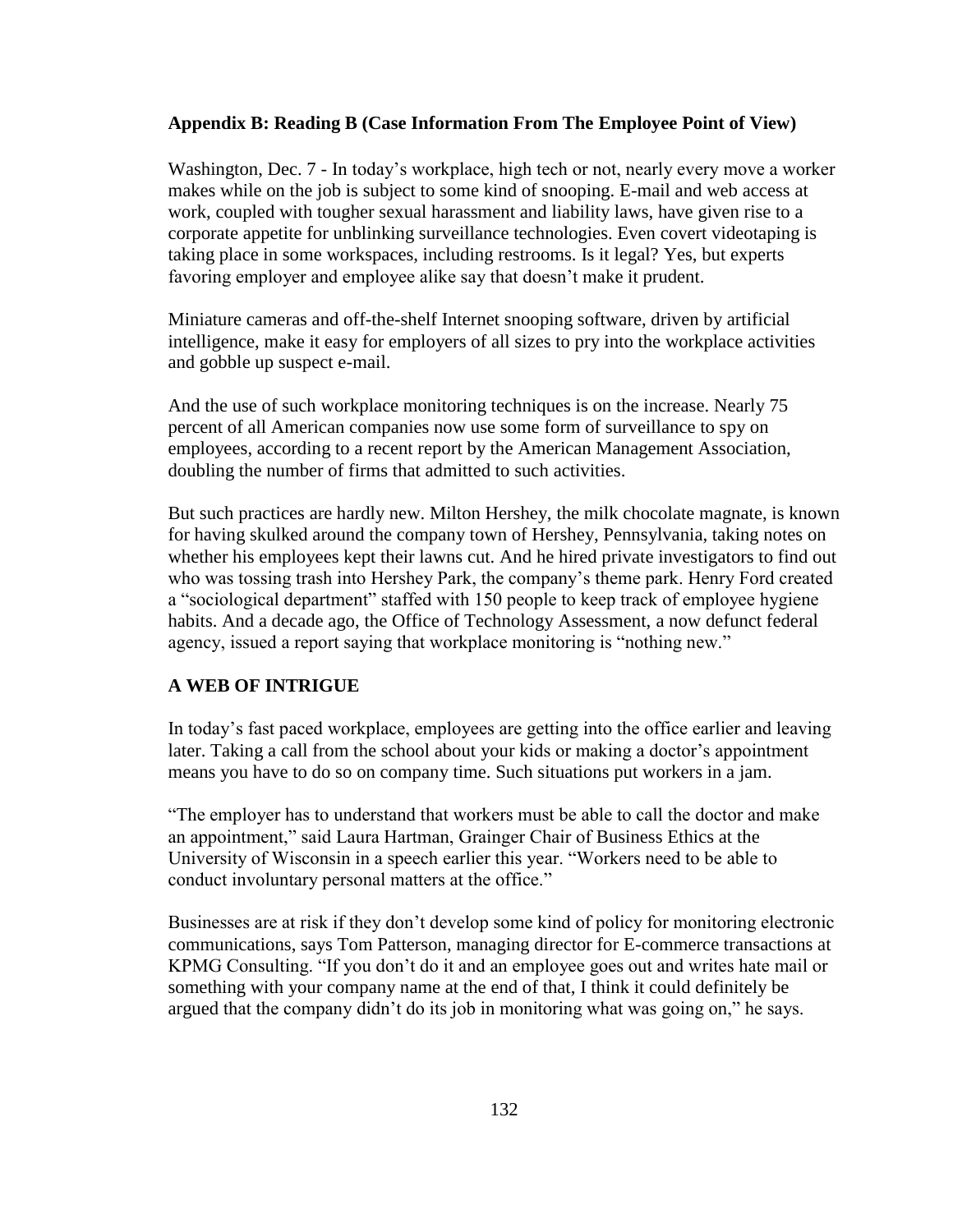However, Patterson adds, "we"re probably several years away from a specific federal law that would mandate that monitoring happen. I think now you"re in the gray area which no company likes to be in."

And in that gray area, perhaps companies are overcompensating, monitoring more than they should to protect themselves.

There also is a kind of unintended collateral damage that happens when workers are scrutinized at every keystroke.

At "precisely the moment many citizens are afraid to use e-mail because of concerns about privacy," such monitoring is likely to increase the anxiety of workers, Rosen told a Congressional panel during testimony on the FBI"s own e-mail snooping program, Carnivore.

"Several surveys of the health effects of monitoring in the workplace have suggested that electronically monitored workers experience higher levels of depression, tension and anxiety, and lower levels of productivity, than those who are not monitored," Rosen told Congress. "It makes intuitive sense that people behave differently when they fear that their conversations may be monitored."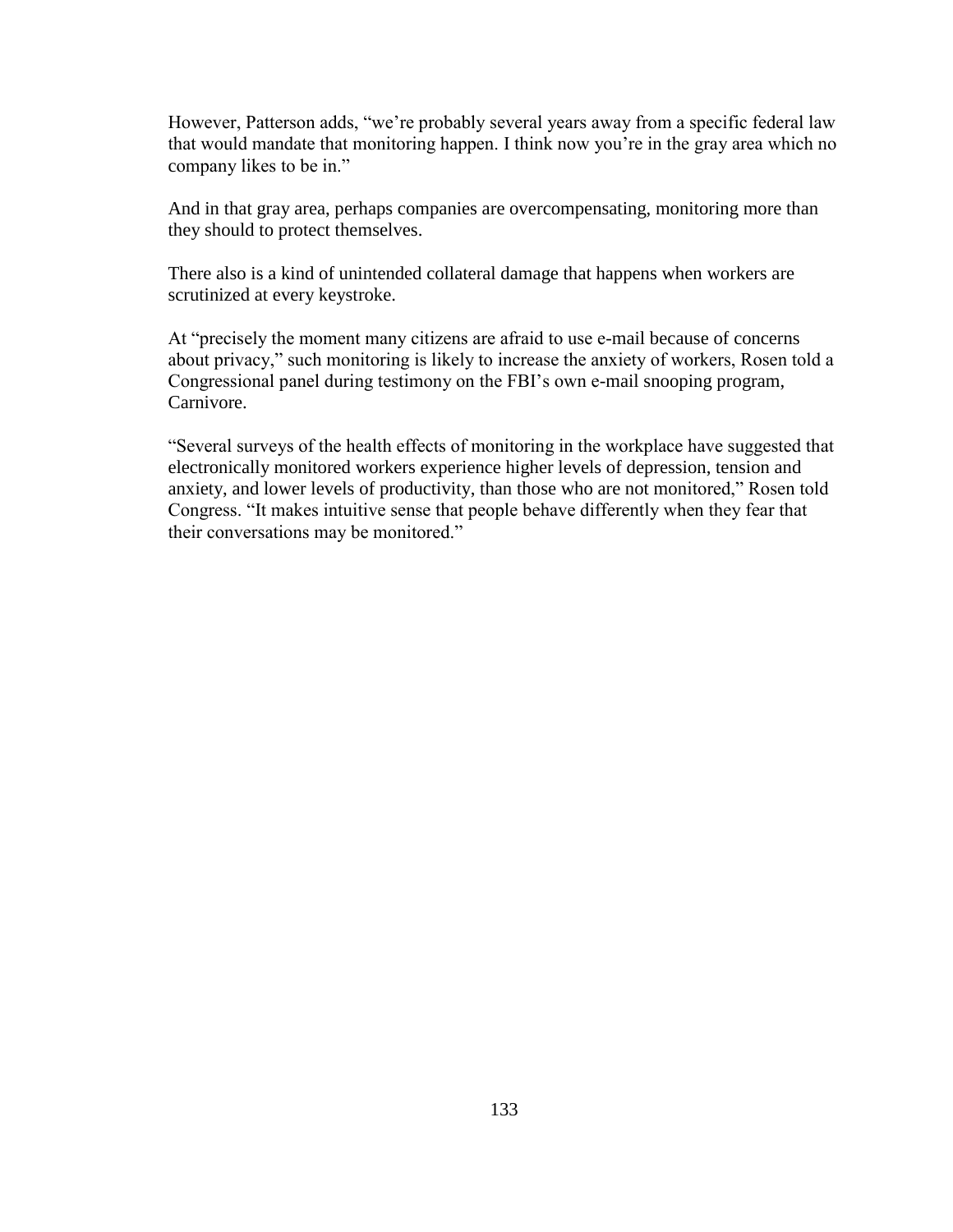### **Appendix C: Reading C (Case Information From Both Side of Story)**

Washington, Dec. 7 - In today"s workplace, high tech or not, nearly every move a worker makes while on the job is subject to some kind of snooping. E-mail and web access at work, coupled with tougher sexual harassment and liability laws, have given rise to a corporate appetite for unblinking surveillance technologies. Even covert videotaping is taking place in some workspaces, including restrooms. Is it legal? Yes, but experts favoring employer and employee alike say that doesn"t make it prudent.

Miniature cameras and off-the-shelf Internet snooping software, driven by artificial intelligence, make it easy for employers of all sizes to pry into the workplace activities and gobble up suspect e-mail.

And the use of such workplace monitoring techniques is on the increase. Nearly 75 percent of all American companies now use some form of surveillance to spy on employees, according to a recent report by the American Management Association, doubling the number of firms that admitted to such activities.

But such practices are hardly new. Milton Hershey, the milk chocolate magnate, is known for having skulked around the company town of Hershey, Pennsylvania, taking notes on whether his employees kept their lawns cut. And he hired private investigators to find out who was tossing trash into Hershey Park, the company's theme park. Henry Ford created a "sociological department" staffed with 150 people to keep track of employee hygiene habits. And a decade ago, the Office of Technology Assessment, a now defunct federal agency, issued a report saying that workplace monitoring is "nothing new."

# **A WEB OF INTRIGUE**

In today"s fast paced workplace, employees are getting into the office earlier and leaving later. Taking a call from the school about your kids or making a doctor's appointment means you have to do so on company time. Such situations put workers in a jam.

"The employer has to understand that workers must be able to call the doctor and make an appointment," said Laura Hartman, Grainger Chair of Business Ethics at the University of Wisconsin in a speech earlier this year. "Workers need to be able to conduct involuntary personal matters at the office."

The situation creates a legitimate hurdle for employers, too. Last year Forrester Research estimated that 17 percent of online holiday shoppers did so while at work.

"If you couple the 55 million online consumers expected this holiday season with the fact that 42 million Americans have Internet access at work, it"s not hard to imagine a good number of those Net connected employees will be doing some holiday shopping on company time," said Kevin Blakeman, president of U.S. Operations for SurfControl, a company that makes Internet snooping software for employers.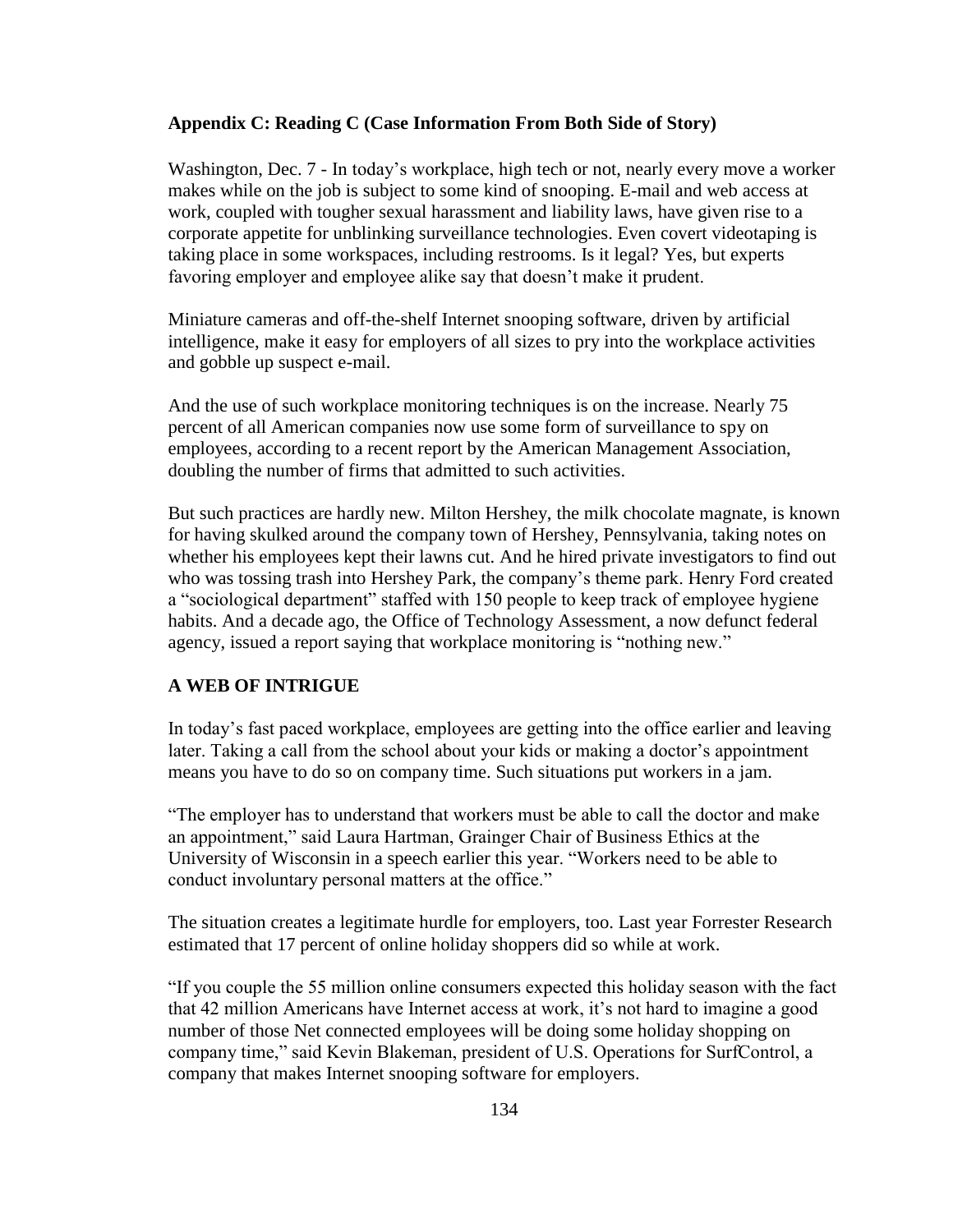Blakeman"s company encourages employers to set up an "acceptable use policy" that allows them to shop during the workday, either at lunch or after hours.

"Balance is the key," says Scott Rechtschaffen, vice president of training for Employment Law Learning Technologies. "As a lawyer I advise employers to create a policy that reasonably protects the employer's needs and the employee's needs," he says. "And such a policy is imminently doable."

There are certain employers that take the position that "we are going to be very restrictive," Rechtschaffen said. Most, he said, "take a balanced approached that will allow reasonable personal use, but that reasonable personal use cannot interfere with an employee's productivity, quality or quantity of work and your duty to the company."

#### **WHOSE RIGHTS?**

Businesses are at risk if they don"t develop some kind of policy for monitoring electronic communications, says Tom Patterson, managing director for E-commerce transactions at KPMG Consulting. "If you don"t do it and an employee goes out and writes hate mail or something with your company name at the end of that, I think it could definitely be argued that the company didn"t do its job in monitoring what was going on," he says.

However, Patterson adds, "we"re probably several years away from a specific federal law that would mandate that monitoring happen. I think now you"re in the gray area which no company likes to be in."

And in that gray area, perhaps companies are overcompensating, monitoring more than they should to protect themselves.

"Because employers cannot be sure in advance what sort of e-mail or Web browsing a particular employee might find offensive, they have an incentive to monitor far more Internet activity than the law actually forbids," law professor Jeffrey Rosen wrote in The New York Times this year.

There also is a kind of unintended collateral damage that happens when workers are scrutinized at every keystroke.

At "precisely the moment many citizens are afraid to use e-mail because of concerns about privacy," such monitoring is likely to increase the anxiety of workers, Rosen told a Congressional panel during testimony on the FBI"s own e-mail snooping program, Carnivore.

"Several surveys of the health effects of monitoring in the workplace have suggested that electronically monitored workers experience higher levels of depression, tension and anxiety, and lower levels of productivity, than those who are not monitored," Rosen told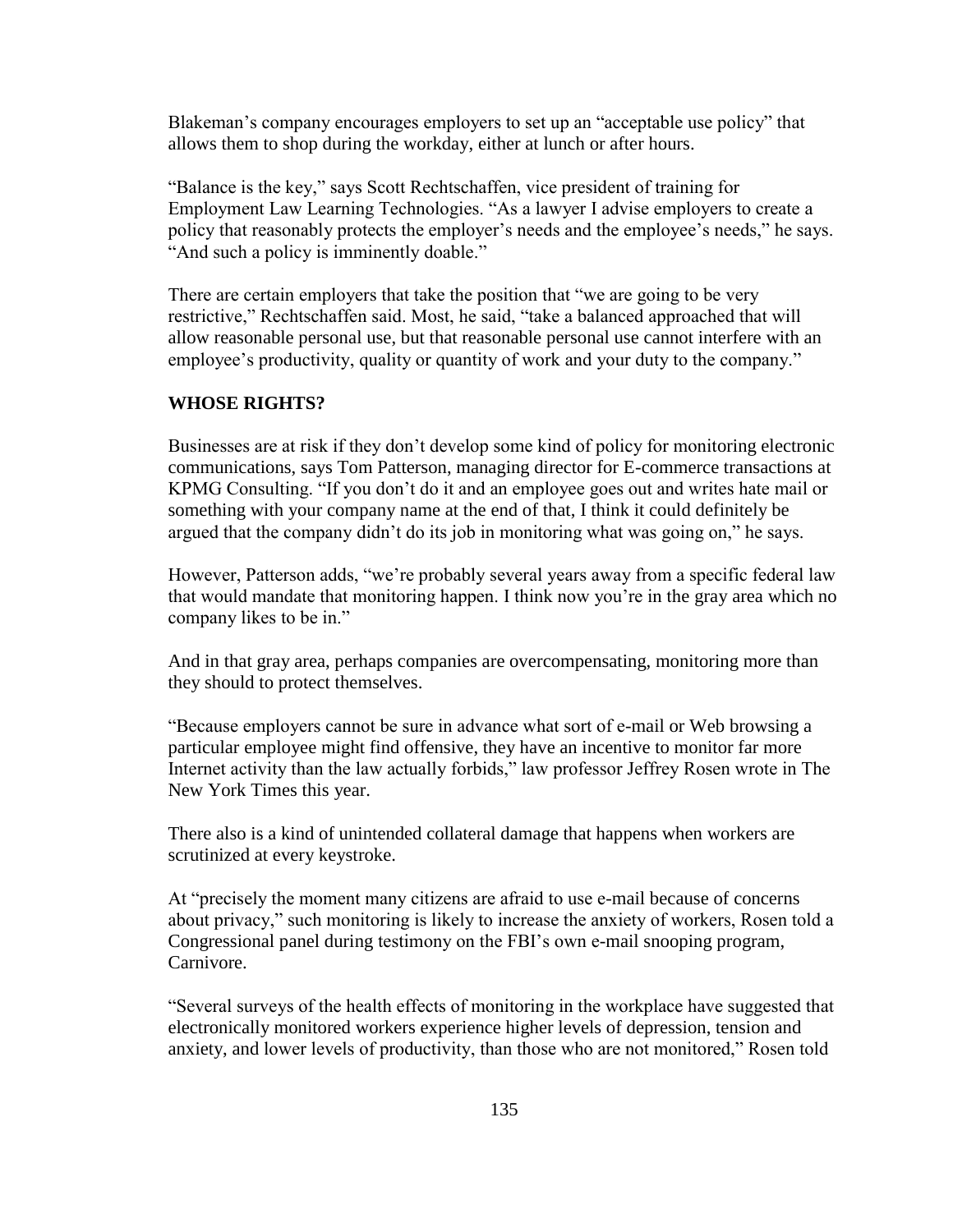Congress. "It makes intuitive sense that people behave differently when they fear that their conversations may be monitored."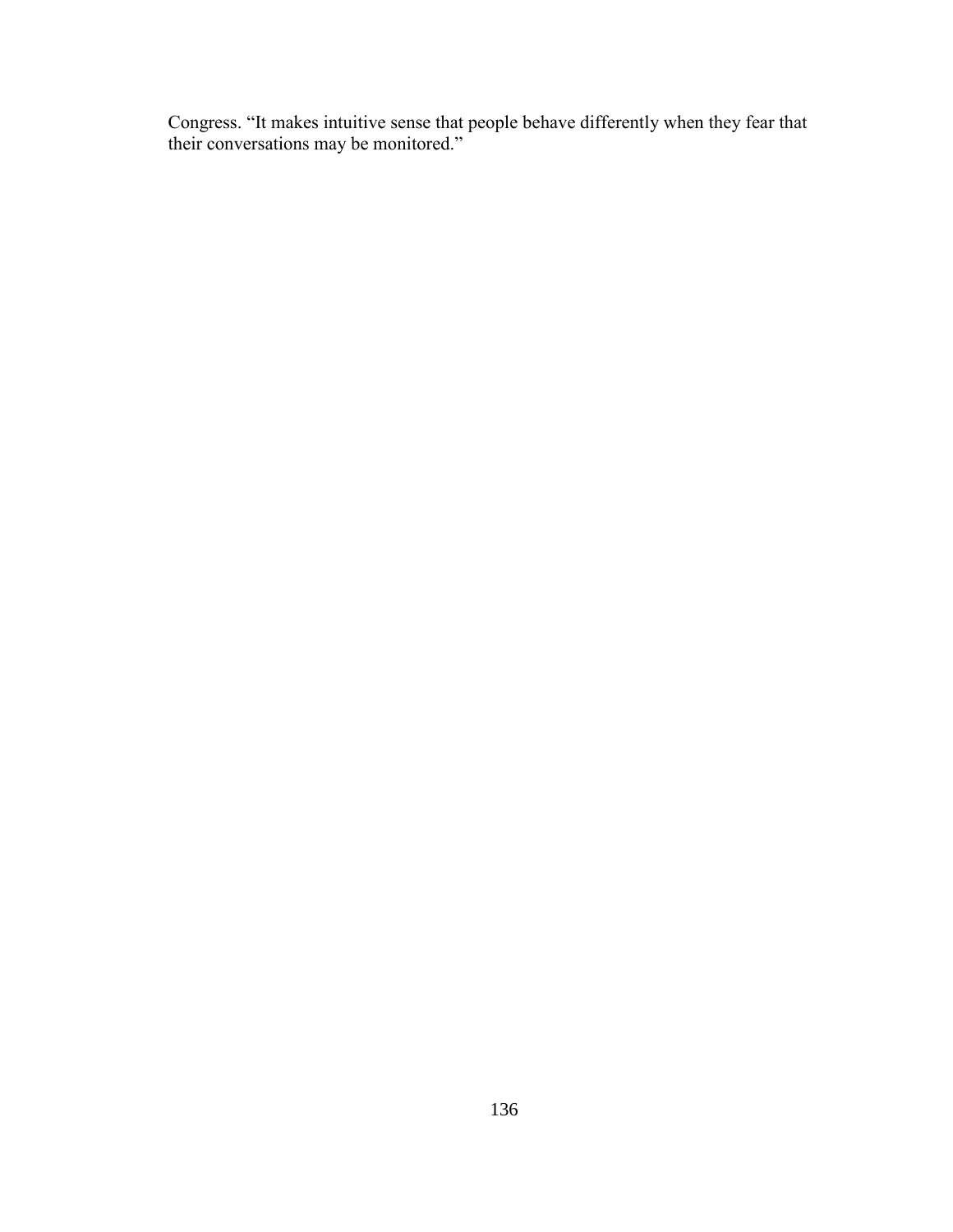# **Appendix D: The Informed Consent Form**

College of Education School of Information Science and Learning Technologies University of Missouri-Columbia Piyanan "Tak" Nuankhieo

111 London Hall University of Missouri Phone: (573) 356-1944 Email: [pn3kf@mizzou.edu](mailto:pn3kf@mizzou.edu)

Dear Students,

This letter is to request your permission to allow me access to your work during Week 3- 4 in your Summer 2009 SISLT: Technology to Enhance Learning course for my dissertation research. **You do NOT need to do extra work** except for two short surveys. Upon your consent to the study, information from the group essay, online postings, and responses to surveys will be used to explore ways to better implement online instruction and gain knowledge about online learners' experiences in collaborative work.

Your participation is completely voluntary, and you may withdraw from the study at any time. All records and information collected in this study are completely confidential. Name, student ID, and any data that can identify the participants will NOT be revealed. The information regarding the participants will be anonymous and will ONLY be accessed by the investigators for subsequent transcription and analyses. Results of this research will be presented and published in aggregate form with no personal identifiers. In any reporting of the data all individuals will be anonymous, so there is no risk of your participation in this study becoming publicly known. We do not foresee any risks or discomforts beyond those you normally experience in the course that might occur as a result of your consent to the study. There will be no reporting of the data before the end of the semester and your participation will **NOT** affect your grade in this class.

Upon completion and receive of the survey by the required date, your name will be added to a pool of participants for a drawing of two gift certificates with the value of \$50 each. Two participants will be selected for the \$50 financial incentive.

Please feel free to contact me, Piyanan "Tak" Nuankhieo, with any questions about the study and/or your participation. For additional information regarding human participation in research, please contact the University of Missouri Campus Institutional Board at (573) 882-9585 .

To give your consent, you must be 18 years of age or older. By providing your full name, pawprint, and e-mail address (all fields are required) and submitting the agreement below, you will provide consent to participate in this study.

Full Name: \_\_\_\_\_\_\_\_\_\_\_\_\_\_\_\_\_\_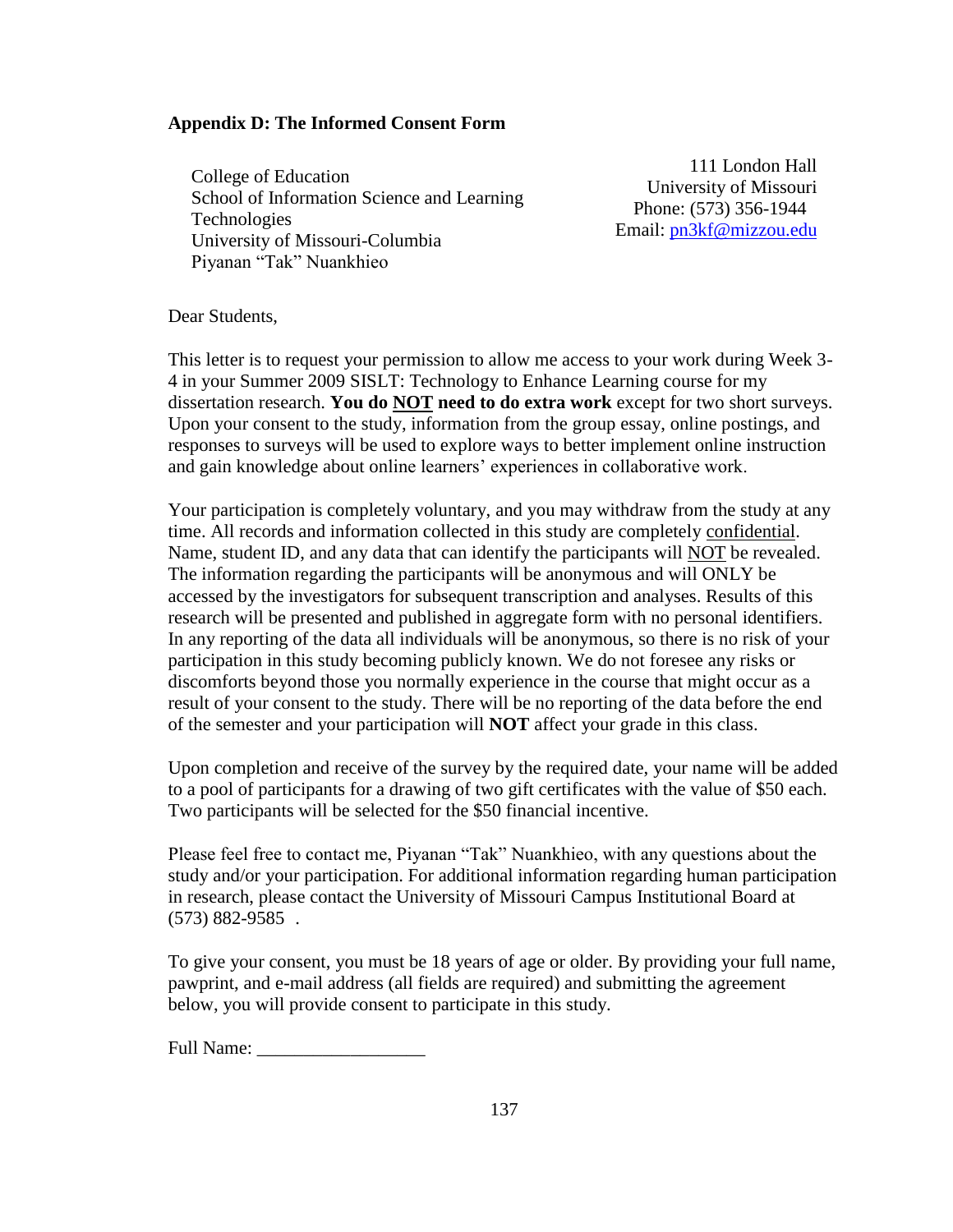Pawprint: \_\_\_\_\_\_\_\_\_\_\_\_\_\_\_\_\_\_\_\_\_\_

Email: \_\_\_\_\_\_\_\_\_\_\_\_\_\_\_\_\_\_

Thank You, Piyanan "Tak" Nuankhieo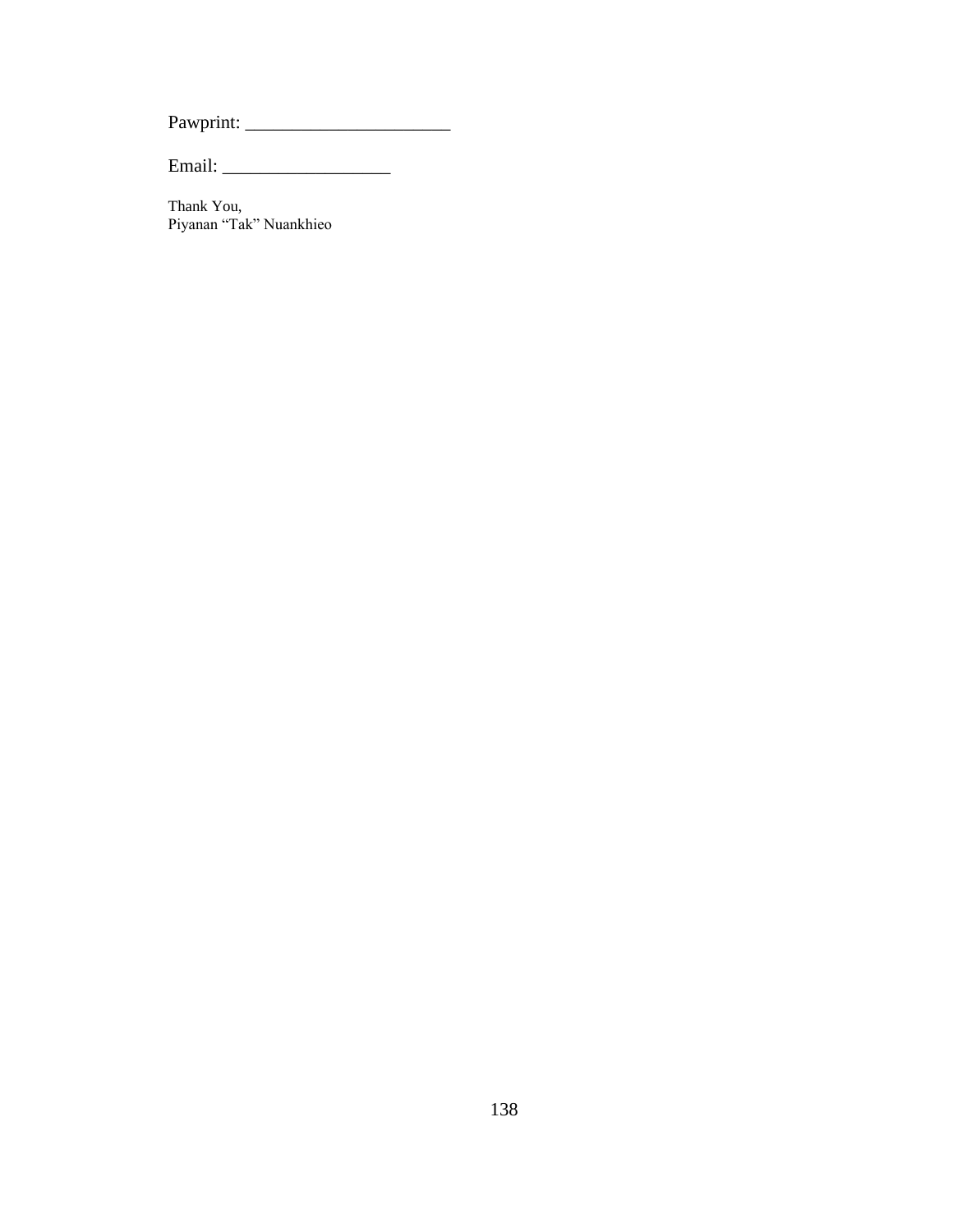#### **Appendix E: Demographic Survey**

**Instruction:** In this survey, you will find questions about yourself and your experiences in online learning environment. Please answer each item as honestly as possible. It should take approximately 3-5 minutes to complete this questionnaire.

1. Gender: \_\_ Male \_\_ Female 2. Age: \_\_ Under 20 \_\_ 20-25 \_\_ 26-35 \_\_ 36-45 \_\_46-55 Over  $55$ 3. Current academic status: \_\_ Undergraduate \_\_ Master \_\_ PhD 4. What level of experience do you have with collaboration? \_\_ No experience \_\_ Some experience \_\_ A lot of experience 5. What level of experience do you have with online collaboration? \_\_ No experience \_\_ Some experience \_\_ A lot of experience *6.* How many online courses have you taken prior this semester? *For this survey, ONLINE courses refer to those that are delivered fully online via course management systems such as Blackboard or Sakai. Please note!! If the course has a regularlyscheduled face-to-face class meetings (and uses online activities to supplement face-to-face activities) it is NOT considered to be a fully online course.*  $\frac{\text{None}}{\text{None}}$   $\frac{\text{1-2}}{\text{1-2}}$   $\frac{\text{3-4}}{\text{1-3}}$   $\frac{\text{5-6}}{\text{1-2}}$   $\frac{\text{7-8}}{\text{1-2}}$   $\frac{\text{More}}{\text{1-2}}$ than 8 7. How confident are you that you can succeed in fully online learning? \_\_ Not at all \_\_ Somewhat confident \_\_ Confident \_\_Very confident 8. How comfortable are you with our course"s fully online learning environment? \_\_ Not at all \_\_ Somewhat comfortable \_\_ comfortable \_\_Very comfortable 9. How confident are you that you will succeed in this course? \_\_ Not at all \_\_ Somewhat confident \_\_ Confident \_\_Very confident 10. How confident are you that you can succeed in fully online collaborative activities? \_\_ Not at all \_\_ Somewhat confident \_\_ Confident \_\_Very confident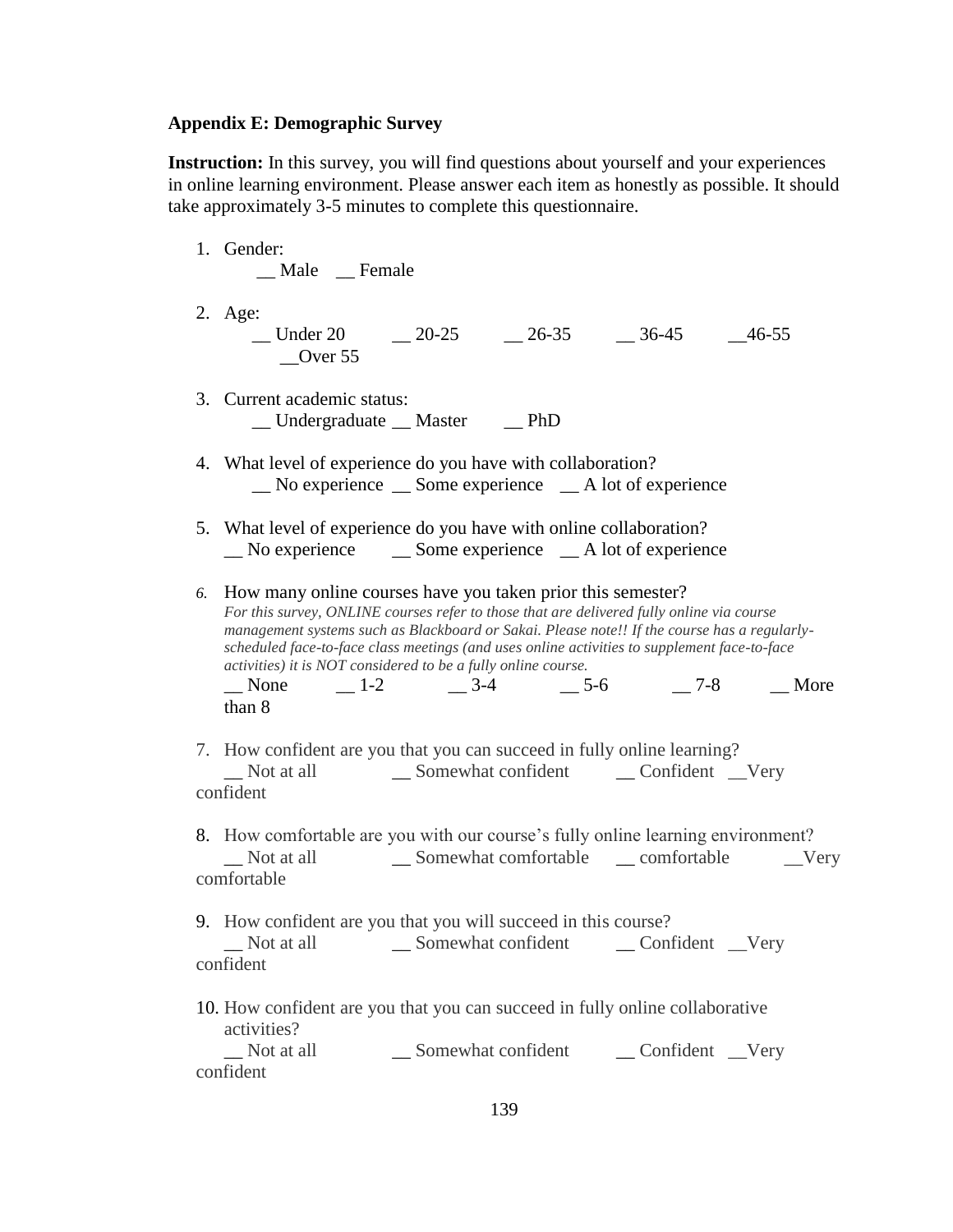- 11. How many courses have you taken with this instructor (not including this course)?  $\frac{1}{2}$  None  $\frac{1-2}{2}$   $\frac{3-4}{2}$   $\frac{1}{2}$  More than 4
- 12. What course management system do you have experience with? (Please check all that apply.)
	- \_\_ Blackboard \_\_Sakai
	- \_\_ WebCT \_\_Angel
	- \_\_ Moodles
	- \_\_ Other (please specify)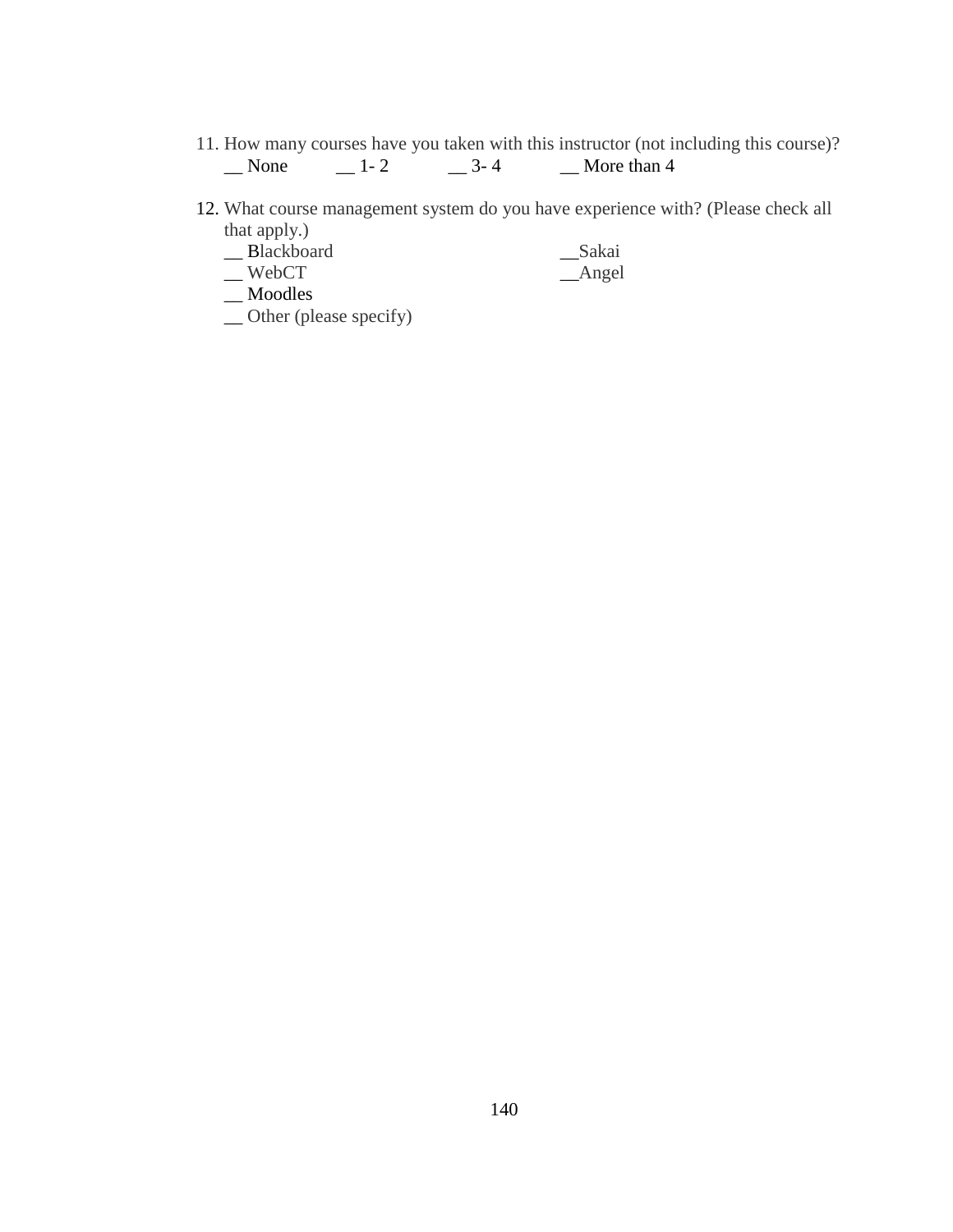# **Appendix F: The Collaborative Learning Conversation Skill Taxonomy by Soller (2001)**

| <b>Skill</b>                       | <b>Subskill</b>    | <b>Attribute</b>                | <b>Sentence Opener</b>     |
|------------------------------------|--------------------|---------------------------------|----------------------------|
| <b>Conversation</b>                |                    |                                 |                            |
|                                    | <b>Task</b>        | <b>Coordinate Group Process</b> | "OK. Let's move on", "Are  |
|                                    |                    |                                 | you ready?"                |
|                                    |                    | <b>Request Focus Change</b>     | "Let me show you"          |
|                                    |                    | Summarize Information           | "To summarize"             |
|                                    |                    | <b>End Participation</b>        | "Goodbye"                  |
|                                    | <b>Maintenance</b> | <b>Request Attention</b>        | "Excuse me"                |
|                                    |                    | <b>Suggest Action</b>           | "Would you please"         |
|                                    |                    | <b>Request Confirmation</b>     | "Right?", "Is this ok?"    |
|                                    |                    | Listening                       | "I see what you're saying" |
|                                    |                    | Apologize                       | "Sorry"                    |
|                                    | <b>Acknowledge</b> | Appreciation                    | "Thank you"                |
|                                    |                    | Accept/Confirm                  | "OK", "Yes"                |
|                                    |                    | Reject                          | " $\overline{No}$ "        |
| <b>Active</b><br><b>Learning</b>   |                    |                                 |                            |
|                                    | <b>Request</b>     | Information                     | "Do you know?"             |
|                                    |                    | Elaboration                     | "Can you tell me more"     |
|                                    |                    | Clarification                   | "Can you explain           |
|                                    |                    |                                 | why/how"                   |
|                                    |                    | Justification                   | "Why do you think that"    |
|                                    |                    | Opinion                         | "Do you think"             |
|                                    |                    | Illustration                    | "Please show me"           |
|                                    | <b>Inform</b>      | Rephrase                        | "In other words"           |
|                                    |                    | Lead                            | "I think we should"        |
|                                    |                    | Suggest                         | "I Think"                  |
|                                    |                    | Elaborate                       | "To elaborate", "Also"     |
|                                    |                    | Explain/clarify                 | "Let me explain it this    |
|                                    |                    |                                 | way"                       |
|                                    |                    | Justify                         | "To justify"               |
|                                    |                    | Assert                          | "I'm reasonably sure"      |
|                                    | Motivate           | Encourage                       | "Very good", "Good point"  |
|                                    |                    | Reinforce                       | "That's right"             |
| <b>Creative</b><br><b>Conflict</b> |                    |                                 |                            |
|                                    | <b>Argue</b>       | Conciliate                      | "Both are right in that"   |
|                                    |                    | Agree                           | "I agree because"          |
|                                    |                    | Disagree                        | "I disagree because"       |
|                                    |                    | Offer Alternative               | "Alternatively"            |
|                                    |                    | Infer                           | "Therefore", "So"          |
|                                    |                    | Suppose                         | "If $\ldots$ then"         |
|                                    |                    | Propose Exception               | "But"                      |
|                                    |                    | Doubt                           | "I'm not so sure"          |
|                                    | <b>Mediate</b>     | <b>Teacher Mediation</b>        | "Let's ask the teacher"    |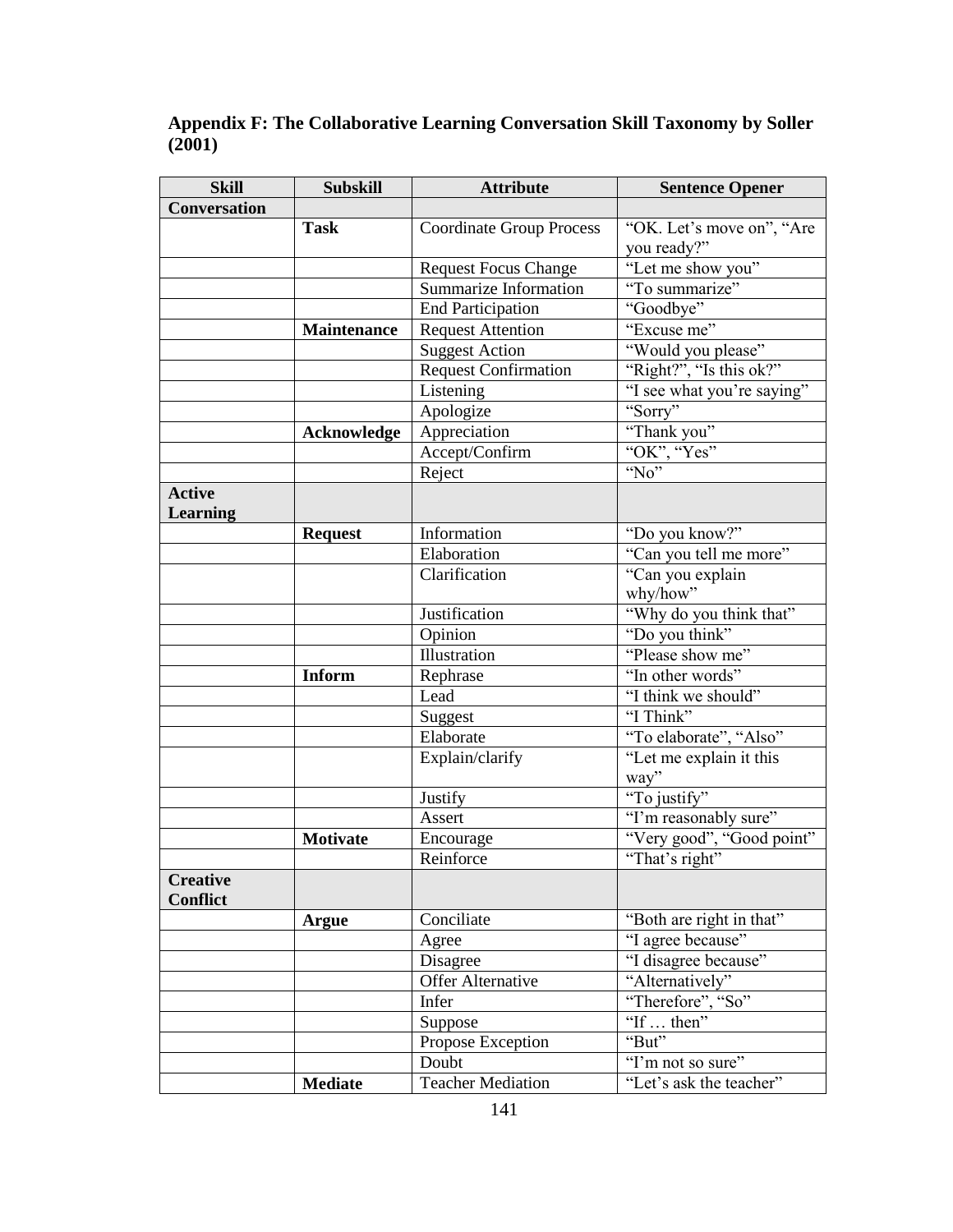# **Appendix G: Essay Scoring Guide (15 points)**

| <b>Quality standard</b>                                  | <b>Score</b>                                                                                                                                                       |                                                                                                                         |                                                                                                                                        |                                                                            |  |  |  |
|----------------------------------------------------------|--------------------------------------------------------------------------------------------------------------------------------------------------------------------|-------------------------------------------------------------------------------------------------------------------------|----------------------------------------------------------------------------------------------------------------------------------------|----------------------------------------------------------------------------|--|--|--|
|                                                          | 3                                                                                                                                                                  | $\mathbf{2}$                                                                                                            | 1                                                                                                                                      | $\bf{0}$                                                                   |  |  |  |
| <b>Thesis/position</b><br>statement<br><b>Supporting</b> | A thesis<br>statement clearly<br>defines your<br>position on the<br>issue.<br>You present                                                                          | A position<br>statement<br>adequately<br>defines your<br>position on the<br>issue.<br>Your arguments                    | Your position<br>statement is<br>somewhat stated<br>but it does not<br>clearly identify<br>your position.<br>Every major               | No statement<br>states your<br>position on the<br>issue.<br>Every point is |  |  |  |
| arguments                                                | solid arguments<br>in support of<br>your position<br>with several<br>relevant<br>supporting facts,<br>statistics and/or<br>examples.                               | are adequately<br>supported with<br>relevant facts,<br>statistics and/or<br>examples.                                   | point is<br>supported with<br>facts, statistics<br>and/or examples,<br>but the relevance<br>of some is<br>questionable.                | not supported.                                                             |  |  |  |
| <b>Counter</b><br>arguments                              | You have<br>presented, and<br>refuted,<br>arguments<br>counter to your<br>position with<br>several relevant<br>supporting facts,<br>statistics and/or<br>examples. | Your counter<br>arguments are<br>adequately<br>supported with<br>relevant facts,<br>statistics and/or<br>examples.      | Every major<br>point is<br>supported with<br>facts, statistics<br>and/or examples,<br>but the relevance<br>of some is<br>questionable. | Every point is<br>not supported.                                           |  |  |  |
| Organization                                             | All arguments<br>are clearly tied<br>to an idea (your<br>position) and<br>organized in a<br>tight, logical<br>fashion.                                             | Most arguments<br>are clearly tied<br>to an idea (your<br>position) and<br>organized in a<br>tight, logical<br>fashion. | All arguments<br>are clearly tied to<br>an idea (your<br>position) but the<br>organization is<br>sometimes not<br>clear or logical.    | Arguments are<br>not clearly tied<br>to an idea (your<br>position).        |  |  |  |
| <b>Persuasiveness</b>                                    | You are very<br>persuasive; your<br>word choice and<br>arguments are<br>very effective.                                                                            | Some valid<br>points, but<br>argument is not<br>as persuasive as<br>it could be.                                        | Arguments are<br>only mildly<br>persuasive.                                                                                            | Arguments are<br>not persuasive.                                           |  |  |  |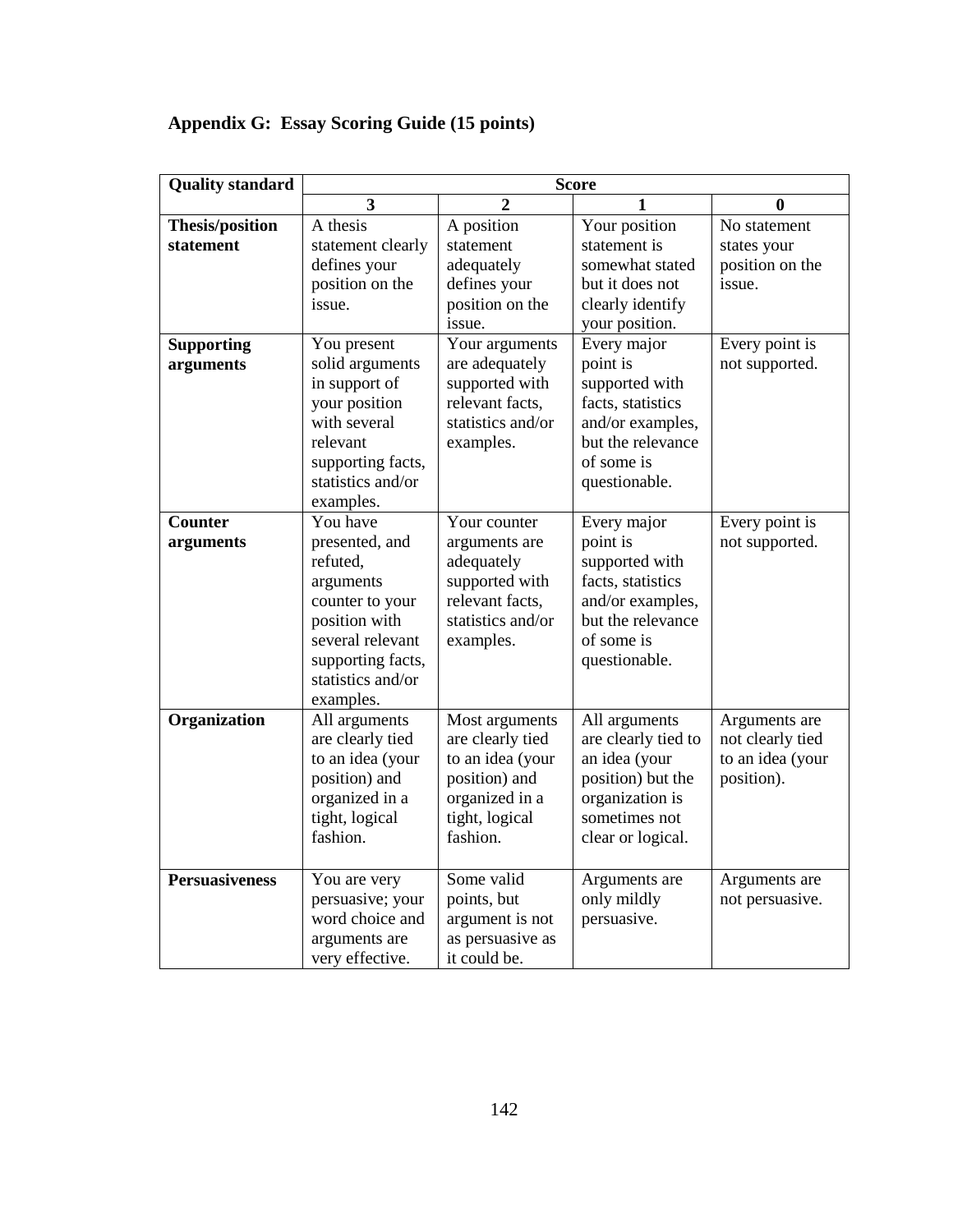### **Appendix H: Learning Experience Survey**

**Instruction:** In this survey, you will find a number of statements asking you about your learning experience during the group project during week 3 and 4. Read each statement and indicate how you think or feel about the group project. There are no right or wrong answers. Please give the answer that best describes how you think or feel. Your answers are completely confidential. It should take approximately 10-15 minutes to complete this survey.

#### **1. Please check all the ways your team communicated and interacted during the group project (Check all that applies).**

**If yes, please specify percentage of your project work you estimate that you completed with each tool. NOTE:** A sum of percentage used of all communication tools should be equal 100.

|                                        | Yes/NO | Percentage of your project work<br>completed with this tool |  |  |
|----------------------------------------|--------|-------------------------------------------------------------|--|--|
| Discussion board                       |        |                                                             |  |  |
| _File exchange                         |        |                                                             |  |  |
| Email                                  |        |                                                             |  |  |
| _ Instant messaging<br>_Phone or Skype |        |                                                             |  |  |
| Other                                  |        |                                                             |  |  |

(Please specify all other communication tools and percentage used of each tool)

2. **Did you know your teammate before taking this course?**

 $Y$ es  $N$ o

#### 3. **While working during the group project (Check all that applies),**

\_\_ I followed the instructions in the activity guide and I read only the assigned reading material as indicated by the instruction.

\_\_ I read all the reading materials, posted in the "Course Document", even those that were not assigned to me.

\_\_ My partner and I exchanged our assigned reading material with each other during the discussion and/or writing essay activities.

NOTE: "Exchanged assigned reading material" refers to emailing each other the assigned reading material or uploading assigned reading material to group discussion board. It does not include the act of referring to or citing one's assigned reading material as informational sources during the discussion and/writing activities.

\_\_I communicated with other students besides my group members to see how others were doing on their group activities. NOTE: This does not include Q&A posted in Coffee Shop discussion forum.

4. **Out of 100 percent, how would you assign the contribution made by each member of your group during the essay writing assignment?**

NOTE: A sum of your contribution and your partner's contribution should be 100 percent.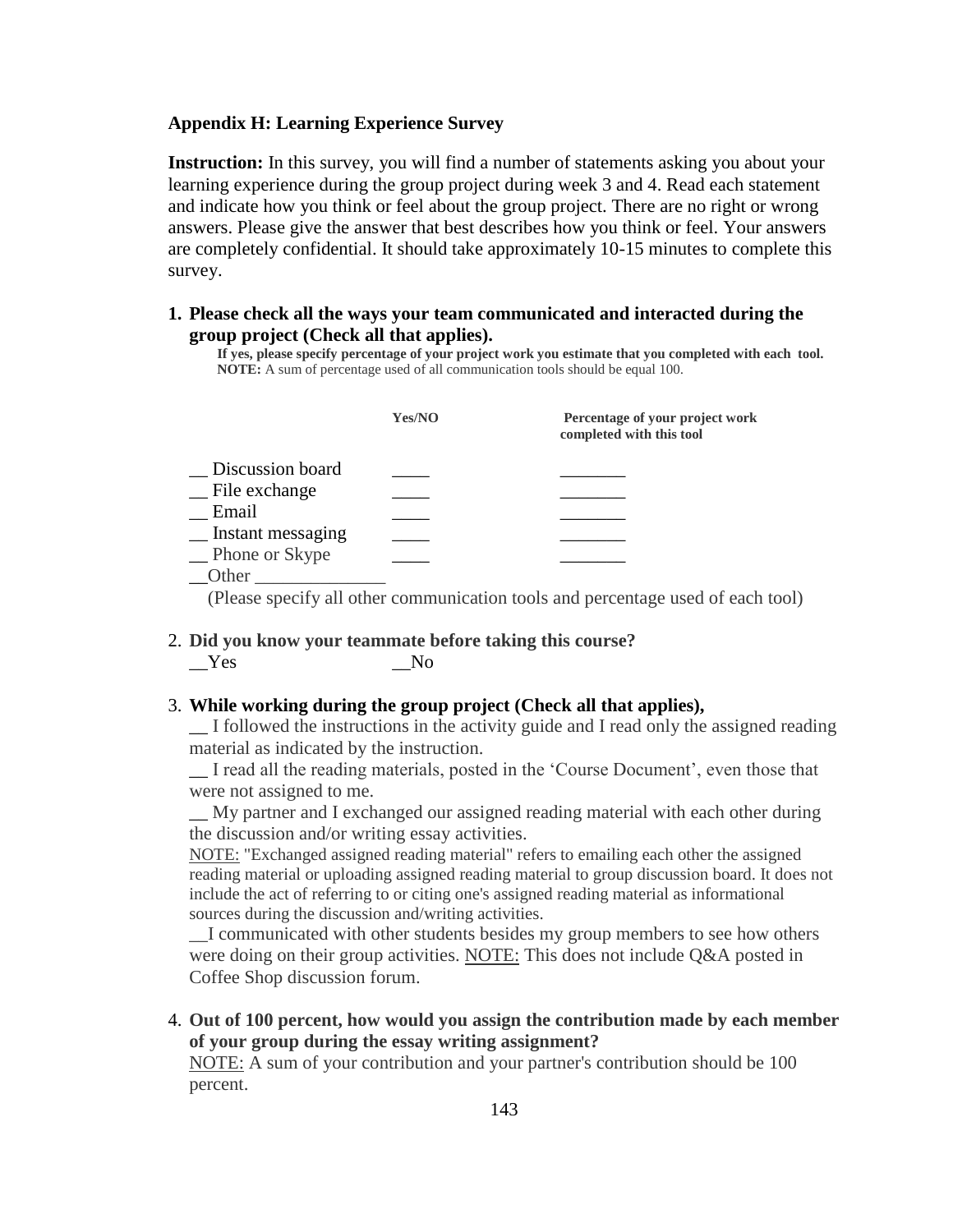My contribution was  $(\%)$ My 1st partner's contribution was  $(\%)$ My 2nd partner's contribution was  $(\% )$ (Please fill this one only if your group has 3 members)

# **To what extent do you agree with the following statements:**

| 1                                                                                                    | $\overline{2}$                                                                                                                    | 3                                                                                                                                           | $\overline{4}$ | 5                 |                | 6              |                | $\overline{7}$    |        |                  |                  |
|------------------------------------------------------------------------------------------------------|-----------------------------------------------------------------------------------------------------------------------------------|---------------------------------------------------------------------------------------------------------------------------------------------|----------------|-------------------|----------------|----------------|----------------|-------------------|--------|------------------|------------------|
| Strongly<br>Disagree                                                                                 | Disagree                                                                                                                          | Slightly<br>Disagree                                                                                                                        | Neutral        | Slightly<br>Agree | Agree          |                |                | Strongly<br>Agree |        |                  |                  |
| 1.                                                                                                   |                                                                                                                                   |                                                                                                                                             |                |                   | 1              | $\overline{2}$ | 3              | 4                 | 5      | 6                | 7                |
| 2.                                                                                                   | I felt connected to my group members in this group activity.<br>My interactions with my group members were sociable and friendly. |                                                                                                                                             |                |                   | $\mathbf{1}$   | $\sqrt{2}$     | 3              | $\overline{4}$    | 5      | $6\,$            | $\boldsymbol{7}$ |
| 3.                                                                                                   |                                                                                                                                   | My online interactions with my group members seemed personal.                                                                               |                |                   | $\mathbf{1}$   | $\overline{2}$ | 3              | $\overline{4}$    | 5      | 6                | 7                |
| 4.                                                                                                   |                                                                                                                                   | In my interactions with my group members I was able to be myself<br>and showed what kind of teammate I really was.                          |                |                   | $\mathbf{1}$   | $\overline{2}$ | 3              | $\overline{4}$    | 5      | 6                | 7                |
| 5.                                                                                                   |                                                                                                                                   | I felt like I was a member of a group in the group activity.                                                                                |                |                   | $\mathbf{1}$   | $\overline{2}$ | 3              | $\overline{4}$    | 5      | 6                | $\tau$           |
| 6.                                                                                                   |                                                                                                                                   | I felt comfortable expressing my feelings to my group members.                                                                              |                |                   | $\mathbf{1}$   | $\sqrt{2}$     | $\overline{3}$ | $\overline{4}$    | 5      | $\boldsymbol{6}$ | $\overline{7}$   |
| 7.                                                                                                   | members were doing or had done.                                                                                                   | When I logged on I was usually interested in seeing what my group                                                                           |                |                   | $\mathbf{1}$   | $\overline{2}$ | 3              | $\overline{4}$    | 5      | 6                | 7                |
| 8.<br>needed it.                                                                                     |                                                                                                                                   | I trusted my group members in this group activity to help me if I                                                                           |                |                   | $\mathbf{1}$   | $\overline{2}$ | 3              | $\overline{4}$    | 5      | 6                | $\overline{7}$   |
| 9.                                                                                                   | visible in our online system.                                                                                                     | The actions of my group members in the group activity were easily                                                                           |                |                   | 1              | $\overline{2}$ | 3              | 4                 | 5      | 6                | 7                |
|                                                                                                      |                                                                                                                                   | 10. When I saw that my group members were confused I offered help.                                                                          |                |                   | 1              | $\overline{2}$ | 3              | $\overline{4}$    | 5      | 6                | $\overline{7}$   |
|                                                                                                      | 11. My interactions with the instructor were sociable and friendly.                                                               |                                                                                                                                             |                | 1                 | $\overline{2}$ | 3              | 4              | $\mathfrak{S}$    | 6      | $\overline{7}$   |                  |
| 12. I felt comfortable expressing my feelings to the instructor.                                     |                                                                                                                                   |                                                                                                                                             | $\mathbf{1}$   | $\sqrt{2}$        | $\mathfrak{Z}$ | $\overline{4}$ | 5              | $6\,$             | $\tau$ |                  |                  |
|                                                                                                      | 13. My online interactions with the instructor seemed personal.                                                                   |                                                                                                                                             |                | $\mathbf{1}$      | $\overline{2}$ | $\overline{3}$ | $\overline{4}$ | $\overline{5}$    | $6\,$  | $\overline{7}$   |                  |
| 14. The actions of the instructor in the group activity were easily visible<br>in our online system. |                                                                                                                                   |                                                                                                                                             | $\mathbf{1}$   | $\overline{2}$    | 3              | $\overline{4}$ | 5              | 6                 | $\tau$ |                  |                  |
|                                                                                                      |                                                                                                                                   | 15. In my interactions with the instructor I was able to be myself and<br>showed what kind of student I really was.                         |                |                   | 1              | $\overline{2}$ | 3              | $\overline{4}$    | 5      | 6                | 7                |
|                                                                                                      |                                                                                                                                   | 16. I trusted the instructor in the group activity to help me if I needed it.                                                               |                |                   | 1              | 2              | 3              | 4                 | 5      | 6                | 7                |
|                                                                                                      | 17. When I logged on I was usually interested in seeing what the<br>instructor was doing or had done.                             |                                                                                                                                             |                | $\overline{1}$    | $\overline{2}$ | 3              | $\overline{4}$ | 5                 | 6      | 7                |                  |
|                                                                                                      |                                                                                                                                   | 18. I felt connected to the instructor during the group activity.                                                                           |                |                   | 1              | $\overline{2}$ | 3              | $\overline{4}$    | 5      | 6                | $\overline{7}$   |
|                                                                                                      | helped me to know what to do.                                                                                                     | 19. Knowing what my group members in the group activity had done                                                                            |                |                   | 1              | $\overline{2}$ | 3              | 4                 | 5      | 6                | 7                |
| work.                                                                                                |                                                                                                                                   | 20. Knowing that my group members in the group activity were aware of<br>my work usually influenced how hard I worked and the quality of my |                |                   | $\mathbf{1}$   | $\overline{2}$ | 3              | 4                 | 5      | 6                | 7                |
|                                                                                                      | working more carefully).                                                                                                          | 21. The actions of my group members in the group activity influenced the<br>quality of my work (such as trying to write better messages or  |                |                   | 1              |                | 3              |                   | 5      | 6                |                  |
|                                                                                                      |                                                                                                                                   | 22. Interacting with the instructor helped me accomplish group<br>assignments with higher quality than if I were working alone.             |                |                   | 1              | 2              | 3              | 4                 | 5      | 6                | 7                |
|                                                                                                      |                                                                                                                                   | 23. Interacting with my group members helped me accomplish                                                                                  |                |                   | 1              | 2              | 3              | 4                 | 5      | 6                |                  |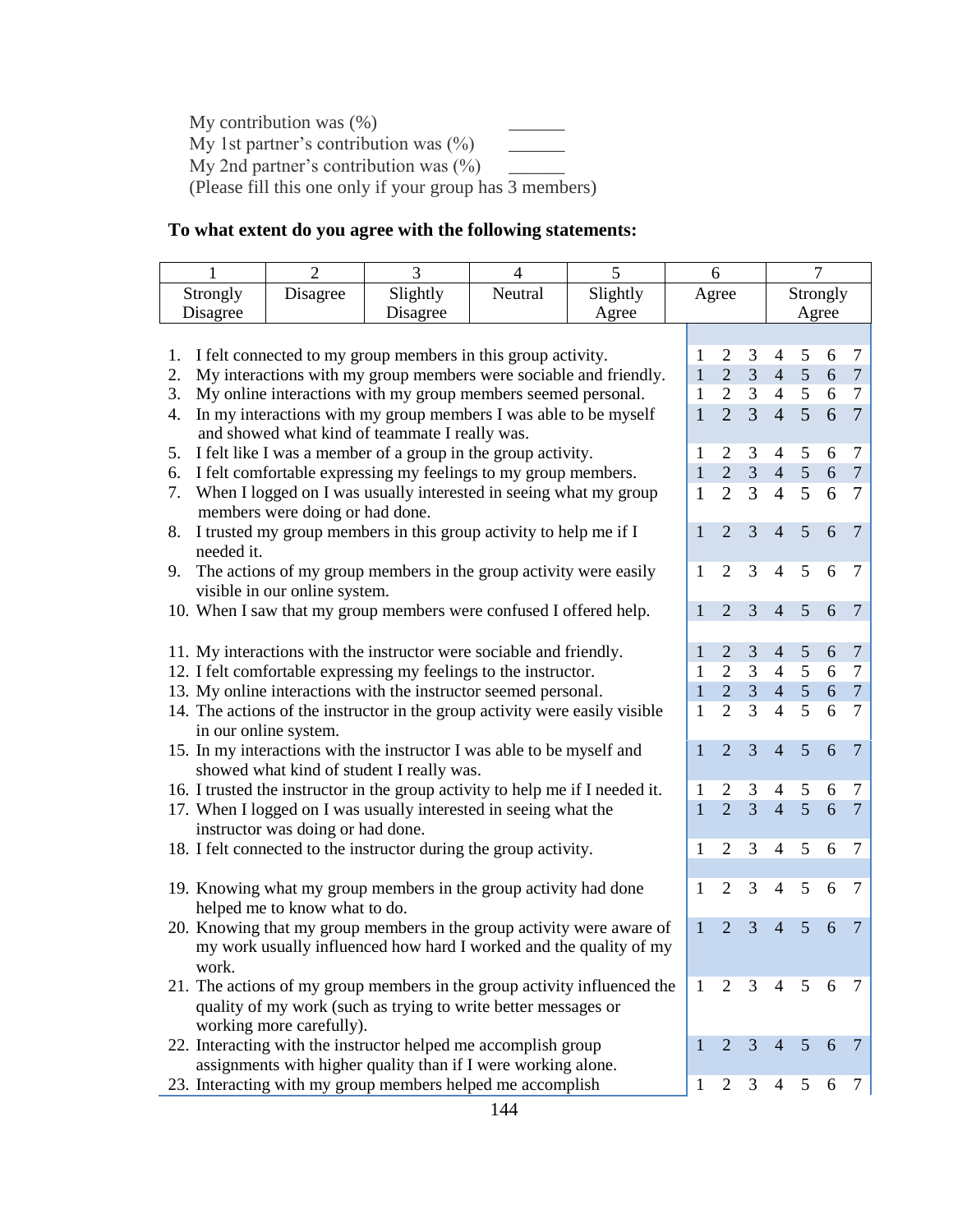| assignments with higher quality than if I were working alone.                                                                                                        |  |                             |               |                |                |   |        |
|----------------------------------------------------------------------------------------------------------------------------------------------------------------------|--|-----------------------------|---------------|----------------|----------------|---|--------|
| 24. The actions of the instructor in the group activity influenced the<br>quality of my work (such as trying to write better messages or<br>working more carefully). |  | $2^{\circ}$                 | $\mathcal{R}$ | $\overline{4}$ | $\overline{5}$ | 6 |        |
|                                                                                                                                                                      |  |                             |               |                |                |   |        |
| 25. I don't feel responsible for the results of our group discussion.                                                                                                |  |                             | 3             | $\overline{4}$ | 5              | 6 |        |
| 26. The conclusions of our group discussion reflected my input.                                                                                                      |  | 2                           | 3             | 4              | 5              | 6 |        |
| 27. I feel committed to our group discussion.                                                                                                                        |  |                             | 3             | $\overline{4}$ | 5 <sup>5</sup> | 6 | 7      |
| 28. I feel confident that conclusions of our group discussion were<br>reasonable.                                                                                    |  | $\mathcal{D}_{\mathcal{L}}$ | $\mathcal{R}$ | 4              | 5              | 6 | 7      |
| 29. I don't feel personally responsible for the quality of our group<br>discussion.                                                                                  |  | $\mathcal{D}_{\mathcal{L}}$ | $\mathcal{R}$ | $\overline{4}$ | $\overline{5}$ | 6 |        |
| 30. Our group discussion was efficient.                                                                                                                              |  |                             | $\mathcal{R}$ | 4              | 5              | 6 |        |
| 31. Our group discussion was uncoordinated.                                                                                                                          |  | $\overline{2}$              | 3             | $\overline{4}$ | $\overline{5}$ | 6 | $\tau$ |
| 32. Our group discussion process was fair.                                                                                                                           |  | $\mathcal{D}_{\cdot}$       | 3             | $\overline{4}$ | 5              | 6 |        |
| 33. Our group discussion was confusing.                                                                                                                              |  | $\mathcal{D}_{\mathcal{L}}$ | $\mathcal{R}$ | $\overline{4}$ | 5              | 6 | 7      |
| 34. Our group discussion was satisfying.                                                                                                                             |  |                             | 3             | 4              | 5              | 6 |        |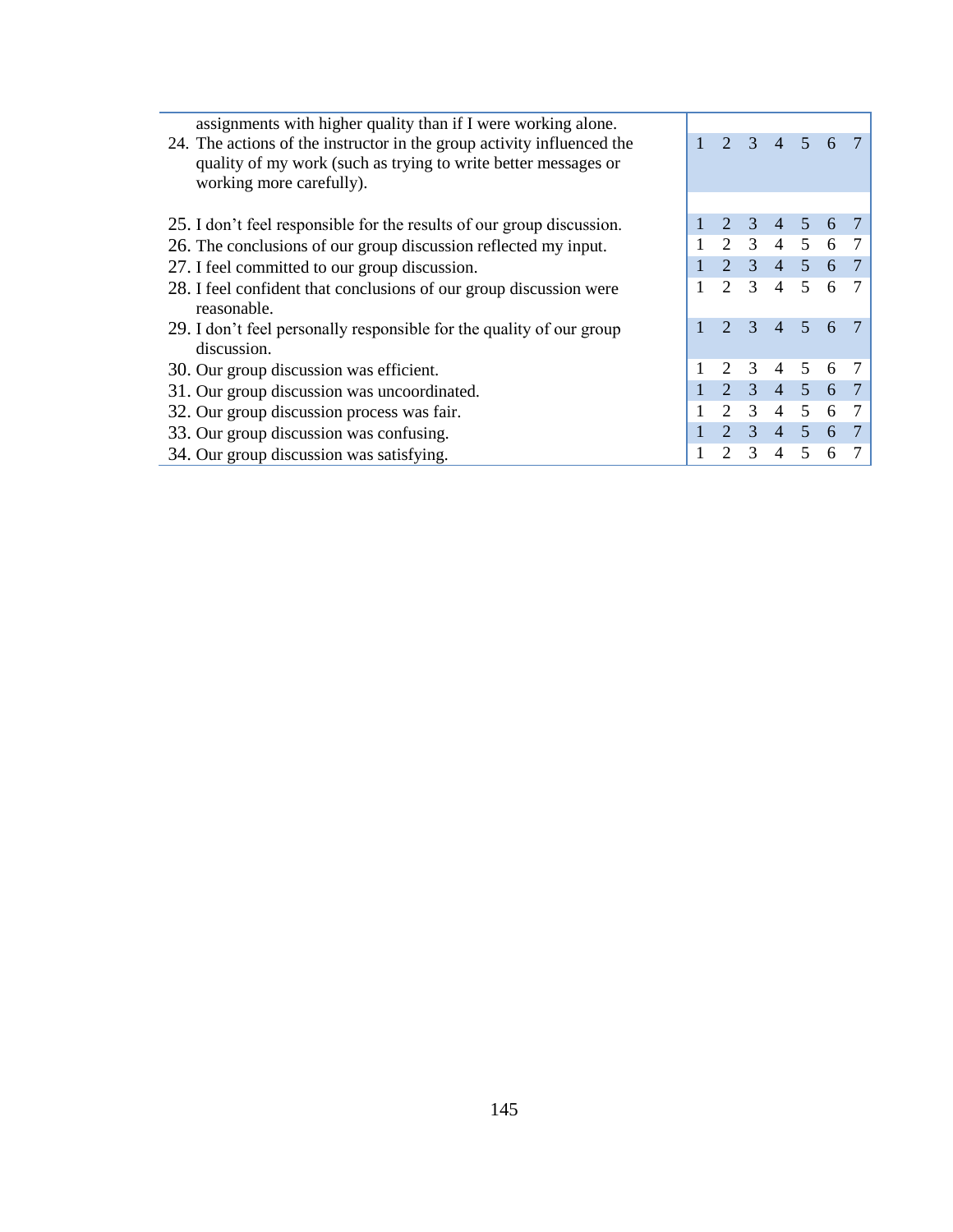### **Appendix I: Activity Guide**

## **Week 3-4: Investigating and Experimenting with Technologies**

#### **Preface**

This week and next will be a little different from other weeks. In the next two weeks, you will have a firsthand opportunity to experience online "cooperative learning". Yes, we can do that online like we do in our regular classrooms. This might be new to some of you but don"t worry, there are some tips below that will help you work in group successfully.

What we will do is provide you with the opportunity to work in assigned pairs to discuss and brainstorm on the issue, "Should the school monitor K-12 teachers' internet use in school?" By working in pairs, you will sharing information, share different points of view, and help each other.

Additionally, your participation in this online group work will allow a graduate researcher here at MU to gather information about the experiences of online learners during group work and to explore better ways of supporting online discussions and online instruction. Therefore, your contribution is extremely important during these next two weeks.

#### **Path to complete the Unit**

- 1. Go to this week"s "Course Documents" and click on "Group Listing" to find your assigned partner and your assigned reading.
- 2. Access your assigned Discussion Board under the "Communication" link, then go to "Group Pages". Let me know if you have problems accessing your assigned Discussion Board. Only you, your partner, and the instructor will have access to the Discussion Board assigned to you and your partner for this assignment.
- 3. Read "Your Task in this Assignment".
- 4. Read your "Assigned Reading" in the "Course Documents" before participating in your assigned Discussion Board. You DO NOT have to read all the reading materials listed. ONLY read the assigned reading for you.
- 5. Participate in your assigned Discussion Board. (June  $22 28$ )
- 6. Write an essay together with your partner. (June 29 July 5)

### **Your tasks in this assignment**

There are two tasks in this assignment.

1. Discussion Board Participation: Before participating in the Discussion Board, be sure to read the information assigned to you. For example, if your name label is A, please refer to document A. If your name label is B, please refer to document B. You will have one week (June 22-28) to discuss the topic of internet monitoring on your assigned Discussion Board. Use this week to discuss, debate, and exchange your point of view with your partner before reaching a conclusion about where the two of you stand. Be sure to thoroughly consider all aspects of the issue. Always provide reasoning (this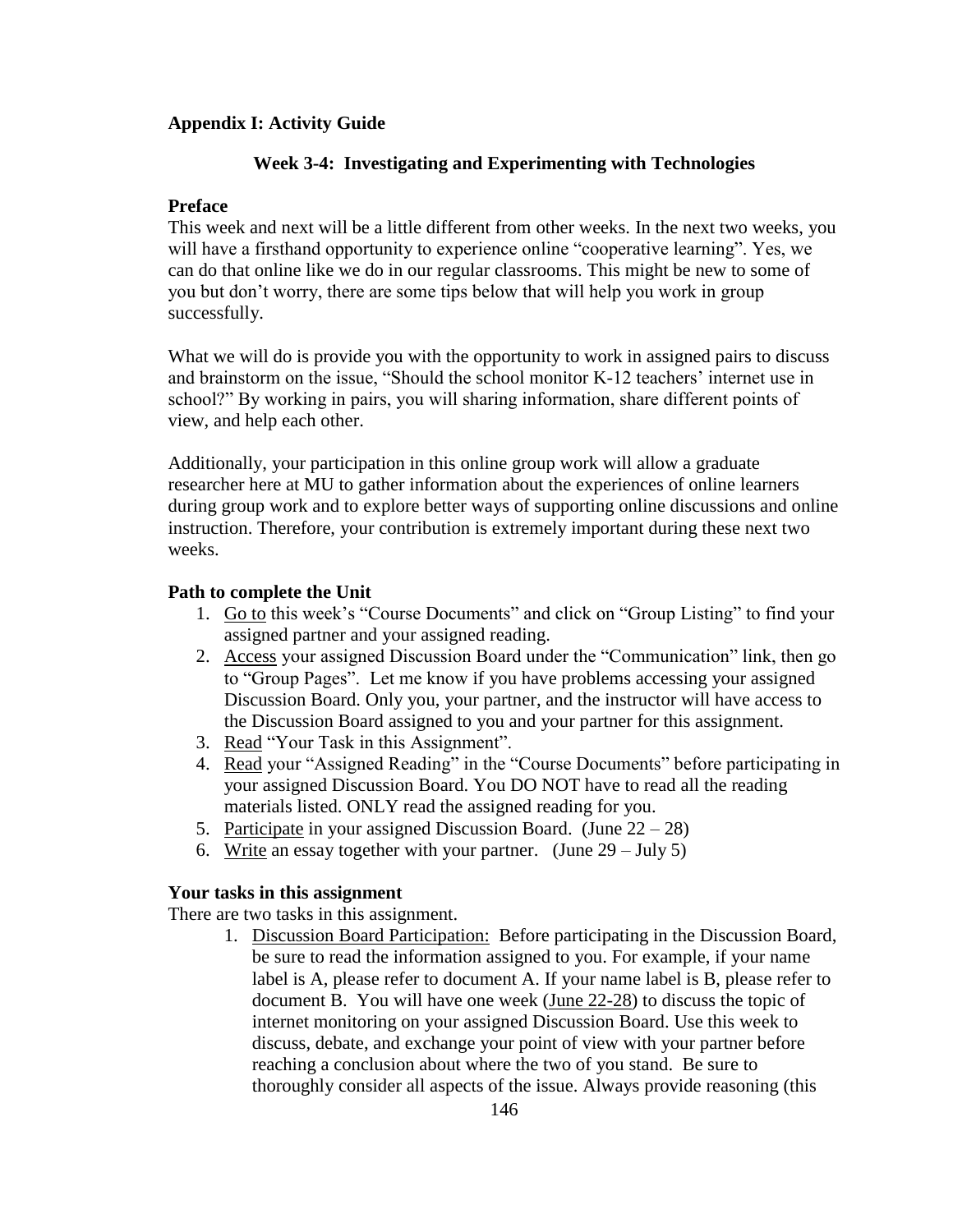could be your personal experiences, news, facts, etc.) to support your arguments and/or counterarguments when discussing the issue with your partner. Do not jump to conclusions and simply agree with your partner to get the assignment done. There are no right or wrong answers. Therefore, use this opportunity to discuss and exchange your opinion on the issue as much as possible before making a decision on the stand you and your partner will take on this issue.

2. Group Essay: Based on the discussion from Week 3, you and your partner will write an essay stating your shared stand on the issue. You will have one week (June 29 – July 5) to complete the essay. Please refer to the "Essay Scoring Guide" (available in the 'Course Documents') to see what is expected to be included in your essay. Your essay should be about 300-400 words. You should use your assigned Discussion Board to plan and coordinate your writing. Only one of you will need to submit the final essay to the 'Assignments Page' as the document will have both names.

# **Tips for successful online group work**

- Start to participate early. It is recommended to not wait until the last minute to complete the assignment. Remember there are two parts to this assignment: 1.) Group Discussion Board, and 2.) Group Essay.
- For a successful experience, you and your partner should discuss a plan and a timeline on how to get the work done early on.
- Be sure you pitch in and provide input with your partner. Do not let your partner do all the work. Bounce your ideas back and forth to get a quality discussion going and a decision making process. You do not want to just simply agree to get the work done. Your peers always appreciate your effort and prompt responses!

# **NOTE:**

Since the graduate researcher will use your interactive discussions during these two weeks for her dissertation research, please be sure that you use your assigned Discussion Board as your means of communication.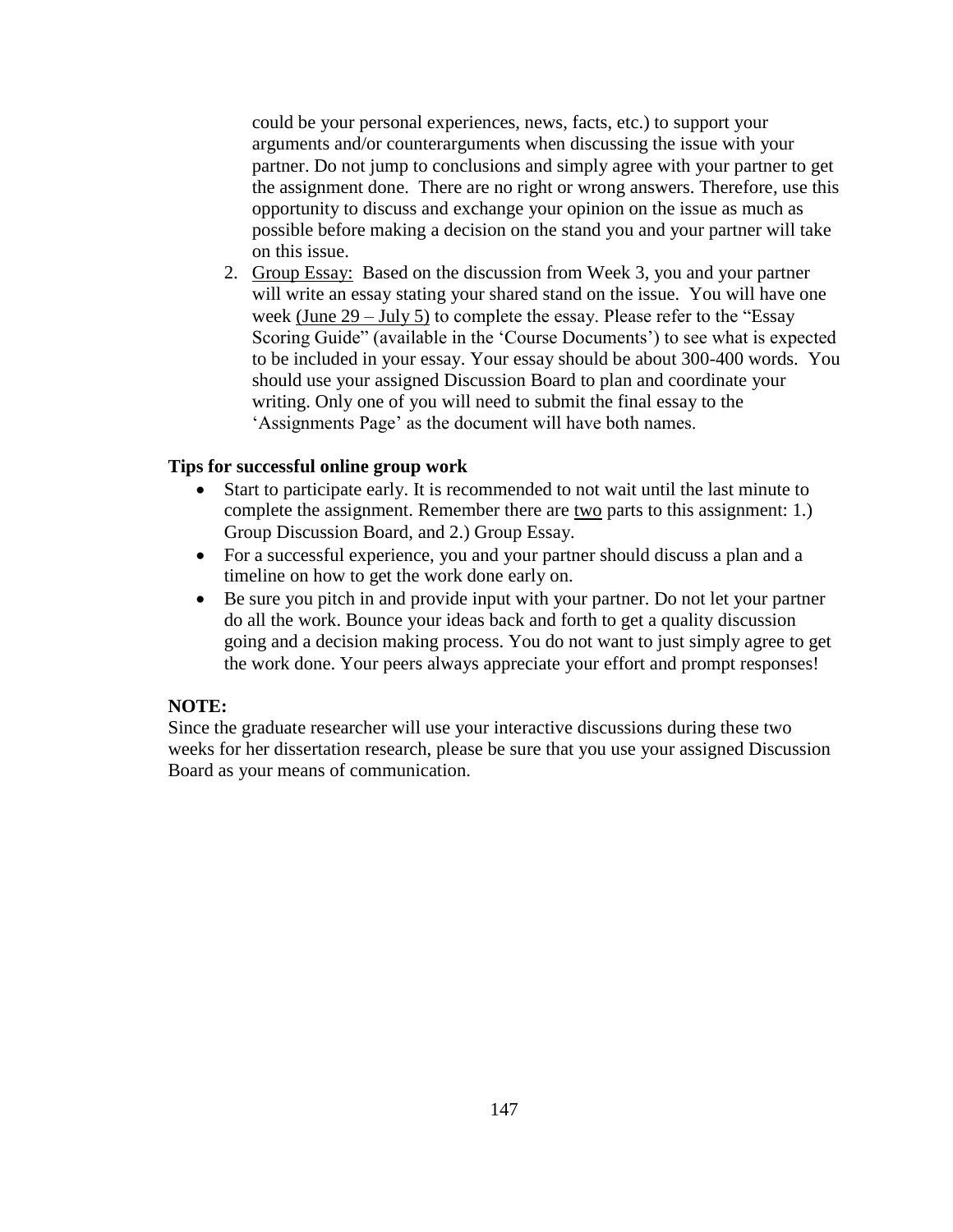# **Appendix J: An Email Invitation for Participating in the Study**

Piyanan "Tak" Nuankhieo, a doctoral student at MU in the School of Information Science and Learning Technologies (SISLT), is conducting a dissertation research study during Week 3 and 4 of our class. She is primarily interested in interactions of online group collaboration. Upon your consent to the study, she will use the data gathered for her dissertation.

**You are not required to do any extra work due to the participation in the study**  *except* **for two short surveys (they take only 5 minutes each).** 

**Upon completion and receive of the survey by the required date, your name will be added to a pool of participants for a drawing of two gift certificates with the value of \$50 each. Two participants will be selected for the \$50 financial incentive.**

It simply allows her to use the data she collects to be part of her research. All records and information collected in this study are completely confidential and report of the data is all anonymous.

Here is the url to the online consent form, http://www.tak.consent. The consent form will be closed as of midnight, Friday, June 19, so please take a minute to submit it right away.

**I would highly encourage everyone to participate in the study.** Your sincere participation will inform our educators on how to support online instruction.

If you have any questions, feel free to contact me directly [Laura@missouri.edu](mailto:Laura@missouri.edu)

Thank you. Laura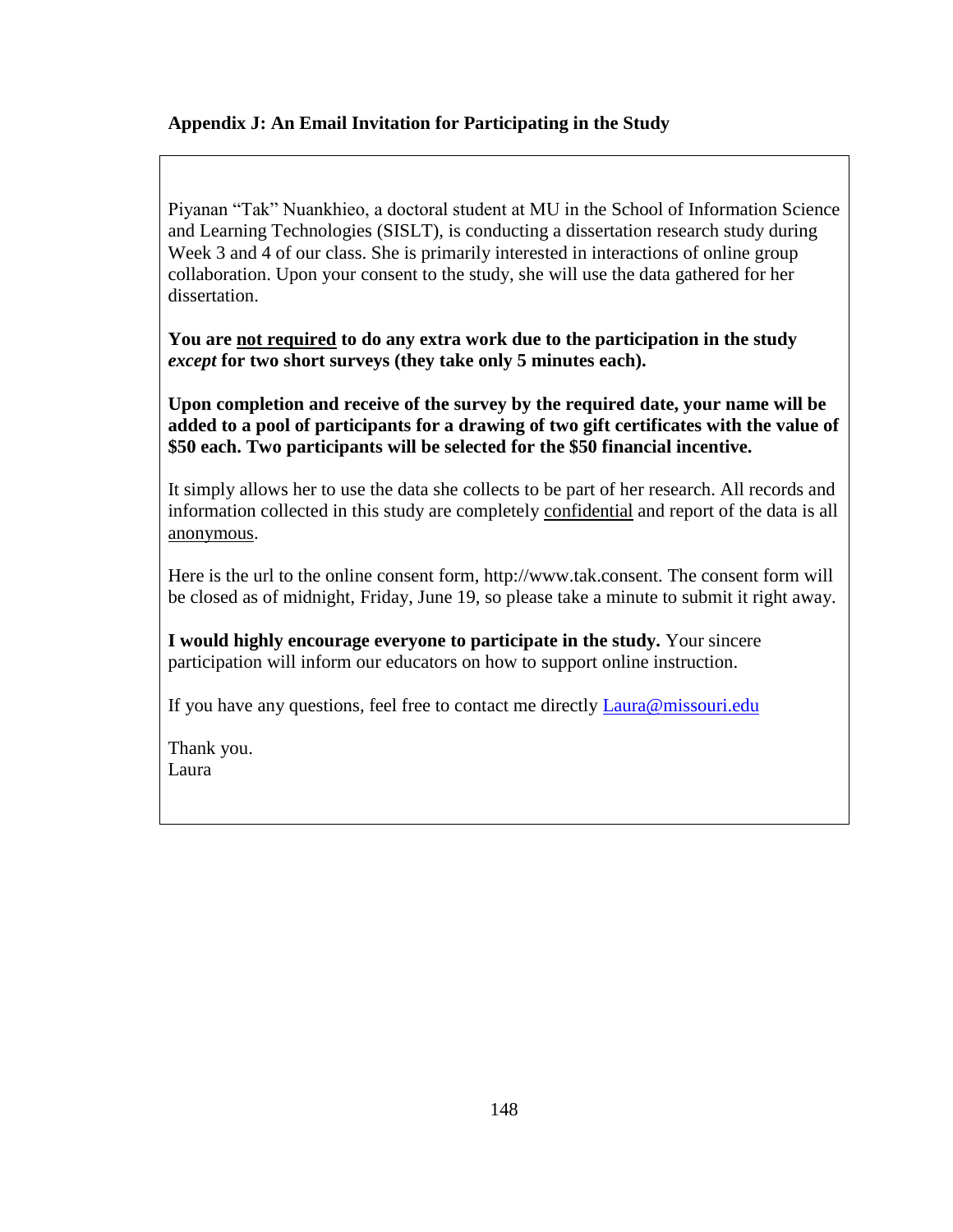#### **REFERENCES**

- Arbaugh, J.B., & Duray, R. (2002). Technological and structural characteristics, student learning and satisfaction with Web-based courses: *An exploratory study of two online MBA programs. Management and Learning, 33*(3), 331–347.
- Arbaugh, J. B., & Hornik, S. (2006). Do Chickering and Gamson"s seven principles also apply to online MBAs? *The Journal of Educators Online, 3*(2). Retrieved from <http://www.thejeo.com/Volume3Number2/ArbaughFinal.pdf>
- Aronson, E., Blaney, N., Sikes, J., Stephan, C., & Snapp, M. (1978). *The jigsaw classroom*. Beverly Hills, CA: Sage.
- Arvaja, M., Häkkinen, P., Eteläpelto, A. & Rasku-Puttonen, H. (2000). Collaborative processes during report writing of a science learning project: The nature of discourse as a function of task requirements. *European Journal of Psychology of Education, 15*(4), 455-466.
- Azevedo, R., Cromley, J. G., Winters, F. I., Moos, D. C., & Greene, J. A. (2005). Adaptive human scaffolding facilitates adolescents' self-regulated learning with hypermedia. *Instructional Science (Special Issue on Scaffolding Self-Regulated Learning and Metacognition: Implications for the Design of Computer-Based Scaffolds), 33*, 381-412.
- Barkley, E. F., Cross, K. P., & Major, C. H. (2005). *Collaborative learning techniques.* San Francisco: Jossey-Bass Publishers.
- Baron, R. M. & Kenny, D. A. (1986). The moderator-mediator variable distinction in social psychological research: Conceptual, strategic, and statistical considerations. *Journal of Personality and Social Psychology, 51*, 1173-1182.
- Barrows, H. S. (1985). *How to Design a Problem-based curriculum for the Precinical Years.* New York: Springer.
- Bilgin, I., & Geban, O. (2006). The effect of cooperative learning approach based on conceptual change condition on students" understanding of chemical equilibrium concepts. *Journal of Science Education and Technology, 15*(1), 32-46.
- Bocchi, J., Eastman, J. K., & Swift, C. O. (2004). Retaining the online learner: Profile of students in an online MBA programs and implications for teaching them. *Journal of Education for Business, 79*(4), 245-253.
- Brewer, S., & Klein, J. D. (2006). Type of positive interdependence and affiliation motive in an asynchronous, collaborative learning environment. *Educational Technology Research and Development, 54*(4), 331-354.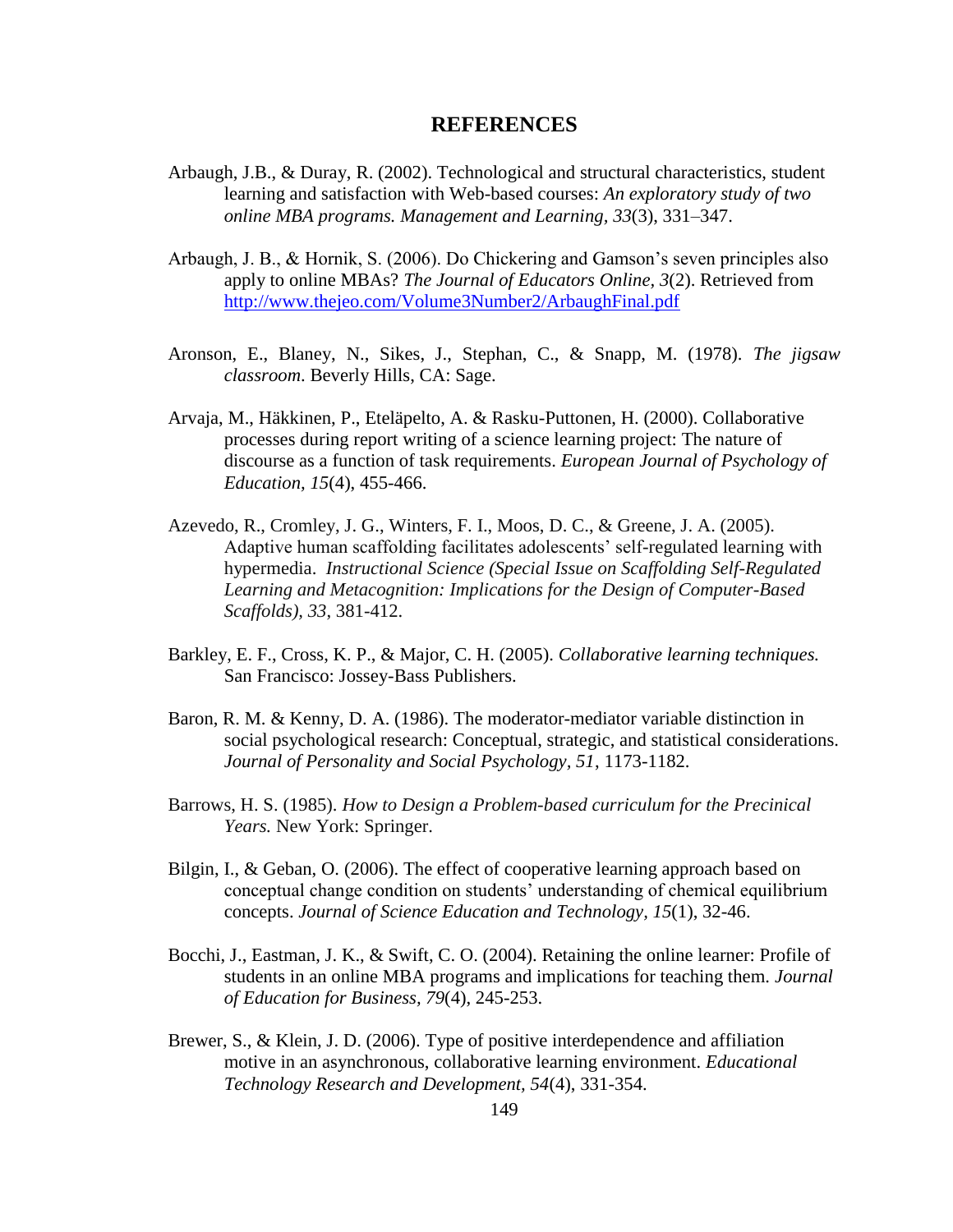- Brush, T.A. (1998). Embedding cooperative learning into the design of integrated learning systems: Rationale and guidelines. *Educational Technology Research and Development, 46*(3), 5-18.
- Buchs, C., & Butera, F. (2001). Complementarity of information and quality of relationship in cooperative learning. *Social Psychology of Education, 4,* 335-357.
- Buchs, C., Butera, F., & Mugny, G. (2004). Resource interdependence, student interactions and performance in cooperative learning. *Educational Psychology, 24*(3), 291-314.
- Burger, P., & Luckman, T. (1996). *The Social Construction of Reality: A Treatise in the Sociology of Knowledge.* Garden City, NY: Doubleday, Ursinus.
- Butera, F., Huguet, P., Mugny, G., & Pérez, J. (1994). Socio-epistemic conflict and constructivism. *Swiss Journal of psychology, 53*(4), 229-239.
- Cabrera, A. F., Crissman, J. L., Bernal, E. M., Nora, A., Terenzini, P., & Pascarella, E. T. (2002). Collaborative learning: Its impact on college students' development and diversity. *Journal of College Student Development, 43*, 20–34.
- Campbell, J., Smith, D., & Brooker, R. (1998). From conception to performance: How undergraduate students conceptualise and construct essay. *Higher Education, 36*, 449-469.
- Choi, I., Land, S., & Turgeon, A. (2008). Instructor modeling and online guidance for peer questioning during online discussion. *Journal of Educational Technology Systems, 36*, 255-275.
- Cohen, E.G. (1994). Restructuring the classroom: conditions for productive small groups*. Review of Educational Research*, *64*, 1-35.
- Conklin, E. J. (1993). Capturing Organizational Memory. In *Groupware and Computer-Supported Cooperative Work*, R. M. Baecher (Ed.), Morgan Kaufmann, 561-565.
- Cooper, J., & Mueck, R. (1990). Student involvement in learning: Cooperative learning and college instruction. *Journal on Excellence in College Teaching, (1)*, 68–76.
- Creswell, J. W. (2003). *Research design: qualitative, quantitative, and mixed methods approaches* (2nd ed.). Thousand Oaks, CA: Sage.
- Daly, B. (1993). The influence of face-to-face versus computer-mediated communication channels on collective induction. *Accounting, Management & Information Technology, 3*(1), 1-22.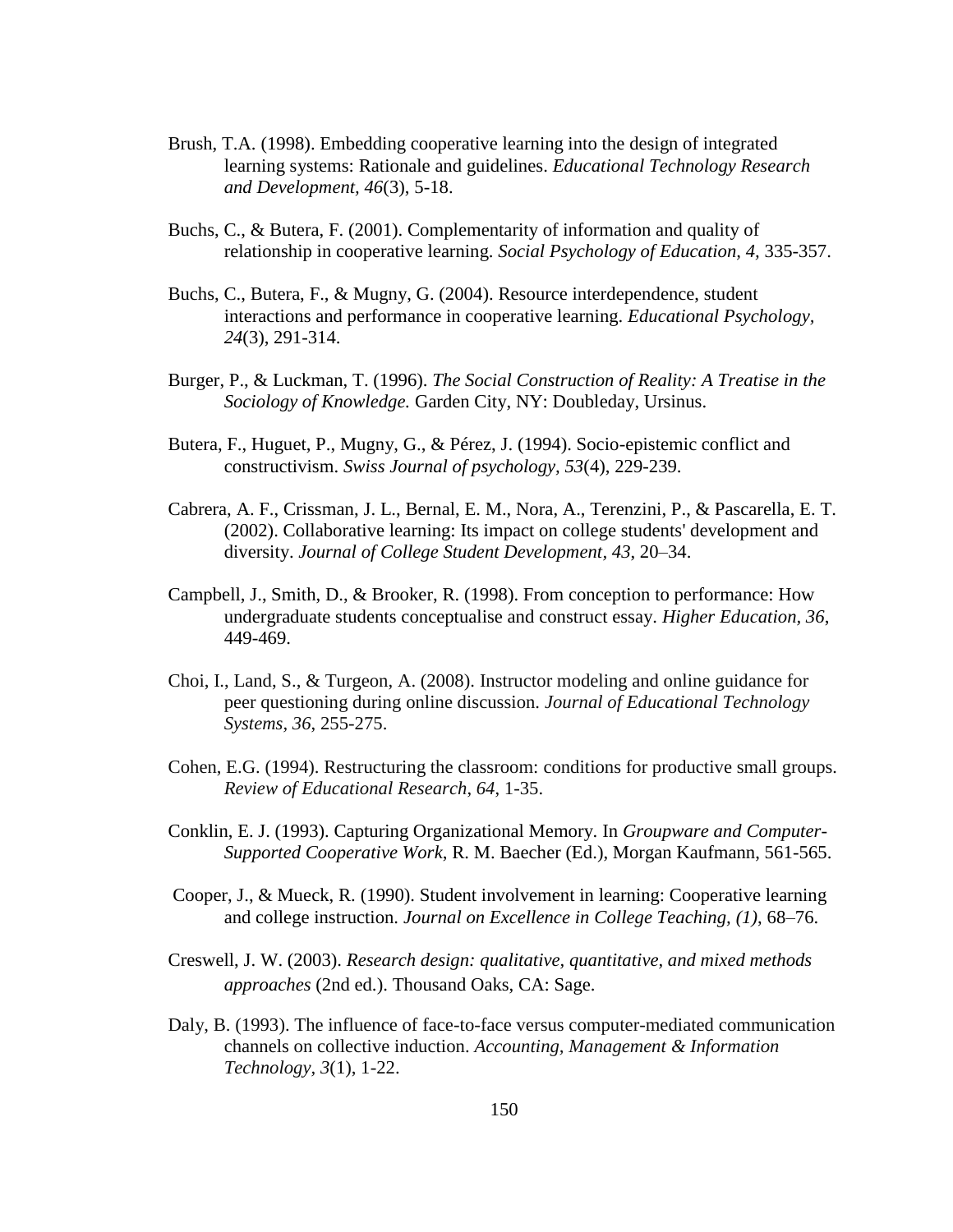- Diehl, C., Ranney, M., & Schank, P. (2001). Model-based feedback supports reflective activity in collaborative argumentation. In P. Dillenbourg, A. Eurelings, & K. Hakkarainen (Eds.), *European perspectives on computer-supported collaborative learning* (pp. 189-196) [Proceedings of the First European Conference on Computer-Supported Collaborative Learning], Netherlands: Universiteit Maastricht.
- Dillenbourg P. (1999). What do you mean by collaborative learning? In P. Dillenbourg (Ed.), *Collaborative-learning: Cognitive and Computational Approaches* (pp.1- 19). Oxford: Elsevier.
- Dillenbourg, P. (2002). Over-scripting CSCL: The risks of blending collaborative learning with instructional design. In P. A. Kirschner (Ed.), *Three worlds of CSCL. Can we support CSCL* (pp. 61-91). Heerlen, Open Universiteit Nederland.
- Dillenbourg P. & Traum, D. (2006). Sharing solutions: persistence and grounding in multi-modal collaborative problem solving. *Journal of the Learning Sciences, 15* (1), 121-151.
- Dodge, B. (2002). A taxonomy of Webquest tasks, *May, 27 2002,*  <http://webquest.sdsu.edu/taskonomy.html>
- Donath, J., Karahalios, K., & Viégas, F. (1999). Visualizing Conversations. *Journal of Computer Mediated Communication, 4*(4). <http://smg.media.mit.edu/papers/VisualConv/VisualizeConv.pdf>
- Doymus, K. (2008). Teaching Chemical Equilibrium with the Jigsaw Technique. *Research in Science Education, 38*(2), 249-260.
- Falvo, D. A., & Johnson, B. F. (2007). The use of learning management systems in the United States. *TechTrends, 51*(2), 40-45.
- Fantuzzo, J. W., Riggio, R. E., Connelly, S., & Dimeff, L. A. (1989). Effects of reciprocal peer tutoring on academic achievement and psychological adjustment: A component analysis. *Journal of Educational Psychology, 81*, 173–177.
- Ferretti, R. P., Lewis, W. E., & Andrews-Weckerly, S. (2009). Do goal affect the structure of students" argumentative writing strategies? *Journal of Educational Psychology, 101*(3), 577-589.
- Fidas, C., Komis, V., Tzanavaris,S., & Avouris, N. (2005). Heterogeneity of learning material in synchronous computer-supported collaborative modeling. *Computers & Education, 44*, 135-134.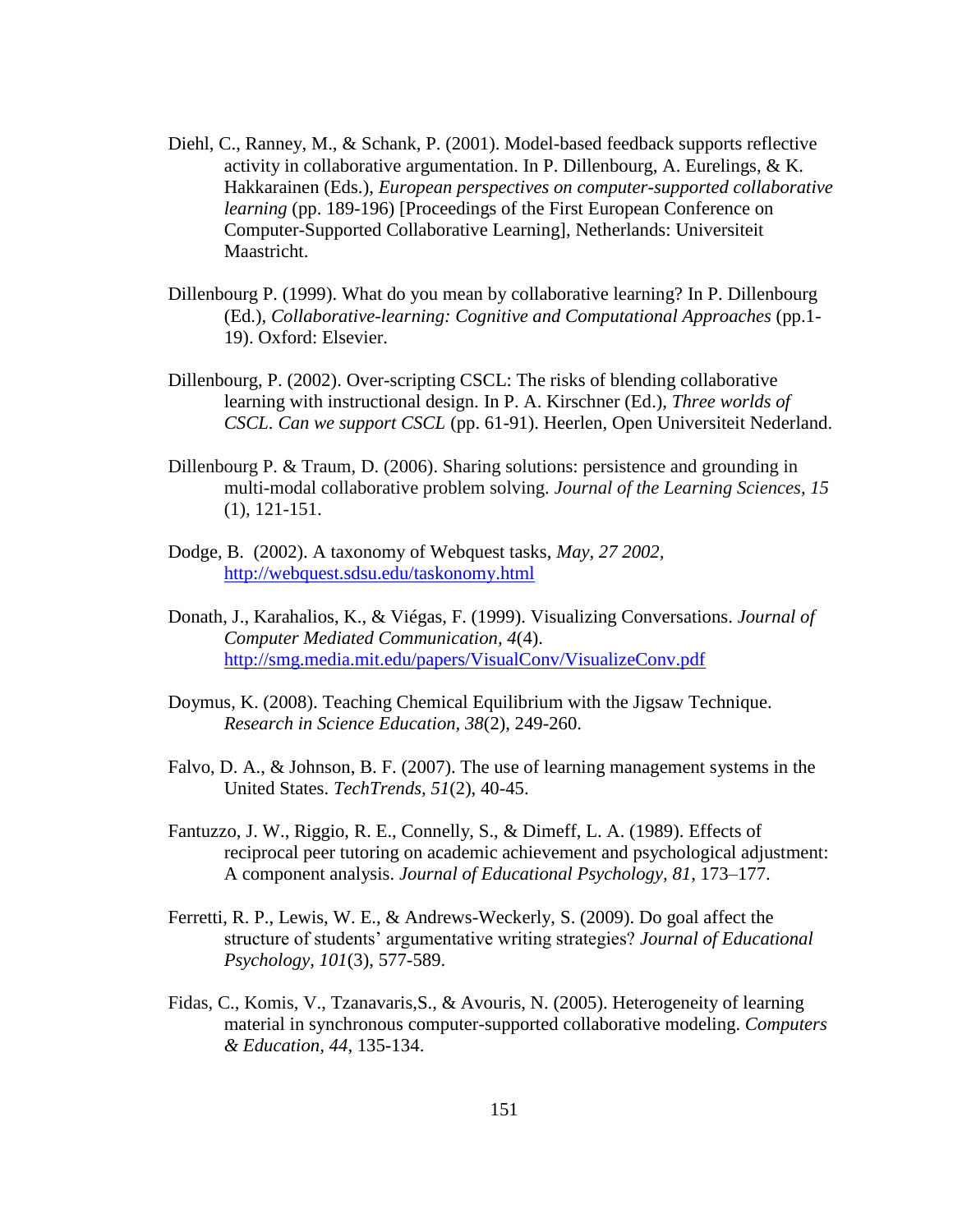- Field, A. (2009). *Discovering statistics using SPSS (3rd ed.)*. Thousand Oaks, CA: Sage Publications Inc.
- Fredericksen, E., Pickett, A., Shea, P., Pelz, W., & Swan, K. (2000). Student satisfaction and perceived learning with on-line courses: Principles and examples from the SUNY Learning Network, *Journal of Asynchronous Learning Networks, 4*(2) Retrieved January 29, 2009 from [http://www.sloan](http://www.sloan-c.org/publications/jaln/v4n2/v4n2_fredericksen.asp) $c.org/publications/ialn/v4n2/v4n2$  fredericksen.asp
- Freestone, N. (2009). Drafting and acting on feedback supports student learning when writing essay assignments. *Advances in Physiology Education; 33(*2), 98-102.
- Galegher, J., Kraut, R. E., & Egido, C. (Eds.) (1990). *Intellectual Teamwork: Social and Technological Foundations of Cooperative Work.* Hillsdale, NJ, Lawrence Erlbaum Associates.
- Garrison, D. R., & Anderson, T. (2003). *E-Learning in the 21st Century: a framework for research and practice.* London: RoutledgeFalmer.
- Garson, D. (2009). *Univariate GLM, ANOVA, and ANCOVA*. [online]. Available: <http://faculty.chass.ncsu.edu/garson/PA765/anova.htm> (February 14, 2010).
- Gokhale, A. A. (1995, Fall). Collaborative Learning Enhances Critical Thinking. *Journal of Technology Education*, 7(1). Retrieved from http://scholar.lib.vt.edu/ejournals/JTE/jte-v7n1/gokhale.jte-v7n1.html
- Goodsell, A., Maher, M., & Tinto, V. (1992). *Collaborative Learning: A Sourcebook for Higher Education*, University Park, PA: National Center on Postsecondary Teaching, Learning and Assessment.
- Gould, J. E. (2001). *Concise Handbook of Experimental Methods for the Behavioral and Biological Sciences.* CRC Press: Boca Raton, FL.
- Green, S. G. & Taber, T. D. (1980). The effects of three social decision schemes on decision group process. *Organizational Behavior and Human Performance, 25*(1), 97-106.
- Gruber, H.E. (2000). Creativity and conflict resolution: The role of point of view. In M. Deutsch & P.T. Coleman (Eds.), *The handbook of conflict resolution: Theory and practice* (pp. 345-354). San Francisco: Jossey-Bass.
- Gunawardena, C. N., Lowe, C. A., & Anderson, T. (1997). Analysis of a global online debate and the development of an interaction analysis model for examining social construction of knowledge in computer conferencing. *Journal of Educational Computing Research, 17*(4), 395-429.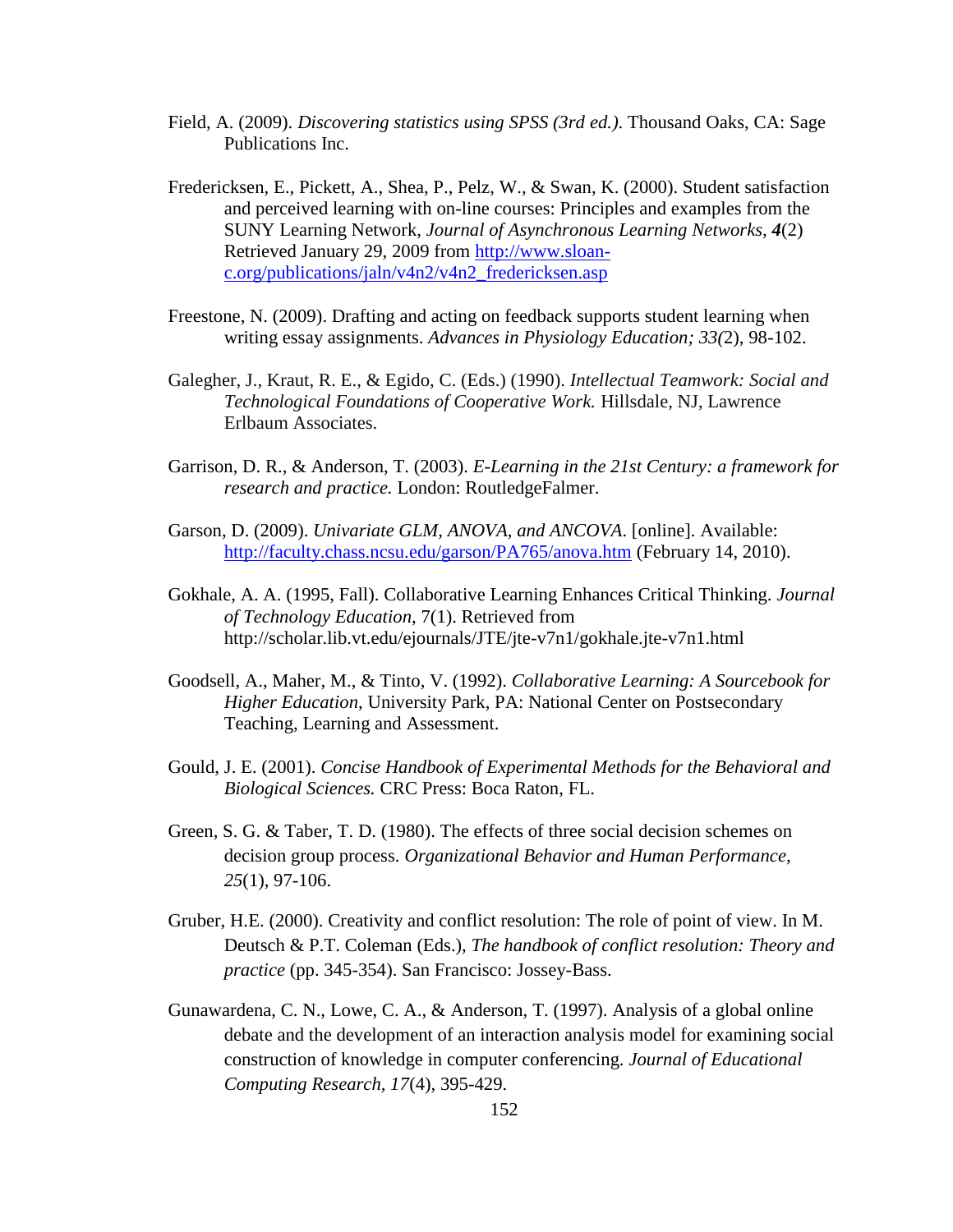- Gunawardena, C., & Zittle, F. (1997). Social presence as a predictor of satisfaction within a computer-mediated conferencing environment. *The American Journal of Distance Education, 11*(3), 8-25.
- Hao, Y. (2004). *Students' attitudes toward interaction in online learning: Exploring the relationship between attitudes, learning styles, and course satisfaction.*  Unpublished doctoral dissertation, University of Texas at Austin.
- Hayes, J.R. (1996). A new framework for understanding cognition and affect in writing. In C.M. Levy & S. Ransdell (eds.), *The science of writing. Theories, methods, individual differences, and applications* (pp. 1-27). Mahwah, NJ: Lawrence Erlbaum.
- Hayes, J.R., Flower, L., Schriver, K., Stratman, J., & Carey, L. (1987). Cognitive processes in revision. In S. Rosenberg (Ed.), *Advances in applied psycholinguistics, Vol . II: Reading, writing, and language processing (*pp.176 – 204)*.* Cambridge, UK: Cambridge University Press.
- Hermann, F., Rummel, N., & Spada, H. (2001). Solving the case together The challenge of net-based interdisciplinary collaboration. In P. Dillenbourg, A. Eurelings, & K. Hakkarinen (Eds.), *Proceedings of the First Europaen Conference on Computer-Supported Collaborative Learning (E-CSCL)* (pp. 293-300). Maastricht: McLuhan Institute.
- Higgins, R., Hartley, P., & Skelton, A. (2002). The conscientious consumer: reconsidering the role of assessment feedback in student learning. *Studies Higher Education,* 27(1), 53-64.
- Hiltz, S., Johnson, K., & Turoff, M. (1986). Experiments in group decision making, 1: Communications process and outcome in face-to-face vs. computerized conferences. *Human Communication Research, 13*(2), 225-252.
- Hong, K-S. (2002). Relationships between students' and instructional variables with satisfaction and learning from a web-based course. *The Internet and Higher Education, 5*(3), 267-281.
- Howell, D. C. (2006). *Statistical methods for psychology* (4<sup>th</sup> ed.). Belmont, CA: Duxbury.
- Huddleston, E.M. (1954). Measurement of writing ability at the college-entrance level: Objective vs. subjective testing techniques, *Journal of Experimental Education*, *22*, 165–213.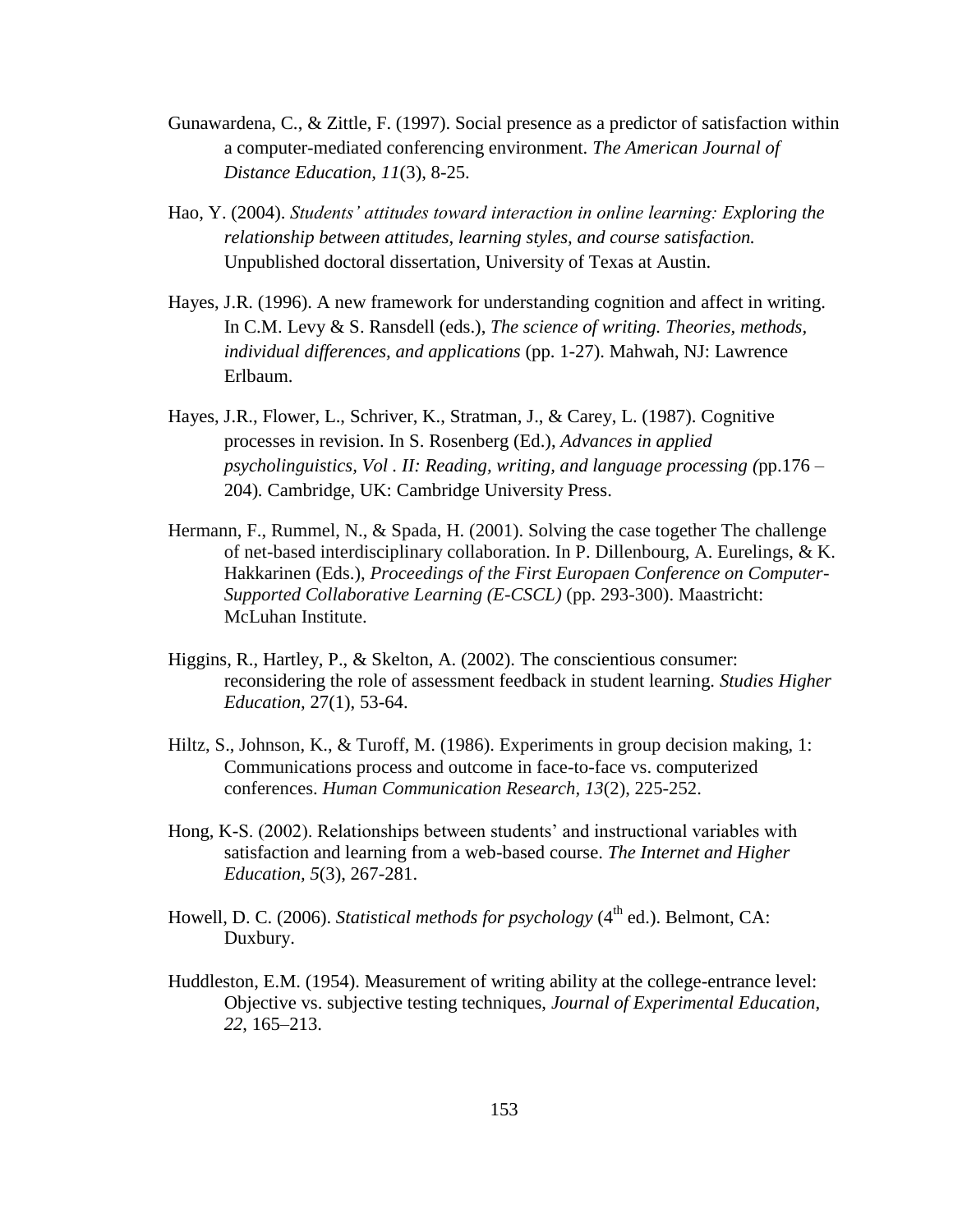- Järvelä, S., Häkkinen, P., Arvaja, M. & Leinonen, P. (2004). Instructional support in CSCL. In P. Kirschner, R. Martens & J. Strijbos (Eds.), *What we know about CSCL and implementing it in higher education* Norwell (pp. 115-139). Boston, MA: Kluwer Academic Publishers.
- Jensen, M., Johnson, D.W., & Johnson, R.T. (2002). Impact of positive interdependence during electronic quizzes on discourse and achievement. *Journal of Educational Research, 93*(3), 161–166.
- Jeong, A., & Davidson-Shivers, G. (2006). The effects of gender interaction patterns on student participation in computer-supported collaborative argumentation. *Educational Technology, Development and Research, 54*(6), 543-568.
- Jermann, P., Soller, A., & Lesgold, A. (2004). Computer software support for CSCL. In P. Dillenbourg (Series Ed.) & J. W. Strijbos, P. A. Kirschner & R. L. Martens (Vol Eds.), Computer-supported collaborative learning: Vol 3. *What we know about CSCL and implementing it in higher education* (pp. 141-166). Boston, MA: Kluwer Academic Publishers.
- Jermann, P., Soller, A., & Muehlenbrock, M. (2001). From Mirroring to Guiding: A Review of State of the Art Technology for Supporting Collaborative Learning. *Proceedings of the First European Conference on Computer-Supported Collaborative Learning* (pp. 324-331), Maastricht, The Netherlands.
- Jonassen, D. H. (2000). Toward a design theory of problem solving. *Educational Technology: Research & Development, 48*(4), 63-85.
- Jonassen, D.H & Kwon, H.I. (2001). Communication patterns in computer-mediated vs. face-to-face group problem solving. *Educational Technology: Research and Development, 49* (10), 35-52.
- Johnson, D. W., & Johnson, R. (1989). *Cooperation and competition: theory and research.* Edina, MN: Interaction Book Company.
- Johnson, D. W., & Johnson, R. T. (1991). Positive Interdependence: Key to Effective Cooperation. In R. H. Herz-Lazarowitz, & N. Miller (Eds.), *Interaction in Cooperative Groups: The Theoretical Anatomy of Group Learning* (pp. 174 – 199). Cambridge, MA: Cambridge University Press.
- Johnson, D. W., & Johnson, R. T. (1992). Positive interdependence; Key to effective cooperation. In R. Hert-Lazarowitz, & N. Miller (Eds.), *Interaction in cooperative groups: The theoretical anatomy of group learning* (pp. 174-199). New York, Cambridge University Press.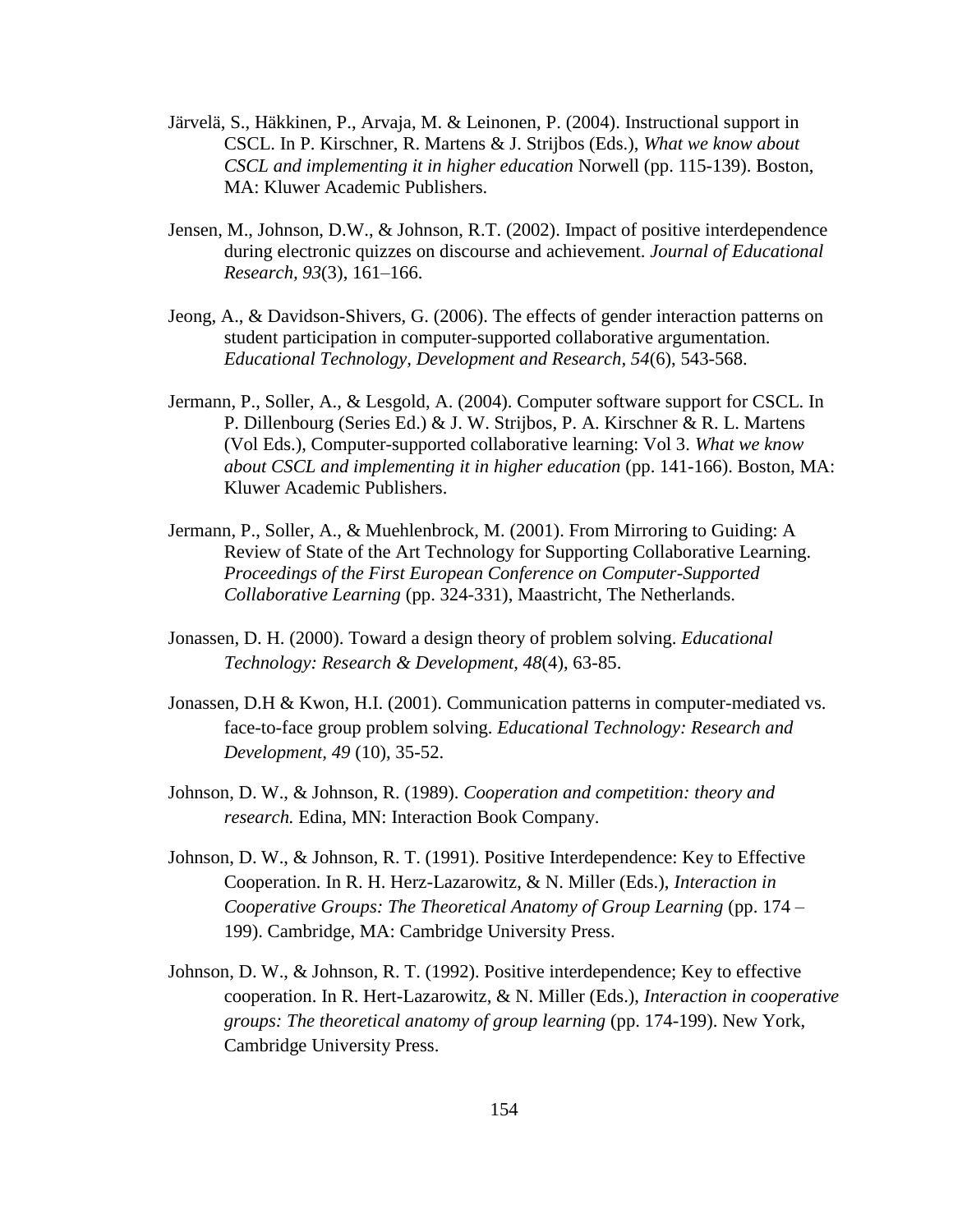- Johnson, D. W., & Johnson, R. T. (1996). Conflict resolution and peer mediation programs in elementary and secondary schools: *A review of the research. Review of Educational Research, 66*(4), 459-506.
- Johnson, D. W., & Johnson, R. T. (2004). Cooperation and the use of technology. In D. Jonassen (Ed.), *Handbook of research on educational communications and technology* (pp. 785-811). Mahwah, NJ: Lawrence Erlbaum.
- Johnson, D.W., Johnson, R., Ortiz, A., & Stanne, M. ( 1991). Impact of positive goal and resource interdependence on achievement, interaction, and attitudes. *Journal of General Psychology* , *118*, 341-347.
- Johnson, D. W., Johnson, R. T., & Smith, K. A. (1998). Cooperation learning returns to college. *Change, 30*(4), 26-36.
- Johnson, D. W., Johnson, R. T., & Smith, K. A. (1991).*Cooperative Learning:Increasing College Faculty Instructional Productivity.* ASHE-FRIC Higher Education Report No.4. Washington, D.C.: School of Education and Human Development, George Washington University.
- Johnson, D. W., Johnson, R. T., & Stanne, M. (1998). Impact of goal and resource interdependence on problem-solving success*. Journal of Social Psychology, 129*(5), 621-629.
- Johnson, D. W., Maruyama, G., Johnson, R. T., Nelson, D., & Skon, L. (1981) Effects of cooperative, competitive, and individualistic goal structures on achievement: A meta-analysis. *Psychological Bulletin, 89,* 47-62.
- Jonassen, D. H., Howland, J., Marra, R. M., & Chrismond, D. P. (2008). *Meaningful learning with technology* (3<sup>rd</sup> ed). Upper Saddle River: Prentice Hall.
- Jucks, R., Paecher, M. R., & Tatar, D. G. (2003). Learning and collaboration in online discourses. *International Journal of Educational Policy, Research, and Practice, 4*(1), 117-146.
- Kanniah, A., & Krish, P. (2010). Collaborative learning skills used in weblog. *Call-EJ Online, 11*(2). Retrieved March 8, 2010, from [http://www.tell.is.ritsumei.ac.jp/callejonline/journal/11-2/kanniah\\_krish.html](http://www.tell.is.ritsumei.ac.jp/callejonline/journal/11-2/kanniah_krish.html)
- Ke, F., & Carr-Chellman, A. (2006). Solitary learner in online collaborative learning: A disappoint experience? *The Quarterly Review of Distance Education, 7*(3), 249- 265.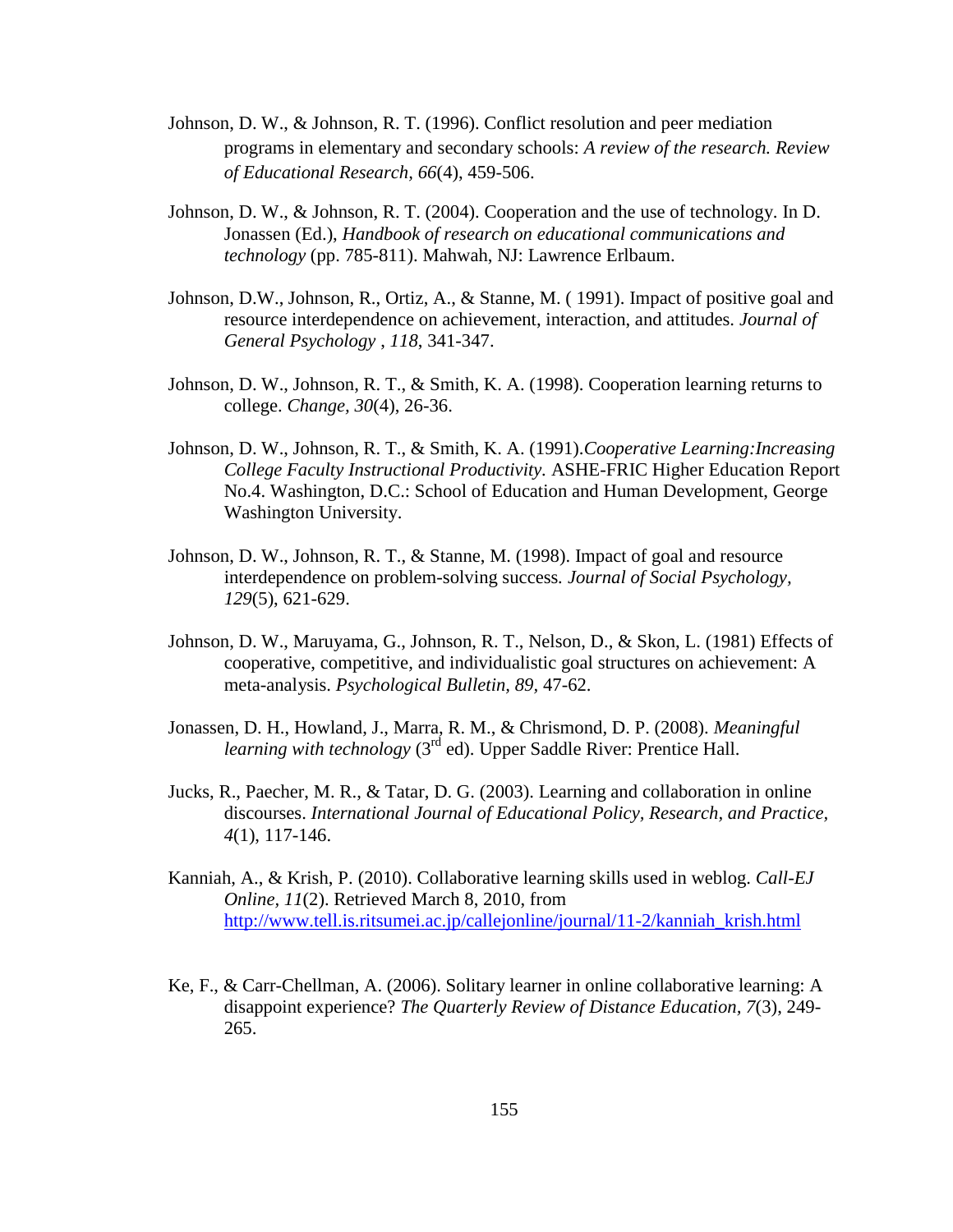- Kendall , M.G., & Stuart, A. (1966). *The advanced theory of statistics*. New York: Hafner.
- Kenny, D. A. (2009). *Mediation.* [online]. Available: <http://davidakenny.net/cm/mediate.htm> (June 7, 2008).
- Kenny, D. A., Kashy, D. A., & Bolger, N. (1998). Data analysis in social psychology. In D. Gilbert, S. Fiske, & G. Lindzey (Eds.), *The handbook of social psychology* (Vol. 1, 4th ed., pp. 233-265). Boston, MA: McGraw-Hill.
- Kirschner, P.A. (2001). Web enhanced higher education. *Computers in Human Behavior, 17* (4), 347-353.
- Kreijns, K., Krischner, P. A., & Jochems, W. (2002). The sociability of computersupported collaborative learning environments. *Educational Technology & Society, 5*(1). Retrieved from http://www.ifets.info/journals/5\_1/kreijns.html
- Krol, K., Janssen, J., Veenman, S., & Van der Linden, J. (2004). Effects of a cooperative learning program on the elaborations of students working in dyads. *Educational Research and Evaluation, 10*, 205-237.
- Kollar, I., Fischer, F. & Hesse, F. W. (2003). Cooperation scripts for computer-supported collaborative learning. In B. Wasson, R. Baggetun, U. Hoppe, & S. Ludvigsen (Eds.), *Proceedings of the International Conference on Computer Support for Collaborative Learning - CSCL 2003, COMMUNITY EVENTS - Communication and Interaction* (pp. 59-61). Bergen, NO: InterMedia.
- Kollar, I., Fischer, F., & Hesse, F. W. (2006). Collaboration scripts a conceptual analysis. *Educational Psychology Review, 18*(2), 159-185.
- Komis, V., Avouris, N., & Fidas, C. (2003). A study on heterogeneity during real time collaborative problem solving. In B. Wasson, S. Ludvigsen, & H.-U. Hoppe (Eds.), *Designing for change in networked learning environments* (pp. 411-420). Dordrecht: Kluwer.
- Laffey, J., Lin, G., & Lin., Y. (2006). Assessing social ability in online learning environments. *Journal of Interactive Learning Research, 17*(2), 163–177.
- Lambiotte, J. G., Dansereau, D. F., O"Donnell, A. M., Young, M. D., Skaggs, L. P., Hall, R. H., & Rocklin, T. R. (1987). Manipulating cooperative scripts for teaching and learning. *Journal of Educational Psychology, 79*, 424-430.
- Law, Y. (2008). Effects of cooperative learning on second graders' learning from text. *Educational Psychology, 28*, 567-582.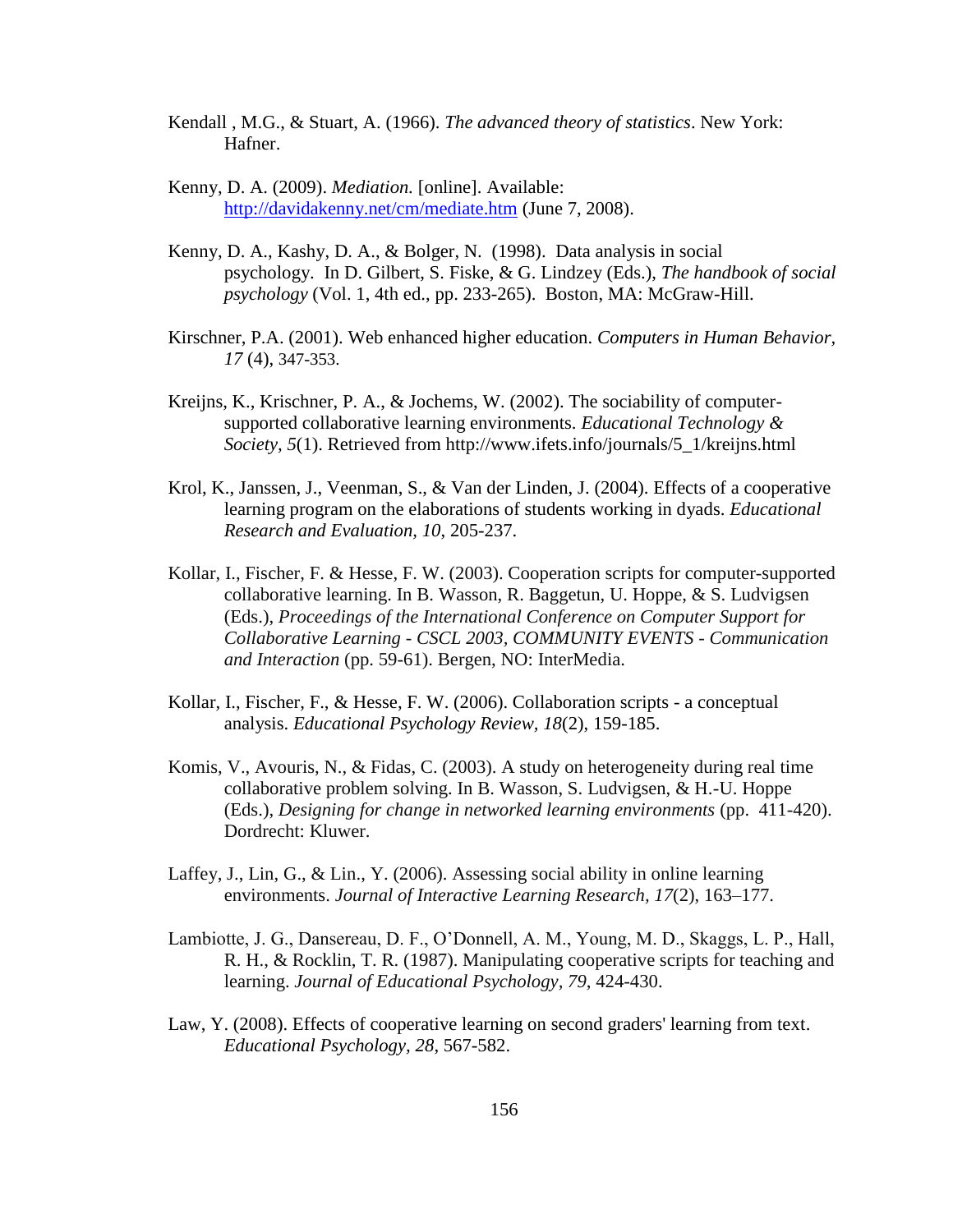- Lehtinen, E. (2003). Computer-supported collaborative learning: An approach to powerful learning environments. In: E. de Corte, L. Verschaffel, N. Entwistle and J. van Merriëboer (Eds.), *Powerful learning environments: Unravelling basic components and dimensions (*pp. 35–54), Pergamon, Amsterdam.
- Leshed, G., Perez, D., Hancock, J. T., Cosley, D., Birnholtz, J., Lee, S., McLeod, P. L., & Gay, G. (2009). Visualizing real-time language-based feedback on teamwork behavior in computer-mediated groups. In *Proceedings of the 27th international conference on Human factors in computing systems (pp.537-546)*. *Boston, MA: ACM.*
- Lewin, K. (1935). A dynamic theory of personality. New York: McGraw-Hill.
- Lewin, K. (1948). Resolving social conflicts. New York: Harper and Brothers.
- Lieber, R. L. (1990). Statistical significance and statistical power in hypothesis testing. *Journal of Orthopaedic Research, 8*, 304-309. Retrieved from [http://muscle.ucsd.edu/More\\_HTML/papers/pdf/Lieber\\_JOR\\_1990.pdf](http://muscle.ucsd.edu/More_HTML/papers/pdf/Lieber_JOR_1990.pdf)
- Lin, G. (2007). *The effects of cooperation scripts and technology implementation on cooperative learning.* Unpublished Doctoral dissertation, University of Missouri. Retrieved from [http://edt.missouri.edu/Summer2007/Dissertation/LinG-072707-](http://edt.missouri.edu/Summer2007/Dissertation/LinG-072707-D8311/research.pdf) [D8311/research.pdf](http://edt.missouri.edu/Summer2007/Dissertation/LinG-072707-D8311/research.pdf)
- Lin, Y., Lin, G., & Laffey, J. (2008). Building a social and motivational framework for understanding satisfaction in online learning. *Journal of Educational Computing Research, 38*(1), 1-27.
- Liu, S. (2008). Student interaction experiences in distance learning courses: a phenomenological study. *Online Journal of Distance Learning Administration*, *11*(1). Retrieved April 1, 2010, from <http://www.westga.edu/~distance/ojdla/spring111/Liu111.html>
- Lou, Y., Abrami, P. C., & d"Apollonia, S. (2001). Small group and individual learning with technology: a meta-analysis. *Review of Educational Research, 71*, 449-521.
- Mandl, H., Gruber, H., & Renkl, A. (1996).Communities of practice toward expertise: Social foundation of university instruction. In: P.B. Bates and U.M. Staudinger (Eds.), *Interactive minds. Life-span perspectives on the social foundation of cognition* (pp. 394–412). Cambridge, MA: Cambridge University Press.
- Martino, F., Bau, R., Spagnolli, A., & Gamberini, L. (2009). Presence in the age of social networks: Augmenting mediated environments with feedback on group activity. *Virtual Reality, 13*, 183-194.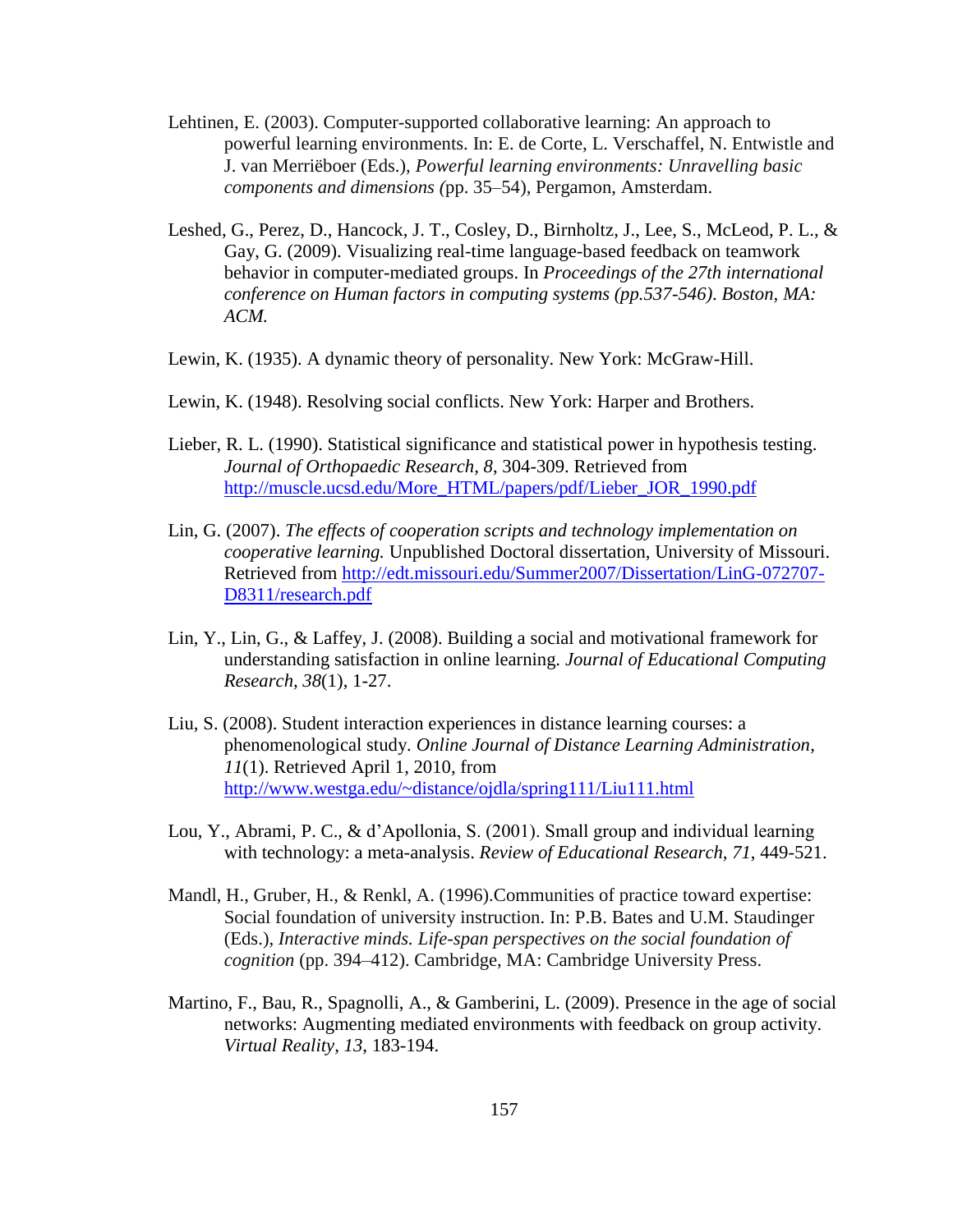- Matthews, R. (1996). Collaborative learning: Creating knowledge with students. In R. Menges and M. Weimer (Eds.), *Teaching on Solid Ground*. San Francisco, CA: Jossey-Bass.
- Matthews, R. S., Cooper, J. L., Davidson, N., & Hawkes, P. (1995). Building bridges between cooperative and collaborative learning. *Change*, *27*(*4*), 34-37.
- McCarthey, S.J. & McMahon, S. (1992). From convention to invention: three approaches to peer interaction during writing. In: R. Hertz-Lazarowitz and N. Miller (Eds.), *Interaction in cooperative groups (*pp. 17–35). New York, NY: Cambridge University Press.
- McKinlay, A., Procter, R., Masting, O., Woodburn, R. & Arnott, J. (1994). Studies of turn-taking in computer-mediated communication. *Interacting with Computers 6*(2), 151-171.
- McWhaw, K., Schnackenberg, H., Sclater, J., & Abrami, P. C. (2003). From cooperation to collaboration: Helping students become collaborative learners. In R. M. Gillies & A. F. Ashman (Eds.), *Cooperative learning; The social and intellectual outcomes of learning in groups* (pp. 69-86). New York, NY: RoutledgeFalmer.
- Moss, S. (2008). Categorical regression analysis. [online]. Available: [http://www.psych](http://www.psych-it.com.au/Psychlopedia/article.asp?id=160)[it.com.au/Psychlopedia/article.asp?id=160](http://www.psych-it.com.au/Psychlopedia/article.asp?id=160) (January 29, 2009)
- Muehlenbrock, M. (2001). *Action-based collaboration analysis for group learning.*  Amsterdam: IOS Press.
- Nesbit, J. C., Winne, P. H., Jamieson-Noel, D., Code, J., Zhou, M., MacAllister, K., *et al.* (2006). Using cognitive tools in gStudy to investigate how study activities covary with achievement goals. *Journal of Educational Computing Research*, *35*(4), 339–358.
- Nichol, S., & Blashki, K., (2005). The realm of the game geek: supporting creativity in an online community, *International Conference on Web Based Communities 2006*, IADIS, San Sebastian, 247-252.
- North, S. (2005). Different values, different skills? A comparison of essay writing by students from arts and science backgrounds. *Studies in Higher Education, 30*(5), 517-533.
- O"Donnell, A. M. (1999). Structuring dyadic interaction through scripted cooperation. In A. M. O"Donnell & A. King (Eds.), *Cognitive perspectives on peer learning* (pp. 179-196). Mahwah, NJ: Erlbaum.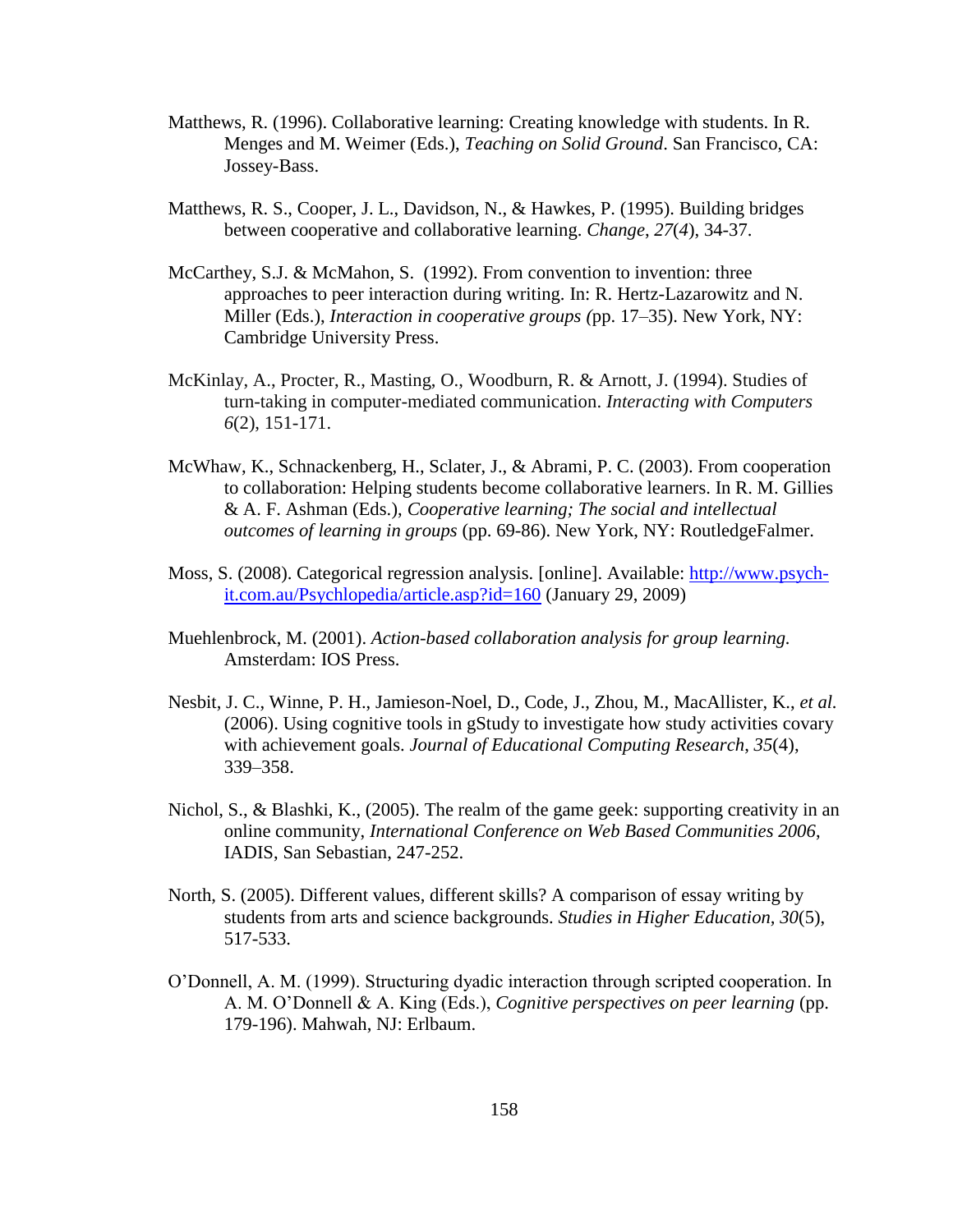- O"Donnell, A. M., & Dansereau, D. F. (1992). Scripted cooperation in student dyads: A method for analyzing and enhancing academic learning and performance. In R. Hertz-Lazarowitz & N. Miller (Eds*.), Interaction in cooperative groups: The theoretical anatomy of group learning*. Cambridge, MA: Cambridge University Press.
- Ogata, H., Matsuura, K. & Yano, Y. (2000). Knowledge awareness map in an openended and collaborative learning environment. *Journal of Japanese Society for Information and Systems in Education*, *17*(3), 263-274.
- Ortiz, A.E., Johnson, D.W., & Johnson, R.T. (1996). The effect of positive goal and resource interdependence on individual performance. *The Journal of Social Psychology, 136,* 243-249.
- Őstlund, B. (2008a). Prerequisites for interactive learning in distance education: Perspectives from Swedish students. *Australasian Journal of Educational Technology, 24*(1), 42-56.
- Őstlund, B. (2008b). Interaction and collaborative learning If, why and how?. *European Journal of Open, Distance and E-learning.* Retrieved March, 23 2010, from [http://www.eurodl.org/materials/contrib/2008/Berit\\_Ostlund.htm](http://www.eurodl.org/materials/contrib/2008/Berit_Ostlund.htm)
- Palinscar, A., & Brown., A. (1984). Reciprocal teaching of comprehension-fostering and comprehension-monitoring activities. *Cognition and Instruction, 1*, 2.
- Panitz, T. (1996). *Collaborative versus cooperative learning* [On-line]. http://www.londonmet.ac.uk/deliberations/collaborative-learning/panitzpaper.cfm [Retrieved on 05-01-2009]
- Pfister, H. R., & Mühlpfordt, M. (2002). Supporting discourse in a synchronous learning environment: The learning protocol approach. In G. Stahl (Ed.), *Proceedings of the Conference on Computer Supported Collaborative Learning (CSCL) 2002*, Hillsdale, NJ: Lawrence Erlbaum, 581-582.
- Picciano, A. (2002). Beyond student perceptions: Issues of interaction, presence, and performance in an online course. *Journal of Asynchronous Learning Networks, 6*(1), 21–40.
- Plaisant, C., Rose, A., Rubloff, G. Salter, R., & Shneiderman, B. (1999). The design of history mechanisms and their use in collaborative educational simulations. *Proceedings of the Computer Support for Collaborative Learning (CSCL) 1999 Conference*., Palo Alto, CA: Stanford University, 348-359.
- Poole, M. S., & Holmes, M. E. (1995). Decision development in computer-assisted group decision making. *Human Communication Research, 22*(1), 90-127.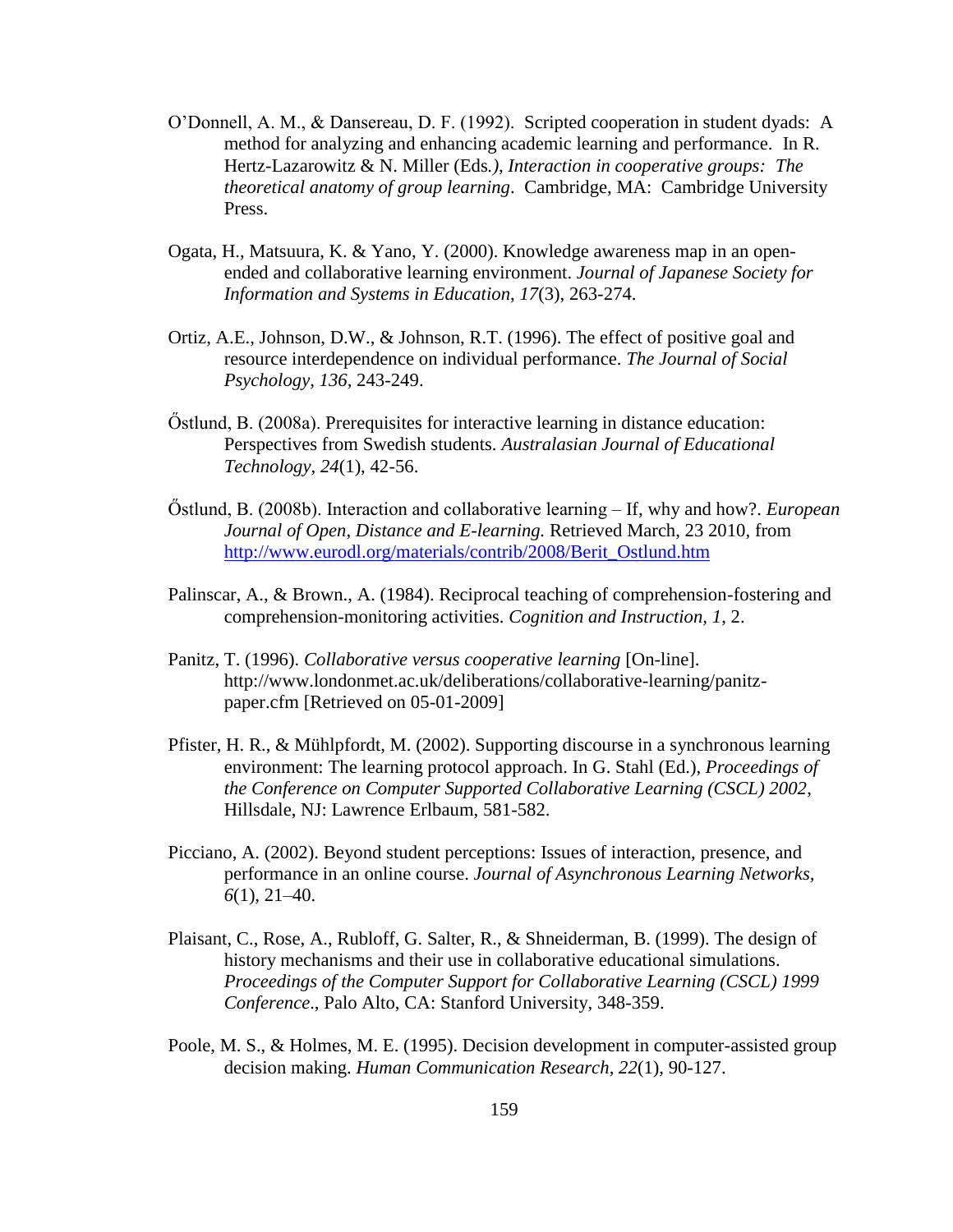- Powers, D. E., Fowles, M. E., & Welsh, C. K. (2001). Relating performance on a standardized writing assessment to performance on selected academic writing activities. *Educational Assessment, 7*(3), 227-253.
- Puntambekar, S., & Hübscher, R. (2005). Tools for scaffolding students in a complex environment: What have we gained and what have we missed? *Educational Psychologist*, *40*(1), 1-12.
- Qin, Z., Johnson, D. W., & Johnson, R. T. (1995). Cooperative versus competitive efforts and problem solving. *Review of Educational Research, 65*(2), 129-143.
- Reimann, P. (2003). How to support groups in learning: More than problem solving. In V. Aleven, et al. (Ed.), *Artificial Intelligence in Education (AIED 2003). Supplementary Proceedings* (pp. 3-16). Sydney: University of Sydney.
- Reiserer, M., Ertl, B., & Mandl, H. (2002). Fostering Collaborative Knowledge Construction in Desktop Videconferencing. Effects of Content Schemes and Cooperation Scripts in Peer-Teaching Settings. In G. Stahl (Ed.), *Proceedings of the Conference on Computer Support for Collaborative Learning (CSCL) 2002*, Boulder, USA (pp. 379-388). Mahwah, NJ: Lawrence Erlbaum Associates.
- Resta, P., & Laferrière, T. (2007). Technology in Support of Collaborative Learning. *Educational Psychology Review, 19*, 65–83.
- Richardson, J., & Swan, K. (2003). Examining social presence in online courses in relation to students" perceived learning and satisfaction. *Journal of Asynchronous Learning Networks, 7*(1), 68-88.
- Roberts, A. G. (2007). *Team role balance: Investigating knowledge-building in a CSCL environment.* Unpublished thesis, Queensland University of Technology, Brisbane, Australia.
- Roschelle, J., & Teasley, S.D. (1995). The construction of shared knowledge in collaborative problem solving. In C. O'Malley (Ed.), *Computer supported collaborative learning (*pp. 69–97). Berlin: Springer.
- Rourke, L., Anderson, T., Garrison, D. R., & Archer, W. (2001). Methodological issues in the content analysis of computer conference transcripts. *International Journal of Artificial Intelligence in Education, 12*, 8-22.
- Rovai, A. P., & Barnum, K. T. (2003). On-line course effectiveness: An analysis of student interactions and perceptions of learning. *Journal of Distance Education, 18*(1), 57-73.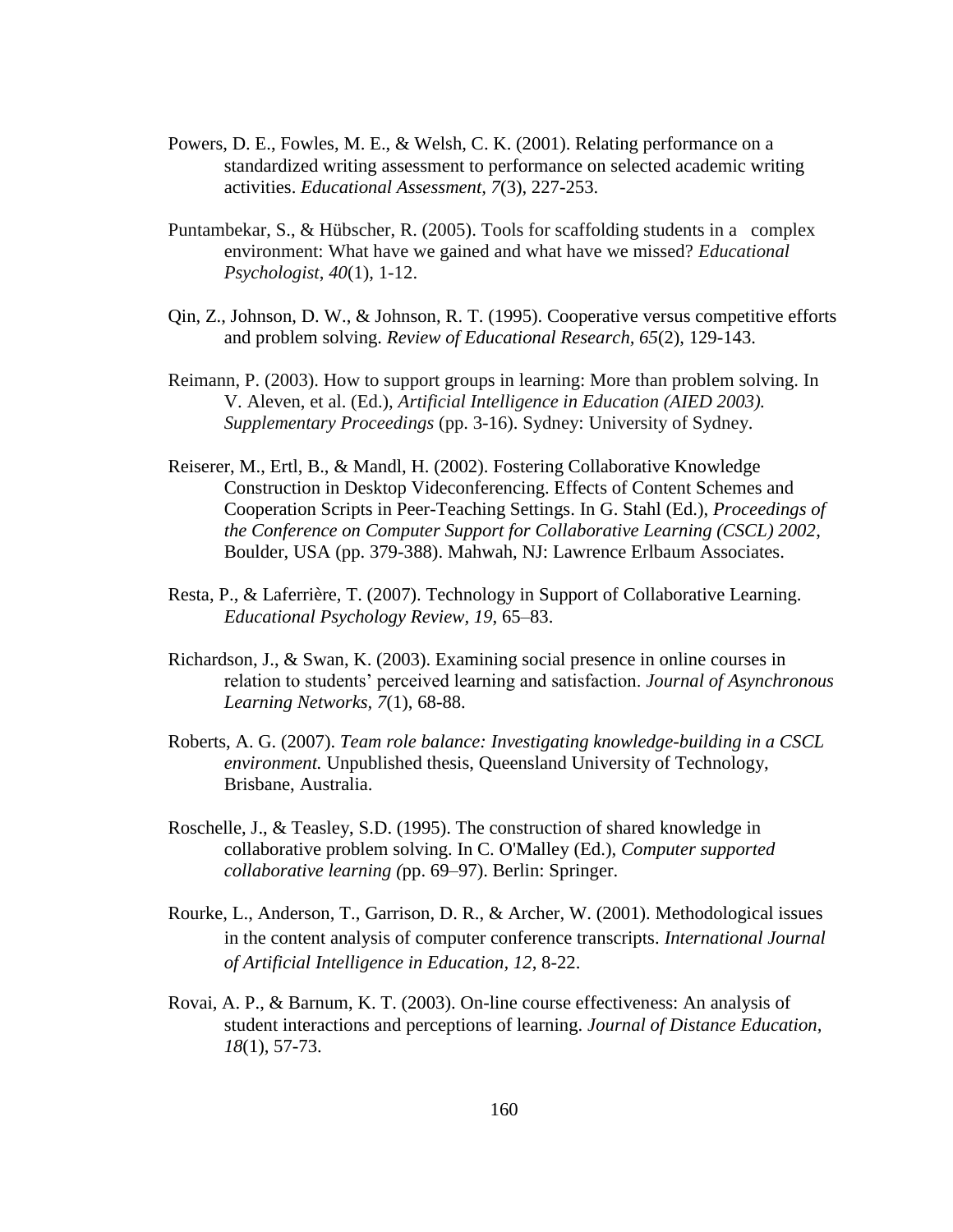- Rummel, N., Spada, H., Hermann, F., Casper, F., & Schornstein, K. (2002). Promoting the coordination of computer-mediated interdisciplinary collaboration. In G. Stahl (Ed.), *Computer support for collaborative learning: Foundations for a CSCL community* (pp.558-560). Hillsdale, NY: Erlbaum.
- Salmon, G. (2000). *E-moderating: the key to teaching and learning online*. London: Kogan Page.
- Schellens, T., & Valcke, M. (2005). Collaborative learning in asynchronous discussion groups: What about the impact on cognitive processing? *Computers in Human Behavior, 21*, 957-975.
- Schroeder, D. A. (Ed.). (1995). *Social dilemmas: Perspectives on individuals and groups.*  Westport, CT: Praeger.
- Schroeder, C. (2007). A meta-analysis of national research: Effects of teaching strategies on Student achievement in science in the United States. *Journal of Research in Science Teaching, 44*, 1436-1460.
- Simoff, S. J. (1999). Monitoring and evaluation in collaborative learning environments, In C. M. Hoadley and J. Roschelle (eds), *Proceedings of the Computer Support for Collaborative Learning (CSCL) 1999 Conference*. Palo Alto, CA: Stanford University,<http://kn.cilt.org/cscl99/A83/A83.html>
- Slavin, R.E., Hurley, E.A., & Chamberlain, A.M. (2003). Cooperative learning and achievement: Theory and research. In W.M. Reynolds & G.E. Miller (Eds.), *Handbook of Psychology* (Vol. 7, pp. 177-198). Hoboken, NJ: Wiley.
- Slavin, R. E. (1983a). *Cooperative learning*. New York: Longman.
- Slavin, R. E. (1983b). When does cooperative learning increase student achievement? *Psychological Bulletin, 94*, 429-445.
- Slavin, R. E. (1992): Research on Cooperative Learning: Consensus and Controversy. In A. Goodsell (Hrsg.). *Collaborative Learning: A Sourcebook for Higher Education*, Vol. II. The National Center on Postsecondary Teaching, Learning, and Assessment (NCTLA) (pp. 97 - 104). University Park.
- Slavin, R. E. (1995). *Cooperative Learning: Theory, Research and Practice.* (2nd ed.) Boston: Allyn and Bacon.
- Slavin, R. E. (1996). Research on Cooperative Learning and Achievement: What We Know, What We Need to Know. *Contemporary Educational Psychology, 21*(1), 43-69.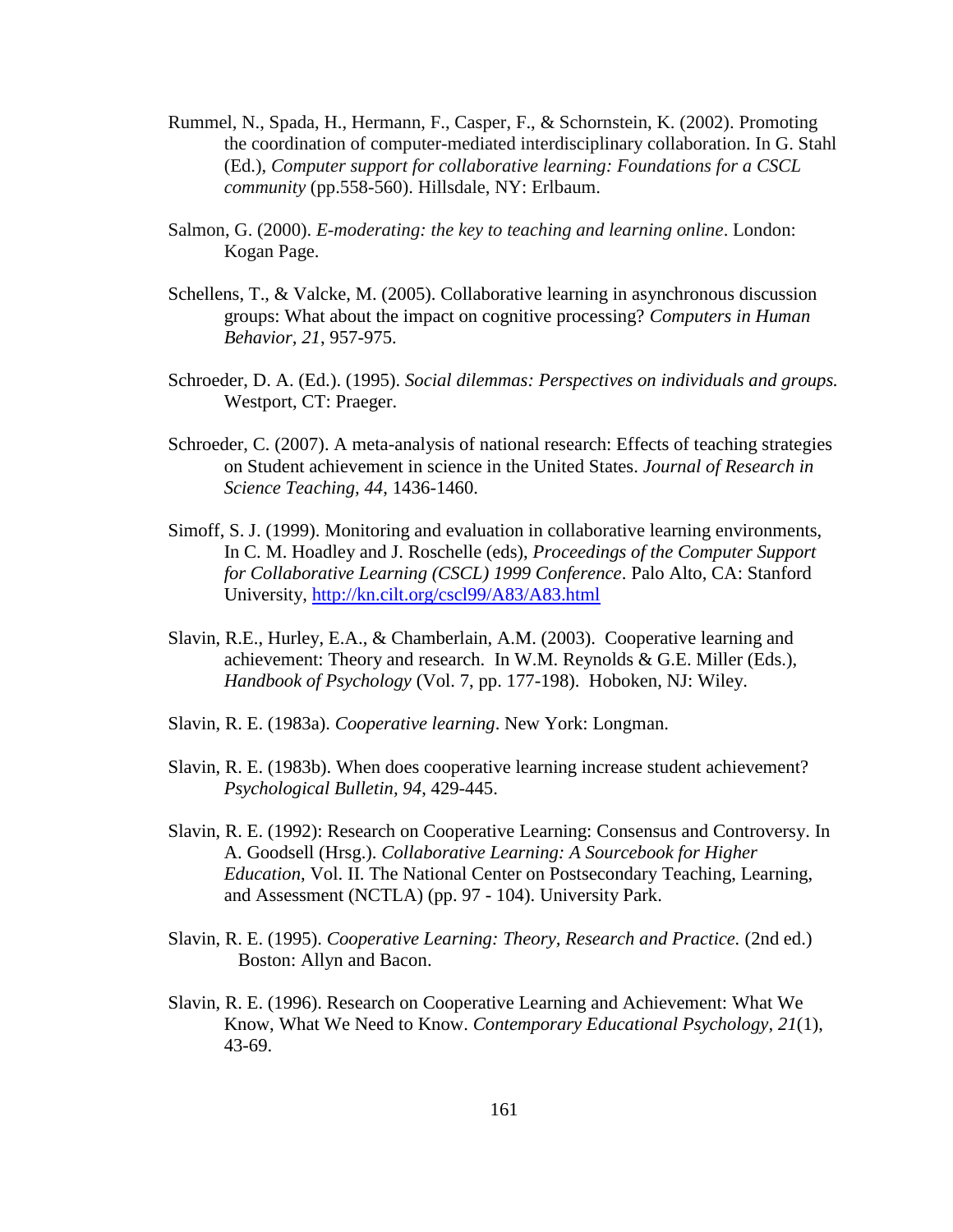- Slavin, R. E. (1997). *Educational psychology: Theory and practice* (5th ed.). Needham Heights, MA: Allyn and Bacon.
- Shum, S.B. (1997). Negotiating the construction and reconstruction of organisational memories. *Journal of Universal Computer Science, 3*(8), 899-928.
- Soller, A. (2001). Supporting Social Interaction in an Intelligent Collaborative Learning System. *International Journal of Artificial Intelligence in Education, 12*(1), 40- 62.
- Soller, A., & Lesgold, A. (2007). Modeling the process of knowledge sharing. In U. Hoppe, H. Ogata, & A. Soller (Eds.), *The Role of Technology in CSCL: Studies in Technology Enhanced Collaborative Learning* (pp. 63-86). Springer.
- Soller, A., Jermann, P., Muehlenbrock, M., & Mones, A. M. (2003). From mirroring to guiding: A review of the state of the art technology for supporting collaborative learning. *International Journal of Artificial Intelligence in Education, 2*, 40-62.
- Soller, A., Martínez, A., Jerman, P., & Muehlenbrock, M. (2005). From mirroring to guiding: A review of state of the art technology for supporting collaborative learning. *International Journal on Artificial Intelligence in Education, 15*(4), 261- 290.
- Sonnenwald, D. H., & Li, B. (2003). Scientific collaboratories in higher education: Exploring learning style preferences and perceptions of technology. *British Journal of Educational Technology, 34*(4), 419-431.
- Springer L., Stanne, M. E., & Donovan, S. S. (1999). Effects of small-group learning on undergraduates in science, mathematics, engineering, and technology: A metaanalysis. *Review of Educational Research*, *69*, 21–51.
- Stahl, E., Pieschl, S., & Bromme, R. (2006). Task complexity, epistemological beliefs, and metacognitive calibration: an exploratory study. *Journal of Educational Computing Research*, *35*(4), 319–338.
- Stemler, S. E. (2004). A comparison of consensus, consistency, and measurement approached to estimating interrater reliability. *Practical Assessment, Research & Evaluation, 9*(4), Retrieved April 4, 2009, from http://www.pareonline.net/getvn.asp?v=9&n=4
- Stonebraker, P. W., & Hazeltine, J. E. (2004). Virtual learning effectiveness: An examination of the process. *The Learning Organization, 11*(3), 209-225.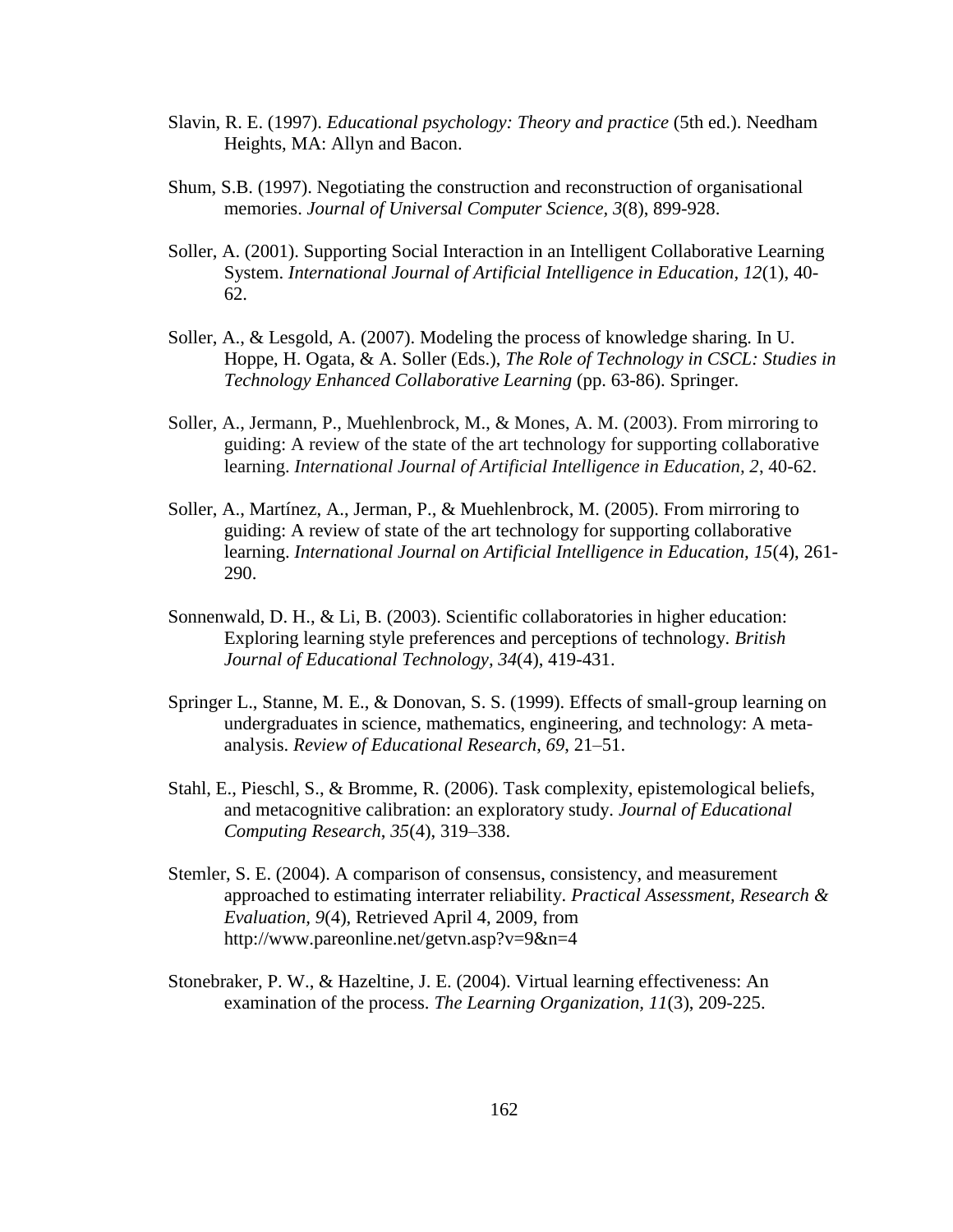- Straus, S. G., &McGrath, J. E. (1994). Does the medium matter: The interaction of task and technology on group performance and member reactions. *Journal of Applied Psychology*, *79*, 87-97.
- Strijbos, J. W., Martens, R. L., Prins, F. J., & Jochems, W. M. G. (2006). Content analysis: What are they talking about? *Computers & Education*, *46*, 29-48.
- Summers, J. J., Beretvas, S. N., Svinicki, M. D., & Gorin, J. S. (2005). Evaluating Collaborative Learning and Community. *Journal of Experimental Education, 73*(3), 165-188.
- Summers, J.J., & Svinicki, M.D. (2007). Investigating classroom community in higher education. *Learning and Individual Differences*, *17,* 55–67.
- Suthers, D. (1995). Designing for internal vs external discourse in groupware for developing critical discussion skills. In *CHI'95 Research Symposium*, Denver.
- Swan, K. (2001). Virtual interaction: Design factors affecting student satisfaction and perceived learning in asynchronous online courses. *Distance Education, 22*(2), 306-31.
- Tabak, I. (2004). Synergy: A Complement to Emerging Patterns of Distributed Scaffolding, *Journal of the Learning Sciences, 13*(3), 305-335.
- Tallent-Runnels, M. K., Thomas, J. A., Lan, W. Y., & Cooper, S. (2006). Teaching courses online: *A review of the research. Review of Educational Research, 76*(1), 93-135.
- Tsai, I.-C., Kim, B., Liu, P.-J., Goggins, S. P., Kumalasari, C., & Laffey, J. (2008). Building a model explaining the social nature of online learning. *Educational Technology & Society, 11*(3), 198-215.
- van der Kooij, A. J., Meulman, J. J., & Heiser, W. J. (2006). Local minima in categorical multiple regression. *Computational statistics & data analysis, 50*, 446-462.
- Vygotsky, L. (1978). Interaction between Learning and Development. *In Mind in Society*. (Trans. M. Cole, pp. 79-91). Cambridge, MA: Harvard University Press.
- Vygotsky, L. (1986). *Thought and language*. Boston: MIT Press.
- Weinberger, A., Ertl, B., Fischer, F., & Mandl, H. (2005). Epistemic and social scripts in computer-supported collaborative learning. *Instructional Science, 33* (1), 1-30.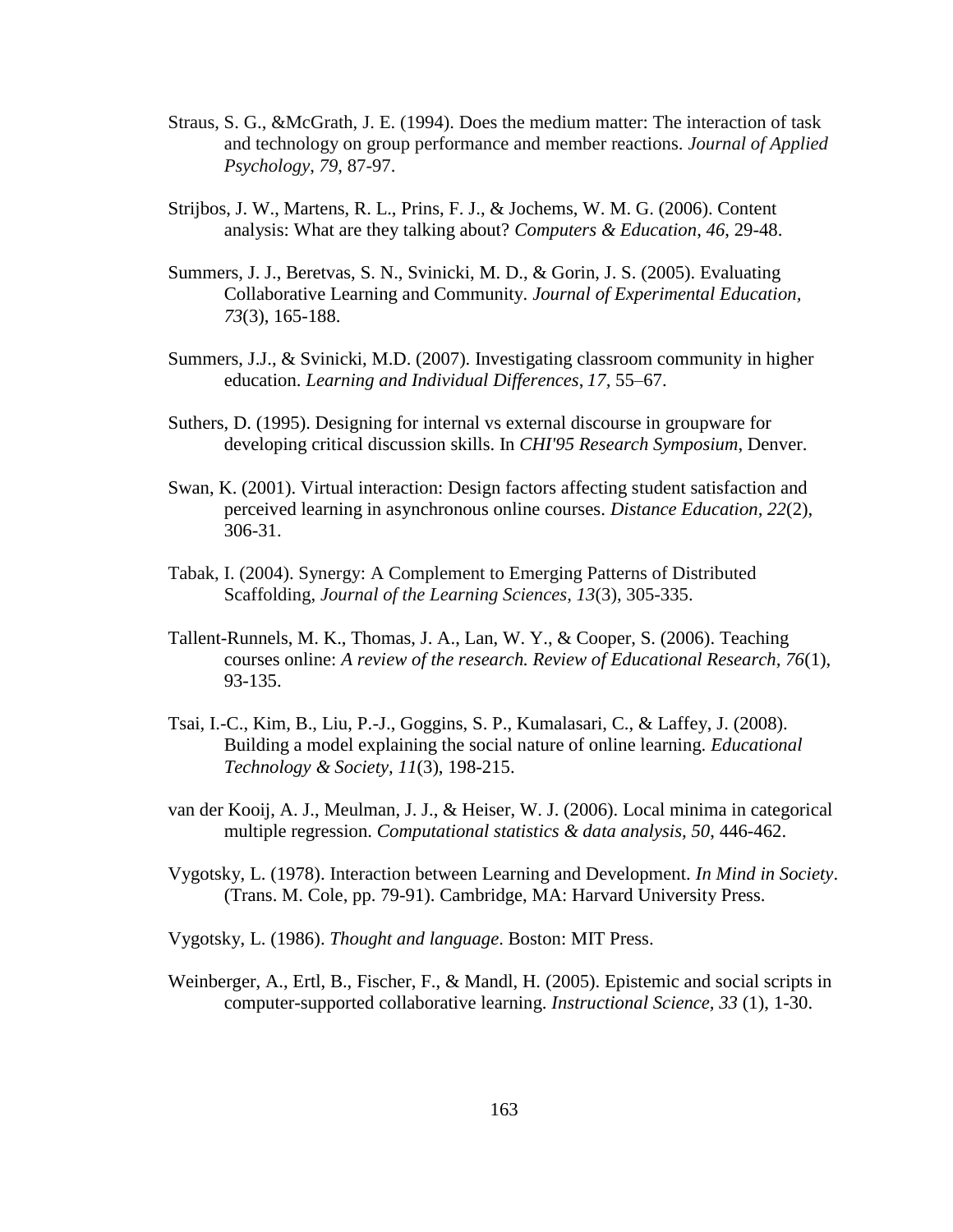- Wenger, E. (1998). Communities of Practice. Learning as a social system. *Systems Thinker*, [http://www.co-i-l.com/coil/knowledge-garden/cop/lss.shtml.](http://www.co-i-l.com/coil/knowledge-garden/cop/lss.shtml) Accessed January 30, 2008.
- Whittaker, S., & O'Conaill, B. (1997). The role of vision in face-to-face and mediated communication. In K. Finn, A. Sellen, S. Wilbur (Eds.), *Video mediated communication*. LEA: NJ.
- Wilson, J. (2007). *An examination of the relationships of interaction, learner styles, and course content on student satisfaction and outcomes in online learning.* Unpublished doctoral dissertation, University of Southern Queensland, Australia.
- Wortham, D.W. (1999). Nodal and matrix analyses of communication patterns in small groups. *Proceedings of the Computer Support for Collaborative Learning (CSCL) 1999 Conference*. Palo Alto, CA: Stanford University, 681-686.
- Yang, C., Tsai, I., Cho, M., Kim, B., & Laffey, J. (2006). Exploring the relationships between students' academic motivation and social ability in online learning environments. *Internet and Higher Education, 9* (4), 277-286.
- Zumbach, J., Mühlenbrock, M., Jansen, M., Reimann, P., & Hoppe, H. –U. (2002). Multidimensional tracking in virtual learning teams. In G. Stahl (Ed.), *Computer Support for Collaborative Learning: Foundations for a CSCL Community (pp.* 650-651). Hillsdale, NJ: Erlbaum.
- Zumbach, J., & Reimann, P. (2003). Influence of feedback on distributed problem based learning. In B. Wasson, S. Ludvigsen, & H.-U. Hoppes (Eds), *Designing for change in networked learning environments* (pp. 219-228). Dordrecht: Kluwer.
- Zumbach, J., Reimann, P., & Koch, S. C. (2006). Monitoring students' collaboration in computer-mediated collaborative problem-solving: Applied feedback approaches. *Journal of Educational Computing Research, 35*(4), 399-424.
- Zumbach, J., Schonemann, J., & Reimann, P. (2005). Analyzing and supporting collaboration in cooperative computer-mediated communication. In *Proceedings of the Computer-supported Collaborative Learning conference.* Taipei, Taiwan.